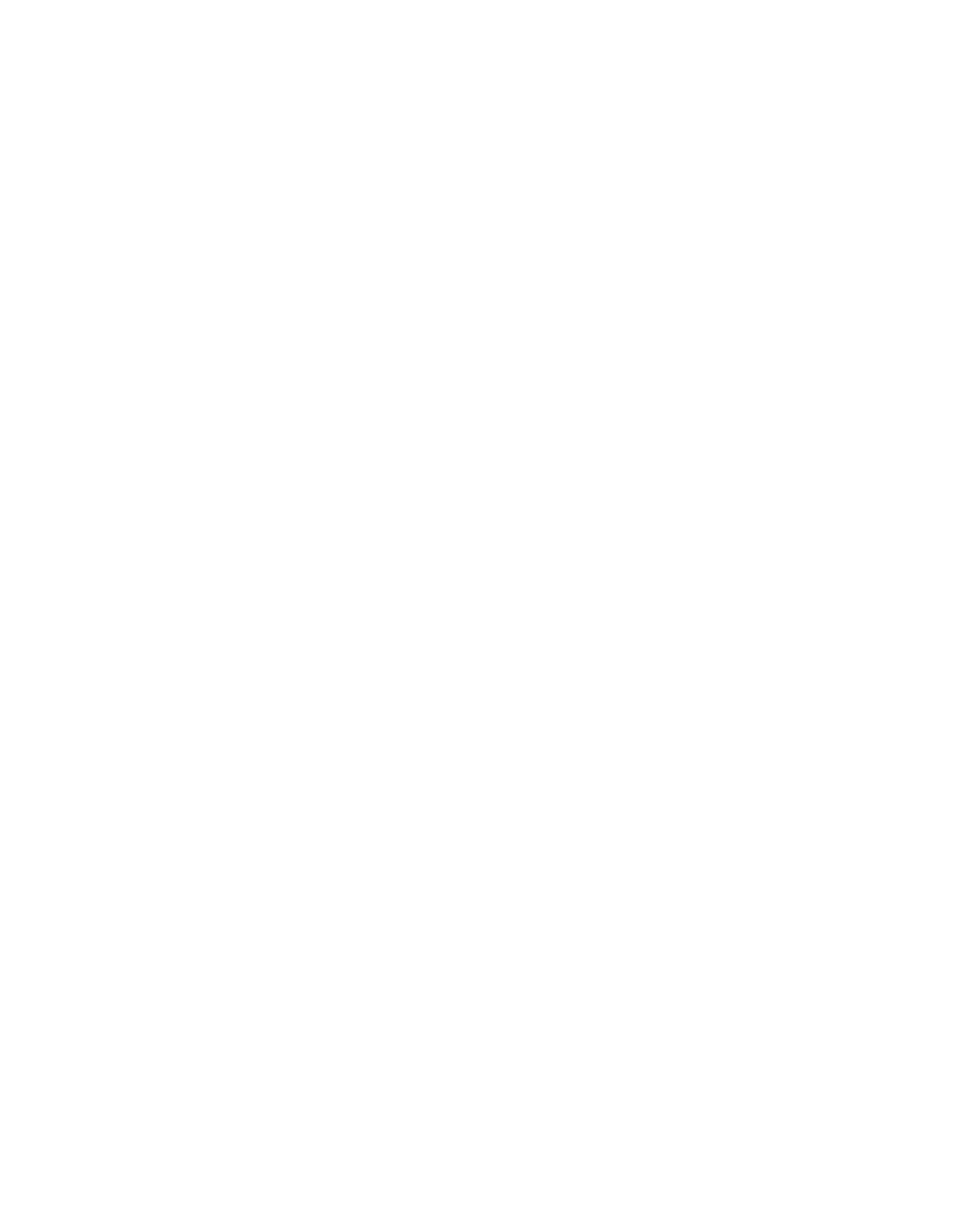© 2004 ABCNY & CHRGJ, NYU School of Law New York, NY

# **Association of the Bar of the City of New York**

The Association of the Bar of the City of New York (www.abcny.org) was founded in 1870, and since then has been dedicated to maintaining the high ethical standards of the profession, promoting reform of the law, and providing service to the profession and the public. The Association continues to work for political, legal and social reform, while implementing innovating means to help the disadvantaged. Protecting the public's welfare remains one of the Association's highest priorities.

# **Center for Human Rights and Global Justice**

The Center for Human Rights and Global Justice (CHRGJ) at NYU School of Law (http://www.nyuhr.org) focuses on issues related to "global justice," and aims to advance human rights and respect for the rule of law through cutting-edge advocacy and scholarship. The CHRGJ promotes human rights research, education and training, and encourages interdisciplinary research on emerging issues in international human rights and humanitarian law.

This report should be cited as: Association of the Bar of the City of New York & Center for Human Rights and Global Justice, *Torture by Proxy: International and Domestic Law Applicable to "Extraordinary Renditions"* (New York: ABCNY & NYU School of Law, 2004).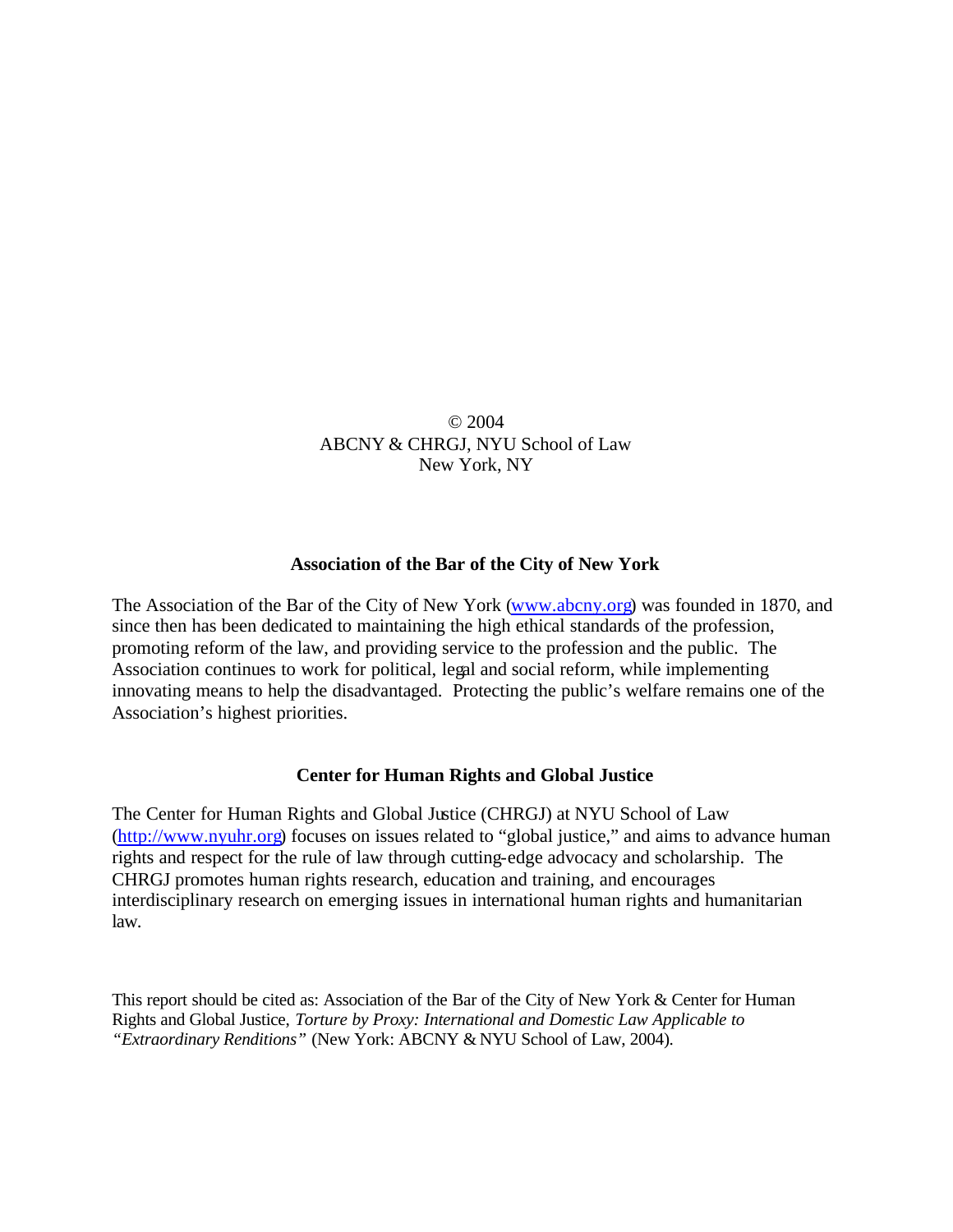# **The Association of the Bar of the City of New York Committee on International Human Rights**

Martin S. Flaherty, Chair\* Jeanmarie Fenrich, Secretary

Patricia C. Armstrong\* Nicole A. Barrett Hon. Deborah A. Batts\*\* Aarthi Belani (student member)\* Amy Christina Cococcia Eric O. Darko\* Linda Ford Douglas C. Gray Alice H. Henkin Sharon K. Hom Miranda B. Johnson (student member) Mamta Kaushal Elise B. Keppler Katharine Lauer Sara E. Lesch Marko C. Maglich Nina Massen Sam Scott Miller David Eli Nachman Elena Dana Neacsu\* Dyanna C. Pepitone Christina Marie Posa Robert J. Quinn Marny A. Requa Margaret L. Satterthwaite\* Hina Shamsi\* Mark R. Shulman Liza May Velazquez Katherine Zeisel (student member)\*

\* Members of the Committee who participated in the preparation of the Report

\*\* Took no part in preparation or consideration of this Report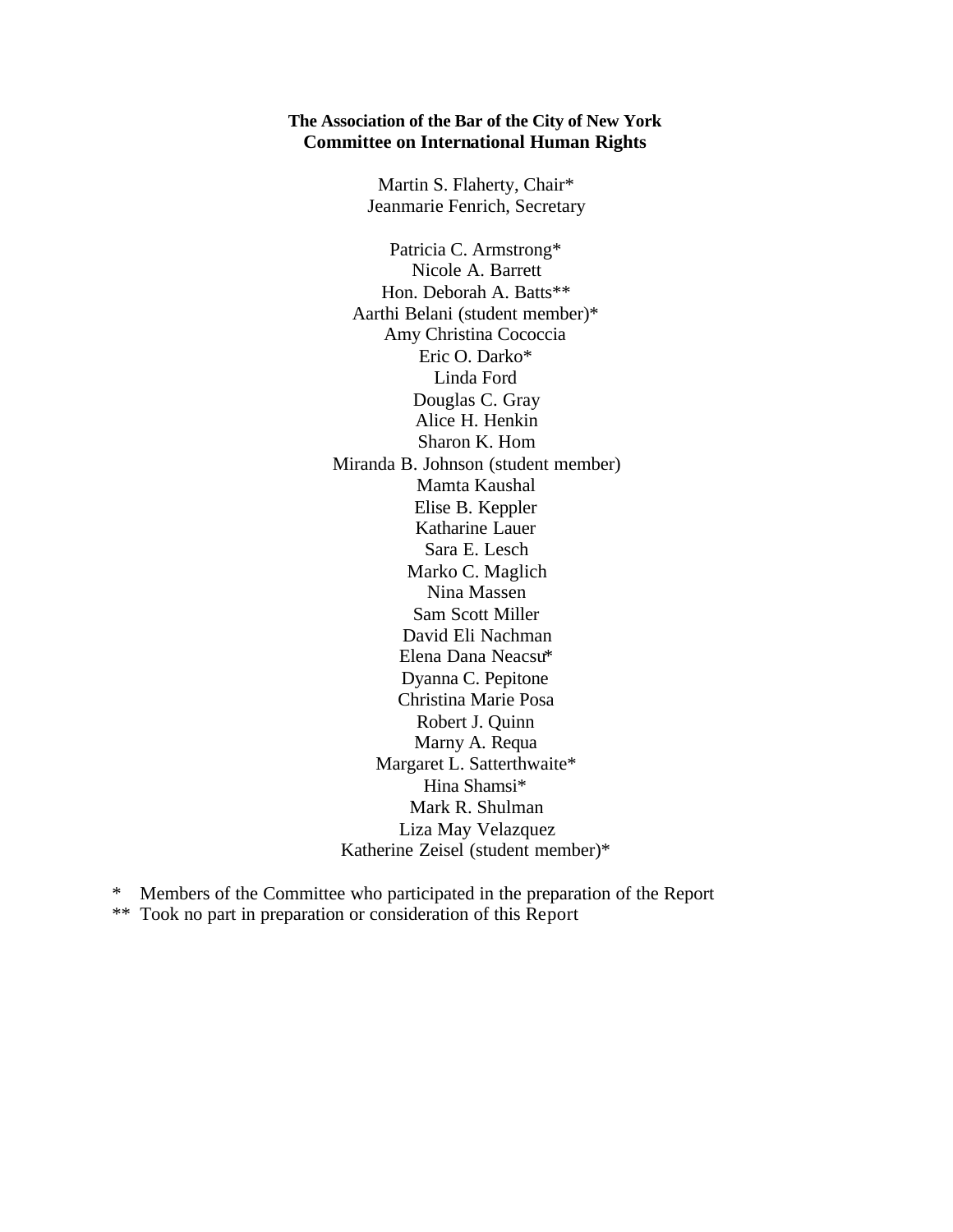# **Acknowledgments**

The Committee and the Center for Human Rights and Global Justice at NYU School of Law thank the following people for their work and/or assistance in the preparation of the Report:

Project director: Margaret Satterthwaite, Center for Human Rights and Global Justice, NYU School of Law

Principal authors and researchers:

Angelina Fisher, Center for Human Rights and Global Justice, NYU School of Law Hina Shamsi, Member, ABCNY International Human Rights Committe

Contributing authors:

Bassina Farbenblum, American Civil Liberties Union Yael Fuchs, Columbia University School of Law (student) David Lisson, University of Toronto School of Law (student)

Research assistance was provided by:

Aarthi Belani, Institute for International Law and Justice, NYU School of Law (student) James Boeving, Columbia University School of Law (student) Elena Dana Neacsu, Columbia University School of Law Allison Young, Georgetown University School of Law (student)

Advice on the Report, or aspects of it, was provided by:

Paul Chevigny, NYU School of Law Julia Hall, Human Rights Watch Smita Narula, Center for Human Rights and Global Justice, NYU School of Law Center for Constitutional Rights

Substantive review and comment on the Report was provided by: Natasha Balendra, Center for Human Rights and Global Justice, NYU School of Law John Cerone, New England School of Law Paul Chevigny, NYU School of Law James Cockayne, Institute for International Law and Justice, NYU School of Law (student) Olivier De Schutter, NYU School of Law Miles P. Fischer, Chair, ABCNY Military Affairs and Justice Committee Martin S. Flaherty, Fordham University School of Law; Chair, ABCNY International Human Rights Committee Scott Horton, Patterson, Belknap, Webb & Tyler, LLP; Chair, ABCNY International Law **Committee** Sidney Rosdeitcher, Paul, Weiss, Rifkind, Wharton & Garrison LLP; Chair, ABCNY Civil Rights Committee Claudia Slovinsky, Law Offices of Claudia Slovinsky; Chair, ABCNY Immigration and Nationality Law Committee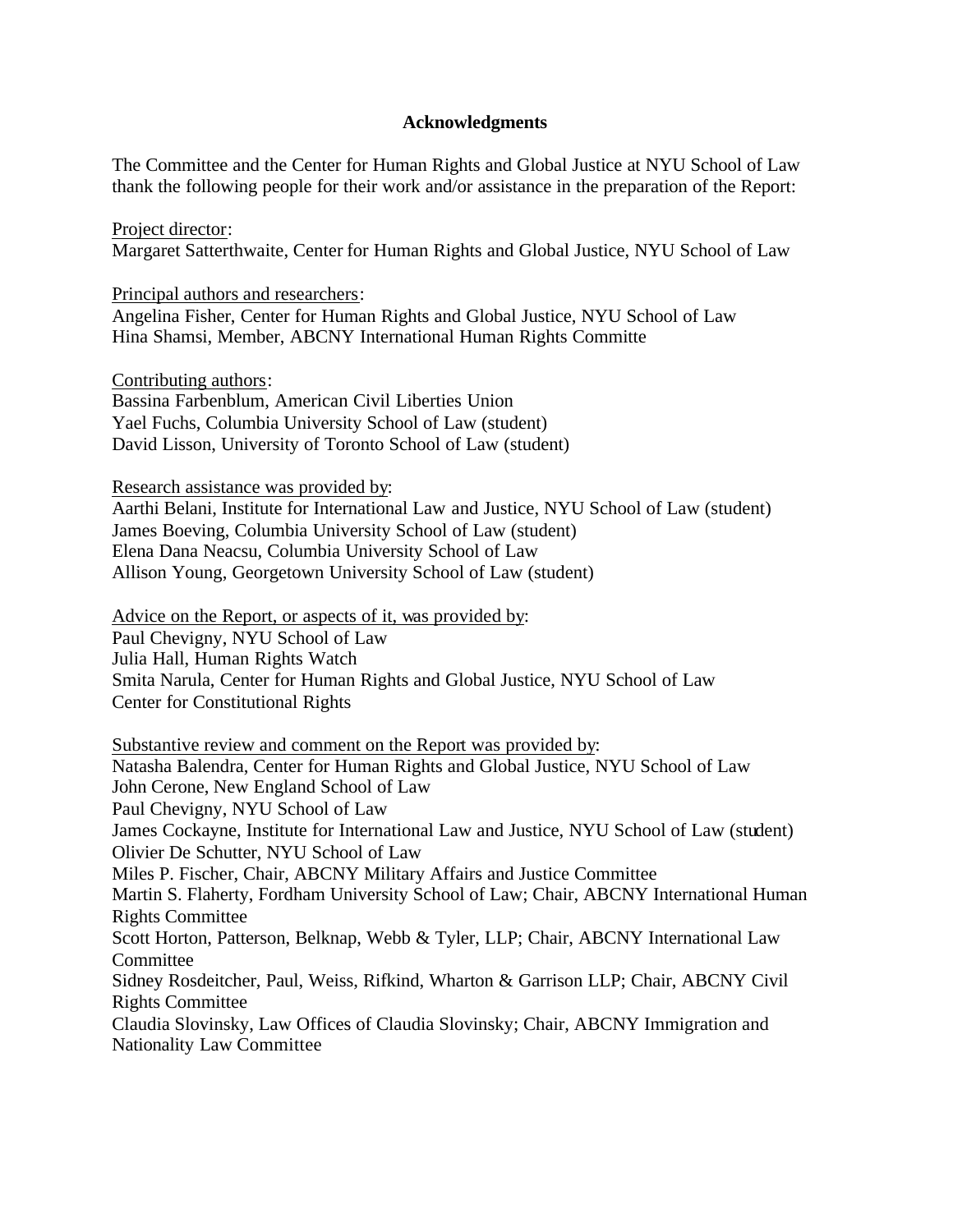Principal copyeditor: Patricia Armstrong, Center for Human Rights and Global Justice, NYU School of Law

Copyediting assistance:

Eric O. Darko, International Center for Transitional Justice Elena Dana Neacsu, Columbia University School of Law NYU School of Law students: Marissa Alternelson, Ahmen Ghappour, Andrew Hagan, Bryan D. Kreyes, Erika Mae de Castro Lorenzana, Peter Nelson, Matthew Scott, Matthew Shrumpf, Derek Soler, and Kathy Zeisel Fordham University School of Law students: Lauren Attard, Kristen Hiensch, Brian Honermann, Jason N. Visco and Nicole Washienko.

Web and distribution assistance: Larissa Annoual, NYU School of Law (student) Vilas Dhar, NYU School of Law (student) Joanna Pozen , NYU School of Law (student)

We are also grateful to Nicole Barrett and Sullivan & Cromwell LLP, Sam Scott Miller and Orrick, Herrington & Sutcliffe LLP, and Sidney Rosdeitcher and Paul, Weiss, Rifkind, Wharton & Garrison LLP for summer associate assistance on aspects of the Report.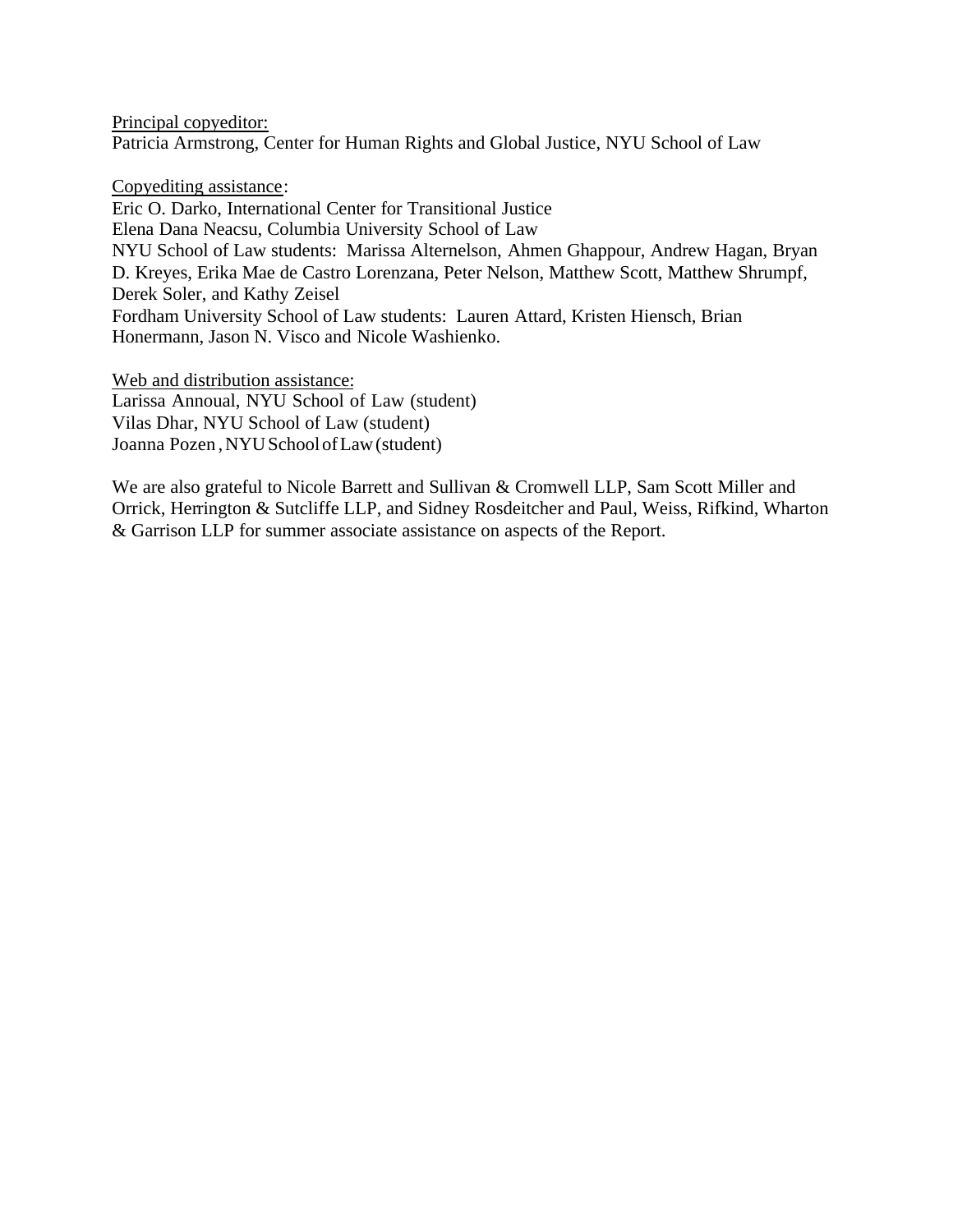# **Acronyms and Other References**

| 9-11 Commission           | National Commission on Terrorist Attacks Upon the United States                  |
|---------------------------|----------------------------------------------------------------------------------|
| <b>ABCNY</b>              | Association of the Bar of the City of New York                                   |
| <b>ACLU</b>               | American Civil Liberties Union                                                   |
| <b>ATCA</b>               | Alien Torts Claims Act                                                           |
| <b>AUMF</b>               | Authorization for Use of Military Force                                          |
| <b>BIA</b>                | Board of Immigration Appeals                                                     |
| <b>CAT</b>                | Convention against Torture and Other Cruel, Inhuman or Degrading Treatment       |
|                           | or Punishment                                                                    |
| <b>CAT Committee</b>      | Committee against Torture                                                        |
| <b>CBP</b>                | Bureau of Customs and Border Protection, Department of Homeland Security         |
| <b>CCP</b>                | Crimes and Criminal Procedure                                                    |
| C.F.R.                    | Code of Federal Regulations                                                      |
| <b>CIA</b>                | Central Intelligence Agency                                                      |
| <b>CID</b>                | Cruel, inhuman or degrading                                                      |
| <b>DCI</b>                | Director of Central Intelligence                                                 |
| <b>DEA</b>                | Drug Enforcement Administration                                                  |
| <b>DOD</b>                | Department of Defense                                                            |
| <b>EOIR</b>               | Executive Office of Immigration Review                                           |
| <b>FARRA</b>              | Foreign Affairs Reform and Restructuring Act                                     |
| <b>FBI</b>                | Federal Bureau of Investigation                                                  |
| <b>FOIA</b>               | Freedom of Information Act                                                       |
| <b>FTCA</b>               | <b>Federal Tort Claims Act</b>                                                   |
| Geneva III                | Geneva Convention (III) relative to the Treatment of Prisoners of War            |
| Geneva IV                 | Geneva Convention (IV) relative to the Protection of Civilian Persons in Time of |
|                           | War                                                                              |
| <b>HRC</b>                | <b>UN Human Rights Committee</b>                                                 |
| <b>INA</b>                | Immigration and Nationality Act                                                  |
| ICC                       | <b>International Criminal Court</b>                                              |
| <b>ICCPR</b>              | International Covenant on Civil and Political Rights                             |
| ICJ                       | International Court of Justice                                                   |
| <b>ICRC</b>               | International Committee of the Red Cross                                         |
| <b>ICTR</b>               | International Criminal Tribunal for Rwanda                                       |
| <b>ICTY</b>               | International Criminal Tribunal for the former Yugoslavia                        |
| <b>ILC</b>                | <b>International Law Commission</b>                                              |
| <b>MCM</b>                | Manual for Courts-Martial                                                        |
| <b>MEJA</b>               | Military Extraterritorial Jurisdiction Act                                       |
| <b>NLRA</b>               | <b>National Labor Relations Act</b>                                              |
| <b>NSC</b>                | <b>National Security Council</b>                                                 |
| <b>OAS</b>                | <b>Organization of American States</b>                                           |
| <b>PDD</b>                | Presidential Decision Directive                                                  |
| <b>POW</b>                | Prisoner of war                                                                  |
| <b>Refugee Convention</b> | Refugee Convention of 1951                                                       |
| <b>TPA</b>                | Torture Victims Protection Act of 1991                                           |
| <b>UCMJ</b>               | Uniform Code of Military Justice                                                 |
| U.S.C.                    | <b>United States Code</b>                                                        |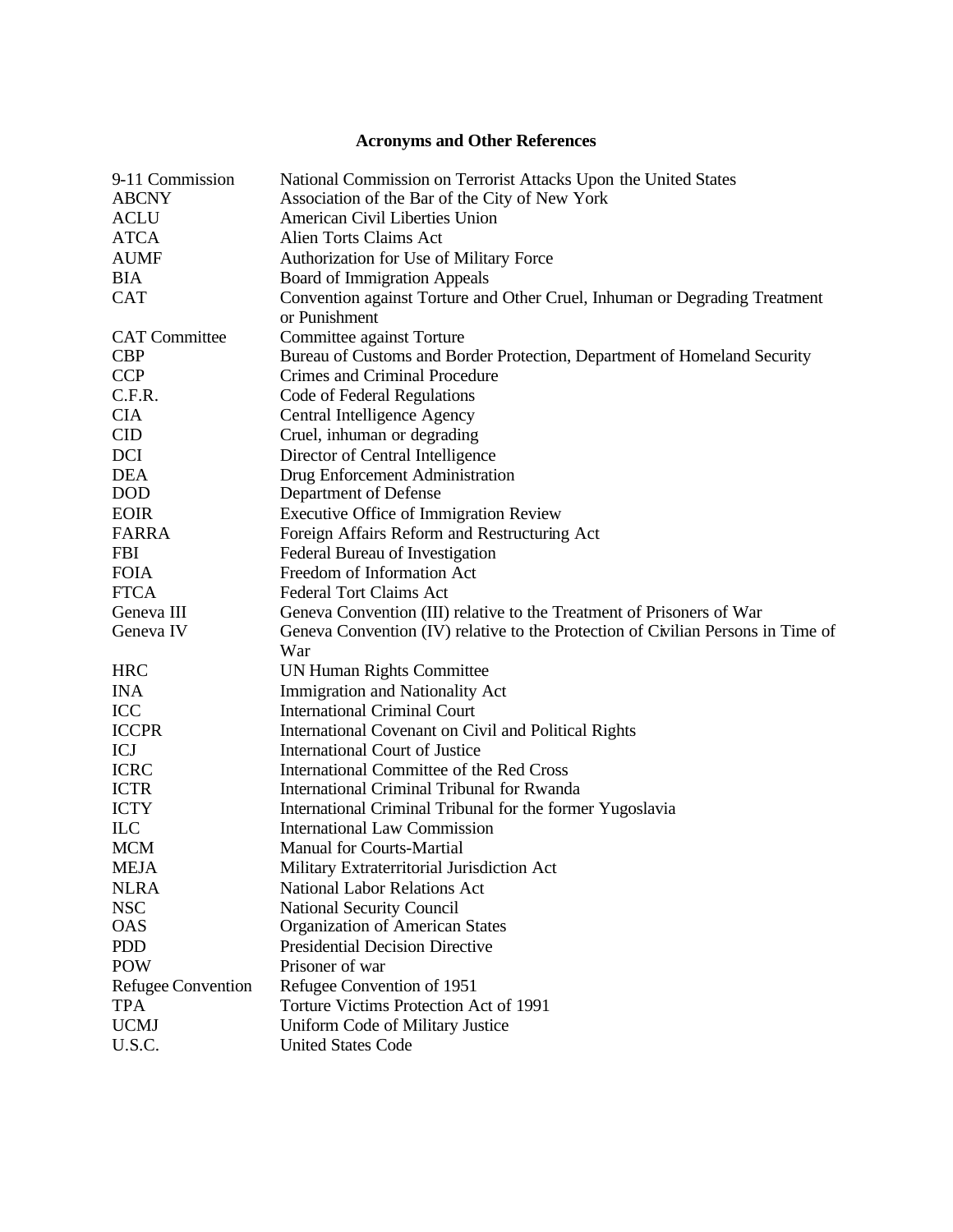# TABLE OF CONTENTS

| I.  |                                                                          | <b>INTRODUCTION</b>                                                                     | 2      |  |
|-----|--------------------------------------------------------------------------|-----------------------------------------------------------------------------------------|--------|--|
| Π.  | <b>EXECUTIVE SUMMARY</b>                                                 |                                                                                         |        |  |
| Ш.  |                                                                          | <b>RECOMMENDATIONS</b>                                                                  | $\tau$ |  |
| IV. |                                                                          | EXTRAORDINARY RENDITIONS: AN OVERVIEW                                                   | 8      |  |
|     | A.                                                                       | EXTRAORDINARY RENDITIONS - (NOT) A NEW PHENOMENON                                       | 8      |  |
|     | B.                                                                       | <b>EXTRAORDINARY RENDITIONS - CLOAKED IN SECRECY</b>                                    | 13     |  |
|     |                                                                          | $\mathfrak{1}.$<br>"Off the Record": United States Involved in Extraordinary Renditions | 13     |  |
|     |                                                                          | 2.<br>"On the Record": United States Involved in "Renditions to Justice"                | 15     |  |
|     |                                                                          | 3.<br>Summary: United States involved in Extraordinary Renditions                       | 18     |  |
|     | C.                                                                       | EXTRAORDINARY RENDITIONS VIOLATE U.S. LAW                                               | 20     |  |
|     |                                                                          | Extraordinary Renditions and Existing Statutory Law (FARRA)<br>1.                       | 20     |  |
|     |                                                                          | 2.<br>Extraordinary Renditions and the Courts                                           | 22     |  |
|     |                                                                          | 3.<br><b>Extraordinary Renditions and Congress</b>                                      | 23     |  |
|     |                                                                          | 4.<br>Extraordinary Renditions and the Executive Branch                                 | 24     |  |
|     |                                                                          | The President's general power as Commander-in-Chief<br>(a)                              | 24     |  |
|     |                                                                          | Presidential power to authorize covert actions and issue national<br>(b)                |        |  |
|     |                                                                          | security directives                                                                     | 26     |  |
|     |                                                                          | Presidential power to make international agreements<br>(c)                              | 28     |  |
|     |                                                                          | 5.<br>Extraordinary Renditions and the CIA                                              | 29     |  |
| V.  |                                                                          | EXTRAORDINARY RENDITIONS VIOLATE INTERNATIONAL LAW                                      | 30     |  |
|     | A.<br>THE UNITED STATES IS OBLIGATED TO PREVENT EXTRAORDINARY RENDITIONS |                                                                                         |        |  |
|     |                                                                          | UNDER THE UN CONVENTION AGAINST TORTURE                                                 | 35     |  |
|     |                                                                          | CAT Prohibits Torture and Cruel, Inhuman or Degrading Treatment<br>1.                   | 35     |  |
|     |                                                                          | 2.<br>CAT Prohibits the Transfer of Individuals to States Where They May                |        |  |
|     |                                                                          | Be in Danger of Torture                                                                 | 36     |  |
|     |                                                                          | Prohibition against transfers to subsequent states<br>(a)                               | 37     |  |
|     |                                                                          | Standards for determining application of non-refoulement<br>(b)                         |        |  |
|     |                                                                          | obligation to persons in danger of torture                                              | 37     |  |
|     |                                                                          | Types of transfers to which non-refoulement obligation applies<br>(c)                   | 40     |  |
|     |                                                                          | Development of international law on non-refoulement<br>(d)                              | 41     |  |
|     |                                                                          | 3.<br>CAT Requires States Parties to Prevent, Prosecute and Punish Torture              |        |  |
|     |                                                                          | and Complicity to Torture                                                               | 44     |  |
|     |                                                                          | Scope of Application of CAT Standards Under International Law<br>4.                     | 46     |  |
|     |                                                                          | Scope of obligations regarding torture<br>(a)                                           | 46     |  |
|     |                                                                          | Scope of obligations regarding non-refoulement<br>(b)                                   | 48     |  |
|     |                                                                          | 5.<br>The United States' Implementation of CAT                                          | 48     |  |
|     |                                                                          | Ratification<br>(a)                                                                     | 48     |  |
|     |                                                                          | Criminalization of torture<br>(b)                                                       | 49     |  |
|     |                                                                          | <b>FARRA</b> Regulations<br>(c)                                                         | 50     |  |
|     |                                                                          | <b>Summary Removal</b><br>(i)                                                           | 50     |  |
|     |                                                                          | Removal<br>(ii)                                                                         | 52     |  |
|     |                                                                          | (iii)<br>Extradition                                                                    | 52     |  |
|     | <b>B.</b>                                                                | THE UNITED STATES IS OBLIGATED TO PREVENT EXTRAORDINARY RENDITIONS                      |        |  |
|     |                                                                          | UNDER THE ICCPR                                                                         | 54     |  |
|     |                                                                          | $\mathfrak{1}.$<br>The ICCPR Prohibits Torture, CID Treatment, and Refoulement          | 54     |  |
|     |                                                                          | 2.<br>Scope of Application of ICCPR Standards under International Law                   | 56     |  |
|     |                                                                          | The United States' Implementation of the ICCPR<br>3.                                    | 59     |  |
|     | C.                                                                       | THE GENEVA CONVENTIONS' PROHIBITIONS OF EXTRAORDINARY RENDITIONS                        | 60     |  |
|     |                                                                          |                                                                                         |        |  |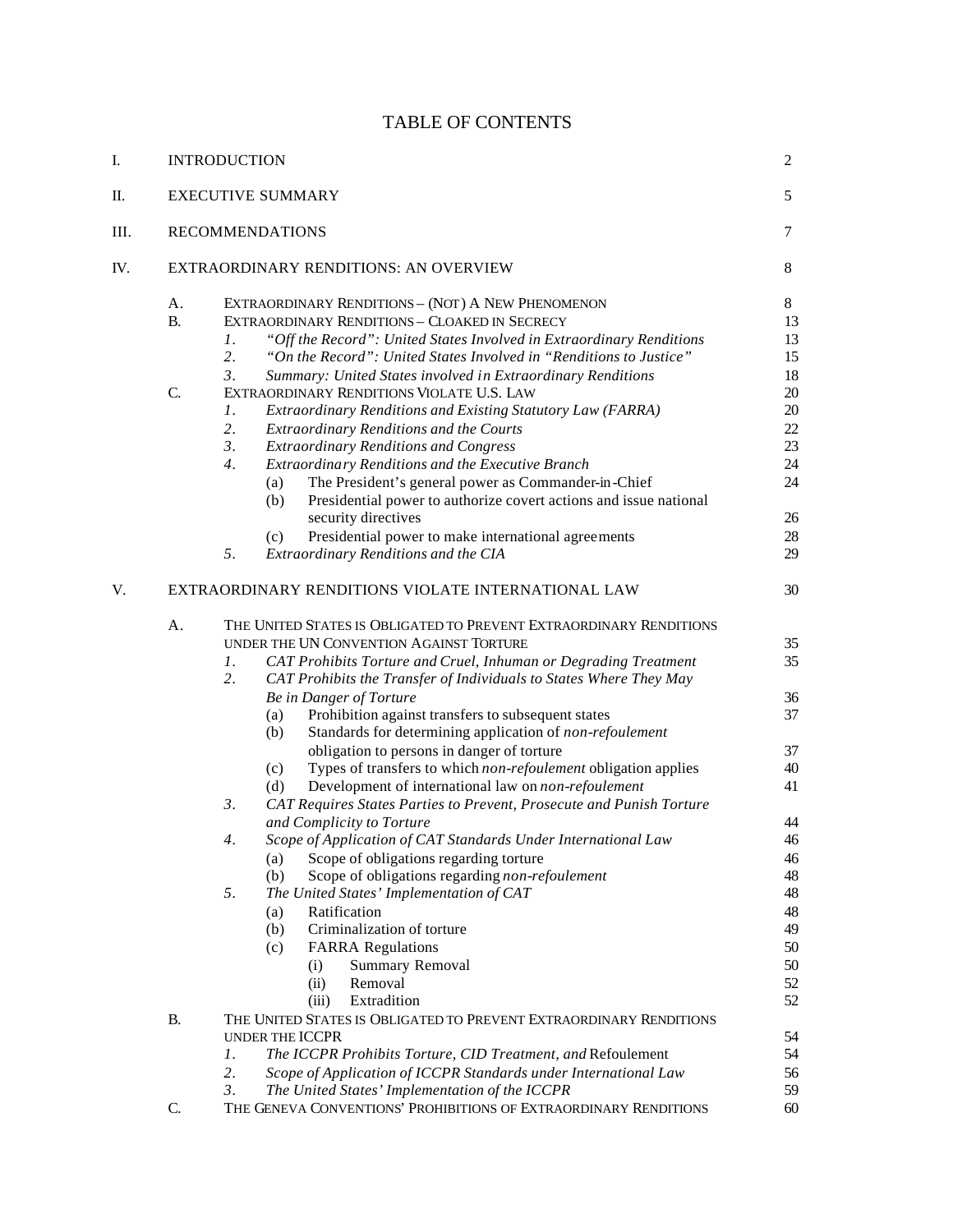|       |           | <b>Geneva III Protections</b><br>1.                                            | 61  |  |
|-------|-----------|--------------------------------------------------------------------------------|-----|--|
|       |           | 2.<br><b>Geneva IV Protections</b>                                             | 62  |  |
|       |           | 3.<br><b>Additional Geneva Convention Protections</b>                          | 65  |  |
|       |           | 4.<br>The Geneva Conventions Require High Contracting Parties to               |     |  |
|       |           | Investigate and Prosecute Torture and Complicity to Torture as War Crimes      | 66  |  |
|       |           | 5.<br>The United States' Implementation of the Geneva Conventions              | 68  |  |
|       | D.        | THE REFUGEE CONVENTION'S PROHIBITIONS OF EXTRAORDINARY RENDITIONS              | 68  |  |
|       | E.        | GUIDANCE PROVIDED BY INTERNATIONAL LAW ON CRIMINAL LIABILITY                   | 70  |  |
|       |           | Complicity, Conspiracy, and Aiding and Abetting<br>1.                          | 71  |  |
|       |           | 2.<br>Status of Certain Defenses to Criminal Liability under International Law | 73  |  |
|       |           | The Doctrine of Command Responsibility<br>(a)                                  | 74  |  |
|       |           | Individual criminal responsibility of commanders<br>(i)                        | 74  |  |
|       |           | (ii)<br>Command responsibility                                                 | 75  |  |
|       |           | Superior orders defense<br>(iii)                                               | 77  |  |
|       |           | Duress and Necessity<br>(b)                                                    | 78  |  |
|       |           | Self-Defense<br>(c)                                                            | 78  |  |
|       | F.        | EXTRAORDINARY RENDITIONS IN THE CONTEXT OF THE "WAR ON TERROR" VIOLATE         |     |  |
|       |           | <b>INTERNATIONAL LAW</b>                                                       | 79  |  |
|       |           | The Prohibition Against Torture is Absolute and Non-Derogable<br>1.            | 79  |  |
|       |           | 2.<br>Application of the Prohibitions against Torture and Refoulement in the   |     |  |
|       |           | Context of Terrorism or National Security Risk                                 | 82  |  |
|       |           |                                                                                |     |  |
| VI.   |           | DIPLOMATIC ASSURANCES                                                          | 83  |  |
|       | A.        | LEGALITY OF DIPLOMATIC ASSURANCES UNDER INTERNATIONAL AND DOMESTIC LAW         | 84  |  |
|       |           | 1.<br>International Law Applicable to Diplomatic Assurances                    | 84  |  |
|       |           | 2.<br>U.S. Law Applicable to Diplomatic Assurances                             | 85  |  |
|       | <b>B.</b> | <b>EXAMPLES OF USES OF DIPLOMATIC ASSURANCES</b>                               | 86  |  |
|       | C.        | IN PRACTICE, DIPLOMATIC ASSURANCES ARE INADEQUATE SAFEGUARDS                   |     |  |
|       |           | <b>AGAINST TORTURE</b>                                                         | 88  |  |
|       |           |                                                                                |     |  |
| VII.  |           | STATE RESPONSIBILITY                                                           | 91  |  |
|       | A.        | U.S. CONDUCT IN RELATION TO EXTRAORDINARY RENDITIONS CONSTITUTES               |     |  |
|       |           | A BREACH OF INTERNATIONAL LAW                                                  | 92  |  |
|       |           | Refoulement Constitutes a Breach of International Law<br>1.                    | 92  |  |
|       |           | 2.<br>Complicity in Torture Constitutes a Breach of International Law          | 93  |  |
|       |           | 3.<br>The Failure to Prevent or Remedy Torture or CID Treatment                |     |  |
|       |           | Constitutes a Breach of International Law                                      | 93  |  |
|       | <b>B.</b> | ACTS ATTRIBUTABLE TO THE UNITED STATES IN THE CONTEXT OF                       |     |  |
|       |           | <b>EXTRAORDINARY RENDITIONS</b>                                                | 96  |  |
|       |           | The United States is Liable for the Authorized and Unauthorized<br>1.          |     |  |
|       |           | Actions of its Officials, including the Armed Forces, CIA and FBI              | 96  |  |
|       |           | The United States Is Liable for the Actions of Individuals or Groups<br>2.     |     |  |
|       |           | Acting under its Instructions, Direction, or Control, including Private Actors | 96  |  |
|       |           | The United States May Be Liable for the Actions of Organs of a<br>3.           |     |  |
|       |           | Foreign State Acting under its Direction and Control                           | 98  |  |
|       |           | The United States May Be Liable for Knowingly Assisting in the<br>4.           |     |  |
|       |           | Unlawful Acts of a Foreign State                                               | 99  |  |
|       | C.        | A NOTE ON ADJUDICATING STATE RESPONSIBILITY                                    | 100 |  |
| VIII. |           | INDIVIDUAL LIABILITY UNDER DOMESTIC LAW                                        |     |  |
|       |           |                                                                                | 102 |  |
|       | A.        | PARTICIPATION IN EXTRAORDINARY RENDITIONS MAY RESULT IN CRIMINAL LIABILITY     | 102 |  |
|       |           | Acts of Extraordinary Rendition May Amount To Conspiracy to Commit<br>1.       |     |  |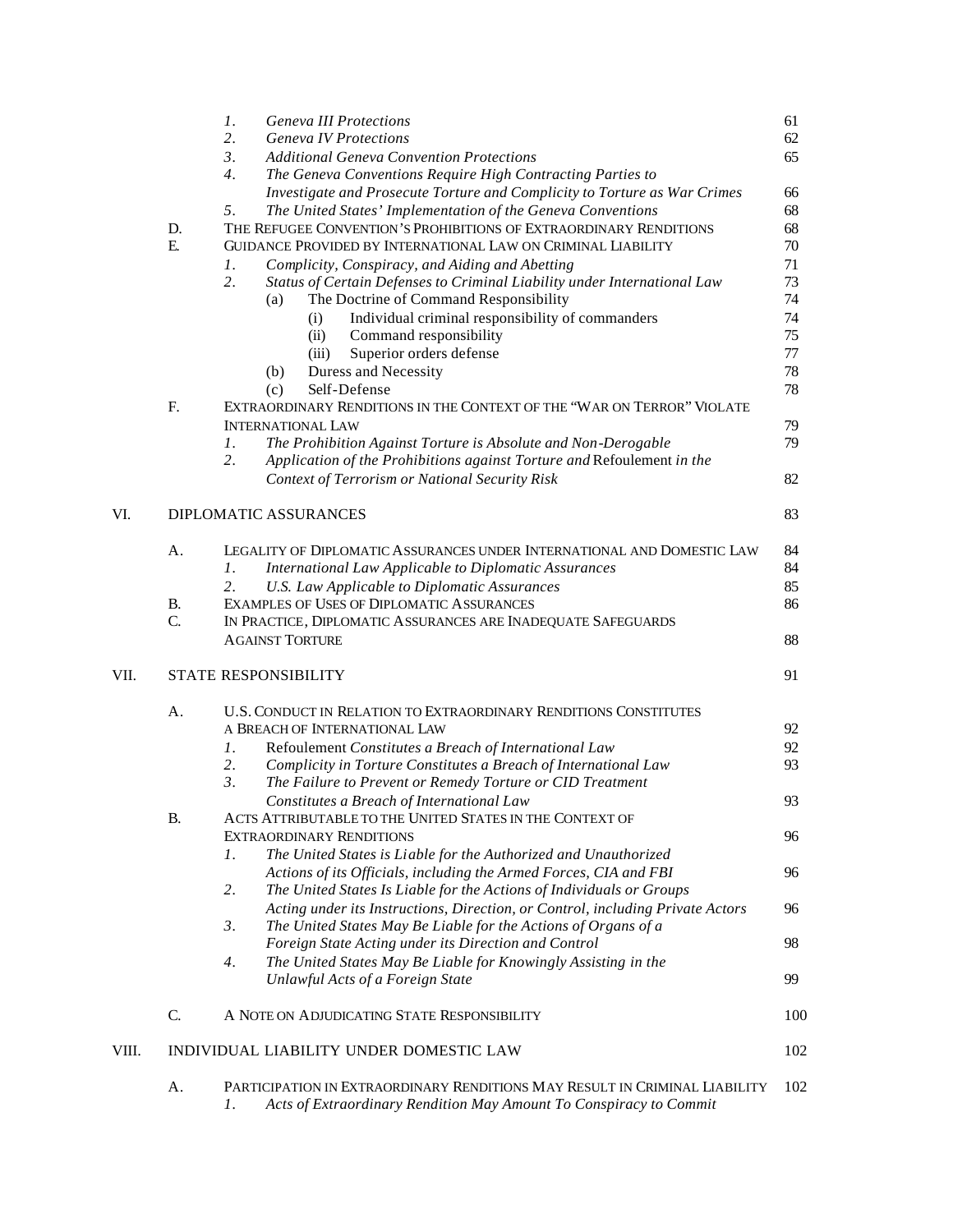|                  | Torture Act of 2000                                        | 103                                                                                                                                                                                                                                                                                                                                                                                                                                                                                                                                                               |
|------------------|------------------------------------------------------------|-------------------------------------------------------------------------------------------------------------------------------------------------------------------------------------------------------------------------------------------------------------------------------------------------------------------------------------------------------------------------------------------------------------------------------------------------------------------------------------------------------------------------------------------------------------------|
|                  | Jurisdiction<br>(a)                                        | 103                                                                                                                                                                                                                                                                                                                                                                                                                                                                                                                                                               |
|                  | Offense<br>(b)                                             | 103                                                                                                                                                                                                                                                                                                                                                                                                                                                                                                                                                               |
|                  | Conspiracy<br>(i)                                          | 105                                                                                                                                                                                                                                                                                                                                                                                                                                                                                                                                                               |
|                  | (ii)                                                       | 107                                                                                                                                                                                                                                                                                                                                                                                                                                                                                                                                                               |
| 2.               |                                                            |                                                                                                                                                                                                                                                                                                                                                                                                                                                                                                                                                                   |
|                  | <b>Extraordinary Renditions</b>                            | 109                                                                                                                                                                                                                                                                                                                                                                                                                                                                                                                                                               |
|                  | Jurisdiction<br>(a)                                        | 109                                                                                                                                                                                                                                                                                                                                                                                                                                                                                                                                                               |
|                  | Offense<br>(b)                                             | 110                                                                                                                                                                                                                                                                                                                                                                                                                                                                                                                                                               |
| $\mathfrak{Z}$ . |                                                            |                                                                                                                                                                                                                                                                                                                                                                                                                                                                                                                                                                   |
|                  | for Prosecution of Involvement in Extraordinary Renditions | 112                                                                                                                                                                                                                                                                                                                                                                                                                                                                                                                                                               |
|                  | Jurisdiction<br>(a)                                        | 112                                                                                                                                                                                                                                                                                                                                                                                                                                                                                                                                                               |
|                  | Offense<br>(b)                                             | 114                                                                                                                                                                                                                                                                                                                                                                                                                                                                                                                                                               |
|                  |                                                            |                                                                                                                                                                                                                                                                                                                                                                                                                                                                                                                                                                   |
|                  |                                                            | 114                                                                                                                                                                                                                                                                                                                                                                                                                                                                                                                                                               |
| $\mathcal{I}$ .  | <b>Necessity</b>                                           | 115                                                                                                                                                                                                                                                                                                                                                                                                                                                                                                                                                               |
| 2.               | Self-Defense and Defense of Others                         | 117                                                                                                                                                                                                                                                                                                                                                                                                                                                                                                                                                               |
| 3.               |                                                            | 118                                                                                                                                                                                                                                                                                                                                                                                                                                                                                                                                                               |
|                  |                                                            |                                                                                                                                                                                                                                                                                                                                                                                                                                                                                                                                                                   |
|                  |                                                            | 119                                                                                                                                                                                                                                                                                                                                                                                                                                                                                                                                                               |
| $\mathcal{I}$ .  | Alien Tort Claims Act (ATCA)                               | 120                                                                                                                                                                                                                                                                                                                                                                                                                                                                                                                                                               |
| 2.               | Torture Victims Protection Act (TPA)                       | 121                                                                                                                                                                                                                                                                                                                                                                                                                                                                                                                                                               |
|                  |                                                            | 122                                                                                                                                                                                                                                                                                                                                                                                                                                                                                                                                                               |
|                  | <b>B.</b><br>$\mathcal{C}$ .                               | Torture and/or Aiding and Abetting in the Commission of Torture Pursuant to the<br>Accomplice Liability<br>The Uniform Code of Military Justice (UCMJ) May be Used as a Sanction Against<br>The Military Extraterritorial Jurisdiction Act (MEJA) May Provide Jurisdiction<br>DEFENSES TO CRIMINAL LIABILITY GENERALLY ARE INAPPLICABLE TO MOST CASES OF<br><b>EXTRAORDINARY RENDITIONS</b><br><b>Superior Orders</b><br>U.S. OFFICIALS PARTICIPATING IN EXTRAORDINARY RENDITIONS MAY FACE<br>CIVIL LIABILITY FOR THEIR INVOLVEMENT IN THE PRACTICE<br>CONCLUSION |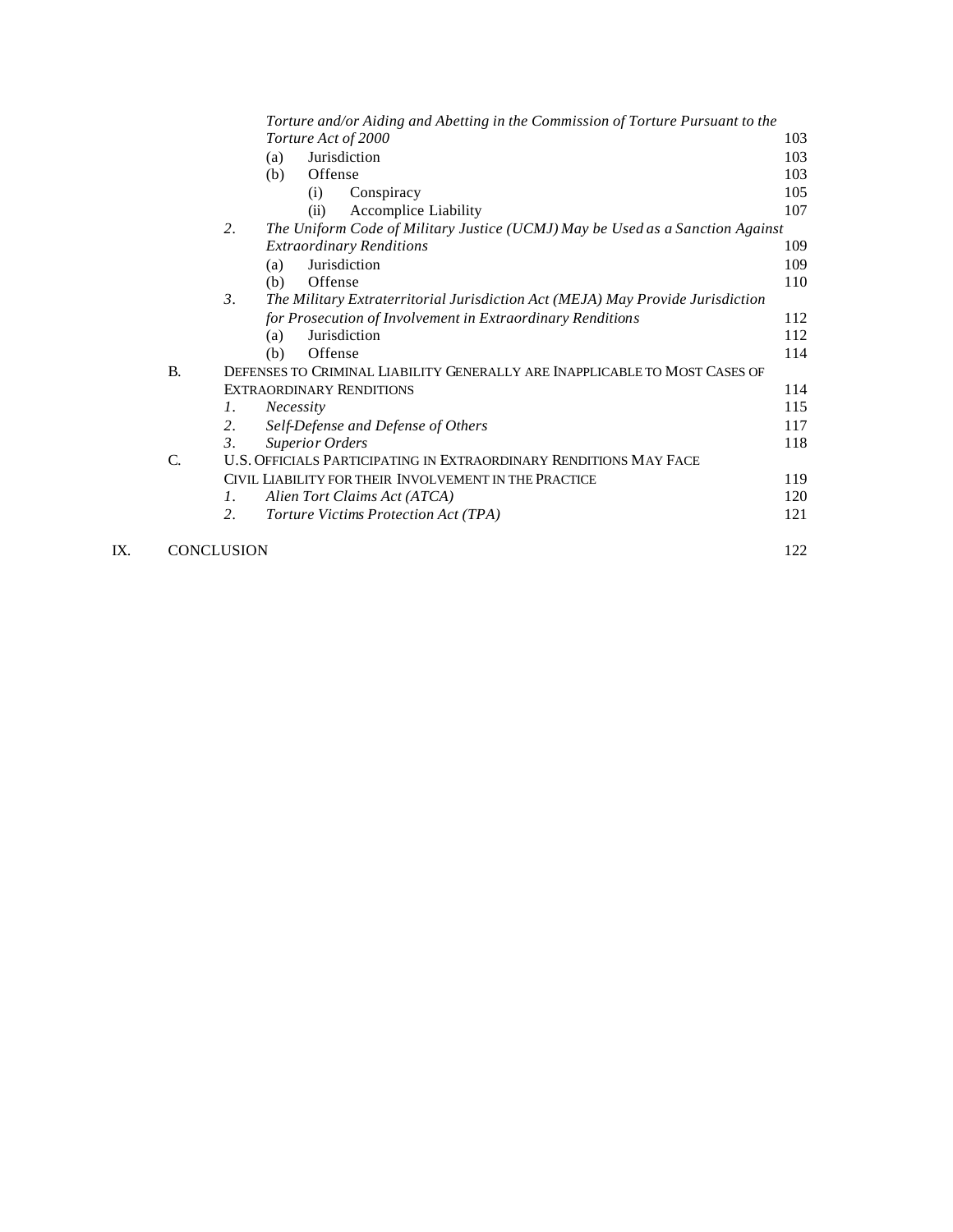# **I. INTRODUCTION**

Since September 11, 2001, and especially in the aftermath of the wars in Afghanistan and Iraq, the United States has detained a large number of persons in various parts of the world for investigative purposes. Techniques used by U.S. authorities to interrogate these detainees have long been the subject of extensive criticism by human rights groups<sup>1</sup> and humanitarian agencies.<sup>2</sup> However, it was not until the military began receiving reports of mistreatment of detainees in Iraq, particularly at Abu Ghraib prison, that the Department of Defense began internal investigations into the conduct of army personnel.<sup>3</sup> These investigations and their results were kept away from the public eye until photographs depicting abuses at Abu Ghraib surfaced in media reports and information about the abuses became publicly available. At that time, the United States initiated

<sup>3</sup> A number of investigations have been conducted by the Department of Defense into the abuses at Abu Ghraib, with many of the reports now publicly available. *See, e.g*., Maj. Gen. Antonio M. Taguba, *Article 15-6 Investigation of the 800th Military Police Brigade* (February 2004) (Taguba Report), *available at*  http://www.npr.org/iraq/2004/prison\_abuse\_report.pdf (last visited Oct.25, 2004); Department of the Army Inspector General, *Detainee Operations Inspection* (July 2004), *available at* http://www.globalsecurity.org/military/library/report/2004/daig\_detainee-ops\_21jul2004.pdf (last visited Oct.25, 2004); Lt. Gen. Anthony R. Jones & Maj. Gen. George Fay, *Investigation of Intelligence Activities at Abu Ghraib* (August 2004), *available at* http://www.informationclearinghouse.info/article6784.htm (last visited Oct.25, 2004); *and* Independent Panel to Review Department of Defense Detention Operations, Final Report (August 2004), *available at* http://www.defenselink.mil/news/Aug2004/d20040824finalreport.pdf (last visited Oct.25, 2004). It is now undisputed that U.S. military personnel committed acts that amounted to torture, and to cruel, inhuman or degrading (CID) treatment or punishment. General Taguba's report on the abuses at Abu Ghraib prison concludes that "between October and December 2003, at the Abu Ghraib Confinement Facility (BCCF), numerous incidents of sadistic, blatant, and wanton criminal abuses were inflicted on several detainees. This systemic and illegal abuse of detainees was intentionally perpetrated by several members of the military police guard force …." Taguba Report, at 16. Acts of abuse included "(a) Punching, slapping, and kicking detainees; jumping on their naked feet; (b) videotaping and photographing naked male and female detainees; (c) forcibly arranging detainees in various sexually explicit positions for photographing; (d) forcing detainees to remove their clothing and keeping them naked for several days at a time; (e) forcing naked male detainees to wear women's underwear; (f) forcing groups of male detainees to masturbate themselves while being photographed and videotaped; (g) arranging naked male detainees in a pile and then jumping on them; (h) positioning a naked detainee on a MRE Box, with a sandbag on his head, and attaching wires to his fingers, toes, and penis to simulate electric torture; (i) writing "I am a Rapest" (sic) on the leg of a detainee alleged to have forcibly raped a 15-year old fellow detainee, and then photographing him naked; (j) placing a dog chain or strap around a naked detainee's neck and having a female soldier pose for a picture; (k) a male MP guard having sex with a female detainee; (l) using military working dogs (without muzzles) to intimidate and frighten detainees, and in at least one case biting and severely injuring a detainee; (m) taking photographs of dead Iraqi detainees." Taguba Report, at 16-18. Other acts reported by the detainees who were found to be credible by General Taguba include (a) breaking chemical lights and pouring the phosphoric liquid on detainees; (b) threatening detainees with a charged 9mm pistol; (c) pouring cold water on naked detainees; (d) beating detainees with a broom handle and a chair; (e) threatening male detainees with rape; (f) allowing a military police guard to stitch the wound of a detainee who was injured after being slammed against the wall in his cell; (g) sodomizing a detainee with a chemical light and perhaps a broom stick; (h) using military working dogs to frighten and intimidate detainees with threats of attack, and (i) in one instance actually biting a detainee." *Id.*

<sup>1</sup> *See, e.g.*, Amnesty Int'l., *USA: Memorandum to the U.S. Government on the Rights of People in U.S. Custody in Afghanistan and Guantánamo Bay* (April 2002), *available at* http://web.amnesty.org/library/index/engamr510532002 (last visited Oct. 25, 2004); Amnesty Int'l., *Iraq: Memorandum on Concerns Relating to Law and Order* (July 2003), *available at* http://web.amnesty.org/library/Index/ENGMDE141572003 (last visited Oct.25, 2004); *and* Human Rights Watch, *U.S.: Reports of Torture of Al Qaeda Suspects* (Dec. 27, 2002), *available at* http://www.hrw.org/press/2002/12/us1227.htm (last visited Oct. 25, 2004).

<sup>&</sup>lt;sup>2</sup> The International Committee of the Red Cross, which has a special status under international law as the guardian of international humanitarian law, issued a number of reports concerning ill-treatment of prisoners held by the United States, one of which was made public in the wake of the Abu Ghraib revelations. *See* International Committee of the Red Cross, *Report of the International Committee of the Red Cross (ICRC) on the Treatment by the Coalition Forces of Prisoners of War and other Protected Persons by the Geneva Conventions in Iraq During Arrest, Internment and Interrogation* (Feb. 2004), *available at* http://www.derechos.org/nizkor/us/doc/icrc-prisoner-reportfeb-2004.pdf (last visited Oct.25, 2004).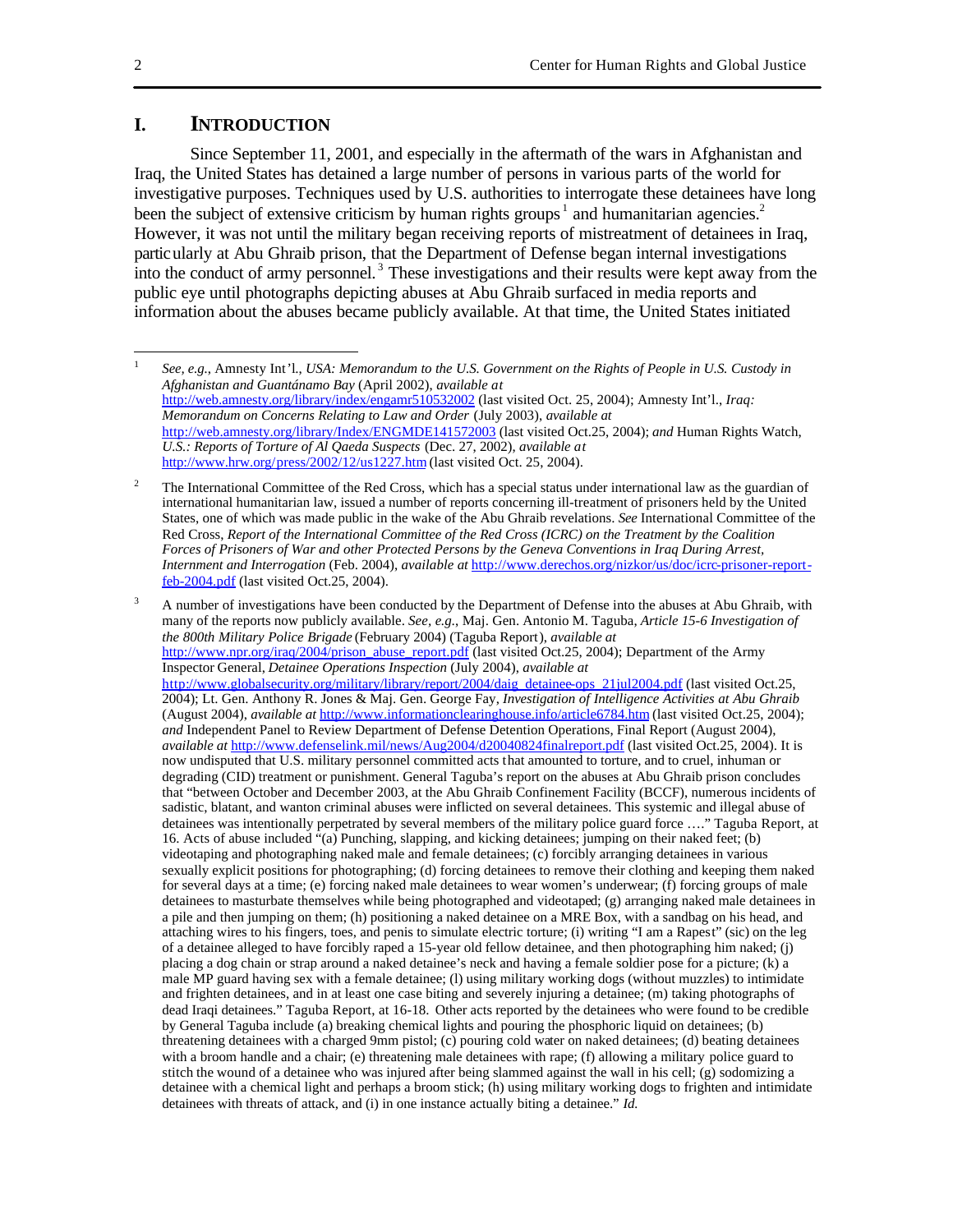$\overline{a}$ 

investigations and congressional hearings into the abuses committed by U.S. officials. While the hearings focused on the mistreatment of prisoners at Abu Ghraib, members of Congress also questioned the scope of interrogation tactics generally used by U.S. actors.<sup>4</sup> This broader line of questioning has led to a widespread reconsideration of, and public debate over, the proper limits on interrogation in the "War on Terror." The standards relevant to defining clear limits – including federal law and human rights treaties (especially the UN Convention Against Torture<sup>5</sup>) – have gained prominence, with arguments about the interpretation of the standards debated in print, during Congressional hearings, and on television.

Similarly, new attention has been focused on the variety of settings in which such abuses have occurred. "War on Terror" detainees have been held in military installations both inside and outside the United States (such as the Naval Consolidated Brig in Charleston, North Carolina, the U.S. naval base at Guantánamo Bay, Cuba, and the U.S. air force base in Bagram, Afghanistan), as well as reportedly being held in secret detention centers run by the Central Intelligence Agency (CIA) and other government agencies (including suspected secret sites on U.S. naval ships and at certain foreign bases or prisons $<sup>6</sup>$ ). The media, human rights organizations, and congressional bodies</sup>

<sup>4</sup> *See, e.g*., *Hearing on Allegations of Mistreatment of Iraqi prisoners Before the Senate Armed Services Committee,*  108th Cong. (May 2004), *available at* http://armed-services.senate.gov/ (last visited Oct.25, 2004).

<sup>5</sup> United Nations Convention Against Torture and Other Cruel, Inhuman or Degrading Treatment or Punishment, *opened for signature* December 10, 1984, G.A. Res. 39/46, 39 UN GAOR Supp. No. 51, at 197, UN Doc. A/RES/39/708 (1984), *entered into force* June 26, 1987, 1465 U.N.T.S. 85, 23 I.L.M. 1027 (1984), *as modified*, 24 I.L.M. 535, *available at* http://www.ohchr.org/english/law/cat.htm (last visited Oct. 24, 2004) (CAT). The United States ratified CAT in October 1994, and CAT entered into force with respect to the United States on November 20, 1994. The instrument of ratification contained certain declarations, reservations, and understandings relevant to U.S. obligations addressed in this Report, including a declaration that CAT Articles 1 through 16 were not self-executing (*i.e.*, that these provisions must be implemented by domestic legislation). *See* United Nations Treaty Collection: Declarations and Reservations, *available at* http://www.unhchr.ch/html/menu3/b/treaty12\_asp.htm (last visited Oct.9, 2004). Other declarations, reservations and understandings are discussed below in the relevant Sections of this Report detailing U.S. CAT obligations. A reservation generally is a unilateral statement, made by a state when signing, ratifying, accepting, approving or acceding to a treaty that purports to exclude or to modify the legal effect of certain provisions of the treaty in their application to that State. Vienna Convention on the Law of Treaties, concluded May 23, 1969, 1155 U.N.T.S. 331, 333, *entered into force* Jan. 27, 1980 (Vienna Convention), art. 2 para. 1(d). Section 2 of the Vienna Convention contains a regime on reservations which, together with the definitional article (Article  $2(1)(d)$ ), determines what constitutes a reservation, the criteria it must meet to be permissible, and the effect it will have, both in the event that it is accepted by other contracting states and in the event that it is not. Under international law, reservations are invalid if they "are incompatible with the object and purpose" of the treaty. Vienna Convention, art. 19 para. (c). A number of states have objected to the United States' reservations concerning specific provisions of CAT as contrary to the object and purpose of the Convention. *See* Declarations and Reservations of Finland (objecting to the United States' reservation to article 16), Netherlands (considering the United States' reservation to articles 1 and 16 to be contrary to the object and purpose of the Convention), Sweden (explaining that it does not consider the United States' reservation to article 16 to be valid or effective), *available at* http://www.ohchr.org/english/law/cat-reserve.htm (last visited Oct.25, 2004). The Committee Against Torture, authorized under CAT to monitor compliance with the Convention, has called on the United States to "withdraw its reservations, interpretations and understandings relating to the Convention." *Summary record of the first part of the 431st meeting: Slovenia, United States of America*, Committee Against Torture, UN Doc. CAT/C/SR.431 (2000). Also relevant to these discussions but less frequently invoked is the International Covenant on Civil and Political Rights, G.A. Res. 2200A (XXI), UN GAOR, 21st Sess., Supp. No. 16, at 52, UN Doc. A/6316 Dec. 16, 1966, *entered into force* 23 March 1976, 999 U.N.T.S. 171 *available at* http://www.ohchr.org/english/law/ccpr.htm (last visited Oct. 24, 2004) (ICCPR). As with CAT, the U.S. instrument of ratification of the ICCPR contained certain declarations, reservations, and understandings, including a declaration that ICCPR Articles 1 through 27 were not self-executing. *See* International Covenant on Civil and Political Rights, Declarations, Reservations and Understandings made by the United States, *available at* http://www.unhchr.ch/tbs/doc.nsf/887ff7374eb89574c1256a2a0027ba1f/80256404004ff315c125638b005f309e?Ope nDocument (last visited Oct. 24, 2004). *See* discussion in Section V.B for more on the relevant substantive norms binding the United States under the ICCPR.

<sup>6</sup> *See generally* Human Rights First, *Ending Secret Detentions* (June 2004) (discussing secret detention facilities suspected to exist on, *inter alia*, U.S. Naval ships, including the USS *Bataan* and the USS *Peleliu*, and inside foreign prisons such as the Al Jafr prison in Jordan), *available at*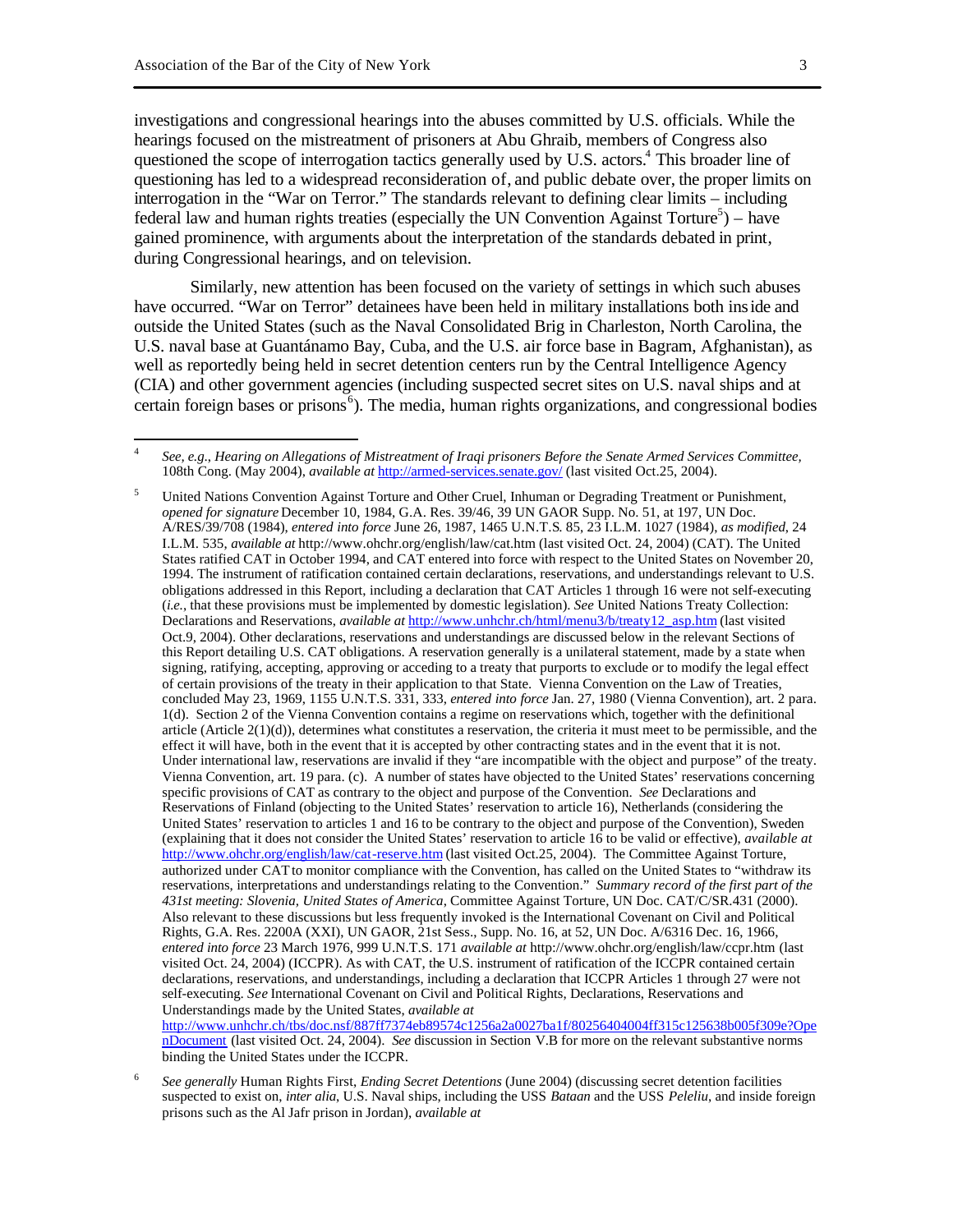are currently investigating the abuses that have allegedly taken place in these detention centers. Internal probes have also been announced or acknowledged; at the time of this writing, investigations into detention practices and/or interrogation procedures had been concluded or were being conducted by personnel within the following agencies: the CIA, the Department of Homeland Security, and the Department of Defense.

Despite this flurry of attention, one U.S. "anti-terror" tactic has largely escaped sustained scrutiny by Congress and other oversight bodies, $^7$  and has not yet become the focus of public debate: the practice of "extraordinary rendition." For the purpose of this Report, Extraordinary Rendition is the transfer of an individual, with the involvement of the United States or its agents $\delta$ , to a foreign state in circumstances that make it more likely than not $\degree$  that the individual will be subjected to torture or cruel, inhuman, or degrading treatment. As the term suggests, this "extraordinary" practice appears to be one form of what is an acknowledged practice – the covert rendition by U.S. officials of individuals suspected of involvement in terrorism to "justice"– *i.e*., for trial or criminal investigation either to the United States or to foreign states. What is "extraordinary" about this more recent form of rendition is the role of torture and cruel, inhuman or degrading (CID) treatment reportedly involved in such transfers: U.S. officials reportedly are seeking opportunities to transfer terrorist suspects to locations where it is known that they may be

http://www.humanrightsfirst.org/us\_law/PDF/EndingSecretDetentions\_web.pdf (last visited Oct.25, 2004); Human Rights Watch, *The United States "Disappeared": The CIA's Long-Term "Ghost Detainees"* (Oct.2004), *available at* http://www.hrw.org/backgrounder/usa/us1004/ (last visited Oct.25, 2004).

- <sup>7</sup> This practice, however, is beginning to draw the attention of at least some members of Congress. *See, e.g.,* the questioning of Dr. Stephen A. Cambone, Under Secretary of Defense for Intelligence, by Senator Kennedy during the Senate Armed Services Committee hearing regarding the mistreatment of Iraqi prisoners. *Hearing on Allegations of mistreatment of Iraqi prisoners Before the Senate Armed Services Committee,* 108th Cong. (May 2004) (statement by Dr. S.A. Cambone, Under Secretary of Defense for Intelligence) (Cambone Statement). On June 23, 2004, Congressman Markey (Mass.) introduced legislation to stop the extra-judicial practice of sending terrorism suspects to foreign governments known to engage in torture. For the full text of the Markey bill, *see* http://www.house.gov/markey/Iraq.htm#LOC (last visited October 25, 2004).
- <sup>8</sup> Although this Report focuses mainly on cases in which U.S. actors are actually involved in the transfer of an individual, Extraordinary Rendition may be also considered to have occurred where an individual is placed in the custody of a foreign government at the direction of the U.S. government without U.S. officials ever being physically involved in the seizure or transfer. *See., e.g.*, *Omar Abu Ali ex. rel Ahmed Abu Ali v. Ashcroft*, Case No. 1:04-CV-01258 JDB (D.D.C. filed July 28, 2004) (lawsuit alleging that Abu Ali was arrested and detained by Saudi Arabian officials at the request of the United States and that the respondents, acting under color of law violated U.S. law by engaging in the practice of "rendition to torture, namely placing an individual in the custody of a foreign government for purposes of interrogation in connection with suspected terrorist activities where harsh forms of interrogation are employed."), complaint *available at*

http://www.humanrightsusa.org/modules.php?op=modload&name=News&file=article&sid=13 (last visited Oct.25, 2004).

This Report uses the "more likely than not" standard for assessing an individual's risk upon transfer because it is the test that the United States employs when assessing that risk. By using this standard, the Report intends to examine the set of transfers that would be illegal under U.S. law, while acknowledging that this approach excludes cases of Extraordinary Rendition that could be technically legal under federal law, but would violate international human rights law that is binding on the United States. The relevant human rights treaties contain significantly more protective standards concerning the level of risk of torture or CID treatment that an individual faces upon transfer. The standard under CAT requires the presence of "substantial grounds for believing [the individual] would be in danger of being subjected to torture" upon transfer. CAT, *supra* note 5, art. 4(1). The ICCPR has been authoritatively interpreted to prohibit transfer in cases where there are "substantial grounds for believing that there is a real risk of irreparable harm" from torture or CID treatment. Human Rights Committee, General Comment 31, *Nature of the General Legal Obligation on States Parties to the Covenant*, U.N. Doc. CCPR/C/21/Rev.1/Add.13 (2004) (HRC General Comment 31). The United States has codified a standard that is more stringent, requiring that it be "more likely than not" that an individual will face torture upon transfer. For a discussion of U.S. law implementing CAT, *see* Section V.A.5. For a discussion of CAT standards, *see* Section V.A. for a discussion of ICCPR standards, *see* Section V.B.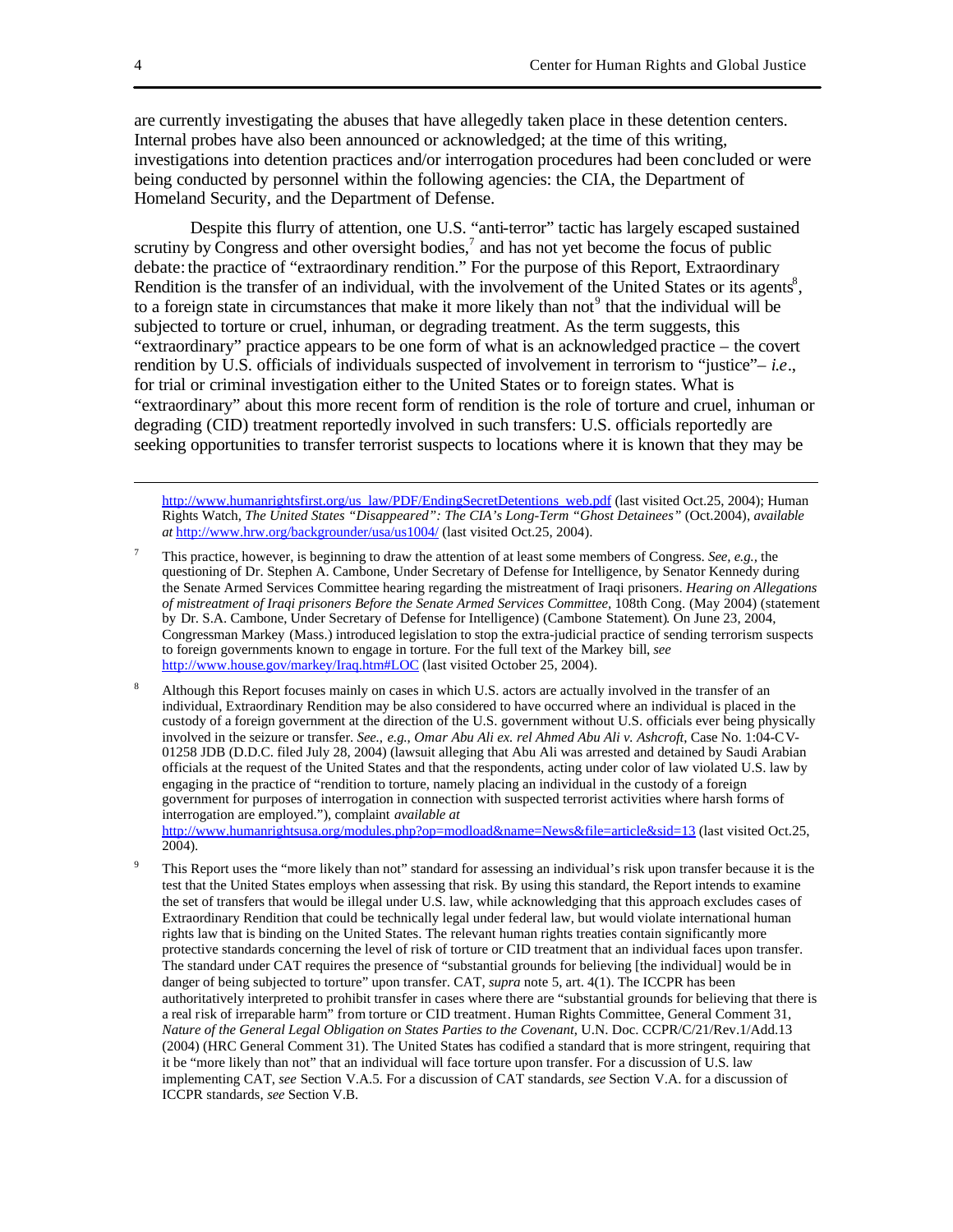tortured, hoping to gain useful information with the use of abusive interrogation tactics. At best, they appear to be turning a blind eye to abuses.

According to press reports, "regular" renditions  $-i.e.,$  transfers made without recourse to the regular legal procedures of extradition, removal, or exclusion, but not involving allegations of involvement in torture – have been occurring for more than a dozen years, and have included numerous transfers in the years leading up to September 11, 2001. According to reports, however, the frequency of renditions increased significantly and their scope widened as the United States engaged in the "War on Terror."<sup>10</sup> Moreover, reports suggest that the pattern of renditions shifted during this time, focusing less on rendition to "justice" in the form of criminal investigation and trial in the United States or abroad, and more on interrogation – often in circumstances that indicate torture was at least a foreseeable possibility. As the former Director of the CIA's Counterterrorist Center J. Cofer Black stated during testimony before the House of Representatives and U.S. Senate Intelligence Committees, "there was a before 9/11 and there was an after 9/11. After 9/11 the gloves come off."<sup>11</sup>

This Report will assess the legality of the practice of Extraordinary Rendition under both U.S. and international law. The purpose of the Report is not to establish or verify facts concerning such transfers; that is a task better left to human rights organizations, international bodies, congressional oversight committees, and the U.S. government itself. Rather, using publicly available factual scenarios, this Report will describe the laws relevant to Extraordinary Renditions and the sanctions that may be applicable to individuals involved in such transfers. It will demonstrate that Extraordinary Rendition is prohibited by U.S. law, and is illegal under international human rights and humanitarian law. It will also explain that the U.S. government has an obligation to prevent Extraordinary Renditions, and to fully investigate, prosecute, and punish those responsible for such acts when they do occur. In addition to these duties to prevent and punish Extraordinary Rendition, the U.S. government may be liable under the international law of state responsibility for such transfers at the hands of its agents, and in some circumstances for the ill-treatment that occurs in states to which individuals are transferred, giving rise to the international legal obligation to immediately cease the practice and to remedy such abuses through restitution, compensation, and satisfaction.

# **II. EXECUTIVE SUMMARY**

This joint Report of the International Human Rights Committee of the Association of the Bar of the City of New York and the Center for Human Rights and Global Justice at New York University School of Law analyzes the legal standards applicable to the practice of Extraordinary Rendition. The Report defines Extraordinary Rendition as the transfer of an individual, with the involvement of the United States or its agents, to a foreign state in circumstances that make it more likely than not that the individual will be subjected to torture or cruel, inhuman, or degrading treatment. The Report's main findings are that Extraordinary Rendition is an illegal practice under both domestic and international law, and that, consistent with U.S. policy against torture, the U.S.

<sup>10</sup> <sup>10</sup> On September 13, 2001, the Sunday Tribune (Ireland) reported that upon learning that 15 of the 19 hijackers involved in the September 11, 2001 attacks were from Saudi Arabia, President Bush met with the Saudi Ambassador to the United States, Prince Bandar bin Sultan. During the meeting, President Bush reportedly told Ambassador Bandar that if any Al Qaeda operatives were captured "if we can't get them to co-operate, we'll hand them over to you." *See* Diarmuid Doyle, *Which Ones Are the Bad Guys, Then? The US's Contempt for the Rights of Its Prisoners Puts Saddam to Shame*, THE SUNDAY TRIBUNE (Ireland), Mar. 30, 2003.

<sup>&</sup>lt;sup>11</sup> *Hearing Before the Joint Investigation of the House and Senate Intelligence Committees*, 107<sup>th</sup> Cong. (Sept. 26, 2002), (statement of Cofer Black, former Chief of the Counterterrorist Center, Central Intelligence Agency), *available at* http://intelligence.senate.gov/0209hrg/020926/witness.htm (last visited Oct.25, 2004).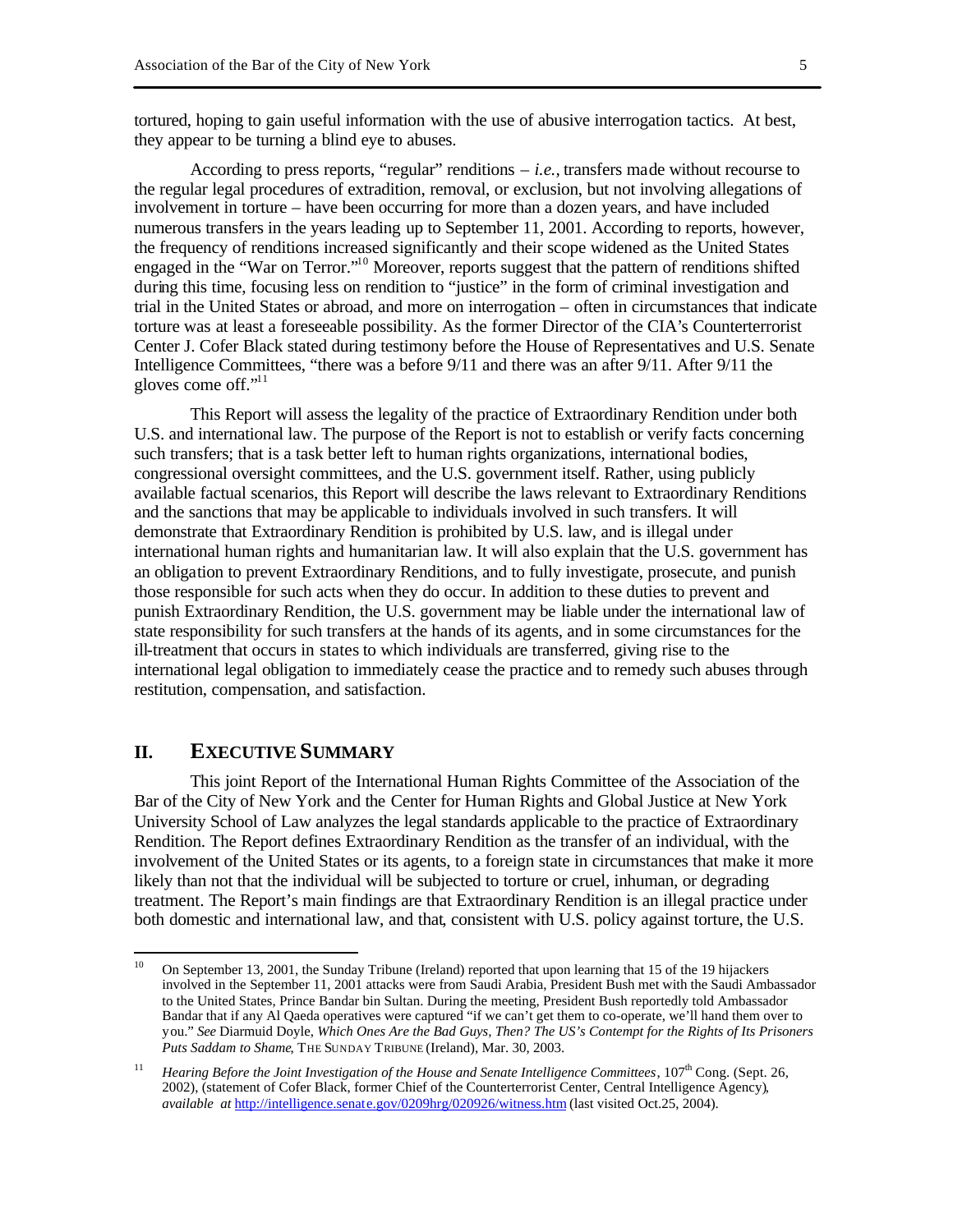government is duty bound to cease all acts of Extraordinary Rendition, to investigate Extraordinary Renditions that have already taken place, and to prosecute and punish those found to have engaged in acts that amount to crimes in connection with Extraordinary Rendition.

The Report begins with an overview of the practice of Extraordinary Renditions as reported in the press; since Extraordinary Rendition appears to be a covert activity, the factual scenarios included in the Report have not been verified. Examples are given of cases in which the United States has allegedly been involved in transfers of individuals from inside the United States, from foreign states, and from U.S. military outposts to states well known to practice systematic or uncontrolled torture. The level of involvement of U.S. officials varies from case to case, but the facts in each example suggest that the United States is using this form of transfer as an interrogation technique in the "War on Terror." Indeed, while the use of Extraordinary Rendition has been denied in all official settings, officials speaking off the record have acknowledged the practice.

The Report next examines U.S. law to determine whether Extraordinary Renditions are, or could be, authorized by existing law or covert directives. After systematically considering the bases of authority for transfers of individuals by U.S. officials and the limits to that authority, the Report concludes that no publicly available statute, regulation, executive finding, directive or other action exists to authorize Extraordinary Rendition. Given the clear intent of Congress, expressed through legislation aimed at upholding U.S. obligations against torture and complicity in such abuse, and White House policy condemning torture, any purported authority to carry out Extraordinary Renditions would be an unauthorized derogation from U.S. law.

The Report then discusses the international law applicable to Extraordinary Rendition, including the Convention against Torture and Other Cruel, Inhuman or Degrading Treatment or Punishment; the International Covenant on Civil and Political Rights; the Geneva Conventions of 1949; and the Refugee Convention of 1951. The Report demonstrates that all of these treaties contain provisions preventing some aspects, or the entire practice, of Extraordinary Rendition. This Section concludes with a consideration of some guiding principles from international law on criminal liability that may be relevant in efforts to prosecute individuals who have been involved in Extraordinary Renditions. Standards explored include those governing complicity and conspiracy, the doctrine of command responsibility, and certain justifications and defenses available under international law. The Report then turns to the use of "diplomatic assurances"– promises made by governments not to torture or mistreat individuals who are being transferred into their custody. Because these promises are made only when the circumstances indicate that an individual is at risk of torture, and because there are no procedural safeguards allowing for their transparent implementation, the Report concludes that diplomatic assurances as currently used are ineffective.

The Report next demonstrates ways in which Extraordinary Rendition could leave the United States vulnerable to international liability under the doctrine of state responsibility. This Section explains that the U.S. government is required by international treaty law to prevent, investigate, prosecute, and punish acts amounting to Extraordinary Rendition. The Report concludes with a comprehensive examination of the U.S. criminal and civil statutes that are applicable to individuals involved in Extraordinary Rendition, demonstrating that such individuals may be open to criminal charges and/or civil liability for conspiracy and complicity in torture.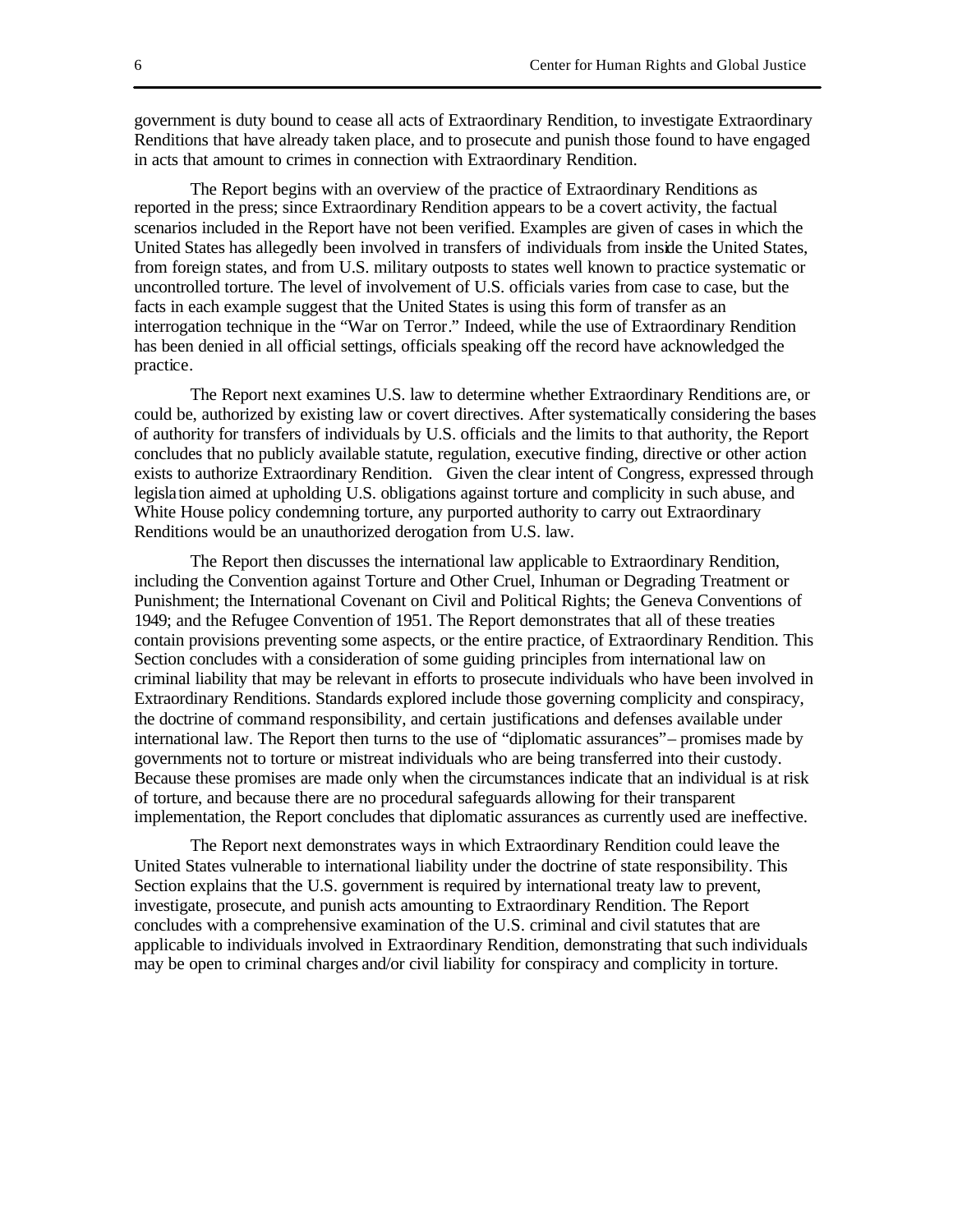# **III. RECOMMENDATIONS**

# **End the use of Extraordinary Rendition and take actions to remedy and compensate those harmed in Extraordinary Renditions.**

- The president, the attorney general, the secretary of defense, and the secretary of homeland security should reject the practice of Extraordinary Rendition as contrary to U.S. and international law and policy.
- The United States should ensure that victims of Extraordinary Rendition are provided with adequate remedies.

#### **Initiate formal investigations into the practice of Extraordinary Rendition**.

- An independent commission, modeled on the National Commission on Terrorist Attacks Upon the United States (9-11 Commission) should be formed and charged with investigating Extraordinary Renditions.
- Congressional committees charged with oversight of the armed services, security and intelligence operations should fully investigate the practice of Extraordinary Rendition. Such investigations should include an examination of the alleged authority for Extraordinary Renditions, and an accounting of how such practices came to be approved, if they were.
- The inspectors general of all relevant agencies, including the Central Intelligence Agency, the Federal Bureau of Investigation, the Department of Defense, and the Department of Homeland Security should investigate the involvement of their personnel and institutions in Extraordinary Rendition.
- Agencies with custody of documents concerning Extraordinary Rendition, including the Central Intelligence Agency, should declassify and make public such documents, and must comply with requests for documents pursuant to the Freedom of Information Act.
- The president should declassify Presidential Decision Directives and any other order or finding relevant to Extraordinary Renditions.
- The U.S. government should cooperate fully with the Canadian inquiry into the removal of Maher Arar.

#### **Review and reform legislation and regulations relevant to Extraordinary Renditions.**

• Congress should review and supplement the implementing legislation and accompanying regulations concerning the Convention against Torture to ensure that there are no gaps allowing for Extraordinary Rendition. Specifically, regulations should be promulgated by the relevant agencies to ensure that the obligation of *non-refoulement* set out in the Convention against Torture and the International Covenant on Civil and Political Rights, and implemented by the Foreign Affairs Reform and Restructuring Act of 1998, is enforced with respect to all detainees in the control or custody of U.S. actors, regardless of whether the person is physically present in the United States, as required by statute. The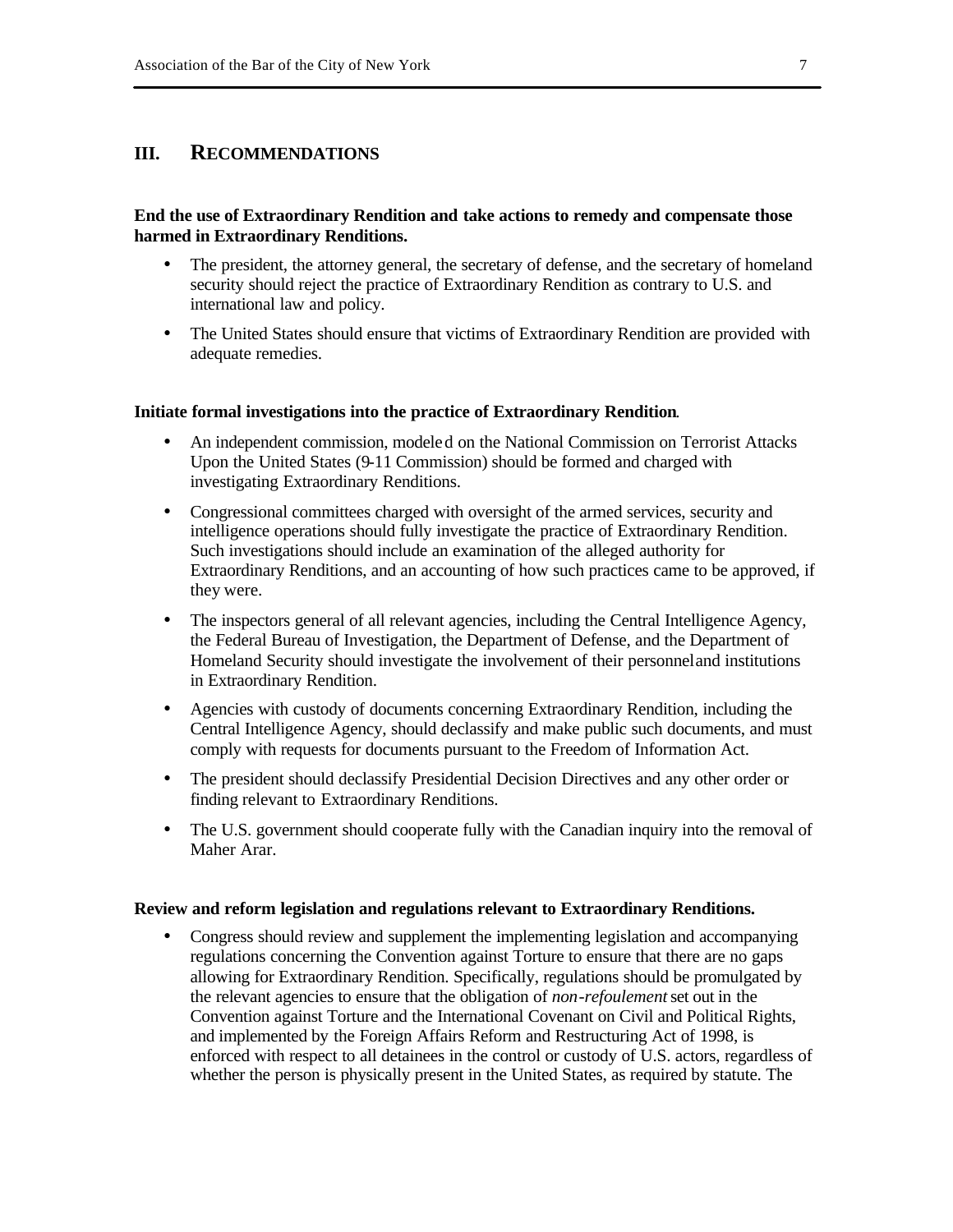current failure to pass implementing legislation to this effect places relevant agencies at odds with their statutory duties.

- Congress should pass legislation modeled on H.R. 4674, drafted by Representative Markey, aimed at prohibiting Extraordinary Renditions.
- Congress should ensure that liability for complicity or conspiracy in torture is extended to civilian contractors working with U.S. armed forces, security personnel, or intelligence services.

#### **Implement a moratorium on diplomatic assurances.**

• The president, secretary of state, and attorney general should not rely upon diplomatic assurances as a means of negating the bar on transfers of those likely to face torture until and unless adequate safeguards have been implemented, including transparency, judicial review, and independent and effective monitoring.

#### **Undertake criminal investigations into alleged acts of Extraordinary Rendition.**

- Federal officials and military authorities should investigate individuals who may have been involved in acts that could amount to aiding and abetting or conspiracy to torture. Such investigations should include examination of officials involved in activities that could amount to aiding and abetting or conspiracy to torture, and should not be focused on only those lower level officials carrying out Extraordinary Renditions.
- Following such investigations, federal prosecutors and military officials should prosecute individuals concerning whom sufficient evidence exists to indict for aiding and abetting or conspiracy to torture.
- The United States should ensure that civil or military personnel involved in the custody, interrogation and treatment of any detainees be adequately trained and supervised in implementing the prohibition against torture and *refoulement*.

# **IV. EXTRAORDINARY RENDITIONS:AN OVERVIEW**

#### **A. Extraordinary Renditions – (Not) A New Phenomenon**

No one knows for certain how many renditions (ordinary or extraordinary) have occurred because Congress is not notified about individual cases. <sup>12</sup> However, *Newsweek* reports that by 2004, the United States was running a covert charter airline moving CIA prisoners from one secret facility to another.<sup>13</sup> Usual destinations for rendered subjects are reported to be states such as Egypt, Jordan, Morocco, Saudi Arabia, Yemen, and Syria, all of which have been implicated by the U.S. State Department in using torture in interrogation.<sup>14</sup> The following examples of Extraordinary

<sup>&</sup>lt;sup>12</sup> According to intelligence officials, Congress, which oversees the CIA, knows of only the broad authority to carry out renditions, but is not informed about individual cases. Kareem Fahim, *The Invisible Men*, VILLAGE VOICE, Apr. 6, 2004, at 37.

<sup>13</sup> Jon Barry et al., *The Roots of Torture*, NEWSWEEK, May 24, 2004, at 36.

<sup>14</sup> *See, e.g.,* U.S. DEP'T. OF STATE COUNTRY REPORTS ON HUMAN RIGHTS PRACTICES (2003) *available at* http://www.state.gov/g/drl/rls/hrrpt/2003/27938.htm (report on Syria) (last visited Oct.25, 2004); http://www.state.gov/g/drl/rls/hrrpt/2003/27930.htm (report on Jordan) (last visited Oct.25, 2004); http://www.state.gov/g/drl/rls/hrrpt/2003/27934.htm (report on Morocco) (last visited Oct.25, 2004);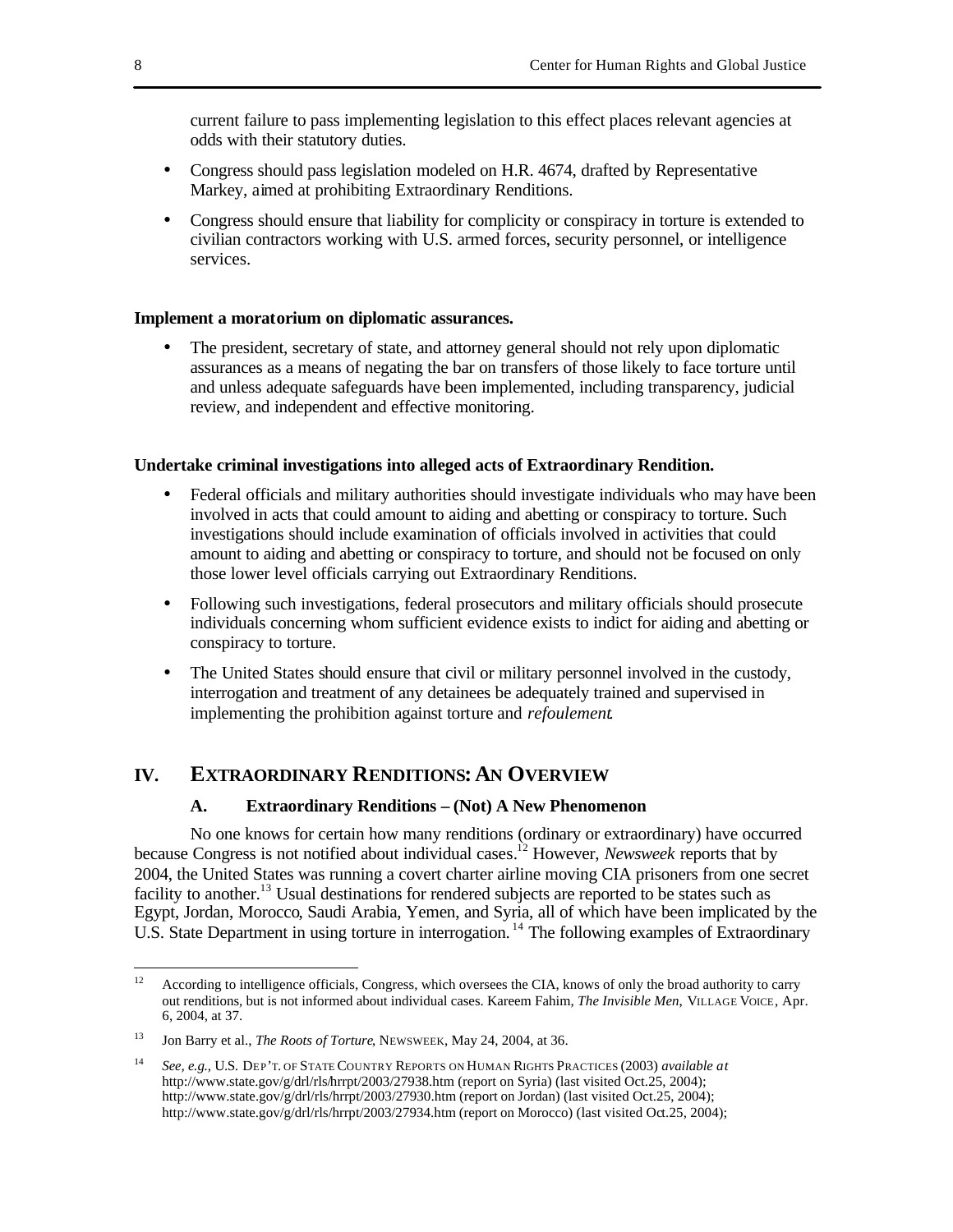$\overline{a}$ 

Renditions have been reported by various news sources. We are not in a position to verify or disprove these accounts; instead, they are offered here as examples of the practices to which we will apply our legal analysis: $15$ 

- In September 1995, U.S. intelligence agents reportedly picked up from Croatia one of Egypt's most wanted Islamic militants, placed him on a ship in the Adriatic Sea for interrogation, and subsequently turned him over to Egyptian authorities. His family believes he was executed in Egypt.<sup>16</sup>
- In 1998, U.S. agents reportedly transferred Tallat Fouad Qassem, a leader of the Islamic Group, an Egyptian extremist organization, to Egypt after he was picked up in Croatia. Egyptian lawyers said he was questioned aboard a U.S. ship off the Croatian coast before he was taken to Cairo, where a military tribunal had already sentenced him to death *in absentia*. 17
- Also in 1998, CIA officers working with the Albanian police reportedly seized five members of Egyptian Islamic Jihad who were allegedly planning to bomb the U.S. embassy in Tirana. After three days of interrogation, the men were flown to Egypt, allegedly aboard a CIA-chartered plane; two of the men were put to death.<sup>18</sup>
- In October 2001, Jamil Qasim Aseed Mohammed, a Yemeni microbiology student, was allegedly flown from Pakistan to Jordan on a U.S.-registered Gulfstream jet after Pakistan's intelligence agency reportedly surrendered him to U.S. authorities at the Karachi airport. U.S. officials alleged that Aseed Mohammed was an Al Qaeda operative who played a role in the bombing of the USS *Cole*. The handover of the shackled and blindfolded Aseed Mohammed reportedly took place in the middle of the night in a remote corner of the airport, without the benefit of extradition or deportation procedures.<sup>19</sup>
- On December 18, 2001, Ahmed Agiza and Mohammed al-Zari were expelled from Sweden and transferred to Egypt. According to the reputable Swedish TV program Kalla Fakta, both men were flown on a Gulfstream V, a private jet alleged to be owned by a U.S.

- <sup>15</sup> This list is not exhaustive. Factual information used in this Report is based solely on reports published by reputable mainstream media sources.
- <sup>16</sup> Anthony Shadid, *America Prepares the War on Terror; U.S., Egypt Raids Caught Militants*, BOSTON GLOBE, Oct. 7, 2001, at A1.
- <sup>17</sup> *U.S. Bypasses Law in Fight against Terrorism*, INTERNATIONAL HERALD TRIBUNE, Mar. 12, 2002; Rajiv Chandrasekaran & Peter Finn, *U.S. Behind Secret Transfer of Terror Suspects*, WASHINGTON POST, Mar. 11, 2002, at A1.
- <sup>18</sup> *U.S. Bypasses Law in Fight against Terrorism*, INTERNATIONAL HERALD TRIBUNE, Mar. 12, 2002; Rajiv Chandrasekaran & Peter Finn, *U.S. Behind Secret Transfer of Terror Suspects*, WASHINGTON POST, Mar. 11, 2002, at A1.
- <sup>19</sup> *U.S. Bypasses Law in Fight against Terrorism*, INTERNATIONAL HERALD TRIBUNE, Mar. 12, 2002; Rajiv Chandrasekaran & Peter Finn, *U.S. Behind Secret Transfer of Terror Suspects*, WASHINGTON POST, Mar. 11, 2002, at A1.

http://www.state.gov/g/drl/rls/hrrpt/2003/27937.htm (report on Saudi Arabia) (last visited Oct.25, 2004); http://www.state.gov/g/drl/rls/hrrpt/2003/27942.htm (report on Yemen) (last visited Oct.25, 2004). Reportedly, during the Clinton Administration, renditions of suspected terrorists to Egypt had been stopped after repeated complaints about the Egyptian government's brutal interrogation methods. More recently, however, when asked about complaints about human rights abuses in the countries alleged to be destination countries for rendered suspects, one Bush Administration official replied: "You can be sure that we are not spending a lot of time on that now." Peter Beinart, *Outsourcing*, THE NEW REPUBLIC, May 31, 2004, at 6.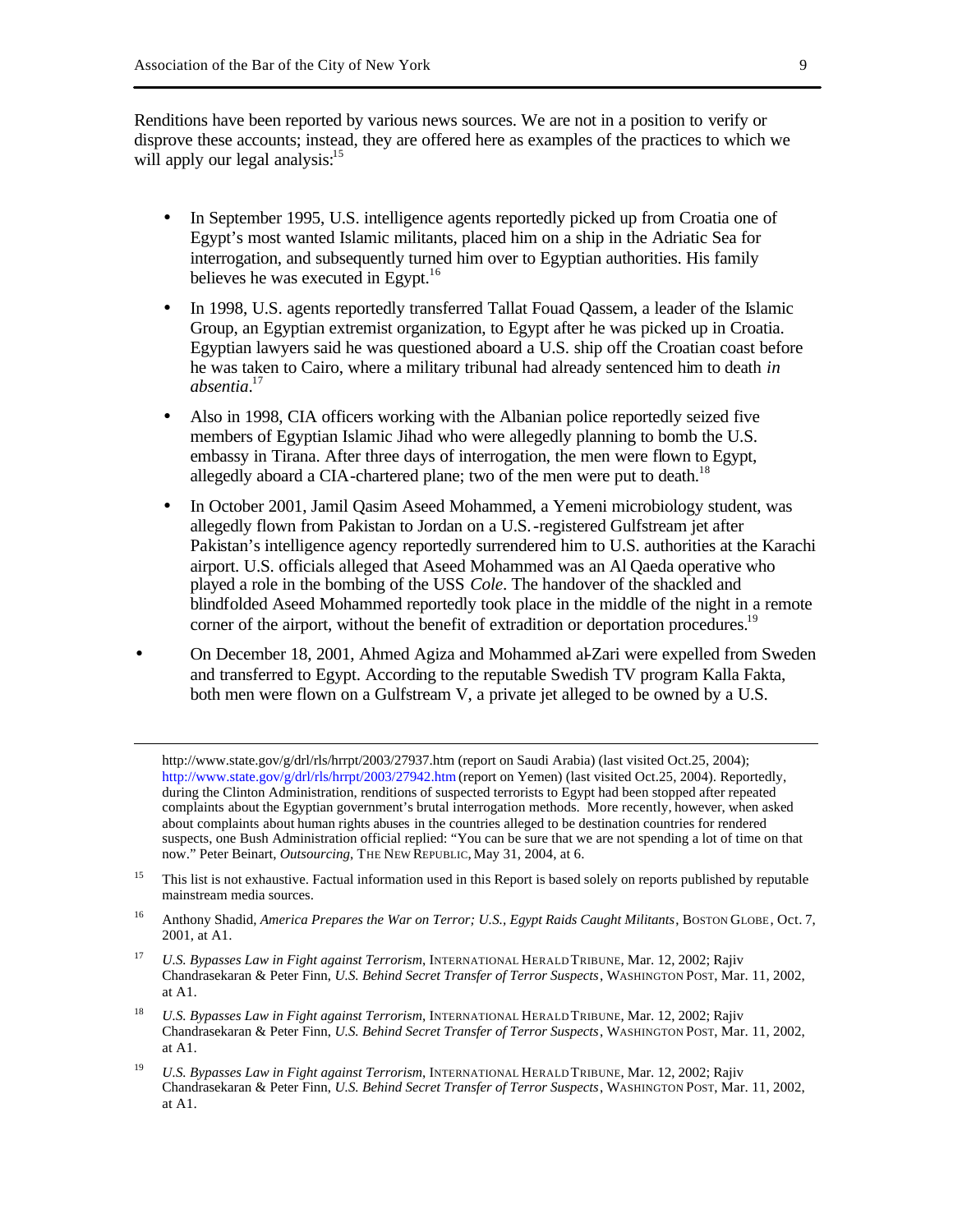company and which reportedly is used mainly by the U.S. government.<sup>20</sup> Both were asylum seekers and the Swedish government had acknowledged that each had a well-founded fear of being persecuted if returned to Egypt. However, the men were excluded from refugee status based on secret evidence that they were associated with Islamist groups responsible for acts of terrorism.<sup>21</sup> To justify the expulsions, the Swedish government relied upon "diplomatic assurances" or formal guarantees from the Egyptian government that the two men would not be tortured and would have fair trials upon return. However, according to Human Rights Watch and a coalition of Swedish human rights groups, both men were tortured and ill-treated in Egyptian prisons upon transfer. Moreover, a trial monitor from Human Rights Watch provided a firsthand account of Agiza's re-trial by a military tribunal in April 2004 during which Agiza made serious allegations of torture and ill-treatment.<sup>22</sup> The re-trial was marred by numerous fair trial violations, proving a lack of compliance by the Egyptian authorities with their diplomatic assurances that Agiza would be granted a fair trial. Upon re-trial, Agiza was convicted again and sentenced to 25 years' imprisonment at hard labor. Kalla Fakta's report that the U.S. government was involved in the transfers of Agiza and al-Zari from Sweden to Egypt has been subsequently confirmed by the Swedish Ministry of Justice. $23$ 

• In January 2002, apparently based on information provided by the CIA, Indonesian authorities reportedly detained Muhammad Saad Iqbal Madni who is suspected by the CIA of having worked with Richard Reid (the "shoe-bomber").<sup>24</sup> According to a senior Indonesian official, a few days later, the Egyptian government formally asked Indonesia to extradite Iqbal, who carried an Egyptian as well as a Pakistani passport.<sup>25</sup> The Egyptian request did not specify the crime, noting broadly that Egypt sought Iqbal in connection with terrorism. On January 11, 2002, allegedly without a court hearing or a lawyer, Iqbal was put aboard an unmarked U.S.-registered Gulfstream V jet and flown to Egypt.<sup>26</sup> A senior Indonesian official said that an extradition request from Egypt provided political cover to comply with the CIA's request. "This was a U.S. deal all along," the senior official said, "Egypt just provided the formalities."<sup>27</sup>

<sup>20</sup> <sup>20</sup> *The Broken Promise,* (TV4 Kalla Fakta Broadcast, May 17, 2004) (English transcript *available at* http://hrw.org/english/docs/2004/05/17/sweden8620.htm (last visited Oct. 25, 2004)) (TV4 Kalla Fakta Broadcast); *see also* SEYMOURHERSH, CHAIN OF COMMAND 54 (HarperCollins, 2004) (HERSH,CHAIN OF COMMAND).

 $21$  In 1999, Agiza had been tried and convicted in absentia by an Egyptian military tribunal for terrorism-related acts. It remains unclear on what grounds al-Zari was expelled from Sweden and then imprisoned in Egypt. He was released from a Cairo prison in October 2003 without charge or trial, but remains under constant surveillance and is routinely summoned for interrogations. Human Rights Watch, *"Empty Promises:" Diplomatic Assurances No Safeguard against Torture* (April 2004), *available at* http://hrw.org/reports/2004/un0404/index.htm (last visited Oct. 25, 2004) (HRW Diplomatic Assurances Report).

<sup>22</sup> Human Rights Watch, *Sweden: Torture Inquiry Must be Under U.N. Auspices; Independent Panel Must Probe Abuses by Sweden, Egypt and U.S. Operatives* (May 2004), *available at* http://www.hrw.org/english/docs/2004/05/27/sweden8621\_txt.htm (last visited Oct. 25, 2004).

<sup>23</sup> Craig Whitlock*, A Secret Deportation of Terror Suspects; 2 Men Reportedly Tortured in Egypt*, WASHINGTON POST, July 25, 2004, at A1.

<sup>24</sup> *U.S. Bypasses Law in Fight Against Terrorism*, *supra* note 17; Chandrasekaran & Finn, *supra* note 17.

<sup>25</sup> *U.S. Bypasses Law in Fight Against Terrorism*, *supra* note 17; Chandrasekaran & Finn, *supra* note 17.

<sup>26</sup> *U.S. Bypasses Law in Fight Against Terrorism*, *supra* note 17; Chandrasekaran & Finn, *supra* note 17; Dana Priest & Joe Stephens, *Secret World of U.S. Interrogation: Long History of Tactics in Overseas Prisons Is Coming to Light*, WASHINGTON POST, May 11, 2004, at A1.

<sup>27</sup> Chandrasekaran & Finn, *supra* note 17; *U.S. Bypasses Law in Fight Against Terrorism*, *supra* note 17.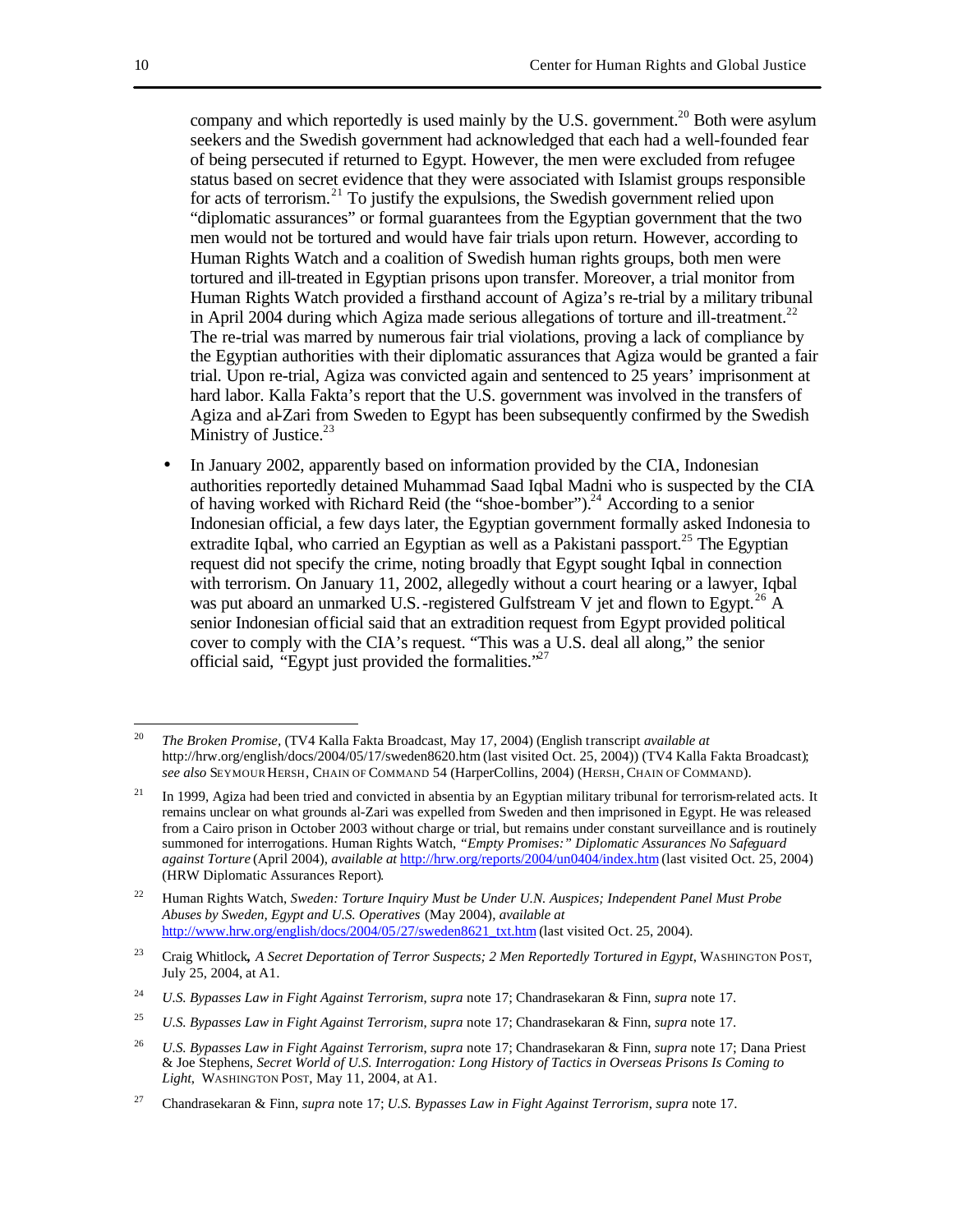- On January 17, 2002, just a few hours after Bosnia's Supreme Court ordered the release from detention of several Algerian citizens for lack of evidence, Bosnian police handed them over to U.S. authorities, who reportedly flew them to Guantánamo Bay.<sup>28</sup> The Human Rights Chamber of Bosnia -Herzegovina subsequently noted that there was no evidence to suggest that "the hand-over of the [individuals] can be interpreted to be an extradition. In particular, the diplomatic note of 17 January 2002 from the U.S. embassy cannot be understood to be a valid extradition request of the United States of America. In this note, the U.S. embassy in Sarajevo advised the government of Bosnia and Herzegovina that it was prepared to assume custody of the six specified Algerian citizens and it offered to arrange to take physical custody of the individuals at a time and location mutually convenient."<sup>29</sup> The Chamber held that the transfer of the individuals to the custody of U.S. forces "without seeking and receiving any information as to the basis of the detention constitutes a breach of [Bosnia and Herzegovina's and the Federation of Bosnia and Herzegovina's] obligations to protect the [individuals] against arbitrary detention by foreign forces."<sup>30</sup>
- Also in 2002, U.S. immigration authorities, reportedly with the approval of then-Acting Attorney General Larry Thompson, authorized the "expedited removal"<sup>31</sup> of a Syrian-born Canadian citizen, Maher Arar, to Syria. U.S. authorities alleged that Arar had links to Al Qaeda.<sup>32</sup> While in transit at John F. Kennedy International Airport in New York in September 2002, Arar was taken into custody by officials from the FBI and Immigration and Naturalization Service (since reorganized into the Department of Homeland Security) and shackled.<sup>33</sup> Arar's requests for a lawyer were dismissed on the basis that he was not a U.S. citizen and therefore he did not have the right to counsel.<sup>34</sup> Officials repeatedly questioned Arar about his connection to certain members of Al Qaeda.<sup>35</sup> Arar repeatedly denied that he had any connections whatsoever to the named individuals.<sup>36</sup> Despite his denials, he remained in custody and was eventually put on a small jet that first landed in Washington, D.C., and then in Amman, Jordan.<sup>37</sup> Once in Amman, Arar was allegedly

<sup>31</sup> *See* Section V.A.5(c) of this Report for more detail on the procedure of "expedited removal," also referred to as "summary removal."

<sup>32</sup> For additional information on the case of Maher Arar, *see* http://www.maherarar.ca/.

<sup>28</sup> Priest & Stephens, *supra* note 26.

<sup>&</sup>lt;sup>29</sup> *Boudellaa et al. v. Bosnia and Herzegovina and the Federation of Bosnia and Herzegovina*, Cases Nos. CH/02/8679, CH/02/8689, CH/02/8690 and CH/02/8691, Human Rights Chamber for Bosnia and Herzegovina, Oct. 2002, para. 227.

<sup>&</sup>lt;sup>30</sup> *Id.* para. 233. The Human Rights Chamber noted that "[c]onsidering the broad interpretation of the term jurisdiction, this obligation arises even if under the Dayton Peace Agreement [Bosnia and Herzegovina and the Federation of Bosnia and Herzegovina] had no direct jurisdiction over U.S. forces stationed in Bosnia and Herzegovina." *Id.*

<sup>&</sup>lt;sup>33</sup> According to a lawsuit filed by Arar against Attorney General John Ashcroft and other U.S. officials, Larry D. Thompson (then Acting Attorney General), J. Scott Blackman (then Regional Director of the Immigration and Naturalization Services for the Eastern District), Edward J. McElroy (formerly District Director for the Immigration and Naturalization Services for the New York City District and presently District Director of U.S. Immigration and Customs Enforcement), Robert Mueller (Director of the Federal Bureau of Investigation), and others, unlawfully detained and interrogated Arar for thirteen days. Complaint and Demand for Jury Trial, filed with the U.S. District Court, Eastern District of New York in *Arar v. Ashcroft, et al., available at* http://www.ccrny.org/v2/legal/september\_11th/docs/ArarComplaint.pdf (last visited Oct. 25, 2004) (Arar v. Ashcroft).

<sup>34</sup> *Id.*

<sup>35</sup> *Id.* paras. 31, 33.

<sup>36</sup> *Id.*para.38.

<sup>37</sup> *Id.* para. 49.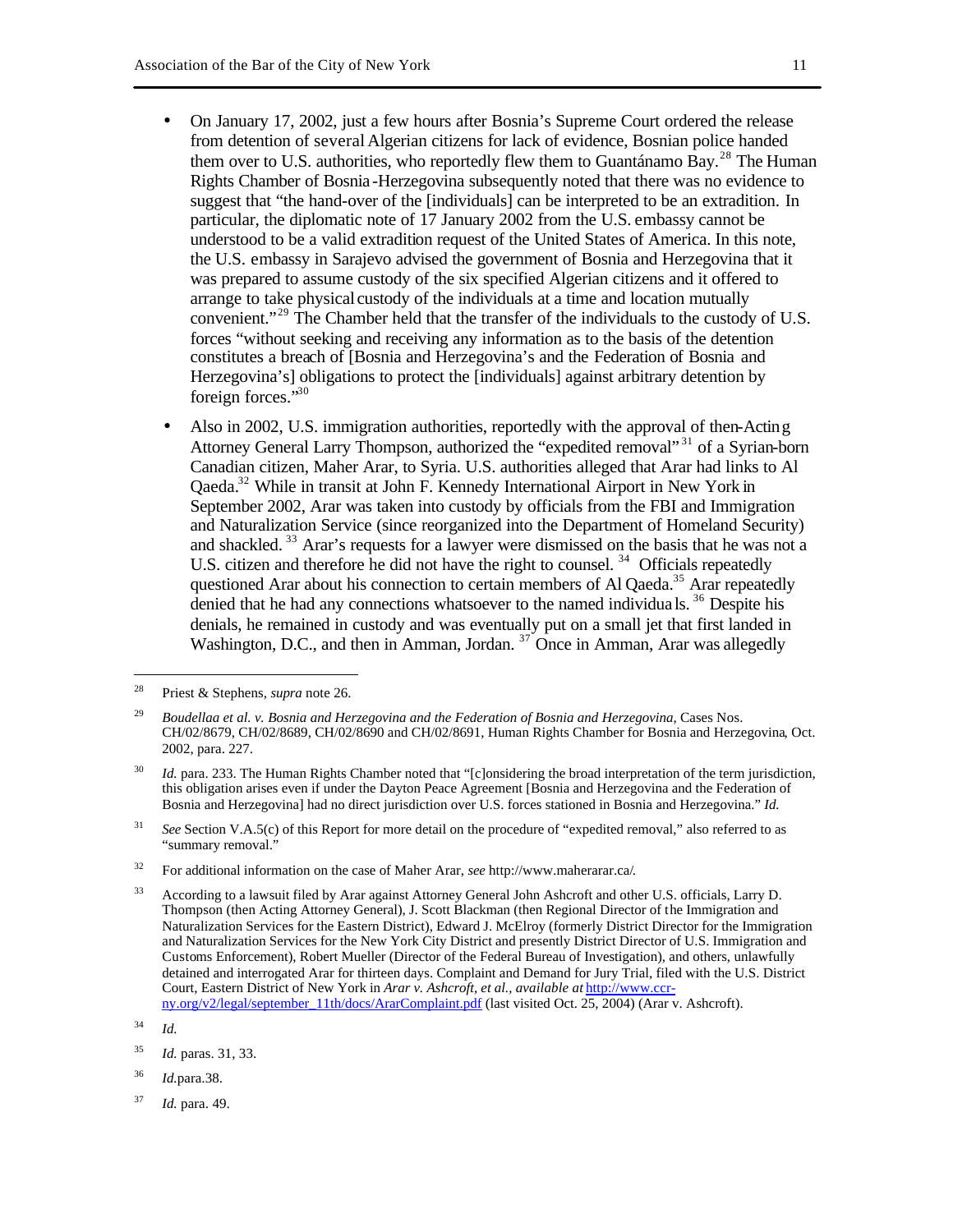blindfolded, shackled and put in a van.<sup>38</sup> Arar was then transferred to Syria. Despite the fact that he is a Canadian citizen and has resided in Canada for seventeen years, Arar's pleas to return to Canada were ignored.<sup>39</sup> Upon reaching Syria, Arar was transferred to a prison where he was allegedly beaten for several hours and forced to falsely confess that he had attended a training camp in Afghanistan in order to fight against the United States.<sup>40</sup> Arar remained in Syria for ten months during which he was repeatedly beaten, tortured, and kept in a shallow grave.<sup>41</sup> Arar has subsequently been released and returned to Canada. No charges were ever filed against him in any of the countries involved in his transfer. Following intense public pressure, the Canadian government initiated a public inquiry into the circumstances surrounding Arar's transfer. The U.S. government has refused the invitation to participate in the Canadian inquiry. U.S. officials, speaking on condition of anonymity, have said that the Arar case fits the profile of what they called covert CIA Extraordinary Rendition – the practice of turning over low-level, suspected terrorists to foreign intelligence services, some of which are known to torture prisoners.<sup>42</sup>

- In October 2002, Australian citizen Mamdouh Habib was arrested in Pakistan and, reportedly at the request of the U.S. authorities, flown to Egypt where, allegedly, he was severely tortured.<sup>43</sup> Habib remained in Egypt for six months, after which he was transferred to Guantánamo where he has been detained since.<sup>44</sup>
- In 2003, Human Rights Watch urged the United States to abandon reported plans to send Uighur Chinese detainees held at Guantánamo Bay to China, where they were likely to face mistreatment and possibly torture.<sup>45</sup> China has a long and well-documented history of repression of Uighurs, a Muslim, Turkic -speaking community within China. The Chinese government has reportedly systematically tortured and otherwise mistreated suspected Uighur separatists. On August 12, 2004, speaking to Japanese journalists, Secretary of State Colin L. Powell stated that the U.S. government would not send Uighurs to China

<sup>38</sup> *Id.*

<sup>39</sup> *Id.* paras. 53, 62.

<sup>40</sup> *Id.*

<sup>41</sup> *Id.* para 61; *see also* Priest & Stephens, *supra*, note 26.

<sup>42</sup> DeNeen, L. Brown & Dana Priest, *Deported Terror Suspect Details Torture in Syria; Canadian's Case Called Typical of CIA*, WASHINGTON POST, Nov. 5, 2003, at A1. Gar Pardy, one of Canada's most senior diplomats at the time, stated that, "The fact that you went looking for assurances, which is reflected here, tells you that even in the minds of people who made this decision…I mean, there were some second thoughts." 60 Minutes II, *His Year in Hell* (Jan. 21, 2004) *available at* http://www.cbsnews.com/stories/2004/01/21/60II/main594974.shtml (last visited Oct. 25, 2004).

<sup>43</sup> *The Trials of Mamdouh Habib* (SBS, Dateline, July 7, 2004) (transcript *available at* http://www6.sbs.com.au/dateline/index.php?page=archive&daysum=2004-07-07# (last visited Oct. 25, 2004)).

<sup>44</sup> Joint Press Release, Attorney-General The Hon. Daryl Williams AM QC MP and Minister for Foreign Affairs and Trade The Hon. Alexander Downer MP, Mamdouh Habib in United States Custody (Apr. 18, 2002), *available at* http://www.ag.gov.au/www/attorneygeneralhome.nsf/0/49DF56AF955E312CCA256B9F007F44FA?OpenDocumen t (last visited Oct. 25, 2004); *The Trials of Mamdouh Habib* (SBS, Dateline, July 7, 2004) (transcript *available at* http://www6.sbs.com.au/dateline/index.php?page=archive&daysum=2004-07-07# (last visited Oct. 25, 2004)).

<sup>45</sup> Human Rights Watch, *U.S.: Don't Send Detainees Back to China* (Nov. 26, 2003), *available at* http://www.hrw.org/press/2003/11/us112603.htm (last visited Oct. 25, 2004). *See also* Center for Constitutional Rights (CCR), *Inter-American Commission on Human Rights Asked to Take Urgent Action Regarding Reports of Torture Used on "Terrorism Detainees*" (Feb. 11, 2003) (CCR asked, *inter alia*, the Commission to take measures to stop the transfer of prisoners to third party states where torture is permitted), *available at* http://www.ccrny.org/v2/newsroom/releases/pReleases.asp?ObjID=OUMbKGaiNu&Content=195 (last visited Oct. 25, 2004).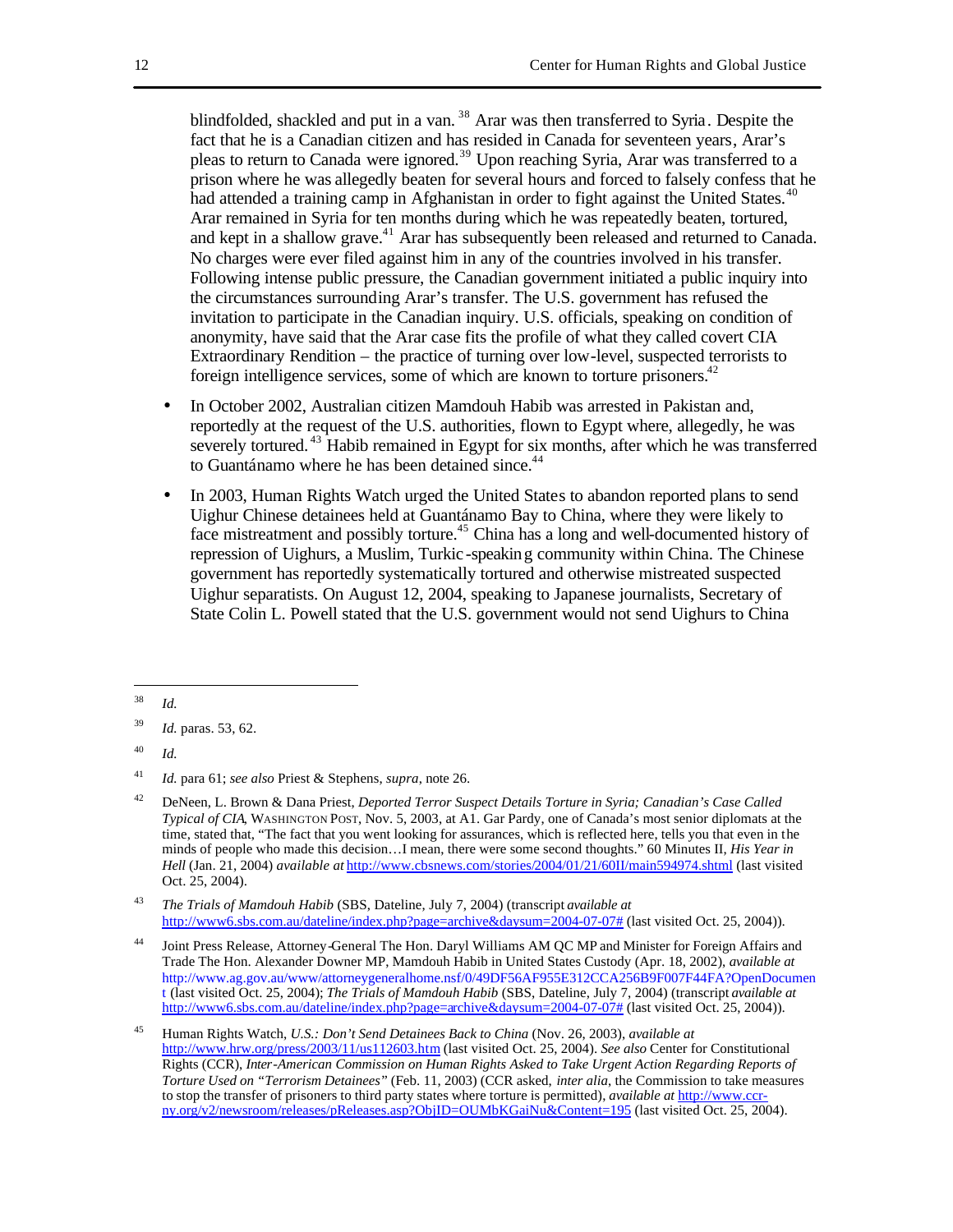and indicated that the United States was looking for third-party states willing to accept the Uighurs upon their release from Guantánamo Bay.<sup>46</sup>

#### **B. Extraordinary Renditions – Cloaked in Secrecy**

#### **1.** *"Off the Record": U.S. Involved in Extraordinary Renditions*

In statements made off the record, U.S. officials have admitted that the government has engaged in Extraordinary Renditions. In many instances, however, the officials (and the press) refer to the practice of transferring an individual, with the involvement of the United States (or its agents) to a foreign country in circumstances that make it more likely than not the individual will be subjected to torture or CID treatment as *rendition* (as opposed to Extraordinary Rendition).<sup>47</sup> As a technical matter, this Report makes a distinction between rendition and Extraordinary Rendition. Rendition is a covert procedure, also known as "rendition to justice," which is apparently authorized by a number of presidential directives, despite being itself a deviation from legally codified procedures for transfers of individuals. Extraordinary Rendition appears to be an unauthorized version of rendition. While rendition has been publicly acknowledged by U.S. officials, the existence of Extraordinary Rendition, which involves the risk of torture or CID treatment, has been formally denied by government officials.<sup>48</sup> The distinction between the two practices, however, is increasingly being blurred and media reports, as well as U.S. officials themselves, often do not differentiate between them when speaking off the record. Regardless of what classification is used, however, the practice described by the following U.S. officials off the record violates international and U.S. law and policy.

According to an unnamed senior U.S. intelligence official there have been "a lot of rendition activities" since September 11, 2001: "We are doing a number of them, and they have been very productive."<sup>49</sup> Similarly, in an interview with the *Washington Post*, an unnamed U.S. diplomat acknowledged that "[a]fter September 11, [renditions] have been occurring all the time....It allows us to get information from terrorists in a way we can't do on U.S. soil."<sup>50</sup> According to another unnamed official, "[t]he temptation is to have these folks in other hands because they have different standards."<sup>51</sup> "Someone might be able to get information we can't from detainees," said another.<sup>52</sup> Another unnamed official who has been involved in rendering captives into foreign hands explained his understanding of the purpose of Extraordinary Renditions: "We don't kick the [expletive] out of them. We send them to other countries so they can kick the [expletive] out of them."<sup>53</sup> *Newsweek* reported that at a classified briefing for senators not long

<sup>46</sup> U.S. Dept. of State, Office of the Spokesman, Interview: Secretary of State Colin L. Powell Roundtable with Japanese Journalists (Aug. 12, 2004) ("The Uighurs are not going back to China, but finding places for them is not a simple matter, but we are trying to find places for them. And we are trying to find places for them, and, of course, all candidate countries are being looked at."), *available at* http://www.usconsulate.org.hk/uscn/state/2004/081201.htm (last visited Oct. 25, 2004).

<sup>47</sup> *See* Section IV.B.2 of this Report for an additional discussion of the distinction between *rendition* and *Extraordinary Rendition*.

<sup>48</sup> *See* Cambone Statement, *supra* note 7.

<sup>49</sup> Brown & Priest, *supra* note 42. It is not clear whether the reference is to "renditions" or Extraordinary Renditions.

<sup>50</sup> Duncan Campbell, *September 11: six months on: U.S. sends suspects to face torture*, GUARDIAN (London), Mar. 12, 2002, at 4.

<sup>51</sup> Brown & Priest, *supra* note 42.

<sup>52</sup> *Id.*

<sup>53</sup> Dana Priest & Barton Gellman, *U.S. Decries Abuse but Defends Interrogations; 'Stress and Duress' Tactics Used on Terrorism Suspects Held in Secret Overseas Facilities*, WASHINGTON POST, Dec. 26, 2002, at A1; Ken Coates, *A*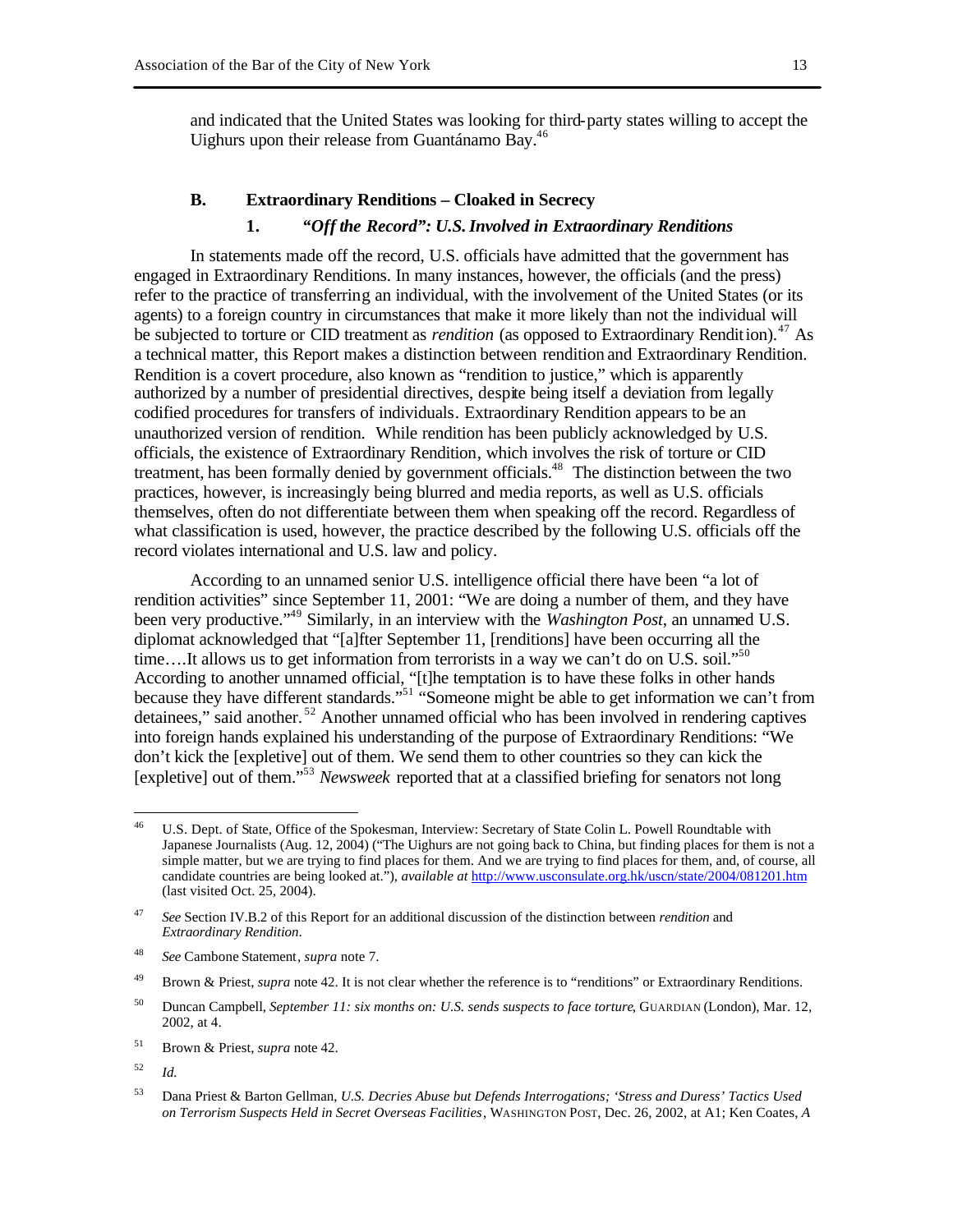after September 11, 2001, then CIA Director George Tenet was asked whether Washington was planning to seek the transfer of suspected Al Qaeda detainees from governments known for their brutality. "Congressional sources" told *Newsweek* "that Tenet suggested it might be better sometimes for such suspects to remain in the hands of foreign authorities, who might be able to use more aggressive interrogation methods."<sup>54</sup> Most recently, on October 13, 2004, the Israeli newspaper *HaAretz* reported that the CIA runs a top-secret interrogation facility in Jordan, where at least 11 detainees who are considered Al Qaeda's most senior cadre are being held. <sup>55</sup> *HaAretz* relied on "international intelligence sources" who, according to the newspaper, "are considered experts in surveillance and analysis of Al-Qaida and are involved in interrogating the detainees."<sup>56</sup> *HaAretz* reported that detention of Al Qaeda suspects outside the United States "enables CIA interrogators to apply interrogation methods that are banned by U.S. law, and to do so in a country where cooperation with the United States is particularly close, thereby reducing the danger of leaks." $57$ 

Seymour M. Hersh, a well-respected journalist, asserts that Extraordinary Renditions form part of a special-access program (SAP) that was set up reportedly at the instigation of U.S. Secretary of Defense Donald Rumsfeld and allegedly with the approval of President Bush and the National Security Advisor Condoleezza Rice.<sup>58</sup> The SAP allegedly recruited highly-trained commandos and operatives from U.S. elite forces (*e.g.* Navy SEALs, Delta Force and CIA paramilitary experts), who would be able to cross borders "without visas and could interrogate terrorism suspects deemed too important for transfer to the military's facilities at Guantànamo, Cuba. They carried out instant interrogations – using force if necessary – at secret detention centers scattered around the world."<sup>59</sup> Hersh alleges that the SAP was known in detail to few operatives and officials, although reportedly Secretary of Defense, Donald Rumsfeld, General Richard Myers, Chairman of the Joint Chiefs of Staff, and Dr. Stephen Cambone, the Under Secretary of Defense for Intelligence, were "completely read into the program."<sup>60</sup> According to a former intelligence official quoted by Hersh, the goal was to keep the operation protected: "We are not going to read more people than necessary into our heart of darkness. The rules are 'Grab whom you must. Do what you want."<sup>51</sup> The transfers of Ahmed Agiza and Mohammed Al-Zari from Sweden to Egypt, allegedly with the involvement of U.S. officials, were conducted as part of the SAP.<sup>62</sup>

In response to Hersh's reports, the Department of Defense issued a statement noting that "Mr. Seymour Hersh's upcoming book apparently contains many of the numerous unsubstantiated

*Season of Cruelty*, MORNING STAR, Mar. 10, 2003, at 7. *See also A Review of the State Department Country Reports on Human Rights Practices: Hearing Before the Committee on International Relations, Subcommittee on International Terrorism, Nonproliferation and Human Rights*, 108<sup>th</sup> Cong. (April 30, 2003) (statement of Alexandra Arriaga, Director of Government Relations, Amnesty International) *available at* http://wwwc.house.gov/international\_relations/108/arri0430.htm (last visited Oct. 25, 2004).

- <sup>60</sup> HERSH,CHAIN OF COMMAND, *supra* note 20, at 51.
- <sup>61</sup> *Id.*

<sup>54</sup> John Barry, Michael Hirsh & Michael Isikoff, *The Roots of Torture*, NEWSWEEK, May 24, 2004, at 26.

<sup>55</sup> Yossi Melman, *CIA Holding AL-Qaida suspects in secret Jordanian lockup*, HAARETZ, Oct. 13, 2004, *available at* http://haaretzdaily.com/hasen/spages/488039.html (last visited Oct. 25, 2004).

<sup>56</sup> *Id.*

<sup>57</sup> *Id.*

<sup>58</sup> HERSH,CHAIN OF COMMAND, *supra* note 20, at 16,17, 47, 49-50; Seymour M. Hersh, *The Gray Zone*, THE NEW YORKER, May 24, 2004.

<sup>59</sup> HERSH,CHAIN OF COMMAND, *supra* note 20, at 50.

<sup>62</sup> HERSH,CHAIN OF COMMAND, *supra* note 20, at 53-54.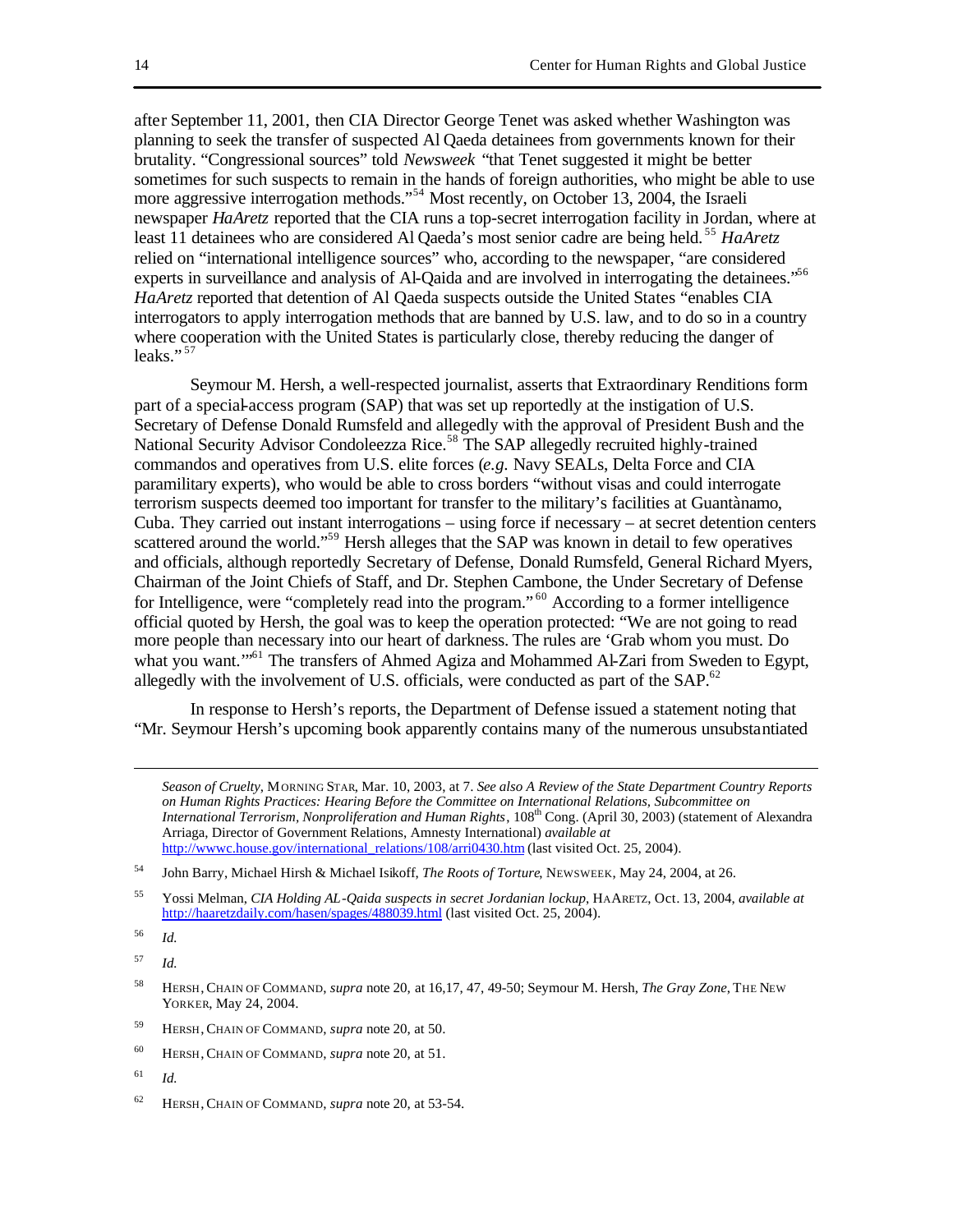allegations and inaccuracies which he has made in the past based upon unnamed sources.<sup> $55$ </sup> The Department of Defense response notes that investigations into detainee operations in Afghanistan, Iraq, "and elsewhere" are being or have been examined; however, the statement does not refute, or even address, *inter alia*, the existence of the SAP, the existence of secret detention centers, or the participation of the military and the CIA in Extraordinary Renditions.

Given the secrecy that surrounds Extraordinary Renditions, information about the practice is scarce. Although the CIA and other intelligence agents appear to be the main actors, immigration officials, FBI agents, military personnel (including elite Army forces), and contractors may also be involved.<sup>64</sup> According to news reports, transfers of individuals occur on U.S. chartered airlines,<sup>65</sup> but there appears to be no standard formula for dealing with individuals once they are rendered.<sup>66</sup> Sometimes, for instance in Saudi Arabia, U.S. officials allegedly "are able to observe through oneway mirrors the live investigations."<sup>67</sup> In other cases, according to a senior U.S. official, U.S. officials receive summaries of information obtained from interrogations after "feeding" the questions to foreign investigators.<sup>68</sup>

# **2.** *"On-the-Record": U.S Involved in "Renditions to Justice"*

On the record, U.S. government officials acknowledge only the existence of the practice of "rendition to justice" – a practice developed in the late 1980s when the technique was apparently created in order to allow U.S. law enforcement personnel to apprehend wanted individuals in "lawless" states like Lebanon during its civil war.<sup>69</sup> In the early 1990s, renditions to justice were allegedly exclusively law enforcement operations in which suspects were apprehended by covert CIA or FBI teams and brought to the United States or other states (usually the states having an interest in bringing the person to justice) for trial or questioning. <sup>70</sup> According to then FBI Director Louis J. Freeh, during the 1990s, the United States "successfully returned" thirteen suspected international terrorists to stand trial in the United States for completed or planned acts of terrorism

<sup>63</sup> Press Release, U.S. Department of Defense, *Department of Defense Statement on Seymour Hersh Book*, Sept. 10, 2004, *available at* http://www.defenselink.mil/releases/2004/nr20040910-1240.html (last visited Oct. 25, 2004).

 $64$  There is anecdotal evidence that the Army's elite DELTA force as well as Navy SEALS may also be involved in Extraordinary Renditions. HERSH,CHAIN OF COMMAND, *supra,* note 20, at 50.

<sup>65</sup> Barry, Hirsh & Isikoff, *supra* note 54; TV4 Kalla Fakta Broadcast, *supra* note 20.

<sup>66</sup> Coates, *supra* note 53.

<sup>67</sup> *Id*.; *see also* Priest & Gellman*, supra* note 53.

<sup>68</sup> Coates, *supra* note 53; Priest & Gellman*, supra* note 53.

<sup>69</sup> Kareem Fahim, *The Invisible Men*, VILLAGE VOICE, Apr. 6, 2004, at 37.

<sup>70</sup> Brown & Priest, *supra* note 42. One U.S. official, speaking on condition of anonymity, characterized such renditions as follows: "These are not abductions, these are renditions. If [the detainees] are wanted by foreign governments and there is concern that they are involved in terrorist activities, the idea is to render them to justice." Anthony Shadid, *America Prepares the War on Terror; U.S., Egypt Raids Caught Militants*, BOSTON GLOBE, Oct. 7, 2001, at A1.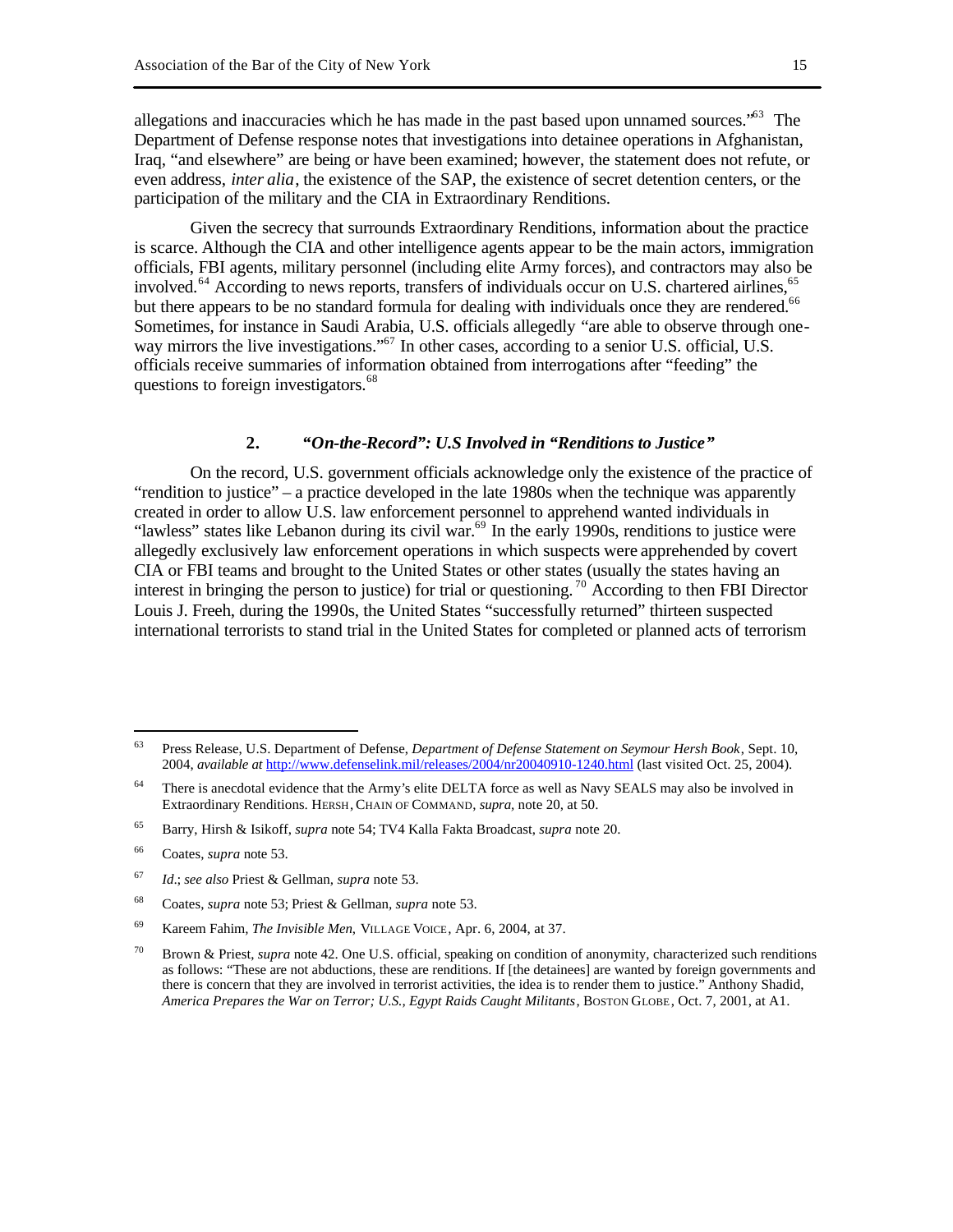against U.S. citizens.<sup>71</sup> Then CIA Director George Tenet testified that the CIA took part in over eighty renditions before September 11, 2001.<sup>72</sup>

The National Commission on Terrorist Attacks Upon the United States (9-11 Commission) explained the practice of renditions as a counter-terrorism measure and described the role of the CIA in the practice:

Under the presidential directives in the Clinton administration, [Presidential Decision Directive]-39 and PDD-62, the CIA had two main operational responsibilities for combating terrorism, rendition and disruption. …[I]f a terrorist suspect is outside of the United States, the CIA helps to catch and send him to the United States or a third country.… Overseas officials of the CIA, FBI and State Department may locate the terrorist suspect, perhaps using their own sources. If possible, they seek help from a foreign government. Though the FBI is often part of the process, the CIA is usually the main player, building and defining the relationships with the foreign government intelligence agencies and internal security services.<sup>73</sup>

George Tenet, in a written statement to the 9-11 Commission confirmed that:

CIA's policy and objectives statement for the FY 1998 budget submission prepared in early 1997 evidenced a strong determination to go on the offensive against terrorists. The submission outlined our Counterterrorist Center's offensive operations and noted the goal to "render the masterminds, disrupt terrorist infrastructure, infiltrate terrorist groups, and work with foreign partners."<sup>74</sup>

The interim staff report on diplomacy of the 9-11 Commission summed up the rendition process pre-September 11, 2001, as follows:

The role of diplomacy was to gain the cooperation of other governments in bringing terrorists to justice. PDD-39 stated: "When terrorists wanted for violation of U.S. law are at large overseas, their return for prosecution should be a matter of the highest priority and shall be a continuing central issue in bilateral relations with any state that harbors or assists them." If extradition procedures were unavailable or put aside, the United States could seek the local country's assistance in a

<sup>71</sup> *U.S. Counterterrorism Policy: Hearing Before the Senate Judiciary Committee*, 106th Cong. (Sept. 1998) (statement by Louis J. Freeh, Director of Federal Bureau of Investigation), *available at* http://www.fas.org/irp/congress/1998\_hr/98090302\_npo.html (last visited Oct. 25, 2004) (Freeh Statement). This figure includes the renditions of two suspects in the August 7, 1998, bombing of the U.S. embassy in Nairobi, Mohamed Rashed Daoud Al-'Owhali and Mohamed Sadeek Odeh. All of the examples given by Freeh involved renditions of suspects *to* the United States in order to stand trial.

<sup>72</sup> *Counterterrorism Policy: Hearing Before the National Commission on Terrorist Attacks Upon the United States* (March 24, 2004) (statement by George Tenet, former Director of Central Intelligence), *available at* http://www.9- 11commission.gov/archive/hearing8/9-11Commission\_Hearing\_2004-03-24.htm (last visited Oct. 25, 2004) (Tenet Statement to 9-11 Commission). It is not clear which transfers were included in this number, but it would appear that this number encompasses both transfers to the United States and those to other states.

<sup>73</sup> *National Commission on Terrorist Attacks Upon the United States: Staff Statement 7*, *available at*  http://news.findlaw.com/hdocs/docs/terrorism/911comm-ss7.pdf (last visited Oct. 25, 2004); *see also Counterterrorism Policy: Hearing Before the National Commission on Terrorist Attacks Upon the United States* (March 24, 2004) (statement by Christopher Kojm, Testimony of the Deputy Executive Director, National Commission on Terrorist Attacks Upon the United States, and former Deputy Assistant Secretary of State), *available at* http://www.9-11commission.gov/archive/hearing8/9-11Commission\_Hearing\_2004-03-24.pdf (last visited Oct. 25, 2004) (Kojm Statement).

Tenet Statement to 9-11 Commission, *supra* note 72.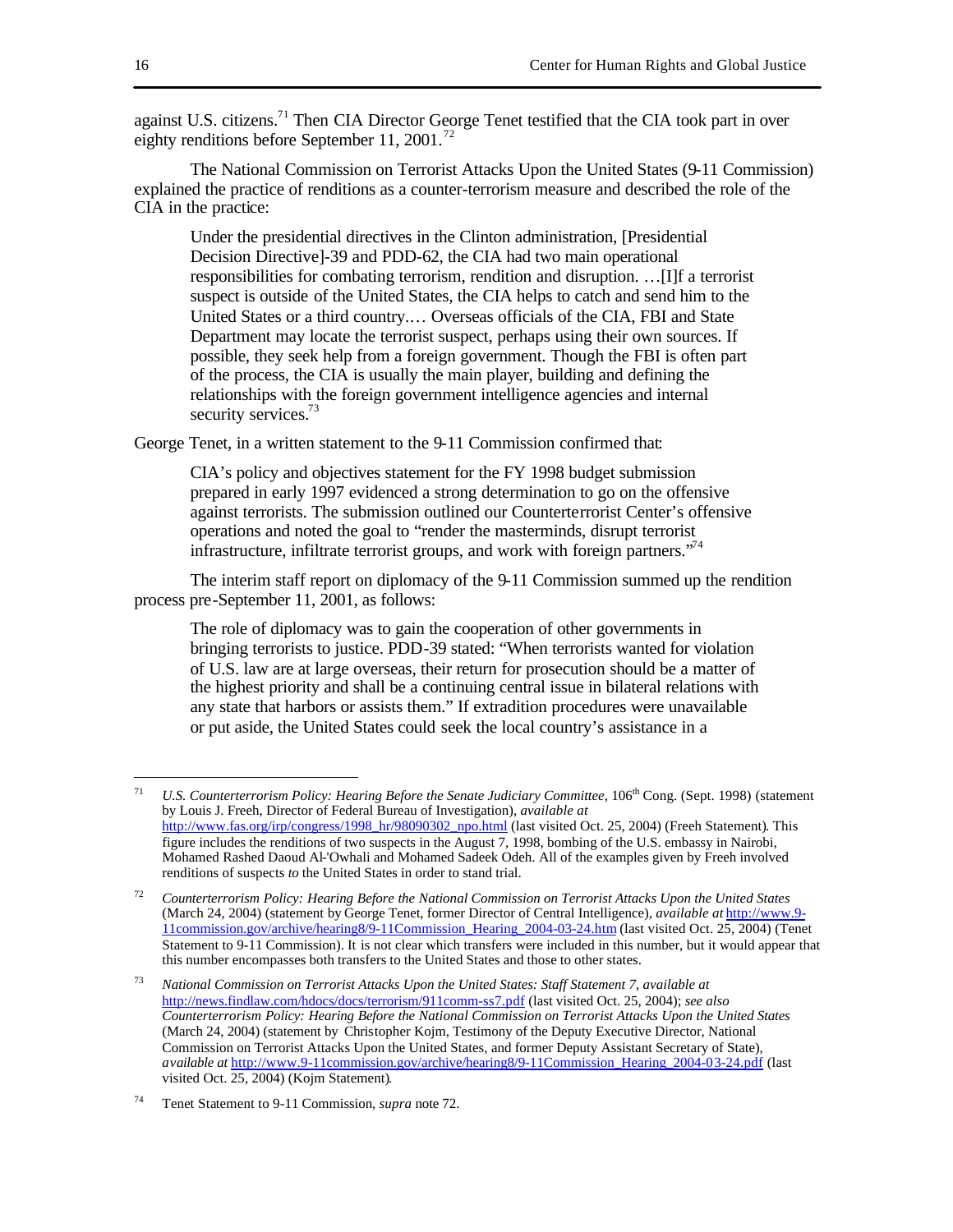rendition, secretly putting the fugitive in a plane back to America or some third country for trial. $\frac{5}{3}$ 

U.S. officials deny the existence of Extraordinary Renditions. According to a former covert field operations officer for the CIA, Mike Baker, torture was "not the point" of renditions; rather the "concept behind rendition is simply that moving the suspect to a third country, again, usually the origin of that suspect, will produce better cooperation, more information, as a result of normally such things as cultural affinity."<sup>76</sup>

In response to questioning by Senator Kennedy at the *Senate Armed Services Committee hearing regarding the mistreatment of Iraqi prisoners by some elements and certain personnel* (May 11, 2004), Dr. Stephen Cambone, Under Secretary of Defense for Intelligence, stated that he was not aware of any suspects "in DOD custody" who had been transferred to Saudi Arabia, Jordan, Morocco, or Syria for the purpose of gathering information. When asked by Senator Kennedy whether any suspects had been rendered for other purposes, Dr. Cambone replied: "If there are, I will come back to you and tell you. As best I know, there are not any persons under our custody that have been transferred."<sup>77</sup> Dr. Cambone also stated that to his knowledge, the United States has not been involved in turning over individuals "for torture and misbehavior – mistreatment."<sup>78</sup>

There is reason, however, to question such a statement from Dr. Cambone.<sup>79</sup> As recently as August 7, 2004, *The Oregonian* reported that a team of Oregon Army National Guard soldiers on duty in Iraq came across a walled compound in which the soldiers found dozens of Iraqi detainees who complained that they had been beaten, starved and deprived of water for three days.<sup>80</sup> According to the report, many of the Iraqis "including one identified as a 14-year-old boy, had fresh welts and bruises across their backs and legs."<sup>81</sup> The National Guard soldiers disarmed the Iraqi jailers and administered first aid to the prisoners.  $82$  However, when the highest-ranking U.S. officer on the scene radioed his superiors for instructions, he was told to return the prisoners to their abusers and immediately withdraw. <sup>83</sup> According to the news report, the U.S. embassy in Iraq confirmed the incident occurred and disclosed that the United States "raised questions about the… 'brutality' with Iraq's interior minister." <sup>84</sup> This case represents an instance of individuals in U.S. custody<sup>85</sup> being transferred to a state (*i.e.*, Iraq), pursuant to higher-command orders, under

<sup>80</sup> Mike Francis, *Ordered to Just Walk Away*, THE OREGONIAN, Aug. 7, 2004, *available at* http://www.oregonlive.com/special/oregonian/iraq/index.ssf?/base/front\_page/1091880082213032.xml (last visited Oct. 25, 2004); *see also U.S. troops ordered to ignore prisoner abuses*, THE ADVERTISER, Aug. 9, 2004.

- <sup>83</sup> *Id.*
- <sup>84</sup> *Id.*

<sup>75</sup> <sup>75</sup> *Formulation and Conduct of U.S. Counterterrorism Policy: Hearing Before the National Commission on Terrorist Attacks Upon the United States (Interim Report*) (Mar. 23, 2004), *available at* http://www.9- 11commission.gov/archive/hearing8/9-11Commission\_Hearing\_2004-03-23.pdf (last visited Oct. 25, 2004).

<sup>76</sup> *Is the U.S. Subcontracting for Torture?* Interview by Jonathan Mann and Susan Candiotti, CNN, with Mike Baker, a former covert field operations officer for the CIA, and Barbara Olshansky, assistant legal director, Center for Constitutional Rights (Nov. 12, 2003).

<sup>77</sup> Cambone Statement, *supra* note 7.

<sup>78</sup> *Id.*

<sup>79</sup> *See*, *e.g.*, HERSH, CHAIN OF COMMAND,*supra* note 20, at 51-52 (claiming that Dr. Cambone was an instrumental figure in the SAP); Hersh, Gray Zone, supra note 58 (same).

<sup>81</sup> Francis, *supra* note 80.

<sup>82</sup> *Id.*

<sup>85</sup> According to the news report, National Guard soldiers disarmed the jailors and took control of the prisoners. *Id.*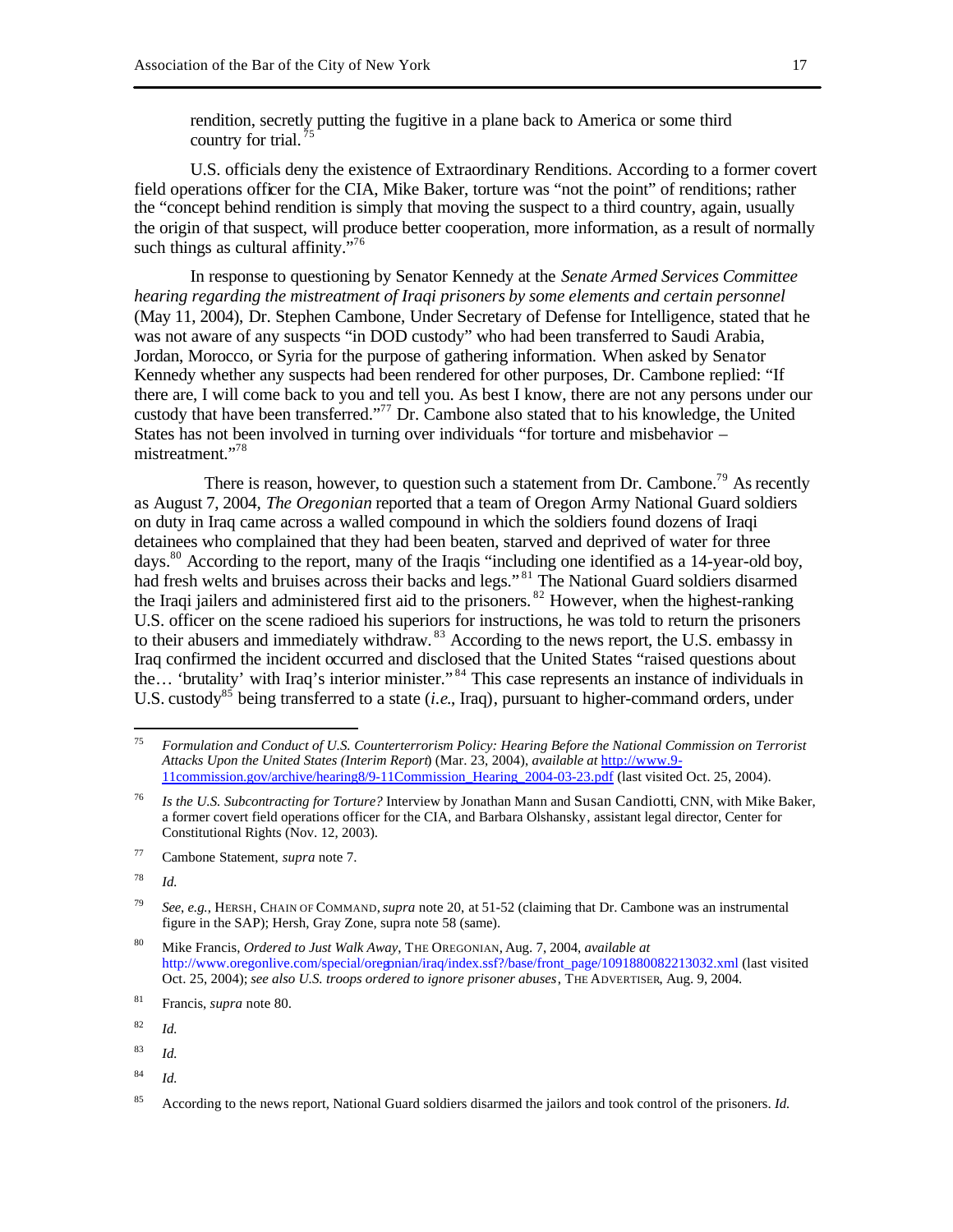circumstances where it was clear that the individuals have been, and likely will continue to be, tortured. To our knowledge, Dr. Cambone has not publicly addressed the incident.

In a letter dated June 8, 2004 addressed to Senator Patrick Leahy, Defense Department General Counsel William Haynes stated: "Should an individual be transferred to another country to be held on behalf of the United States, or should we otherwise deem it appropriate, United States policy is to obtain specific assurances from the receiving country that it will not torture the individual being transferred to that country. We can assure you that the United States would take steps to investigate credible allegations of torture and take appropriate action if there were reason to believe that those assurances were not being honored.<sup>886</sup> Given that the process of obtaining diplomatic assurances is secret and not open to public scrutiny, it is impossible to verify Mr. Haynes' claim. However, in the case of Maher Arar, despite U.S. officials' insistence that they had received assurances in advance from Syria that Arar would not be mistreated, Arar's captors allegedly "hung him upside-down, gave him electric shocks and put him in a grave-like cell."<sup>87</sup>

#### **3.** *Summary: United States Involved in Extraordinary Renditions*

Despite the formal denials of U.S. officials, off-the-record accounts as well as reports about rendered individuals suggest that Extraordinary Renditions do take place and, in fact, may be purposefully used as an interrogation technique. The practice appears to span a broad spectrum: from cases in which an individual is seized by U.S. officials and transferred by them to a third state known to use torture on detainees (*e.g.*, the 1998 case involving alleged seizure by the CIA in Albania of members of Egyptian Islamic Jihad who were subsequently transferred to Egypt, and the Arar case) to cases in which U.S. officials indirectly assist another state in transferring individuals to a third state that practices torture  $(e.g.,$  the case of Agiza and al-Zari who were transferred from Sweden to Egypt on a U.S.-chartered plane). Unfortunately, little additional information is available. According to news reports, the CIA's Inspector General has initiated an internal investigation into the agency's detention and interrogation practices in Iraq; however, it is not known whether renditions form part of that investigation.<sup>88</sup> No further information about the CIA's investigation is publicly available.<sup>89</sup> Nor is it known whether any other investigations with respect to individuals held at the so-called "secret detention facilities" are taking place. Other attempts to obtain additional information about renditions and Extraordinary Renditions have so far been without success. On January 9, 2004, the Office of the Inspector General of the Department of Homeland Security announced that he would review the reasons behind the removal of Maher Arar to Syria and look into general policies used by U.S. immigration officials to determine where to send non-immigrants who are removed. Unfortunately, the review's scope has been subsequently limited to an examination of the role of immigration officials only.<sup>90</sup> The United States has also

<sup>86</sup> *See* Human Rights Watch, *U.S.: Don't Send Detainees Back to China* (Nov. 26, 2003), *available at* http://www.hrw.org/press/2003/11/us112603.htm (last visited Oct. 25, 2004).

<sup>87</sup> *Arar case puts Canada on rights group's list*, TORONTO STAR, Apr. 15, 2004, at A8. Diplomatic assurances were also obtained by Sweden from Egypt in connection with the expulsion of Ahmed Agiza and Mohammed al-Zari.

<sup>88</sup> Bradley Graham & Josh White, *General Cites Hidden Detainees*, WASHINGTON POST, Sept. 10, 2004, at A24; Dana Priest, *Torture: The Legal Road to Abu Ghraib and Beyond*, panel organized by The Center on Law and Security, N.Y.U. Law School (Sept. 23, 2004) (notes on file with the International Human Rights Committee, ABCNY).

<sup>89</sup> Dana Priest, *Torture: The Legal Road to Abu Ghraib and Beyond*, *supra* note 88.

<sup>&</sup>lt;sup>90</sup> Letter from Clark Kent Ervin, Inspector General, U.S. Department of Homeland Security, to Congressman John Conyers, Jr. (Jan. 9, 2004) (on file with the International Human Rights Committee, ABCNY); Letter from Clark Kent Ervin, Inspector General, U.S. Department of Homeland Security, to Steven Watt, Center for Constitutional Rights (Aug. 30, 2004) (on file with the International Human Rights Committee, ABCNY) (stating that "we will not review the involvement of other agencies such as the Department of Justice, Federal Bureau of Investigation, Central Intelligence Agency, and the Department of State").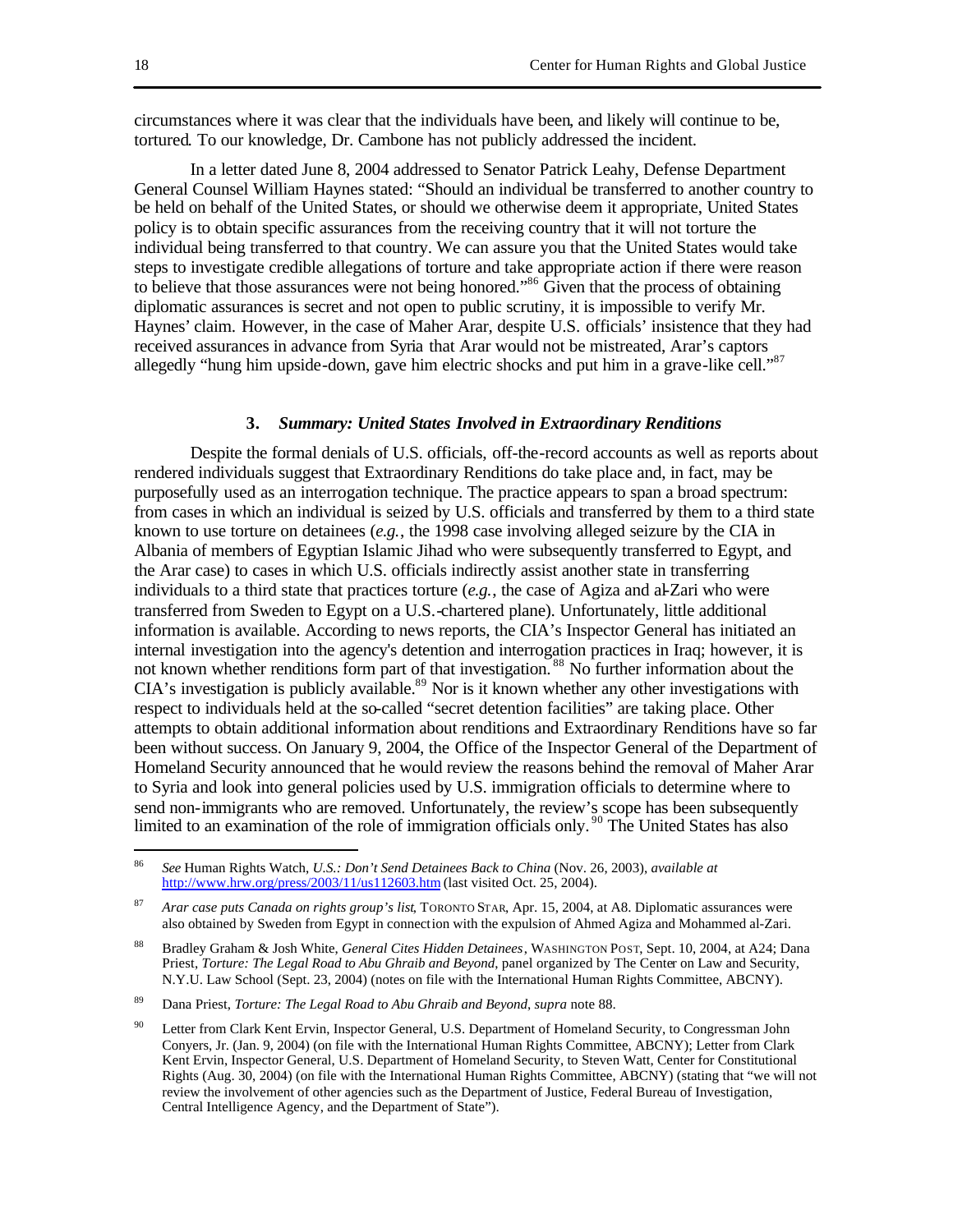refused to co-operate with the public inquiry being conducted by Canadian authorities into the case of Maher Arar.<sup>91</sup>

In October 2003 and May 2004, the American Civil Liberties Union (ACLU), jointly with other human rights organizations, filed Freedom of Information Act (FOIA) requests seeking records concerning the interrogation and treatment of detainees and the extrajudicial rendition of detainees to states known to use torture.<sup>92</sup> The Defense Department and other federal agencies, however, failed to release records, prompting the ACLU and its co-litigants to file a lawsuit in federal court.<sup>93</sup> Following a hearing on September 10, 2004 at which the government sought to delay release of documents until 2005, on September 15, federal Judge Alvin K. Hellerstein ordered the government to "produce or identify"" the documents listed in the FOIA requests by October 15, 2004.<sup>94</sup> A list of the documents produced at the time of this writing is available on the website of the ACLU.<sup>95</sup>

 $\overline{a}$ 

also noted that while the Russian Constitution prohibits torture, violence, and other brutal or humiliating treatment or punishment "there were credible reports that law enforcement personnel frequently engaged in these practices to coerce confessions from suspects and that the Government often did not hold officials accountable for such actions. Neither the law nor the Criminal Code defines torture; it is mentioned only in the Constitution. As a result, it was difficult to charge perpetrators. The only accusation prosecutors could bring against the police was that they exceeded their authority or committed a simple assault. Prisoners' rights groups, as well as other human rights groups, documented numerous cases in which law enforcement and correctional officials tortured and beat detainees and suspects. Human rights groups described the practice of such abuse as widespread. Numerous press reports indicated that the police frequently beat persons with little or no provocation or used excessive force to subdue detainees." *Id.*

<sup>&</sup>lt;sup>91</sup> Press Release, Commission of Inquiry into the Actions of Canadian Officials in Relation to Maher Arar, U.S. declines to directly cooperate with Arar Commission of Inquiry, (Sept. 21, 2004); *U.S. Won't Help Arar Inquiry*, CBC OTTAWA (Sept. 22, 2004), *available at* http://ottawa.cbc.ca/regional/servlet/View?filename=ot\_arar20040922 (last visited Oct. 25, 2004).

Press Release, American Civil Liberties Union "The Public Should Know Of Our Government's Treatment of Individuals Captured And Held Abroad," Judge Says, (Sept. 15, 2004), *available at* http://www.aclu.org/SafeandFree/SafeandFree.cfm?ID=16465&c=281 (last visited Oct. 25, 2004).

<sup>93</sup> *Id.*

<sup>&</sup>lt;sup>94</sup> *Id.* Documents that are not produced must be identified in a list that includes the author, addressee, date and subject matter. Documents that cannot be identified because of their classification status must be produced in a log to the court. The government must also supply the ACLU with a list called a "Vaughn index" stating its justification for withholding documents. *Id.*

<sup>95</sup> ACLU, *Records Released in Response to Torture FOIA Request*, *available at*  http://www.aclu.org/torturefoia/released/ (last visited Oct. 25, 2004). One of the released documents is a letter sent by William H. Taft, IV, legal advisor for the Department of State, to Christophe Girod, Head of Delegation, International Committee of the Red Cross (ICRC). The letter, dated May 11, 2004, was in response to the concern expressed by the ICRC about the transfer for prosecution of seven nationals of the Russian Federation from Guantanamo Bay to Russia. Taft reiterates the U.S. policy "not to expel, return ("*refouler*") or extradite individuals to other countries where it believes it is "more likely than not" that they will be tortured." He proceeds to say, however, that "[b]efore transfer from Guantanamo to the control of another government, United States policy is to obtain specific assurances from the receiving country that it will provide human treatment and not torture the individual to be transferred. In determining whether it is "more likely than not" that an individual would be tortured, the United States takes into account the treatment the individual is likely to receive upon transfer, including inter alia the expressed commitments of officials from the receiving country." Letter from William H. Taft, IV, legal adviser, Department of State, to Christophe Girod, Head of Delegation, International Committee of the Red Cross (May 11, 2004), *available at* http://www.aclu.org/torturefoia/released/State\_Dept\_ltr\_051104.pdf (last visited Oct. 25, 2004). Taft concludes that the U.S. government obtained "assurances from senior Russian authorities that the detainees will be treated humanely in accordance with Russian law and obligations." *Id*. It is surprising that the U.S. government would find such assurances from Russian authorities credible, given that the U.S. State Department Country Report for 2003 unequivocally finds that "There were credible reports that [Russian] law enforcement personnel frequently engaged in torture, violence, and other brutal or humiliating treatment and often did so with impunity." U.S. DEP'T OF STATE COUNTRY REPORTS ON HUMAN RIGHTS PRACTICES (2003): Russia, *available at*  http://www.state.gov/g/drl/rls/hrrpt/2003/27861.htm (last visited Oct. 25, 2004). The 2002 State Department report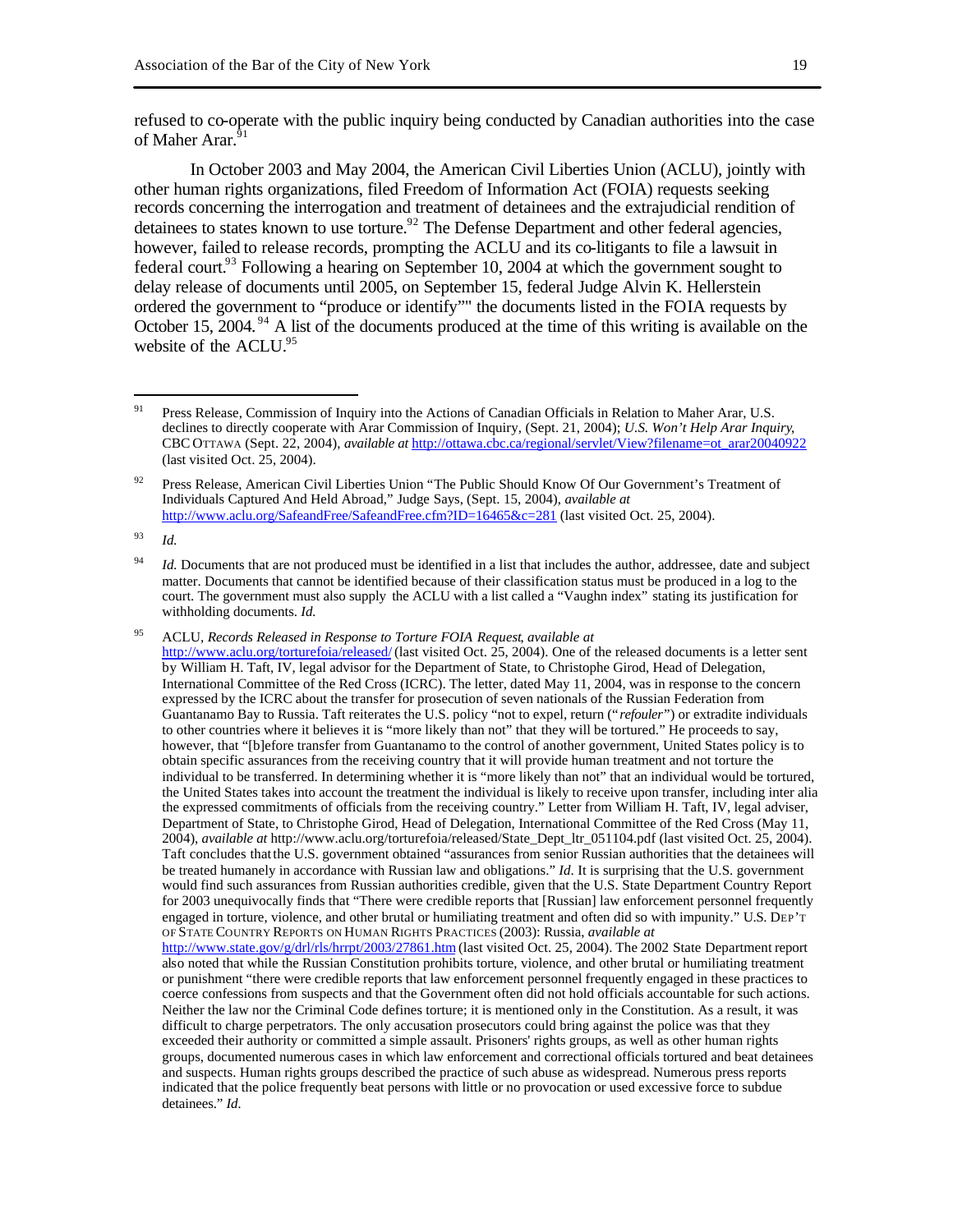# **C. Extraordinary Renditions Violate U.S. Law**

Given the secrecy surrounding Extraordinary Renditions and the formal denia ls by U.S. officials of the existence of the practice, it is difficult to ascertain what source of authority, if any, would provide the basis for U.S. engagement in Extraordinary Renditions. In this Section, we examine the U.S. legal standards that potentially could be applicable to Extraordinary Rendition. After a close examination of these potential sources of authority, we conclude that no publicly available statute, regulation, or executive finding, directive or other action exists to authorize Extraordinary Rendition. Given the clear intent of Congress, expressed through legislation aimed at upholding U.S. obligations against torture and complicity in such abuse, and the White House policy condemning torture, any purported authority to carry out Extraordinary Renditions would be an unauthorized derogation from U.S. law and policy.

#### **1.** *Extraordinary Rendition and Existing Statutory Law (FARRA)*

One of the most important pieces of U.S. legislation dealing with transfers of individuals is the Foreign Affairs Reform and Restructuring Act of 1998 (FARRA).<sup>96</sup> Regulations adopted pursuant to FARRA (FARRA Regulations) address transfers from the United States by virtue of extradition or removal, and include safeguards against removal and extradition of an individua l to a country where he or she fears torture. The FARRA Regulations do not deal with transfers originating outside the United States and thus contain no authority for Extraordinary Renditions. However, given that fact that the FARRA Regulations prohibit the removal or extradition of an individual to a state where he or she is more likely than not to be subjected to torture, and given the FARRA policy statement that the "United States [shall] not … expel, extradite, or otherwise effect the involuntary return of any person to a country in which there are substantial grounds for believing the person would be in danger of being subjected to torture, *regardless of whether the person is physically present in the United States*,<sup>"97</sup> it can be inferred that Congress intended to prohibit any transfers (whether originating in the U.S. or elsewhere), with the involvement of U.S. officials, to states where the individual is more likely than not to be tortured.

A more detailed look at the FARRA Regulations supports this conclusion. For example, in the context of extradition,<sup>98</sup> according to the 2000 U.S. report to the Committee Against Torture regarding U.S. compliance with CAT, "in the United States, domestic law grants the Secretary of State discretion to decide whether to surrender a fugitive who has been found extraditable. This is a sufficient basis for the Secretary…to satisfy herself before she orders the surrender of the fugitive that he or she will not be tortured after extradition."<sup>99</sup>

<sup>96</sup> <sup>96</sup> Foreign Affairs Reform and Restructuring Act of 1998, Pub. L. No. 105-277, div. G, Title XXII, § 2242.

<sup>97</sup> FARRA, *supra* note 96, §1242(a) (emphasis added).

Generally, under the law of the United States, extradition to another state takes place pursuant to a duly ratified extradition treaty. The exceptions are (i) extradition to the international tribunals for the former Yugoslavia and Rwanda (Act Feb. 10, 1996, P.L. 104-106, Div A, Title XIII, Subtitle E, § 1342, 110 Stat. 486); (ii) extradition of non-U.S. nationals who have committed crimes of violence against a U.S. national in foreign countries in certain circumstances (18 U.S.C. §3181 with note, §3184); and extradition to Palau, the Marshall Islands and the Federated States of Micronesia pursuant to a legislative executive agreement (48 U.S.C.S. § 1901.

Committee Against Torture, Consideration of Reports Submitted by States Parties Under Article 19 of the Convention; Initial reports of States parties due in 1995: United States of America, CAT/C/28/Add.5, Feb. 8, 2000, available at http://www.unhchr.ch/tbs/doc.nsf/(Symbol)/CAT.C.28.Add.5.En?OpenDocument (last visited Oct. 24, 2004) (U.S. Initial CAT Report).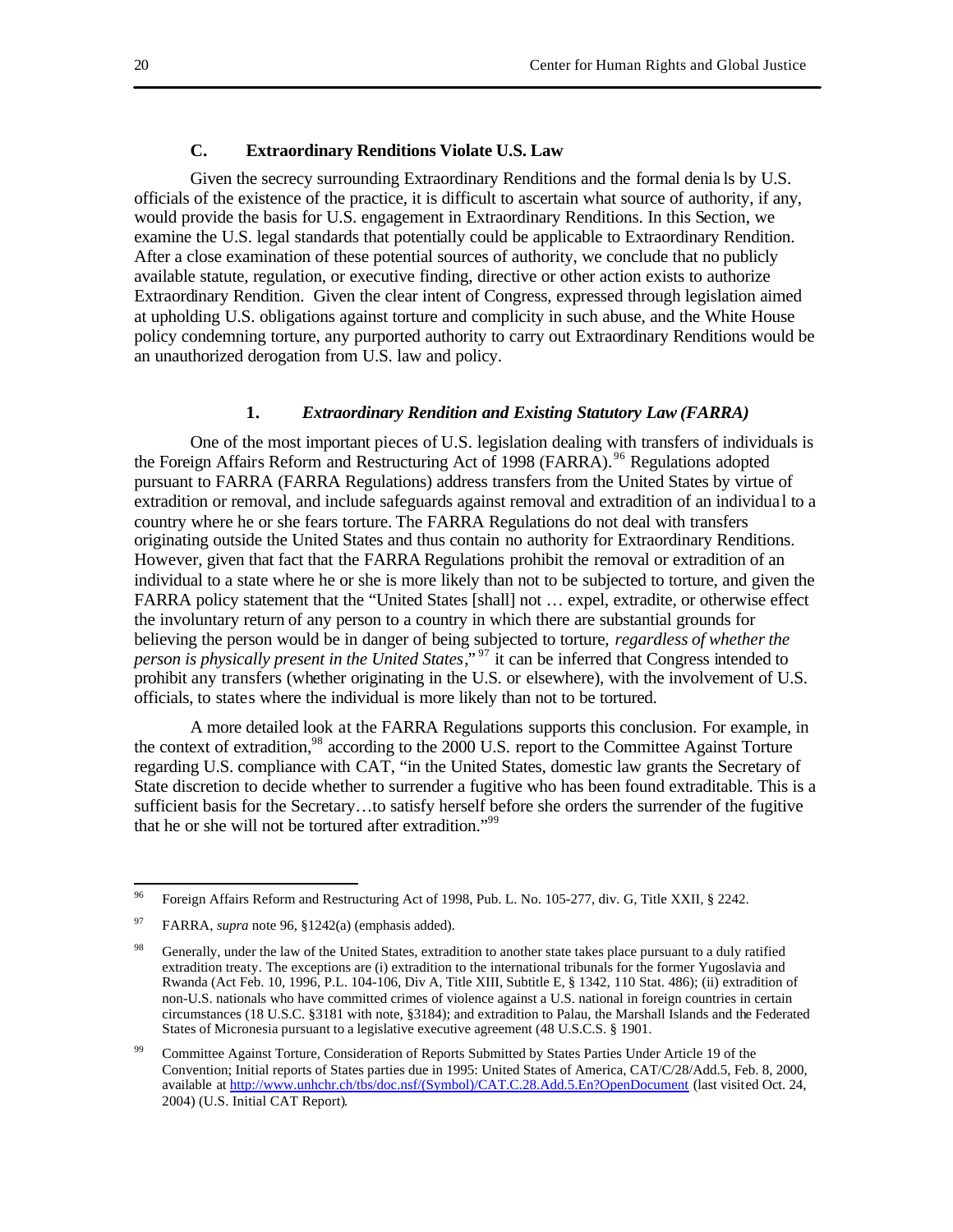Regulations concerning the removal of aliens from the United States, which are primarily found in the Code of Federal Regulations (C.F.R.) in Title 8, sections 208.16-208.18 and 1208.16- 1208.18, prohibit the removal of aliens to states where they would more likely than not be subjected to torture.<sup>100</sup> For the purposes of these regulations, "torture" is understood to have the meaning prescribed in CAT Article 1, subject to the reservations, understandings, and declarations contained in the Senate's advice and consent to ratification of  $CAT<sup>.101</sup>$  Specifically, the regulations provide that where an individual subject to a removal order is more likely than not to be subjected to torture in the transferee state, such individual is eligible for a withholding or deferral of the removal order.<sup>102</sup> Aliens who are suspected of engaging in "terrorist activity," including those are suspected of providing material support to terrorist organizations, $103$  are removable and excludable from entry into the United States even if they face prospective persecution, including torture, abroad. They are not eligible for withholding of removal on CAT grounds, but are able nonetheless to apply for *a deferral of removal* pursuant to Title 8, section 208.17(a), which provides protection from transfer.<sup>104</sup>

Certain individuals seeking to enter the United States, including those having engaged in terrorist activities, may be inadmissible to the United States, and therefore may be summarily removed.<sup>105</sup> The decision regarding summary exclusion usually occurs at the border or airport when a Department of Homeland Security Bureau of Customs and Border Protection (CBP) officer *suspects* that an arriving alien is inadmissible on one of several grounds, including security or related grounds. However, even in those circumstances, the governing regulations provide that "[t]he Service shall not execute a removal order under this section [summary exclusion] under circumstances that violate…Article 3 of the Convention against Torture."<sup>106</sup>

<sup>&</sup>lt;sup>100</sup> The Department of Homeland Security has primary day-to-day authority to implement and enforce these regulations. The Department of Justice, through the Executive Office of Immigration Review (EOIR) has adjudicative authority over some detention and removal decisions.

<sup>101</sup> 8 C.F.R. §208.18(a). For a description of U.S. reservations and declarations, *see* Section V.A.5(a) of this Report. For a discussion of the legality under international law of United States' reservations and declarations, *see* note 5, *supra*.

 $102 \quad 8 \text{ C.F.R. }$ \$208.16(c)(4).

<sup>&</sup>lt;sup>103</sup> Such individuals are considered a security threat covered under section  $241(b)(3)(B)$  of the Immigration and Nationality Act (INA). Act June 27, 1952, ch. 477, 66 Stat. 163, *as amended* 8 U.S.C. §1101 *et seq.* Terrorist activity does not include material support if the secretary of state or attorney general, following consultation with the other, concludes in his sole discretion (which is not subject to a review) that the definition of "terrorist activity" does not apply. *Id.* § 212(a)(3)(B).

<sup>104</sup> *See* INA *supra* note 103, §§237(a)(4)(B) (2004), 241(b)(3)(B) (2004), 8 U.S.C. §§1227(a)(4)(B) (2000), 1231(b)(3)(B) (2000). Aliens to be designated as engaging in "terrorist activity" include those who, acting as an individual or part of an organization, (1) commit or incite to commit, under circumstances indicating an intention to cause death or serious bodily injury, a terrorist activity; (2) prepare or plan a terrorist activity; (3) gather information on potential targets for a terrorist activity; (4) solicit funds for a terrorist activity or organization, unless it can be demonstrated that the alien did not know and should not reasonably have known that solicitation would further terrorist activity; (5) solicit any individual for terrorist activity or membership, unless it can be demonstrated that the alien did not know and should not reasonably have known that solicitation would further terrorist activity; or (6) commit an act that the actor knows, or reasonably should know, affords material support to the terrorist organization, including providing a safe house, transportation, communications, funds, transfer of funds or other material financial benefit, false documentation or identification, weapons, explosives, or training. CRS Report for Congress, "The UN Convention Against Torture: Overview of U.S. Implementation Policy Concerning the Removal of Aliens," *available at* http://fpc.state.gov/documents/organization/31351.pdf (last visited Oct. 25, 2004) (CRS Report); *See* INA §212(a)(3)(B) (2004), 8 U.S.C. §1182(a)(3)(B) (2000).

<sup>105</sup> INA, *supra* note 103, §212(a)(3) (2004); § 235(c).

<sup>&</sup>lt;sup>106</sup> 8 C.F.R. §235.8(4). Those held for summary removal who are not suspected of terrorism and fear persecution or torture if returned can apply for a "credible fear" interview, which if positive, entitles the individual to a full hearing before an immigration judge. INA *supra* note 103, §208.30.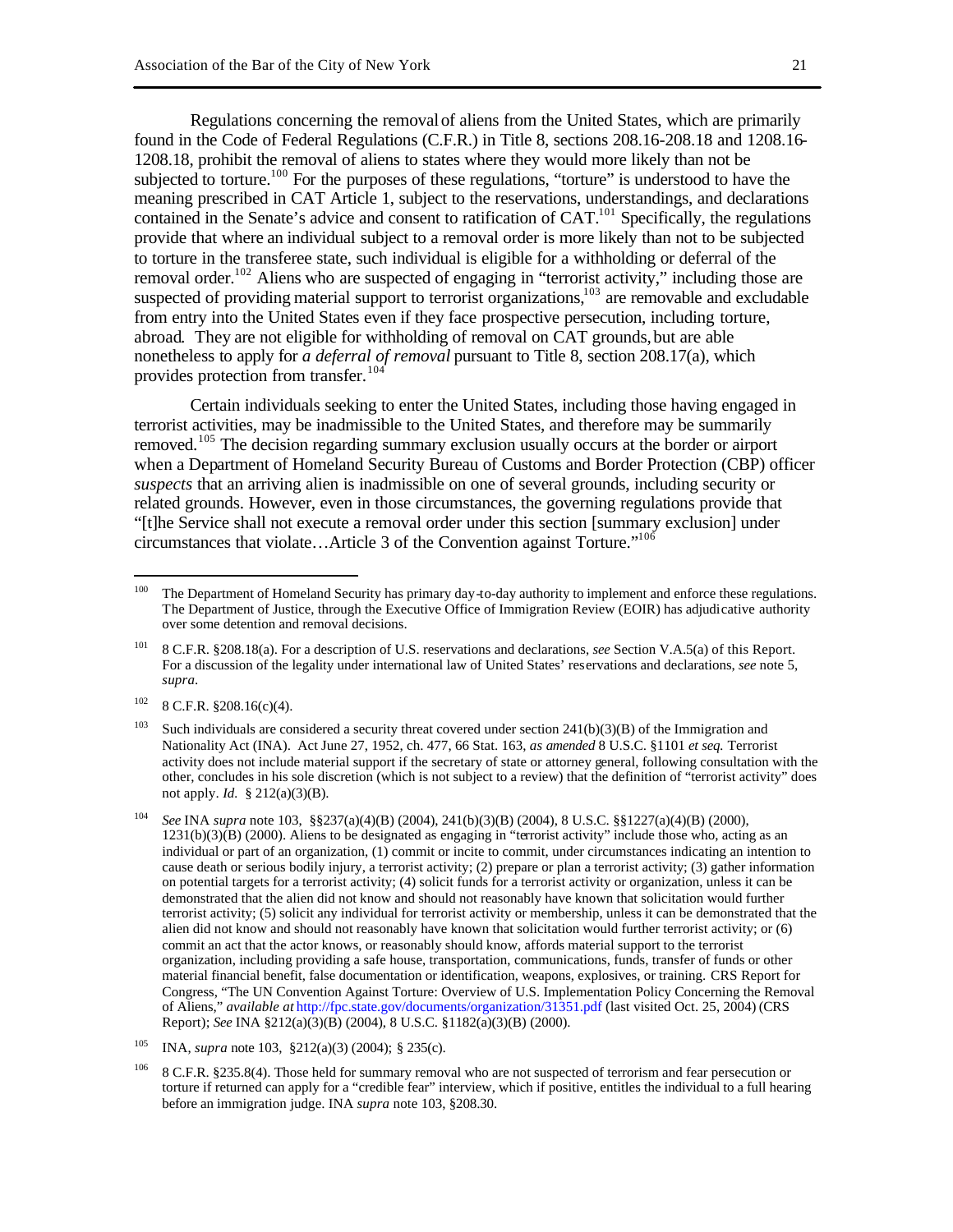Thus, while FARRA Regulations do not directly address Extraordinary Renditions, given that the regulations, and FARRA itself, are clear in their intent to offer protections to individuals against transfers to states where they are more likely than not to be subject to torture,<sup>107</sup> Congress must have intended to prohibit any practice that would forseeably result in torture, including Extraordinary Renditions.

#### **2.** *Extraordinary Rendition and the Courts*

Although U.S. courts have not addressed Extraordinary Renditions, they have dealt with *rendition* <sup>108</sup> – that is, extrajudicial transfers of individuals *from* third countries *to* the United States, – generally holding that such transfers (usually taking the form of abductions) do not preclude U.S. courts from exercising jurisdiction over the transferred individuals (the *Ker-Frisbie* doctrine). 109 U.S. courts, however, have been more reluctant to accept jurisdiction where extrajudicial transfers were accompanied by torture by or with the acquiescence of the United States. Thus, in *United*  States v. Toscanino,<sup>110</sup> the Court of Appeals for the Second Circuit refused to exercise jurisdiction over an individual charged with conspiracy to import narcotics who was kidnapped by the U.S. government from Montevideo, bound, blindfolded, held incommunicado for eleven hours, deprived of food and water, and subsequently transferred to Brasilia where he was tortured for 17 days in the presence and with the participation of a member of the U.S. Bureau of Narcotics.Judge Mansfield, writing for the Second Circuit, stated:

Society is the ultimate loser when, in order to convict the guilty, it uses methods that lead to decreased respect for the law…. In light of these developments [in the protection of the rights of the accused] we are satisfied that the "Ker-Frisbie" rule cannot be reconciled with the Supreme Court's expansion of the concept of due process, which protects the accused against pretrial illegality by denying to the government the fruits of its exploitation of any deliberate and unnecessary lawlessness on its part. Although the issue in most of the cases forming part of this evolutionary process was whether evidence should have been excluded…, [w]here suppression of evidence will not suffice, …we must be guided by the underlying principle that the government should be denied the right to exploit its own illegal conduct, …and when an accused is kidnapped and forcibly brought within the jurisdiction, the court's acquisition of power over his person represents the fruits of the government's exploitation of its own misconduct. …Faced with a conflict between the two concepts of due process, the one being the restricted version found in Ker-Frisbie and the other expanded and enlightened interpretation

<sup>107</sup> As discussed in Section V.A.5(c) of the Report, protections that are offered under FARRA do not comply fully with the obligations of the United States under CAT.

<sup>&</sup>lt;sup>108</sup> *See* Sections IV.B.1. and IV.B.2. of this Report.

<sup>109</sup> *See, e.g.*, *Ker v. Illinois*, 119 U.S. 436 (1886) (extrajudicial kidnapping from Peru of an individual for purposes of bringing him to trial in the United States on charges of larceny and embezzlement did not deprive the U.S. court of jurisdiction to try the defendant in the United States); *Frisbie v. Collins*, 342 U.S. 519, 522-23 (1952) (reaffirming the *Ker* doctrine, the court stated that "[t]here is nothing in the Constitution that requires a court to permit a guilty person rightfully convicted to escape justice because he was brought to trial against his will."); *United States v. Alvarez-Machain*, 504 U.S. 655 (1992) (Supreme Court sustained the jurisdiction of a U.S. court to try a Mexican national who was brought to the United States through abduction rather than pursuant to the extradition treaty between the United States and Mexico).

<sup>110</sup> 500 F.2d 267 (2d Cir. 1974), *reh'g denied*, 504 F.2d 1380 (2d Cir. 1974). On remand, the court found "[no] credible evidence which would indicate any participation on the part of the United States officials prior to the time the defendant arrived in this country. Nor is there any evidence which shows that the abduction was carried out at the direction of United State officials." *United States v. Toscanino*, 398 F. Supp. 916, 917.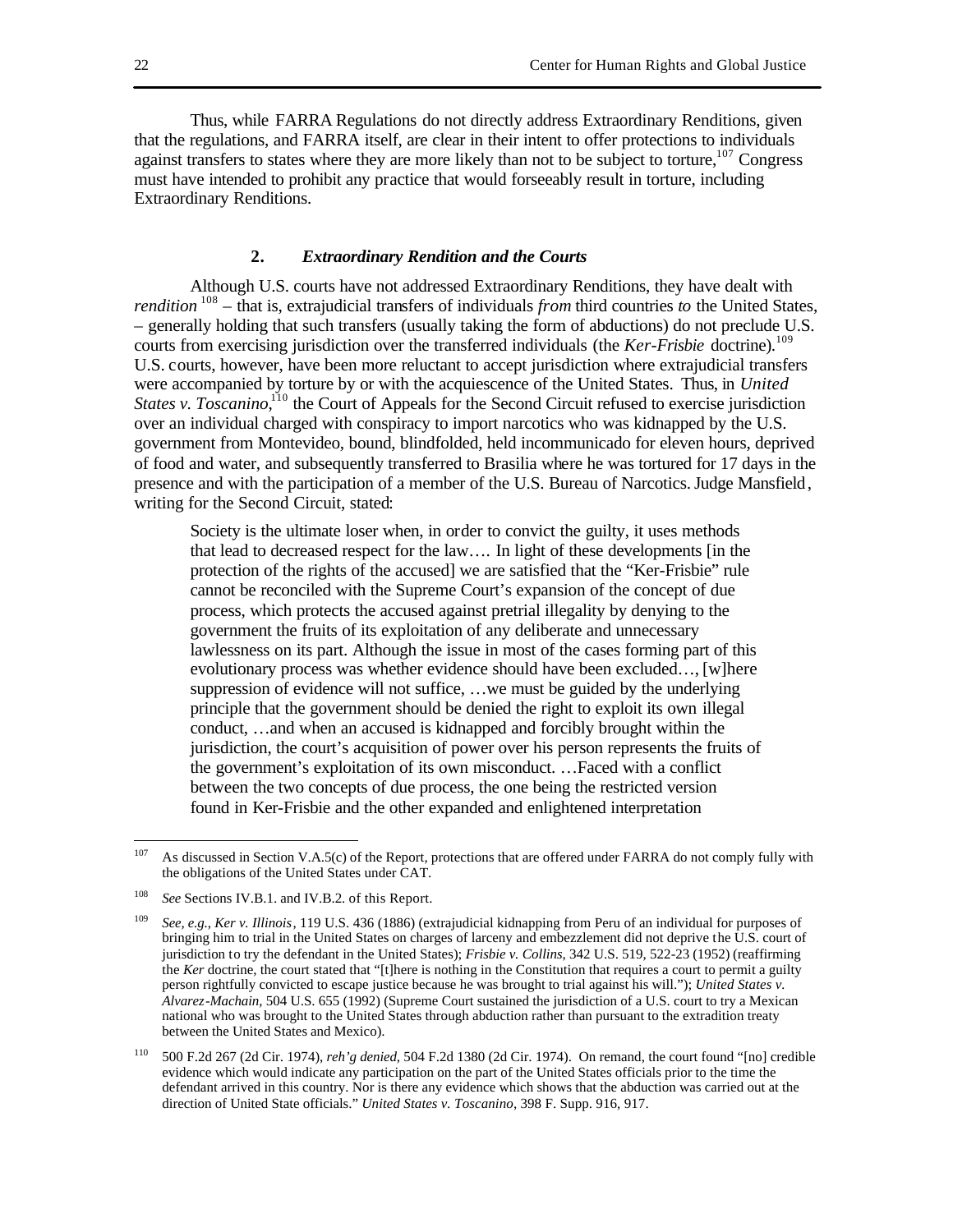expressed in more recent decisions of the Supreme Court, we are persuaded that to the extent that the two are in conflict, the Ker-Frisbie version must vield.  $111$ 

Although the courts have subsequently reaffirmed the *Ker-Frisbie* and confirmed that a court may exercise jurisdiction over an individual regardless of the method used to bring the individual before the court, <sup>112</sup> those subsequent cases did not involve acts of torture of the abductee committed by or with the acquiescence of the U.S. officials.

#### **3.** *Extraordinary Rendition and Congress*

Congress has taken an even more assertive position than the courts against transfers in circumstances where the transferee was more likely than not to be subjected to torture. In 1998, in compliance with the ratification by the United States of CAT, Congress enacted FARRA, discussed above, in which it explicitly stated that "[i]t shall be the policy of the United States not to expel, extradite, or otherwise effect the involuntary return of any person to a country in which there are substantial grounds for believing the person would be in danger of being subjected to torture, *regardless of whether the person is physically present in the United States*."<sup>113</sup> Thus, Congress explicitly extended the principle of *non-refoulement* to persons who may be located *outside* the United States, although presumably limiting the operation of this policy to those within its jurisdiction. The extension of the *non-refoulement* policy is in line with recent interpretations of human rights standards, as discussed in Sections V.A.4 and V.B. below. Congress has also implemented legislation criminalizing acts of torture *and* conspiracy to commit torture, once again evidencing its legislative intent against torture by proxy.<sup>114</sup> Because Extraordinary Rendition entails the transfer of individuals to states where they are more likely than not to be tortured, the practice is a clear violation of Congressional intent and U.S. policy.<sup>115</sup>

<sup>111</sup> <sup>111</sup> 500 F.2d at 274-75. *Cf. United States v. Lira*, 515 F.2d 68 (2d Cir. 1975), *cert. denied*, 423 U.S. 847 (1975). In *Lira*, the prisoner was charged with narcotics offenses and alleged that he had been arrested, taken to a local police station (and then to Chilean Naval Prison), tortured, forced to sign a decree expelling him from Chile, and subsequently sent to New York accompanied by of U.S. DEA agents and the Chilean police. Accepting jurisdiction, the Court distinguished *Lira* from *Toscanino* on the grounds that "the evidentiary hearing produced no proof that representatives of the United States participated or acquiesced in the alleged misconduct of the Chilean officials." *Id.* at 70.

<sup>112</sup> *See, e.g.*, *United States v. Alvarez-Machain*, *supra* note 109; *United States v. Best,* 304 F.3d 308 (3rd Cir. 2002).

<sup>113</sup> FARRA, *supra* note 96, §1242(a) (emphasis added).

<sup>114</sup> For a discussion of this legislation, *see* Section VIII.A.1. of this Report. For a more detailed description of U.S. ratification of CAT and the ICCPR, including descriptions of reservations and declarations, *see* Sections V.A.5. and V.B. of this Report.

<sup>&</sup>lt;sup>115</sup> In October 2004, Rep. Dennis Hastert introduced a bill (H.R. 10) a provision of which (section 3032) removes those suspected as terrorists from any protection against transfer to other countries known for their practice of torture. Indeed, under this provision, there would be no protection against such transfer even if it was for the specific purpose of interrogation under torture. This provision was denounced by human rights groups as well as by the White House. *See* Executive Office of the President, Statement of Administration Policy: H.R. 10-9/11 Recommendations Implementation Act Oct. 7, 2004). The bill has been subsequently amended by Rep. Hostettler. The Hostettler amendment provides that when dealing with suspected terrorists who "would threaten the national security or endanger the lives and safety of the American people" the secretary of homeland security may, in his or her "unreviewable discretion" determine that such individuals are specially dangerous aliens and should be detained until they are removed. Amendment to H.R. 10, offered by Rep. Hostettler (Oct. 4, 2004). The amendment further states that if such an alien has been granted any other protection under the immigration law restricting the alien's removal, such alien shall be detained and diplomatic assurances will be sought prior to the removal. The amendment, although still inconsistent with the United States' obligations under CAT, nonetheless evidences that members of Congress are resistant to authorizing blanket transfers to countries where an individual is more likely than not to be subject to torture.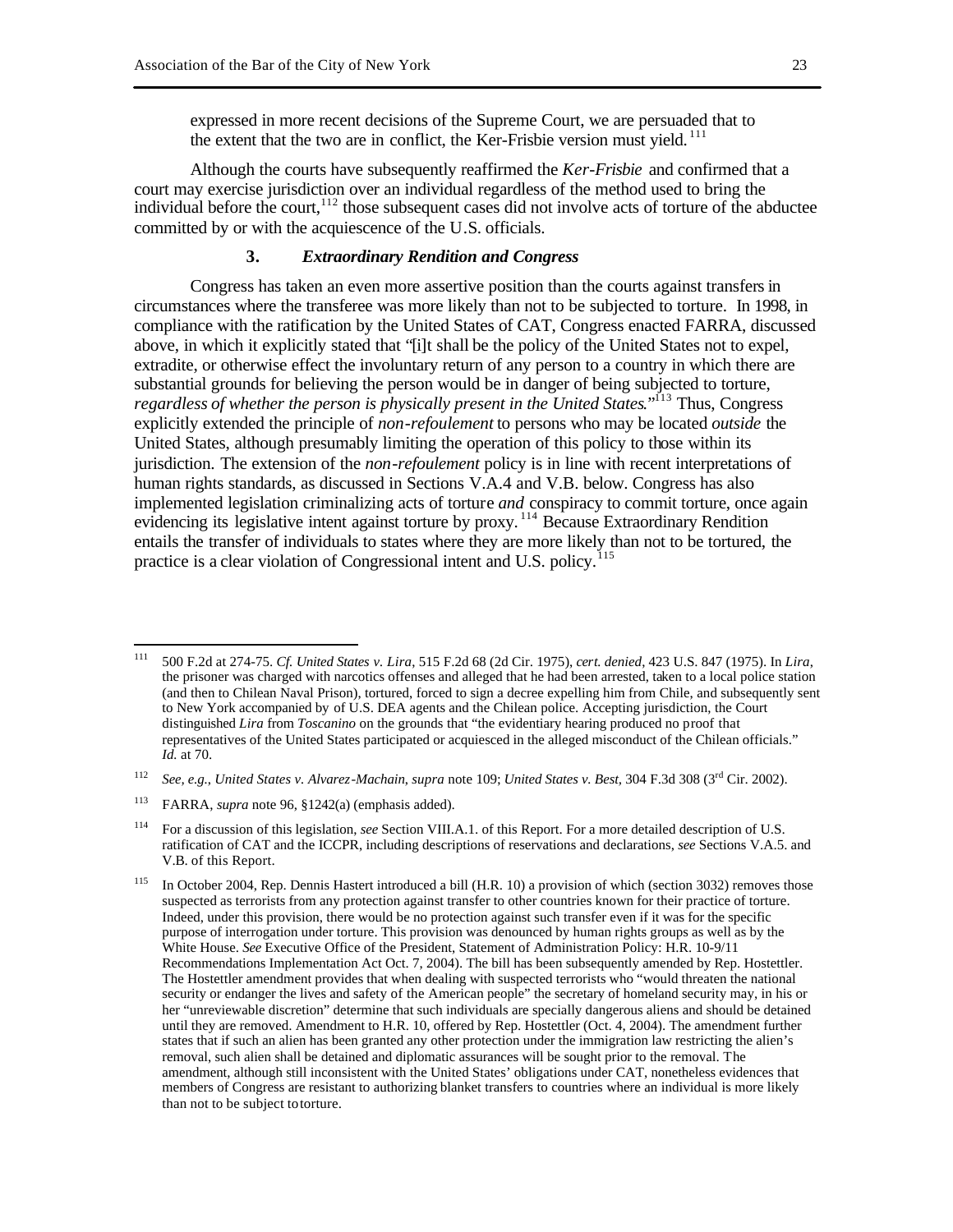Congress has explicitly legislated on this issue; accordingly, any executive authorization for Extraordinary Rendition would be at "its lowest ebb."<sup>116</sup> The seminal case dealing with the legitimacy of executive actions vis-à-vis congressional will is *Youngstown Sheet & Tube Co. v.*  Sawyer.<sup>117</sup> In that case, the Supreme Court set out a tripartite division of executive actions and their respective legitimacy, holding that (i) as a general matter, a president's power is at a maximum when exercised in a manner expressly authorized by Congress, (ii) a president's power is in a "zone of twilight" if taken in the absence of congressional authorization, and (iii) a president's power is at "its lowest ebb" when incompatible with congressional will.<sup>118</sup> The Supreme Court reaffirmed Youngstown in *Dames & Moore v. Regan*.<sup>119</sup> In light of Congress' enactment of FARRA, any purported presidential authority for Extraordinary Renditions would be incompatible with expressed congressional intent; accordingly, any executive action purporting to authorize Extraordinary Rendition very likely would be considered outside the scope of executive authority. In any event, as will be demonstrated below, based on publicly available information, no executive authority for Extraordinary Renditions exists.

#### **4.** *Extraordinary Rendition and the Executive Branch*

Extraordinary Renditions potentially implicate the Executive Branch's powers, including the president's specific powers to order covert actions as a commander-in-chief, and powers to make agreements with other nations.

#### **(a) The President's general power as Commander-in-Chief**

The Constitution of the United States vests the power over national security matters primarily in the political branches – the Legislative and the Executive Branches of government.<sup>120</sup> The Constitution, however, separates congressional and presidential powers by vesting with Congress the power to declare war, and to "define and punish. . . . Offenses against the Law of Nations" and to "make Rules concerning Captures on Land and Water,"<sup>121</sup> and by vesting in the president the power to wage war as "Commander in Chief of the Army and the Navy of the United States, and of the Militia of the several States, when called into the actual Service of the United States."<sup>122</sup> In addition, Article II, section 3 of the Constitution directs that the president "shall take Care that the Laws be faithfully executed," thus confirming that the president cannot act outside the scope of laws enacted by Congress. The principle of separation of powers also serves as a check on the exercise of presidential authority.

In the context of a war, it is less clear "to what extent Congress can control decisions of the President as Commander in Chief in the conduct of wars authorized by Congress."<sup>123</sup> Likewise, the question of the role of the courts in regulating the Executive Branch's power during war remains

<sup>116</sup> *Youngstown Sheet & Tube Co. v. Sawyer*, 343 U.S. 579, 637-638 (1952).

<sup>117</sup> *Id.*.

<sup>118</sup> *Id.* at 635-38.

<sup>119</sup> 453 U.S. 654 (1981).

<sup>&</sup>lt;sup>120</sup> *Hamdi v. Rumsfeld*, 124 S. Ct. 2633, 2637 (2004) ("[O]ur Constitution recognizes that core strategic matters of warmaking belong in the hands of those who are best positioned and most politically accountable for making them").

<sup>121</sup> U.S. CONST. art. I, §8.

 $122$  U.S. CONST. art. II, §2.

<sup>123</sup> RESTATEMENT (THIRD) OF THE FOREIGN RELATIONS LAW OF THE U.S., §1, Reporters Note 3 (1987) (Restatement).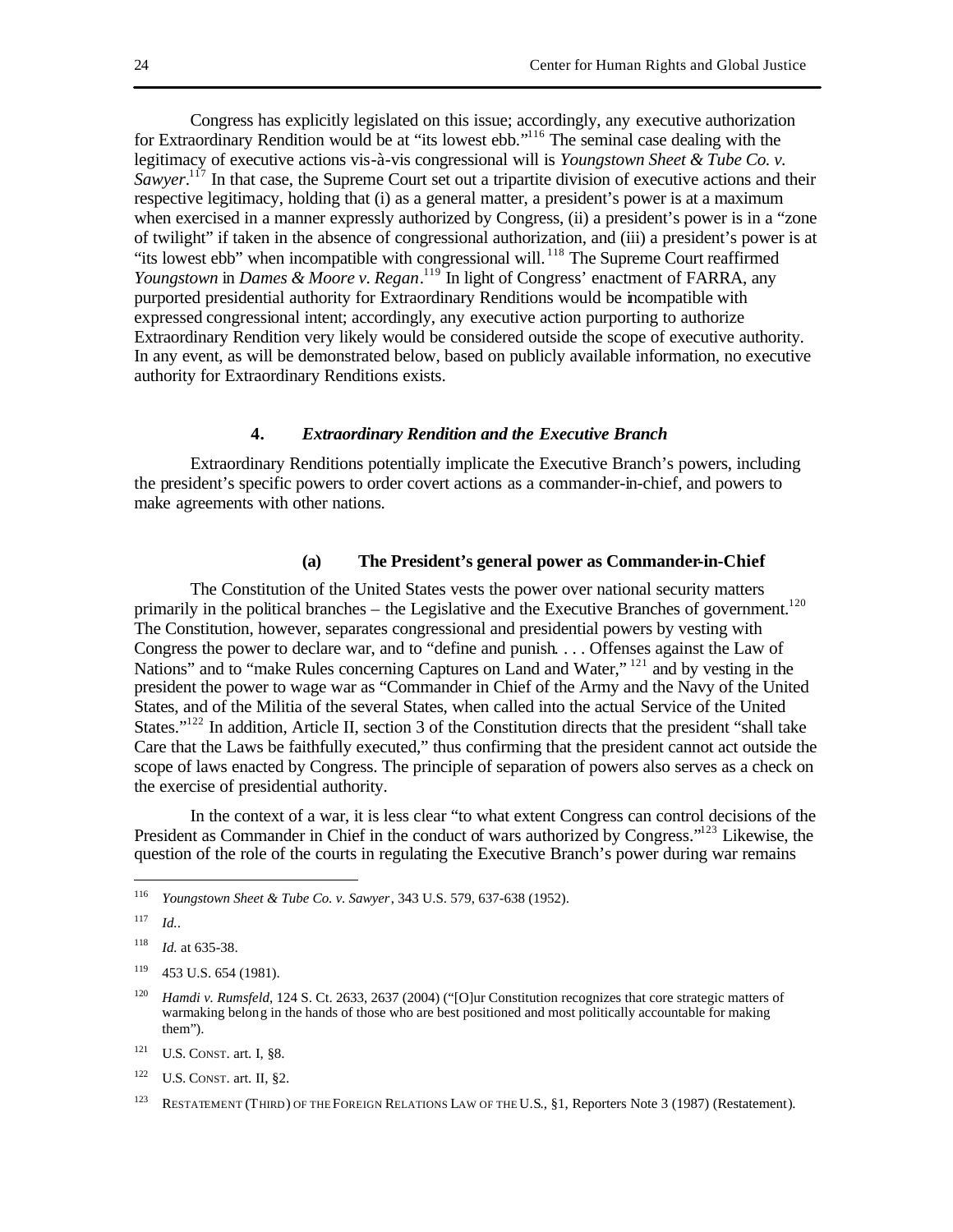unsettled. Some commentators note that the Executive Branch has expanded by accretion its role in foreign affairs beyond its constitutionally enumerated powers.<sup>124</sup> Supreme Court cases throughout U.S. history, including the recently decided cases relating to detainees in the "War on Terror," make it clear that the power of the Executive Branch is not plenary.<sup>125</sup> The Executive Branch's wartime power is limited by the Constitution, by statutes, $126$  and by treaty obligations.<sup>127</sup>

In April 2003, a Defense Department memo entitled "Detainee Interrogation in the Global War on Terrorism,"<sup>128</sup> drafted by the department's Working Group on Detainee Interrogation in the "War on Terror," took the position that the president, as Commander-in-Chief, is not bound by federal law and international treaties barring the use of torture. The memo asserted that

Congress lacks authority. . . to set the terms and conditions under which the President may exercise his authority as Commander-in-Chief to control the conduct of operations during a war. . .Congress may no more regulate the President's ability to detain and interrogate enemy combatants than it may regulate his ability to direct troop movements on the battlefield. Accordingly, we would construe [the law] to avoid this constitutional difficulty and conclude that it does not apply to the President's detention and interrogation of enemy combatants....<sup>129</sup>

It is not clear to what extent the Bush Administration adopted this legal reasoning.<sup>130</sup> However, the memo failed to apply (or even mention) the *Youngstown* rule.<sup>131</sup> Congress has not only given its advice and consent to CAT, but has enacted legislative provisions implementing the treaty.<sup>132</sup> Under the *Youngstown* analysis, any presidential act that involves violations of U.S. treaty and

<sup>127</sup> *See Hamdi*, *supra* note 126, at 2637 (relying on Article 118 of the Geneva Convention (III) Relative to the Treatment of Prisoners of War, Aug. 12, 1949 [1955] 6 U.S.T. 3406, T.I.A.S. No. 3364, for the proposition that detention of combatants may last no longer than active hostilities).

<sup>128</sup> PENTAGON, WORKING GROUP REPORT ON DETAINEE INTERROGATION IN THE GLOBAL WAR ON TERRORISM: ASSESSMENT OF LEGAL, HISTORICAL, POLICY, AND OPERATIONAL CONSIDERATIONS (Apr. 4, 2003), *available at* http://www.ccr-ny.org/v2/reports/docs/PentagonReportMarch.pdf (last visited Oct. 25, 2004).

<sup>&</sup>lt;sup>124</sup> LOUIS HENKIN, FOREIGN AFFAIRS AND THE CONSTITUTION 38 (Oxford University Press 1972) (HENKIN).

<sup>125</sup> For a thorough review of cases addressing the scope of the president's wartime powers, *see* The Association of the Bar of the City of New York: Committee on Federal Courts, The Indefinite Detention of "Enemy Combatants": Balancing Due Process and National Security in Context of the War on Terror (Feb. 6, 2004, revised Mar. 18, 2004), *available at* http://www.abcny.org/pdf/1C\_WL06!.pdf (ABCNY*, Indefinite Detention Report*) (last visited Oct. 25, 2004).

<sup>126</sup> *See, e.g*.*,* 18 U.S.C. § 4001(a) (2000) (Non-Detention Act, barring imprisonment or detention of a citizen "except pursuant to an Act of Congress"). *See also Hamdi v. Rumsfeld*, 124 S. Ct. 2633, 2641 (2004). As explained in the concurring opinion of Justices Souter and Ginsburg, Congress enacted this statute to guard against another episode like the WWII internments of citizens of Japanese ancestry.

<sup>129</sup> *Id.* at 21.

<sup>&</sup>lt;sup>130</sup> The Bush Administration later disavowed an August 1, 2002 Department of Justice memo that served as the basis of many of the conclusions in the April 4, 2003 document. Jay S. Bybee, Office of Legal Counsel of the Department of Justice, *Re: Standards of Conduct for Interrogation Under 18 U.S.C. §§23440-23440A* (Aug. 1, 2002), *available at* http://www.washingtonpost.com/wp-srv/nation/documents/dojinterrogationmemo20020801.pdf (Bybee Memorandum) (last visited Oct. 25, 2004). The crux of this memo was an attempt to narrow what constitutes tort ure under U.S. law. The Working Group's memo, however, has not been repudiated. Mike Allen & Susan Schmidt, *Memo on Interrogation Tactics Is Disavowed: Justice Document Had Said Torture May Be Defensible*, WASHINGTON POST, June 23, 2003, at A1.

<sup>&</sup>lt;sup>131</sup> *See* Section IV.C.3 of this Report.

<sup>&</sup>lt;sup>132</sup> Congress enacted FARRA, which regulates transfers from the United States, as well as 18 U.S.C. §§ 2340 and 2304A, which criminalize torture and conspiracy to commit torture.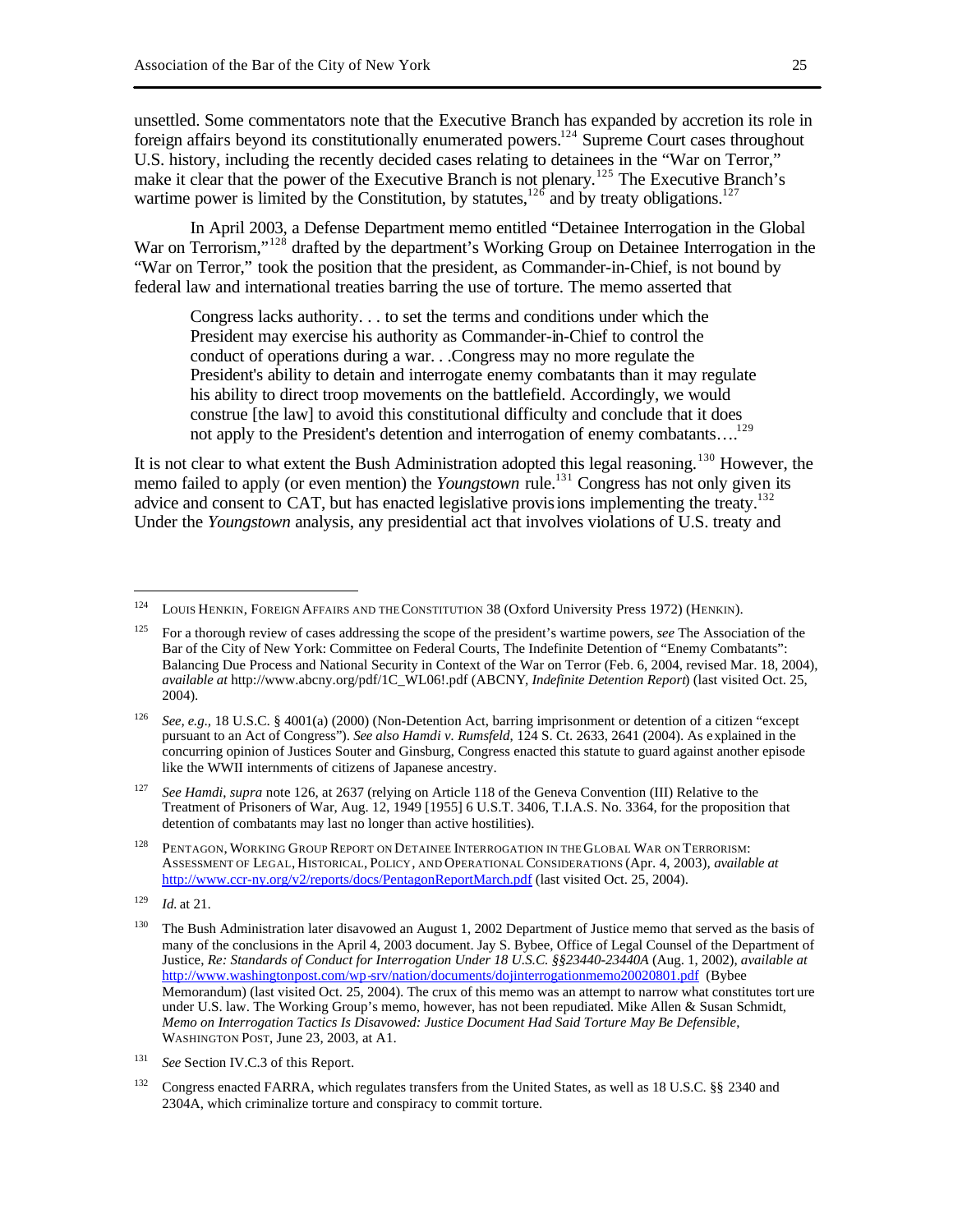statutory law very likely exceeds the scope of executive authority.<sup>133</sup> Because Extraordinary Renditions violate U.S. statutory law and binding treaty obligations,<sup>134</sup> presidential authorization for such practices very likely would be outside the scope of presidential authority.

The fact that Congress, after the attacks of September 11, 2001, granted the president broad powers to wage the "War on Terror," does not alter this calculus. The Authorization for Use of Military Force (AUMF), issued on September 18, 2001, authorized the president to "use all necessary and appropriate force against those nations, organizations, or persons he determines planned, authorized, committed, or aided the terrorist attacks" of September 11, 2001, and against those who "harbored such organizations or persons."<sup>135</sup> The U.S. government has contended that the AUMF and the Executive Branch's Article II constitutional powers provide blanket and unreviewable authorization for carrying out the "War on Terror.<sup>"
<sup>136</sup> In *Hamdi* and *Rasul*<sup>137</sup> the</sup> Supreme Court rejected that stance. In *Hamdi*, the Court made clear that the AUMF did not give the government permission to indefinitely detain a suspect "for the purpose of interrogation."<sup>138</sup> The court did decide that the AUMF constitutes explicit congressional authorization for the detention of enemy combatants, but only because such detention was considered a "fundamental incident of war."<sup>139</sup> No such argument could apply to Extraordinary Renditions. No assertions have been made that this practice is a "fundamental incident of waging war;" instead, the U.S. government has formally denied that the practice takes place.<sup> $140$ </sup>

# **(b) Presidential power to authorize covert actions and to issue national security directives**

Pursuant to the National Security Act of  $1947$ ,  $^{141}$  the president has the authority to authorize covert actions upon a determination that "such an action is necessary to support identifiable foreign policy objectives of the United States and is important to the national security of the United States, which determination shall be set forth in a finding. . ."<sup>142</sup> The same statute

<sup>133</sup> <sup>133</sup> During a White House press briefing held on June 22, 2004, White House Legal Counsel Alberto Gonzales dismissed discussions in Bybee memorandum of the scope of the president's power as Commander-in-Chief as "unnecessary," "irrelevant," and "overbroad," and stated that the United States will follow its treaty obligations and U.S. law, both of which prohibit the use of torture. Press Briefing, White House Counsel Judge Alberto Gonzales, June 22, 2004, *available at* http://www.whitehouse.gov/news/releases/2004/06/20040622-14.html (last visited Oct. 25, 2004).

<sup>134</sup> *See* Section V.A.5(c) of this Report for a discussion of FARRA and Section VIII.A.1. for a discussion of Sections 2340 and 2340A. *See generally* Sections IV.C. and V of this Report.

<sup>135</sup> Authorization for Use of Military Force, Pub. L. No. 107-40, 115 Stat. 224 (Sept. 18, 2001). *See* ABCNY*, Indefinite Detention Report, supra* note 125*,* at 65-66.

<sup>136</sup> *See, e.g., Hamdi*, 124 S. Ct., *supra* note 126 at 2636, Brief for Respondents (Solicitor General Theodore Olson arguing that the president has the power to detain "enemy combatants" during wartime, and that this authority is subject to only a deferential standard of review by the courts); Reply Brief for the Petitioner at 12-13, *Rumsfeld v. Padilla*, 124 S. Ct. 2711 (2004) (asserting that the president has authority to detain an "enemy combatant" under his Commander in Chief powers and Congress's Authorization).

<sup>137</sup> *Rasul et al. v. Bush*, 159 L. Ed. 2d 548 (2004); *Hamdi,* 124 S. Ct *supra* note 126.

<sup>138</sup> *Hamdi*, 124 S. Ct., *supra* note 126 at 2641.

<sup>139</sup> *Id.* at 2640-41.

<sup>140</sup> *See* Sections IV.B.1 and IV.B.2. of this Report.

<sup>141</sup> 50 U.S.C. §301 *et. seq*. (2004).

<sup>&</sup>lt;sup>142</sup> 50 U.S.C. §413(b) (2004). The National Security Act of 1947 created the National Security Council, and directed the NSC, subject to the direction of the president, *inter alia*, to: "a) assess and appraise the objectives, commitments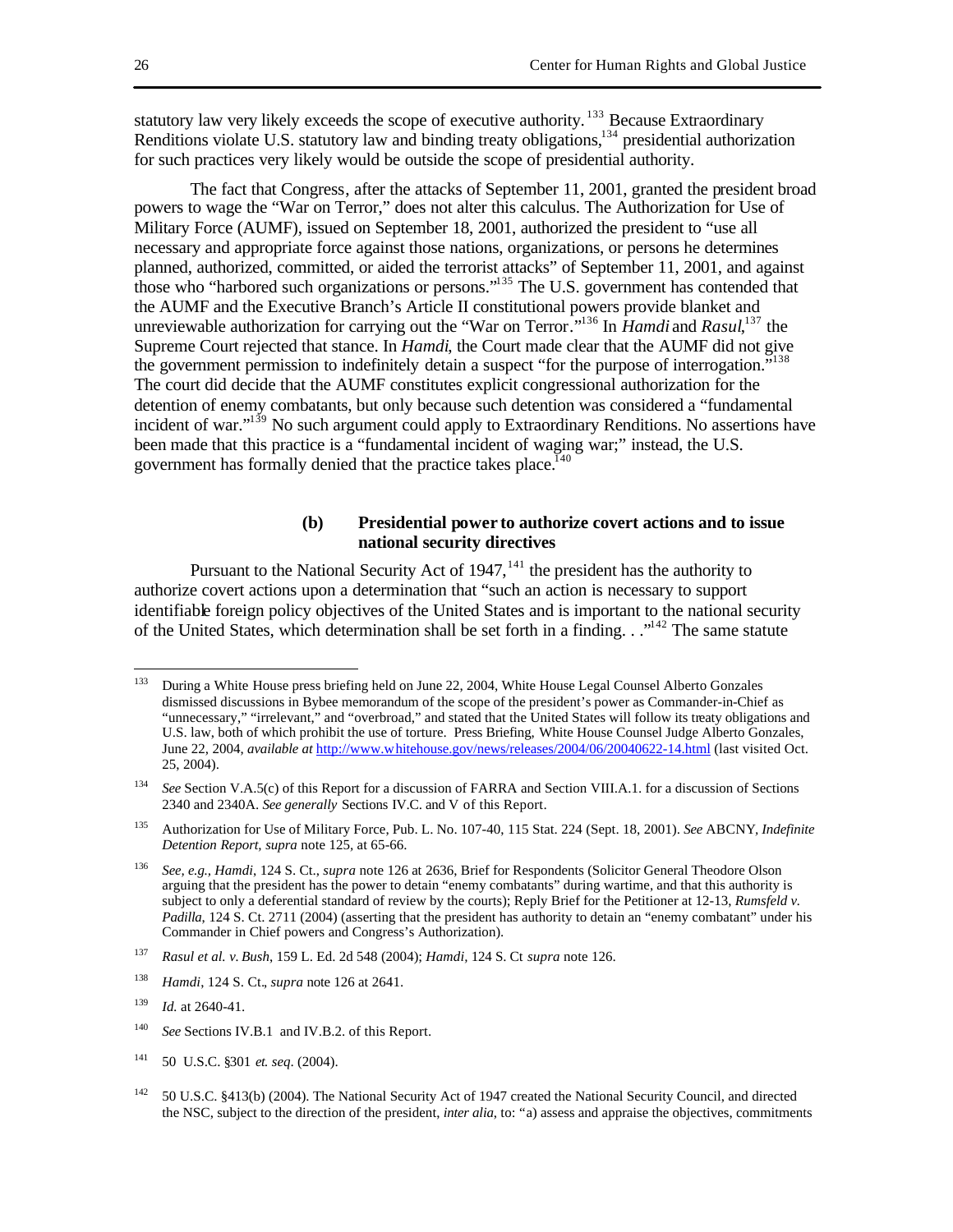explicitly provides that "[a] finding may not authorize any action that would violate the Constitution or any statute of the United States."<sup>143</sup> The president may also issue classified executive orders or directives on national security matters. Whether these directives have the force of law depends upon such factors as the president's authority to issue them, their conflict with constitutional or statutory provisions, and their promulgation in accordance with prescribed procedure.<sup>144</sup> As one commentator has pointed out, "[i]nherent in [the division of power] is the notion that the president must respect statutory commands even when they require a result contrary to his own policy preferences." $145$  Accordingly, where there is a conflict between a presidential directive and a law enacted by Congress, agency heads must comply with the law.<sup>146</sup> Thus, for example, in *Chamber of Commerce v. Reich*,<sup>147</sup> the District of Columbia Circuit Court of Appeals declared illegal an executive order issued by President Clinton that directed federal agencies not to do business with contractors who hire permanent replacements for striking employees. The court, noting that the National Labor Relations Act (NLRA) permits the hiring of permanent replacements for strikers, concluded that an executive order to the contrary would upset the balance struck by Congress on an issue that "surely goes to the heart of United States labor relations policy."<sup>148</sup> Similarly, in *Building and Construction Trades Department v. Allbaugh*,<sup>149</sup> the court ruled illegal an executive order issued by President George W. Bush that prohibited federal contractors from using project labor agreements. The court held that the president lacked the authority under the Constitution and the Procurement Act to bar such agreements and that the executive order conflicted with the NLRA by prohibiting a practice that was considered legal under the Act.<sup>150</sup>

As detailed in Section IV.B.2 of this Report, a series of presidential decision directives (PDDs) apparently authorize transfers of suspected terrorists from foreign states to the United States. PDDs are National Security Council documents that announce presidential decisions and guide policy implementation. They range from the publicly available to the highly classified. According to the testimony of then-FBI Director Louis Freeh, "[t]he rendition process is governed by PDD-77, which sets explicit requirements for initiating this method for returning terrorists to stand trial in the United States."<sup>151</sup> This directive remains classified. Because many of the potentially relevant PDDs (including PDD-77) remain classified, the full scope of the relevant PDDs' authority is unknown. U.S. officials and the 9-11 Commission have also referred to PDD-

and risks of the United States in relation to our actual and potential military power, in the interest of national security, for the purposes of making recommendations to the president in connection therewith; and b) consider policies on matters of common interest to the departments and agencies of the government concerned with national security, and ... make recommendations to the president in connection therewith." J.S. Lay & R.H. Johnson, ORGANIZATIONAL HISTORY OF THE NATIONAL SECURITY COUNCIL DURING THE TRUMAN AND EISENHOWER ADMINISTRATIONS, at 3 (Washington, D.C.: National Security Council, 1960).

<sup>145</sup> Robert V. Percival, *Presidential Administrations and Administrative Law: Presidential Management of the Administrative State: The Not-So-Unitary Executive*, 51 DUKE L.J. 963 (2001).

<sup>146</sup> *Id.*

 $\overline{a}$ 

<sup>150</sup> *Id.*

 $143$  50 U.S.C.  $\S 413(a)(5)$  (2004).

<sup>144</sup> Harold C. Relyea, Specialist in American National Government, Government Division, *Report for Congress: Presidential Directives: Background and Overview*, Feb. 10, 2003, *available at* http://www.fas.org/irp/crs/98- 611.pdf (last visited Oct. 25, 2004).

<sup>147</sup> *Chamber of Commerce of the U.S. v. Reich*, 74 F.3d 1322 (D.C. Cir. 1996).

<sup>148</sup> *Id.* at 1337.

<sup>149</sup> *Building and Const. Trades Dept., AFL-CIO v. Allbaugh*, No. 01-0902, 2001 WL 1381197, at \*18, 20 (D.D.C. Nov. 7, 2001).

<sup>151</sup> Freeh Statement to 9-11 Commission, *supra* note 71.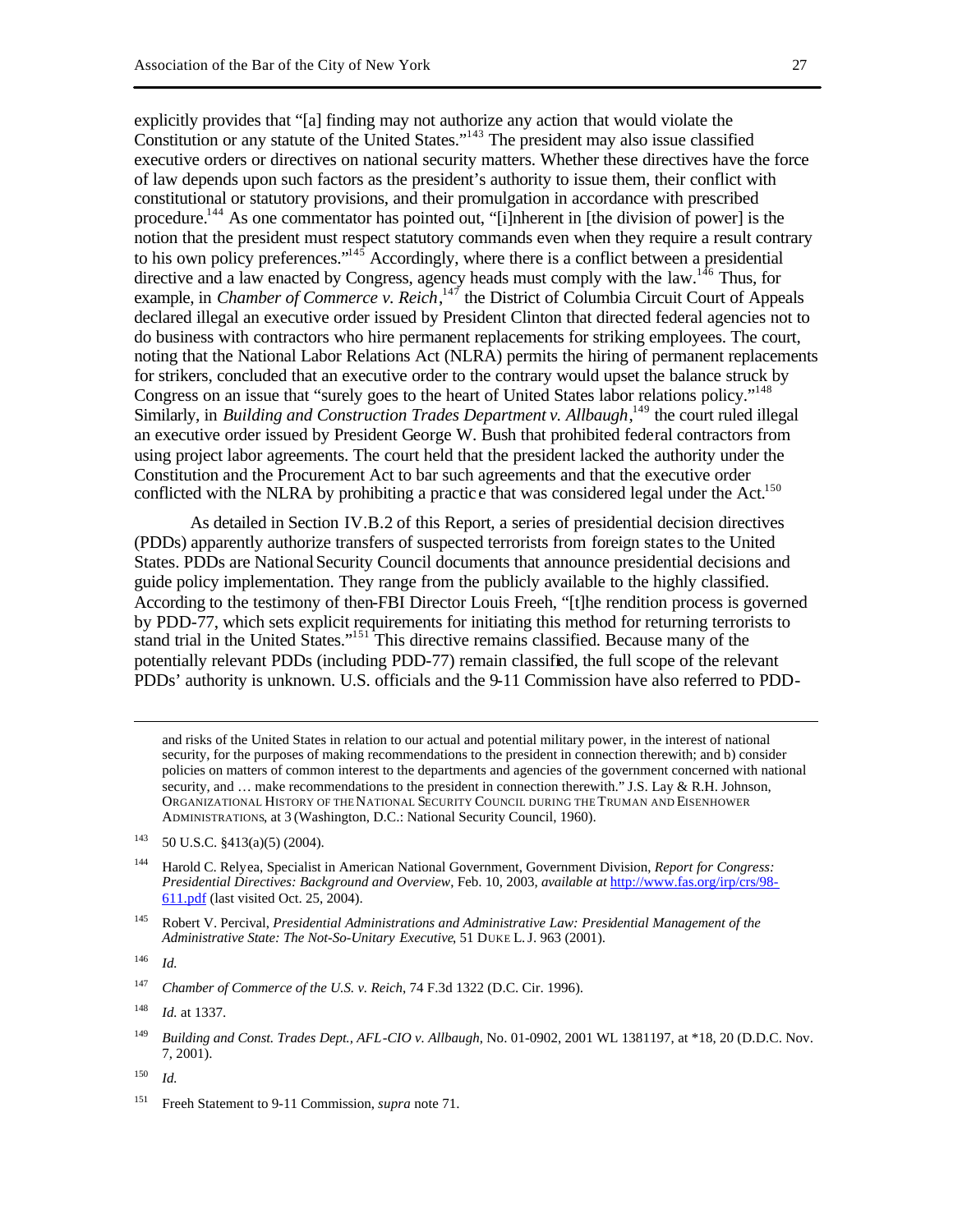39, entitled "U.S. Policy on Counterterrorism," signed on June 21, 1995 following the bombing of the federal building in Oklahoma City, in circumstances that indicate this PDD may also be implicated in rendition.<sup>152</sup> Since this PDD is available only in highly redacted form, any specific provisions applicable to renditions are not publicly known. The Commission's interim staff report on intelligence policy states that "under the presidential directives in the Clinton Administration, PDD-39 and PDD-62, the CIA had two main operational responsibilities for combating terrorism, rendition and disruption."<sup>153</sup> Based on available information, it seems that this directive dealt with the transfers of suspected terrorists *to* the United States outside of formal extradition channels, rather than renditions *from* the United States or *from* a third state to another foreign state. A General Accounting Office report found that PDD-62, signed in May 1998, "reaffirmed PDD-39 and further articulated responsibilities for specific agencies."<sup>154</sup>

Although the scope of various presidential directives is unknown, because Extraordinary Renditions violate U.S. statutory law, and, as will be demonstrated in subsequent Report Sections, treaty law (which is considered to be supreme law of the land under the Constitution), it is unlikely that any PDD explicitly purports to authorize Extraordinary Rendition. Moreover, under U.S. law, Congress could have authorized departure from international obligations of the United States. However, not only did it not do so, but by enacting FARRA and sections 2340 and 2340A of the U.S. Code, Congress reaffirmed United States' commitment to CAT and to the *jus cogens* norm of the prohibition against torture. Without congressional authorization, it is unlikely that executive orders can be issued in violation of the international obligations of the United States. Accordingly, any PDD authorizing Extraordinary Rendition very likely would be outside the scope of presidential authority.

### **(c) Presidential power to make international agreements**

The president has authority to make international agreements "dealing with any matter that falls within his independent powers under the Constitution.<sup>"155</sup> However, as stated above, pursuant to Article III of the Constitution, the president has the duty to "take Care that the Laws be faithfully executed" (take care clause).<sup>156</sup> Thus, under the "take care" clause, as well as in accordance with U.S. jurisprudence, the president likely would be prohibited from making international agreements that contravene the laws of the United States by permitting or aiding torture.<sup>157</sup> In addition, any order permitting the transfer of individuals to other states in circumstances that constitute complicity, participation, or assistance in CID treatment would also contravene stated

<sup>152</sup> *Formulation and Conduct of U.S. Counterterrorism Policy: Hearing Before the National Commission on Terrorist Attacks Upon the United States (Interim Report*), (Mar. 23, 2004), *available at* http://www.9- 11commission.gov/archive/hearing8/9-11Commission\_Hearing\_2004-03-23.pdf (last visited Oct. 25, 2004); GOVERNMENT ACCOUNTABILITY OFFICE,COMBATING TERRORISM:ISSUES TO BE RESOLVED TO IMPROVE COUNTERTERRORISM OPERATIONS, (May 1999) (Washington, D.C.: U.S. General Accounting Office, 1999), at 3, *available at* http://www.gwu.edu/~nsarchiv/NSAEBB/NSAEBB55/gaonsiad-99-135.pdf (last visited Oct. 25, 2004) ("After the bombing of a federal building in Oklahoma City, Oklahoma, the President issued Presidential Decision Directive (PDD) 39 in June 1995, which enumerated responsibilities for federal agencies in combating terrorism, including domestic incidents.")

<sup>153</sup> Kojm Statement, *supra* note 73.

<sup>154</sup> GOVERNMENT ACCOUNTABILITY OFFICE,COMBATING TERRORISM:ISSUES TO BE RESOLVED TO IMPROVE COUNTERTERRORISM OPERATIONS, *supra* note 152.

<sup>155</sup> RESTATEMENT, *supra* note 123, at §303(4) (sole executive agreements).

<sup>156</sup> U.S. CONST. art. III, § 2.

<sup>&</sup>lt;sup>157</sup> Under the "later in time" rule, sole executive agreements may be superseded by subsequent domestic legislation. A clear congressional prohibition on Extraordinary Rendition would thus override any such agreements.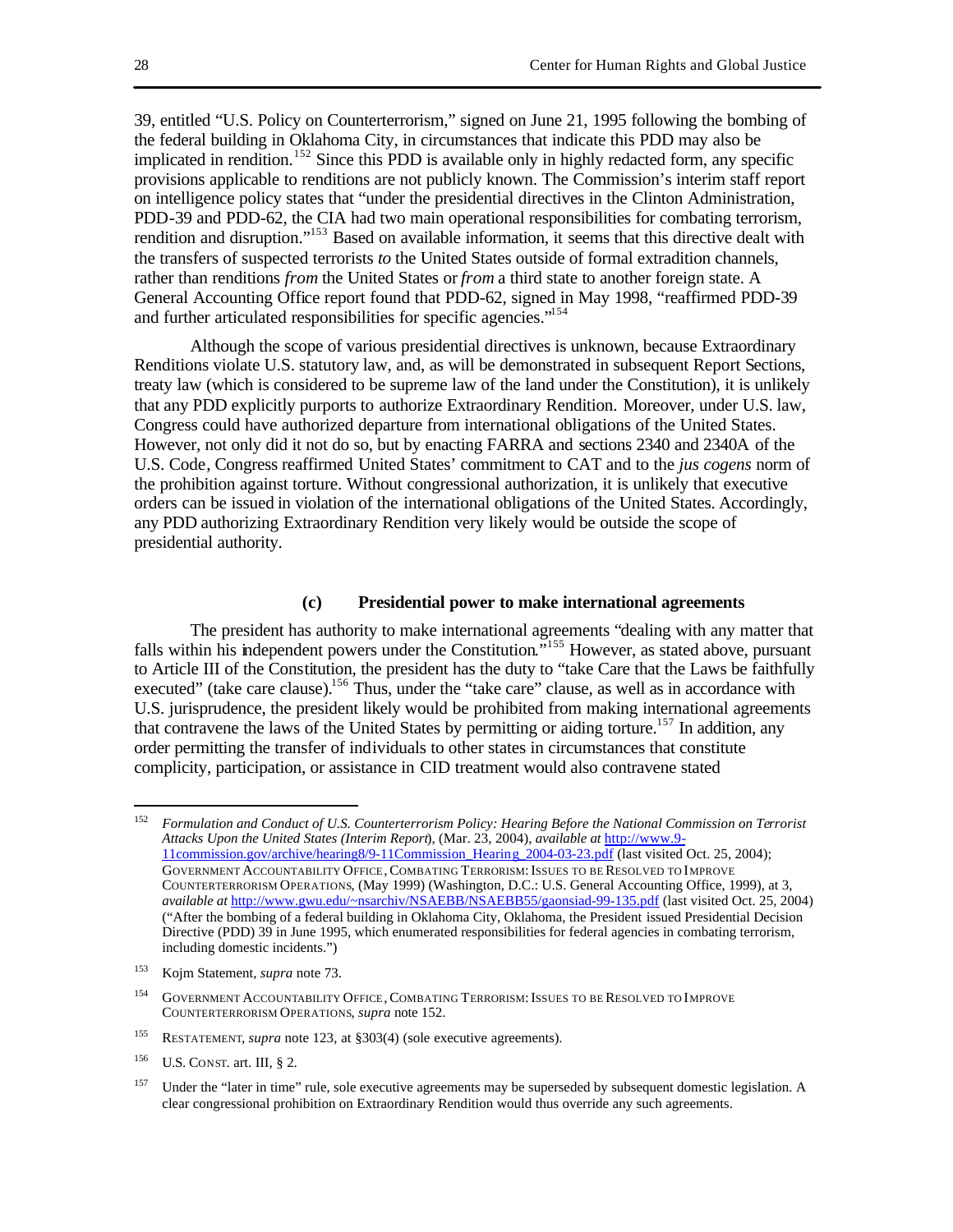administration policies that detainees in the "War on Terror" be "treated humanely, without any adverse distinction based on race, color, religion, gender, birth, wealth, or any similar criteria."<sup>158</sup>

## **5.** *Extraordinary Rendition and the CIA*

Because Extraordinary Renditions appear to be covert operations the existence of which is formally denied by the U.S. government, and because information about the operations of the CIA is similarly not available to the public, it is difficult to ascertain whether anything in the mandate of (or regulations governing) the CIA could be interpreted to authorize Extraordinary Renditions. This Section provides an overview of the scope of authorization of the CIA activities based on publicly available information and analyzes the practice of Extraordinary Renditions in light of that information.

The CIA was established and granted its general powers under the National Security Act of 1947.<sup>159</sup> It was first given authority to conduct covert operations by National Security Council (NSC) Directive  $10/2$ , issued on June 18, 1948. <sup>160</sup> This authority has been reaffirmed and elaborated upon in several NSC directives and executive orders.

Provisions governing the CIA specify, among other things, how the CIA could use secret funds (a specific budget item to be allocated by the Director of Central Intelligence (DCI) as needed without normal accounting review), granted the CIA the right to borrow personnel from other government agencies, allowed the agency to ignore immigration laws, and gave the DCI the right to determine which of the agency's activities and documents should be kept secret.<sup>161</sup> It is noteworthy that the CIA's powers to override immigration laws are restricted to those affecting the *admission* of aliens. Specifically, section 403h provides that:

Whenever the Director, the Attorney General, and the Commissioner of Immigration and Naturalization shall determine that the admission of a particular alien into the United States for permanent residence is in the interest of national security or essential to the furtherance of the national intelligence mission, such alien and his immediate family shall be admitted to the United States for permanent residence without regard to their inadmissibility under the immigration or any other laws and regulations, or to the failure to comply with such laws and regulations pertaining to admissibility....<sup>162</sup>

 $\overline{a}$ 

<sup>162</sup> 50 U.S.C. §403h.

<sup>&</sup>lt;sup>158</sup> Military Order, "Detention, Treatment, and Trial of Certain Non-Citizens in the War Against Terrorism," (Nov. 13, 2001), *available at* http://www.deathpenaltyinfo.org/article.php?scid=33&did=224 (last visited Oct. 25, 2004).

<sup>159</sup> 50 U.S.C. §§401 *et. seq*.

<sup>160</sup> National Security Council Directive 10/2, June 18, 1948, *printed in* FOREIGN RELATIONS, 1945-1950, EMERGENCE OF THE INTELLIGENCE ESTABLISHMENT (United States Government Printing, 1996) Document 292 (NSC 10/2). *See Note on U.S. Covert Actions, in* FOREIGN RELATIONS *1964-19*68, Volume XXVI, Indonesia; Malaysia-Singapore; Philippines, Released by the Office of the Historian of the U.S. Department of State, *available at* http://www.state.gov/r/pa/ho/frus/johnsonlb/xxvi/4440.htm (last visited Oct. 25, 2004). NSC 10/2 defines "covert" operations as all activities "which are conducted or sponsored by this Government against hostile foreign states or groups or in support of friendly states or groups but which are so planned and executed that any U.S. Government responsibility is not evident to unauthorized persons and that if uncovered the US Government can plausibly disclaim any responsibility for them." NSC 10/2. The precise definition of covert operations has differed among administrations, although not in material ways. *See* David Isenberg, *The Pitfalls of U.S. Covert Operations*, CATO Policy Analysis No. 118 (April 7, 1989), *available at* http://www.cato.org/pub\_display.php?pub\_id=1645 (last visited Oct. 25, 2004).

<sup>161</sup> *See, e.g*., 50 U.S.C. §403(f), (g), (h).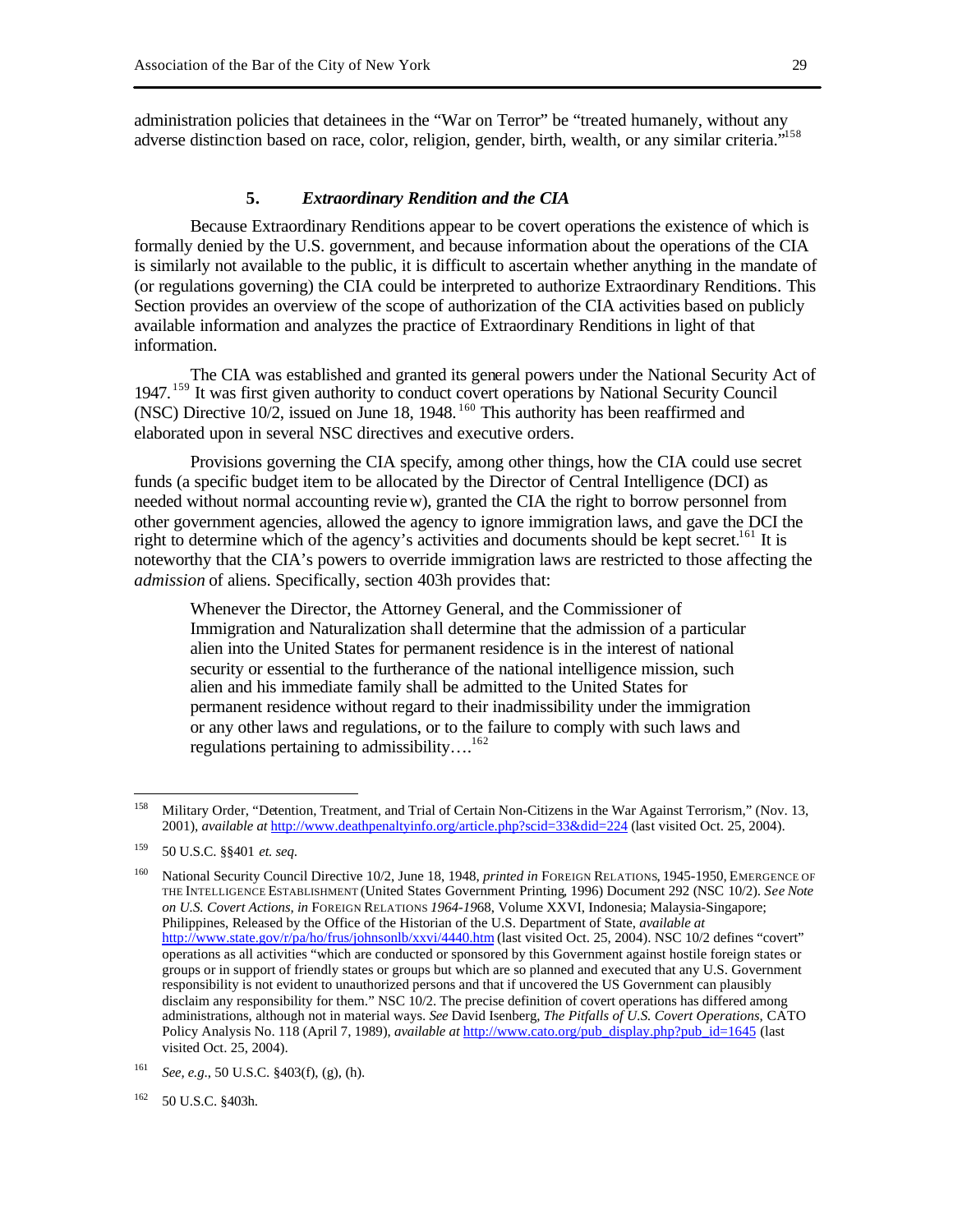No similar authority, however, is given to the CIA in respect of a *removal* of individuals from the United States. Thus, because the Act explicitly includes the admission but not the removal of aliens, one can infer that congressional intent was *not* to grant the CIA powers to override laws governing *removal* of aliens.

Generally, CIA operations are subject to oversight by congressional intelligence committees. However, alternative oversight is provided for highly classified actions: if the president determines that it is essential to limit access to a finding to meet extraordinary circumstances affecting vital interests of the United States, the finding may be reported to the chairpersons and ranking minority members of the congressional intelligence committees, the Speaker and minority leader of the House of Representatives, the majority and minority leaders of the Senate, and such other member or members of the congressional leadership as may be included by the president. $163$ 

There are apparently CIA regulations in place that explicitly prohibit the use of or participation in torture by CIA officers. According to a *Washington Post* article, "the CIA's authoritative Directorate of Operations instructions, drafted in cooperation with the general counsel, tells case officers in the field that they may not engage in, provide advice about or encourage the use of torture by cooperating intelligence services from other countries."<sup>164</sup> However, the same article reports that "the CIA, in practice, is using a narrow definition of what counts as 'knowing' that a suspect has been tortured: 'If we're not there in the room, who is to say?' said one official conversant with recent reports of renditions."<sup>165</sup> Since these regulations are not publicly available, it is not possible to analyze their consistency with U.S. and international law, or to determine whether they would appear to authorize Extraordinary Renditions. However, based on publicly available information, no authority for Extraordinary Renditions can be found in the CIA governing documents. This is not surprising given that the practice of Extraordinary Rendition is inherently contrary to both U.S. and international law.

# **V. EXTRAORDINARY RENDITIONS VIOLATE INTERNATIONAL LAW**

In this Section of the Report, we consider in detail the international legal standards applicable to Extraordinary Renditions.<sup>166</sup> The United States is party to international human rights and humanitarian law treaties that prohibit both torture and the transfer of individuals to states where they are in danger or at risk of torture. Specifically, the United States is a party to the UN Convention against Torture and Other Cruel, Inhuman or Degrading Treatment or Punishment,<sup>167</sup> the International Covenant on Civil and Political Rights,<sup>168</sup> the Geneva Conventions of 1949,<sup>169</sup> and

<sup>163</sup> 50 U.S.C. §413(b).

<sup>164</sup> Priest & Gellman, *supra* note 53.

<sup>165</sup> *Id.*

<sup>166</sup> As we noted in the Introduction and Overview Sections, this Report, including this international law discussion, addresses the different instances of Extraordinary Rendition and not renditions *per se*, which are beyond the scope of this Report.

<sup>167</sup> CAT, *supra* note 5.

<sup>168</sup> ICCPR, *supra* note 5.

<sup>&</sup>lt;sup>169</sup> Convention for the Amelioration of the Condition of the Wounded and the Sick in Armed Forces in the Field, Aug. 12, 1949, *entered into force* Oct. 21, 1950, *6 U.S.T. 3217,* 75 U.N.T.S. 31, *available at* http://www.icrc.org/ihl.nsf/7c4d08d9b287a42141256739003e636b/fe20c3d903ce27e3c125641e004a92f3 (last visited Oct. 24, 2004) (Geneva I); Convention for the Amelioration of the Condition of Wounded, Sick, and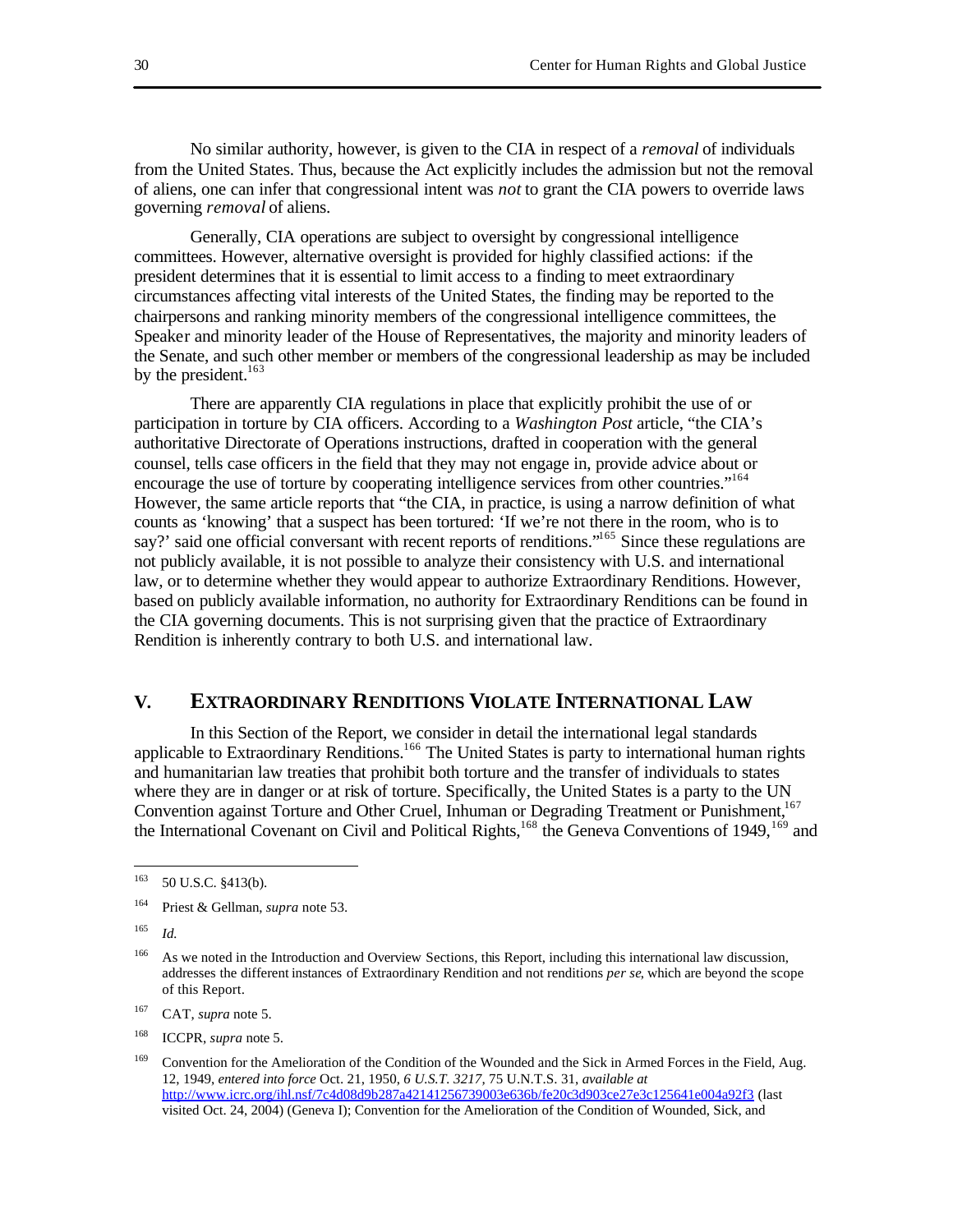$\overline{a}$ 

the Refugee Convention of 1951.<sup>170</sup> Each treaty prohibits torture, a prohibition that has become a non-derogable norm under international law. To varying degrees, the treaties also prohibit cruel, inhuman, or degrading (CID) treatment; the differences among the treaties reflect the open-textured nature of the definition of CID treatment. Either directly or indirectly (*i.e.*, through the jurisprudence or commentary of courts or treaty or regional bodies charged with interpreting a particular treaty), each of these treaties includes another norm: the prohibition against the *refoulement*, or transfer, of an individual to another state where that individual faces the danger or risk of torture. Although these treaties may differ in their particulars, together with customary international law, they prohibit (and, in some instances, require the United States to criminalize) each of the different examples of Extraordinary Renditions described in Section IV.A. of this Report.

CAT prohibits both torture and CID treatment. It also explicitly prohibits the *refoulement* of individuals to states where there is a "substantial likelihood" that they "may be in danger of" torture.<sup>171</sup> The ICCPR prohibits torture and CID, but its *refoulement* protection is broader than that of CAT: as interpreted by the Human Rights Committee, the ICCPR prohibits the *refoulement* of individuals to states where they may be "at risk of" either torture or CID (or both). Geneva Convention (III) and Geneva Convention (IV) prohibit both torture and the inhuman treatment of prisoners of war and civilians classified as "protected persons" in the context of armed conflict. The transfer of a prisoner of war (POW) to a state where the POW is likely to be tortured or inhumanely treated is a violation of Geneva III. The unlawful transfer of a civilian classified as a "protected person" to such a state has harsher consequences–the transfer is a "grave breach" under Geneva IV, and is a criminal act. The Refugee Convention may also afford protection against torture and *refoulement* to individuals with a "well-founded fear of persecution" on specific enumerated grounds.

Shipwrecked Members of Armed Forces at Sea, Aug. 12, 1949, *entered into force* Oct. 21, 1950, *6 U.S.T. 3217,* 75 U.N.T.S. 85, *available at*

http://www.icrc.org/ihl.nsf/7c4d08d9b287a42141256739003e636b/44072487ec4c2131c125641e004a9977 (last visited Oct. 24, 2004) (Geneva II); Convention Relative to the Treatment of Prisoners of War, Aug. 12, 1949, *entered into force* Oct. 21, 1950. *6 U.S.T. 3316,* 75 U.N.T.S. 135, *available at* http://www.icrc.org/ihl.nsf/7c4d08d9b287a42141256739003e636b/6fef854a3517b75ac125641e004a9e68 (last visited Oct. 24, 2004) (Geneva III); Convention Relative to the Protection of Civilian Persons in Times of War, Aug. 12, 1949, *entered into force* Oct. 21, 1950, *6 U.S.T. 3516,* 75 U.N.T.S. 287, *available at* http://www.icrc.org/ihl.nsf/7c4d08d9b287a42141256739003e636b/6756482d86146898c125641e004aa3c5 (last visited Oct. 24, 2004) (Geneva IV) (together, Geneva Conventions).

<sup>170</sup> Convention Relating to the Status of Refugees, *opened for signature* July 28, 1951, *19 U.S.T. 6259, 6261,* 189 U.N.T.S. 150, 152, *entered into force* Apr. 22, 1954, *available at* http://www.ohchr.org/english/law/refugees.htm (last visited Oct. 24, 2004) (Refugee Convention). Although the United States did not ratify the Refugee Convention, it is a party to it through its accession to the 1967 Protocol Relating to the Status of Refugees, *opened for signature* Jan. 31, 1967, *19 U.S.T. 6223,* 606 U.N.T.S. 267, *entered into force* Oct. 1967, *available at* http://www.ohchr.org/english/law/protocolrefugees.htm (last visited Oct. 24, 2004) (1967 Protocol), which adopted and extended the Refugee Convention's protections. Also relevant is the American Declaration of the Rights and Duties of Man, May 2, 1948, OEA/ser. L./V/II.23, doc. 21 rev. 6, (1979), *available at* http://www.iachr.org/Basicos/basic2.htm (last visited Oct. 9, 2004) (American Declaration). The American Declaration was adopted by the Ninth International Conference of the OAS held at Bogota, Columbia, March 30- May 2, 1948, and applies to the United States through its membership in the Organization of American States (OAS). The Inter-American Court of Human Rights has determined that the American Declaration is a source of international obligation for the United States and other OAS member states that are not parties to the American Convention on Human Rights, based upon Articles 3, 16, 51, 112, and 150 of the OAS Charter. *See* Inter-Am. Court H.R., Advisory Opinion OC-10/89, *Interpretation of the American Declaration of the Rights and Duties of Man Within the Framework of Article 64 of the American Convention on Human Rights*, July 14, 1989, Ser. A No. 10 (1989), paras. 35-45.

<sup>171</sup> The *refoulement* of individuals to states where they are in danger of CID treatment is not explicitly prohibited.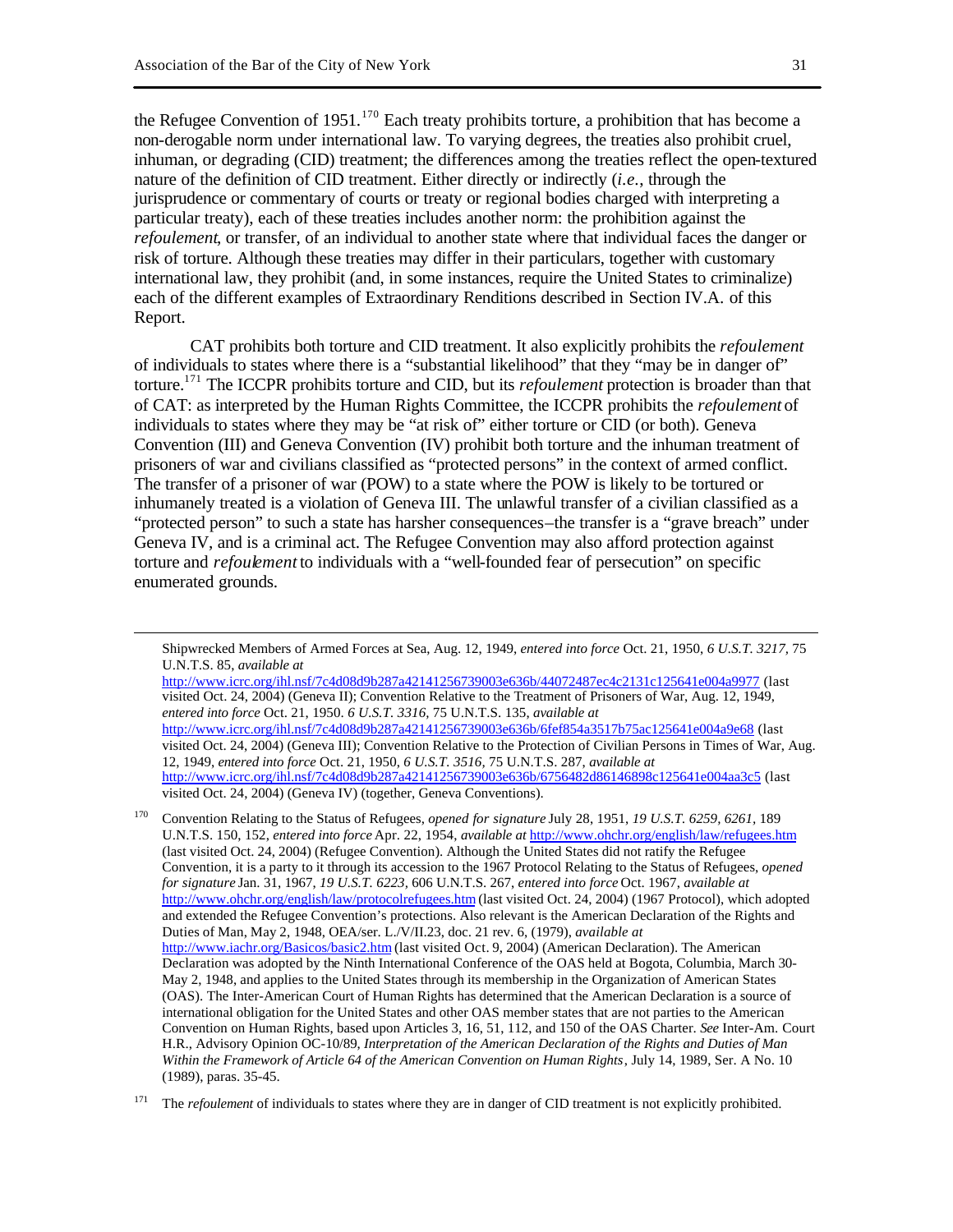Under CAT, the prohibition against *refoulement* to torture requires both an objective assessment of the conditions in the state to which an individual may be transferred, and a subjective assessment of the danger particular to the individual. CAT protections apply when these assessments lead to a substantial likelihood of a danger of torture that is greater than "mere suspicion," but the likelihood does not have to rise to the level of "high probability." CAT protections, which apply to all types of transfers (including expulsion and extradition) are the most protective of any of the treaties to which the United States is a party. In order for ICCPR protections to apply, the individual must face a "real risk" of danger. This standard has also been interpreted to contain a subjective and an objective assessment, although the "real risk" standard is higher that the CAT "in danger of" threshold.<sup>172</sup>

Although the assessment whether a particular allegation of *refoulement* to torture meets the subjective component of both the CAT and the ICCPR tests must be made on a case-by-case basis, each alleged instance of Extraordinary Rendition described earlier in Section IV.A. meets the objective component. According to the U.S. Department of State's own annual human rights reports, each of the states to which individuals have allegedly been transferred is known to the United States as having a history of torture of detainees. Many of these states have also been identified by the United States as states that commonly use torture against individuals detained for alleged security reasons or because they are suspected of terrorism.

CAT, the ICCPR and the Geneva Conventions have each been interpreted to require that states investigate and criminalize torture by their own officials and those acting at the officials' direction. Under CAT, the requirement to criminalize acts of torture or complicity or participation in torture is directly imposed by the treaty itself, and, in the context of Extraordinary Renditions, applies to acts by U.S. state actors (or non-state actors acting with the consent or acquiesence of a state actor) that take place in territory under U.S. jurisdiction (interpreted to include territory over which the United States has factual control), acts on board of U.S.-registered ships or aircraft, or acts by U.S. state actors (or non-state actors acting with the consent or acquiescence of a state actor) anywhere in the world. $173$ 

The ICCPR has been interpreted to require a state party to prevent, punish, investigate and redress harm caused by acts of both torture and CID treatment, and complicity to torture and CID treatment, by state actors and by private parties. Failure to investigate and prosecute may result in liability on the part of the state itself. The scope of applicability of ICCPR protections is similar to CAT, but has been interpreted more broadly to include state responsibility for violations of an individual's ICCPR protections (i) in the physical territory of the state or (ii) that may be imputed to the state if the individual was in the power or effective control of the state (even if outside its territory) or if the violations were committed by state actors, regardless of where they took place.<sup>174</sup> The protections of the Geneva Conventions apply in situations of armed conflict, and to individuals who qualify as "protected persons" under the Conventions.

The breadth of these criminalization provisions and interpretations is a reflection of the importance placed by the community of nations on the anti-torture prohibition. Each of the cases of alleged Extraordinary Rendition described above must therefore be investigated and, if there are reasonable grounds for belief that torture was committed, or that U.S. agents or nationals were complicit in transferring an individual to a state where the person was tortured, the United States

<sup>172</sup> <sup>172</sup> A likely explanation for the higher ICCPR threshold is that the ICCPR has been interpreted to extend the *nonrefoulement* protection over a broader range of abuse–including both torture *and* CID treatment or punishment–than CAT, which on its face protects only against *refoulement* to torture.

<sup>173</sup> CAT, *supra* note 5, art. 5(1). For a detailed discussion of the scope of CAT's application, *see* Section V.A.4.

<sup>174</sup> For a detailed discussion of the scope of the ICCPR's application, *see* Section V.B.2.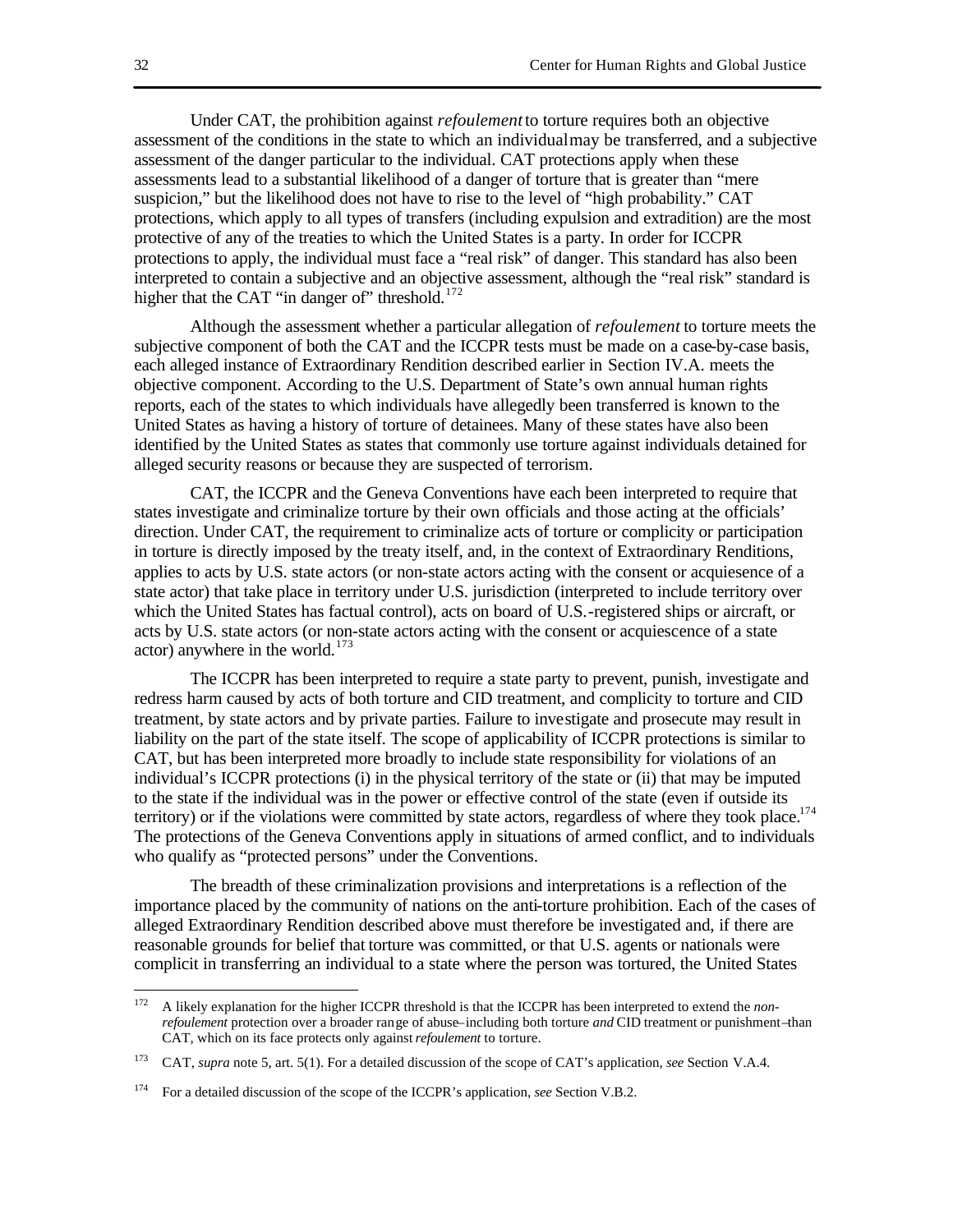$\overline{a}$ 

must prosecute. As described in greater detail below, the failure by a state party to investigate and prosecute allegations of torture and complicity in torture may itself give rise to a breach by the United States of its obligations under CAT and the ICCPR.

This Report focuses on the United States' obligations pursuant to the international treatie s to which it is a party, primarily CAT and the ICCPR, as well as the Geneva Conventions and the Refugee Convention. Given the importance of international standards in interpreting U.S. domestic  $\text{law}^{175}$  as reflected in part by recent U.S. Supreme Court decisions in which the court has explicitly looked to international law for guidance<sup>176</sup> in interpreting those obligations, we consider the commentary and decisions by the Committee against Torture (CAT Committee)<sup>177</sup> and the Human Rights Committee, $1^{78}$  the bodies charged respectively by CAT and the ICCPR with interpreting each treaty, monitoring compliance by states with the treaty, and, if applicable, considering individual petitions. The primary treatise on CAT, which was written by two of the principal drafters of the convention and which includes analysis of the CAT *travaux préparatoires*, also provides assistance in interpreting CAT.<sup>179</sup>

<sup>175</sup> *Murray* v. *The Charming Betsy*, 6 U.S. (2 Cranch) 64, 118 (1804) (a statute "ought never to be construed to violate the law of nations, if any other possible construction remains"). *See also United States* v*. P.L.O*., 695 F. Supp. 1456, 1468 (S.D.N.Y. 1988) (noting "the lengths to which our courts have sometimes gone in construing domestic statutes so as to avoid conflict with international agreements..."); *INS v. St. Cyr*, 533 U.S. 289 (2001).

<sup>176</sup> *Lawrence v. Texas,* 539 U.S. 558, 123 S.Ct. 2472 (2003); *Hamdi v. Rumsfeld*, 124 S.Ct. at 2641 (citing to international treaties for "clearly established" principles of the laws of war).

<sup>177</sup> The Committee against Torture is the monitoring body created by the states party to CAT. CAT, *supra* note 5, arts. 17-24. It is charged with: (i) considering and commenting on country reports submitted under CAT (art. 19); (ii) the ability to inquire into an individual state's practices with regard to torture if it receives "reliable information" of "well-founded indications" that torture is being practiced in the territory of the state (art. 20); (iii) resolving inter-State disputes (art. 21); and (iii) determining individual complaints (art. 22). The Committee Against Torture "is not an appellate, a quasi-judicial or an administrative body, but rather a monitoring body created by the States parties themselves with declaratory powers only." Committee Against Torture, General Comment 1, *Communications concerning the return of a person to a State where there may be grounds he would be subjected to torture (article 3 in the context of article 22)*, U.N. Doc. A/53/44, annex IX at 52 (1998), *reprinted in* Compilation of General Comments and General Recommendations Adopted by Human Rights Treaty Bodies, U.N. Doc. HRI/GEN/1/Rev.6 at 279 (2003) (CAT Article 3 Comment), para. 9. The United States is bound by the Article 20 inquiry procedure, and has entered a declaration accepting the Article 21 interstate complaint procedure. *See* United Nations Treaty Collection: Declarations and Reservations, *available at* http://www.unhchr.ch/html/menu3/b/treaty12\_asp.htm (last visited Oct. 9, 2004). The United States has not accepted the competence of the CAT Committee under Article 22 to receive and consider complaints on behalf of individuals subject to U.S. jurisdiction who claim to be victims of a CAT violation. *Id*.

<sup>&</sup>lt;sup>178</sup> The Human Rights Committee is the most authoritative source, at the international level, of interpretations of a state's obligations under the ICCPR. Pursuant to the ICCPR, *supra* note 5. The Human Rights Committee is empowered to: (i) receive state party reports and comment on those reports (art. 40(4)); (ii) rule on complaints filed by a state party that another state party is not fulfilling its obligations under the Covenant (art. 41); and (iii) rule on complaints filed by individuals "who claim that any of their rights enumerated in the Covenant have been violated and who have exhausted all available domestic remedies" Optional Protocol to the International Covenant on Civil and Political Rights, G.A. Res. 2200A (XXI), 21 U.N. GAOR Supp. (No. 16) at 59, U.N. Doc. A/6316 (1966), 999 U.N.T.S. 302, *entered into force* March 23, 1976, *available at* http://www.ohchr.org/english/law/ccpr-one.htm (last visited Oct. 24, 2004). In ratifying the ICCPR, the U.S. Senate declared that "The United States . . . accepts the competence of the Human Rights Committee to receive and consider communications under Article 41 in which a State Party claims that another State Party is not fulfilling its obligations under the Covenant." *See* 138 Cong. Rec. S4781-01 (daily ed., April 2, 1992).

See J. HERMAN BURGERS & HANS DANELIUS, THE UNITED NATIONS CONVENTION AGAINST TORTURE: A HANDBOOK ON THE CONVENTION AGAINST TORTURE AND OTHER CRUEL, INHUMAN, OR DEGRADING TREATMENT OR PUNISHMENT (1988). Pursuant to the Vienna Convention on the Law of Treaties, if a treaty term is "ambiguous or obscure," "recourse may be had to supplementary means of interpretation, including the preparatory work of the treaty and the circumstances of its conclusion." The Vienna Convention on the Law of Treaties, *opened for signature* May 23, 1969, *entered into* force Jan. 27, 1980, art. 32, 1155 U.N.T.S. 331, *available at* http://www.un.org/law/ilc/texts/treaties.htm (last visited Oct. 24, 2004) (Vienna Convention), art 32. The Vienna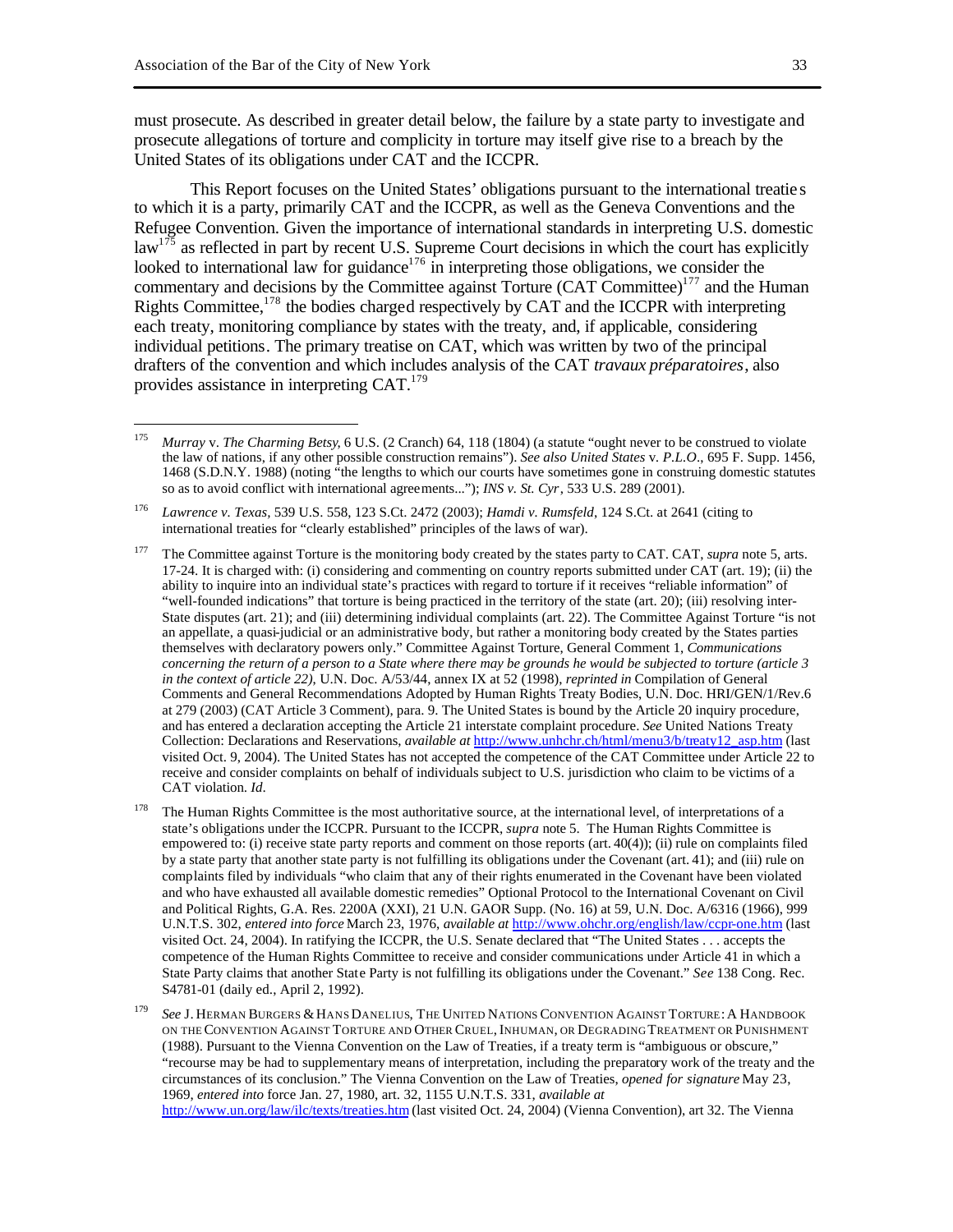An additional international legal instrument that applies to the United States through its membership in the Organization of American States (OAS) is the American Declaration on the Rights and Duties of Man.<sup>180</sup> We also look briefly to the American Convention on Human Rights (American Convention), which the United States signed on June 1, 1997, but has not yet ratified.<sup>181</sup>

In addition to the U.S. treaty obligations, we look to *jus cogens*<sup>182</sup> norms by which the United States is bound. The prohibition against torture has been universally recognized as a customary international law norm<sup>183</sup> and as a *jus cogens* norm applicable in times of war and peace, from which no derogation is permitted. <sup>184</sup> In *The Paquete Habana*, the U.S. Supreme Court recognized that customary international law applies to the U.S. domestic sphere.<sup>185</sup> As discussed in greater detail below, the prohibitions against torture and *refoulement* are specifically articulated in international law in numerous treaties (including treaties to which the United States is a party), in state practice (including that of the United States) and in the works of scholars.

The United States is not alone in facing the threat of terrorism both within its borders and against its citizens and interests abroad. The experience of other states and regions that have, and still are, facing the threat of terrorism offers useful guidance. Other sources we therefore look to include the European Convention for the Protection of Human Rights and Fundamental

Convention has not been ratified by the United States, but the provisions relied upon in this Report are considered to codify customary international law. The Vienna Convention has been treated as authoritative by the U.S. Department of State and several courts of appeal. *See* Maria Frankowska, *The Vienna Convention Before the United States Courts*, 28 Va. J. Int'l L. 281 (1988).

<sup>181</sup> American Convention on Human Rights, Nov. 22, 1969, KAV 2305, 9 ILM 673 (1970), O.A.S. Treaty Series No. 36, art. 5, P 2, OEA/Ser. L./V/II.23 doc. rev. 2, art. 5 *entered into force* July 18, 1978, *available at* http://www.cidh.org/Basicos/basic3.htm (last visited Oct. 25, 2004) (American Convention).

<sup>182</sup> A *jus cogens* norm is defined in the Vienna Convention as "accepted and recognized by the international community of states as a whole as a norm from which no derogation is permitted and which can be modified only by a subsequent norm of general international law having the same character." Vienna Convention, *supra* note 179, art. 53.

<sup>183</sup> "Customary international law results from a general and consistent practice of states followed by them from a sense of legal obligation." RESTATEMENT, *supra* note 123, at §102 (2). The Restatement specifies that "[i]nternational agreements create law for the states parties thereto and may lead to the creation of customary international law [for states which are not parties] when such agreements are intended for adherence by states generally and are in fact widely accepted." *Id.* §102(3). The Restatement includes "torture or other cruel, inhuman or degrading treatment or punishment" as a violation of customary international law. *Id*. §702(d). Customary international law is part of the common law of the United States and is considered to control if there is no contrary treaty, statute or executive act. U.S. CONST., art. III, § 8; *Filartiga v. Pena-Irala*, 630 F.2d 876, 880 (2d Cir. 1980).

<sup>184</sup> *Siderman de Blake v. Republic of Argentina,* 965 F.2d 699, 714, 717 (9th Cir. 1992), *cert. denied* 507 U.S. 1017, 113 S. Ct. 1812 (1993) (quoting Vienna Convention definition of *jus cogens* and noting that the prohibition against torture by state actors has "the force of a *jus cogens* norm"). *See also Kadic v. Karadzic, 70* F.3d 232 (2d Cir. 1996) (holding that torture is a violation of customary international law and upholding a civil suit against the leader of the Bosnian Serbs under the Torture Victim Protection Act of 1991); *In re Estate of Ferdinand E. Marcos Human Rights Litigation,* 978 F.2d 493, 499 (9th Cir. 1992) (finding that official torture violates customary international law); *Filartiga v. Pena-Irala,* 630 F.2d at 881, 883-84, 887 (2d Cir. 1980) (holding that torture is a violation of "the law of nations"); *Forti v. Suarez-Mason,* 672 F. Supp. 1531, 1541 (N.D. Cal. 1987*)* (following *Filartiga* and finding a universal proscription against official torture); Inter-Am. Comm'n H. R., *Report on the Situation of Human Rights of Asylum Seekers within the Canadian Refugee Determination System* OEA/Ser.L/V/II.106, Doc. 40 rev., February 28, 2000, para.154 (prohibition against torture is a *jus cogens* norm); *Prosecutor v. Furundzija*, Case No. No. IT-95- 17/1-T, Judgment (ICTY Trial Chamber December 10, 1998) (recognizing prohibition against torture as *jus cogens* norm); *R. v. Bow Street Metropolitan Stipendiary Magistrate, Ex parte Pinochet Ugarte (No. 3)*, [1999] 2 W.L.R. 827 (H.L.) (same); Restatement, *supra* note 123, at cmt. n, (the prohibitions against torture and CID treatment and punishment have the status of *jus cogens* norms)*.*

<sup>185</sup> *The Paquete Habana,* 175 U.S. 677, 700 (1900).

<sup>180</sup> American Declaration, *supra* note 170.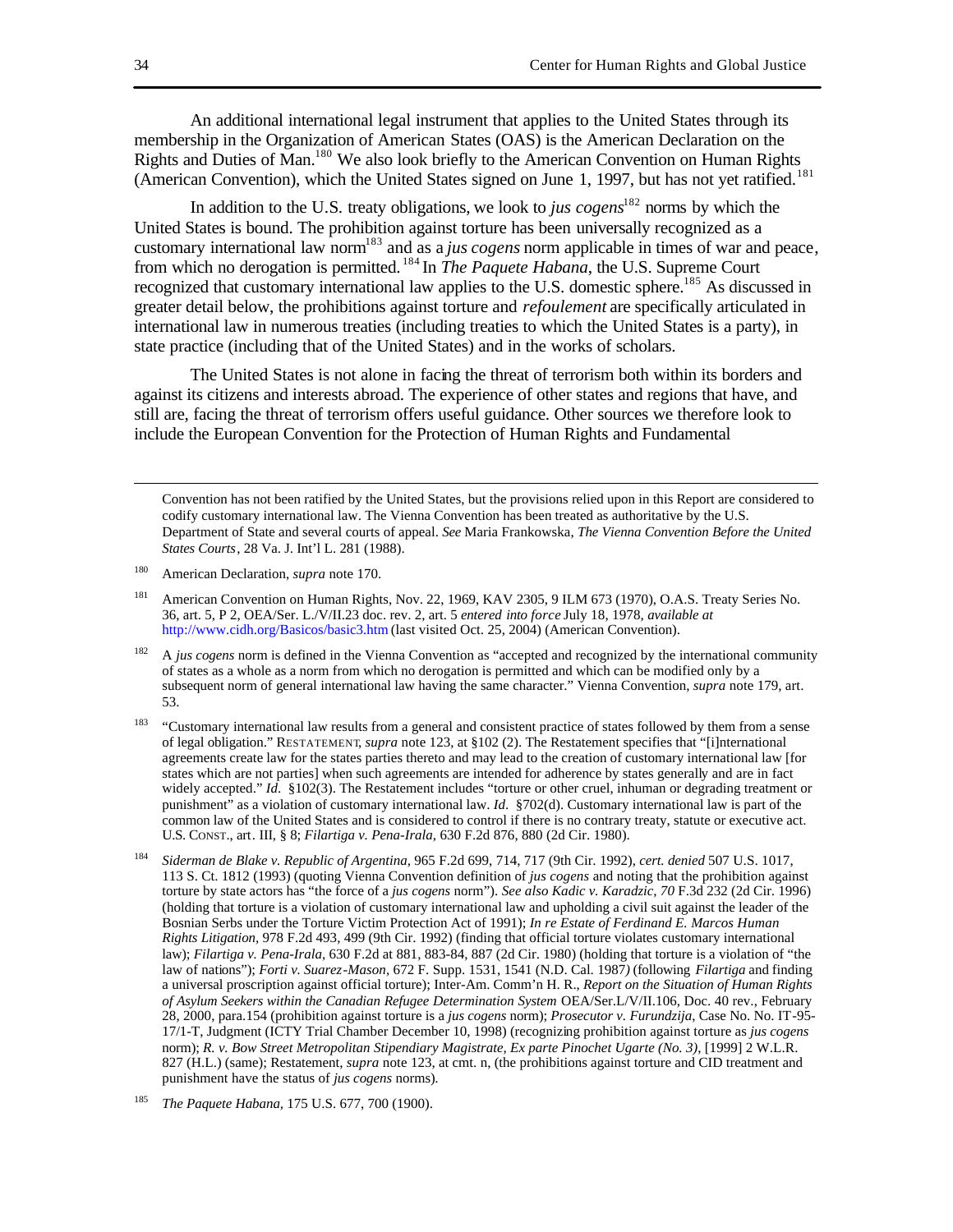Freedoms<sup>186</sup> (as interpreted by the European Court of Human Rights). Finally, this Report briefly examines the international criminal law standards that have been applied to prosecutions of individuals for violations of the anti-torture prohibition.

## **A. The United States is Obligated to Prevent Extraordinary Renditions under the UN Convention Against Torture**

CAT defines and prohibits torture and conduct that is considered cruel, inhuman or degrading,<sup>187</sup> prohibits the transfer or *refoulement* of a person to a state that would subject the person to torture,<sup>188</sup> and requires the United States to prevent, investigate and criminalize direct, complicitous or other participation in torture by state actors and also non-state actors acting with the consent or acquiescence of a state actor.<sup>189</sup>

## **1.** *CAT Prohibits Torture and Cruel, Inhuman or Degrading Treatment*

As the Convention's preamble notes, at the time of CAT's formulation, torture and CID treatment were already prohibited by Article 5 of the Universal Declaration of Human Rights,<sup>190</sup> Article 7 of the ICCPR,<sup>191</sup> and also by the UN General Assembly's Declaration on the Protection of All Persons from Being Subjected to Torture and Other Cruel, Inhuman or Degrading Punishment.<sup>192</sup> Unlike any of these instruments, though, CAT specifically defines torture as

any act by which severe pain or suffering, whether physical or mental, is intentionally inflicted on a person for such purposes as obtaining from him or a third person information or a confession, punishing him for an act he or a third person has committed or is suspected of having committed, or intimidating or coercing him or a third person, or for any reason based on discrimination of any kind, when such pain or suffering is inflicted by or at the instigation of or with the consent or acquiescence of a public official or other person acting in an official capacity. It does not include pain or suffering arising only from, inherent in or incidental to lawful sanctions.<sup>193</sup>

<sup>186</sup> <sup>186</sup> European Convention for the Protection of Human Rights and Fundamental Freedoms, 213 U.N.T.S. 222, *opened for signature* Nov. 4, 1950, *entered into force* Sept. 3, 1953, *as amended by* Protocols Nos 3, 5, 8, and 11 which *entered into force* on 21 September 1970, 20 December 1971, 1 January 1990, and 1 November 1998 respectively, *available at* http://www.echr.coe.int/Convention/webConvenENG.pdf (last visited Oct. 24, 2004) (European Convention).

<sup>187</sup> CAT, *supra* note 5, art. 1.

<sup>188</sup> *Id.* art. 3.1.

<sup>189</sup> *Id.* art. 4.1.

<sup>&</sup>lt;sup>190</sup> Universal Declaration of Human Rights, G.A. Res. 217, UN GAOR, 3d Sess., UN Doc. A/810 (1948) art. 5, *available at* http://www.unhchr.ch/udhr/lang/eng.htm (last visited Oct. 24, 2004) (providing that "no one shall be subjected to torture or to cruel, inhuman or degrading treatment or punishment").

<sup>191</sup> ICCPR, *supra* note 5, art. 7 ("no one shall be subjected to torture or to cruel, inhuman or degrading treatment or punishment").

<sup>&</sup>lt;sup>192</sup> Declaration on the Protection of All Persons from Being Subjected to Torture and Other Cruel, Inhuman or Degrading Treatment or Punishment, G.A. res. 3452 (XXX), annex, 30 U.N. GAOR Supp. (No. 34) at 91, U.N. Doc. A/10034 (1975), *available at* http://www.ohchr.org/english/law/declarationcat.htm (last visited Oct. 24, 2004).

<sup>193</sup> When ratifying CAT, the United States specified its understanding concerning the scope of "torture." *See* United Nations Treaty Collection: Declarations and Reservations, *available at* http://www.unhchr.ch/html/menu3/b/treaty12\_asp.htm (last visited Oct. 9, 2004). The understanding is discussed in Association of the Bar of the City of New York, *Human Rights Standards Applicable to the United States'*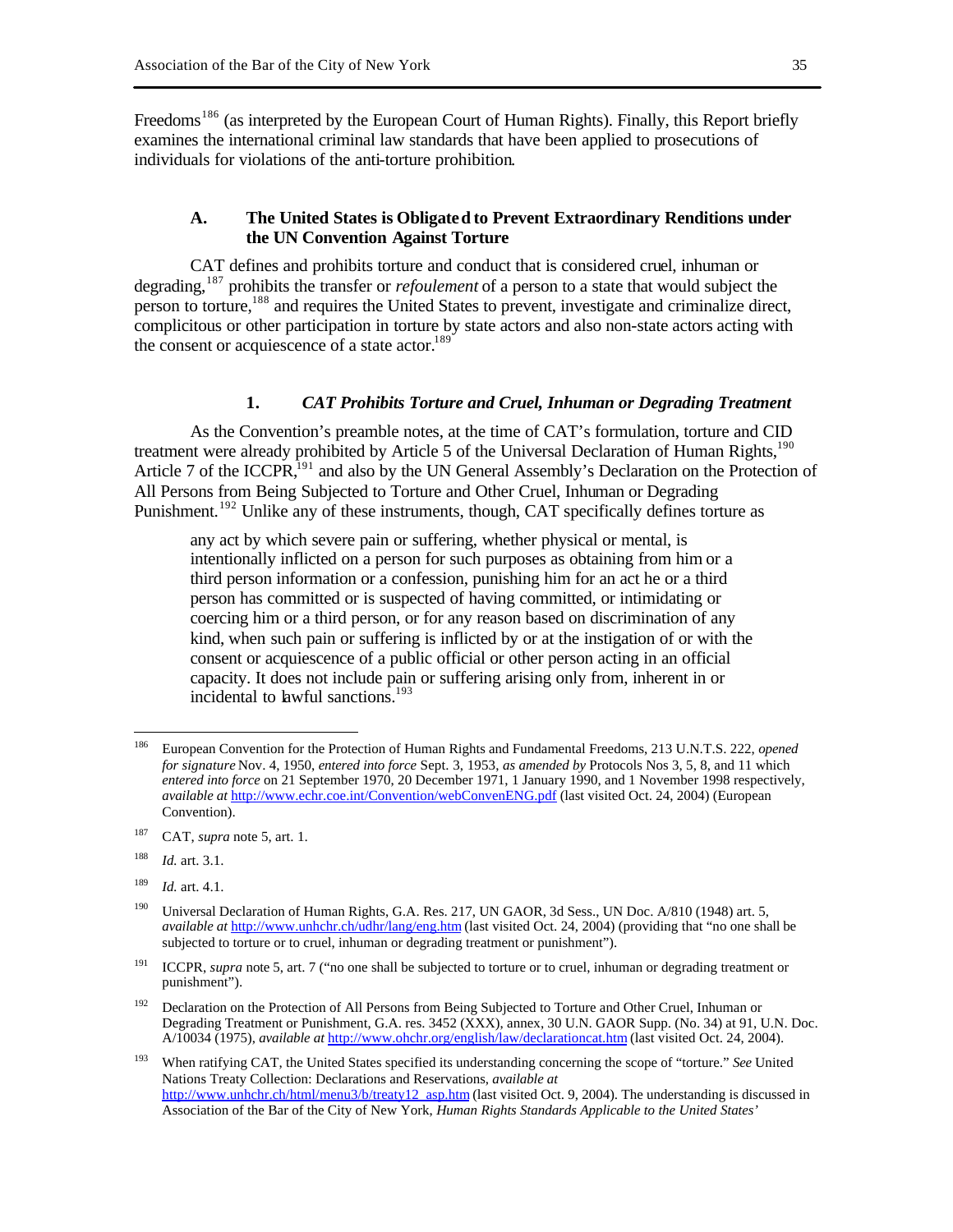CAT makes it clear, therefore, that the torture prohibition includes conduct undertaken for the purposes of obtaining information by state actors, or by other persons acting with the consent or acquiescence of a state actor.<sup>194</sup>

CAT does not define CID, but the jurisprudence of the CAT Committee makes clear that CID punishment or treatment is on a continuum with torture, through Article 16, which requires ratifying states to prevent "other actors of cruel, inhuman or degrading treatment or punishment which do not amount to torture."<sup>195</sup> Article 16 further imposes on ratifying parties the same obligations with respect to investigation of allegations of CID treatment as the parties have with respect to investigation of torture allegations.<sup>196</sup>

## **2.** *CAT Prohibits the Transfer of Individuals to States Where They May Be in Danger of Torture*

CAT's prohibition against the transfer of individuals to states where they are in danger of torture is absolute and unqualified. CAT Article 3(1) states: "No State Party shall expel, return ("*refouler*") or extradite a person to another State where there are substantial grounds for believing that he would be in danger of being subjected to torture."<sup>197</sup> The scope of the CAT prohibition

*Interrogation of Detainees*, April 2004 (HR Standards Report) *available at* http://www.abcny.org/pdf/HUMANRIGHTS.pdf (last visited Oct. 6, 2004), at 20-21. Acts that the CAT Committee has held constitute torture are discussed in greater detail in the HR Standards Report, pages 16-17.

CAT, *supra* note 5, article 16(1) provides:

1. Each State Party shall undertake to prevent in any territory under its jurisdiction other acts of cruel, inhuman or degrading treatment or punishment which do not amount to torture as defined in article 1, when such acts are committed by or at the instigation of or with the consent or acquiescence of a public official or other person acting in an official capacity. In particular, the obligations contained in articles 10, 11, 12 and 13 shall apply with the substitution for references to torture of references to other forms of cruel, inhuman or degrading treatment or punishment.

2. Each State Party shall include this prohibition in the rules or instructions issued in regard to the duties and functions of any such person.

*See* Section V.A.3. of this Report , discussing CAT articles 10, 11, 12 and 13.

<sup>197</sup> The CAT *non-refoulement* obligation prohibits transfers to states where an individual is in danger of torture, and not transfers to states where the individual faces the danger of CID treatment or punishment. This was a deliberate choice on the part of the drafters who were concerned that although "torture" could be defined with specificity, a definition of CID treatment or punishment was less easily specified. BURGERS & DANELIUS, *supra* note 179, at 70, 74, 122-23. As discussed below, however, the Human Rights Committee has interpreted the ICCPR (to which the United States is also a party), to impose the prohibition against *refoulement* to states where an individual faces the danger of CID treatment as well as the danger of torture. The United States should also be guided by the jurisprudence of the European Court of Human Rights and its Commission, interpreting Article 3 of the European Convention, *supra* note 186. Article 3 of the European Convention prohibits torture and CID treatment or punishment but does not include a prohibition against *refoulement*. Nevertheless, the European Court and the

<sup>194</sup> *See also* BURGERS & DANELIUS,*supra* note 179, at 119 ("It is important to note . . . that the primary purpose of [CAT] is to eliminate torture committed by or under the responsibility of public officials for purposes connected with their public functions. Precisely because the public interest is sometimes seen in such cases as a justification, the authorities may be reluctant to suppress these practices."). For a discussion of liability of state actors, *see* Section VIII. of this Report.

<sup>&</sup>lt;sup>195</sup> In its ratification of CAT, the U.S. reservation to Article 16 of CAT provides that the United States considers itself bound by Article 16 only insofar as CID treatment is understood to mean "the cruel, unusual and inhumane treatment or punishment prohibited by the Fifth, Eighth and Fourteenth Amendments." *See* United Nations Treaty Collection: Declarations and Reservations, *available at* http://www.unhchr.ch/html/menu3/b/treaty12\_asp.htm (last visited Oct. 25, 2004). For further discussion of the interpretation of this reservation, *see* HR Standards Report, *supra* note 193, at 27-30. Acts that the CAT Committee has found to constitute CID treatment or punishment are discussed in greater detail in the HR Standards Report,*supra* note 193, at 18-19.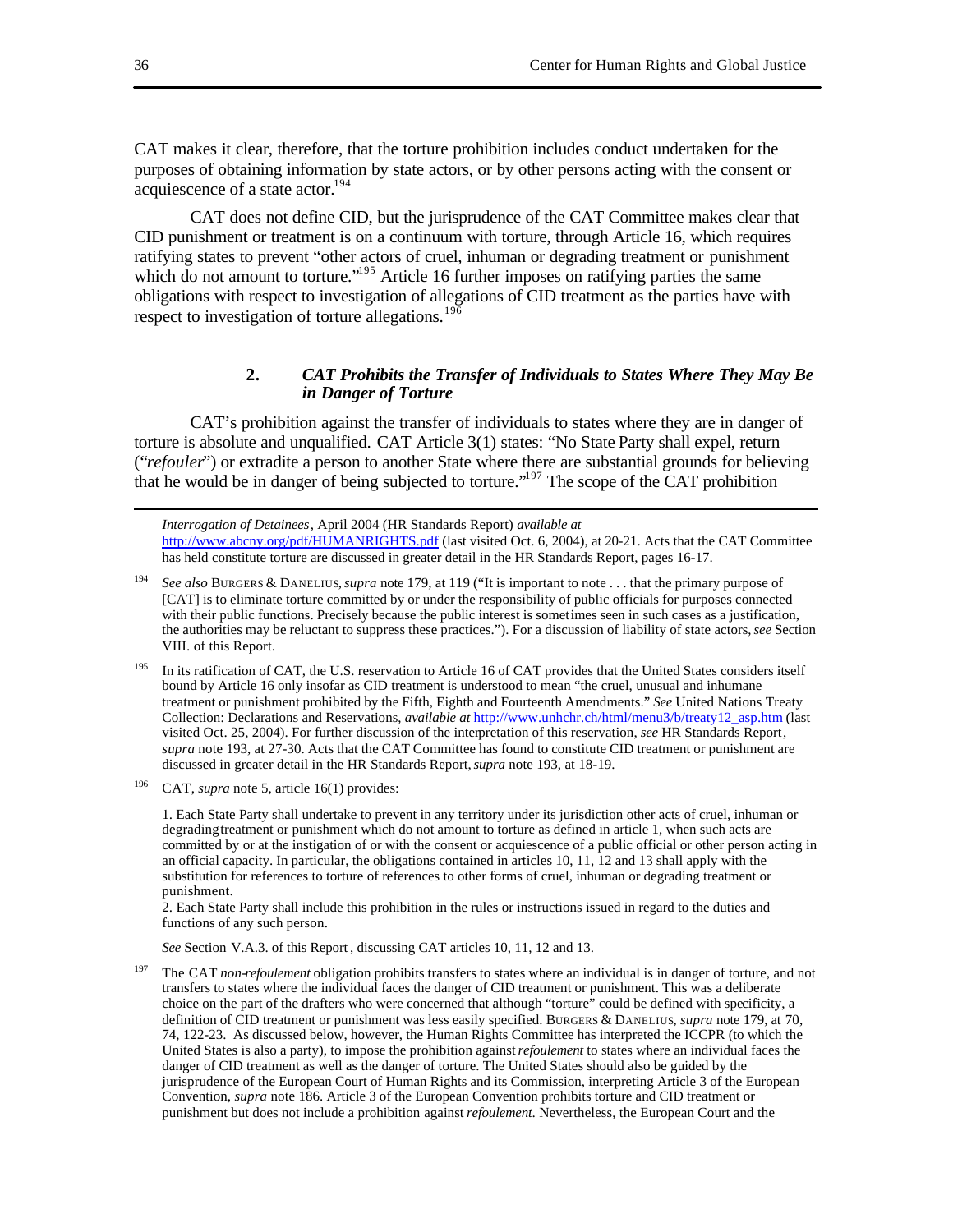against *refoulement* was broadly drafted in order to apply to (i) transfers to any other state where an individual is in danger of torture; (ii) all persons in danger of torture upon transfer; and (iii) all types of transfers (including, for example, deportations or transfers pursuant to extradition treaties).

### **(a) Prohibition against transfers to subsequent states**

According to the CAT Committee, "the phrase 'another State' in article 3 refers to the State to which the individual concerned is being expelled, returned or extradited, as well as to any State to which the author may subsequently be expelled, returned or extradited."<sup>198</sup> Burgers and Danelius state that Article 3 "makes it clear that a State is not only responsible for what happens in its own territory, but it must also refrain from exposing an individual to serious risks outside its territory by handing him or her over to another State from which treatment contrary to [CAT] might be expected."<sup>199</sup>

## **(b) Standards for determining application of** *non-refoulement* **obligation to persons in danger of torture**

The CAT *non-refoulement* obligation applies to all individuals who "would be *in danger of*  being subjected to torture" (emphasis added) and not just to individuals who *would be tortured*  upon transfer.<sup>200</sup> The focus is on future danger that could occur. CAT further provides that to determine whether "substantial grounds for believing that [an individual] would be in danger of being subjected to torture" exist, "the competent authorities shall take into account all relevant considerations including, where applicable, the existence in the State concerned of a consistent pattern of gross, flagrant or mass violations of human rights.<sup>"201</sup> In commentary and decisions, the CAT Committee has provided guidance on interpretation of the *non-refoulement* standard, and the considerations that should be taken into account in assessing the danger of torture.

First, the CAT Committee has interpreted "substantial grounds" to mean that "the risk of torture must be assessed [by the State Party and the Committee] on grounds that go beyond mere theory or suspicion. However, the risk does not have to meet the test of being highly probable.<sup>202</sup> The CAT Committee therefore interprets the "substantial grounds" threshold at a lesser level than that used by the United States: the United States ratified CAT subject to an understanding that it would interpret the CAT Article 3 phrase, "where there are substantial grounds for believing that he would be in danger of being subjected to torture," as used in article 3 of the Convention, to mean "if it is more likely than not that he would be tortured."<sup>203</sup>

- <sup>198</sup> CAT Article 3 Comment, *supra* note 177, para.2.
- <sup>199</sup> BURGERS &DANELIUS, *supra* note 179, at 125.

<sup>201</sup> CAT, *supra* note 5, art. 3(2).

- <sup>202</sup> CAT Article 3 Comment, *supra* note 177, para. 6.
- <sup>203</sup> *See* United Nations Treaty Collection: Declarations and Reservations, *available at* http://www.unhchr.ch/html/menu3/b/treaty12\_asp.htm (last visited Oct. 25, 2004).

European Commission have interpreted European Convention Article 3 to prohibit transfers to states in which an individual may be subjected to torture or to CID treatment or punishment. *See Soering v. United Kingdom*, 161 Eur. Ct. H.R. (ser. A) (1989).

<sup>200</sup> This standard has a lower threshold than the Refugee Convention's *refoulement* prohibition, which requires a showing of a "well-founded fear of persecution." *See* Section V.D. below.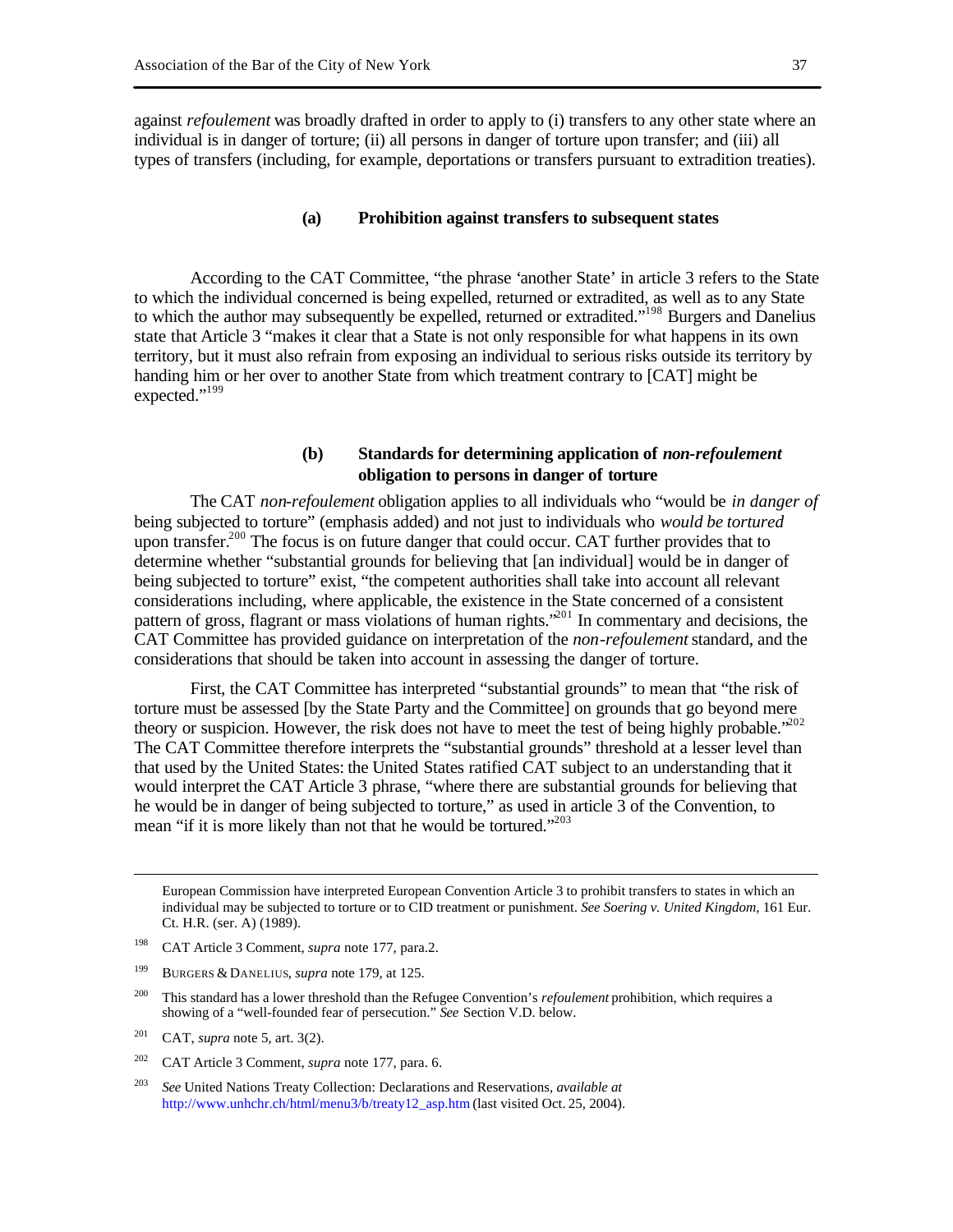Second, the CAT Committee has determined that the "substantial grounds for belief" requirement incorporates both (i) an objective assessment of the conditions in the state to which an individual is to be transferred,<sup>204</sup> and (ii) a subjective assessment of the danger of torture to the individual facing a transfer.<sup>205</sup> Thus, the CAT Committee has determined that applicants should not be returned to states where reports of conditions indicated the danger of torture and where the state of return was not a party to CAT.<sup>206</sup> For example, in *Khan v. Canada*, the Committee found that because Pakistan was not a party to CAT, the petitioner's return would not only put him in danger of torture, but would strip him of any possibility of applying for protection under  $CAT<sup>207</sup>$ . On the other hand, the fact that the state of return is a party to CAT does not preclude a finding that a particular person may be at risk of torture in that state.<sup>208</sup>

According to press reports, the United States has transferred individuals for interrogation to states including Egypt, Jordan, Syria, Saudi Arabia, Morocco, Yemen, and Egypt. These are all nations that the U.S. Department of State itself has identified as practitioners of torture on detainees, including as an interrogation method, in State Department human rights reports for each of 2001, 2002, and 2003. The United States thus has knowledge that the objective prong of the "substantial grounds for belief" test is likely satisfied in alleged cases of Extraordinary Rendition to each of these states:

• **Egypt**. In its 2003 report, the State Department found "there were numerous, credible reports that security forces tortured and mistreated detainees" and that "torture and abuse of detainees by police, security personnel, and prison guards remained frequent." The "[p]rincipal methods of torture reportedly employed by the police and [security services] included victims being: stripped and blindfolded; suspended from a ceiling or doorframe with feet just touching the floor; beaten with fists, whips, metal rods, or other objects; subjected to electrical shocks; and doused with cold water. Victims frequently reported being subjected to threats and forced to sign blank papers for use against the victim or the victim's family in the future should the victim complain of abuse. Some victims, including male and female detainees and children reported that they were sexually assaulted or threatened with rape themselves or family members.<sup>209</sup>

<sup>&</sup>lt;sup>204</sup> Among the sources of information the CAT Committee will consider is whether the state to which an individual may be returned is "one in which there is evidence of a consistent pattern of gross, flagrant or mass violations of human rights." CAT Article 3 Comment, *supra* note 177, para 8.

According to the CAT Committee, "The grounds for belief are subjective to the individual in danger of being tortured." *Id*. para. 7. To assess a particular individual's risk, the CAT Committee will look to whether the individual has engaged in activity "within or outside the State concerned which would appear to make him/her particularly vulnerable to the risk of being placed in danger of torture were he/she to be expelled, returned or extradited to the State in question." *Id*. para 8. *See also Mutombo v. Switzerland*, Communication No. 13/1993, Committee Against Torture, U.N. Doc. A/49/44 at 45 (1994) (applicant for CAT relief must show that the risk of torture is specific to that individual).

<sup>206</sup> *See Mutombo v. Switzerland*, Communication No. 13/1993, Committee Against Torture, U.N. Doc. A/49/44 at 45 (1994); *Khan v. Canada*, Communication No. 15/1994, Committee Against Torture, U.N. Doc. A/50/44 at 46 (1994).

<sup>207</sup> *Khan v. Canada*, Communication No. 15/1994, Committee Against Torture, U.N. Doc. A/50/44 at 46 (1994).

<sup>208</sup> *Alan v. Switzerland*, Communication No. 21/1995, Committee Against Torture, UN Doc. CAT/C/16/D/21/1995 (1996).

<sup>209</sup> U.S. DEP'T. OF STATE COUNTRY REPORTS ON HUMAN RIGHTS PRACTICES 2003: EGYPT, *available at* http://www.state.gov/g/drl/rls/hrrpt/2003/27926.htm ("The Constitution prohibits the infliction of "physical or moral harm" upon persons who have been arrested or detained; however, torture and abuse of detainees by police, security personnel, and prison guards remained common and persistent. The November, 2002 session of the Committee Against Torture noted a systematic pattern of torture by the security forces . . . .") (last visited Oct. 9, 2004). *See also* U.S. DEP'T. OF STATE COUNTRY REPORTS ON HUMAN RIGHTS PRACTICES 2002: EGYPT, *available at*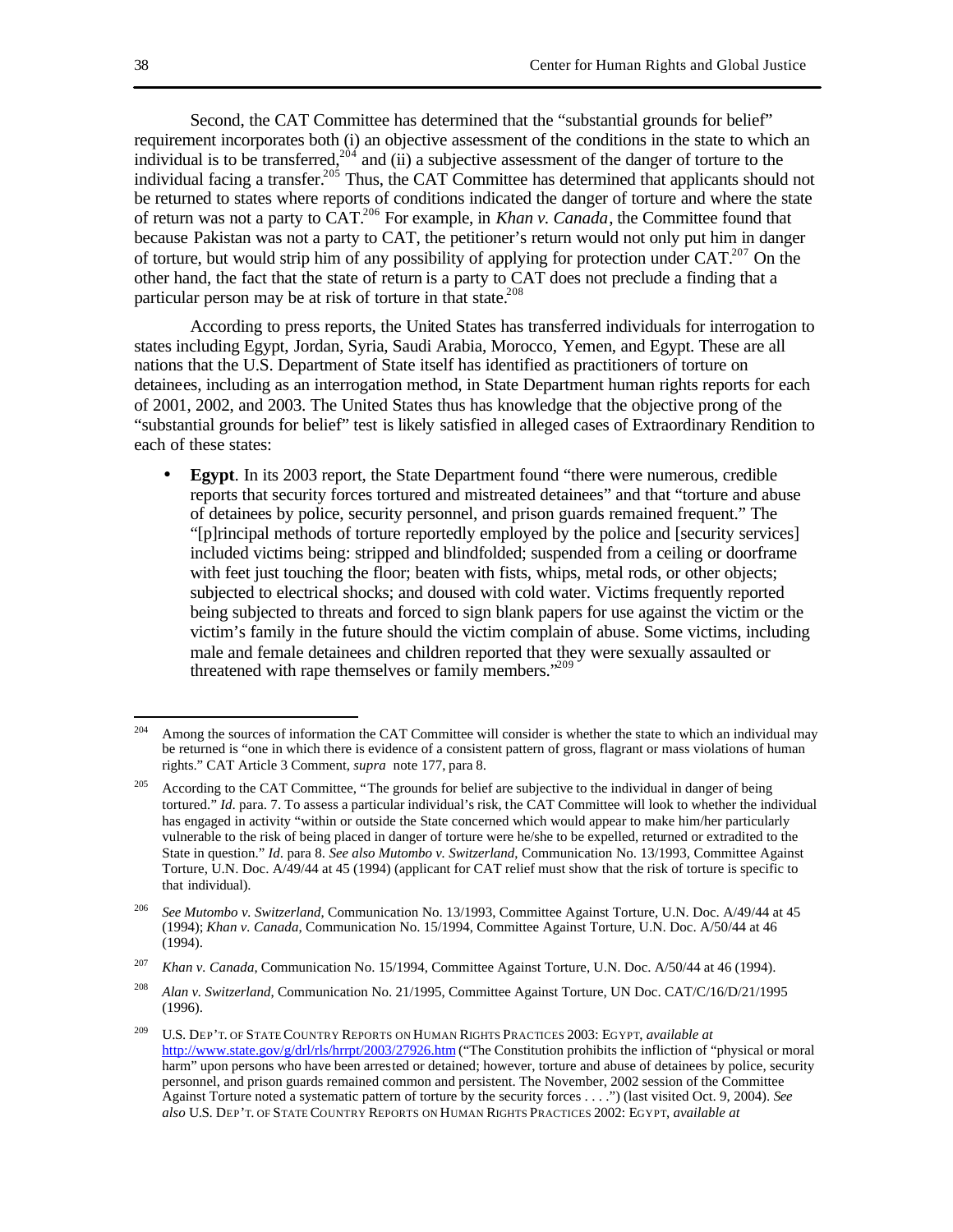$\overline{a}$ 

- **Jordan.** In its 2003 report, the State Department stated that "police and security forces sometimes abuse detainees physically and verbally during detention and interrogation, and allegedly also use torture. Allegations of torture are difficult to verify because the police and security officials frequently deny detainees timely access to lawyers, despite legal provisions requiring such access. The most frequently alleged methods of torture include sleep deprivation, beatings on the soles of the feet, prolonged suspension with ropes in contorted positions, and extended solitary confinement."<sup>210</sup>
- **Morocco.** In its 2003 report, the State Department stated that "[t]he law prohibits torture, and the Government denied the use of torture; however, some members of the security forces tortured or otherwise abused detainees."<sup>211</sup>
- **Syria.** In its 2003 report, the State Department stated that former prisoners and human rights groups report "that torture methods include administering electrical shocks; pulling out fingernails; forcing objects into the rectum; beating, sometimes while the victim is suspended from the ceiling; hyper-extending the spine; and using a chair that bends backwards to asphyxiate the victim or fracture the victim's spine…. Although torture occurs in prisons, torture is most likely to occur while detainees are being held at one of the many detention centers run by the various security services throughout the country, and particularly while the authorities are attempting to extract a confession or information regarding an alleged crime or alleged accomplices."<sup>212</sup>
- **Saudi Arabia.** In its 2003 report, the State Department stated that "there were credible" reports that the authorities abused detainees, both citizens and foreigners. Ministry of Interior officials were responsible for most incidents of abuse of prisoners, including beatings, whippings, and sleep deprivation. In addition, there were allegations of torture, including allegations of beatings with sticks and suspension from bars by handcuffs. There were reports that torture and abuse were used to obtain confessions from prisoners. Canadian and British prisoners that were released during the year reported that they had been tortured during their detention….. The Government continued to refuse to recognize the mandate of the UN Committee against Torture to investigate alleged abuses. A

http://www.state.gov/g/drl/rls/hrrpt/2002/18274.htm (same) (last visited Oct. 9, 2004) *and* U.S. DEP'T. OF STATE COUNTRY REPORTS ON HUMAN RIGHTS PRACTICES 2001: EGYPT, *available at* http://www.state.gov/g/drl/rls/hrrpt/2001/nea/8248.htm (same) (last visited Oct. 9, 2004).

<sup>210</sup> U.S. DEP'T. OF STATE COUNTRY REPORTS ON HUMAN RIGHTS PRACTICES 2003: JORDAN, *available a*t http://www.state.gov/g/drl/rls/hrrpt/2003/27930.htm (last visited Oct. 9, 2004). *See also* U.S. DEP'T. OF STATE COUNTRY REPORTS ON HUMAN RIGHTS PRACTICES 2002: JORDAN, *available at* http://www.state.gov/g/drl/rls/hrrpt/2002/18279.htm (same) (last visited Oct. 9, 2004), *and* U.S. DEP'T. OF STATE COUNTRY REPORTS ON HUMAN RIGHTS PRACTICES 2001: JORDAN, *available at*  http://www.state.gov/g/drl/rls/hrrpt/2001/nea/8266.htm (same) (last visited Oct. 9, 2004)

<sup>211</sup> U.S. DEP'T. OF STATE COUNTRY REPORTS ON HUMAN RIGHTS PRACTICES 2003: MOROCCO, *available at* http://www.state.gov/g/drl/rls/hrrpt/2003/27934.htm (last visited Oct. 9, 2004). *See also* U.S. DEP'T. OF STATE COUNTRY REPORTS ON HUMAN RIGHTS PRACTICES 2002: MOROCCO, *available at* http://www.state.gov/g/drl/rls/hrrpt/2002/18284.htm (same) (last visited Oct. 9, 2004) *and* U.S. DEP'T. OF STATE COUNTRY REPORTS ON HUMAN RIGHTS PRACTICES 2001: MOROCCO, *available at*  http://www.state.gov/g/drl/rls/hrrpt/2001/nea/8277.htm (same) (last visited Oct. 9, 2004).

<sup>212</sup> U.S. DEP'T. OF STATE COUNTRY REPORTS ON HUMAN RIGHTS PRACTICES 2003: SYRIA, *available at* http://www.state.gov/g/drl/rls/hrrpt/2003/27934.htm (last visited Oct. 9, 2004). *See also* U.S. DEP'T. OF STATE COUNTRY REPORTS ON HUMAN RIGHTS PRACTICES 2002: SYRIA, *available at* http://www.state.gov/g/drl/rls/hrrpt/2002/18289.htm (same) (last visited Oct. 9, 2004), *and* U.S. DEP'T. OF STATE COUNTRY REPORTS ON HUMAN RIGHTS PRACTICES 2001: SYRIA, *available at*  http://www.state.gov/g/drl/rls/hrrpt/2001/nea/8298.htm (same) (last visited Oct. 9, 2004).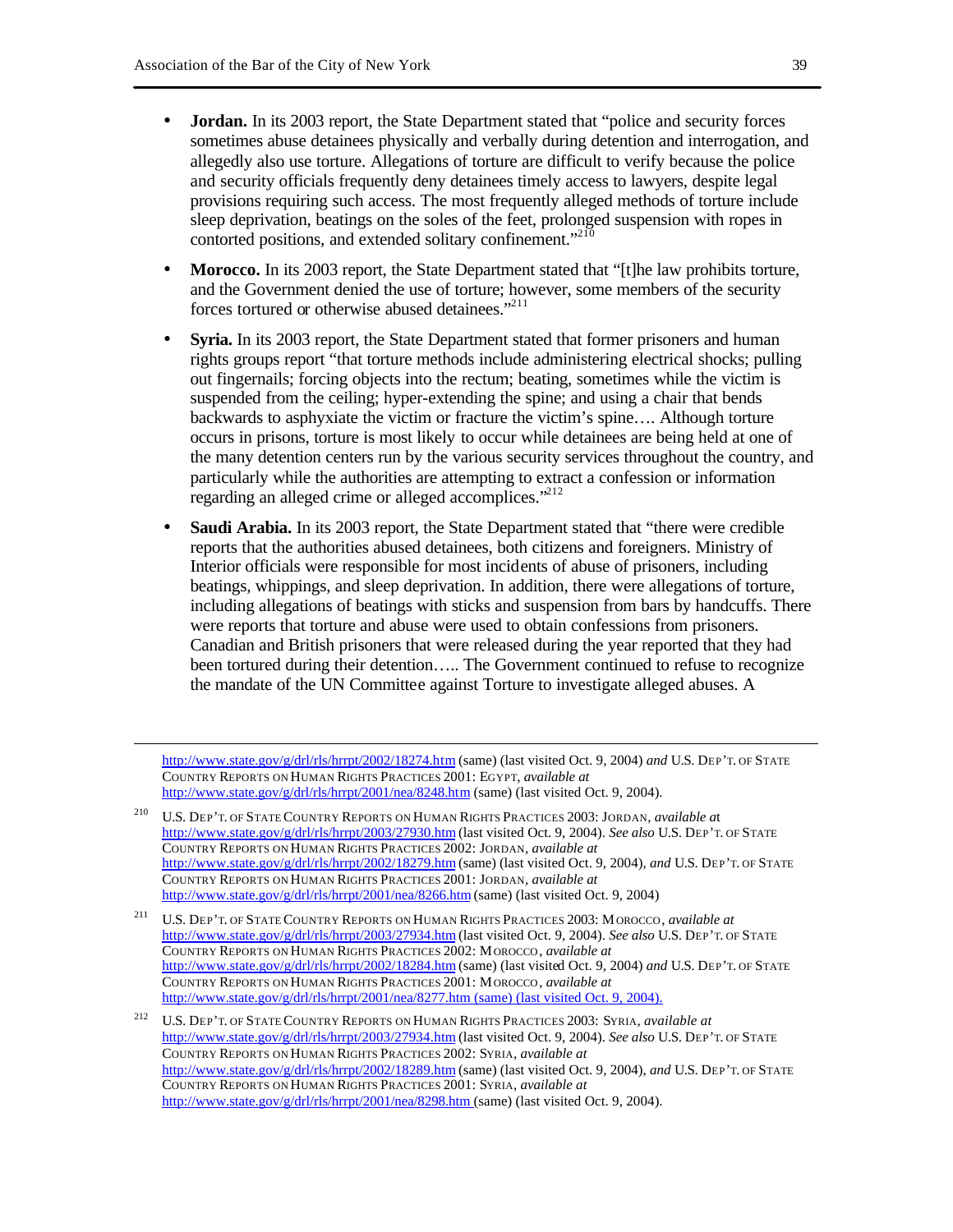government committee established in 2000 to investigate allegations of torture still had not begun functioning at year's end."<sup>213</sup>

• Yemen. In its 2003 report, the Department of State stated that "[Security forces continued to arbitrarily arrest, detain, and torture persons. The Government sometimes failed to hold members of the security forces accountable for abuses…. The Constitution is ambiguous regarding the prohibition of cruel or inhuman punishment, and members of the security forces tortured and otherwise abused persons in detention. Arresting authorities were known to use force during interrogations, especially against those arrested for violent crimes. Detainees in some instances were confined in leg-irons and shackles, despite a 1998 law outlawing this practice." $2^{14}$ 

## **(c) Types of transfers to which** *non-refoulement* **obligation applies**

CAT Article 3's scope is broad and intended to encompass all transfers. The original draft of Article 3(1) referred to expulsion and *refoulement* only; the reference to extradition was added so that Article 3 would "cover all measures by which a person is physically transferred to another state."<sup>215</sup> Because of the breadth of this scope, concerns were raised during the drafting of CAT that the *non-refoulement* obligation could conflict with states' obligations under existing extradition treaties. According to a report of the Working Group on CAT, set up by the UN Commission on Human Rights:

Some delegations indicated that their States might wish, at the time of signature or ratification of the Convention or accession thereto, to declare that they did not consider themselves bound by Article 3 of the Convention, in so far as that article might not be compatible with obligations towards States not Party to the Convention under extradition treaties concluded before the date of the signature of the Convention.<sup>216</sup>

Thus, states were aware of and on notice that a reservation or declaration regarding the primacy of extradition treaties over the CAT prohibition against *refoulement* could be made at the time of CAT ratification. Indeed, the initial version of CAT sent by President Reagan to the Senate for ratification included the reservation (intended to be included in the ratification instrument) that "[t]he U.S. does not consider itself bound by Article 3 insofar as it conflicts with the obligations of the United States toward States not a party to the Convention under bilateral extradition treaties

<sup>213</sup> <sup>213</sup> U.S. DEP'T. OF STATE COUNTRY REPORTS ON HUMAN RIGHTS PRACTICES 2003: SAUDI ARABIA, *available at* http://www.state.gov/g/drl/rls/hrrpt/2003/27937.htm. *See also* U.S. DEP'T. OF STATE COUNTRY REPORTS ON HUMAN RIGHTS PRACTICES 2002: SAUDI ARABIA, *available at* http://www.state.gov/g/drl/rls/hrrpt/2002/18288.htm (same) (last visited Oct. 9, 2004) *and* U.S. DEP'T. OF STATE COUNTRY REPORTS ON HUMAN RIGHTS PRACTICES 2001: SAUDI ARABIA, *available at* http://www.state.gov/g/drl/rls/hrrpt/2001/nea/8296.htm (same) (last visited Oct. 9, 2004).

<sup>214</sup> U.S. DEP'T. OF STATE COUNTRY REPORTS ON HUMAN RIGHTS PRACTICES 2003: Yemen, *available at http://www.state.gov/g/drl/rls/hrrpt/2003/27942.htm* (last visited Oct. 25, 2004).

<sup>215</sup> BURGERS &DANELIUS, *supra* note 179, at 126. The reference to *refoulement* originates in, but differs from, Article 33 of the Refugee Convention, which states that "No Contracting State shall expel or return ("*refouler*") a refugee in any manner whatsoever to the frontiers of territories where his life or freedom would be threatened on account of his race, religion, nationality, membership of a particular social group or political opinion." Refugee Convention, *supra*  note 170. But, whereas the Refugee Convention protects only persons who meet one of five specified categories that form a basis for persecution under the Refugee Convention, CAT was intended to apply to "any person who, for whatever reason, is in danger of being subjected to torture if handed over to another country." BURGERS & DANELIUS, *supra* note 179, at 125.

<sup>216</sup> U.N. Doc. E/CN.4/1367, para. 18, *cited in* BURGERS &DANELIUS, *supra* note 179, at 126-27.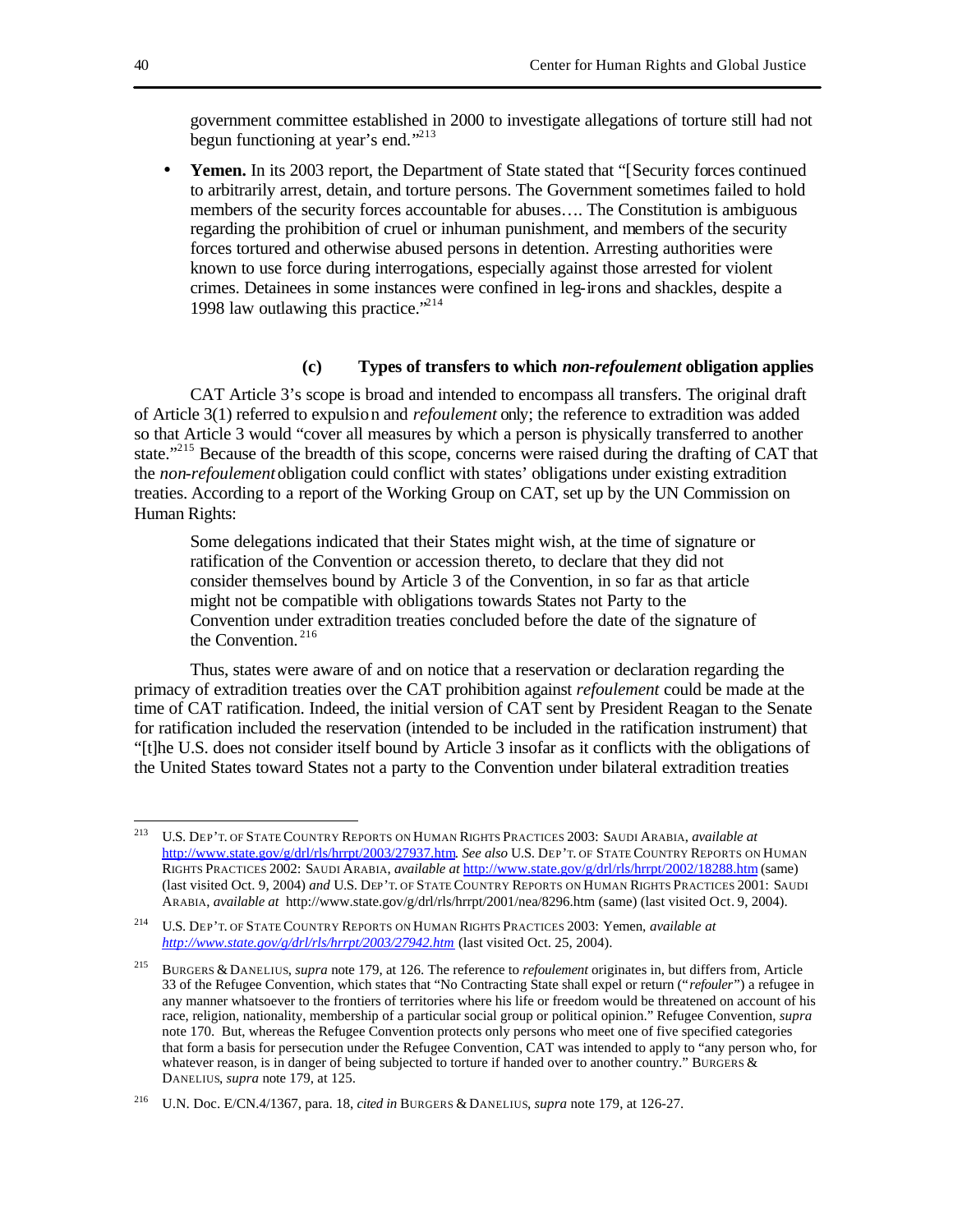with such states."<sup>217</sup> This proposed reservation was not included in the final U.S. ratification and no such declaration was made by any state. The scope of the *non-refoulement* obligation therefore covers transfers of individuals to states with which the United States has extradition treaties and which may subject the individual to the danger of torture. These include states to which Extraordinary Renditions are reported to have been made, such as Pakistan,<sup>218</sup> Egypt, and Jordan.<sup>219</sup>

### **(d) Development of international law on** *non-refoulement*

CAT Article 3's prohibition of *refoulement* is based in part on the jurisprudence of the European Commission of Human Rights,<sup>220</sup> interpreting the European Convention for the Protection of Human Rights and Fundamental Freedoms (European Convention).<sup>221</sup> The jurisprudence of the European Commission, and subsequently that of the European Court of Human Rights, therefore is instructive and is evidence that the prohibition against *refoulement* to a state where an individual is in danger of torture is a broadly accepted international norm.

The European Convention does not contain an explicit prohibition against *refoulement.* However, Article 3 of the Convention provides that "[n]o one shall be subjected to torture or to inhuman or degrading treatment or punishment." The European Court has interpreted Article 3 to encompass a prohibition against *refoulement*, based on what it expressly identifies as a set of shared norms: the "common heritage of political traditions, ideals, freedom and the rule of law" of the states party to the European Convention.<sup>222</sup>

In the seminal case of *Soering v. United Kingdom*, the European Court of Human Rights held that the extradition to the United States of a German citizen accused of murder in the United States and arrested in the United Kingdom would be a violation of Article 3 of the European

<sup>217</sup> <sup>217</sup> S. Treaty Doc. No. 100-20, at iii, 9-14 (1988) (adding that "This reservation would eliminate the possibility of conflicting treaty obligations. This is not to say, however, that the United States would ever surrender a fugitive to a State where he would actually be in danger of being subjected to torture. Pursuant to his discretion under domestic law, and existing treaty bases for denying extradition, the Secretary of State would be able to satisfy himself on this issue before surrender.").

<sup>218</sup> U.S. DEP'T. OF STATE COUNTRY REPORTS ON HUMAN RIGHTS PRACTICES 2003: PAKISTAN, *available at* http://www.state.gov/g/drl/rls/hrrpt/2003/27950.htm ("The Constitut ion and the Penal Code prohibit torture and other cruel, inhuman, or degrading treatment; however, security forces regularly tortured, and otherwise abused persons. Police routinely used force to elicit confessions. Human rights observers suggested that, because of widespread torture by the police, suspects usually confessed to crimes regardless of their actual culpability; the courts subsequently at times dismissed such confessions . . . Over the years, there have been allegations that common torture methods included: beating; burning with cigarettes; whipping the soles of the feet; sexual assault; prolonged isolation; electric shock; denial of food or sleep; hanging upside down; forced spreading of the legs with bar fetters; and public humiliation.") (last visited Oct. 9, 2004); the State Department Reports for Egypt and Jordan are described above in notes 209 and 210 respectively, and the text accompanying those footnotes.

<sup>219</sup> 18 U.S.C. §3181 (2002) (listing countries with which the United States has extradition treaties).

<sup>&</sup>lt;sup>220</sup> According to Burgers and Danelius (who participated in the drafting of CAT and whose authoritative text on the treaty includes discussion of the CAT *travaux préparatoires*), CAT Article 3 was "inspired by the case law of the European Commission of Human Rights with regard to Article 3 of the European Convention . . . . The Commission has considered that the prohibition of torture and inhuman or degrading treatment in article 3 of the European Convention does not only oblige a State to prevent torture within its own territory, but also to refrain from handing a person over to another State where he might, with some degree of probability, be subjected to torture." BURGERS & DANELIUS,*supra* note 179, at 125; *see also id.* at 125-128 (describing European Commission case law and the negotiations and discussions among states that lead to the final version of CAT Article 3, incorporating the European Commission's interpretation of Article 3 of the European Convention).

<sup>221</sup> European Convention, *supra* note 186.

<sup>222</sup> *Soering v. United Kingdom*, 161 Eur. Ct. H.R. (ser. A) (1989), para. 88.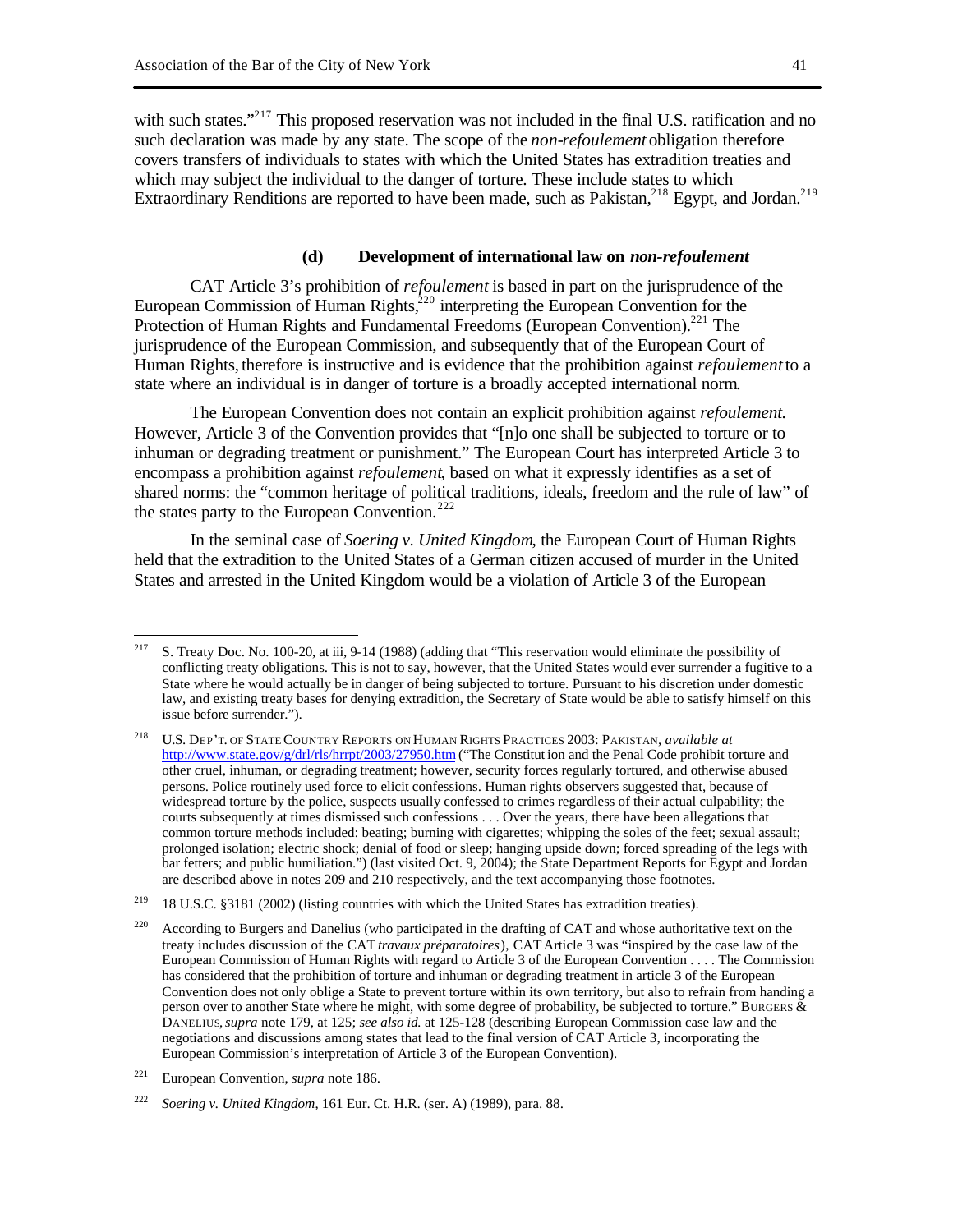Convention. The court emphasized the absolute, non-derogable prohibition on torture and of other inhuman or degrading treatment and held that:

Article 3 makes no provision for exceptions and no derogation from it is permissible in time of war or other national emergency. This absolute prohibition of torture and of inhuman or degrading treatment or punishment under the terms of the Convention shows that Article 3 enshrines one of the fundamental values of the democratic societies making up the Council of Europe. It is also to be found in similar terms in other international instruments such as the 1966 International Covenant on Civil and Political Rights and the 1969 American Convention on Human Rights and is generally recognised as an internationally accepted standard. $^{22\bar{3}}$ 

The court then examined whether the European Convention's Article 3 prohibition against torture and CID treatment also applied to the extradition of an individual to a state where the individual was at substantial risk for torture or CID treatment. The court concluded that it did:

The fact that [CAT] should spell out in detail a specific obligation attaching to the prohibition of torture does not mean that an essentially similar obligation is not already inherent in the general terms of Article 3 of the European Convention. It would hardly be compatible with the underlying values of the Convention, that "common heritage of political traditions, ideals, freedom and the rule of law" to which the Preamble refers, were a Contracting State knowingly to surrender a fugitive to another State where there were substantial grounds for believing that he would be in danger of being subjected to torture, however heinous the crime allegedly committed . . . . [I]n the Court's view this inherent obligation not to extradite also extends to cases in which the fugitive would be faced in the receiving State by a real risk of exposure to inhuman or degrading treatment or punishment proscribed by that Article.<sup>224</sup>

The European Court subsequently confirmed its decision and extended its holdings to any kind of forced removal or transfer of an individual where there were substantial grounds to believe the person would face torture or ill-treatment.<sup>225</sup>

That the prohibition against *refoulement* to states where an individual faces the danger of torture is a broadly accepted norm is also shown in part by the large number of treaties that incorporate the prohibition, and the number and variety of states that have ratified them.<sup>226</sup> CAT

<sup>223</sup> *Id.*

<sup>224</sup> *Id.*

<sup>225</sup> *Cruz Varas v. Sweden*, 201 Eur. Ct. H.R. (ser. A) (1989) paras. 69-70 (holding that European Convention Article 3's prohibition against a state's transfer of an individual to another state where the person will face a real risk of torture or CID treatment applies to expulsions as well as extraditions); *Vilvarajah and Others v. United Kingdom*, 215 Eur. Ct. H.R. (ser. A) (1991) para 103 (same).

 $226$  To determine whether a principle included in international treaties is a part of customary international law, U.S. courts will look to, *inter alia*, the "relative influence of [non-ratifying or signatory states] in international affairs. *Flores*, 343 F.3d at 163. States that are not party to CAT include: Angola, the Bahamas, Barbados, Bhutan, Brunei Darussalam, the Central African Republic, Democratic People's Republic of Korea, the Dominican Republic, Gambia, Guinea-Bissau, India, Madagascar, Nauru, Nicaragua, Pakistan, San Marino, Sao Tome and Principe, Thailand and Sudan. For a full list of states that are not party to CAT, *see* http://www.unhchr.ch/tbs/doc.nsf/newhvstatbytreaty?OpenView&Start=1&Count=250&Expand=1.1#1.1 (last visited Oct. 24, 2004). Many of these states have a relatively low profile in international affairs. Significantly, many of these states have committed themselves to the *non-refoulement* principle by ratifying other treaties that include the principle, including, for example, the African Union Convention Governing the Specific Aspects of Refugee Problems in Africa, *concluded on* Sept. 10, 1969, *entered into force* June 20, 1974, 1001 U.N.T.S. 45 (ratified by 44 states to date). For ratification status of these treaties, *see* Office of the United Nations High Commissioner for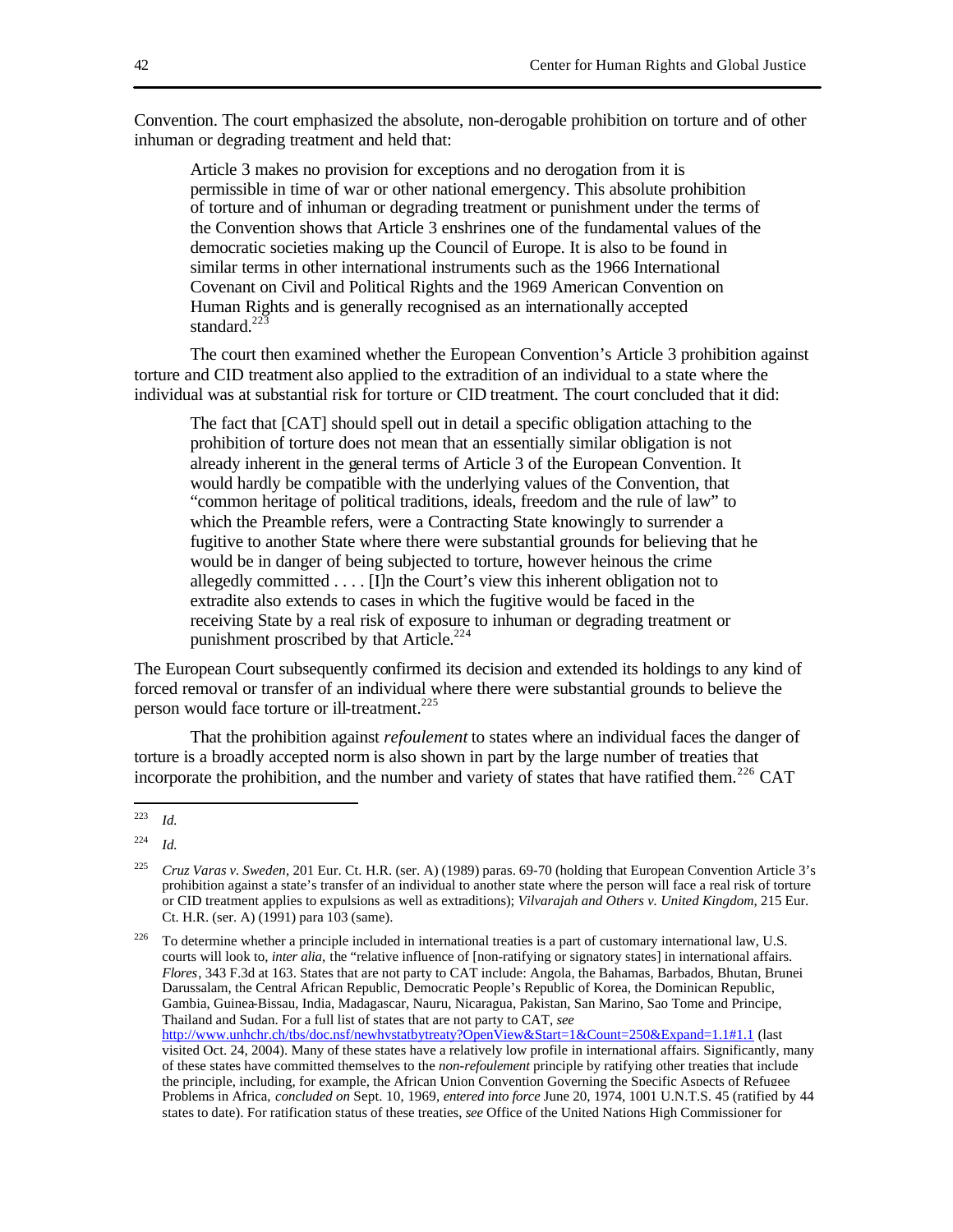has been ratified by an overwhelming majority of states.<sup>227</sup> The states that have not signed or ratified CAT are states that have yet to recognize fully the prohibition against torture in their own domestic law or practice. The practice of the states that have ratified or signed CAT also supports the conclusion that the *non-refoulement* principle embodied in CAT is widely accepted and enforced.<sup>228</sup>

A number of multinational or regional treaties ratified or enacted before CAT also support the status of *non-refoulement* as a principle of international law, and show that the protection afforded by the principle has expanded over time. As discussed in greater detail below, the Refugee Convention includes a prohibition against *refoulement* that specifically protects refugee who meet certain qualific ations.<sup>229</sup> The United States is obligated to comply with the Refugee Convention through its accession to the 1967 Protocol, including the prohibition against *refoulement*. In the Americas, both the 1978 American Convention on Human Rights<sup>230</sup> and the 1987 Inter-American Convention to Prevent and Punish Torture<sup>231</sup> include prohibitions of *refoulement*. Article 13 of the Inter-American Torture Convention provides that:

Extradition shall not be granted nor shall the person sought be returned when there are grounds to believe that his life is in danger, that he will be subjected to torture or to cruel, inhuman or degrading treatment, or that he will be tried by special or ad hoc courts in the requesting States.<sup>232</sup>

In Africa, regional treaties containing a *non-refoulement* standard include the Convention Governing the Specific Aspects of Refugee Problems in Africa<sup>233</sup> and the African [Banjul] Charter

Human Rights, Status of Ratifications of the Principal International Human Rights Treaties, *available at* http://www.unhchr.ch/pdf/report.pdf (Status of Ratifications) (last visited Oct. 25, 2004).

<sup>228</sup> Fifty-four states have recognized the competence of the Committee against Torture to receive and process individual communications concerning those states' practices under CAT Article 22. *See* Status of Ratifications, *supra* note 226.

<sup>229</sup> *See* Section V.D.

 $\overline{a}$ 

<sup>230</sup> Article 22(8) of the American Convention states that "In no case may an alien be deported or returned to a country, regardless of whether or not it is his country of origin, if in that country his right to life or personal freedom is in danger of being violated because of his race, nationality, religion, social status, or political opinion." However, Article 27 of the American Convention allows a state to derogate from Article 22 (and other provisions) during "times of war or other public emergency that threaten the independence and security of the State party." *See* American Convention, *supra* note 181.

<sup>231</sup> O.A.S. Treaty Series No. 67, *entered into force* February 28, 1987, *reprinted in* Basic Documents Pertaining to Human Rights in the Inter-American System, OEA/Ser.L.V/II.82 doc.6 rev.1 at 83 (1992), *available at* http://www.oas.org/juridico/english/Treaties/a-51.html (last visited Oct. 24, 2004).

<sup>232</sup> Unlike CAT and the European Court of Human Rights' case law on *refoulement*, the Inter-American Convention threshold for knowledge of likelihood of torture is not "substantial" grounds, but rather, *any* ground for belief that a person will be subject to torture or CID treatment.

<sup>233</sup> The Convention Governing the Specific Aspects of Refugee Problems in Africa, *adopted* 1974, *entered into force* June 20, 1974, 1001 U.N.T.S. 45, *available through* http://www.africa-union.org/home/Welcome.htm (last visited Oct. 24, 2004), art. 2(3) ("No person shall be subjected by a Member State to measures such as rejection at the frontier, return or expulsion, which would compel him to return to or remain in a territory where his life, physical integrity or liberty would be threatened…. ").

<sup>&</sup>lt;sup>227</sup> As of June 9, 2004, CAT had been ratified by 136 states and signed by 12 additional states. Only two states, the United States and Germany, entered reservations to Article 3. *See* Status of Ratifications, *supra* note 226, and http://www.unhchr.ch/tbs/doc.nsf/Statusfrset?OpenFrameSet (last visited Oct. 9, 2004). Neither reservation indicates an intent to derogate from CAT's *non-refoulement* requirement. The U.S. ratification of CAT states its understanding that Article 3.1's requirement of "substantial grounds" to mean "if it is likely than not that he would be tortured." *Id*. Germany declared its opinion that Article 3 expressed an obligation on the part of a state, which was met by existing German domestic law. *Id*.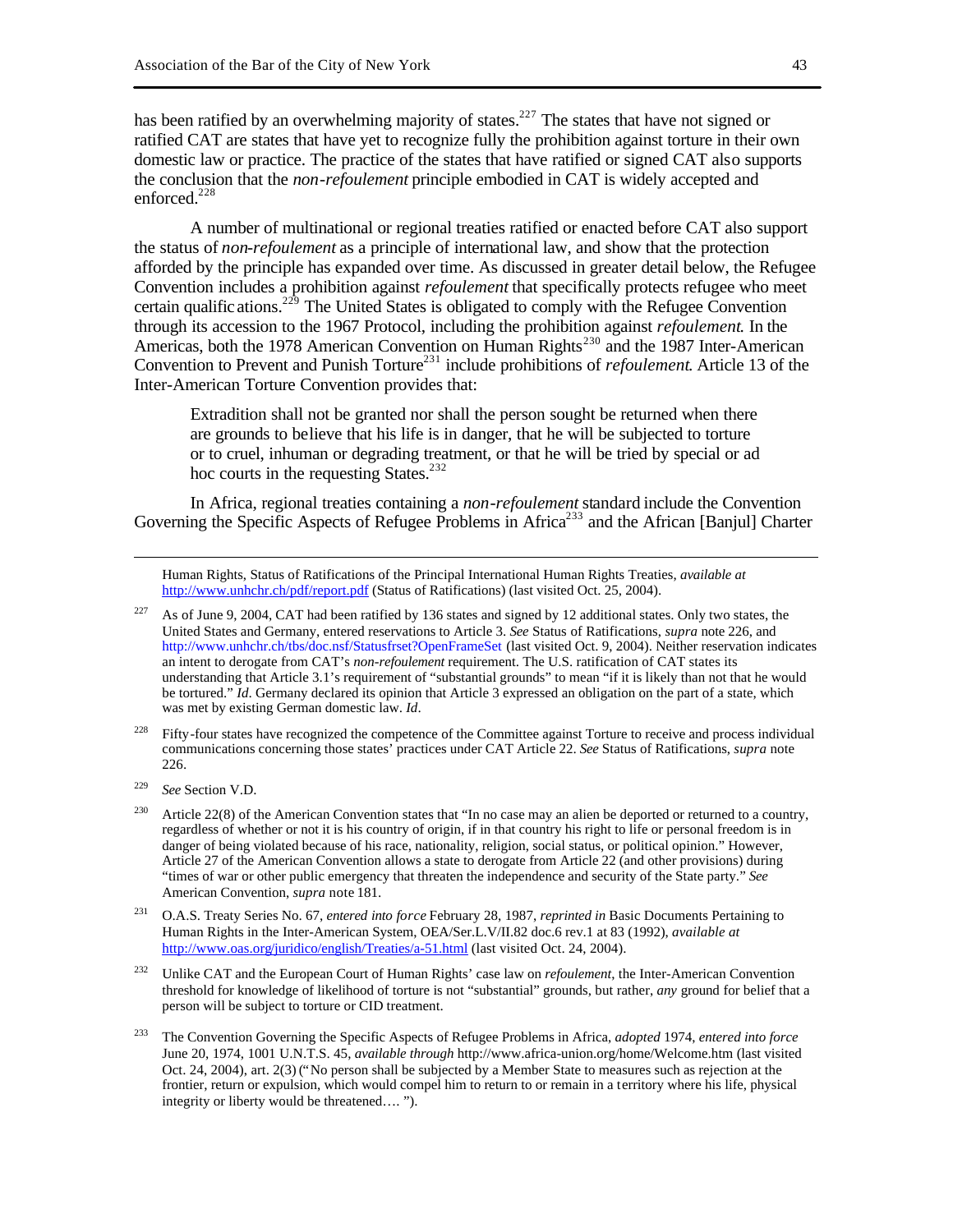on Human and Peoples' Rights.<sup>234</sup> Finally, the prohibition against *refoulement* is often recognized by scholars as a norm of customary international law.<sup>235</sup>

### **3.** *CAT Requires States Parties to Prevent, Prosecute and Punish Torture and Complicity to Torture*

CAT Article 4 requires that acts of torture must be treated as offenses under the criminal laws of the states party to the convention and "[t]he same shall apply to an attempt to commit torture and *to an act by any person which constitutes complicity or participation in torture*."<sup>236</sup> Article 1's definition of acts of torture includes the phrase "inflicted by or at the instigation of or with the consent or acquiescence of a public official or other person acting in an official capacity."<sup>237</sup> Burgers and Danelius note that the breadth of the phrase was intended to encompass an offender who was "not directly connected with any public authority but that the authorities have hired him to help gather information or have at least accepted or tolerated his act."<sup>238</sup> Read together, these provisions require the United States to criminalize (i) direct acts of torture; (ii) complicity in torture; (iii) attempted torture; and (iv) aiding and abetting torture when committed by officials or non-state actors under the direction or with the consent or acquiescence of a state actor.<sup>239</sup> Depending on their degree of involvement in Extraordinary Renditions, U.S. officials and (U.S. or foreign) non-state actors acting with the consent or acquiescence of a U.S. official could therefore be liable directly for torture or complicity to torture, and could also incur liability for complicity, attempt, or aiding and abetting torture through the facilitation of the transfer or *refoulement* of an individual to a state where that individual is in danger of torture.<sup>240</sup>

Acts of torture by state actors or those acting with their consent or acquiescence may also render a state directly liable . According to Burgers and Danelius, "[i]f torture is performed by a public agency, such as the security police, the government of the country has no defence under [CAT] in saying that it was unaware of the act or even disapproved of it once it was informed."<sup>241</sup> Failure to investigate and prosecute could also constitute violations of CAT on the part of the state.

<sup>234</sup> <sup>234</sup> *Adopted* 26 June 1981, *entered into force* Oct. 21, 1986, OAU Doc. CAB/LEG/67/3, Rev. 5, *reprinted in* 21 I.L.M. 58 (1982), *available through* http://www.africa-union.org/home/Welcome.htm (last visited Oct. 24, 2004), art. 2(3) ("No person shall be subjected by a Member State to measures such as rejection at the frontier, return or expulsion, which would compel him to return or to remain in a territory where his life, physical integrity or liberty would be threatened for the reasons set out in Article I, paragraphs 1 and 2").

<sup>&</sup>lt;sup>235</sup> GUY S. GOODWIN-GILL, INTERNATIONAL LAW AND THE MOVEMENT OF PERSONS BETWEEN STATES 141 (1978); G. STENBERG, "NON-EXPULSION AND *NON-REFOULEMENT*: THE PROHIBITION AGAINST REMOVAL OF REFUGEES WITH SPECIAL REFERENCE TO ARTICLES 32 AND 33 OF THE 1951 CONVENTION RELATING TO THE STATUS OF REFUGEES (1989); Martin A. Rogoff, *Interpretation of International Agreements by Domestic Court and the Politics of International Treaty Relations: Reflections on Some Recent Decisions of the United States Supreme Court*, 11 AM. U.J. INT'L L.& POL'Y 559, 579 (1996); David Weissbrodt and Isabel Hörtreitere, *The Principle of Non-refoulement: Article 3 of the Convention Against Torture and Other Cruel, Inhuman or Degrading Treatment or Punishment in Comparison with the Non-refoulement Provisions of Other International Human Rights Treaties*, 5 BUFF. HUM.RTS. L. REV., 1, 7 (1999); Arthur Helton, *Applying Human Rights Law in U.S. Asylum Cases*, 3 INT'L CIV. LIBERTIES REP. 1, 2 (2000); A. Montavon-McKillip, *CAT Among Pigeons: The Convention Against Torture, A Precarious Intersection Between International Human Rights Law and U.S. Immigration,* 44 ARIZ. L. REV. 247, 269 (2002).

<sup>236</sup> CAT, *supra* note 5, art. 4 (emphasis added).

<sup>&</sup>lt;sup>237</sup> *Id.*, art. 1 ("For the purposes of this Convention, the term 'torture' means any act . . . inflicted by or at the instigation of or with the consent or acquiescence of a public official or other person acting in an official capacity.").

<sup>238</sup> BURGERS &DANELIUS,*supra* note 179, at 120.

<sup>239</sup> BURGERS &DANELIUS,*supra* note 179, at 120, 129, 130.

<sup>240</sup> For a discussion of individual criminal liability under U.S. law, *see* Section VIII*.*A.

<sup>241</sup> BURGERS &DANELIUS, *supra* note 179, at 120.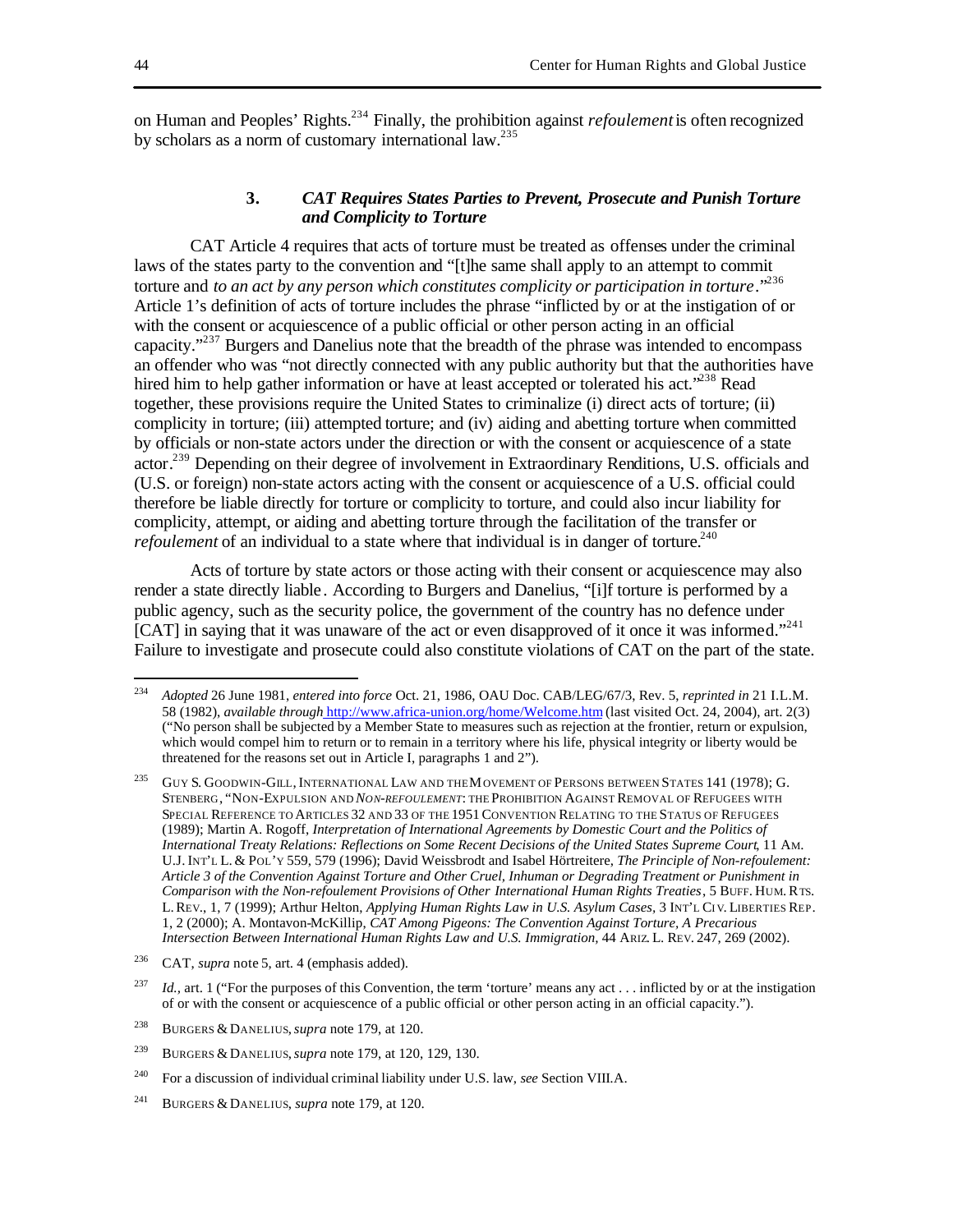CAT Article 6 obligates a state to investigate (if circumstances warrant), assert jurisdiction over, and take into custody an individual who is alleged to have committed torture or is complicit in or has participated in torture, and investigate the circumstances surrounding the allegations.<sup>242</sup> CAT Article 7 incorporates into CAT the obligation to prosecute or extradite in cases of violations of the prohibition against torture.<sup>243</sup>

In addition, CAT requires the United States to train fully persons "who may be involved in the custody, interrogation or treatment of any individual subjected to any form of arrest, detention or imprisonment," including civil or military law enforcement and medical personnel, in the prohibition against torture.<sup>244</sup> CAT also requires the United States to review systematically and on an on-going basis, the rules and practices regarding the custody and interrogation of detainees in order to prevent any cases of torture.<sup>245</sup> If there are reasonable grounds to believe that torture has occurred in any territory subject to U.S. jurisdiction, the United States must ensure a prompt and impartial investigation, and also ensure that any alleged victim has timely recourse to an impartial authority that will examine allegations of torture.<sup>246</sup> Victims of torture by U.S. actors must have

2. Such State shall immediately make a preliminary inquiry into the facts.

<sup>243</sup> CAT Article 7(1) provides: "1. The State Party in the territory under whose jurisdiction a person alleged to have committed any offense referred to in article 4 is found shall in the cases contemplated in article 5, if it does not extradite him, submit the case to its competent authorities for the purpose of prosecution." CAT, *supra* note 5.

<sup>244</sup> *Id.,* art. 10:

- 1. Each State Party shall ensure that education and information regarding the prohibition against torture are fully included in the training of law enforcement personnel, civil or military, medical personnel, public officials and other persons who may be involved in the custody, interrogation or treatment of any individual subjected to any form of arrest, detention or imprisonment.
- 2. Each State Party shall include this prohibition in the rules or instructions issued in regard to the duties and functions of any such person.

Unlike other CAT provisions (e.g. those imposing obligations on states party to review interrogation methods and techniques (art. 11), investigate allegations of torture and CID (art. 12), adjudicate allegations of torture or CID by an individual (art. 13)), Article 10's obligations are not based on the state party's jurisdiction over the territory in which its agents may be conducting interrogations. *See also* art. 16(1).

- <sup>245</sup> *Id.,* art. 11 ("Each State Party shall keep under systematic review interrogation rules, instructions, methods and practices as well as arrangements for the custody and treatment of persons subjected to any form of arrest, detention or imprisonment in any territory under its jurisdiction, with a view to preventing any cases of torture.").
- Id., art. 12 ("Each State Party shall ensure that its competent authorities proceed to a prompt and impartial investigation, wherever there is reasonable ground to believe that an act of torture has been committed in any territory under its jurisdiction.") and art. 13 ("Each State Party shall ensure that any individual who alleges he has been subjected to torture in any territory under its jurisdiction has the right to complain to, and to have his case promptly and impartially examined by, its competent authorities. Steps shall be taken to ensure that the complainant and witnesses are protected against all ill-treatment or intimidation as a consequence of his complaint or any evidence given.").

 $242\,$ Article 6 of CAT, *supra* note 5, provides:

<sup>1.</sup> Upon being satisfied, after an examination of information available to it, that the circumstances so warrant, any State Party in whose territory a person alleged to have committed any offense referred to in article 4 is present shall take him into custody or take other legal measures to ensure his presence. The custody and other legal measures shall be as provided in the law of that State but may be continued only for such time as is necessary to enable any criminal or extradition proceedings to be instituted.

<sup>3.</sup> Any person in custody pursuant to paragraph 1 of this article shall be assisted in communicating immediately with the nearest appropriate representative of the State of which he is a national, or, if he is a stateless person, with the representative of the State where he usually resides.

<sup>4.</sup> When a State, pursuant to this article, has taken a person into custody, it shall immediately notify the States referred to in article 5, paragraph 1, of the fact that such person is in custody and of the circumstances which warrant his detention. The State which makes the preliminary inquiry contemplated in paragraph 2 of this article shall promptly report its findings to the said States and shall indicate whether it intends to exercise jurisdiction.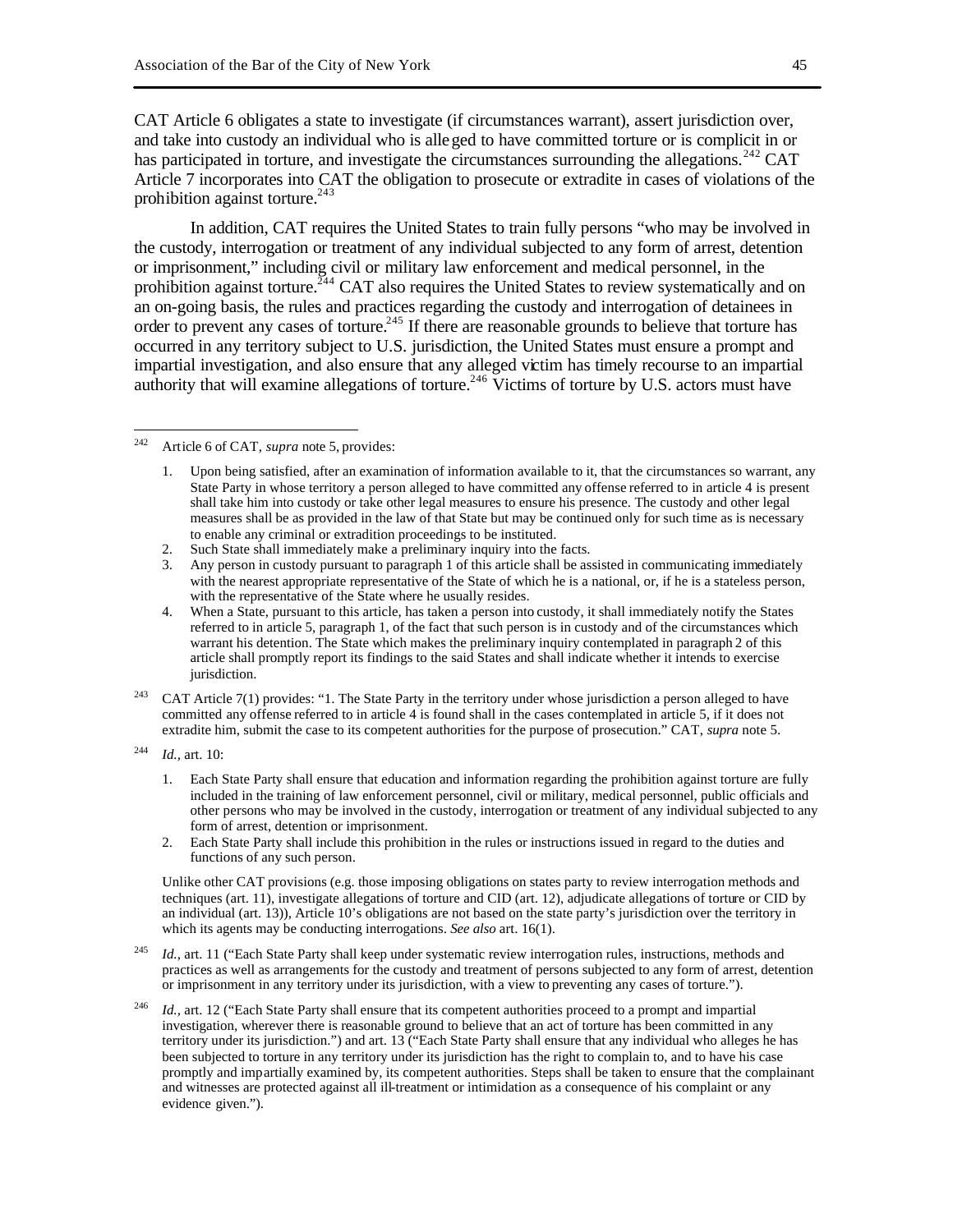access to redress and compensation through the U.S. legal system.<sup>247</sup> In the context of alleged Extraordinary Renditions, therefore, the United States must ensure that civil or military personnel involved in the custody, interrogation, and treatment of any detainees be trained in the prohibition against torture. The United States must also promptly investigate allegations of Extraordinary Rendition by U.S. actors, or those acting with the ir consent or acquiescence, and provide recourse and compensation to any individual who is found to have been Extraordinarily Rendered.

### **4.** *Scope of Application of CAT Standards Under International Law*

Together, CAT's prohibitions against torture and *refoulement*, and its criminal enforcement provisions, require the United States (i) to prohibit torture and complicity in torture and to punish acts of state actors (or non-state actors acting with their consent or acquiescence) that violate these prohibitions; (ii) to exercise criminal jurisdiction over such acts of torture and complicity in torture; and (iii) to prohibit the *refoulement* of individuals to states where they are in danger of torture. If, after fulfilling its obligation to investigate allegations of Extraordinary Rendition, the United States finds there is a reasonable basis to believe alleged Extraordinary Renditions occurred, the United States must exercise criminal jurisdiction over, and prosecute, U.S. officials, or individuals acting with their consent or acquiescence, who may have been involved in such Extraordinary Renditions that could amount to complicity in torture.

### **(a) Scope of obligations regarding torture**

To implement CAT Article 4's requirement that each state party criminalize torture, attempted torture, and an act by "any person which constitutes complicity or participation in torture," CAT mandates that each state party "shall" establish jurisdiction over torture and complicity to torture:

- (i) When the offenses are committed in any territory under its jurisdiction or on board a ship or aircraft registered in that State;
- (ii) When the alleged offender is a national of that State;
- (iii) When the victim is a national of that State if that State considers it appropriate. $248$

In addition, CAT Article 5(2) requires each state party to establish jurisdiction over these offenses when the alleged offender is "present in any territory under its jurisdiction" and the state

<sup>247</sup> *Id.*, art. 14:

<sup>1.</sup> Each State Party shall ensure in its legal system that the victim of an act of torture obtains redress and has an enforceable right to fair and adequate compensation, including the means for as full rehabilitation as possible. In the event of the death of the victim as a result of an act of torture, his dependants shall be entitled to compensation.

<sup>2.</sup> Nothing in this article shall affect any right of the victim or other persons to compensation which may exist under national law.

<sup>&</sup>lt;sup>248</sup> *Id.*, art. 5(1). The broadest basis of jurisdiction in the context of Extraordinary Renditions is that of Article 5(1)(b), requiring that the United States exercise criminal jurisdiction over a U.S. national who directly participates in, or is complicit or otherwise participates in torture. According to the U.S. CAT ratification legislative history, implementing jurisdictional legislation was required only for this provision and for the Article 5(2) requirement that the United States extend its criminal jurisdiction over foreign offenders who commit torture abroad and are later found in a territory under U.S. jurisdiction. Sen. Exec. Rpt. 101-30, Resolution of Advice and Consent to Ratification (1990). This domestic legislation was enacted as 18 U.S.C. §2340A(a).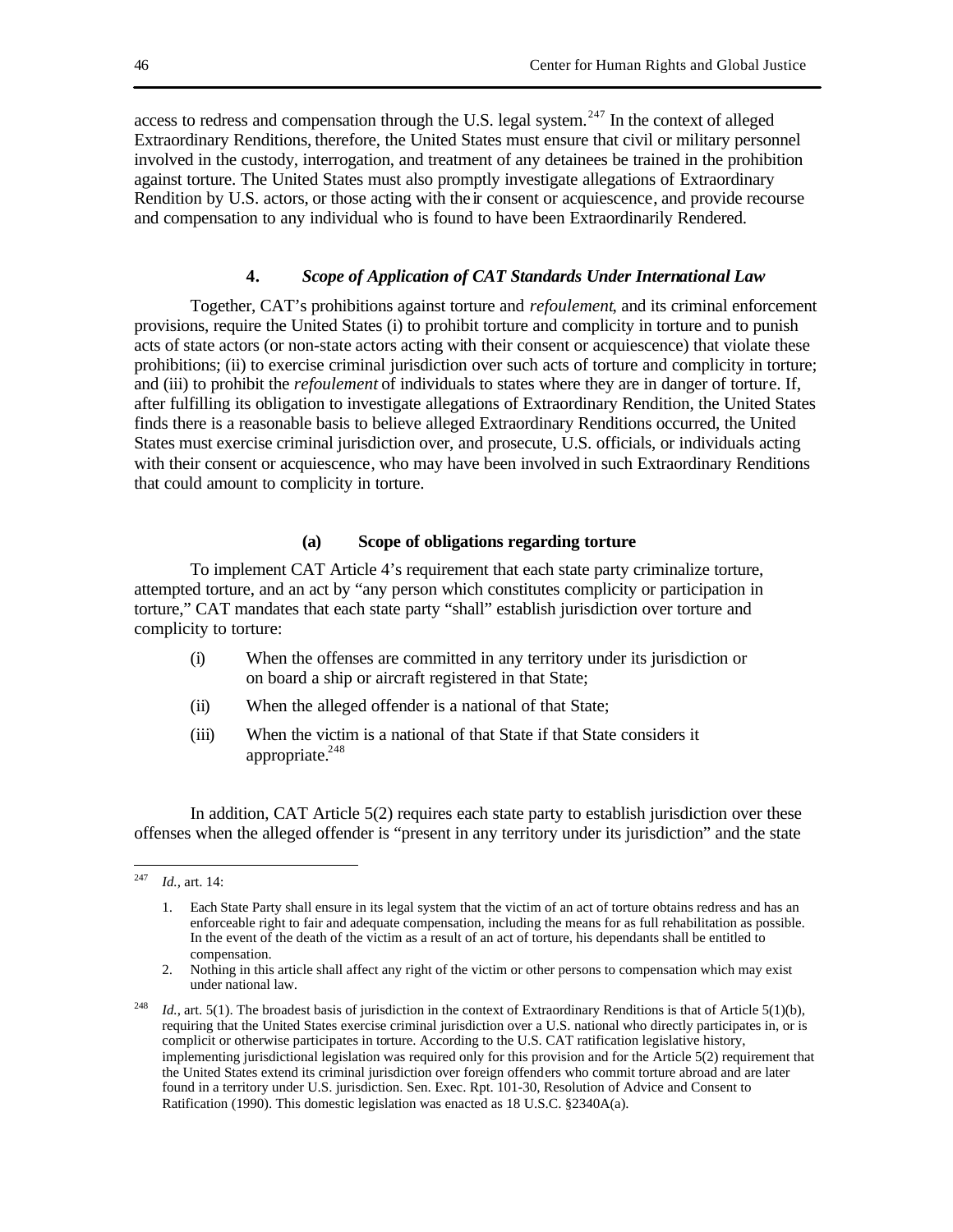party choses not to extradite the alleged offender to another state party with jurisdiction.<sup>249</sup> Finally, CAT permits the exercise of "any criminal jurisdiction exercised in accordance with" the domestic laws of the state party.<sup>250</sup> Together, these CAT provisions constitute a mandatory system of universal jurisdiction over criminal acts of torture and complicity in torture.<sup>251</sup>

The Vienna Convention on the Law of Treaties requires that a treaty must be interpreted "in accordance with the ordinary meaning to be given to the terms of the treaty in their context and in light of its object and purpose.<sup> $252$ </sup> Read in conjunction with each other, the plain language of the CAT torture prohibition, the requirement of criminalization of complicity or participation in torture, and the jurisdictional provisions, result in a positive obligation for the United States to assert jurisdiction over the following:

- (i) any act that violates CAT's torture prohibitions "in any territory over which [the United States] has jurisdiction";
- (ii) any act of torture or complicity to torture that occurs on a U.S.-registered ship or aircraft; $253$
- (iii) any act by a U.S. state actor, or a U.S. national acting with the consent or acquiescence of a U.S. state actor, who either directly engages in torture, or is complicit in torture, regardless of the state in which the action(s) take place;
- (iv) acts of a national of any other state who, acting with the consent or acquiescence of a U.S. state actor, either directly engages in torture*,* or is complicit in torture, and is present in "any territory under [U.S.] jurisdiction," and whom the United States decides not to extradite; and
- (v) any person over whom, or act over which, jurisdiction is permissible under the provisions of U.S. domestic law.

There is a dearth of case law and CAT Committee guidance on the content of the phrase "territory under its jurisdiction" as used in CAT. According to Burgers and Danelius, this phrase was intended to extend to "territories under military occupation, to colonial territories and to any other territories over which a State has factual control."<sup>254</sup> This interpretation of "territory under its jurisdiction" also applies to the other CAT provisions that incorporate the territorial jurisdictional requirement.<sup>255</sup> The legislative history of the CAT ratification into U.S. domestic law indicates that

 $\overline{a}$ 

<sup>254</sup> BURGERS &DANELIUS,*supra* note 179, at 131.

<sup>&</sup>lt;sup>249</sup> Article 5(2) can be seen as a basis for the assertion of universal jurisdiction, but this article does not obligate a state to establish jurisdiction over an alleged offender who is not within its territory. CAT, *supra* note 5.

<sup>&</sup>lt;sup>250</sup> *Id.*, art. 5(3) ("This Convention does not exclude any criminal jurisdiction exercised in accordance with internal law.").

<sup>251</sup> BURGERS &DANELIUS,*supra* note 179, at 3.

<sup>252</sup> Vienna Convention, *supra* note 179, art. 31(1).

<sup>253</sup> In addition, if the requisite *mens rea* element is met for any participating U.S. official or non-state actor, (*see* Section VIII.A. of this Report), an argument could be made that the United States is required to assert jurisdiction if U.S. registered ships or aircraft are used to transfer an individual to any state where the individual faces the danger of torture.

<sup>&</sup>lt;sup>255</sup> *Id.*, at 133. These provisions include CAT Articles 6 (requiring a state party in whose territory an individual is alleged to have committed a violation of CAT Article 4 to take that individual into custody, after ascertaining that the circumstances so warrant, in order to investigate the allegations) and 7 (requiring a state party either to extradite or prosecute an individual alleged to have committed a violation of CAT Article 4, who is in a territory under the jurisdiction of the state party).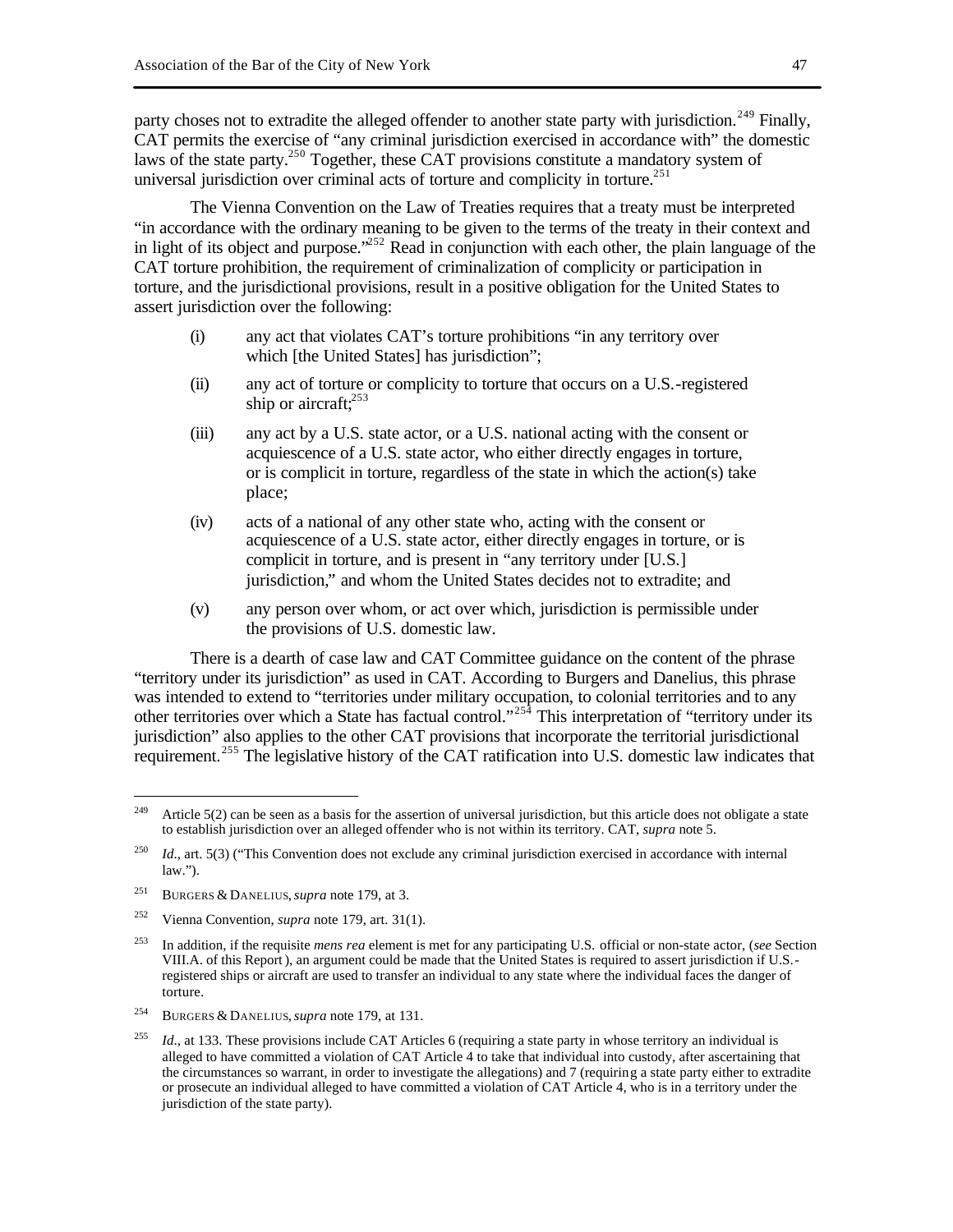the Senate had a narrower interpretation of the scope of "territory under its jurisdiction," stating that it referred to "all places that the State Party controls as a governmental authority, including ships and aircraft registered in that State.<sup>256</sup> In its formal instrument of CAT ratification, however, the United States did not make a reservation or other declaration reflecting this narrower understanding. For a discussion of the interpretation of precisely the same phrase used in the ICCPR's jurisdictional provisions, see Section V.B.2. below.

### **(b) Scope of obligations regarding** *non-refoulement*

Given the object and purpose of CAT, the *non-refoulement* obligation should be applied not only to prohibit transfers by the United States of an individual from its own territory to another state where the individual is in danger of torture, but also to (i) the transfer of an individual located outside the United States but under the control of the United States or its agents, and (ii) the transfer of an individual from a second state to any subsequent state in which the individual faces the danger of torture. CAT Article 4's criminalization requirement does not apply directly to violations of the *refoulement* prohibition. However, actions taken by a U.S. state actor or a nonstate actor acting with the consent or acquiescence of a state actor to transfer or *refoule* an individual to another state where the individual is in danger of torture may constitute enough state involvement to result in liability for torture or complicity in torture.

## **5.** *The United States' Implementation of CAT*

### **(a) Ratification**

The United States ratified CAT in October 1994, with certain reservations, understandings and declarations, and enacted a new federal law to implement the requirements of the CAT relating to acts of torture committed outside the United States.<sup>257</sup> The United States is thus bound by CAT, subject to its reservations, understandings and declarations, as well as the international law norms that CAT codifies. $258$ 

Under U.S. implementing legislation and regulations, "acquiescence" that amounts to conspiracy or complicity to torture may result in liability for a U.S. state actor.<sup>259</sup> Thus, persons operating under the color of law do not necessarily need to engage directly in acts of torture to be culpable for them. For a public official to acquiesce to an act of torture, that official must, "prior to the activity constituting torture, have *awareness* of such activity and thereafter breach his or her legal responsibility to intervene to prevent such activity."<sup>260</sup> Subsequent U.S. jurisprudence and administrative decisions have recognized that "willful blindness" by officials to torture may

<sup>256</sup> S. Treaty Doc. No. 100-20, at 5, 9-14 (1988).

<sup>257</sup> 18 U.S.C. §2340 *et seq*. Domestic legislation was required because the Senate's advice and consent to CAT ratification was subject to the declaration that CAT was not self-executing. Sen. Exec. Rpt. 101-30, Resolution of Advice and Consent to Ratification (1990). (Ratification Resolution) One of the reservations was with respect to CAT Article 16, which requires states to prevent lesser forms of cruel and unusual punishment that do not constitute torture. According to the reservation, the United States considered itself bound to Article 16 to the extent that such cruel, unusual, and inhuman treatment or punishment was prohibited by the Fifth, Eighth, and/or Fourteenth Amendments to the U.S. Constitution. *Id.*; *see also* CRS Report, *supra* note 104.

<sup>258</sup> *See* note 5 of this Report.

<sup>259</sup> Ratification Resolution, *supra* note 257, at II.(1)(b); *see also* Section VIII.A. of this Report.

<sup>260</sup> Ratification Resolution, *supra* note 257, at II.(1)(b).*.*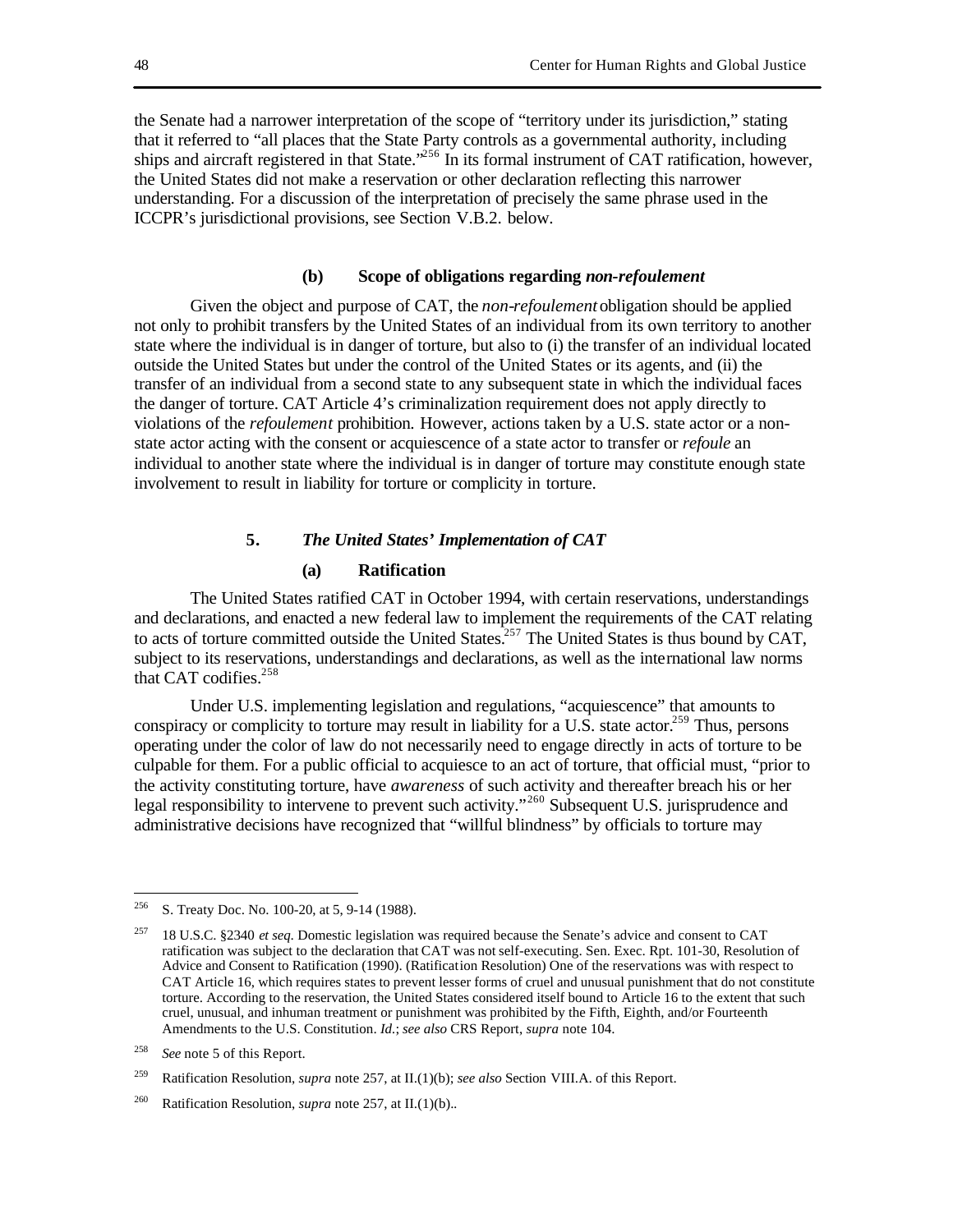constitute "acquiescence" under  $CAT<sub>1</sub><sup>261</sup>$  but acquiescence does not occur when a government is aware of third-party torture but is unable to stop it.<sup>262</sup> In addition, mere non-compliance with applicable legal procedural standards does not *per se* constitute torture.<sup>263</sup> With respect to the provisions of CAT Article 3, which prohibits *refoulement* of persons to states where substantial grounds exist for believing the person would be subjected to torture, the United States declared its understanding that this requirement refers to instances in which it would be "more likely than not" that the alien would be tortured.<sup>264</sup>

The U.S. Initial CAT Report<sup>265</sup> states that the United States "has long been a vigorous supporter of the international fight against torture" and that "[torture] is categorically denounced as a matter of policy and as a tool of state authority."<sup>266</sup> The report further provides that prior to the enactment of the legislation implementing CAT, "the Department of State relied on the law and practice of the United States to provide authority for declining to extradite a fugitive to another State party where there are substantial grounds to believe he would be in danger of being subjected to torture."267

### **(b) Criminalization of torture**

The U.S. obligation under CAT Articles 4 and 5 to criminalize and assert jurisdiction over acts of torture and complicity to torture is described in detail in Section V.A.3. above. Subsequent to its ratification of CAT, the United States enacted section 2340A of the U.S. criminal code to criminalize acts of torture occurring outside its territorial jurisdiction.<sup>268</sup> Pursuant to section 2340A, any person who commits or attempts to commit an act of torture outside the United States is subject to a fine and/or imprisonment for up to twenty years, except in circumstances where death results from the prohibited conduct, in which case the offender may be subject to imprisonment or

<sup>261</sup> <sup>261</sup> *See, e.g., Zheng v. Ashcroft*, 332 F.3d 1186 (9th Cir. 2003) (declaring that the correct inquiry in deciding whether a Chinese immigrant was entitled to relief from removal from the United States under CAT was not whether Chinese officials would commit torture against him, but whether public officials would turn a blind eye to the immigrant's torture by specified individuals); *Ontunez-Turios v. Ashcroft*, 303 F.3d 341 (5th Cir. 2002) (upholding Board of Immigration Appeals' deportation order, but noting that "willful blindness" constitutes acquiescence under CAT); *Bullies v. Nye*, 239 F.Supp. 2d 518 (M.D. Pa. 2003) (under CAT implementing regulations, acquiescence by government to torture by non-governmental agents requires either willful acceptance by government officials or at least turning a blind eye); *see also Pascual-Garcia v. Ashcroft*, 73 Fed.Appx. 232 (9th Cir. 2003) (holding that relief under CAT does not require that torture will occur while victim is in the custody or physical control of a public official).

<sup>262</sup> *See, e.g., Moshud v. Blackman*, 68 Fed. Appx. 328 (3rd Cir. 2003) (denying alien's claim to reopen removal proceedings to assert a CAT claim based on her fear of female genital mutilation in Ghana, because although the practice was widespread, the Ghanian government had not acquiesced to the practice because it had been made illegal and public officials had condemned the practice); *Matter of S-V-,* 22 I&N Dec. 1306 (BIA 2000) (holding that protection under CAT does not extend to persons fearing entities that a government is unable to control).

<sup>263</sup> Ratification Resolution, *supra* note 257, at II.(1)(e). *See also* CRS Report, *supra* note 104, at 5.

<sup>264</sup> Ratification Resolution, *supra* note 257, at II.(2). This is the standard commonly used by the United States in determining whether to withhold removal for fear of persecution. *See INS v. Stevic*, 467 U.S. 407, 429-30 (1984); *See also* CRS Report, *supra* note 104, at 6.

<sup>265</sup> U.S. Initial CAT Report, *supra* note 99, para. 5.

<sup>266</sup> *Id.* The same sentiment was expressed by President Bush on the United Nations International Day in Support of Victims of Torture: "The United States is committed to the world-wide elimination of torture and we are leading this fight by example." President George W. Bush, Statement by the President on the United Nations International Day in Support of Victims of Torture (June 26, 2003) (transcript *available at* http://www.whitehouse.gov/news/releases/2003/06/20030626-3.html (last visited Oct. 25, 2004).

<sup>267</sup> U.S. Initial CAT Report, *supra* note 99, para. 165.

 $268$  18 U.S.C., §2340A(a).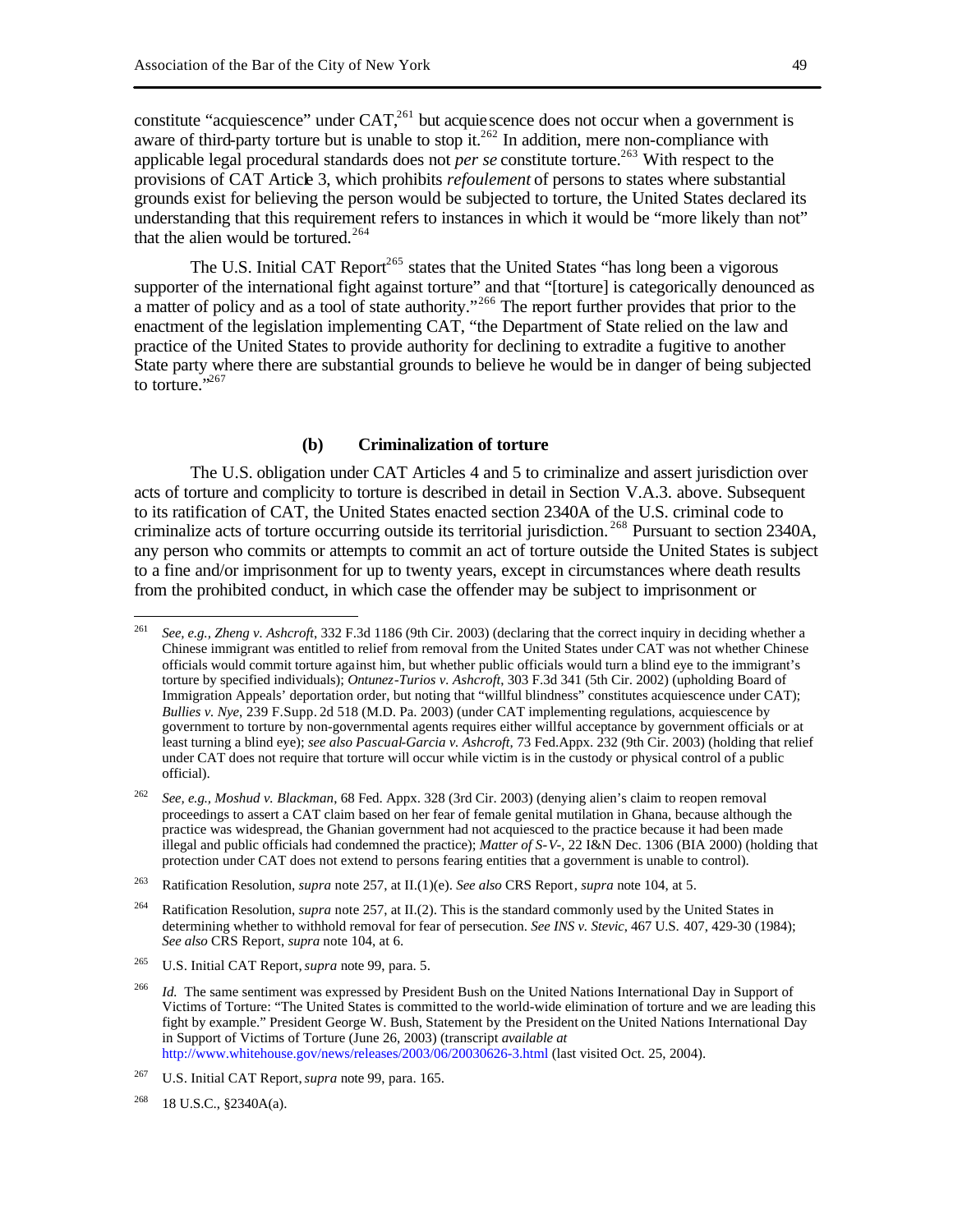death.<sup>269</sup> Persons who conspire to commit an act of torture outside the United States are generally subject to the same penalties faced by those convicted of committing torture, except that in the case of conspiracy, the death penalty does not apply. <sup>270</sup> The United States asserts jurisdiction over these actions when (i) the offender is a national of the United States or (ii) the offender is present in the United States, irrespective of the nationality of the victim or offender.<sup>271</sup> Sections 2340 and 2340A are discussed in more detail in SectionVIII.A.1. below.

#### **(c) FARRA Regulations**

As part of its commitment to implement CAT, the United States, through the enactment of FARRA, required relevant agencies to promulgate regulations effectuating FARRA provisions.<sup>272</sup> The FARRA Regulations broadly address three categories of people: (i) individuals subject to "summary exclusion" (also known as "expedited removal"), (ii) individuals subject to removal orders, and (iii) individuals subject to extradition orders. The scope of CAT protection varies both among and within these categories.

#### **(i) Summary Removal**

Broadly speaking, an individual arriving to the United States may be summarily removed if the individual is found inadmissible pursuant to sections  $212(a)(6)(C)$  or 7 of the INA (i.e., lack of required documents or misrepresentation)<sup>273</sup> or if the individual is viewed as a threat to national security.<sup>274</sup> In the latter case, if an immigration officer suspects that an arriving individual appears to be inadmissible under section  $212(a)(3)(A)$  (other than clause (ii)), (B), or (C) of the INA (i.e., based on terrorism-related grounds), $^{275}$  the immigration officer is required to order the removal of

<sup>269</sup> *Id*.

 $\overline{a}$ 

<sup>270</sup> *Id*.

- (i) Any alien who, by fraud or willfully misrepresenting a material fact, seeks to procure (or has sought to procure or has procured) a visa, other documentation, or admission into the United States or other benefit provided under this Act is inadmissible;
- (ii) (I) Any alien who falsely represents, or has falsely represented, himself or herself to be a citizen of the United States for any p urpose or benefit under this Act (including section 274A) or any other Federal or State law is inadmissible.

 (II) In the case of an alien making a representation described in subclause (I), if each natural parent of the alien (or, in the case of an adopted alien, each adoptive parent of the alien) is or was a citizen (whether by birth or naturalization), the alien permanently resided in the United States prior to attaining the age of 16, and the alien reasonably believed at the time of making such representation that he or she was a citizen, the alien shall not be considered to be inadmissible under any provision of this subsection based on such representation.

Section 212(a)(7) of the INA enumerates required documentation for entry to the United States.

<sup>275</sup> Section 212(a)(3)(A) of the INA provides, in relevant part: "Any alien who a consular officer or the Attorney General knows, or has reasonable ground to believe, seeks to enter the United States to engage solely, principally, or incidentally in: (i) any activity (I) to violate any law of the United States relating to espionage or sabotage or (II) to violate or evade any law prohibiting the export from the United States of goods, technology, or sensitive information, …or (iii) any activity a purpose of which is the opposition to, or the control or overthrow of, the

 $271$  18 U.S.C. §2340A(b).

<sup>272</sup> FARRA, *supra* note 96, §2242(b).

<sup>&</sup>lt;sup>273</sup> 8 C.F.R. §235.3. Section 212(a)(6)(C) of the INA provides: Except as otherwise provided in this Act, aliens who are inadmissible under the following pragraphs are ineligible to receive visas and ineligible to be admitted to the United States:…

<sup>(</sup>iii) Waiver authorized.-For provision authorizing waiver of clause (i), see subsection (I).

<sup>274</sup> 8 C.F.R. §235.8.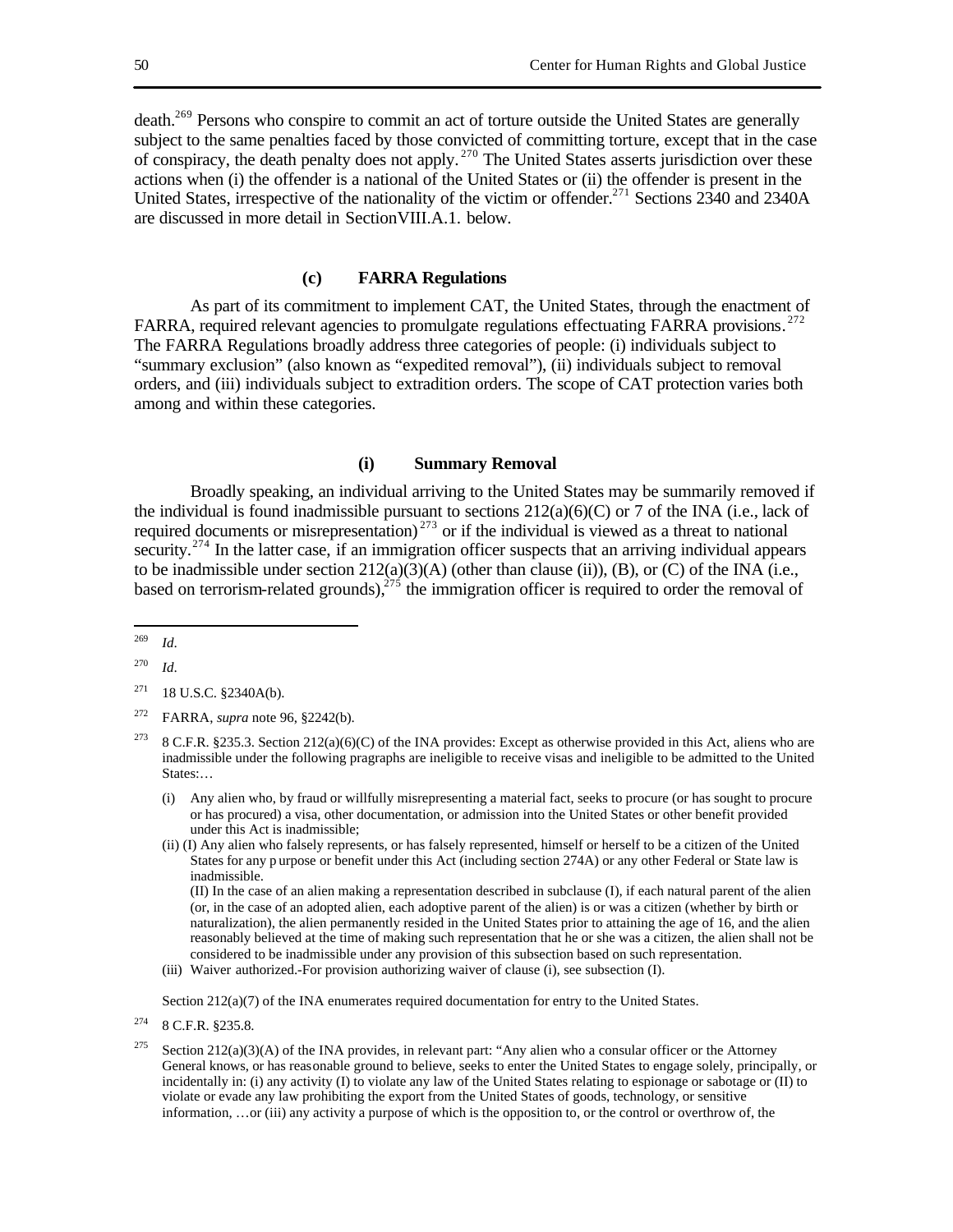the individual and report the action promptly to the district director.<sup>276</sup> The district director then forwards the report to the regional director for further action.<sup>277</sup> The regional director may deny any further inquiry or hearing by an immigration judge.<sup>278</sup> The decision of the regional director is final and there is no administrative appeal.<sup>279</sup> FARRA Regulations section 235.8(b)(4) provides that the "Service shall not execute a removal order under this section under circumstances that violate section 241(b)(3) of the Act [i.e., restrictions on removal to a country where the individual's life or freedom would be threatened] or Article 3 of the Convention Against Torture." However, no guidance is provided regarding when, how and by whom the determination of a CAT claim would take place. In fact, the same section explicitly states that provisions of part  $208^{280}$  "relating to consideration or review by an immigration judge, the Board of Immigration Appeals, or an asylum officer shall not apply."<sup>281</sup> Thus, the scope of CAT protection in the case of individuals arriving to the United States and *suspected* of being a threat to national security is unclear. Moreover, to the extent that some protocol for determination of CAT claims exists, lack of any review makes it impossible to evaluate the compliance of such a protocol with the protections afforded by CAT.

Government of the United States by force, violence, or other unlawful means, is inadmissible." INA Section  $212(a)(3)(B)$  provides, in relevant part and with certain exceptions that the following people are ineligible for entry to the United States: "Any alien who (I) has engaged in a terrorist activity, (II) a consular officer or the Attorney General knows, or has reasonable ground to believe, is engaged in or is likely to engage after entry in any terrorist activity (as defined in clause (iv)), (III) has, under circumstances indicating an intention to cause death or serious bodily harm, incited terrorist activity, (IV) is a representative (as defined in clause (v)) of (aa) a foreign terrorist organization, as designated by the Secretary of State under section 219, or (bb) a political, social or other similar group whose public endorsement of acts of terrorist activity the Secretary of State has determined undermines United States efforts to reduce or eliminate terrorist activities, (V) is a member of a foreign terrorist organization, as designated by the Secretary under section 219, or is inadmissible. An alien who is an officer, official, representative, or spokesman of the Palestine Liberation Organization is considered, for purposes of this Act, to be engaged in a terrorist activity. (VI) has used the alien's position of prominence within any country to endorse or espouse terrorist activity, or to persuade others to support terrorist activity or a terrorist organization, in a way that the Secretary of State has determined undermines United States efforts to reduce or eliminate terrorist activities, or (VII) is the spouse or child of an alien who is inadmissible under this section, if the activity causing the alien to be found inadmissible occurred within the last 5 years." Section 212(a)(3)(C) provides, with certain exceptions, that "[a]n alien whose entry or proposed activities in the United States the Secretary of State has reasonable ground to believe would have potentially serious adverse foreign policy consequences for the United States is inadmissible."

- <sup>276</sup> 8 C.F.R. §235.8(a). For a detailed description of summary exclusion procedures, *see* CRS Report, *supra* note 104. If possible, the relevant officer or judge must take a brief statement from the alien, and the alien must be notified of the actions being taken against him and of his right to submit a written statement and additional information for consideration by the attorney general, who has authority to assess whether grounds exist to exclude the alien. INA  $\S235(c)(2)(B)$ . If the attorney general concludes, on the basis of confidential information, that the alien is inadmissible on security or terror-related grounds and the release of such information would be prejudicial on security or safety grounds, the CBP regional director is authorized to deny any further inquiry as to the alien's status and either order the alien removed or order disposal of the case as the director deems appropriate. *See* 8 C.F.R. § 235.8(b)(1). If the alien's designation as inadmissible is based on non-confidential information, however, the regional director has discretion to either conduct a further examination of the alien concerning his admissibility or to refer the alien's case to an immigration judge for a hearing prior to ordering removal. 8 C.F.R. § 235.8(b)(2). The regional director's written, signed decision must be served to the alien unless it contains confidential information prejudicial to U.S. security, in which case the alien shall be served a separate written order indicating disposition of the case, but with confidential information deleted. 8 C.F.R. § 235.8(b)(3).
- $277$  8 C.F.R. §235.8(a).

- <sup>278</sup> 8 C.F.R. §235.8(b).
- $279$  8 C.F.R. §235.8(c).
- <sup>280</sup> FARRA Regulations section 208.30 provides that "the Service has exclusive jurisdiction to make credible fear determinations [for individuals inadmissibile on terrorist-related grounds], and the Executive Office for Immigration Review has exclusive jurisdiction to review such determinations." 8 C.F.R. §208.30. It also specifies procedures for making a determination of credible fear claims.
- $281$  8 C.F.R. §235.8(b)(4).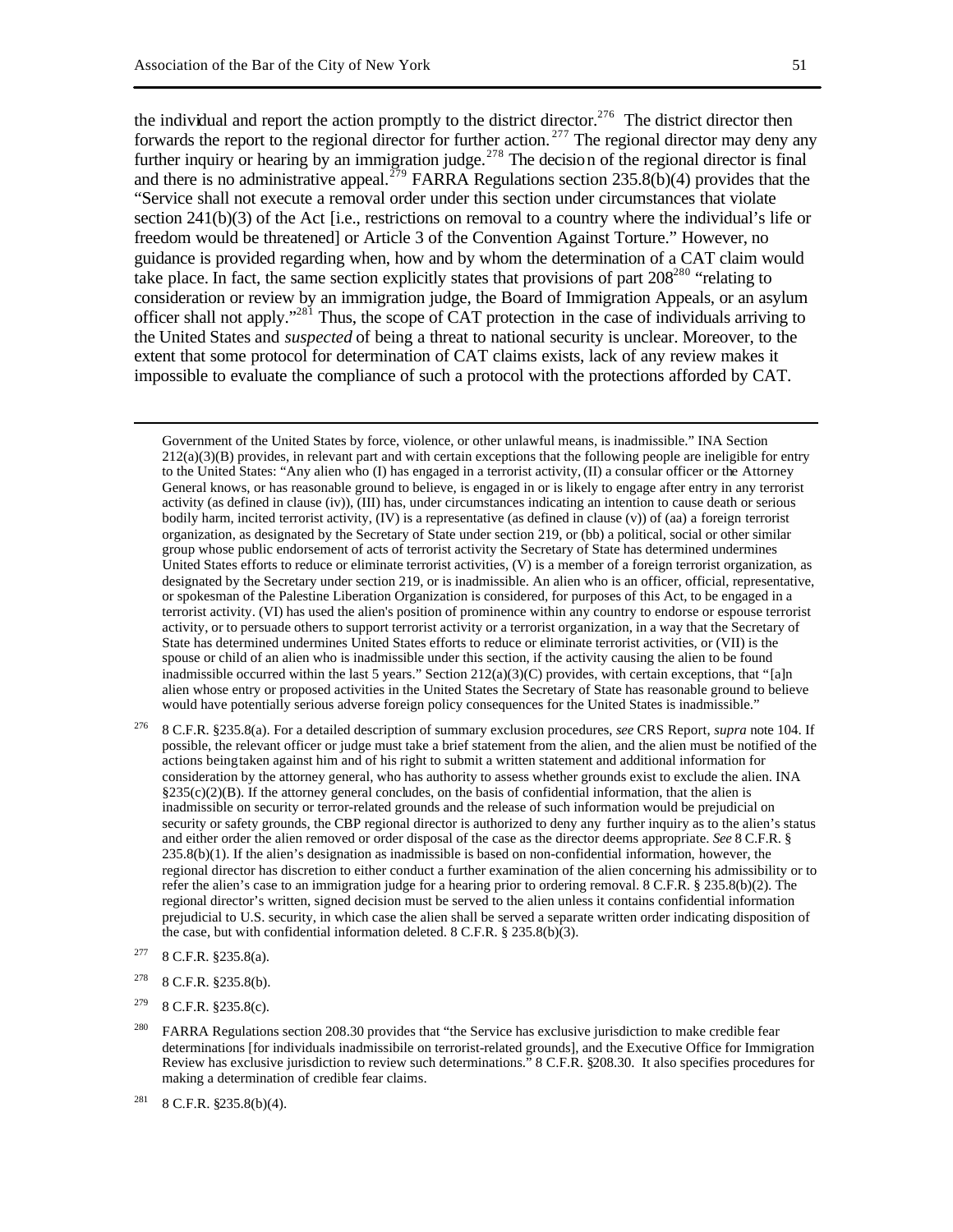#### **(ii) Removal**

CAT-based procedures for individuals who are *not* subject to summary exclusion proceedings at the U.S. border are better-defined. In such cases, the determination of a CAT claim is made by an immigration judge.<sup>282</sup> Generally, an applicant for non-removal under CAT Article 3 has the burden of proving that it is "more likely than not" that he or she would be tortured if removed to the proposed state.<sup>283</sup> If credible, the applicant's testimony may be sufficient to sustain this burden without additional corroboration.<sup>284</sup> In assessing whether it is "more likely than not" that an applicant would be tortured if removed to the proposed state, all evidence relevant to the possibility of future torture is required to be considered, including, *inter alia*, (i) evidence of past torture inflicted upon the applicant; (ii) a pattern or practice of gross human rights violations within the proposed state of removal; and (iii) other relevant information regarding conditions in the state of removal. <sup>285</sup> For purposes of ascertaining a pattern of gross violations, substantial weight is generally given to the Country Reports on Human Rights Practices issued annually by the U.S. Department of State.<sup>286</sup> The Board of Immigration Appeals (BIA), the appellate administrative body within the Executive Office for Immigration Review, has recognized that evidence concerning the likelihood of torture must be particularized; evidence of torture of similarly situated individuals is insufficient alone to demonstrate that it is more likely than not that an applicant would be tortured if removed to a proposed state.<sup>287</sup>

If the immigration judge considering a CAT application determines that an individual is more likely than not to be tortured in the state of proposed removal, the individual is entitled to protection under CAT.<sup>288</sup> Generally, protection will be granted through the withholding of removal, unless the person falls within one of the categories of aliens described in section 241(b)(3)(B) of the INA, in which case the person will be denied the withholding of removal (although the person could seek to have his or her removal deferred).

#### **(iii) Extradition**

In the context of extradition, pursuant to Criminal Code sections 3184 and 3186, the secretary of state is the U.S. official responsible for the final determination of whether to surrender an alleged fugitive to a foreign state by means of extradition.<sup>289</sup> The regulations pertaining to extradition quote Article 3 of  $CAT<sub>2</sub><sup>290</sup>$  and specify that "in order to implement the obligation" assumed by the United States pursuant to Article 3 of the Convention, the State Department considers the question of whether a person facing extradition from the United States 'is more likely than not' to be tortured in the State requesting extradition when appropriate in making this

 $\overline{a}$ 

<sup>290</sup> 22 C.F.R. § 95.2(a)(1).

 $282$  8 C.F.R. § 208.16(4).

<sup>&</sup>lt;sup>283</sup> 8 C.F.R. § 208.16(c)(2).

<sup>284</sup> *Id.*

<sup>&</sup>lt;sup>285</sup> 8 C.F.R. § 208.16(c)(3).

<sup>286</sup> *See, e.g., In Re S- V-,* 22 I.&N. Dec. 1306, 2000 WL 562836 (B.I.A. 2000), *overuled on other grounds, Zheng v. Ashcroft*, 332 F.3d 1186 (9th Cir. 2003); *In re M-B-A*, 231 I.&N. Dec. 474, 2002 WL 31201697 (B.I.A. 2002).

<sup>287</sup> *See Matter of M-B-A*, 23 I&N Dec. 474 (BIA 2002)

<sup>&</sup>lt;sup>288</sup> 8 C.F.R.  $$208.16(c)(4)$ .

<sup>289</sup> 22 C.F.R. §95.2(b).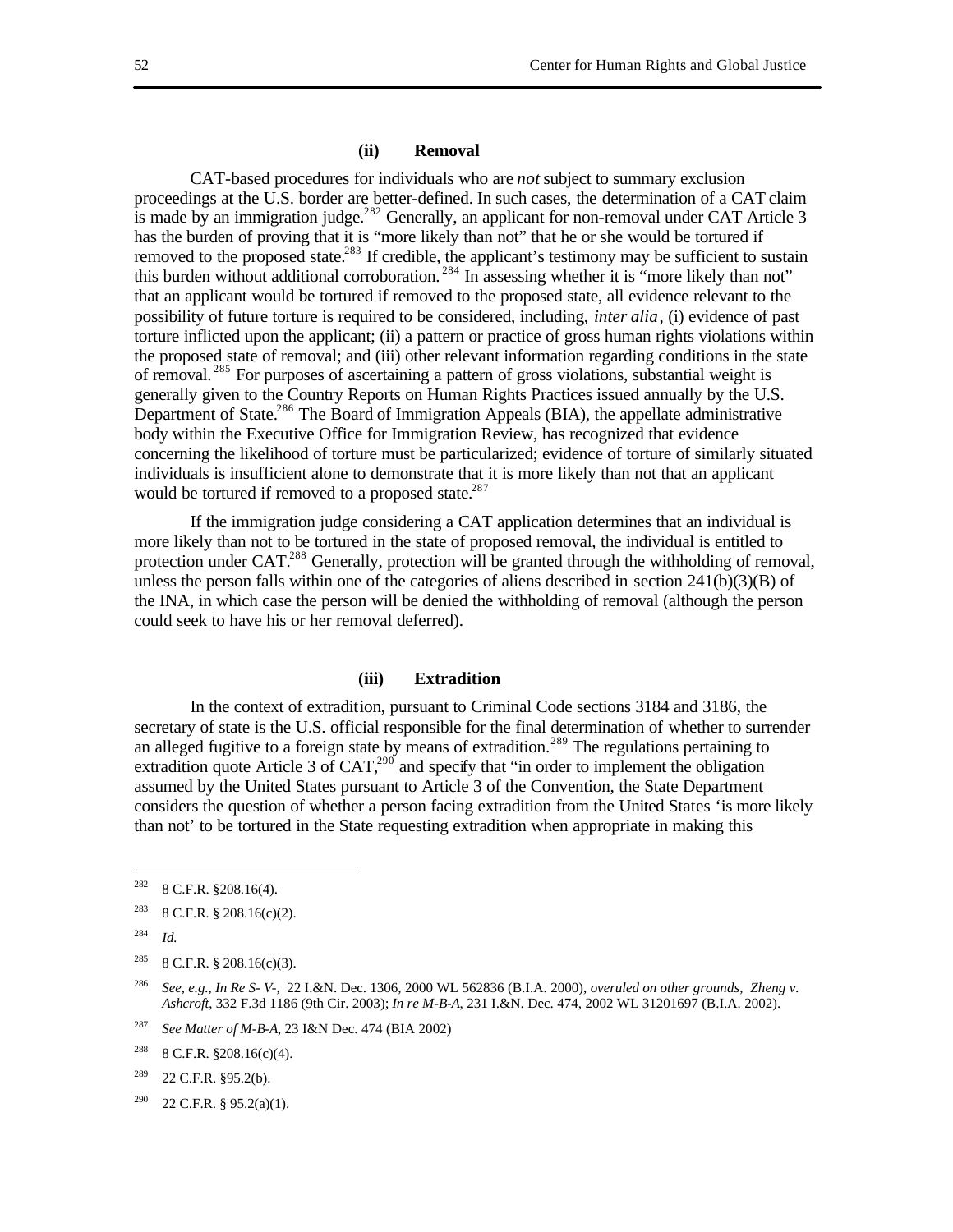determination."<sup>291</sup> Using the language of CAT Article 3, the regulations stipulate that in making this determination, the authorities must take into account "all relevant considerations including, where applicable, the existence in the State concerned of a consistent pattern of gross, flagrant or mass violations of human rights."<sup>292</sup>

Generally, a decision to certify a detainee as extraditable is made initially by a judicial officer, and then the decision is presented to the secretary of state. If the individual subject to an extradition order asserts that he or she will be subject to torture in the state of extradition, "appropriate policy and legal offices review and analyze information relevant to the case in preparing a recommendation to the Secretary as to whether or not to sign the surrender warrant."<sup>293</sup> Even if the individual does not make a claim pursuant to CAT, the State Department will give consideration "to the requesting country's human rights record, as set forth in the annual Country Reports on Human Rights Practices, from the perspective of Article 3 [of CAT]."<sup>294</sup>

Decisions of the secretary of state concerning surrender of alleged fugitives for extradition "are matters of executive discretion not subject to judicial review."<sup>295</sup> The regulations further provide that

pursuant to FARRA Section 2242(d), notwithstanding any other provision of law, no court shall have jurisdiction to review these regulations, and nothing in Section 2242 shall be construed as providing any court jurisdiction to consider or review claims raised under the convention or Section 2242, or any other determination made with respect to the application of the policy set forth in Section 2242(a), except as part of the review of a final order of removal pursuant to Section 242 of the INA. $^{296}$ 

The regulations note that section 242 is not applicable to extradition.<sup>297</sup>

Although the enactment of FARRA was a laudable step towards implementing CAT, the regulatory framework for implementation of the *non-refoulement* obligation of CAT and of FARRA suffers from certain deficiencies, including a lack of clear procedural guidelines for determination of CAT claims (in the context of summary removal proceeding for individuals deemed by an immigration officer to be inadmissible on possible terrorism-related grounds) and lack of administrative or judicial review in cases of summary removals and extraditions.<sup>298</sup> In those cases, therefore, there appears to be nothing to prevent arbitrary decisions and no procedural safeguards to ensure compliance with U.S. obligations under CAT and FARRA.

- <sup>294</sup> *Id..*
- <sup>295</sup> 22 C.F.R. § 95.4.
- <sup>296</sup> *Id*.

<sup>298</sup> Generally, judicial appeal or review is available for any action, decision, or claim raised under CAT only insofar as it is part of a review of a final order of alien removal pursuant to INA section 242. 8 U.S.C. §1231.

<sup>291</sup> 22 C.F.R. § 95.2(b).

 $292$  22 C.F.R. § 95.2(a)(2).

<sup>293</sup> U.S. Initial CAT Report, *supra* note 99, para. 167.

<sup>&</sup>lt;sup>297</sup> *Id.* In *Cornejo-Barreto v. Seifert*, 218 F.3d 1004 (9<sup>th</sup> Cir. 2000), the Ninth Circuit's stated that individuals who fear torture upon return to a state of extradition may present a habeas claim under the general habeas statute, 22 U.S.C. §2241, alleging violation of CAT, following the secretary of state's decision to return the alien. Subsequently, the Ninth Circuit held that its statement in *Cornejo* was advisory and nonbinding. *Cornejo-Barreto v. Seifert*, 379 F.3d 1075 (9th Cir. 2004). However, more recently the Court agreed to a rehearing *en banc*. 2004 WL (9th Cir. Oct. 19, 2004).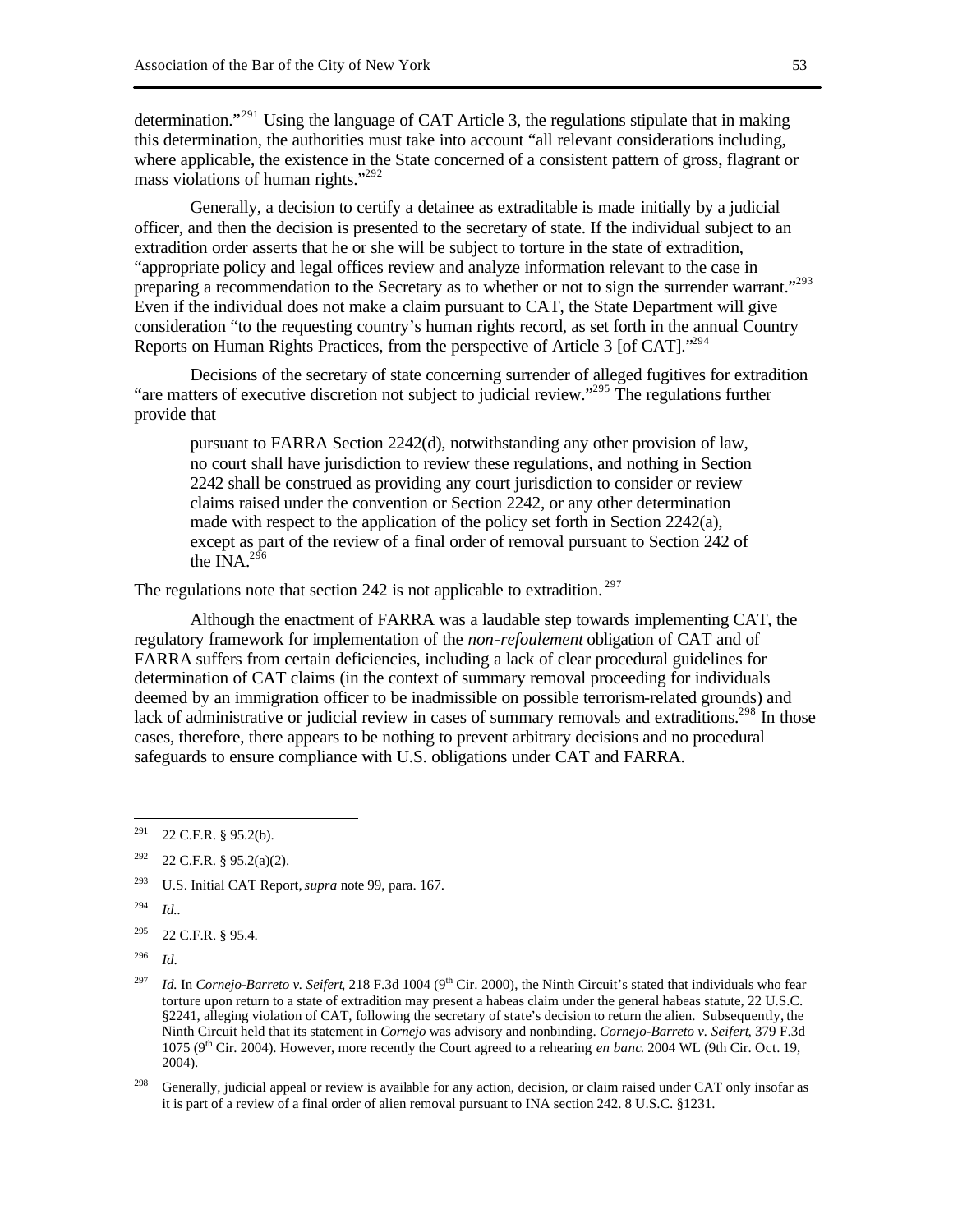In addition, there appears to be a gap in the implementation of FARRA's policy directive to apply the principle of *non-refoulement* regardless of whether the person is physically present in the United States. The United States has enunciated a clear policy "not to expel, extradite, or *otherwise effect* the involuntary return of any person to a country in which there are substantial grounds for believing the person would be in danger of being subjected to torture, *regardless of whether the person is physically present in the United States*." <sup>299</sup> Congress evinced its intent to extend U.S CAT obligations to certain acts outside the United States through the enactment into the U.S. Code of sections 2340 and 2340A, which criminalize the act of and complicity in torture if the act occurs *outside the U.S. territory*. <sup>300</sup> However, neither the regulations governing extradition nor those governing removal proceedings under FARRA are designed to apply to persons being transferred by, or with the complicity of, U.S. actors *outside the United States* to third states. This failure to regulate against *refoulement* abroad not only represents a failure of regulatory agencies to comply with the directives of FARRA, but also constitutes a breach of the U.S. international obligation to implement and comply fully with the provisions of CAT.

# **B. The United States is Obligated to Prevent Extraordinary Renditions under the ICCPR**

# **1.** *The ICCPR Prohibits Torture, CID Treatment, and Refoulement*

The International Covenant on Civil and Political Rights, to which the United States is a party,<sup>301</sup> explicitly prohibits both torture and CID treatment: "No one shall be subjected to torture or to cruel, inhuman or degrading treatment or punishment."<sup>302</sup>

Although the ICCPR does not contain a direct prohibition against Extraordinary Rendition, the Human Rights Committee has interpreted Article 7 to require that states party to the ICCPR "must not expose individuals to the danger of torture or cruel, inhuman or degrading treatment or punishment upon return to another country by way of their extradition, expulsion or *refoulement*. 303 The Human Rights Committee also interprets ICCPR Article 2's obligation on a state party "to

http://www.unhchr.ch/tbs/doc.nsf/0/80256404004ff315c125638b005f309e?OpenDocument (last visited Oct. 25, 2004).

<sup>299</sup> FARRA, *supra* note 96, §2242 (emphasis added)

<sup>300</sup> *Cf. Sale v. Haitian Centers Council Inc.*, 509 U.S. 155, 183, 113 S.Ct. 2549, 2565 (1993) (rejecting argument that the *non-refoulement* protections of Article 33 of the Refugee Convention had extraterritorial applicability to prevent *refoulement* of Haitians intercepted by U.S. officials on the high seas and holding that "a treaty cannot impose uncontemplated extraterritorial obligations on those who ratify it through no more than its general humanitarian intent."). The case was then brought before the Inter-American Commission on Human Rights, which stated that Article 33 of the Refugee Convention is not subject to geographical limitations. *Haitian Centre for Human Rights v. United States*, Case No. 10.675, Inter-Am. C.H.R. 51/95, OEA/ser.L/V./II.95 doc. 7 rev. at 550 (1997).

<sup>&</sup>lt;sup>301</sup> The ICCPR, *supra* note 5, was ratified by the United States in 1992, subject to a number of reservations, understandings and declarations. *See* 138 CONG.REC. S4781-01 (1992). As it would later do in its ratification of CAT, the United States sought to protect its interpretation of its international obligations in accordance with domestic jurisprudence and ratified the ICCPR with the reservation that "the United States considers itself bound by article 7 to the extent that 'cruel, inhuman or degrading treatment or punishment' means the cruel and unusual treatment or punishment prohibited by the Fifth, Eighth, and/or Fourteenth Amendments to the Constitution of the United States." *See* International Covenant on Civil and Political Rights, Declarations, Reservations and Understandings made by the United States, *available at*

<sup>302</sup> ICCPR, *supra* note 5, art. 7.

<sup>303</sup> Human Rights Committee, General Comment 20, *Article 7*, UN Doc. A/47/40 (1992) *reprinted in* Compilation of General Comments and General Recommendations Adopted by Human Rights Treaty Bodies, U.N. Doc. HRI\GEN\1\Rev.1 at 30 (1994), (HRC General Comment 20), para. 9.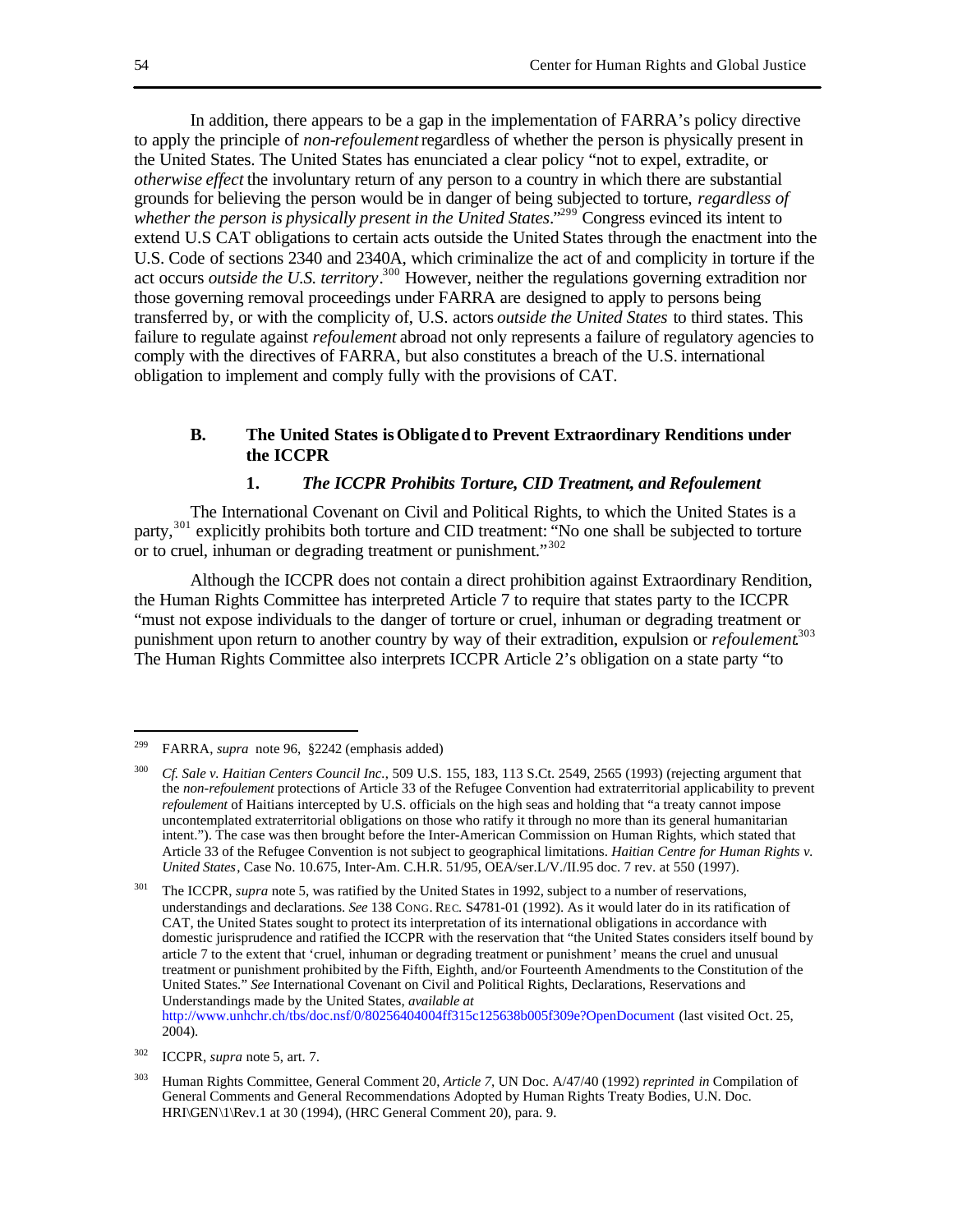$\overline{a}$ 

respect and to ensure to all individuals within its territory and subject to its jurisdiction the rights recognized" by the Covenant as including a *non-refoulement* obligation:<sup>304</sup>

[ICCPR Article 2's] obligation requiring that States Parties respect and ensure the Covenant rights of all persons in their territory and all persons under their control entails an obligation not to extradite, deport, expel or otherwise remove a person from their territory, where there are substantial grounds for believing that there is a real risk of irreparable harm, such as that contemplated by article[] . . . 7 of the Covenant, either in the country to which removal is to be effected or in any country to which the person may subsequently be removed. $305$ 

Consistent with this interpretation, the Human Rights Committee has previously held that "[i]f a State party extradites a person within its jurisdiction in circumstances such that as a result there is a real risk that his or her rights under the Covenant will be violated in another jurisdiction, the State party itself may be in violation of the Covenant."<sup>306</sup> According to the Human Rights Committee, the state party "would itself be in violation of the Covenant if it handed over a person to another State in circumstances in which it was foreseeable that torture would take place. The foreseeability of the consequence would mean that there was a present violation by the State party, even though the consequence would not occur until later on."307

The Human Rights Committee has provided only limited guidance on the factors that would constitute a "real risk" of a violation of the ICCPR prohibition against torture, CID treatment or *refoulement.*<sup>308</sup> Legal commentators have noted, however, that the Committee's terminology tracks that of the European Court of Human Rights, and that ICCPR Article 7 should be interpreted in light of the court's jurisprudence interpreting Article 3 of the European Convention.<sup>309</sup> That jurisprudence shows that the "real risk" standard requires a higher showing than CAT's "in danger of" standard.<sup>310</sup> Legal commentators argue that the European Court of

<sup>307</sup> *Ng v. Canada*, Communication No. 469/1991, Human Rights Committee, UN Doc. CCPR/C/49/D/469/1991 (1994), para. 6.2

<sup>308</sup> *See, e.g., Mrs. G.T. v. Australia*, Communication No. 706/1996, UN Doc. CCPR/C/61/D/706/1996 (1997), para. 8.4 ("A real risk is to be deduced from the intent of the country to which the person concerned is to be deported, as well as from the pattern of conduct shown by the country in similar cases.").

<sup>309</sup> Weissbrodt & Hörtreitere, *supra* note 235, at 44-45 (citing Ralf Alleweldt, *Schutz Vor Abschiebung Bei Drohender Folter Oder Unmenschlicher Oder Erniedrigender Behandlung Oder Strafe: Refoulement-Verbote Im Volkerrecht Und Im Deutschen Recht Unter Besonderer Berucksichtigung Von Artikel 3 Der Europaischen Menschenrechtskonvention Und Artikel 1 Des Grundgesetzes* [*Protection Against Expulsion In The Case of Threat of Torture or Inhuman or Degrading TreatmentoOr Punishment*], *and* MANFRED NOWAK,THE UN COVENANT ON CIVIL AND POLITICAL RIGHTS: CCPR COMMENTARY 131 et seq. (1993)).

<sup>310</sup> *See Chahal v. United Kingdom*, 23 Eur. Ct. H.R. 413 (ser. A) (1996), para. 79-82, 87-107 (in case where the United Kingdom sought to expel asylum seeker based on assertion that he was a threat to national security, the Court insisted on absolute nature of Article 3 protections even in the face of an alleged threat to national security, including in the context of expulsion cases, and found that despite an improvement in human rights conditions in India, abuses by security forces continued and the asylum seeker faced a "real risk" of ill-treatment by those forces if returned to India); *Soering v. United Kingdom*, 11 EHRR 439**,** 161 Eur. Ct. H.R. (ser. A) (1989) paras. 91, 96, 99 (assessment of "real risk" includes assessment of conditions in the state to which the individual is to be extradited, including the likelihood that the particular individual will be subject to ill-treatment in the receiveing state that

<sup>304</sup> ICCPR, *supra* note 5, art. 2(1) states: "Each State Party to the present Covenant undertakes to respect and to ensure to all individuals within its territory and subject to its jurisdiction the rights recognized within the present Covenant, without distinction of any kind such as race, colour, sex, language, religion, political or other opinion, national or social origin, property, birth or other status."

<sup>305</sup> HRC General Comment 31, *supra* note 9, para. 12; *see also* HRC General Comment 20, *supra* note 303, para. 9.

<sup>306</sup> *Kindler v. Canada*, Communication No. 470/1991, Human Rights Committee, UN Doc. CCPR/C/48/D/470/1991 (1993), para. 13.1.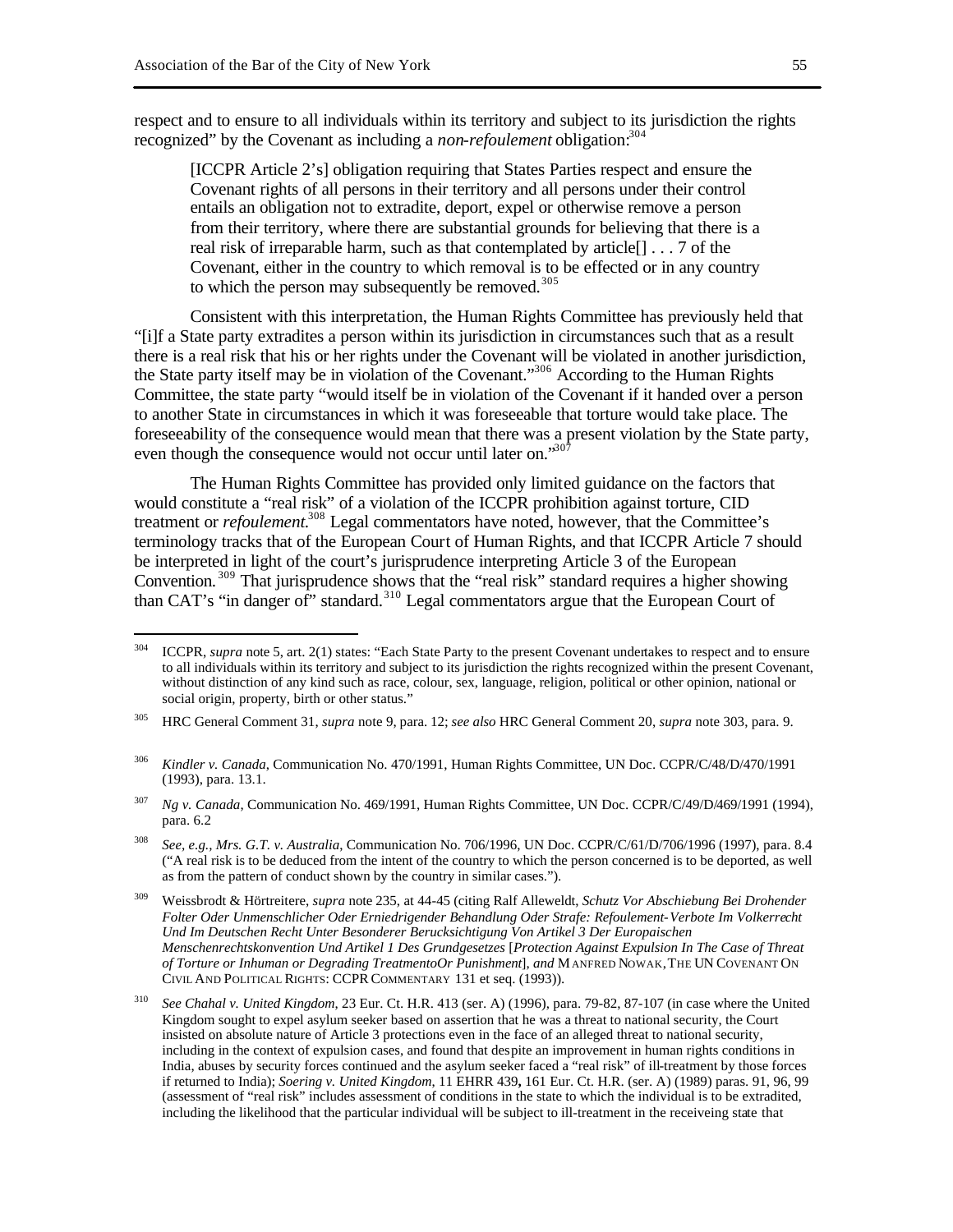Human Rights (and thus the ICCPR) standard is more stringent than that of CAT because the European Convention and ICCPR provide for *non-refoulement* protection over a broader range of abuse–including both torture and CID treatment or punishment–than CAT, which protects only against *refoulement* to torture.<sup>311</sup>

An additional basis for the ICCPR *non-refoulement* obligation may be found in the principle that, with the exception of a tiny subset of citizenship rights, states parties to the ICCPR may not distinguish between rights afforded to their own citizens and those extended to aliens. The Human Rights Committee has clarified that states may not discriminate between their own citizens and aliens in relation to the state's "territory and subject to its jurisdiction."<sup>312</sup> According to the Committee, "the general rule is that each one of the rights of the Covenant must be guaranteed without discrimination between citizens and aliens. Aliens receive the benefit of the general requirement of non-discrimination in respect of the rights guaranteed in the Covenant, as provided for in article 2 thereof."<sup>313</sup> Included among the rights of aliens under ICCPR is that "[t]hey must not be subjected to torture or to cruel, inhuman or degrading treatment or punishment…. If lawfully deprived of their liberty, they shall be treated with humanity and with respect for the inherent dignity of their person. Aliens are entitled to equal protection by the law. There shall be no discrimination between aliens and citizens in the application of these rights."<sup>314</sup>

### **2.** *Scope of Application of ICCPR Standards under International Law*

The Human Rights Committee has interpreted both Article 7's prohibition against transfer of an individual to a state where he or she faces a real risk of torture or CID treatment or punishment,<sup>315</sup> and Article 2's "respect and ensure" obligation as requiring state parties to prevent,

<sup>311</sup> Weissbrodt & Hörtreitere, *supra* note 235, at 1, 50, 55-56.

would violate Article 3); *Cruz Varas v. Sweden*, 201 Eur. Ct. H.R. (ser. A) (1991) paras. 70, 77 to 86 (even though individual asserted he had been tortured upon his previous forced transfer to Chile by Sweden, where political conditions in Chile had changed at the time of potential subsequent expulsion, and where the individual's assertion of torture were not substantiated and deemed to lack credibility by the Court, there were no substantial grounds for belief that he faced a real risk of treatment prohibited by European Convention Article 3); *Vilvarajah and Others v.United Kingdom*, 215 Eur. Ct. H.R. (ser. A) (1991) at paras. 140-44 (requiring that the "real risk" be current and subjectively be faced by the individual; evidence of mass violations of human rights, "random" acts of torture against the population by security forces, or evidence of prior torture suffered by applicants did not suffice to show such a real risk).

<sup>312</sup> Human Rights Committee, General Comment No. 15, *The Position of Aliens under the Covenant*, *reprinted in* Compilation of General Comments and General Recommendations Adopted by Human Rights Treaty Bodies, U.N. Doc. HRI\GEN\1\Rev.1 at 18 (1994), (HRC General Comment 15), para. 1 ("Reports from States parties have often failed to take into account that each State party must ensure the rights in the Covenant to "all individuals within its territory and subject to its jurisdiction" (art. 2, para. 1). In general, the rights set forth in the Covenant apply to everyone, irrespective of reciprocity, and irrespective of his or her nationality or statelessness."). *See also* Human Rights Committee, General Comment No. 18, *Non-Discrimination*, *reprinted in* Compilation of General Comments and General Recommendations Adopted by Human Rights Treaty Bodies, U.N. Doc. HRI\GEN\1\Rev.1 at 26 (1994) (HRC General Comment 18), para. 1 ("Non-discrimination, together with equality before the law and equal protection of the law without any discrimination, constitute a basic and general principle relating to the protection of human rights. Thus, article 2, paragraph 1, of the International Covenant on Civil and Political Rights obligates each State party to respect and ensure to all persons within its territory and subject to its jurisdiction the rights recognized in the Covenant without distinction of any kind, such as race, colour, sex, language, religion, political or other opinion, national or social origin, property, birth or other status.").

<sup>313</sup> HRC General Comment 15, *supra* note 312, para. 2

<sup>314</sup> *Id.*, para. 7.

<sup>315</sup> HRC General Comment 20, *supra* note 303, para. 8 ("The Committee notes that it is not sufficient for the implementation of article 7 to prohibit such treatment or punishment or to make it a crime. States parties should inform the Committee of the legislative, administrative, judicial and other measures they take to prevent and punish acts of torture and cruel, inhuman and degrading treatment in any territory under their jurisdiction.").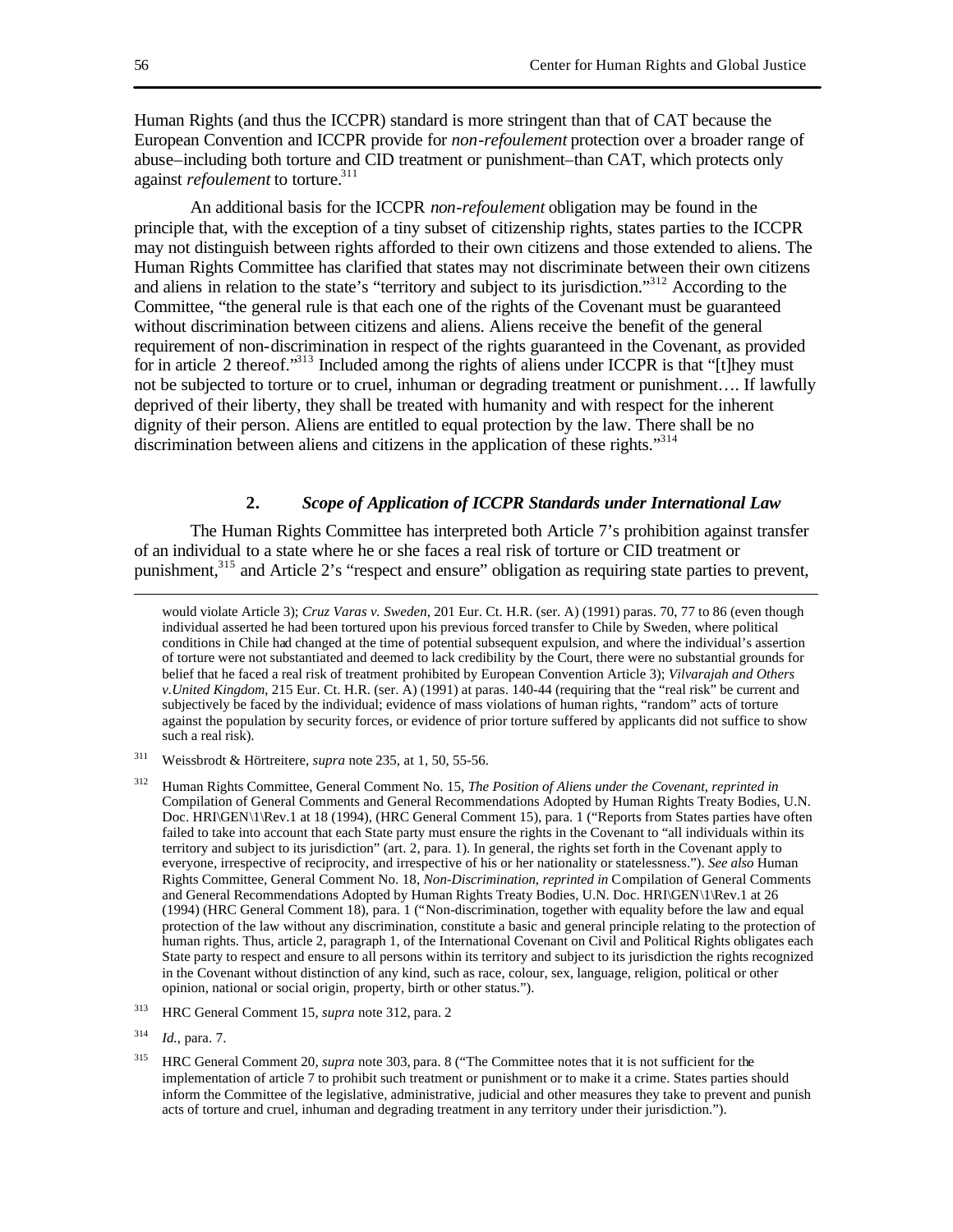$\overline{a}$ 

investigate, and punish or remedy violations both by state agents and non-state actors, under that state's domestic laws.<sup>316</sup> Failure to protect individuals against such violations may engage the international responsibility of the state party. $317$ 

Examples of instances in which the Human Rights Committee has found a state party to be responsible for violations of the ICCPR generally encompass: (i) violations that occur within the physical territory of the state,<sup>318</sup> and (ii) violations that otherwise are imputable to the state. Under the jurisprudence of the Human Rights Committee, acts that may be imputed to the state include the following: (a) violations of an individual's ICCPR protections when that individual is in the "power or effective control" of a state, even if outside the territory of that state; (b) acts within a

<sup>316</sup> *Id*. para. 2 ("It is the duty of the State party to afford everyone protection through legislative and other measures as may be necessary against the acts prohibited by article 7, whether inflicted by people acting in their official capacity, outside their official capacity or in a private capacity."); HRC General Comment 31, *supra* note 9, para. 8 ("The Covenant cannot be viewed as a substitute for domestic criminal or civil law. However the positive obligations on States Parties to ensure Covenant rights will only be fully discharged if individuals are protected by the State, not just against violations of Covenant rights by its agents, but also against acts committed by private persons or entities that would impair the enjoyment of Covenant rights in so far as they are amenable to application between private persons or entities . . . . States are reminded of the interrelationship between the positive obligations imposed under article 2 and the need to provide effective remedies in the event of breach under article 2, paragraph 3. The Covenant itself envisages in some articles certain areas where there are positive obligations on States Parties to address the activities of private persons or entities . . . . It is also implicit in article 7 that States Parties have to take positive measures to ensure that private persons or entities do not inflict torture or cruel, inhuman or degrading treatment or punishment on others within their power."); *see also* HRC General Comment 20, *supra* note 303, at para. 13 ("States parties should indicate when presenting their reports the provisions of their criminal law which penalize torture and cruel, inhuman and degrading treatment or punishment, specifying the penalties applicable to such acts, whether committed by public officials or other persons acting on behalf of the State, or by private persons. Those who violate article 7, whether by encouraging, ordering, tolerating or perpetrating prohibited acts, must be held responsible.").

<sup>317</sup> HRC General Comment 31, *supra* note 9, para. 8 ("There may be circumstances in which a failure to ensure Covenant rights as required by article 2 would give rise to violations by States Parties of those rights, as a result of States Parties' permitting or failing to take appropriate measures or to exercise due diligence to prevent, punish, investigate or redress the harm caused by such acts by private persons or entities.").

<sup>318</sup> ICCPR, *supra* note 5, art. 2(1); *see also* Concluding Observations of the Human Rights Committee, Cyprus, UN Doc. CCPR/C/79/Add.88, para 3 (1998) (Cyprus not obligated to apply ICCPR protections to territory over which it did not exercise control because of occupation by another state). *But see* Concluding Observations of the Human Rights Committee, Bosnia and Herzegovina, UN Doc. CCPR/C/79/Add.14, para 4 (1992) (Republic of Bosnia-Herzegovina legally responsible for acts in territory over which it had factual and effective control, and also other parts of its territory). Professor Dominic McGoldrick sees this decision as "best understood in the context of Bosnia's newly attained statehood." Dominic McGoldrick, *Extraterritorial Application of the International Covenant on Civil and Political Rights*, *in* EXTRATERRITORIAL APPLICATION OF HUMAN RIGHTS TREATIES (FONS COOMANS AND MENNO T. KAMMINGA, eds., 2004), 50.

<sup>319</sup> HRC General Comment 31, *supra* note 9, para. 10 ("States Parties are required by article 2, paragraph 1, to respect and to ensure the Covenant rights to all persons who may be within their territory and to all persons subject to their jurisdiction. This means that a State party must respect and ensure the rights laid down in the Covenant to anyone within the power or effective control of that State Party, even if not situated within the territory of the State Party . . [T]he enjoyment of Covenant rights is not limited to citizens of States Parties but must also be available to all individuals, regardless of nationality or statelessness, such as asylum seekers, refugees, migrant workers and other persons, who may find themselves in the territory or subject to the jurisdiction of the State Party. This principle also applies to those within the power or effective control of the forces of a State Party acting outside its territory, regardless of the circumstances in which such power or effective control was obtained, such as forces constituting a national contingent of a State Party assigned to an international peace-keeping or peace-enforcement operation.") and para. 12 ("article 2's obligation requiring that States Parties respect and ensure the Covenant rights of all persons in their territory and all persons under their control entails an obligation not to extradite, deport, expel or otherwise remove a person from their territory, where there are substantial grounds for believing that there is a real risk of irreparable harm); *see also* Concluding Observations of the Human Rights Committee, Belgium, UN Doc. CCPR/C/79/Add.99 (1998), para. 14 (expressing concern about actions of Belgian soldiers in Somalia, and acknowledging that Belgium recognized the applicability of ICCPR to those actions); Concluding Observations of the Human Rights Committee, Croatia, UN Doc. CCPR/C/79/Add.15 (1992), paras. 7 and 10 (noting that Croatia was responsible for ICCPR violations in areas of Bosnia-Herzegovina under the control of Croatian military).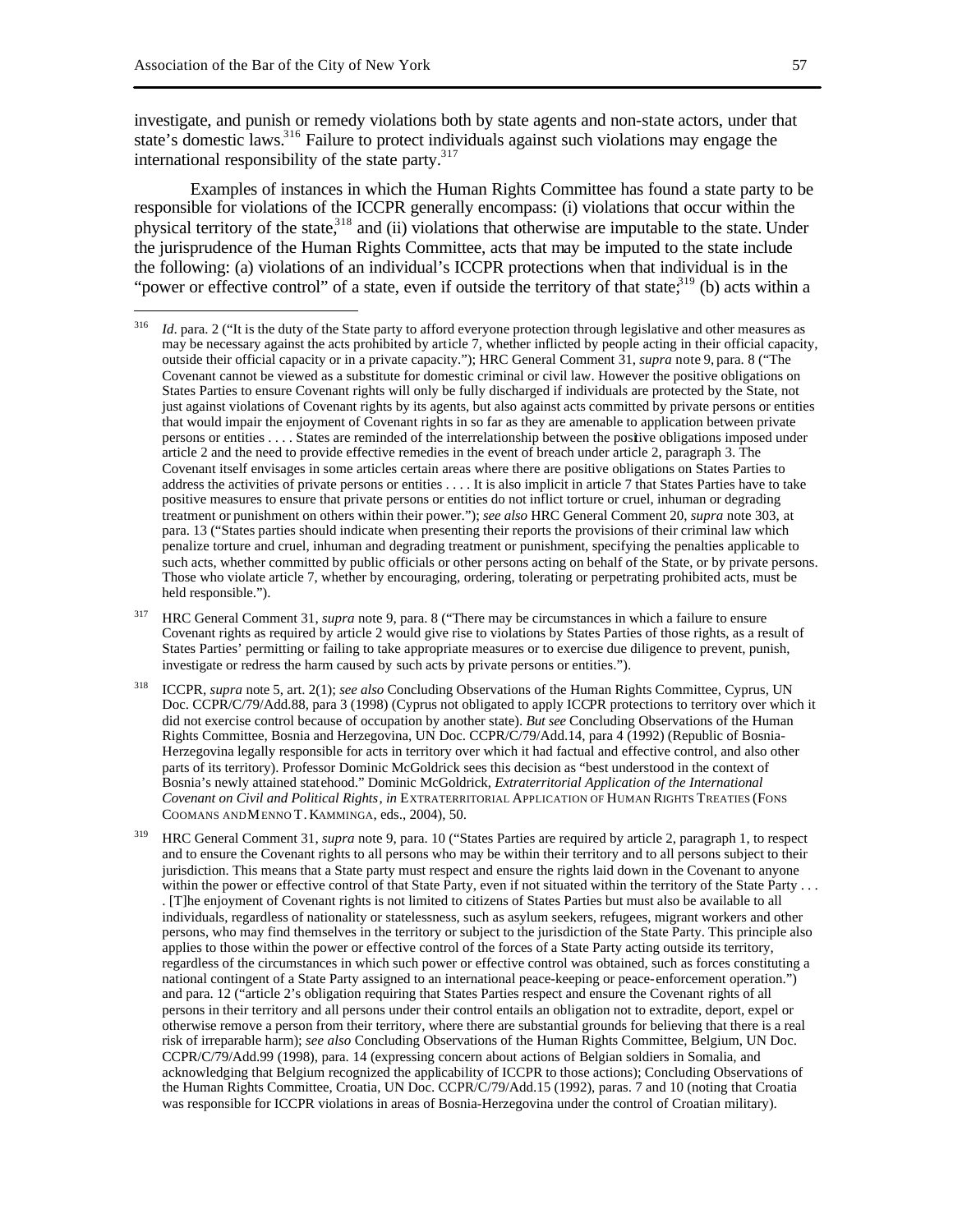state's territory that have the effect of violating the individual's ICCPR protections, even if these effects occur outside the territory of that state; $320$  (c) acts by state officials or agents of the state (including civilian contractors) that violate an individual's ICCPR protections, no matter where those acts occur; $321$  and (d) violations of the state's obligation to "take appropriate measures or to exercise due diligence to prevent, punish, investigate and redress the harm caused by" ICCPR violations by state actors or private persons or entities.<sup>322</sup> The Human Rights Committee explicitly found that Article 7 requires states party to take measures against ICCPR violations by private persons to "ensure that private persons or entities do not inflict torture or cruel, inhuman or degrading punishment on others within their power.<sup>323</sup> In addition to these specific instances, other acts imputable to the State under general international law rue of attribution may come to light which amount to violations of the ICCPR.

Although further factual development of the allegations of U.S. involvement in Extraordinary Renditions is necessary, based on the Human Rights Committee's jurisprudence, the United States could be liable for acts of torture or CID treatment or complicity to torture or CID treatment by state actors or private persons in each of the instances of alleged Extraordinary Rendition described above in Section IV.A. above. In addition, the United States could be liable for the *refoulement* of an individual under the control of the United States, or from territory under U.S.

<sup>320</sup> *Ng v. Canada*, Communication No. 469/1991, Human Rights Committee, UN Doc. CCPR/C/49/D/469/ 1991 (1994), para. 6.1 (extradition of applicant from Canada to the United States where the applicant could face the death penalty could violate Article 7 and render Canada liable for ICCPR violation because "if a State party takes a decision relating to a person within its jurisdiction, and the necessary and foreseeable consequence is that this person's rights under the Covenant will be violated in another jurisdiction, the State party itself may be in violation of the Covenant."); *see also Kindler v. Canada*, Communication No. 470/1991, Human Rights Committee, UN Doc. CCPR/C/48/D/470/1991 (1993) (same); *Lopez Burgos v. Uruguay,* Communication No. R.12/52, Human Rights Committee, UN Doc. Supp. No. 40 (A/36/40) at 176 (1981) , paras. 12.1-12.3 (in case involving the kidnapping of Uruguayan from Argentina by Uruguayan "security and intelligence forces," Human Rights Committee held that Article 2(1) "does not imply that the State party concerned cannot be held accountable for violations of rights under the Covenant which its agents commit upon the territory of another State, whether with the acquiescence of the Government of the State or in opposit ion to it. . . . .[I]t would be unconscionable to so interpret the responsibility under Article 2 of the Covenant as to permit a State party to perpetrate violations of the Covenant on the territory of another State, which violations it could not perpetrate on its on territory."); *Celiberti v. Uruguay*, Communication No. R.13/56, Human Rights Committee, UN Doc. Supp. No. 40 (A/36/40) at 185 (1981). Based on the reasoning applied by the Human Rights Committee in these cases, Professor McGoldrick thinks it makes no difference if the applicant had not been a Uruguayan national – it is the acts of arrest and abduction that violate ICCPR protections and bring the individual into the jurisdiction of the state committing those acts. McGoldrick, *supra* note 318, at 62.

<sup>321</sup> *Ng v. Canada*, Communication No. 469/1991, UN Doc. CCPR/C/49/D/469/1991 (1994), para. 6.1; *Kindler v. Canada*, Communication No. 470/1991, Human Rights Committee, UN Doc. CCPR/C/48/D/470/1991 (1993); *Lopez Burgos v. Uruguay,* Communication No. R.12/52, Human Rights Committee, UN Doc. Supp. No. 40 (A/36/40) at 176 (1981), paras. 12.1-12.3; *Celiberti v. Uruguay*, Communication No. R.13/56, Human Rights Committee, UN Doc. Supp. No. 40 (A/36/40), at 185 (1981).

<sup>322</sup> HRC General Comment 31, *supra* note 9, para. 8 ("[T]he positive obligations on States Parties to ensure Covenant rights will only be fully discharged if individuals are protected by the State, not just against violations of Covenant rights by its agents, but also against acts committed by private persons or entities that would impair the enjoyment of Covenant rights in so far as they are amenable to application between private persons or entities . . . . States are reminded of the interrelationship between the positive obligations imposed under article 2 and the need to provide effective remedies in the event of breach under article 2, paragraph 3. The Covenant itself envisages in some articles certain areas where there are positive obligations on States Parties to address the activities of private persons or entities.").

<sup>&</sup>lt;sup>323</sup> *Id.* ("It is also implicit in article 7 that States Parties have to take positive measures to ensure that private persons or entities do not inflict torture or cruel, inhuman or degrading treatment or punishment on others within their power.")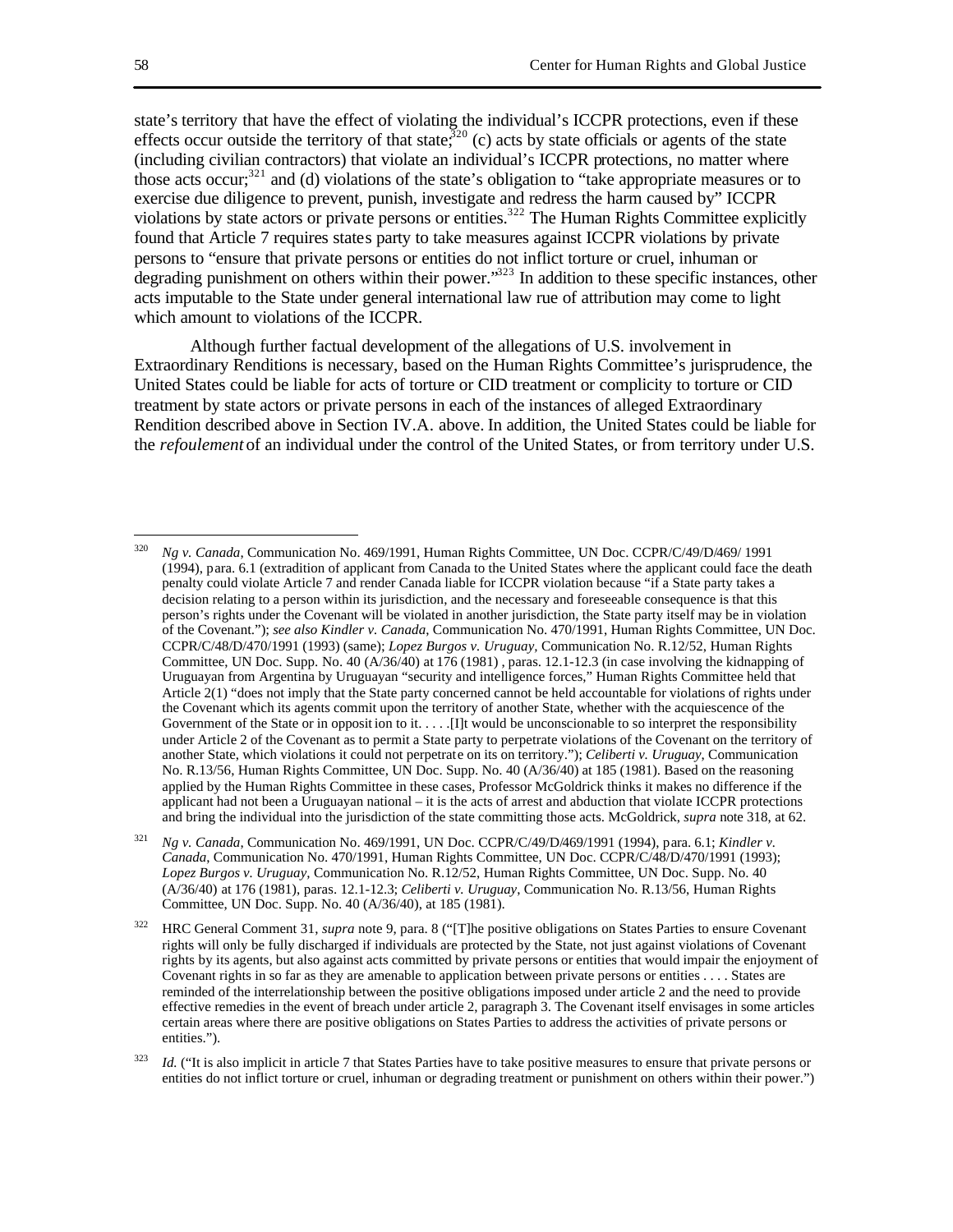control (e.g a secret detention facility)<sup>324</sup> to any other state where the person faces "a real risk" of torture or CID treatment, regardless of whether the person is actually subjected to ill treatment.<sup>325</sup>

The requirement that the United States investigate and prosecute allegations of Extraordinary Renditions is mandated by the terms of the Covenant, as interpreted by the Human Rights Committee. In order to ensure the effective application of ICCPR Article 7's protection against torture, CID treatment, and *refoulement*, the Human Rights Committee requires that state parties investigate allegations of breaches of the protections in the treaty, including those against torture, CID treatment, and *refoulement*, to bring offenders to justice in the case of criminal violations, and to provide appropriate remedies.<sup>326</sup> States are obligated not only to investigate and prosecute, but also to submit periodic reports that include information about training and instruction of state agents and medical personnel on ICCPR protections.<sup>327</sup> A failure by the state party to take any of these actions could itself give rise to a separate breach of the ICCPR by the state.<sup>328</sup> Finally, the Human Rights Committee has interpreted the Article 7 protections in conjunction with the Article 2(3) obligation to provide appropriate remedies as requiring state parties to provide effective complaint procedures and remedies under domestic law for breaches of Article  $7^{329}$ 

## **3.** *The United States' Implementation of the ICCPR*

The U.S. Senate ratified the ICCPR on April 2, 1992, and the ICCPR came into force for the United States on September 8, 1992.<sup>330</sup> The instrument of ratification contained certain declarations, reservations, and understandings, including a declaration that ICCPR Articles 1 through 27 were not self-executing (*i.e.*, that these provisions must be implemented by domestic legislation).<sup>331</sup> Even though the United States has ratified the ICCPR with the express declaration that it is not self-executing and has not implemented the ICCPR into domestic legislation, the United States is nonetheless under an obligation to enact legislation to give effect to any international agreement to which it is a party.<sup>332</sup> That obligation is included explicitly in Article 2

<sup>328</sup> *Id*. para. 18.

<sup>324</sup> <sup>324</sup> For a detailed discussion of the scope of extraterritorial application of the ICCPR, *See* McGoldrick, *supra* note 318.

<sup>325</sup> HRC General Comment 31, *supra* note 318, para. 12 ("article 2's obligation requiring that States Parties respect and ensure the Covenant rights of all persons in their territory and all persons under their control entails an obligation not to extradite, deport, expel or otherwise remove a person from their territory, where there are substantial grounds for believing that there is a real risk of irreparable harm").

<sup>&</sup>lt;sup>326</sup> *Id.*, at paras. 15, and 18 ("Where the investigations referred to in paragraph 15 reveal violations of certain Covenant rights, States Parties must ensure that those responsible are brought to justice. As with failure to investigate, failure to bring to justice perpetrators of such violations could in and of itself give rise to a separate breach of the Covenant. These obligations arise notably in respect of those violations recognized as criminal under either domestic or international law, such as torture and similar cruel, inhuman and degrading treatment (article 7).").

<sup>327</sup> HRC General Comment 20, *supra* note 303, para. 10.

<sup>329</sup> *Id.*, para. 14; *see also* HRC General Comment 31, *supra* note 9, at para. 7 ("Article 2 requires that States Parties adopt legislative, judicial, administrative, educative and other appropriate measures in order to fulfill their legal obligations.").

<sup>330</sup> *See* 138 Cong. Rec. S4783-84 (daily ed. Apr. 2, 1992); United Nations Treaty Collection: Declarations and Reservations, *available at* http://www.unhchr.ch/html/menu3/b/treaty12\_asp.htm (last visited Oct. 25, 2004).

<sup>&</sup>lt;sup>331</sup> *See* International Covenant on Civil and Political Rights, Declarations, Reservations and Understandings made by the United States, *available at* http://www.unhchr.ch/tbs/doc.nsf/887ff7374eb89574c1256a2a0027ba1f/80256404004ff315c125638b005f309e?Ope nDocument (last visited Oct. 25, 2004).

<sup>332</sup> *See* U.S. CONST. art. VI, §2 ("This Constitution and the laws of the United States which shall be made in pursuance thereof, and all treaties which shall be made under the authority of the United States, shall be the supreme law of the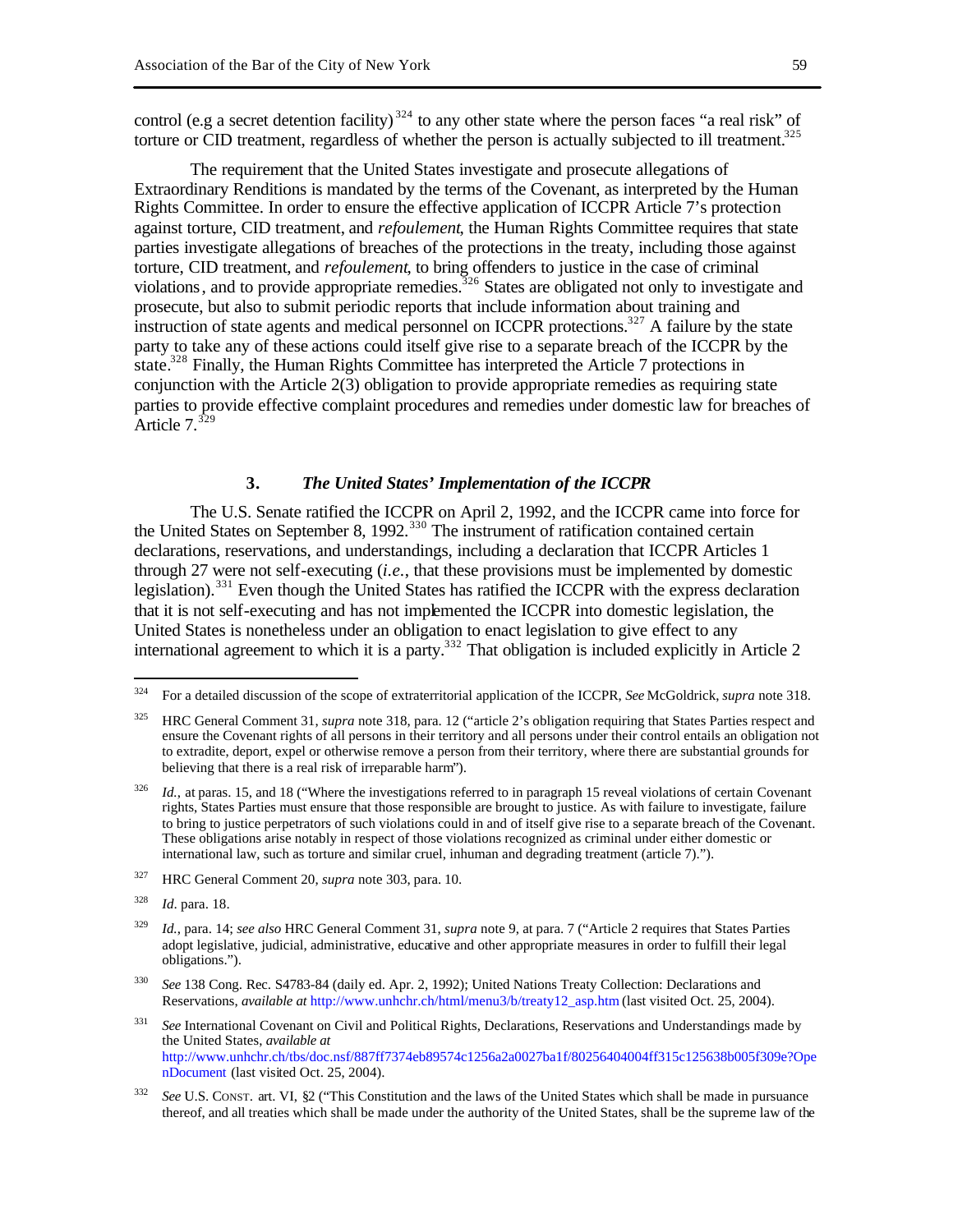of the ICCPR, which requires states party to implement and enforce the protections of the ICCPR.<sup>333</sup> Finally, the United States will be liable for violations of the ICCPR regardless of its failure to pass implementing legislation.

#### **C. The Geneva Conventions' Prohibitions of Extraordinary Renditions**

The four Geneva Conventions of 1949 codify a vast array of international humanitarian law standards on the treatment of prisoners of war and civilians during armed conflict and in occupied territories.<sup>334</sup> The protections afforded by the Geneva Conventions apply to (i) the actions of a High Contracting Party in territory under its control during an armed conflict, (ii) the actions of a High Contracting Party outside territory under its control, but which are taken in connection with an armed conflict, and (iii) to individuals falling within specified categories and classified as "protected persons."<sup>335</sup> The Conventions also apply "to all cases of partial or total occupation of the territory of a High Contracting Party, even if the occupation meets with no armed resistance."<sup>336</sup> A High Contracting Party to the Conventions is bound by their terms with respect to other states accepting and applying the Geneva Conventions.<sup>337</sup> The Geneva Conventions' protections have been interpreted to extend to individuals detained during the war in Afghanistan (though not without controversy), and also the U.S. war in, and occupation of, Iraq.<sup>338</sup> As discussed below, the Geneva Conventions' applicability to individuals captured by the United States in situations other than these two conflicts and held, for example, in so-called secret detention facilities is open to question. Of course, all detainees held by the United States – regardless of where or when they were captured or of their status – are entitled to humane treatment and the protection of human rights law, including CAT and the ICCPR.

land); *see also* Restatement, *supra* note 123, at cmt. H ("If an international agreement . . . is non-self-executing, the United States is under an international obligation to adjust its laws and institutions as may be necessary to give effect to the agreement."); Louis Henkin, *Treaties in a Constitutional Democracy*, 10 MICH.J. INT'L L. 406, 425 (1989) ("The international obligation of the United States under a treaty is immediate, whether a treaty is selfexecuting or not. . . . [T]he United States has an obligation to enact necessary legislation promptly so as to enable it to carry out its obligations under the treaty.").

<sup>333</sup> *See also* ICCPR, *supra* note 5, art. 50 ("the provisions of the present Covenant shall extend to all parts of federal states without any exceptions or limitations.").

<sup>334</sup> Geneva Conventions, *supra* note 169

<sup>335</sup> Emanuela-Chiara Gillard, *International Humanitarian Law and Extraterritorial State Conduct*, *in* EXTRATERRITORIAL APPLICATION OF HUMAN RIGHTS TREATIES, (Fons Coomans and Menno T. Kamminga eds., 2004), 27. Common Article 2 of the Geneva Conventions provides that the Conventions are applicable to any "declared war or any other armed conflict between two or more High Contracting Parties even though the state of war has not been recognized." Geneva Conventions, *supra* note 169, art. 2. An influential source of interpretation of the Geneva Conventions is the International Committee of the Red Cross's Commentary on the Geneva Conventions, which states that "any difference arising between two States and leading to the intervention of armed forces is an armed conflict within the meaning of Article 2, even if one of the Parties denies the existence of a state of war." ICRCCOMMENTARY ON THE GENEVA CONVENTION RELATIVE TO THE PROTECTION OF CIVILIAN PERSONS IN TIME OF WAR, 20 (J.S. Pictet ed., 1958). In addition, Common Article 3 of the Geneva Conventions applies "in case of armed conflict not of an international character occurring in the territory of one of the High Contracting Parties." Geneva Conventions, *supra* note 169, art. 3.

<sup>336</sup> *See* Geneva Conventions, *supra* note 169, art. 2.

<sup>337</sup> *Id.*

<sup>338</sup> For a discussion of the standards used to determine a state's "occupation" by another state, *see* Association of the Bar of the City of New York, *Supplement to the Report on Human Rights Standards Applicable to the United States' Interrogation of Detainees* (2004) (HR Standards Supplement), *available at* http://www.abcny.org/pdf/ABCNY-InterrogationReportSupp.pdf (last visited Oct. 24, 2004), at 5.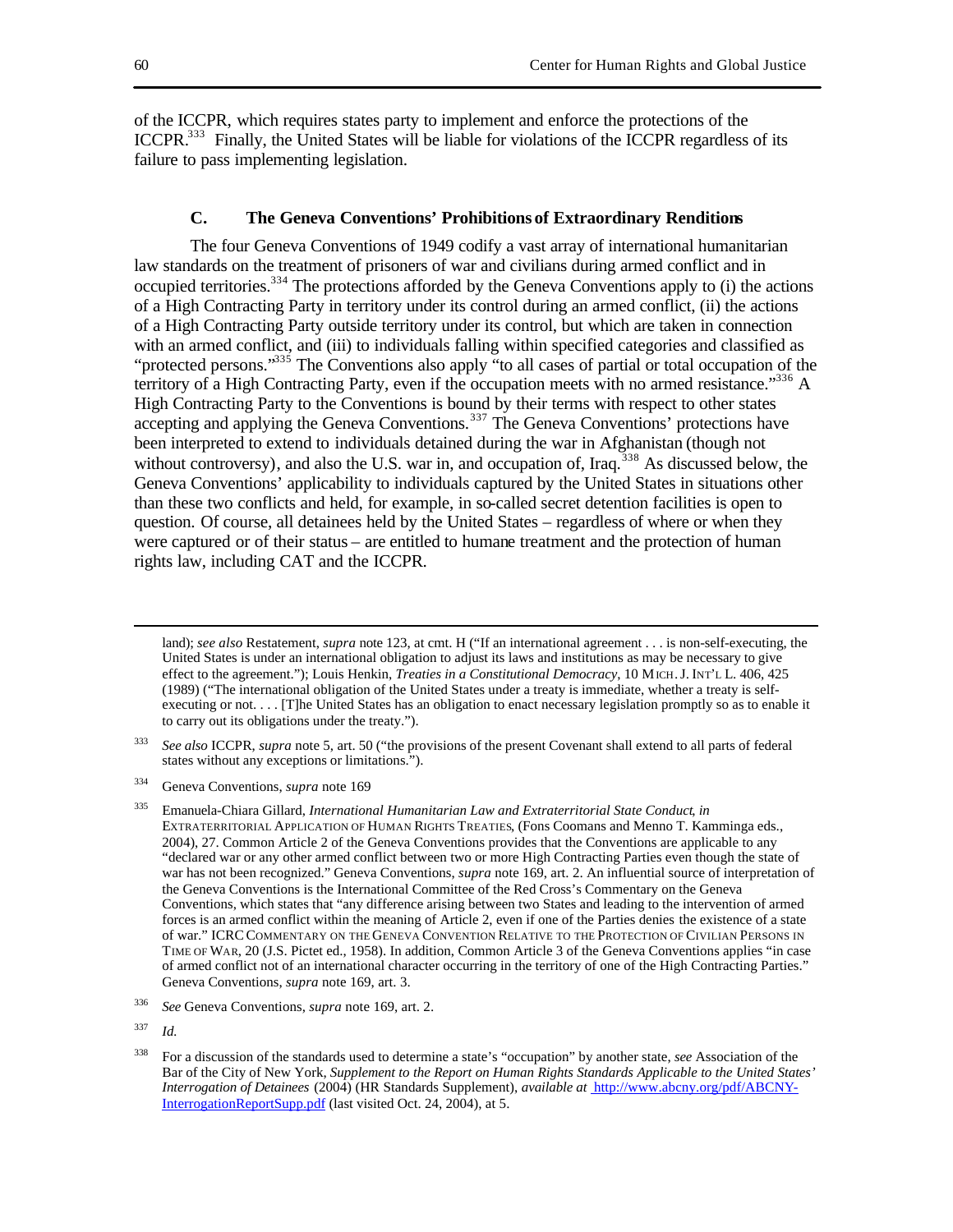### **1.** *Geneva III Protections*

Under Geneva III, "combatants" are entitled to POW status if they are members of the armed forces (other than medical personnel, chaplains,<sup>339</sup> spies or saboteurs). The specific requirements for combatant/POW status are set forth in Article 4 of Geneva  $III.^{340}$  If there is any doubt as to whether captured persons meet Article 4's criteria for POW status, such persons are entitled to interim POW status until a "competent tribunal" determines their legal status.<sup>341</sup> A detailed discussion of the debate over the U.S. failure to establish such tribunals, the status and adequacy of the tribunals currently underway, and the U.S. categorization of detainees in the course of the war in Afghanistan as "enemy combatants" or "security detainees" to whom Geneva Convention protections do not apply is beyond the scope of this Report, but is discussed in detail in the HR Standards Report at pages 3-8 and 39-47, and at the HR Standards Supplement at pages 3- 12. 342

Briefly, Geneva III mandates that POWs be treated humanely at all times. This includes freedom from physical and mental torture, acts of violence, intimidation and insult, and exposure to public humiliation. <sup>343</sup> Pursuant to Article 14, POWs also "are entitled in all circumstances to

Prisoners of war, in the sense of the present Convention, are persons belonging to one of the following categories, who have fallen into the power of the enemy:

- 1. Members of the armed forces of a Party to the conflict as well as members of militias or volunteer corps forming part of such armed forces.
- 2. Members of other militias and members of other volunteer corps, including those of organized resistance movements, belonging to a Party to the conflict and operating in or outside their own territory, even if this territory is occupied, provided that such militias or volunteer corps, including such organized resistance movements, fulfill the following conditions:
	- (a) That of being commanded by a person responsible for his subordinates;
	- (b) That of having a fixed distinctive sign recognizable at a distance;
	- (c) That of carrying arms openly;
	- (d) That of conducting their operations in accordance with the laws and customs of war.
- 3. Members of regular armed forces who profess allegiance to a government or an authority not recognized by the Detaining Power.

Articles 43 and 44 of Additional Protocol I set out the circumstances in which an individual may be considered a prisoner of war in conflicts governed by that protocol.

- <sup>341</sup> *See* Geneva III, *supra* note 169, art. 5; *see also*, U.S. Dept. of Army, Field Manual 27-10, *Law of Land Warfare*, art. 71 (1956); U.S. Dept. of Army, Regulation 190-8 Military Police, *Enemy Prisoners of War, Retained Personnel, Civilian Internees and Other Detainees*, §1-5 (a)(2) (1997). Under U.S. military regulations, a "competent tribunal" pursuant to Article 5 of Geneva III consists of three commissioned officers. The regulations also require that persons whose status is to be determined: be advised of their rights; be permitted to attend all open sessions, call witnesses, question witnesses called by the tribunal; and, be permitted (but not compelled) to testify or otherwise address the tribunal and be provided with an interpreter. The regulations provide for the tribunal's determination of a detainee's status in closed session by a majority vote and require a preponderance of the evidence to support the tribunal's finding. *See* Erin Chlopak, *Dealing with the Detainees at Guantànamo Bay: Humanitarian and Human Rights Obligations Under the Geneva Conventions* 9 Hum Rts. Br. 6, 8 (2002).
- <sup>342</sup> This Report notes, however, that pursuant to Geneva III, *supra* note 169, art. 118, POWs are required to be "released and repatriated without delay after the cessation of active hostilities." If detainees captured during the Afghan conflict and the war in, and occupation of, Iraq are POWs (but have not been adjudicated as such), continued detention, without charge, constitutes a breach of Article 118, unless such persons are detained in compliance with Geneva IV relating to detention of civilians (*e.g.* pursuant to Article 5 with respect to security detainees and Article 42 permitting internment "if the security of the Detaining Power makes it absolutely necessary.").
- <sup>343</sup> Specifically, Article 13 of Geneva III, *supra* note 169, provides:

Prisoners of war must at all times be humanely treated. Any unlawful act or omission by the Detaining Power causing death or seriously endangering the health of a prisoner of war in its custody is prohibited, and will be

<sup>339</sup> <sup>339</sup> Both medical personnel and chaplains may, however, still be entitled to POW protections under Geneva III even though they are not entitled to POW status. *See* Geneva III, *supra* note 169, art. 33.

<sup>340</sup> Article 4 of Geneva III, *supra* note 169, provides, in part: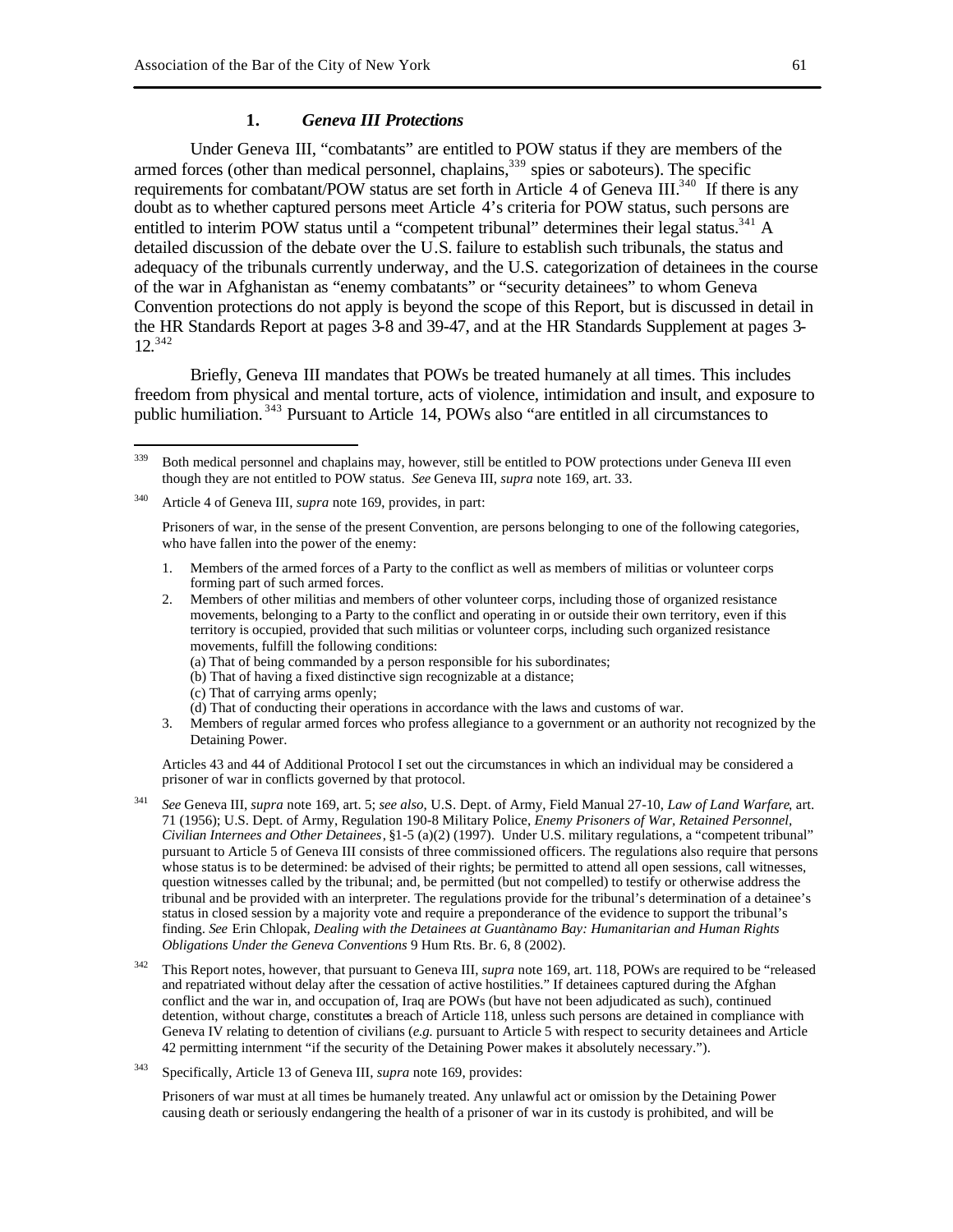respect for their persons and their honour . . . . [and] shall retain the full civil capacity which they enjoyed at the time of their capture." With respect to interrogation in particular, Article 17 of Geneva III provides: "No physical or mental torture, nor any other form of coercion, may be inflicted on prisoners of war to secure from them information of any kind whatever. Prisoners of war who refuse to answer may not be threatened, insulted, or exposed to any unpleasant or disadvantageous treatment of any kind." As discussed in greater detail below, in Section V.C.1., the torture or inhumane treatment of POWs is classified as a "grave breach" of Geneva III, obligating the United States to investigate and prosecute any such torture as a war crime.<sup>344</sup>

Geneva III also mandates that POWs may not be transferred to other states unless those states are also parties to Geneva III, and will fully protect the rights of such POWs (including the protections against torture or inhuman treatment). Although the unlawful transfer of POWs to a third state is not classified as a "grave breach," Geneva III provides that if POW protections are not to be afforded by the third state, the Detaining Power is obligated to take back custody of the POW and intern the POW in a place where his or her rights will be respected.<sup>345</sup>

Thus, under Geneva III, the United States may be required to investigate and prosecute as a war crime any allegations of Extraordinary Rendition of POWs in which U.S. agents may have been complicit to torture. If a POW has been transferred to a third state where he or she has been subjected to torture, the United States, as the original transferring Power, must take effective measures to correct the situation or seek the return of the POW.

### **2.** *Geneva IV Protections*

Geneva IV applies in international armed conflicts to the same extent as Geneva III. It covers "protected persons," defined as "those who, at a given moment and in any manner whatsoever, find themselves, in case of a conflict or occupation, in the hands of a Party to the conflict or Occupying Power of which they are not nationals."<sup>346</sup> "Protected persons" do not, however, include "[n]ationals of a State which is not bound by the Convention," "[n]ationals of a neutral State who find themselves in the territory of a belligerent State" and "nationals of a co-

regarded as a serious breach of the present Convention. In particular, no prisoner of war may be subjected to physical mutilation or to medical or scientific experiments of any kind which are not justified by the medical, dental or hospital treatment of the prisoner concerned and carried out in his interest.

Likewise, prisoners of war must at all times be protected, particularly against acts of violence or intimidation and against insults and public curiosity.

<sup>344</sup> *Id*., arts. 130 and 131.

 $\overline{a}$ 

<sup>345</sup> Article 12 of Geneva III, *id*., provides:

Prisoners of war are in the hands of the enemy Power, but not of the individuals or military units who have captured them. Irrespective of the individual responsibilities that may exist, the Detaining Power is responsible for the treatment given them.

Prisoners of war may only be transferred by the Detaining Power to a Power which is a party to the Convention and after the Detaining Power has satisfied itself of the willingness and ability of such transferee Power to apply the Convention. When prisoners of war are transferred under such circumstances, responsibility for the application of the Convention rests on the Power accepting them while they are in its custody.

Nevertheless if that Power fails to carry out the provisions of the Convention in any important respect, the Power by whom the prisoners of war were transferred shall, upon being notified by the Protecting Power, take effective measures to correct the situation or shall request the return of the prisoners of war. Such requests must be complied with.

<sup>346</sup> Geneva IV, *supra* note 169, art. 4.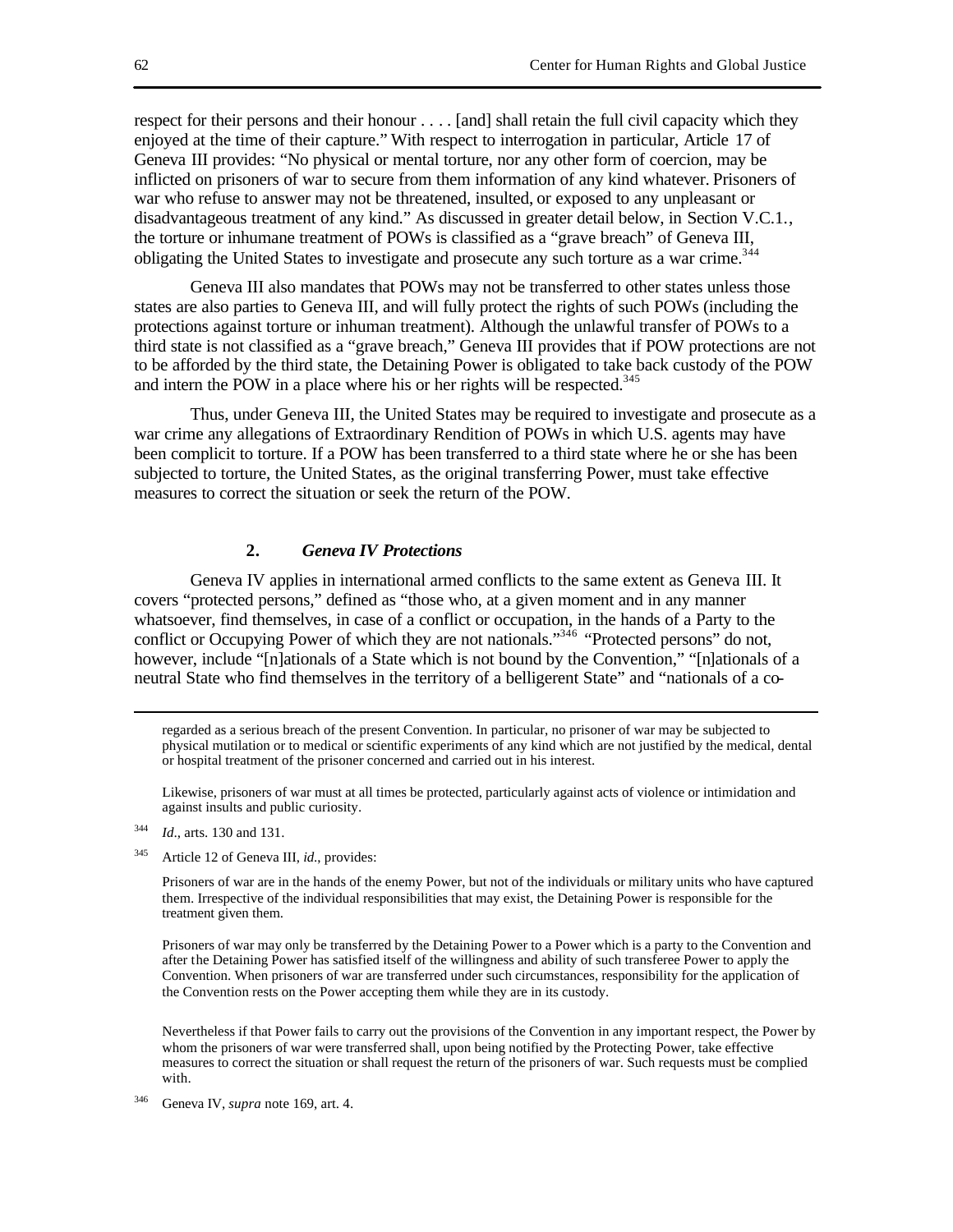belligerent State … while the State of which they are nationals has normal diplomatic representation in the State in whose hands they are."<sup>347</sup> The term "protected persons" includes persons detained as spies or saboteurs as well as persons suspected of engaging in activities hostile to the security of the Occupying Power, with some limitations.<sup>348</sup> The fact that a person may have unlawfully participated in a conflict does not deprive that person of Geneva IV's protections against torture, inhumane treatment and unlawful transfer.<sup>349</sup> These Geneva IV protections would thus extend to individuals (who are not POWs covered by Geneva III) detained during the wars in Afghanistan and Iraq, and would protect them against torture, inhumane treatment and against transfer to other states where they may be subject to torture.

Like POWs under Geneva III, "protected persons" under Geneva IV cannot be subjected to coercive interrogation tactics. Specifically, Article 31 of Geneva IV provides that "[n]o physical or moral coercion shall be exercised against protected persons, in particular to obtain information from them or from third parties." Article 32 further provides that "any measure of such a character as to cause physical suffering or extermination of protected persons" is prohibited and that "[t]his prohibition applies not only to murder, torture, corporal punishments, mutilation and medical or scientific experiments not necessitated by the medical treatment of a protected person, but also to any other measures of brutality, whether applied by civilian or military agents."

Geneva IV contains detailed rules regarding the internment, transfer and deportation of civilians. <sup>350</sup> Article 45 specifically provides that:

Protected persons shall not be transferred to a Power which is not a party to the Convention. . . .

Protected persons may be transferred by the Detaining Power only to a Power which is a party to the present Convention and after the Detaining Power has satisfied itself of the willingness and ability of such transferee Power to apply the

In each case, such persons shall nevertheless be treated with humanity and, in case of trial, shall not be deprived of the rights of fair and regular trial prescribed by the present Convention. They shall also be granted the full rights and privileges of a protected person under the present Convention at the earliest date consistent with the security of the State or Occupying Power, as the case may be.

<sup>349</sup> A debate exists as to whether persons who have directly participated in the war in Afghanistan hostilities and who do not qualify as POWs under Geneva III (*i.e.,* detainees considered to be "unlawful combatants" by the United States) should automatically be considered "protected persons" under Geneva IV, unless other exceptions apply. Recent decisions of the International Criminal Tribunal for the Former Yugoslavia have held that, "if an individual is not entitled to the protections of the Third Convention as a prisoner of war (or of the First or Second Conventions) he or she necessarily falls within the ambit of [Geneva IV]." *See Prosecutor v. Delalic*, Case No. IT-96-21-T, Judgment, (ICTY Trial Chamber November 16, 1998), para. 271; *see also Prosecutor v. Tadic*, Case No. IT-94-1-A, Judgment, (ICTY Appeals Chamber, July 15, 1999). For a further discussion of the standards applicable to the determination of a "protected person" under Geneva IV, and the Bush Administration's designation of certain detainees as "enemy combatants," *see* HR Standards Supplement, *supra* note 338, at 3-5 and 9-10.

<sup>350</sup> Geneva IV, *supra* note 169, arts. 41 and 42 (civilians may be interned only where "absolutely necessary"), art. 43 (internment order must be reconsidered upon the civilian's request, "as soon as possible by an appropriate court or administrative board" and periodically "at least twice yearly"), art. 45 (civilians may be transferred only to a Detaining Power that is a party to the Convention), art. 78 (civilian internment authorized only for "imperative reasons of safety"), arts. 79-126 (rules on treatment of civilian internees), arts. 127-28 (rules on transfers of internees), arts. 132-35 (rules on repatriation of civilian internees).

<sup>347</sup> *Id.* 

<sup>348</sup> Specifically, Article 5 of Geneva IV, *id*., provides:

Where in occupied territory an individual protected person is detained as a spy or saboteur, or as a person under definite suspicion of activity hostile to the security of the Occupying Power, such person shall, in those cases where absolute military security so requires, be regarded as having forfeited rights of communication under the present Convention.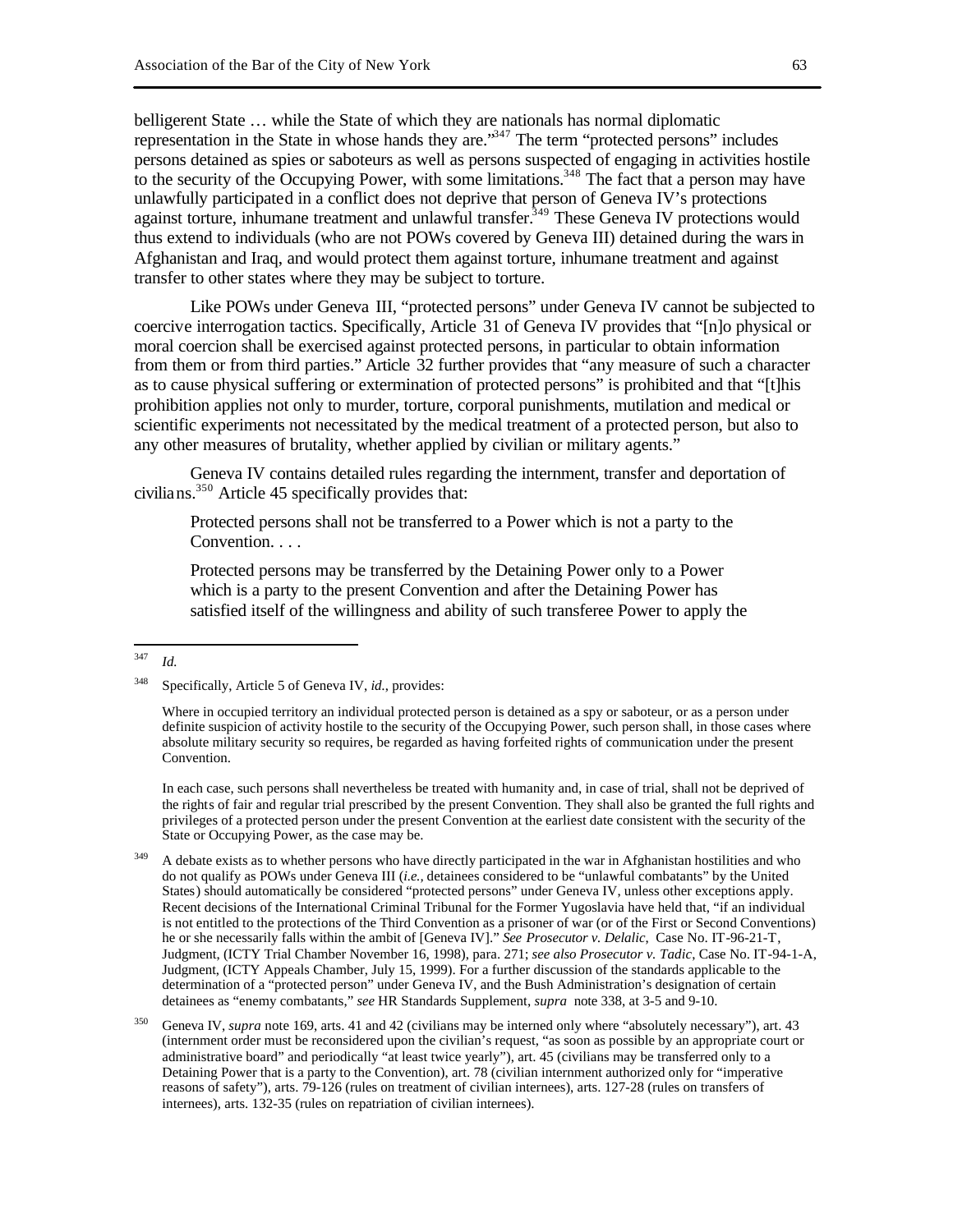present Convention. If protected persons are transferred under such circumstances, responsibility for the application of the present Convention rests on the Power accepting them, while they are in its custody. Nevertheless, if that Power fails to carry out the provisions of the present Convention in any important respect, the Power by which the protected persons were transferred shall, upon being so notified by the Protecting Power, take effective measures to correct the situation or shall request the return of the protected persons. Such request must be complied with.

In no circumstances shall a protected person be transferred to a country where he or she may have reason to fear persecution for his or her political opinions or religious beliefs.

As discussed in greater detail below, in Section V.C.2., both the torture or inhuman treatment and the "unlawful deportation or transfer or unlawful confinement of a protected person" are classified as "grave breaches" of Geneva IV, obligating the United States to investigate and prosecute any such transfer as a war crime.<sup>351</sup>

It is unclear whether Geneva IV would apply to individuals detained outside the United States (and not Iraqi or Afghan nationals captured during the wars in Iraq or Afghanistan, respectively) as part of the "War on Terror," including individuals detained at the U.S. secret detention facilities. First, in the context of the so-called war against terrorism, the United States is not engaged in international armed conflict with another state during the course of which these individuals were detained. Second, without a status hearing (which have now begun in the case of detainees at Guantánamo only, and whose procedural adequacy has been called into question by military lawyers and human rights groups) it is not possible to determine whether a particular individual is an interned civilian to whom Geneva IV would apply. As noted above, however, regardless of whether Geneva IV protections apply, transfer of any of these individuals to states where they are in danger of torture would still clearly be prohibited under human rights treaties.

By its terms, Geneva IV ceases to apply "on the general close of military operations" in the case of an international conflict or, in the case of "occupied territory," "one year after the general

Id., arts. 147 and 148. Article 49 of Geneva IV, *id.*, prohibits "[i]ndividual or mass forcible transfer, as well as deportations of protected persons from occupied territory to the territory of the Occupying Power or to that of any other country, occupied or not, . . . regardless of their motive." Geneva IV, *supra* note 169, art. 49. It has recently been reported that the CIA has secretly transferred detainees from Iraq for interrogations under authority of a draft legal opinion dated March 19, 2004 and authored by Jack Goldsmith, then Assistant Attorney General of the Department of Justice's Office of Legal Counsel. *See* Dana Priest, *Memo Lets CIA Take Detainees Out of Iraq: Practice is Called Serious Breach of Geneva Conventions*, WASHINGTON POST, Oct, 24, 2004, at A1; *see also* Jack Goldsmith, Office of Legal Counsel of the Department of Justice, *Re: Permissibility of Relocating Certain "Protected Persons" from Occupied Iraq*, (draft dated March 19, 2004), available at http://www.washingtonpost.com/wp-srv/nation/documents/doj\_memo031904.pdf (last visited Oct. 26, 2004) (Goldsmith Memo). According to Bush Administration officials, the Goldsmith Memo "establishes an important exception to public assertions by the Bush administration since March 2003 that the Geneva Conventions applied comprehensively to prisoners taken in the conflict in Iraq." Douglas Jehl, *U.S. Action Bars Right of Some Captured in Iraq*, N.Y. Times, Oct. 26, 2004, at A1. The memo reasons that Article 49's protection against forcible transfer and deportation is not available to "illegal aliens" in Iraq. Goldsmith Memo at 2-8. The memo also reasons that Article 49's protections do not apply to transfers of either "protected persons" or of what the memo calls "illegal aliens" for the purposes of interrogations because such transfers do not apply to persons who have either been accused of an offense or who have not been accused but are removed only "temporarily" for interrogation as opposed to being "permanently uprooted" from their homes. *Id*. at 9-14. The memo's reasoning ignores the plain language of Article 49. Moreover, as the authoritative ICRC Commentary to Geneva IV states, Article 49's "prohibition is absolute and allows of no exceptions, apart from those stipulated in paragraph 2 [which authorizes *evacuation* as a preventative measure only in circumscribed instances for the *protection* of "protected persons."]" ICRC, COMMENTARY ON THE GENEVA CONVENTION RELATIVE TO THE PROTECTION OF CIVILIAN PERSONS IN TIME OF WAR, 278 (J.S. Pictet ed., 1958).

351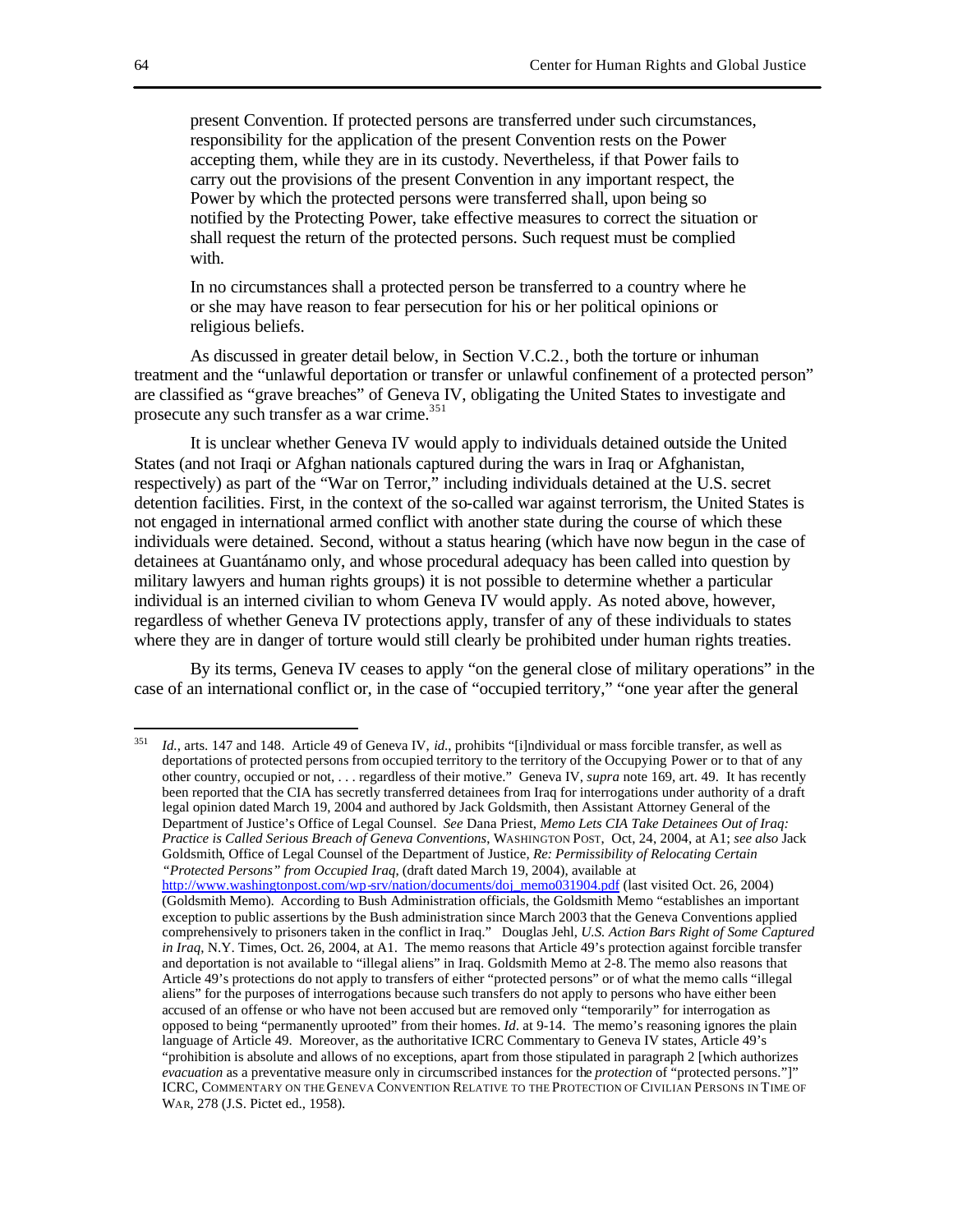close of military operations," or as long thereafter as the occupying power exercises the "functions of government." $35\frac{2}{3}$  But the questions of when military operations have ended or when a territory is no longer occupied are often not easily answered. For example, whether military operations have reached a "general close" and whether the United States constituted an Occupying Power after the establishment of the Karzai government in June 2002, and its recognition by the UN Security Council, are questions open to controversy. Similarly, U.S. military operations in Iraq are on-going, and, even though governing authority was in many respects transferred to the interim Iraqi Government on June 28, 2004, with the approval of the UN Security Council and the subsequent recognition of the new government by numerous nations, the United States continues to hold some of the powers of government, including legal and physical control over prisoners. Thus, the ability of some civilians captured in Afghanistan or Iraq to claim "protected person" status under Geneva IV today is subject to additional debate.<sup>353</sup> However, regardless of the characterization of the current conflicts in Afghanistan and Iraq, torture and CID treatment of civilian detainees from the war or ongoing conflict in Afghanistan and Iraq is not permitted, whether or not they qualify as "protected persons" under Geneva IV. All such persons are still entitled to the protections of international human rights law and to humane treatment under Common Article 3 and Article 75 of Additional Protocol I.

### **3.** *Additional Geneva Convention Protections*

Detained civilians captured in situations of international or non-international armed conflict who do not fall within the definition of "protected persons" in Geneva IV are nevertheless covered by Article 3 common to all four Geneva Conventions."<sup>354</sup> Common Article 3, which applies to armed conflict of any kind – international and non-international – is recognized as part of customary international law.<sup>355</sup> Pursuant to Common Article 3, detainees "shall in all circumstances be treated humanely" and prohibits the following acts "at any time and in any place whatsoever":

<sup>355</sup> *See*, *e.g.*, *Military and Paramilitary Activities in and against Nicaragua* (*Nicar. v. U.S*.), 1986 I.C.J. 14 (June 27, 1986) (*Nicaragua case*), paras. 218-20 (affirming that Common Article 3 is part of customary international law); *Prosecutor v. Tadic,* Case No. IT-94-1, Decision on the Defence Motion for Interlocutory Appeal on Jurisdiction, (ICTY Appeals Chamber, Oct. 2, 1995) para. 98 ("[S]ome treaty rules have gradually become part of customary law. This holds true for common Article 3 of the 1949 Geneva Conventions. . . ."); *Prosecutor v. Kunarac et. al.,*  Case Nos. IT-96-23 and IT-96-23/1, Judgement, (ICTY Appeals Chamber, June 12, 2002) para. 68 (Common Article 3 "is indeed regarded as being part of customary international law."); *Prosecutor v. Blaškic*, Case No. IT-95- 14, Judgment, (ICTY Trial Chamber, March 3, 2000) para. 166 ("Common Article 3 must be considered a rule of customary international law."); *Prosecutor v. Naletilic and Martinovic,* Case No. IT-98-34, Judgment, (ICTY Trial Chamber, March 31, 2003) para. 228 ("It is . . . well established that [C]ommon Article 3 has acquired the status of customary international law."). *See also* Theodor Meron, *The Geneva Conventions as Customary Law*, 81 AM.J. INT'L L. 348 (1987).

<sup>352</sup> *Id.* art. 6.

<sup>&</sup>lt;sup>353</sup> The authoritative ICRC has not asserted that either Afghanistan after June 2002, or Iraq after June 2004, was occupied within the meaning of Geneva IV.

<sup>&</sup>lt;sup>354</sup> Detained civilians captured in situations of armed conflict governed by Additional Protocol I to the Geneva Conventions are also protected by article 75(2) of that instrument. *See* Protocol I Additional to the Geneva Conventions of Aug. 12, 1949, *opened for signature* Dec. 12, 1977, U.N. Doc. A/32/144, Annex I, *reprinted in* 1125 U.N.T.S. 3; 16 I.L.M. 1391 (Additional Protocol I), *available at*  http://www.icrc.org/ihl.nsf/7c4d08d9b287a42141256739003e636b/f6c8b9fee14a77fdc125641e0052b079 (last visited Oct. 24, 2004). Although the United States is not a party to Additional Protocol I, it is generally acknowledged that relevant sections of Protocol I constitute either binding customary international law or good practice, in particular the minimum safeguards guaranteed by Article 75(2). *See* Michael J. Matheson, *Remarks on the United States Position on the Relation of Customary International Law to the 1977 Protocols Additional to the 1949 Geneva Conventions*, *reprinted in The Sixth Annual American Red Cross-Washington College of Law Conference on International Humanitarian Law: A Workshop on Customary International Law and the 1977 Protocols Additional to the 1949 Geneva Conventions*, 2 AM. U.J. INT'L L. &POL'Y 415, 425-6 (1987).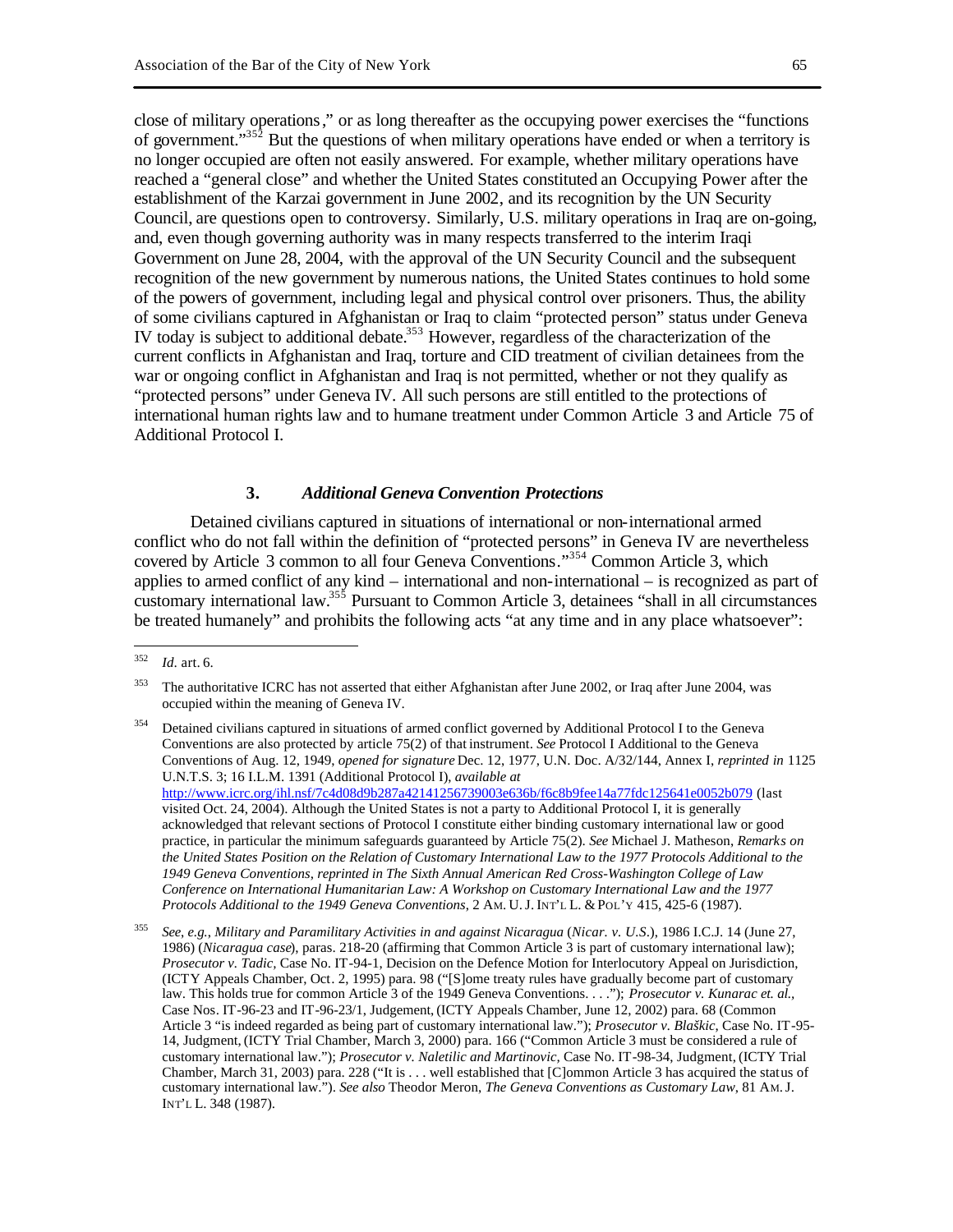"violence to life and person, in particular murder of all kinds, mutilation, cruel treatment and torture;" and "outrages upon personal dignity, in particular humiliating or degrading treatment." 356 Common Article 3 also provides that the "wounded and sick shall be collected and cared for."<sup>357</sup> Common Article 3 does not address the transfer of detainees.

### **4.** *The Geneva Conventions Require High Contracting Parties To Investigate and Prosecute Torture and Complicity to Torture as War Crimes*

Common Articles 50, 51, 130, and 147 of the Geneva Conventions define specific "grave breaches" of the Geneva Conventions as war crimes.<sup>358</sup> Included in the grave breaches provisions is "willful killing, torture or inhuman treatment" of POWs and civilians qualified as "protected persons."<sup>359</sup> Geneva IV, applicable to civilians, also includes as a "grave breach" the "unlawful deportation or transfer or unlawful confinement of a protected person."<sup>360</sup> States are required to investigate allegations of "grave breach" violations and to prosecute, or extradite to another state that will prosecute, perpetrators of "grave breaches."<sup>361</sup> The Geneva Conventions require criminal sanctions to be imposed on people who either directly commit "grave breaches," or order "grave

(a) Violence to the life, health or physical or mental well-being of persons, in particular:

(i) Murder;

- (ii) Torture of all kinds, whether physical or mental;
- (iii) Corporal punishments; and
- (iv) Mutilations

(b) Outrages on personal dignity, in particular, humiliating and degrading treatment, enforced prostitution, and any form of indecent assault.

- <sup>357</sup> Geneva Conventions, *supra* note 169, art. 3.
- <sup>358</sup> Article 85(2) of Additional Protocol I, *supra* note 354, also includes a "grave breaches" provision, and extends "grave breaches" protections beyond those in the Geneva Conventions to include, among others, "(1) Persons who have taken part in hostilities and have fallen into the power of an adverse Party (defined by Additional Protocol I as including combatants and prisoners of war); (2) Refugees and stateless persons in the power of an adverse Party; (3) The wounded, sick, and shipwrecked of the adverse Party; and (4) Medical or religious personnel, medical units or medical transports which are under the control of the adverse Party and protected under the Protocol (see Article 8 for definitions)."
- <sup>359</sup> Geneva I, art. 50; Geneva II, art. 51; Geneva III, art. 130; Geneva IV, art. 147, *supra* note 169. Geneva III Article 130 states: "Grave breaches . . . .shall be those involving any of the following acts, if committed against persons or property protected by the Convention: willful killing, torture or inhuman treatment, including biological experiments, willfully causing great suffering or serious injury to body or health, compelling a prisoner of war to serve in the forces of the hostile Power, or willfully depriving a prisoner of war of the rights of fair and regular trial prescribed in this Convention."
- <sup>360</sup> Geneva IV, *supra* note 169, art. 147. Geneva IV's grave breaches provision refers to "persons . . . protected by the present Convention," as opposed to "protected persons" The full text of the Article states: "Grave breaches . . . shall be those involving any of the following acts, if committed against persons or property protected by the present Convention: willful killing, torture or inhuman treatment, including biological experiments, willfully causing great suffering or serious injury to body or health, unlawful deportation or transfer or unlawful confinement of a protected person, compelling a protected person to serve in the forces of a hostile Power, or willfully depriving a protected person of the rights of fair and regular trial prescribed in the present Convention, taking of hostages and extensive destruction and appropriation of property, not justified by military necessity and carried out unlawfully and wantonly."

<sup>356</sup> <sup>356</sup> Geneva Conventions, *supra* note 169, art. 3. Additional Protocol I, *supra* note 354, article 75 also provides protection against ill-treatment in conflicts that are governed by that instrument:

The following acts are and shall remain prohibited at any time and in any place whatsoever, whether committed by civilians or by military agents:

<sup>361</sup> Geneva I, art. 51, Geneva II, art. 52, Geneva III, art. 131, Geneva IV, art. 148, *supra* note 169.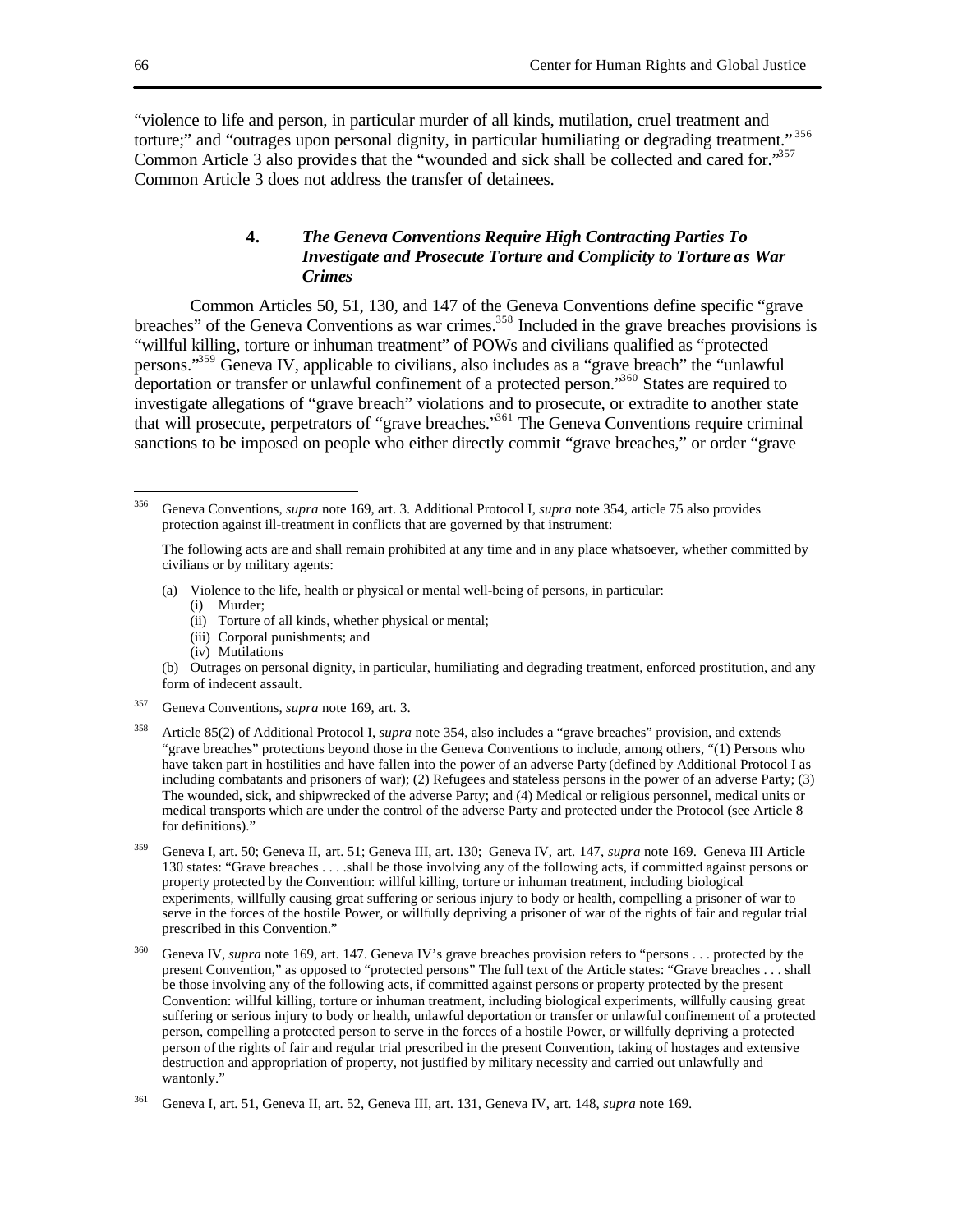breaches" to be committed.<sup>362</sup> The obligation to prosecute or extradite is absolute and nonderogable. It applies regardless of the nationality of the perpetrator or of the victim and also regardless of the place where the "grave breach" was committed.<sup>363</sup> "Grave breaches" of the Geneva Conventions are a part of customary international law.<sup>364</sup> Geneva Conventions Common Article 3 is also part of the customary international law, and violations of Common Article 3 have also been interpreted as requiring criminal sanctions.<sup>365</sup>

Recently, the statute for the ICTY incorporated the language of the Geneva Convention grave breaches provisions and authorized the tribunals to prosecute individuals "committing or ordering to be committed" crimes including torture or inhuman treatment as set out under the Geneva Conventions.<sup>366</sup> The statute for the ICTR reflects the fact that, unlike the war in the former Yugoslavia, the conflict in Rwanda was at all times a non-international armed conflict and criminalizes violations of Geneva Convention Common Article 3, including, specifically "violence to life, health and physical or mental well-being of persons, in particular murder as well as cruel treatment such as torture, mutilation or any form of corporal punishment."<sup>367</sup>

 $\overline{a}$ 

<sup>365</sup> *Prosecutor v. Tadic,* Case No. IT-94-1, Decision on the Defense Motion for Interlocutory Appeal on Jurisdiction, (ICTY Appeals Chamber, Oct. 2, 1995) para. 128-129 (individuals who violate the laws of war, including Common Article 3, may incur individual criminal responsibility under international law).; *Prosecutor v. Mucic et al.,* Case No. IT-96-21, Judgment, (Appeals Chamber, Feb. 20, 2001) para. 162, 171 ("[T]he fact that common Article 3 does not contain an explicit reference to individual criminal liability does not necessarily bear the consequence that there is no possibility to sanction criminally a violation of this rule. The [International Military Tribunal at Nuremberg] indeed followed a similar approach, as recalled in the *Tadic* Jurisdiction Decision when the Appeals Chamber found that a finding of individual criminal responsibility is not barred by the absence of treaty provisions on punishment of breaches. The Nuremberg Tribunal clearly established that individual acts prohibited by international law constitute criminal offences even though there was no provision regarding the jurisdiction to try violations. . . . The Appeals Chamber is unable to find any reason of principle why, once the application of rules of international humanitarian law came to be extended (albeit in an attenuated form) to the context of internal armed conflicts, their violation in that context could not be criminally enforced at the international level."); *Prosecutor v. Blaškic*, Case No. IT-95-14 (Trial Chamber), March 3, 2000, para. 176 ("[C]ustomary international law imposes criminal responsibility for serious violations of Common Article 3."); *see also* U.S. Dept. of Army, Field Manual 27-10, "Law of Land Warfare", art. 499 ("The term 'war crime' is the technical expression for a violation of the law of war by any person or persons, military or civilian. Every violation of the law of war is a war crime.") and 506 (1956)**;** United Kingdom *Manual of Military Law, Part 111* (1958), para. 626 ("all other violations of the [Geneva] Conventions, not amounting to "grave breaches", are also war crimes).

<sup>366</sup> Statute of the International Criminal Tribunal for the Former Yugoslavia, art. 2, May 25, 1993, S.C. Res. 827, U.N. SCOR, 48th Sess., 3217th mtg., at 1-2, U.N. Doc. S/RES/827 (1993), *amended by* S.C. Res. 1166, U.N. SCOR, 53rd Sess., 3878th mtg., U.N. Doc. S/RES/1166 (1998), *amended further by* S.C. Res. 1329, U.N. SCOR, 55th Sess., 4240th mtg., U.N. Doc. S/RES/1329 (2000), *amended further by* S. C. Res. 1411, U.N. SCOR, 57th Sess., 4535th mtg., U.N. Doc. S/RES/1411 (2002), *available at* http://www.un.org/icty/basic/statut/stat2000.htm (last visited Oct. 25, 2004) (ICTY Statute).

<sup>362</sup> Geneva I, art. 49, Geneva II, art. 50, Geneva III, art. 129, Geneva IV, art. 146, *supra* note 169.

<sup>363</sup> Geneva III, art. 129; Geneva IV, art. 146, *supra* note 169.

<sup>364</sup> United Nations Secretariat, *Report of the Secretary-General Pursuant to Paragraph 2 of Security Council Resolution 808*, U.N. SCOR*,* 3175th mtg., U.N. Doc. S/25704 (1993), at 9, para. 35, *reprinted in* 32 I.L.M. 1163 (1993) (grave breaches of the Geneva Conventions, genocide, and other crimes against humanity are undoubtedly a part of customary international law). This Report was approved by the U.N. Security Council. S.C. Res. 827, U.N. SCOR, 48th Sess., 3217th mtg. at 6, U.N. Doc. S/RES/827 (1993), *reprinted in* 32 I.L.M. 1203 (1993).

<sup>&</sup>lt;sup>367</sup> Statute of the International Criminal Tribunal of Rwanda, art. 4, U.N. SCOR, 48th Sess., 3217th mtg., U.N. Doc. S/Res/955 (1994) *amended by* S.C. Res. 978, U.N. SCOR, 50th Sess., 3504th mtg., U.N. Doc. S/RES/978 (1995), *amended further by* S.C. Res. 1165, U.N. SCOR, 53rd Sess., 3877th mtg., U.N. Doc. S/RES/1165 (1998), *amended further by* S.C. Res. 1329, U.N. SCOR, 55th Sess., 4240th mtg., U.N. Doc. S/RES/1329 (2000), *available at* http://www.ictr.org/ENGLISH/Resolutions/955e.htm (last visited Oct. 25, 2004) (ICTR Statute).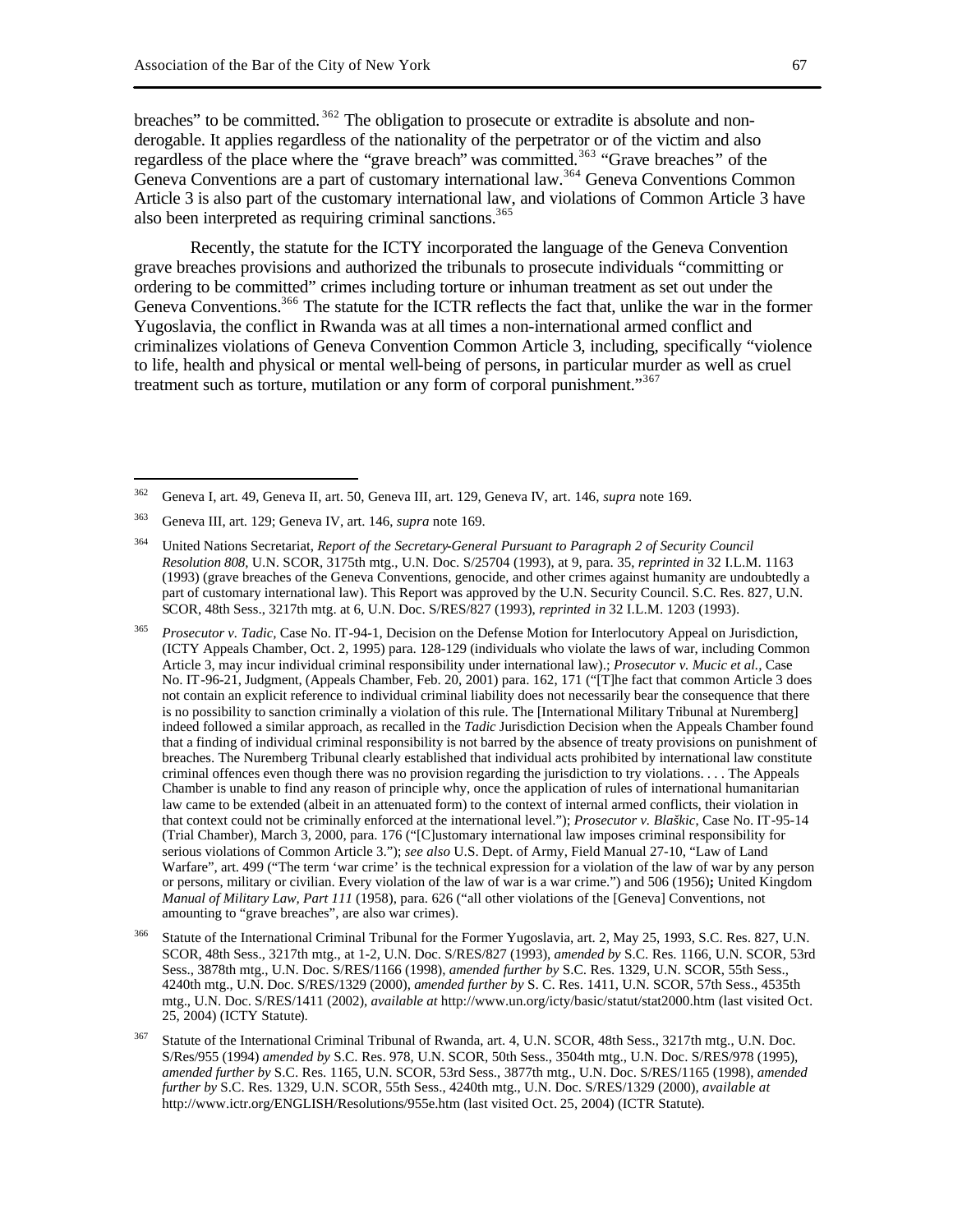### **5.** *The United States' Implementation of the Geneva Conventions*

The United States signed the Geneva Conventions on December 8, 1949 and ratified them on February 8, 1955.<sup>368</sup> The United States has applied the prohibitions and protections of the Geneva Conventions (and those of its predecessor treaties) since at least the Nuremberg Tribunals following the Second World War, including during the Vietnam War, and the Persian Gulf War of 1990. The provisions of the Geneva Conventions are also reflected in U.S. domestic statutes, including the Uniform Code of Military Justice, applicable to all military personnel.<sup>369</sup> However, it was not until 1996 that the Geneva Conventions were formally implemented into domestic legislation through the War Crimes Act of 1996. The War Crimes Act provides, in pertinent part:

- (a) Offense. Whoever, whether inside or outside the United States, commits a war crime, in any of the circumstances described in subsection (b), shall be fined under this title or imprisoned for life or any term of years, or both, and if death results to the victim, shall also be subject to the penalty of death.
- (b) Circumstances. The circumstances referred to in subsection (a) are that the person committing such war crime or the victim of such war crime is a member of the Armed Forces of the United States or a national of the United States (as defined in section 101 of the Immigration and Nationality Act).
- (c) Definition. As used in this section the term ''war crime'' means any conduct: (1) defined as a grave breach in any of the international conventions signed at Geneva 12 August 1949, or any protocol to such convention to which the United States is a party;
	- . . .

 $\overline{a}$ 

(3) which constitutes a violation of common Article 3 of the international conventions signed at Geneva, 12 August 1949, or any protocol to such convention to which the United States is a party and which deals with noninternational armed conflict. 370

#### **D. The Refugee Convention's Prohibitions of Extraordinary Renditions**

Extraordinary Rendition may also, in the case of transfer of individuals who seek asylum in the United States, violate the provisions of the Refugee Convention. <sup>371</sup> Article 33(1) of the Refugee

<sup>368</sup> Status of Ratification of the Geneva Conventions, United States, *available at* http://www.icrc.org/ihl.nsf/db8c9c8d3ba9d16f41256739003e6371/d6b53f5b5d14f35ac1256402003f9920?OpenDoc ument (last visited Oct. 25, 2004).

<sup>369</sup> 10 U.S.C. §§801-941 (1994 & Supp. IV 1999); *see* Section VIII.A.2. of this Report.

<sup>370</sup> Pub. L. No. 104-192 (codified at 18 U.S.C. §§ 2401, 2441, Aug. 21, 1996, 110 Stat. 2104, Sec. 2401); renumbered Sec. 2441, Public Law 104-294, title VI, Sec. 605(p)(1), Oct. 11, 1996, 110 Stat. 3510; amended by Public Law 105- 118, title V, Sec. 583, Nov. 26, 1997, 111 Stat. 2436.

<sup>371</sup> Refugee Convention, *supra* note 170. Although the United States did not ratify the Refugee Convention, it is a party to it through its accession to the 1967 Protocol, *supra* note 170, which adopted and extended the Refugee Convention protections. Formal procedures for granting asylum and withholding of deportation in accordance with the Refugee Convention were first enacted into domestic law through amendments to the Immigration and Nationality Act, 8 U.S.C. §1101 *et seq.*, and by the Refugee Act of 1980, Pub. L. No. 96-212, 94 Stat. 102 (1980). Subsequent U.S. legislation that contains provisions relating to Refugee Convention protections include: the Immigration Act of 1990, Pub. L. 101-649, 104 Stat. 4978; the Illegal Immigration Reform and Immigrant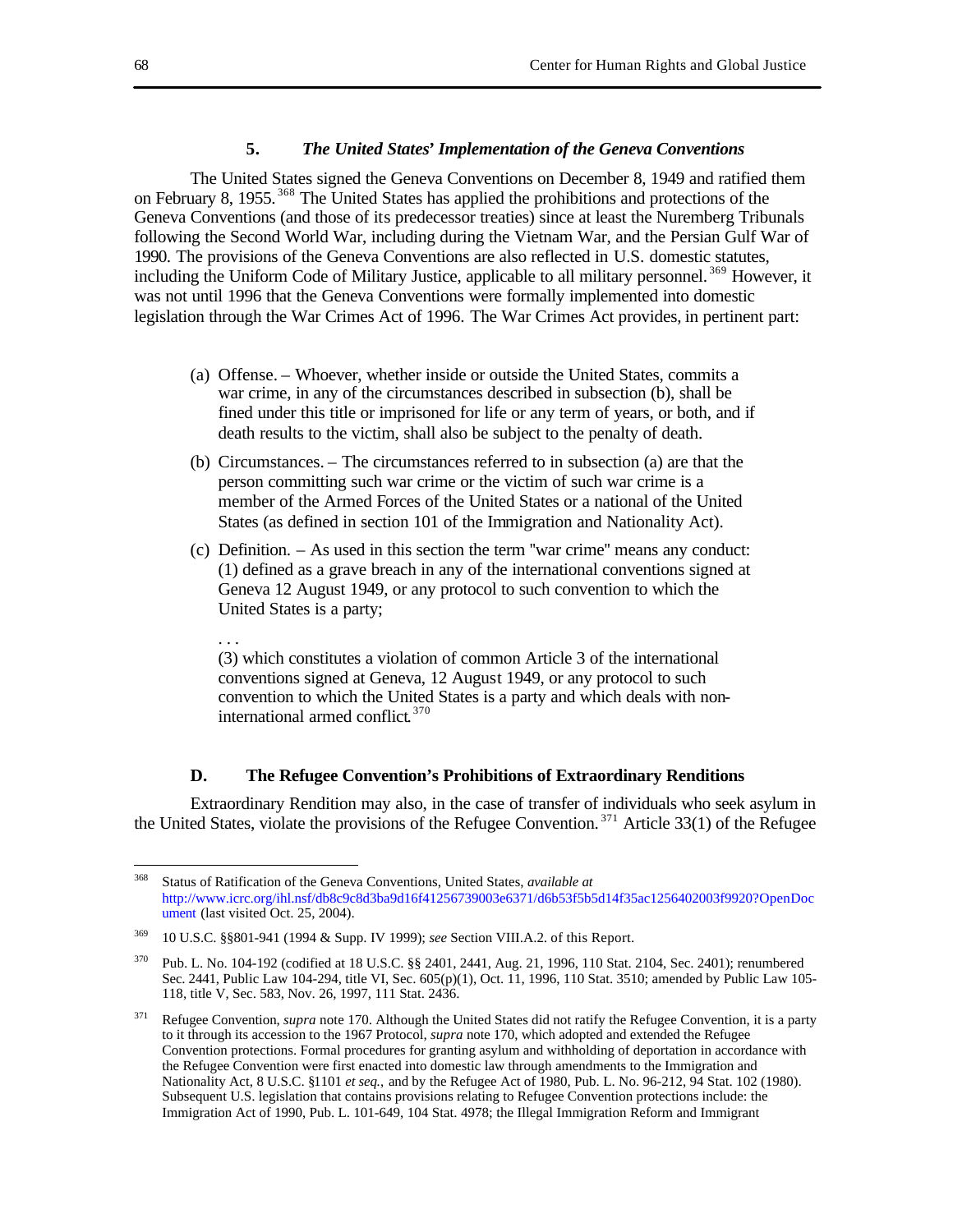Convention prohibits the expulsion or *refoulement* of any person to a state "where his life or freedom would be threatened on account of his race, religion, nationality, membership in a particular social group or political opinion."<sup>372</sup> The Refugee Convention does not refer to torture or to CID treatment or punishment, but rather applies to any person who "owing to well-founded fear of being persecuted for reasons of race, religion, nationality, membership of a particular social group or political opinion, is outside the country of his nationality and is unable, or owing to such fear, is unwilling to avail himself to the protection of that country."<sup>373</sup> Thus the Refugee Convention's protections are both narrower and broader than those of CAT. CAT prohibits *refoulement* of *any* individual to *any* state where that individual faces the danger of torture, regardless of the reason for the danger or the purpose of the torture.<sup>374</sup> The Refugee Convention's protections extend only to individuals who face persecution in their home state (or state of habitual residence) on one of the five enumerated grounds. On the other hand, CAT applies to prohibit torture by state actors or individuals acting with the consent or acquiescence of state actors, while the Refugee Convention has been interpreted to include persecution by civilians, if the persecution is tolerated by state authorities or if state authorities are unable to prevent it. $375$ 

Also unlike CAT's *non-refoulement* prohibition, which is absolute and permits no exceptions, the Refugee Convention contains certain exceptions that prohibit a person from obtaining refugee status, or protection against *refoulement*, even if the person has a well-founded fear of persecution on one of the five enumerated grounds. Article 33(2) limits the *non-refoulement* protection by providing that a person who has been recognized as a refugee may not be protected against *refoulement* if "there are reasonable grounds for regarding [him] as a danger to the security of the country in which he is, or who, having been convicted . . . of a particularly serious crime, constitutes a danger to the community of that country."<sup>376</sup> Article 1F of the Refugee Convention also states that the Convention shall not be applicable to a person if:

- (a) He has committed a crime against peace, a war crime, or a crime against humanity . . .;
- (b) He has committed a serious non-political crime outside the country of refuge prior to his admission to that country as a refugee;
- (c) He has been guilty of acts contrary to the purposes of the United Nations.<sup>377</sup>

Responsibility Act of 1996, Pub. L. No. 104-208, 110 Stat. 3009 (codified at 8 U.S.C.A. 1231(b)(3)); and the Antiterrorism and Effective Death Penalty Act of 1996, Pub. L. 104-132 (Apr. 24, 1996).

- <sup>375</sup> United Nations High Commissioner for Refugees, HANDBOOK ON PROCEDURES AND CRITERIA FOR DETERMINING REFUGEE STATUS UNDER THE 1951 CONVENTION AND THE 1967 PROTOCOL RELATING TO THE STATUS OF REFUGEES, U.N. Doc. HCR/1P/4/Eng/REV.2 (1992) (UNHCR Handbook), para. 65.
- <sup>376</sup> Refugee Convention, *supra* note 170, art. 33(2).

 $\overline{a}$ 

<sup>377</sup> *Id.*, art. 1F. The UNHCR has cautioned that application of this exclusion clause to a person who otherwise meets the definition of a "refugee" would only be justified if the crime was particularly severe, and that the authorities must balance the degree of persecution feared by the applicant against the severity of the crime. UNHCR Handbook,

<sup>372</sup> The *non-refoulement* obligation in the Refugee Convention is thus not limited to persons in danger of torture, as it is under CAT Article 3, but is concerned with the larger category of ill-treatment that constitutes "persecution" under the Refugee Convention.

<sup>373</sup> Refugee Convention, *supra* note 170, art. 1(A)(2); *see also* 1967 Protocol, *supra* note 170, art. 1(2). In *I.N.S. v. Cardoza-Fonseca*, the Supreme Court held that the principal focus of the test of "well-founded fear" was on the applicant's subjective beliefs: as long as an objective situation is established by the evidence, it need not be shown that the situation will probably result in persecution; it is enough that persecution is a reasonable possibility. 480 U.S. 421, 107 S. Ct. 1207 (1987).

<sup>&</sup>lt;sup>374</sup> CAT Article 1, *supra* note 5, lists certain reasons that torture may be perpetrated, but this list is not exhaustive.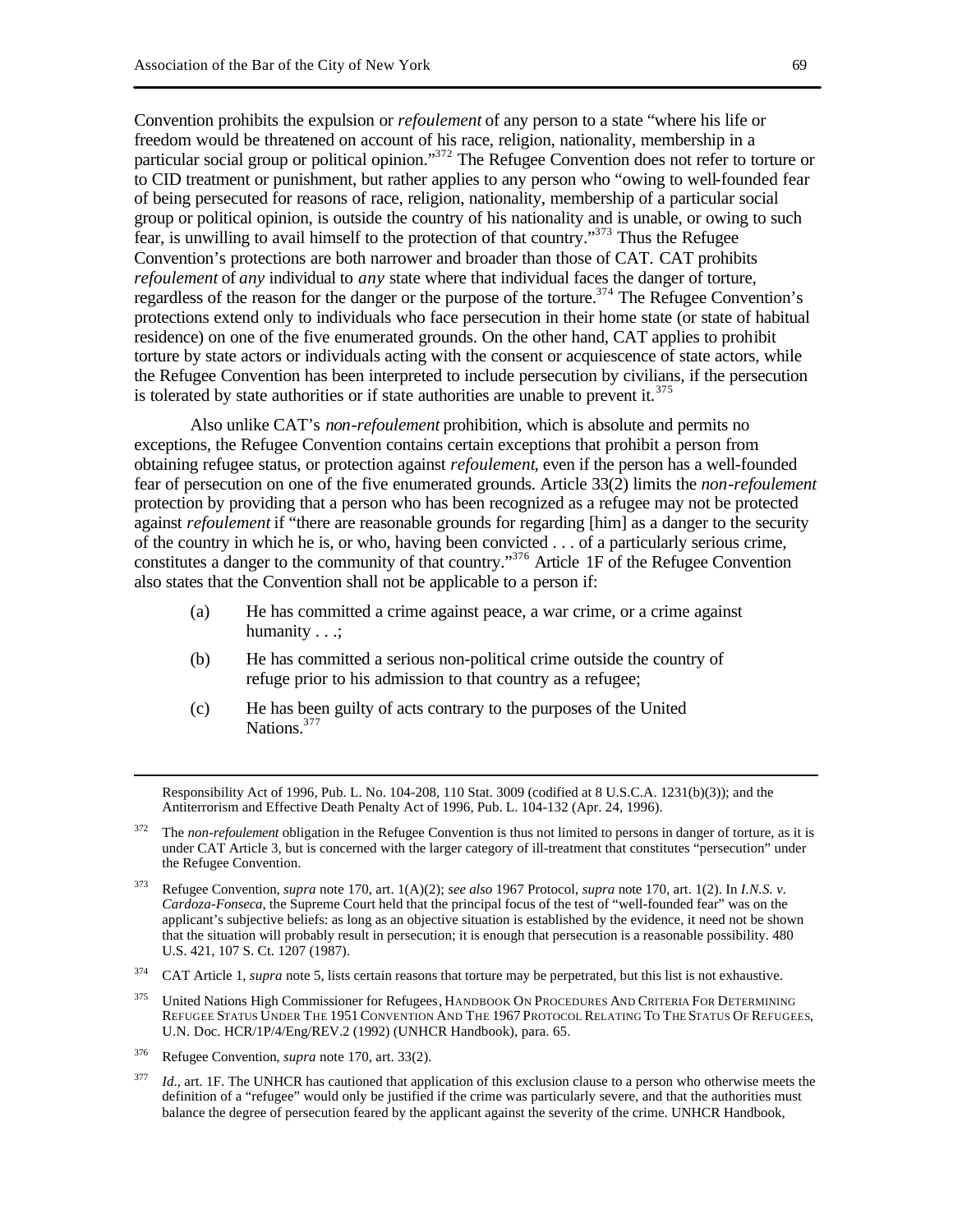The United States could seek to justify the *refoulement* of an asylum seeker to his or her home country based on these exceptions to applicability of the Refugee Convention. Still, to the extent that an individual seeking asylum to the United States is returned by the United States to his or her home state (or any another state) where that person is in danger of torture, U.S. obligations under CAT and the ICCPR would be violated.

### **E. Guidance Provided by International Law on Criminal Liability**

Torture is universally proscribed. The community of states has recognized the egregiously transgressive nature of torture, and international human rights and humanitarian law treaties include provisions that either directly criminalize torture (for example, through the "grave breaches" provisions of the Geneva Conventions), or require that state s party criminalize torture in their domestic legal regimes (for example CAT, or the ICCPR, as interpreted by the Human Rights Committee). Individuals acting either as agents of a state, or as private actors, can be held accountable for torture as an international crime.<sup>378</sup> Reflecting the seriousness of the offense of torture, an evolving body of international law also requires criminalization and prosecution of ancillary acts, such as complicity to, and aiding and abetting, torture. This body of law is reflected in multilateral treaties that set out legal standards and a basis for criminal sanctions, and also in the norms of customary international law.<sup>379</sup> Although not all of this body of law is directly binding on the United States, it offers useful guidance to the United States in interpreting its own obligations under the treaties to which it is party, and a set of principles, applied by international courts and tribunals, that the United States should follow in its domestic prosecutions of alleged acts of torture or conspiracy in torture.

In this Section, we look therefore to the International Criminal Court statute<sup>380</sup> and the statutes and decisions of the criminal tribunals for Yugoslavia<sup>381</sup> and Rwanda<sup>382</sup> for guidance and comparison to the bases for prosecution (and defenses) under international criminal law. The United States is not a party to the Rome Statute, but was actively involved in the negotiations of the provisions of that statute.<sup>383</sup> The provisions of the Rome Statute relating to the responsibility of

*supra* note 375, paras. 38 and 156. For a detailed discussion of these provisions, *see* Kathleen M. Keller, *A Comparative and International Law Perspective on the United States (Non) Compliance with its Duty of Non-Refoulement,* 2 YALE HUM.RTS. &DEV. L.J. 183, 190 (1999); Joan Fitzpatrick, *Rendition and the War Against Terrorism: Guantanamo and Beyond,* 25 LOY. L.A. INT'L &COMP. L.RE V. 457, 473 (2003).

- <sup>378</sup> 1 OPPENHEIM'S INTERNATIONAL LAW 148 (Robert Jennings & Arthur Watts eds., 9th ed. 1992); M. CHERIF BASSIOUNI,CRIMES AGAINST HUMANITY IN INTERNATIONAL LAW 514 (1999); JOHN W.BRIDGE, THE CASE FOR AN INTERNATIONAL COURT OF CRIMINAL JUSTICE AND THE FORMULATION OF INTERNATIONAL CRIMINAL LAW, IN INTERNATIONAL COURTS FOR THE TWENTY-FIRST CENTURY 213, 223 (Mark W. Janis ed., 1992); David Stoelting, *Status Report on the International Criminal Court*, 3 HOFSTRA L.& POL'Y SYMP*.* 233, 252 (1999).
- <sup>379</sup> *See*, *e.g., Filartiga v. Pena-Irala*, 630 F.2d 876, 880 (2d Cir. 1980) ("In light of the universal condemnation of torture in numerous international agreements, and the renunciation of torture as an instrument of official policy by virtually all of the nations of the world (in principle if not in practice), we find that an act of torture committed by a state official against one held in detention violates established norms of the international law of human rights. . . .").
- <sup>380</sup> Rome Statute of the International Criminal Court, July 17, 1998, U.N. Doc. A/CONF.183/9 (1998), 37 I.L.M. 999 (Rome Statute), *available at* http://www.un.org/law/icc/statute/romefra.htm (last visited Oct. 25, 2004).
- <sup>381</sup> ICTY Statute, *supra* note 366.

<sup>382</sup> ICTR Statute, *supra* note 367.

<sup>&</sup>lt;sup>383</sup> *See generally*, the materials of the United Nations Preparatory Committee on the Establishment of an International Criminal Court, *available at* http://www.un.org/law/icc/prepcomm/prepfra.htm and http://www.iccnow.org/documents/prepcom/ (last visited Oct. 25, 2004).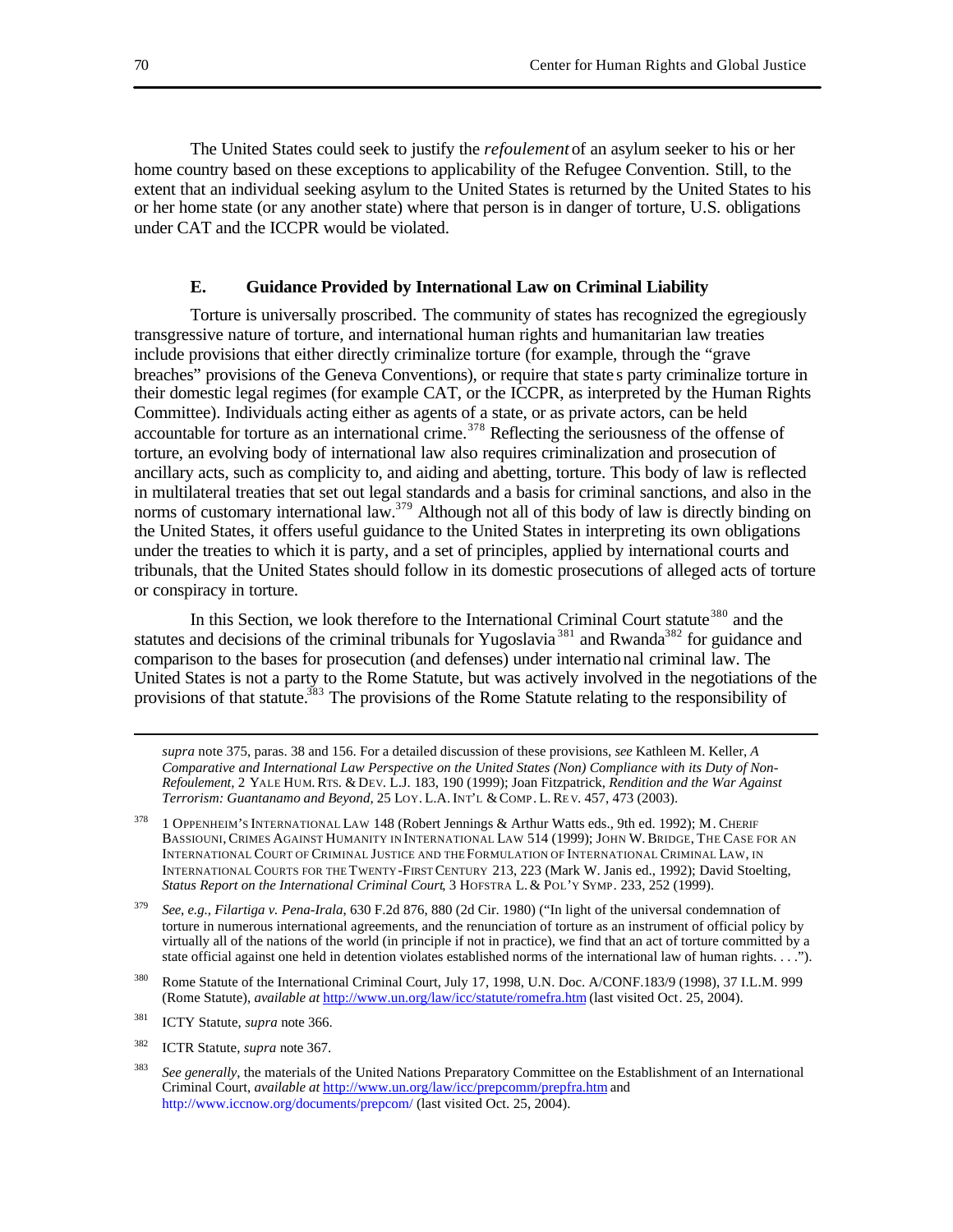civilian and military state actors for violations of international law reflect the most recent understanding by the community of states of the norms allowing for prosecutions of crimes under international law.<sup>384</sup> In the future, the decisions of the ICC (with or without U.S. participation) will form and further the development of international criminal law and provide guidance as to its interpretation and application. The United States was actively involved in the negotiation and drafting of the statutes of the ICTY and the ICTR. Although by their terms applicable only to the "armed conflict" in the former Yugoslavia<sup>385</sup> and the "widespread or systematic attack" in Rwanda,<sup>386</sup> both the statutes and the body of the tribunals' jurisprudence on prosecutions of numerous individual defendants reflect the most recent international jurisprudence on individual liability for "grave breaches" of the Geneva Conventions,<sup>387</sup> war crimes, including torture, and crimes against humanity, including systematic torture. A general discussion of certain key developments in international criminal law follows.

## *1. Complicity, Conspiracy, and Aiding and Abetting*

The requirement of criminalization of complicity under CAT is not unusual in international law. Accomplice liability has been recognized in international criminal law since at least the post-World War II Nuremberg Trials.<sup>388</sup> More recently, the ICTY and ICTR statutes have criminalized acts by individuals who plan, instigate, order, commit or otherwise aid or abet in the planning, preparation or execution of a crime.<sup>389</sup>

In a case involving complicity to torture, the ICTR undertook a comparative review of criminal civil and common law systems and held that an accomplice may be tried (i) for complicity in a crime even if the principal perpetrator is unidentified or if the principal perpetrator's guilt cannot be proven, and (ii) even if the accomplice has not "wished" that the principal offense be committed.<sup>390</sup> According to the Chamber, "anyone who knowing of another's criminal purpose, voluntarily aids him or her in it, can be convicted of complicity even though he regretted the

<sup>&</sup>lt;sup>384</sup> More that 120 states voted for the Rome Statute. Currently, 139 states have signed the Rome Statute, and 94 have ratified it. *See* http://untreaty.un.org/ENGLISH/bible/englishinternetbible/partI/chapterXVIII/treaty10.asp and http://www.iccnow.org/countryinfo/worldsigsandratifications.html (last visited Oct. 7, 2004).

<sup>385</sup> ICTY Statute, *supra* note 366, art. 5.

<sup>386</sup> ICTR Statute, *supra* note 367, art. 3 (the statute specifies that crimes for which individuals may be prosecuted must be "against any civilian population on national, political, ethnic, racial, or religious grounds").

<sup>387</sup> ICTY Statute, *supra* note 366 art. 2 (including torture and inhumane treatment among the enumerated "grave breaches").

<sup>388</sup> Report of the International Law Commission to the General Assembly, [1950] 2 Y.B. Int'l L. Comm'n 374-78, U.N. Doc. A/CN.4/SER.A/1950 (Nuremberg Principles), Principle VII (establishing complicity in the commission of a crime). The Nuremberg Principles were adopted by the U.N. General Assembly in 1950. *See* G.A. Res. 177(II)(a), U.N. GAOR, 2d Sess., Supp. No. 12, at 11-14, U.N. Doc. A/1316 (1950). *See also* Agreement for the Prosecution and Punishment of the Major War Criminals of the European Axis (Charter of the International Military Tribunal), 58 Stat. 1544, E.A.S. No. 472, 82 U.N.T.S. 280 *entered into force* August 8, 1945 (Nuremberg Charter) art. 6 (accomplice liability for participation in formulation or execution of a common plan or conspiracy to commit a crime; liability of particular accomplice extends to acts performed by all other accomplices).

<sup>389</sup> ICTY Statute, *supra* note 366, art. 7(1); ICTR Statute, *supra* note 367, art. 6(1) (same). *See also* Convention on the Prevention and Punishment of the Crime of Genocide, 78 U.N.T.S. 277, *entered into force* Jan. 12, 1951, (Genocide Convention) *available at* http://www.ohchr.org/english/law/genocide.htm (last visited Oct. 24, 2004) art. III(e) (complicity in genocide). *See also* International Law Commission, *Draft Code of Crimes Against the Peace and Security of Mankind: Texts of and Commentaries to Articles 1-20*, U.N. GAOR, 51st. sess., Supp. No. 10, U.N. Doc. A/51/10 (1996), *reprinted in* 18 HUM. RTS. L.J. 96 (1997) (ILC Draft Code of Crimes) (liability under article 2(3)(d) (liability for knowingly aiding, abetting or otherwise assisting, directly and substantially, in the commission of such a crime, including providing the means for its commission).

<sup>390</sup> *Prosecutor v. Akayesu*, Case No. ICTR-96-4-T, Judgment, (ICTR Trial Chamber Sept. 2, 1998).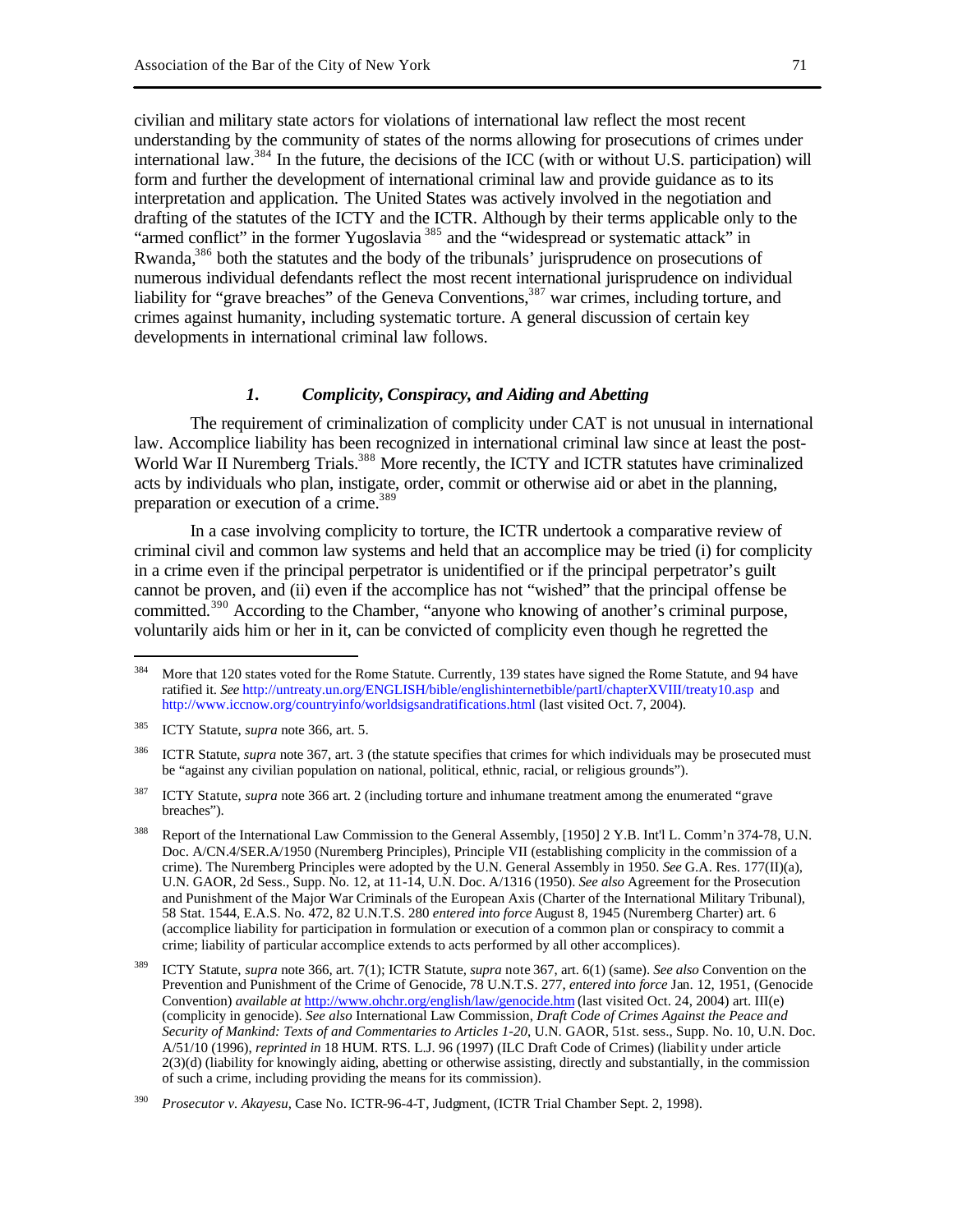outcome of the offence."<sup>391</sup> Accomplice liability does require the predicate showing that the accused's actions had a "direct and substantial effect" on the commission of the offense. According to the ICTY, a substantial effect is shown "if the criminal act most probably would not have occurred in the same way had not someone acted in the role that the accused in fact assumed."<sup>392</sup>

Liability for planning or conspiring to commit acts that violate international criminal law as set out in treaties or customary international law has also long been a basis for prosecution beginning during the Nuremberg tribunals and culminating in the recent case law of the ICTY and the ICTR.<sup>393</sup> More recently, however, the Rome Statute provisions governing co-perpetrator liability do not expressly include conspiracy as a basis for prosecution.<sup>394</sup> A basis for prosecution on grounds similar to conspiracy may be Rome Statute Article 25(3)(d) which establishes criminal liability for an individual who "contributes to the commission or attempted commission of ... a crime by a group of persons acting with a common purpose.<sup>395</sup> The contribution must be intentional and must either: (a) be made with the aim of furthering the criminal activity or criminal purpose of the group, where such activity or purpose involves the commission of a crime within the jurisdiction of the court; or (b) be made in the knowledge of the intention of the group to commit the crime.

Aiding and abetting liability has also been recognized under customary international law.<sup>396</sup> In the *Tadic* case, the ICTY laid out the basis for accomplice liability for aiding and abetting an international crime:

The most relevant sources for such a determination are the Nuremberg war crimes trials, which resulted in several convictions for complicitous conduct. While the judgments generally failed to discuss in detail the criteria upon which guilt was determined, a clear pattern does emerge upon an examination of the relevant cases. First, there is a requirement of intent, which involves awareness of the act of participation coupled with a conscious decision to participate by planning, instigating, ordering, committing, or otherwise aiding and abetting in the commission of a crime. Second, the prosecution must prove that there was participation in that the conduct of the accused contributed to the commission of the illegal act.  $397$ 

*Tadic* recognized three types of joint activity that could subject a perpetrator to liability for the acts of others: (i) co-defendants, acting pursuant to a common design, who possess the same criminal

<sup>391</sup> *Id.* para. 539.

<sup>392</sup> *Prosecutor v. Tadic*, Case No. IT-94-1-T, Judgment, (ICTY Chamber II May 7, 1997),para. 688, *aff'd*, Case No. IT-94-1-A, (ICTY Appeals Chamber July 15, 1999).

<sup>393</sup> Nuremberg Charter, *supra* note 388, art. 6; Nuremberg Principles, *supra* note 388, Principle VI ( liability for conspiracy to commit an offense); *see also* Genocide Convention, *supra* note 389, Art. III (b) (conspiracy to commit genocide); ICTY Statute, *supra* note 366, art. 7 (1) (liability for planning); ICTR Statute, *supra* note 367, art. 6 (1) (same); ILC Draft Code of Crimes, *supra* note 389, art. 2(3)(e) (liability for direct participation in planning or conspiracy to commit a crime that actually occurs).

<sup>&</sup>lt;sup>394</sup> Article 25 of the Rome Statue does not specifically include conspiracy, although it creates liability for committing a crime individually or jointly; ordering, soliciting, or inducing "the commission of such a crime which in fact occurs or is attempted"; and, aiding, abetting, or otherwise assisting in the commission of a crime "or its attempted commission, including providing the means for its commission." Rome Statute, *supra* note 380, art. 25(3)(a)-(c).

<sup>395</sup> *Id*. art. 25(3)(d).

<sup>396</sup> *Prosecutor v. Tadic*, Case No. IT-94-1-T, Judgment, (ICTY Chamber, May 7, 1997) paras. 662 and 669 (aiding and abetting liability is "beyond any doubt customary law").

<sup>397</sup> *Id.* para. 674.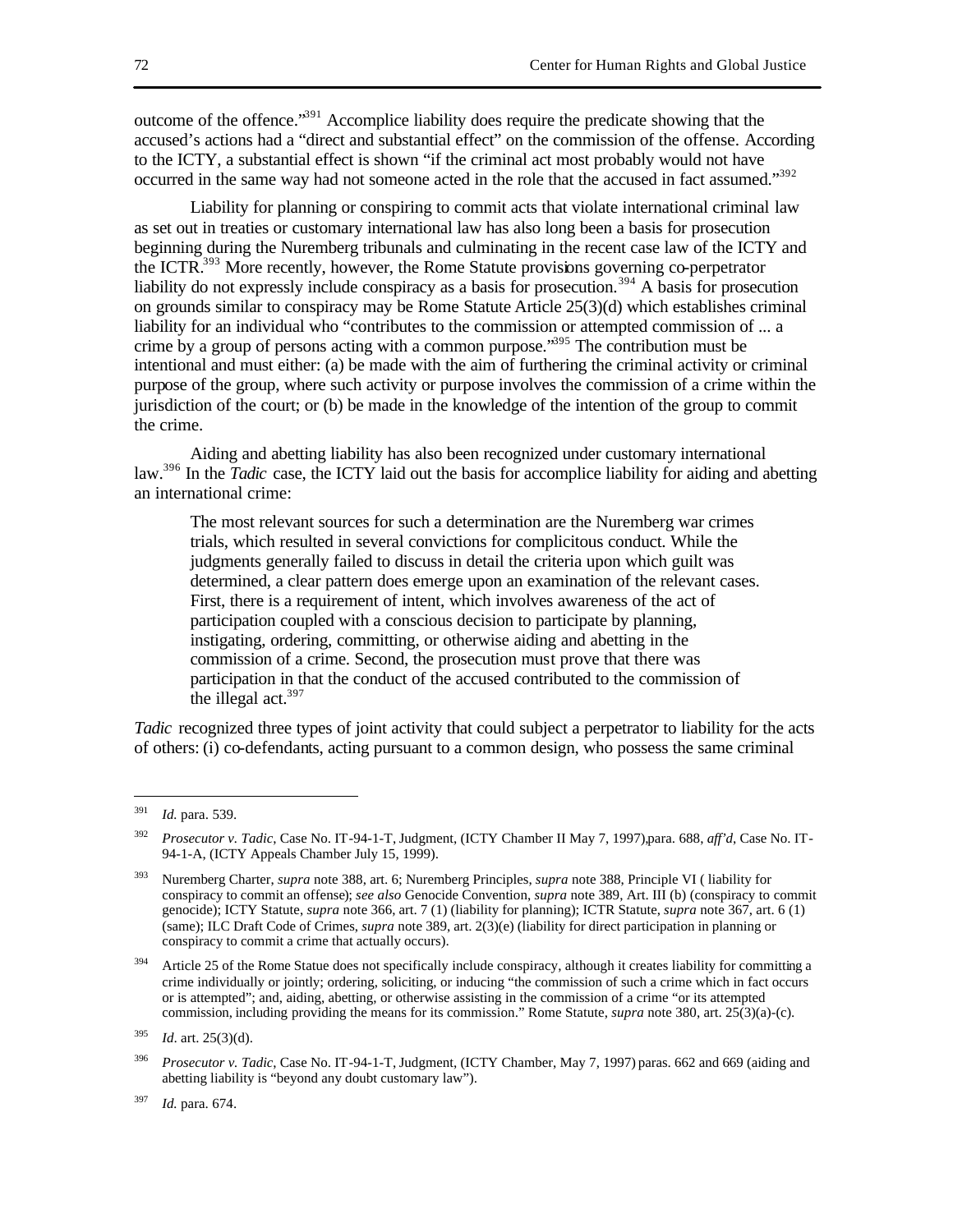intention;<sup>398</sup> (ii) members of military or administrative units acting pursuant to a joint plan<sup>399</sup> and with "knowledge of the nature of the system of ill-treatment and intent to further the common design of ill-treatment;"<sup>400</sup> (iii) where the accused possesses "the intention to take part in a joint criminal enterprise and to further ... the criminal purposes of that enterprise" and the offenses committed by members of the group are foreseeable.<sup> $401$ </sup> According to the ICTY, intent in instances of action pursuant to a joint plan may be shown "either directly or as a matter of inference from the nature of the accused's authority within the camp or organizational hierarchy.<sup>"402</sup>

In the *Furundzija* judgment, the ICTY considered torture as a crime against humanity even in the absence of an armed conflict and suggested that the mere presence of a superior may be enough to constitute participation by that superior for complicity and also aiding and abetting liability:

[P]resence, when combined with authority, can constitute assistance in the form of moral support, that is, the actus reus of the offence. The supporter must be of a certain status for this to be sufficient for criminal responsibility. . . . In sum, the Trial Chamber holds the legal ingredients of aiding and abetting in international criminal law to be the following: the actus reus consists of practical assistance, encouragement, or moral support which has a substantial effect on the perpetration of the crime. The mens rea required is the knowledge that these acts assist the commission of the offence. This notion of aiding and abetting is to be distinguished from the notion of common design, where the actus reus consists of participation in a joint criminal enterprise and the mens rea required is intent to participate. 403

Prosecution for accomplice and co-conspirator liability for international crimes such as torture is clearly established in international law.

## *2. Status of Certain Defenses to Criminal Liability under International Law*

Just as the evolving body of international criminal law provides guidance on criminalization and prosecution of acts of torture and complicity to torture, so too does it provide guidance on the status of certain defenses to criminal liability under international law. It is clear that the Bush Administration is cognizant of and concerned about the availability of defenses to prosecutions for violations of CAT and U.S. laws that either implement CAT or otherwise include prohibitions against torture and complicity to torture. The Bush Administration's memos concerning the possible use of torture in interrogations include a focus on the possible defenses that

<sup>398</sup> *Prosecutor v. Tadic*, Case No. IT-94-1A, Judgment, (ICTY Appeals Chamber, July 15, 1999) para. 196.

<sup>399</sup> *Id*. para. 202.

<sup>400</sup> *Id*. para. 220.

<sup>401</sup> *Id. See also Prosecutor v. Krstic*, Case No. IT-98-33-T, Judgment, (ICTY Trial Chamber Aug. 2, 2001) paras. 601- 613 (summarizing jurisprudence of ICTY and ICTR on individual criminal liability and co-perpetrator crimes as follows: "Planning" means that one or more persons design the commission of a crime at both the preparatory and execution phases; "Instigating" means prompting another to commit an offense; "Aiding and abetting" means rendering a substantial contribution to the commission of a crime; and "Joint criminal enterprise" liability is a form of criminal responsibility ... implicitly included Article 7(1) of the Statute. It entails individual responsibility for participation in a joint criminal enterprise to commit a crime.)

<sup>402</sup> *Prosecutor v. Tadic*, Case No. IT-94-1A, Judgment, (ICTY Appeals Chamber, July 15, 1999) para. 220.

<sup>403</sup> *See Prosecutor v. Furundzija*, Case No. IT-95-17/1, Judgment, (ICTY Trial Chamber Dec. 10, 1998) paras. 207, 209, 235 (footnotes omitted).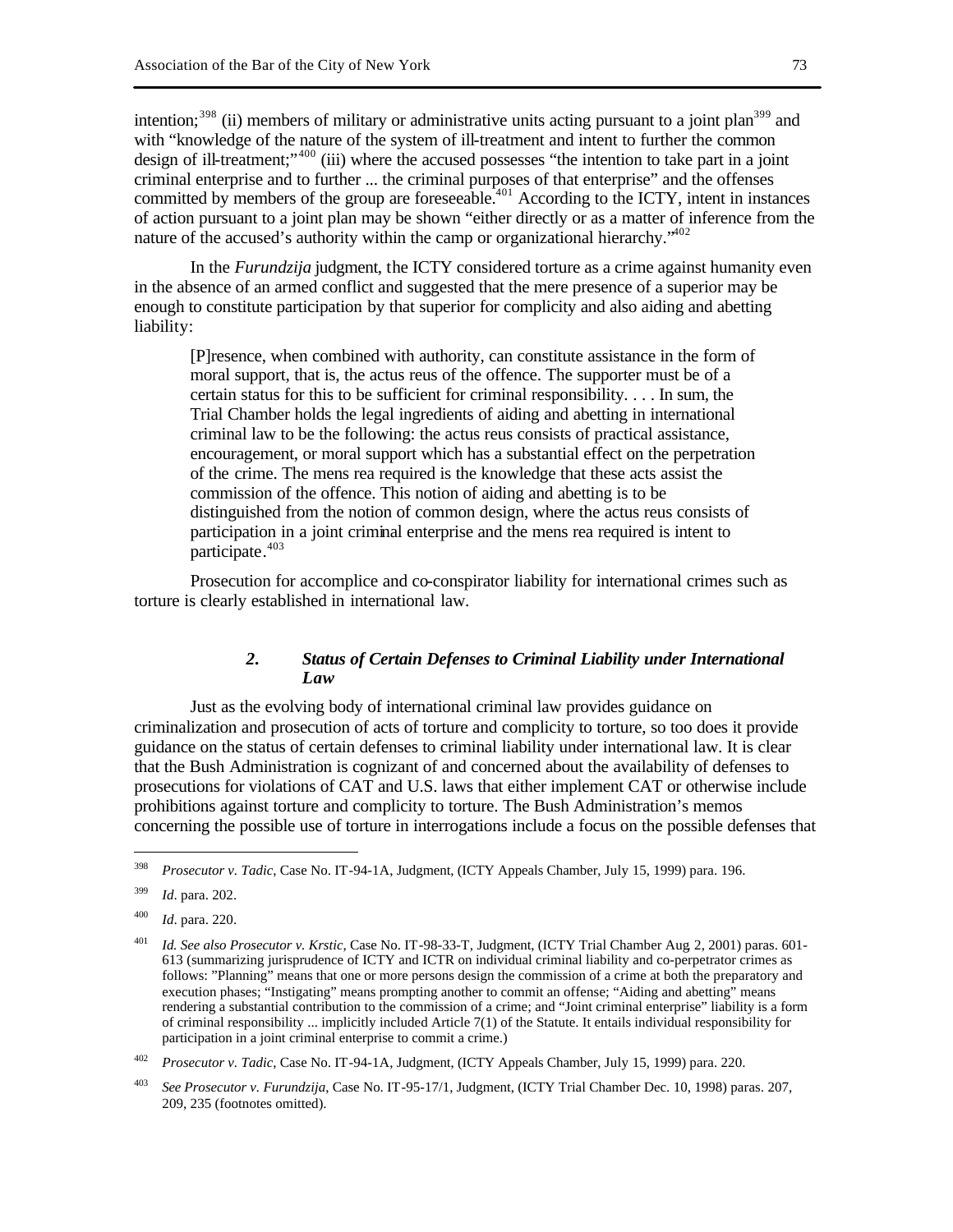may be asserted, including the superior orders defense, and the defenses of duress and necessity.<sup>404</sup> Although U.S. domestic criminal and military law will govern any prosecution of, and defenses available to, individual involvement in Extraordinary Renditions, $405$  it is important to note that certain of the defenses that the Bush Administration memos argue may be asserted are unavailable under international law. To provide comparison and guidance for future prosecutions of alleged Extraordinary Renditions, therefore, it useful to describe briefly the status of certain defenses to the crime of torture and complicity to torture, under international law.

#### **(a) The Doctrine of Command Responsibility**

Criminal liability under international law has been interpreted to expand beyond those individuals who directly take part in the action and includes individuals throughout the chain of command. The doctrine of command responsibility has been recognized since the International Military Tribunal at Nuremberg, which held that persons in *de facto* or *de jure* control are responsible for the acts of those under their power.<sup>406</sup> Codified in Articles 86 and 87 of Protocol 1 of the Geneva Conventions (1977), the doctrine has since been cemented in the decisions of the ICTY and ICTR. Under the doctrine, military superiors who ordered or planned international crimes, and those who knew or should have known that they were occurring may be held criminally liable for the crimes. As discussed below, a civilian superior may also be held criminally responsible for international crimes, depending on the individual's position in the chain of command and the individual's ability to prevent and punish the offense.

### **(i) Individual criminal responsibility of commanders**

As a preliminary matter, any superior who was involved in the commission of a criminal act may be individually liable. Thus any official who planned, ordered,  $407$  instigated, committed or otherwise aided and abetted in the planning, preparation or execution of a crime is individually responsible for that crime. This principle is recognized in the Geneva Conventions,<sup>408</sup> and the attribution of liability is codified in Article 7(1) of the ICTY Statute, Article 6(1) of the ICTR Statute, and Article  $25(3)(b)$  of the Rome Statute.<sup>409</sup> Both the Rome Statute, in Article 27(1), and the ICTR Statute, in Article 6(2), further state that individual criminal responsibility shall apply to

<sup>404</sup> *See, e.g.,* Bybee Memorandum, *supra* note 130, at 39-44.

<sup>405</sup> *See* Section VIII.A. of this Report.

<sup>&</sup>lt;sup>406</sup> In an early case applying the doctrine of command responsibility, the U.S. Supreme Court held that a military commander could be liable for crimes by his troops even if he possessed only *de jure* control and had ceded or delegated *de facto* control. *Yamashita v. U.S.*, 327 U.S. 1, 16, 35 (1946). *See also United States v. Von Leeb*, 11 TRIALS OF WAR CRIMINALS BEFORE THE NUREMBERG MILITARY TRIBUNALS UNDER CONTROL LAW NO. 10, 1, 462 (1950); *United States v. List*,11 TRIALS OF WAR CRIMINALS BEFORE THE NUREMBERG MILITARY TRIBUNALS UNDER CONTROL LAW NO. 10, 759, 1230 (1951); *United States v. von Weizsaecker*, 11 TRIALS OF WAR CRIMINALS BEFORE THE NUREMBERG MILITARY TRIBUNALS UNDER CONTROL LAW NO. 10, 308 (1952).

 $407$  "Ordering" entails a person in a position of authority using that position to convince or instruct another to commit the offense. *See Prosecutor v. Krstic,* Case No. IT-98-33, Judgment, (ICTY Trial Chamber, Aug. 2, 2001) para. 601; *Prosecutor v. Akayesu,* Case No. ICTR-96-4-T, Judgment, (ICTY Trial Chamber, Sept. 2, 1998) para. 483. An order may be explicit or implicit and need not be given directly to the person who performs the offense. *Prosecutor v. Blaškic*, Case No. IT-95-14, Judgment, (ICTY Trial Chamber, Mar. 3, 2000) para. 281-82. No formal or legal superior-subordinate relationship need exist so long as the accused possessed the authority to order. *Prosecutor v. Kordic and Cerkez,* Case No. IT-95-14/2, Judgment, (ICTY Trial Chamber, Feb. 26, 2001).

<sup>408</sup> Geneva I, art 49, Geneva II, art. 50; Geneva III, art. 129; Geneva IV, art. 146, *supra* note 169.

<sup>409</sup> ICTY Statute, *supra* note 366; ICTR Statute, *supra* note 367; Rome Statute, *supra* note 380.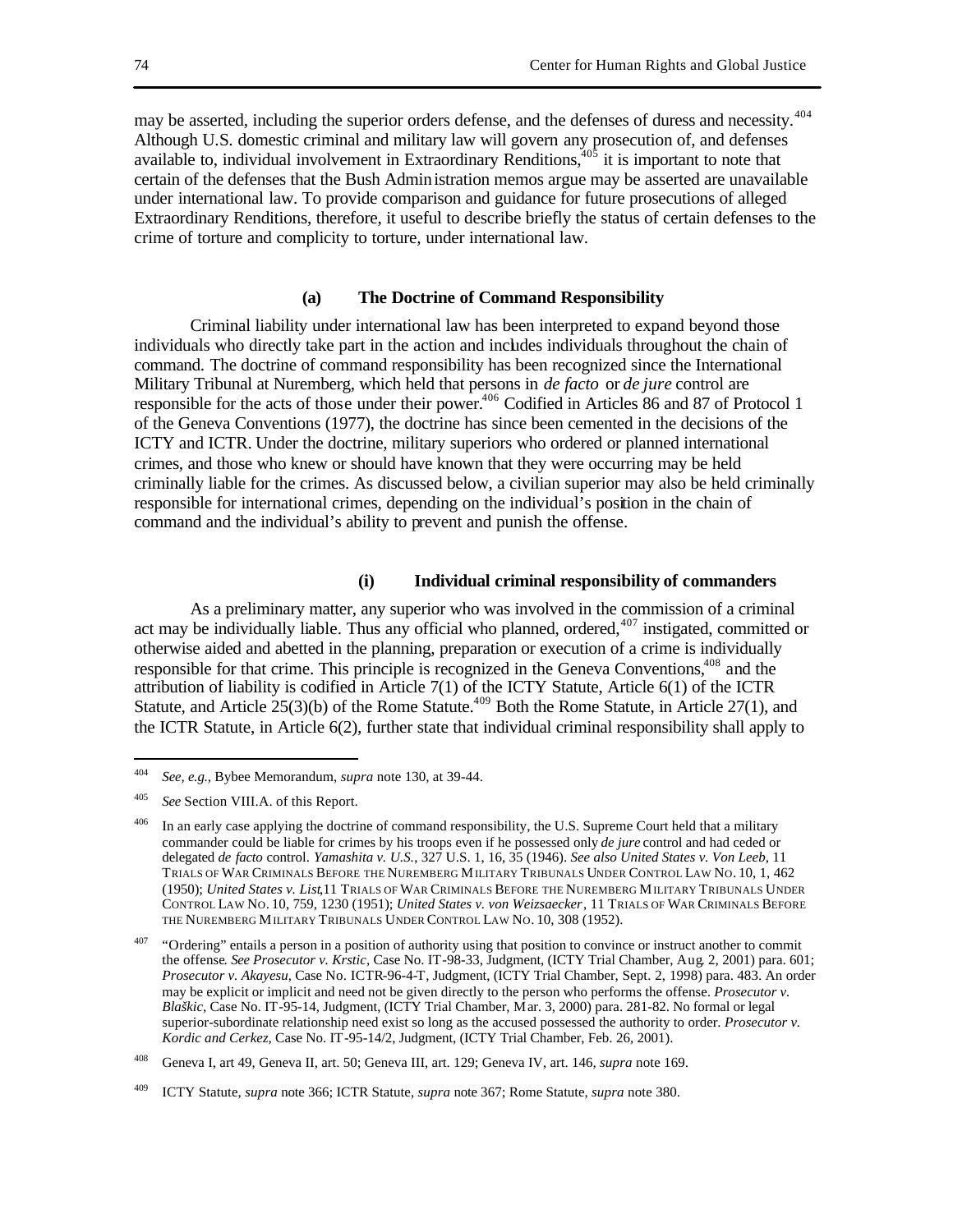$\overline{a}$ 

all persons regardless of any official capacity.<sup>410</sup> The position of an individual as Head of State or as a responsible government official is irrelevant in prosecutions before international courts or tribunak<sup>411</sup>

### **(ii) Command responsibility**

Both civilian and military superiors may be held responsible for the criminal acts of subordinates even if they did not actually order the subordinate to commit the acts. Article 28 of the Rome Statute, Article 6(3) of the ICTR Statute, and Article 7(3) of the ICTY statute make clear that superiors may be held criminally liable under the doctrine of command responsibility. <sup>412</sup> The doctrine extends to civilian leaders to the extent they have a degree of effective control<sup>413</sup> similar to military commanders such that the exercise of de facto authority has the trappings of de jure authority. <sup>414</sup> Under the decisions of the ICTY and the ICTR, the main factors in determining a civilian superior's liability are (a) whether there is a *de jure* or *de facto* chain of command; <sup>415</sup> and (b) whether the superior has the *material ability* to prevent and punish the offenses. 416

The three elements international criminal tribunals have held are necessary for a military superior to be held responsible for crimes committed by subordinates are: (1) the existence of a superior-subordinate relationship of effective control between the accused and the perpetrator of the crime, (2) the knowledge, or constructive knowledge, of the accused that the crime was about to

<sup>410</sup> *See also* ILC Report, art. 2(3)(b) and art. 6 ("The fact that a crime against the peace and security of mankind was committed by a subordinate does not relieve his superiors of criminal responsibility if they knew or had reason to know, in the circumstances at the time, that the subordinate was committing or was going to commit such a crime and if they did not take all necessary measures within their power to prevent or suppress the crime.").

<sup>411</sup> Nuremberg Principles, *supra* note 388, Principle III ("The fact that a person who committed an act which constitutes a crime under international law acted as Head of State or responsible Government official does not relieve him from responsibility under international law."). *See also Prosecutor v. Milosovic*, Case No. IT-99-37, Indictment of May 22, 1999 paras. 55-89 (responsibility for crimes as head of state based on allegations of *de jure* and *de facto* position of command); *Prosecutor v. Milosovic*, Case No. IT-99-37-I, Amended Indictment of June 29, 2001 , paras. 27-34 (same)**;** *Prosecutor v. Taylor*, Case No. SCSL-03-I, Indictment of March 3, 2003; *R v. Bow Street Metropolitan Stipendiary Magistrate, ex parte Pinochet Ugarte* (No. 3)*,* 2 W.L.R. 827 (H.L. 1999) (holding that General Augusto Pinochet could not claim official immunity for torture after Chile had signed the UN Convention Against Torture); *see also Case Concerning the Arrest Warrant of 11 April 2000* (*Democratic Republic of the Congo v. Belgium*) 441 I.L.M. 536 (2002) (holding that, under customary international law, heads of state and other senior ministers may be immune from prosecution in domestic courts, but may be prosecuted at an international criminal tribunal with jurisdiction).

<sup>412</sup> ICTY Statute, *supra* note 366; ICTR Statute, *supra* note 367; Rome Statute, *supra* note 380. The Human Rights Committee has also interpreted the nature of the legal obligation of ICCPR Article 2 to include a prohibition against the recognition of official immunity: "no official status justifies persons who may be accused of responsibility for [ICCPR] violations being held immune from legal responsibility." HRC General Comment 31, *supra* note 9, para. 15.

<sup>413</sup> *Prosecutor v. Delalic*, Case No. IT-96-21-T, Judgment, (ICTY Trial Chamber, Nov. 16, 1998) para. 346; *Prosecutor v. Akayesu,* Case No. ICTR-96-4-T, Judgment (ICTR Trial Chamber, Sept. 2, 1998) para. 491.

<sup>414</sup> *Prosecutor v. Mucic et al.,* Case No. IT-96-21, Judgment, (ICTY Appeals Chamber Feb. 20, 2001), paras. 192-94, 256; *Prosecutor v. Blaškic*, Case No. IT-95-14, Judgment, (ICTY Trial Chamber Mar. 3, 2000), paras. 300-302; *Prosecutor v. Kayishema and Ruzindana,* Case No. ICTR-95-1-T, Judgment, (ICTR Trial Chamber May 21, 1999), paras. 217-231; *Prosecutor v. Bagilishema,* Case No. ICTR-95-1A-T, Judgment, (ICTR Trial Chamber June 7, 2001) para. 39; *Prosecutor v. Delalic*, Case No. IT-96-21-T, Judgement, (ICTY Trial Chamber Nov. 16, 1998), paras. 355-57, 363; *Prosecutor v. Aleksovski*, Case No. IT-95-14/1, Judgement, (ICTY Trial Chamber June 25, 1999), paras. 75, 78.

<sup>415</sup> See I. Bantekas, *The Contemporary Law of Superior Responsibility*, 93 AJIL 580, 581, 584 (1999).

<sup>416</sup> *Prosecutor v. Delalic*, Case No. IT-96-21-T, Judgement, (ICTY Trial Chamber Nov. 16, 1998), para. 378; *Prosecutor v. Aleksovski*, Case No. IT-95-14/1, Judgement (ICTY Trial Chamber June 25, 1999), para. 81; *Prosecutor v. Blaškic*, Case No. IT-95-14-T, Judgment, (ICTY Trial Chamber Mar. 3, 2000), paras. 302, 325.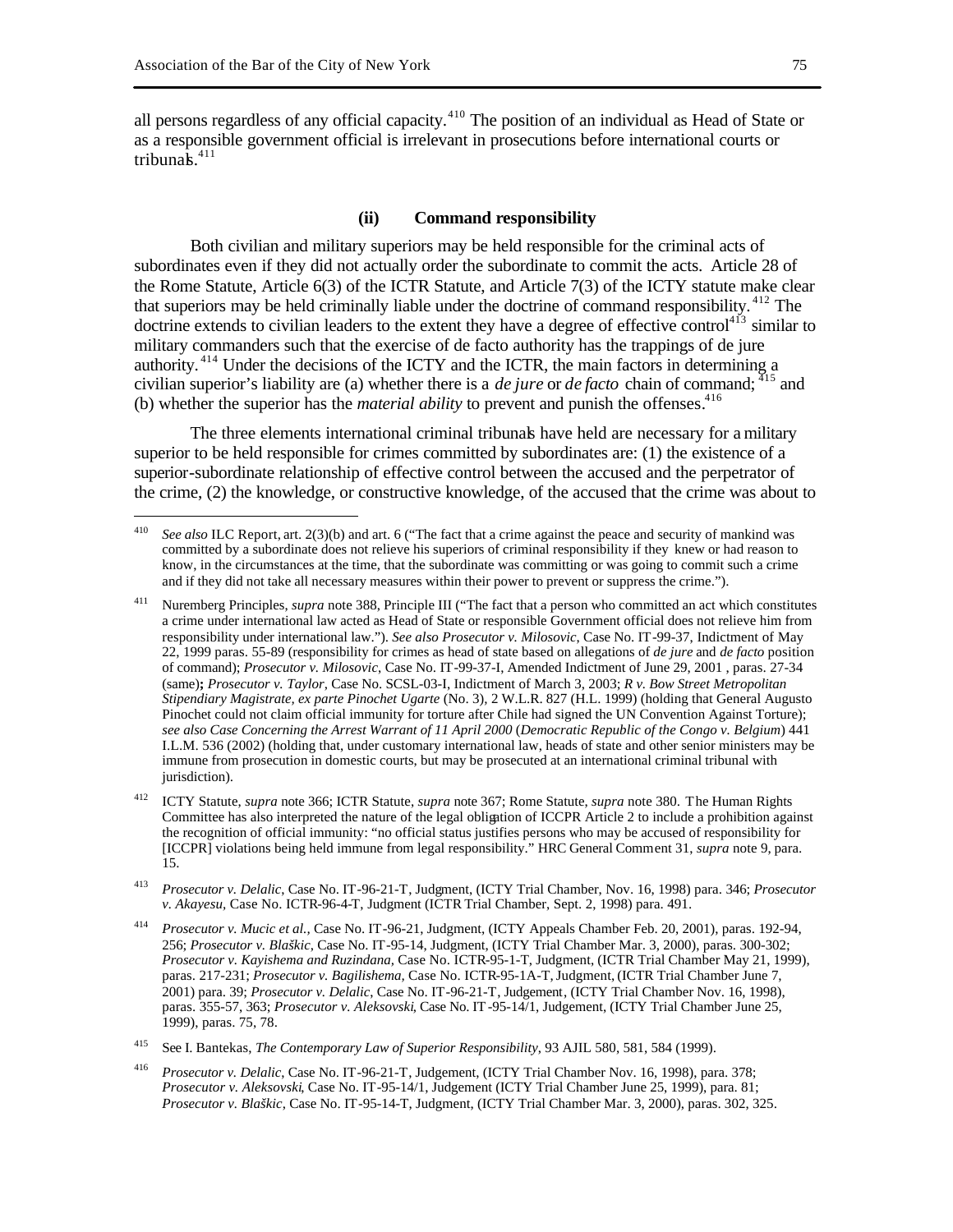be committed or had been committed, and (3) the failure of the accused to take the necessary and reasonable measures to prevent or stop the crime or to punish the perpetrator.<sup>417</sup>

An accused may argue that a superior-subordinate relationship did not exist since such a relationship is an essential element if an individual is to be held responsible under command responsibility. <sup>418</sup> However, the concept of a superior-subordinate relationship is not limited to a formal military command structure in international criminal prosecutions, and international tribunals look at both *de jure* and *de facto* power to control. <sup>419</sup> What is determinative is effective control to prevent or punish the criminal acts.

The second element for showing command responsibility requires that the superior either knew or had reason to know that subordinates were about to commit or had committed a crime.<sup>420</sup> Actual knowledge may be proven through direct or circumstantial evidence, and the evidence required may differ based on the position of authority and distance from the crimes. While responsibility is not based on strict liability, an individual's command position *per se* is a significant indication that the individual knew about the crimes.<sup> $421$ </sup> It is not necessary to prove actual knowledge if the superior "had some general information in his possession which would put him on notice.<sup> $3422$ </sup> Further, it is not required that the superior acquainted himself with the information, but just that it was provided or available to him.<sup>423</sup> Ignorance arising from the negligent failure to carry out a duty to inform oneself of the actions of subordinates will not constitute a defense.<sup>424</sup> Superiors who know or should have known about a crime have a duty to prevent or punish that crime using all necessary and reasonable measures that are feasible and use every means in their power. The degree of effective control over subordinates will determine what is required. $425$ 

<sup>417</sup> *Prosecutor v. Kordic and Cerkez,* Case No. IT-95-14/2, Judgment (ICTY Trial Chamber Feb. 26, 2001), para. 401, *Prosecutor v. Blaškic*, Case No. IT-95-14-T, Judgment, (ICTY Trial Chamber Mar. 3, 2000), para. 294; *Prosecutor v. Bagilishema,* Case No. ICTR-95-1A-T, Judgment, (ICTR Trial Chamber June 7, 2001), para. 38.

<sup>418</sup> *Prosecutor v. Kunarac et al.,* Case Nos. IT-96-23 and IT-96-23/11, Judgment, (ICTY Trial Chamber Feb. 22, 2001), para. 369.

<sup>419</sup> *Prosecutor v. Mucic et al.,* Case No. IT-96-21, Judgment, (ICTY Appeals Chamber Feb. 20, 2001), paras. 192-94, 256; *Prosecutor v. Kayishema and Ruzindana,* Case No. ICTR-95-1-T, Judgment, (ICTR Trial Chamber May 21, 1999), paras. 217-231; *Prosecutor v. Bagilishema,* Case No. ICTR-95-1A-T, Judgment, (ICTR Trial Chamber June 7, 2001), para. 39.

<sup>420</sup> *Prosecutor v. Akayesu,* Case No. ICTR-96-4-T, Judgment (ICTR Trial Chamber Sept. 2, 1998), para. 476; *Prosecutor v. Blaškic*, Case No. IT-95-14-T, Judgment, (ICTY Trial Chamber Mar. 3, 2000), para. 307.

<sup>421</sup> *Prosecutor v. Blaškic*, Case No. IT-95-14-T, Judgment, (ICTY Trial Chamber Mar. 3, 2000), para. 308; *Prosecutor v. Kordic and Cerkez,* Case No. IT-95-14/2, Judgment (ICTY Trial Chamber Feb. 26, 2001), para. 428; *Prosecutor v. Bagilishema,* Case No. ICTR-95-1A-T, Judgment, (ICTR Trial Chamber June 7, 2001), paras. 44-46.

<sup>422</sup> *Prosecutor v. Mucic et al.,* Case No. IT-96-21, Judgment, (ICTY Appeals Chamber Feb. 20, 2001), para. 222.

<sup>423</sup> *Id,* paras. 222-241.

<sup>424</sup> *Prosecutor v. Blaškic*, Case No. IT-95-14-T, Judgment, (ICTY Trial Chamber Mar. 3, 2000), para. 332; *Prosecutor v. Kayishema and Ruzindana,* Case No. ICTR-95-1-T, Judgment, (ICTR Trial Chamber May 21, 1999); *see also*  Additional Protocol I, *supra* note 354, art. 86(2) (imposing "penal or disciplinary responsibility" on superiors who "knew or had information which should have enabled them to conclude in the circumstances at the time, that a subordinate was committing or was going to commit such a breach of the Conventions or of this Protocol and if they did not take all feasible measures within their powers to prevent or repress the breach.").

<sup>425</sup> *Prosecutor v. Bagilishema,* Case No. ICTR-95-1A-T, Judgment, (ICTR Trial Chamber June 7, 2001), paras. 47-50; *Prosecutor v. Blaškic*, Case No. IT-95-14-T, Judgment, (ICTY Trial Chamber Mar. 3, 2000), paras. 294, 335; *Prosecutor v. Kordic and Cerkez,* Case No. IT-95-14/2, Judgment (ICTY Trial Chamber Feb. 26, 2001), paras. 441, 445.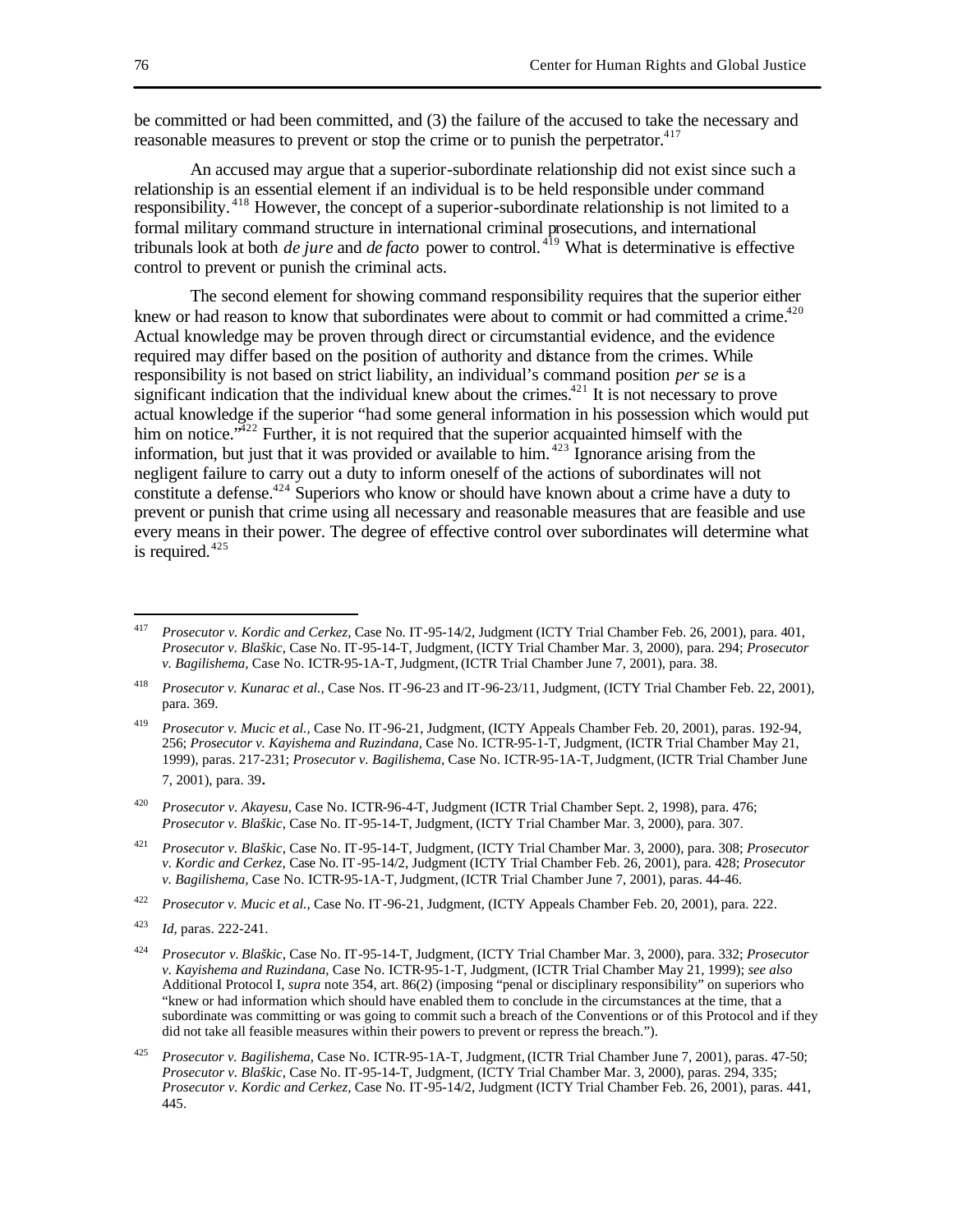#### **(iii) Superior orders defense**

Under the superior orders defense, a subordinate who is legally obligated to follow the orders of his or her superiors is not liable for carrying out those orders. This defense is unavailable in customary international law and given the absolute prohibition against torture, would not likely excuse conspiracy to commit torture.

Article 8 of the London Charter establishing the Nuremberg International Military Tribunal explicitly prohibited the superior orders defense, and this prohibition has generally become accepted in international law.<sup>426</sup> The defense was clearly rejected in the trial of Adolf Eichmann, where the court noted that such an approach had "become general in all civilized nations."<sup>427</sup> More recently, international instruments have explicitly required that states exclude the defense from their criminal law. Article 2(3) of CAT states that, "An order from a superior officer or a public authority may not be invoked as a justification of torture.<sup>"428</sup> The Human Rights Committee has also recommended that states party to the ICCPR revoke the superior orders defense for violations of the ICCPR.<sup>429</sup> Similarly, Article 6(4) of the ICTR Statute and Article 7(4) of the ICTY Statute state that, "the fact that an accused person acted pursuant to an order of a Government or of a superior shall not relieve him or her of criminal responsibility."<sup>430</sup> While superior orders may be taken into account as a mitigating factor when considering punishment, these instruments make clear that they do not absolve an individual of criminal responsibility.<sup>431</sup>

Unlike other instruments, the Rome Statute does leave open the possibility of a defense of superior orders, but not one that would apply in cases of torture or complicity to torture. Article 33 of the Rome Statute provides that the defense is not available for offenses that are commonly known to be unlawful. <sup>432</sup> Thus the superior orders defense is available only when the individual was legally bound to obey the orders and the person did not know that the orders were unlawful. Further, the orders must not have been manifestly unlawful. Torture is manifestly unlawful and, like murder and genocide, it is a crime that every individual must be presumed to know is illegal and thus cannot be excused by superior orders.

- <sup>432</sup> Article 33 states:
	- 1. The fact that a crime within the jurisdiction of the Court has been committed by a person pursuant to an order of a Government or of a superior, whether military or civilian, shall not relieve that person of criminal responsibility unless:
		- (a) The person was under a legal obligation to obey orders of the Government or the superior in question;
		- (b) The person did not know that the order was unlawful; and
		- (c) The order was not manifestly unlawful.

<sup>&</sup>lt;sup>426</sup> Nuremberg Judgment, at 42 ("The provisions of this article are in conformity with the law of all nations. That a soldier was ordered to kill or torture in violation of the international law of war has never been recognized as a defense to such acts of brutality."); *see also* Nuremberg Principles, *supra* note 388, Principle IV ("The fact that a person acted pursuant to order of his Government or of a superior does not relieve him from responsibility under international law, provided a moral choice was in fact possible to him").

<sup>427</sup> *A.G. of the Government of Israel v. Adolf Eichmann*, (Dec. 12, 1961) 36 INTERNATIONAL REVIEW 18, 20 (1968).

<sup>428</sup> CAT, *supra* note 5.

<sup>429</sup> HRC General Comment 31, *supra* note 9, para. 15. ("impediments to the establishment of legal responsibility should also be removed, such as the defense of obedience to superior orders").

<sup>430</sup> ICTR Statute, *supra* note 366; ICTY Statute, *supra* note 367.

<sup>431</sup> *Prosecutor v. Erdemovic,* Case No. IT-96-22, Judgment, (ICTY Appeals Chamber Nov. 29, 1996), para. 54.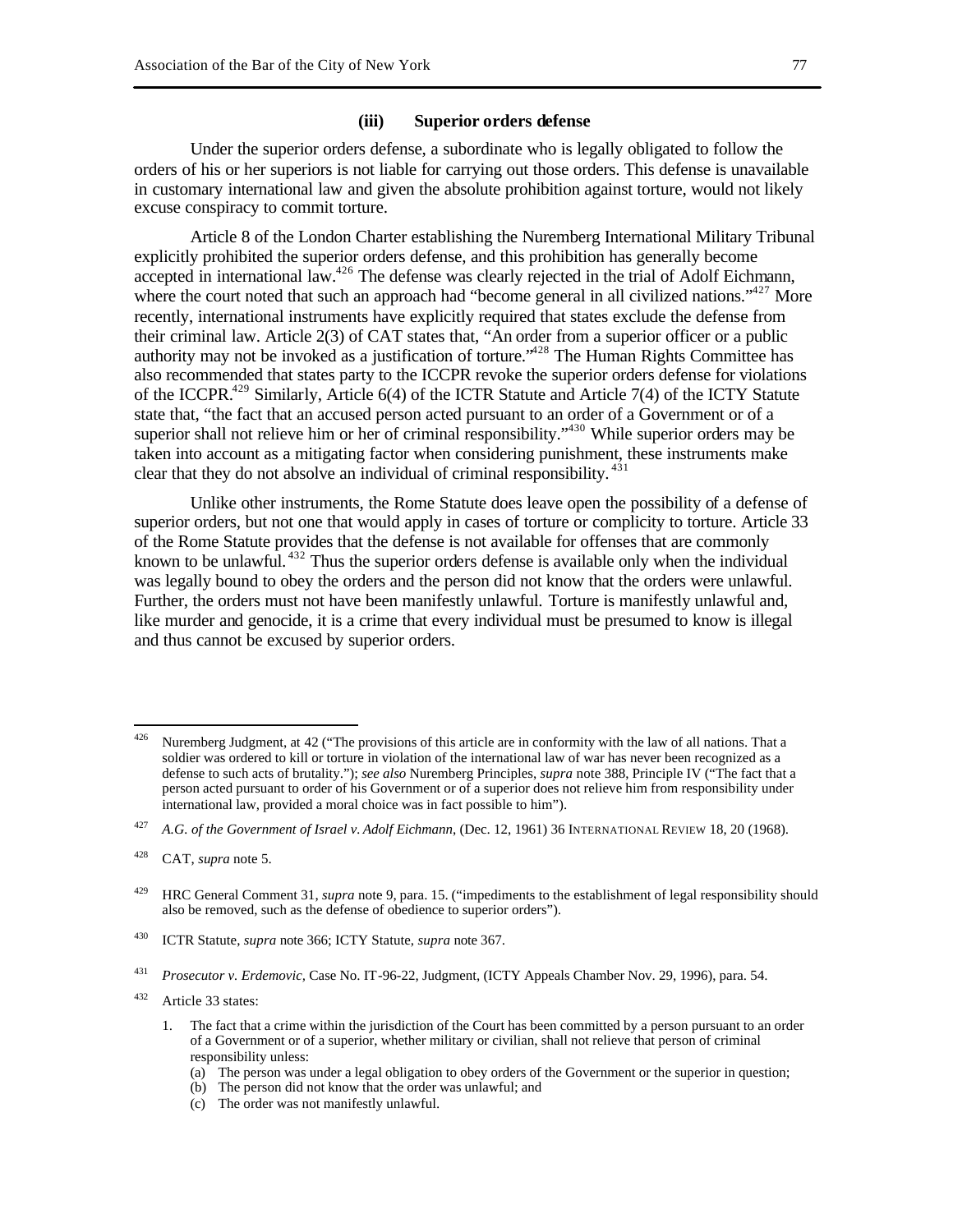### **(b) Duress and Necessity**

Duress and necessity are related defenses where the accused argues that criminal acts are justified because the accused faced an imminent threat to his or her life. Under common law, necessity is seen as a defense when the accused is required to choose between two evils and must choose the lesser evil. Duress under common law is seen as an excuse.

The defenses should not be available for violations of  $CAT$ .  $433$  CAT Article 2(2) makes clear that, "no exceptional circumstances whatsoever, whether a state of war or a threat or war, internal political instability or any other public emergency, may be invoked as a justification of torture.<sup> $3434$ </sup> The prohibition against torture is a norm that is not derogable even in times of public emergency.<sup>435</sup> This provision makes clear that there can be no threat compared to which torture is a lesser harm. Moreover, the harm that is caused by torture is definite whereas the benefits gained by torture are difficult to measure and often negligible. Torture is carried out to collect information, but often fails to produce actionable intelligence. The criminal laws of most nations prohibit the use of information obtained from torture or abusive interrogation.<sup>436</sup>

Moreover, torture is rarely, if ever, carried out in an attempt to avoid a truly imminent threat. Under international law, an imminent harm must be known and specific  $437$  and an assertion that an individual may have information about a possible future attack is unlikely to fulfill this requirement. Legal interrogation, surveillance and intelligence techniques may be employed to gather the same information that officials hope to gather through torture.

Finally, duress and necessity are clearly inapplicable in cases where an individual is rendered to face torture as a form of punishment for past actions or to gather information related to previously committed attacks. The defenses require that the crime be committed with the intent of avoiding future harm. Any torture where the focus is on past events is clearly missing the required mental element.

### **(c) Self-Defense**

While self-defense is recognized in international law, it applies narrowly, to excuse illegal conduct carried out to protect oneself or another person against an imminent unlawful use of force.<sup>438</sup> International law excuses reasonable acts to protect oneself as long as they are proportionate to the degree of danger, but an individual's involvement in a defensive operation does not constitute a ground for the excuse. The doctrine is most clearly laid out in Article 31(1)(c) of the Rome Statute, which states:

<sup>433</sup> *See also* Rome Statute, *supra* note 380, art. 31(1)(d):

The conduct which is alleged to constitute a crime within the jurisdiction of the Court has been caused by duress resulting from a threat of imminent death or of continuing or imminent serious bodily harm against that person or another person, and the person acts necessarily and reasonably to avoid this threat, provided that the person does not intend to cause a greater harm than the one sought to be avoided. Such a threat may either be: (i) Made by other persons; or (ii) Constituted by other circumstances beyond that person's control.

<sup>434</sup> CAT, *supra* note 5.

<sup>435</sup> *See* discussion *supra* at Section V.F.2.

<sup>436</sup> *See, e.g., Haynes v. Washington*, 373 U.S. 503, 514-515 (1963) (involuntary confession inadmissible).

<sup>437</sup> Rome Statute, *supra* note 380, art. 31(1)(d).

<sup>438</sup> WAYNE R. LAFAVE,CRIMINAL LAW (3d ed. 2000), §5.7. (LAFAVE)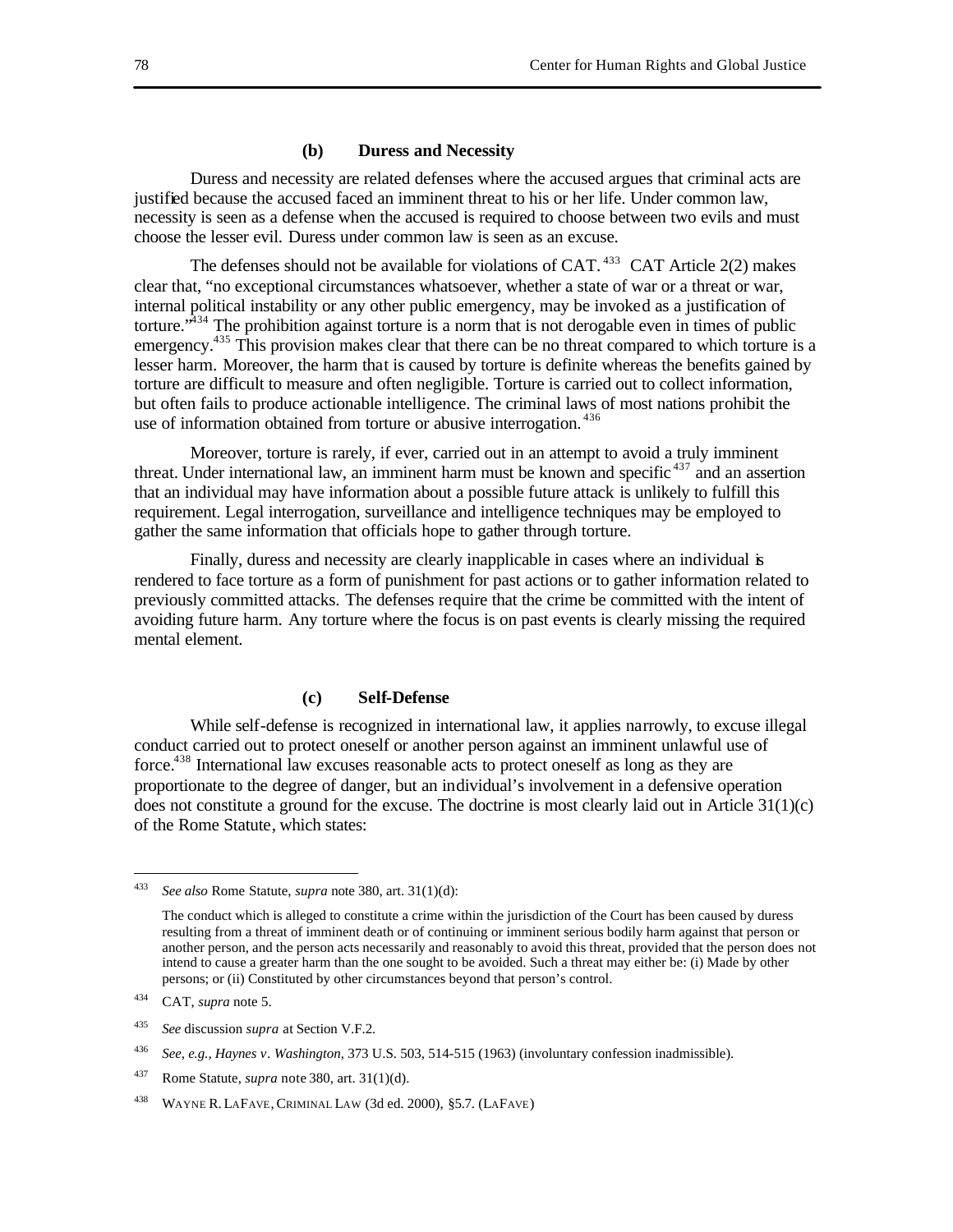A person shall not be criminally responsible if, at the time of that person's conduct … The person acts reasonably to defend himself or herself or another person or, in the case of war crimes, property which is essential for the survival of the person or another person or property which is essential for accomplishing a military mission, against an imminent and unlawful use of force in a manner proportionate to the degree of danger to the person or the other person or property protected. The fact that the person was involved in a defensive operation conducted by forces shall not in itself constitute a ground for excluding criminal responsibility under this subparagraph. $439$ 

The ICTY has also emphasized that "involvement of a person in a defensive operation does not, in itself, constitute a ground for excluding criminal responsibility."<sup>440</sup> These sources make clear that it is not a defense to argue, for example, that in conspiring to commit torture, an individual is protecting his or her state from terrorist attack.

## **F. Extraordinary Renditions in the Context of the "War on Terror" Violate International Law**

There is an inherent tension between the need to obtain potentially life-saving information through interrogation of terrorist suspects and the legal requirement of upholding the anti-torture standards in the treaties to which the United States is a party. Still, "condoning torture under any circumstances erodes one of the most basic principles of international law and human rights and contradicts our values as a democratic state."<sup>441</sup> Torture harms not only the detainees, but also interrogators and our society. The universal condemnation of the abuses that have come to light at Abu Ghraib prison and other U.S. detention facilities in Iraq and Afghanistan have damaged this nation's standing in the community of nations, and have served to fuel the enmity of those who seek to harm U.S. citizens and U.S. interests domestically and abroad. Extraordinary Renditions may be one step removed from the direct torture of detainees by U.S. agents, but to condone any level of U.S. involvement in the interrogation by torture of detainees remains wrong and immoral. This position is reflected in international law, which, as discussed above, prohibits both torture and complicity to torture, including, as discussed below, in the context of terrorism and national security emergencies.

## *1. The Prohibition Against Torture is Absolute and Non-Derogable*

Article 2(2) of CAT provides that "No exceptional circumstances whatsoever, whether a state of war or a threat of war, internal political instability or any other public emergency, may be invoked as a justification of torture." $442^{\circ}$  The absolute nature of this prohibition was specifically included in CAT to distinguish freedom from torture as one of "the few fundamental rights of the individual" from which no derogation is permitted under international law, even in times of war or other emergency.<sup>443</sup> After the terror attacks of September 11, 2001, as the United States geared up

<sup>439</sup> <sup>439</sup> Rome Statute, *supra* note 380.

<sup>440</sup> *Prosecutor v. Kordic and Cerkez,* Case No. IT-95-14/2 (Trial Chamber, February 26, 2001), paras. 448-452.

<sup>441</sup> HR Standards Report, *supra* note 193, at 10.

<sup>442</sup> CAT, *supra* note 5.

<sup>443</sup> BURGERS &DANELIUS ,*supra* note 179, at 124.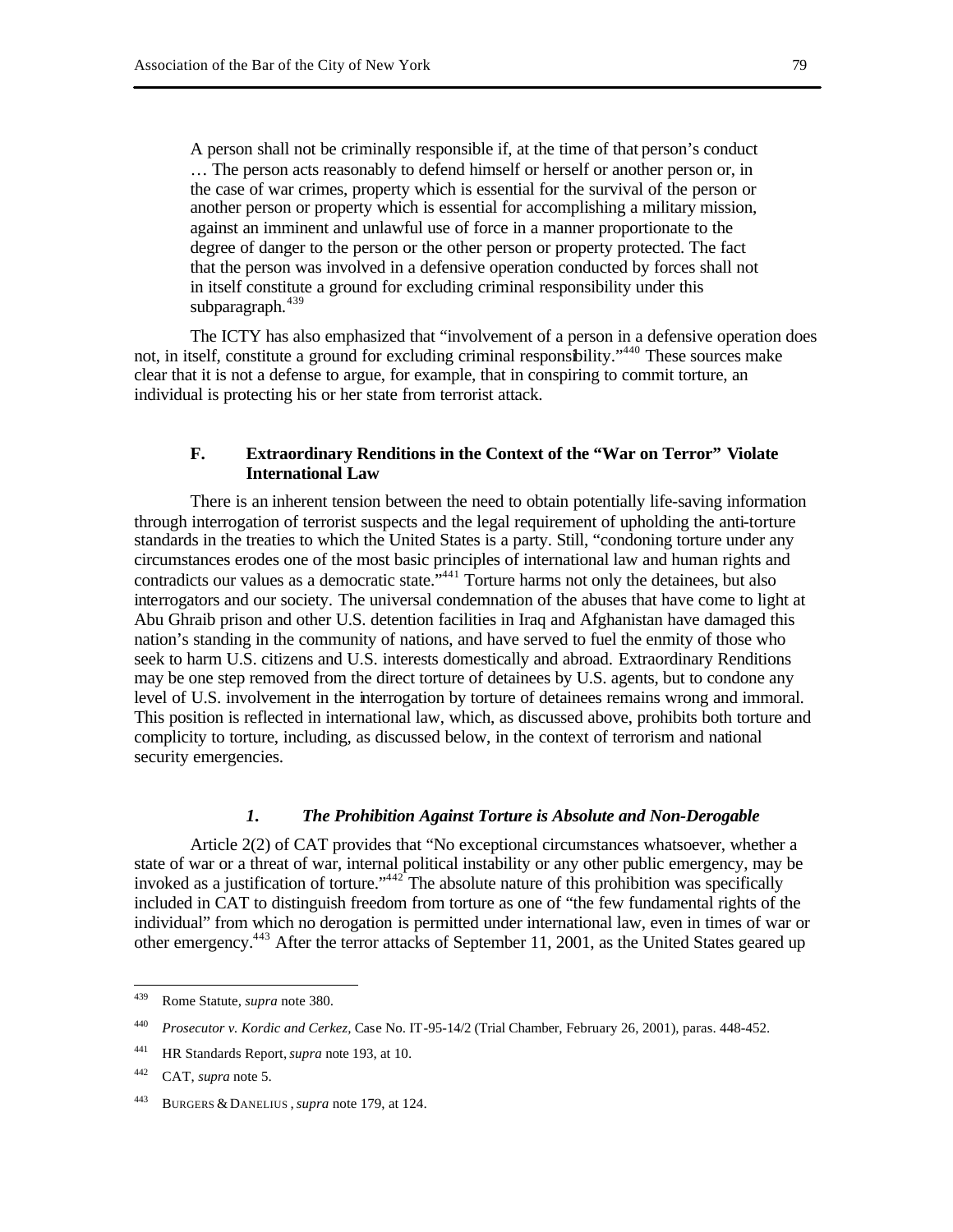its "War on Terror," the CAT Committee issued a statement in which it condemned the terror attacks, expressed "profound condolences to the victims, who were nationals of some 80 countries, including many States parties to [CAT]," but reminded states of the non-derogable nature of CAT obligations.<sup>444</sup> The CAT Committee highlighted the obligations contained in article 2 (prohibition of torture under all circumstances), article 15 (prohibiting confessions extorted by torture being admitted in evidence, except against the torturer), and article 16 (prohibiting CID treatment or punishment). The Committee added that these provisions must be observed in all circumstances, and expressed confidence that "whatever responses to the threat of international terrorism are adopted by States parties, such responses will be in conformity with the obligations undertaken by them in ratifying the Convention against Torture."<sup>445</sup>

Unlike CAT, each of the ICCPR, the European Convention and the American Convention contains provisions permitting certain derogations from human rights obligations in specific circumstances.<sup>446</sup> Each of these conventions is clear, however, that certain rights are always nonderogable. Paradigmatic among these is the prohibition against torture.<sup>447</sup> Even derogation from other rights is only permitted in the special circumstances and according to the specified limits defined in each of the three treaties. Under the ICCPR, any such measures must be of exceptional character, $448$  strictly limited in time  $449$  and to the extent required by the exigencies of the

<sup>446</sup> ICCPR, *supra* note 5, art. 4(1); European Convention, *supra* note 186, art. 15; American Convention, *supra* note 181, art. 27(1). The most common exception is for conditions of "public emergency," such as in Article 4 of the ICCPR, *supra* note 5, which states:

In time of public emergency which threatens the life of the nation and the existence of which is officially proclaimed, the States Parties to the present Covenant may take measures derogating from their obligations . . . to the extent strictly required by the exigencies of the situation, provided that such measures are not inconsistent with their other obligations under international law. . . .

- <sup>447</sup> European Convention, *supra* note 186, art. 15(2); American Convention, *supra* note 181, art. 27(2); ICCPR, *supra* note 5, art. 4 (limits on derogation); HRC Comment 20, *supra* note 303, para. 3, ("The text of article 7 allows of no limitation. The Committee also reaffirms that, even in situations of public emergency such as those referred to in article 4 of the Covenant, no derogation from the provision of article 7 is allowed and its provisions must remain in force."); Human Rights Committee, General Comment 29, *States of Emergency (article 4)*, U.N. Doc. CCPR/C/21/Rev.1/Add.11 (2001) (HRC General Comment 29) para. 7 ("Article 4, paragraph 2, of the Covenant explicitly prescribes that no derogation from the following articles may be made: . . . article 7 (prohibition of torture or cruel, inhuman or degrading punishment, or of medical or scientific experimentation without consent) . . ."); *see also Aksoy v. Turkey*, ECHR, 18 December 1996 (para. 62) ("Article 3, as the Court has observed on many occasions, enshrines one of the fundamental values of democratic society. Even in the most difficult of circumstances, such as the fight against organised terrorism and crime, the Convention prohibits in absolute terms torture or inhuman or degrading treatment or punishment. Unlike most of the substantive clauses of the Convention…, Article 3 makes no provision for exceptions and no derogation from it is permissible under Article 15 even in the event of a public emergency threatening the life of the nation.").
- <sup>448</sup> CCPR/C/79/Add.76, para. 25 (1997) ("The Committee … expresses its concern that the resort to declarations of states of emergency is still frequent and seldom in conformity with article 4, paragraph 1, of the Covenant, which provides that such declaration may be made only when the life and existence of the nation is threatened").
- <sup>449</sup> CCPR/CO/76/EGY, para. 6 (2002); CCPR/CO/71/SYR, para. 6 (2001); CCPR/C/79/Add.93, para. 11 (1998) ("The Committee is disturbed by the fact that the state of emergency proclaimed … in 1981 is still in effect, meaning that

<sup>444</sup> Committee against Torture, UN Doc. No. CAT/C/XXVII/Misc.7, Nov. 22, 2001; *see also* Committee Against Torture U.N. Doc. No. A/52/44, para. 258 (1997) ("[A] State party to the Convention [against Torture] … is precluded from raising before [the] Committee [against Torture] exceptional circumstances as justification for acts prohibited by article 1 of the Convention. This is plainly expressed in article 2 of the Convention."); Committee Against Torture, U.N. Doc. No. A/51/44, paras.180-222 (1997), Inquiry under Article 20 (same).

Committee against Torture, UN Doc. No. CAT/C/XXVII/Misc.7, Nov. 22, 2001. Similarly, although not binding under international law, a resolution specifically focusing on the need to protect human rights and fundamental freedoms while countering terrorism was adopted for the first time by the General Assembly on 18 December 2002 (UN Doc. No. A/RES/57/219). It affirmed that states must ensure that any measure taken to combat terrorism complies with their obligations under international law, in particular international human rights, refugee and humanitarian law.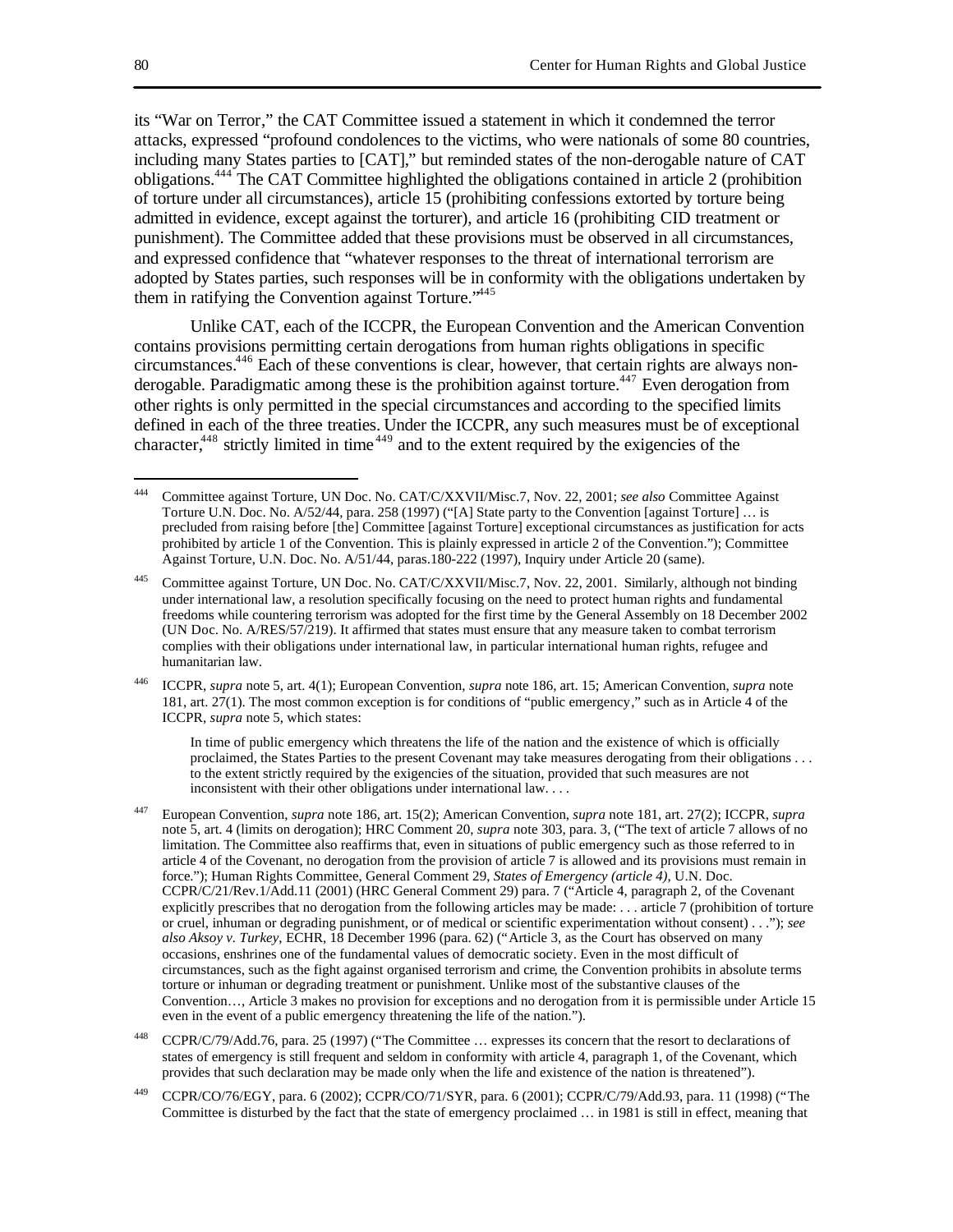$\overline{a}$ 

situation,<sup>450</sup> subject to regular review, $^{451}_{11}$  consistent with other obligations under international law, and must not involve discrimination.<sup>452</sup> Each of the three treaties further requires that formal notice be given to the secretary-general of the United Nations or the relevant regional organization, detailing which provisions a state has derogated from and the reasons for such derogation.<sup>453</sup> Thus, in 2001, when its anti-terrorism legislation was adopted, the United Kingdom filed notices of derogation under the ICCPR<sup>454</sup> and the European Convention.<sup>455</sup> The United States has filed no such notice of derogation under the ICCPR or any other human rights or humanitarian law treaty to which it is a party.

Like CAT's non-derogability provision, the Geneva Conventions' obligation to investigate and prosecute individuals who are alleged to have committed "grave breaches" of the Geneva Conventions is not derogable. Thus Geneva III's prohibition against torture and inhumane treatment of POWs and Geneva IV's prohibition against torture, inhumane treatment and unlawful transfers of civilians to states where they may be subject to Geneva Convention violations apply during war – surely the greatest of national security emergencies.<sup>456</sup> Moreover, even though Geneva IV contains a national security exception to the applicability of "protected person" status,<sup>457</sup> in no circumstance does this exception permit a High Contracting Party to commit "grave breaches" as defined in Art. 147, which includes torture or inhuman treatment and willfully causing

the State party has been in a semi-permanent state of emergency ever since. The State party should consider reviewing the need to maintain the state of emergency.").

- <sup>450</sup> CCPR/C/79/Add.42, para. 9 (1995)(" The Committee deplores the lack of clarity of the legal provisions governing the introduction and administration of the state of emergency … which would permit derogations contravening the State party's obligations under article 4, paragraph 2, of the Covenant.").
- <sup>451</sup> CCPR/C/79/Add.76, para. 38 (1997) ("Constitutional and legal provisions should ensure that compliance with article 4 of the Covenant can be monitored by the courts"); CCPR/C/79/Add.56, para. 13 (1995) ("[The Human Rights Committee] is … concerned that courts do not have the power to examine the legality of the declaration of emergency and of the different measures taken during the state of emergency").
- <sup>452</sup> The European Court of Human Rights has interpreted Article 15 of the European Convention (which contains language almost identical to ICCPR Article 4(1)'s national emergency exception) to hold that, to qualify as a public emergency, the danger must be actual or imminent, the effects must involve the whole nation, the danger must threaten the continuance of the organized life of the community, and that the danger must be so exceptional that normal measures under the Convention that permit maintenance of public safety, health and order, are inadequate. *The Greek Case*, 1969 Y.B. EUR. CONV. ON HUM. RTS. 511, P153 (Eur. Comm'n on Hum. Rts.) (resolution).
- <sup>453</sup> CCPR/CO/72/GTM, para. 11 (2001) ("The state party should ensure that its constitutional provisions for emergency situations are compatible with article 4 of the Covenant. It should also comply with the obligation to notify the other states parties through the intermediary of the secretary-general of the United Nations in all cases when an emergency situation is declared and to inform them of the provisions from which it has derogated and of the reasons for the derogation"); ICCPR, *supra* note 5, art. 4(3); European Convention, *supra* note 186, art. 15(3); American Convention, *supra* note 181, art. 27(3).
- <sup>454</sup> United Kingdom, *Notice of Derogation from the ICCPR*, *available at* http://www.bayefsky.com/./html/uk\_t2\_ccpr.php (last visited October 27, 2004).
- <sup>455</sup> United Kingdom, *Notice of Derogation from the ECHR*, *available at* http://www.legislationline.org/view.php?document=55973 (last visited October 27, 2004).
- <sup>456</sup> Geneva III, arts. 2, 130 and 131; Geneva IV, arts. 2, 146 and 147, *supra* note 169.
- <sup>457</sup> Article 5 of Geneva IV provides: "Where in the territory of a Party to the conflict, the latter is satisfied that an individual protected person is definitely suspected of or engaged in activities hostile to the security of the State, such individual person shall not be entitled to claim such rights and privileges under the present Convention as would, if exercised in the favour of such individual person, be prejudicial to the security of such State." Geneva IV, *supra*  note 169, art. 5.

As drafted (*i.e.*, the use of the words "the latter"), it would appear that the national security derogation is available only to the State on whose territory the conflict is occurring (*i.e.*, in the War in Afghanistan, only Afghanistan would be able to take a national security derogation under Article 5). The ICRC has not made a definitive statement on whether this provision would be interpreted to apply to any party to the conflict.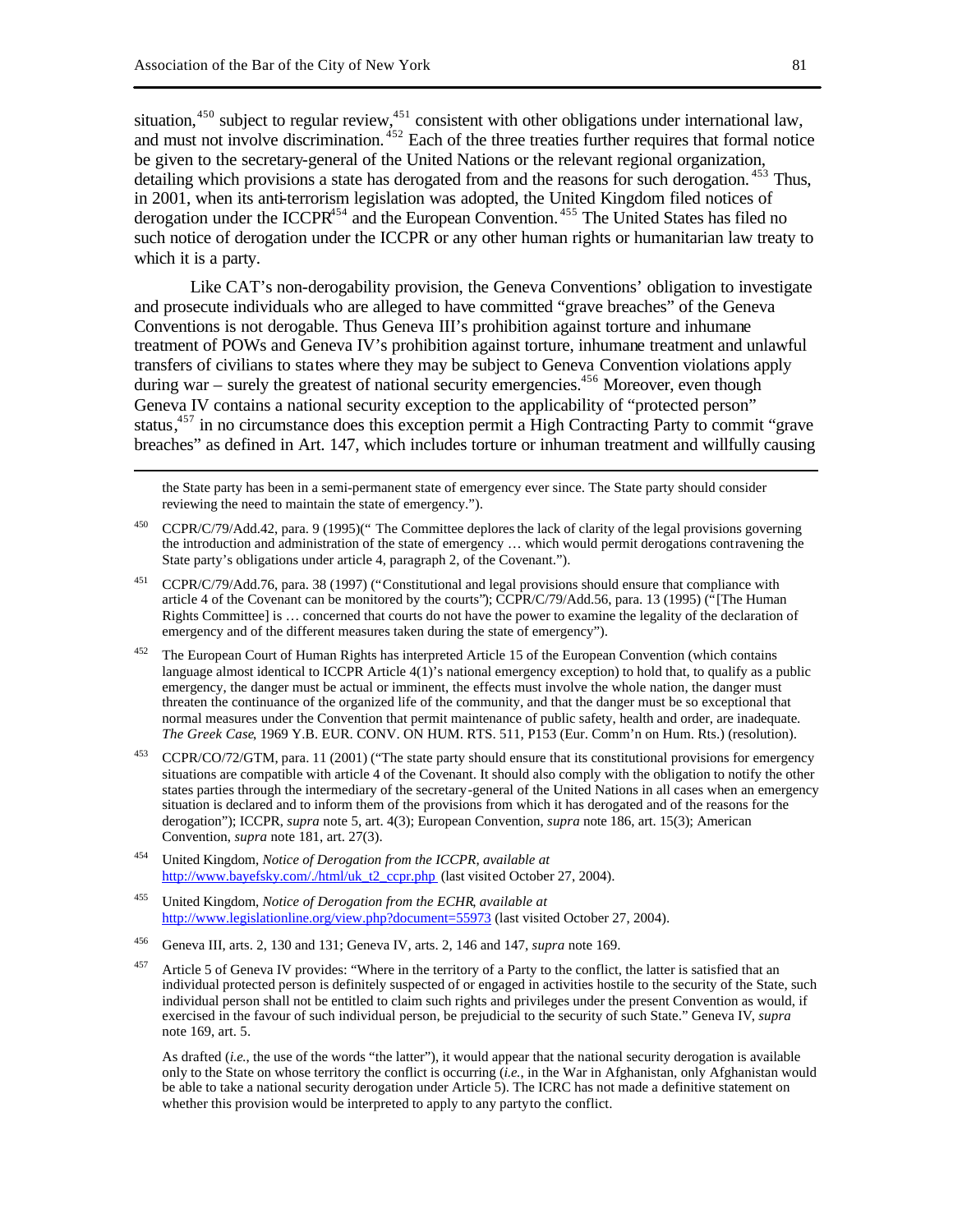great suffering or serious injury to body or health.<sup>458</sup> To the extent that any physical or moral coercion (otherwise prohibited by Article 31 of Geneva IV) might fall below the level of "grave breach," the ICRC commentary to the derogations contained in Article 5 of Geneva IV, involving persons engaged in activities hostile to the security of the state, notes that:

[W]idespread application of the Article may eventually lead to the existence of a category of civilian internees who do not receive the normal treatment laid down by the Convention but are detained under conditions which are almost impossible to check. It must be emphasized most strongly, therefore, that Article 5 can only be applied in individual cases of an exceptional nature, when the existence of specific charges makes it almost certain that penal proceedings will follow. This Article should never be applied as a result of mere suspicion.<sup>459</sup>

### *2. Application of the Prohibition Against Torture and Refoulement in the Context of Terrorism or National Security Risk*

The CAT Committee has specifically addressed the *non-refoulement* of asylum seekers and other foreigners in the context of a state party's concerns that a claimant may present a security risk:

[T]he test of article 3 of the Convention is absolute. Whenever substantial grounds exist for believing that an individual would be in danger of being subjected to torture upon expulsion to another State, the State party is under obligation not to return the person concerned to that State. The nature of the activities in which the person concerned engaged cannot be a mate rial consideration when making a determination under article 3 of the Convention.<sup>460</sup>

The CAT Committee's holding is echoed by the Human Rights Committee's comment on the link between removal, expulsion or *refoulement* of non-nationals and torture, in its General Comment No. 20 on article 7 of the ICCPR:

States parties must not expose individuals to the danger of torture or cruel, inhuman or degrading treatment or punishment upon return to another country by way of their extradition, expulsion or *refoulement*. 461

The Human Rights Committee has acknowledged "the difficulties that the State Party faces in its prolonged fight against terrorism, but recalls that no exceptional circumstances whatsoever can be invoked as a justification for torture, and expresses concern at the possible restrictions of human rights which may result from measures taken for that purpose."<sup>462</sup>

The European Court of Human Rights has also addressed the principle of *non-refoulement* to the danger of torture in the context of terrorism and nationa l security, and determined that the prohibition against *refoulement* is based on "one of the most fundamental values of democratic

<sup>458</sup> *See* Geneva IV, *supra* note 169, art. 146.

<sup>459</sup> ICRC, COMMENTARY ON THE GENEVA CONVENTION RELATIVE TO THE PROTECTION OF CIVILIAN PERSONS IN TIME OF WAR, 51 (J.S. Pictet ed., 1958).

<sup>460</sup> *Paez v. Sweden*, Communication No. 39/1996, Committee Against Torture, U.N. Doc. CAT/C/18/D/39/1996 (1997).

<sup>461</sup> HRC General Comment No. 20, *supra* note 303, para. 9.

<sup>462</sup> Conclusions and recommendations of the Committee against Torture, Egypt, U.N. Doc. CAT/C/CR/29/4 (2002), para. 4.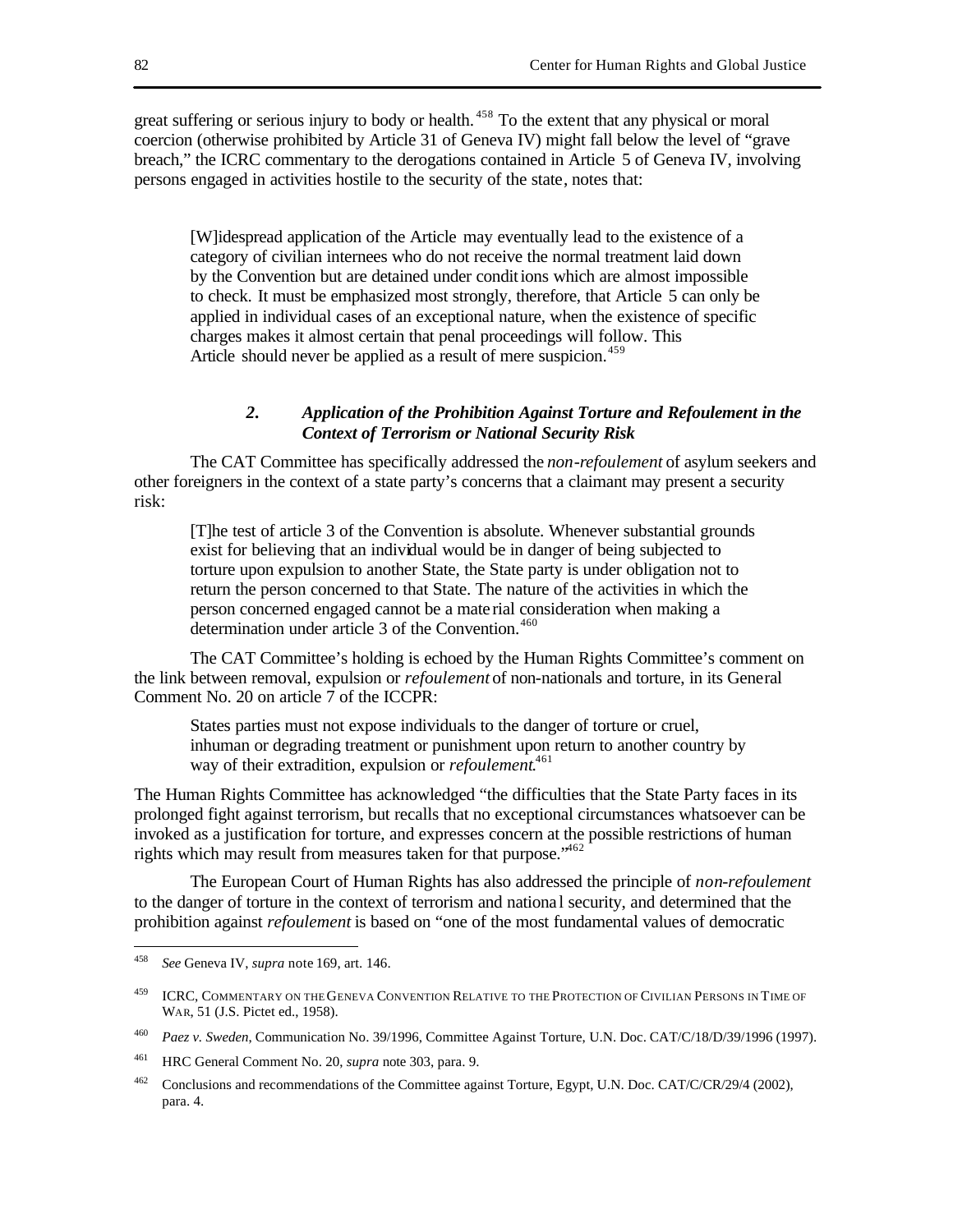society,"<sup>463</sup> and may not be violated even on national security grounds.<sup>464</sup> In *Chahal v. United Kingdom*, <sup>465</sup> The government of the United Kingdom claimed that the petitioner was a threat to the United Kingdom's national security, refused his claim for asylum and issued a deportation order. The Court found that Chahal would be in danger of ill-treatment if sent to India, and stated that the absolute nature of Article 3 applied to expulsion cases. With respect to the United Kingdom's claim that the petitioner posed a threat to its national security, the Court stated that:

The Court is well aware of the immense difficulties faced by States in modern times in protecting their communities from terrorist violence. However, even in these circumstances, the Convention prohibits in absolute terms torture or inhuman or degrading treatment or punishment, irrespective of the victim's conduct. . . . The prohibition provided by Article 3 against ill-treatment is equally absolute in expulsion cases. Thus, whenever substantial grounds have been shown for believing that an individual would face a real risk of being subjected to treatment contrary to Article 3 if removed to another State, the responsibility of the Contracting State to safeguard him or her against such treatment is engaged in the event of expulsion . . . . In these circumstances, the activities of the individual in question, however undesirable or dangerous, cannot be a material consideration.<sup>466</sup>

The Inter-American Court of Human Rights has similarly held that the prohibition against torture is a *jus cogens* norm, which prohibits an individual from return to a country where that person is likely to be tortured, even if the individual is suspected of terrorist activities.<sup>467</sup>

These cases provide guidance to the United States in its necessary task of striking a balance between the need to address the threat of terrorism and the "fundamental values of democratic society." International law uniformly provides that regardless of whether the transfer of a person occurs as part of an extradition request and regardless of any exceptional circumstances such as efforts to combat terrorism or another threat against national security, the anti-torture and *nonrefoulement* principles would be violated if, as a result of such transfer, the person could be subjected to torture or other ill-treatment.

# **VI. DIPLOMATIC ASSURANCES**

Despite the prohibitions against torture and *refoulement* to torture under CAT and the ICCPR, so-called "diplomatic assurances" have been used by the United States as well as certain European states and Canada as a basis for the transfer of alien detainees or asylum seekers to states

<sup>463</sup> <sup>463</sup> *Chahal v. United Kingdom*, 23 Eur. Ct. H.R. 413 (ser. A) (1996), para. 79.

<sup>464</sup> *Tomasi v. France*, 15 Eur. Ct. H.R. 1 (Ser. A) (1992), para. 1 15 ("The requirements of the investigation and the undeniable difficulties inherent in the fight against crime, particularly with regard to terrorism, cannot result in limits being placed on the protection to be afforded in respect of the physical integrity of individuals.").

<sup>465</sup> 23 Eur. Ct. H.R. 413 (ser. A) (1996)..

<sup>466</sup> *Id.* paras. 79-80. *See also Ahmed v. Austria*, 24 Eur. H.R. Rep. 278, 287 and 291 (1997) (even individuals that a transferring state classifies as "undesirable or dangerous" may not be extradited or transferred to a state "where substantial grounds have been shown for believing that the person concerned faces a real risk of being subjected to torture.").

<sup>467</sup> Inter-Am. Court H.R., OEA/Ser.L/V/II.106, Doc. 40 rev., February 28, 2000 (para. 154). ("[T]he prohibition of torture as a norm of *jus cogens* – as codified in the American Declaration generally, and Article 3 of the UN Convention against Torture in the context of expulsion – applies beyond the terms of the 1951 [Refugee] Convention. The fact that a person is suspected of or deemed to have some relation to terrorism does not modify the obligation of the State to refrain from return where substantial grounds of a real risk of inhuman treatment are at issue.").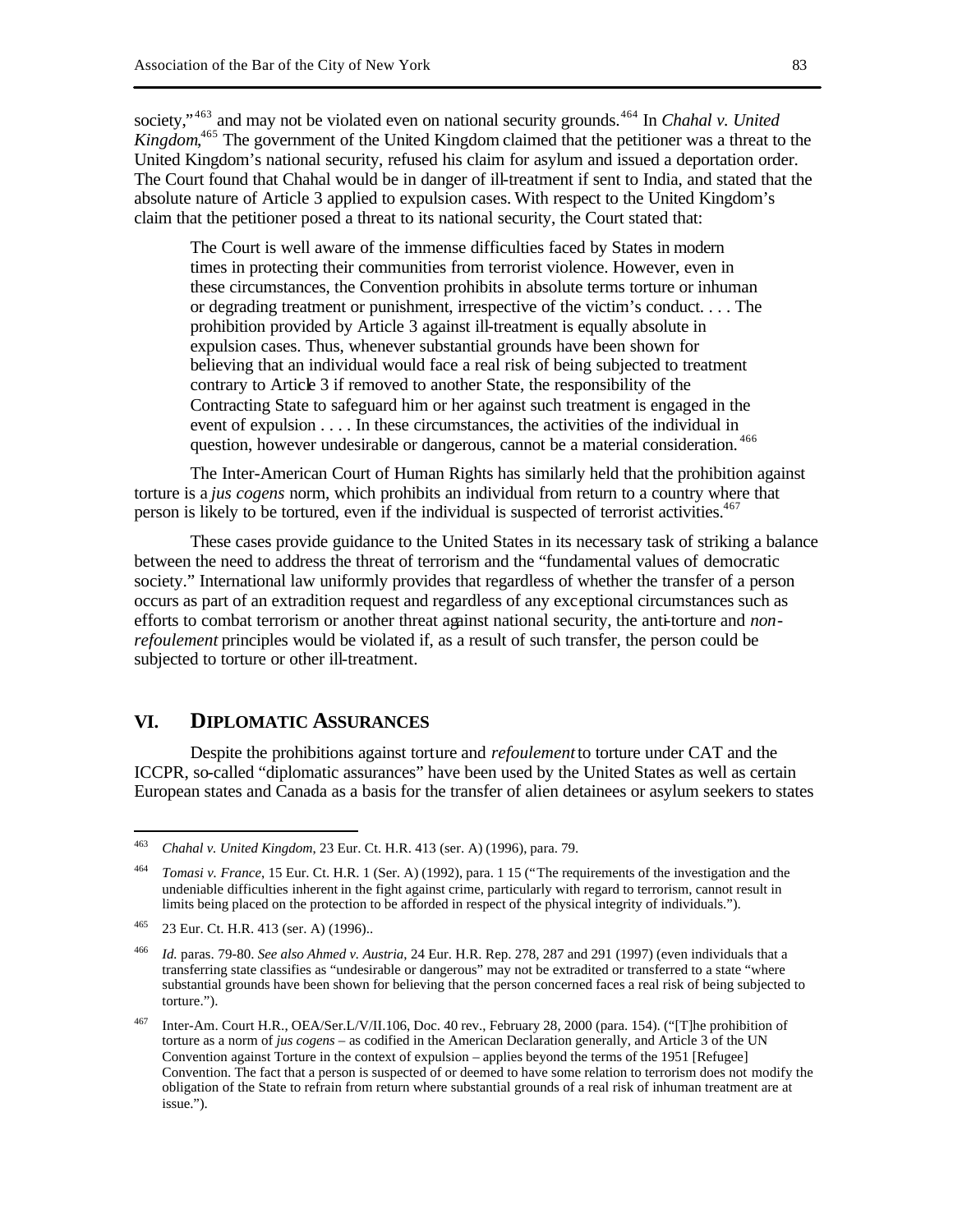where the individual faces the risk or danger of torture.<sup>468</sup> Specifically in the United States, regulations implementing CAT provide that if assurances are obtained by the secretary of state from the government of a specific state "that an alien would not be tortured there if the alien were removed to that country" and such assurances are forwarded to the attorney general or the secretary of the Department of Homeland Security, the official to whom this information is forwarded shall determine, in consultation with the secretary of state, whether such assurances are "sufficiently reliable" to permit the alien's removal to that state without violating U.S. obligations under Article 3 of CAT.<sup>469</sup> Diplomatic assurances were apparently obtained by the United States in at least one case of alleged Extraordinary Rendition (the Maher Arar case, discussed below). It is not clear whether they have been obtained in other cases because the U.S. State and Justice Departments and the Department of Homeland Security are not required to make public their use of diplomatic assurances.

In this Section, we examine the legality of diplomatic assurances under international and U.S. law and conclude that although diplomatic assurances arguably fall under a "grey area" – neither envisioned nor prohibited by the international treaties to which the United States is a party – as currently implemented, they violate the strict letter and the object and purpose of these treaties. We also briefly consider examples of the use of diplomatic assurances to determine their effectiveness. We conclude that diplomatic assurances, as implemented, are inadequate safeguards against torture for two fundamental reasons: (i) diplomatic assurances are unilaterally employed by the Executive Branch without judicial or administrative review or any opportunity for the transferred detainee to challenge their basis, and (ii) they are tools of diplomacy without means of effective monitoring and enforcement.

### **A. Legality of Diplomatic Assurances under International and Domestic Law**

### **1.** *International Law Applicable to Diplomatic Assurances*

Use of diplomatic assurances as a permissible basis for the transfer of an individual to another state falls into a grey area under international law. CAT (and other treaties containing the torture prohibition) neither envisions nor prohibits the use of diplomatic assurances. Arguably, a receiving state's diplomatic assurance could be one of the "relevant conditions" to be taken into account under CAT Article 3 in the determination of whether there are substantial grounds to believe that an individual is "in danger of" torture upon transfer to a receiving state. On the other hand, the prohibition against torture under the strict letter of CAT, the ICCPR, the Geneva Conventions and under customary international law is absolute and non-derogable. CAT, the ICCPR and, as applicable in specific contexts, the Geneva Conventions and the Refugee Convention also prohibit the *refoulement* of an individual to a state where the person faces the risk or danger of torture.

Diplomatic assurances are most likely used where conditions in the proposed receiving state present a risk of torture to the individual to be transferred: otherwise, diplomatic assurances would be unnecessary. The United States, along with other states party to CAT, the ICCPR, the Geneva Conventions and the Refugee Convention, must interpret and implement its obligations under these treaties "in accordance with the ordinary meaning to be given to the terms of the treaty

<sup>&</sup>lt;sup>468</sup> Diplomatic assurances are used in other contexts as guarantees against ill-treatment, such as an agreement made by a receiving state to a transferring state that an individual extradited or otherwise removed will not be subject to the death penalty. *See* HRW Diplomatic Assurances Report *, supra* note 21, at 3, fn.2. A discussion of the broader uses of diplomatic assurances is beyond the scope of this Report, which focuses on what Human Rights Watch has described as the "novel practice" of using diplomatic assurances in the context of torture. *Id.*

 $^{469}$  8 C.F.R. §235.8(c)(1), (2).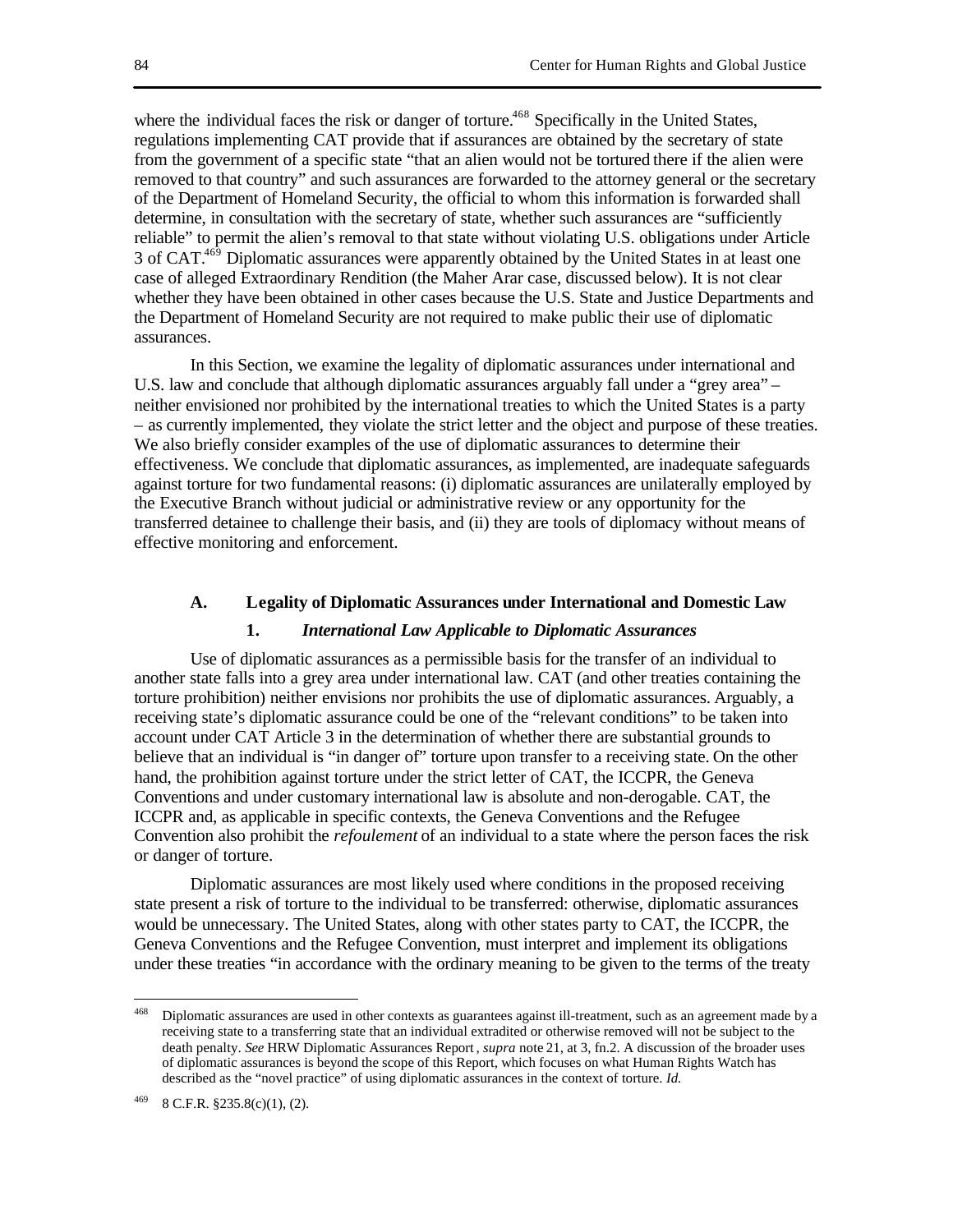in their context and in light of its object and purpose."<sup>470</sup> If a risk or danger of *refoulement* to torture exists, then the use of diplomatic assurances is a circumvention of the absolute prohibition against torture and *refoulement* to torture – the creation of "an island of legality, in a sea of illegality."<sup>471</sup>

Diplomatic assurances were addressed by the UN Special Rapporteur on Torture in a July 2002 interim report to the UN General Assembly. Specifically focusing on the prohibition of torture in the context of counter-terrorism measures, the Special Rapporteur called on states not to extradite any individual "unless the Government of the receiving country has provided an unequivocal guarantee to the extraditing authorities that the persons concerned will not be subjected to torture or any other forms of ill-treatment upon return, and that a system to monitor the treatment of the persons in question has been put into place with a view to ensuring that they are treated with full respect for their human dignity."<sup>472</sup> The Special Rapporteur recommended a twopronged test to assess the reliability of diplomatic assurances. First, according to the Special Rapporteur, diplomatic assurances must be "unequivocal" before the transfer of an individual took place – the diplomatic assurances must leave no doubt that torture or ill-treatment will not occur. Second, the Special Rapporteur required a "monitoring" system, agreed upon in advance between the transferring state and the state offering assurances, to ensure that, upon return, the individual contined to be protected from torture or CID treatment. As described below, however, the monitoring mechanism has, in practice, proved to be an inadequate safeguard.

## **2.** *U.S. Law Applicable to Diplomatic Assurances*

Under U.S. law, if diplomatic assurances satisfactory to the attorney general are provided, an alien detainee's claims for protection under CAT Article 3 "shall not be considered further by an immigration judge, the Board of Immigration Appeals, or an asylum officer" and the alien may be removed.<sup>473</sup> The detainee has no opportunity to challenge the attorney general's determination, and the attorney general's decision is not subject to any judicial or administrative review.

Deferral of removal may also be terminated on the basis of diplomatic assurances following the same procedure. The regulations specifically provide that "[a]t any time while deferral of removal is in effect the Attorney General may determine whether it should be terminated based on diplomatic assurances forwarded by the secretary of state pursuant to the procedures in 8 C.F.R.  $§208.18(c)$ .<sup>\*474</sup>

There is no mention of diplomatic assurances in the section of the regulations dealing with CAT claims made in the context of summary exclusion.<sup>475</sup> The process and standards for determining a CAT claim in summary exclusion proceedings are unclear, and the only restriction articulated is the prohibition of removal where it would violate CAT Article 3. Given the broad discretion granted to the Executive Branch, and the extent to which removal in this context is

<sup>470</sup> Vienna Convention, *supra* note 178, art. 31(1);

<sup>471</sup> Interview of Julia Hall, Counsel and Senior Researcher, Europe and Central Asia Division, Human Rights Watch, June 14, 2004, Notes on file with the ABCNY International Human Rights Commitee.

<sup>&</sup>lt;sup>472</sup> Interim report of the Special Rapporteur on Torture, Theo van Boven, to the General Assembly  $A/57/173$ , July 2, 2002. The Special Rapporteur subsequently submitted a report to the General Assembly in July 2003, report to the reaffirming the absolute nature of the principle of *non-refoulement*. Report by the Special Rapporteur on Torture, Theo van Boven, to the United Nations General Assembly, U.N. Doc. No. A/58/120, July 3, 2003.

<sup>473</sup> 8 C.F.R. §208.18(c)(3).

<sup>474</sup> 8 C.F.R. §208.17(f).

<sup>475</sup> 8 C.F.R. §235.8; *see also* Section IV.A.5.c.i. of this Report.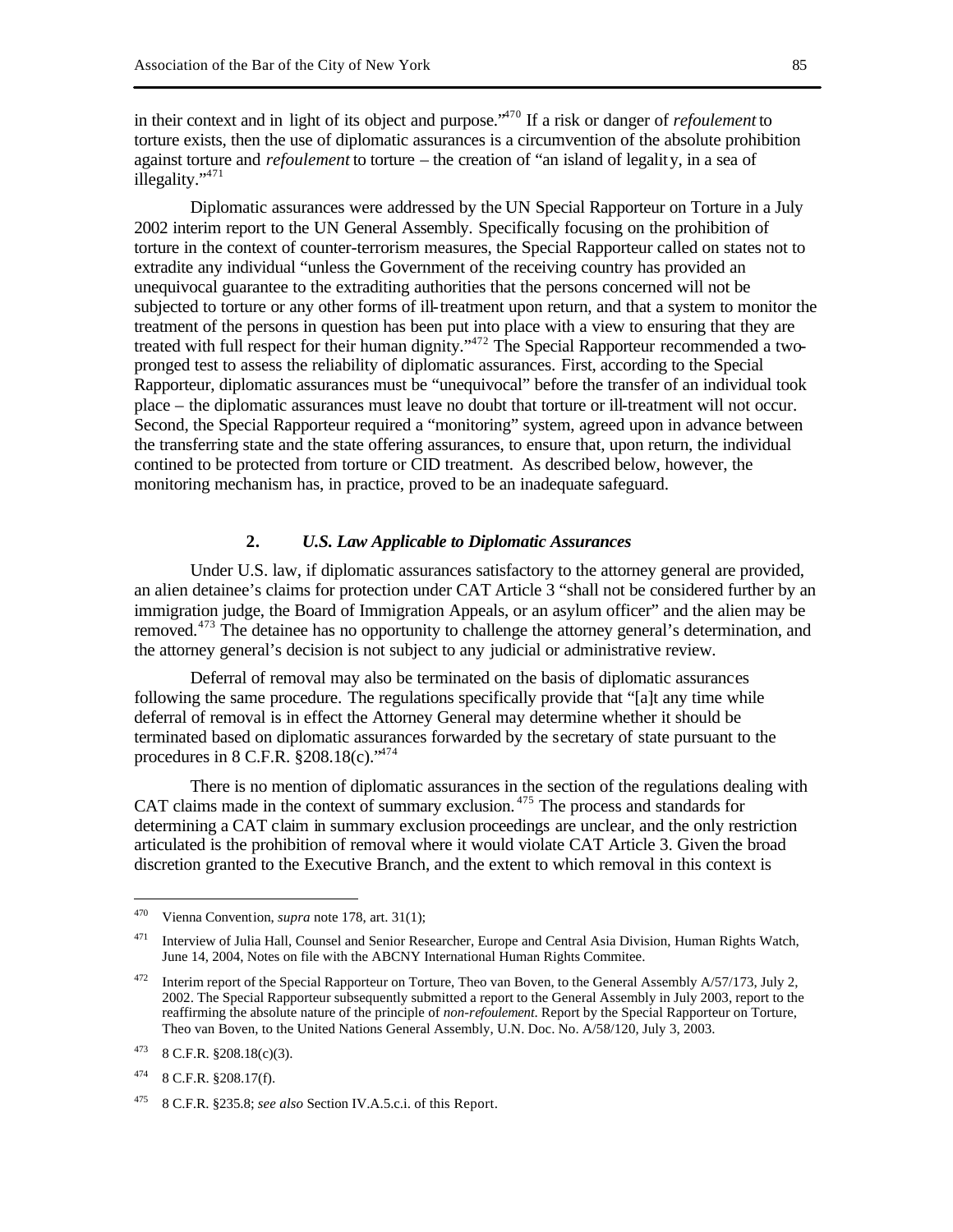shielded from review or any form of judicial scrutiny, it is unclear and probably unlikely that the U.S. government even seeks to obtain diplomatic assurances in summary exclusion cases. Even assuming there are procedures for considering the CAT claim of a summarily removable individual suspected of terrorist activities, there is a danger that an immigration officer may simply determine that it is unlikely that the individual would be tortured upon his or her return.

Although there is also no mention of diplomatic assurances in the regulations dealing with the application of CAT in the context of extradition,<sup>476</sup> C.F.R. section 95.3(b) provides that once the secretary of state has received "review and analysis" from relevant policy and legal offices in relation to a CAT claim, he or she may decide "to surrender the fugitive to the requesting State, to deny surrender of the fugitive, or to surrender the fugitive *subject to conditions*" (emphasis added). Such conditions would appear to include diplomatic assurances and other executive agreements between states.

### **B. Examples of Uses of Diplomatic Assurances**

In the United States, the use of diplomatic assurances is not made public and it is not possible to determine how many people have been transferred to other states from the United States, or from territories or detention facilities under its jurisdiction, on the basis of diplomatic assurances. As the case of Maher Arar demonstrates, however, diplomatic assurances have recently been used in the context of at least one reported Extraordinary Rendition from the United States.<sup>47</sup>

Arar, a Syrian-born Canadian citizen, was allegedly detained by U.S. officials while in transit at John F. Kennedy Airport to Canada.<sup>478</sup> He was not seeking to enter the United States.<sup>479</sup> Without any apparent authority, Arar was held in U.S. detention for two weeks and interrogated during this time about his alleged affiliation with terrorist groups, including Al Qaeda.<sup>480</sup> During his detention, Arar was informed that he had been designated by the secretary of state as a member of a foreign terrorist organization.<sup>481</sup> Arar was given no meaningful opportunity to challenge this designation.<sup>482</sup> Apparently without notification to his lawyer, Arar was then flown to Jordan, where he was interrogated and beaten by Jordanian authorities.<sup>483</sup> The Jordanian authorities then turned him over to Syria, where he was held in prison for ten months.<sup>484</sup> The United States reportedly received diplomatic assurances from Syria that he would not be tortured.<sup>485</sup> During the time he

<sup>476</sup> 22 C.F.R. §95.

<sup>477</sup> *See Arar v. Ashcroft*, *supra* note 33; *see also* Brown & Priest, *supra* note 43. Diplomatic assurances were also reportedly requested by the United States from Saudi Arabia, in the 1999 case of Hani Abdel Rahim Sayegh, suspected of involvement in the Khobar Towers bombing in Saudi Arabia. *Oversight hearing on "Immigration Relief Under the Convention Against Torture for Serious Criminals and Human Rights Violators": Hearing Before the Subcommittee on Immigration, Border Security, and Claims of the House Judiciary Committee*, 108th Cong. (July 11, 2003) (statement of Regina Germain, Esq.) *available at* http://www.house.gov/judiciary/germain071103.htm (last visited Oct. 25, 2004). Sayegh was returned to face trial and possible execution if convicted. *Id*

<sup>478</sup> *Arar v. Ashcroft*, *supra* note 33, paras. 11, 25-26.

<sup>479</sup> *Arar v. Ashcroft*, *supra* note 33*,* para. 26.

<sup>480</sup> *Arar v. Ashcroft*, *supra* note 33*,* paras. 31, 33.

<sup>481</sup> *Arar v. Ashcroft*, *supra* note 33*,* para. 38.

<sup>482</sup> *Id.*

<sup>483</sup> *Arar v. Ashcroft*, *supra* note 33, para. 49.

<sup>484</sup> *Arar v. Ashcroft*, *supra* note 33, para. 50.

<sup>485</sup> DeNeen L. Brown, *Canadian Sent to Middle East Files Suit*, WASHINGTON Post, Nov. 25, 2003, at A25.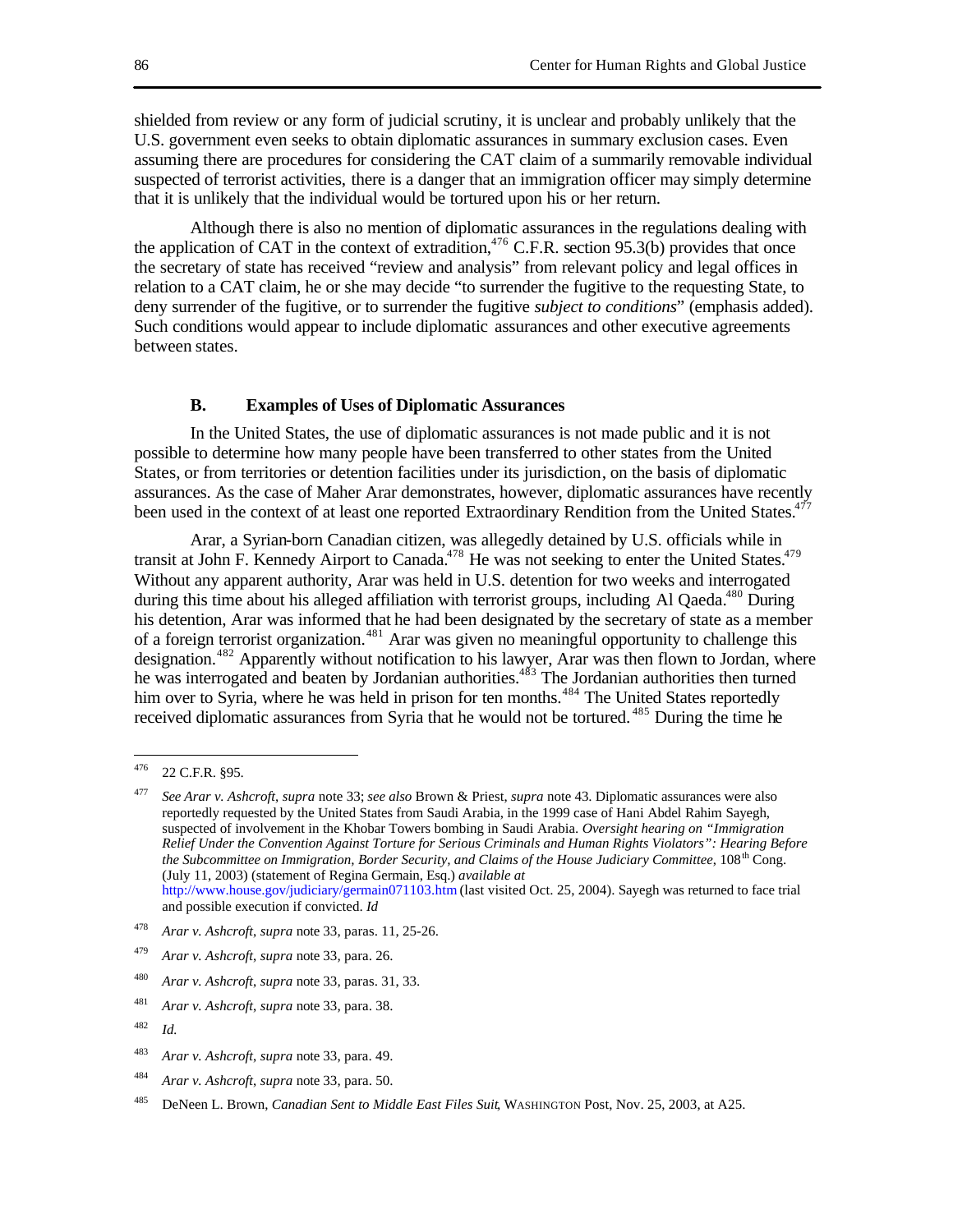spent in Syria, Arar alleges that he was tortured: "Syrian authorities regularly beat him on the palms, hips, and lower back, using a two-inch thick electric cable."<sup>486</sup> Arar alleges that, as a result of torture, he made and signed false confessions about his participation in terrorist training in Afghanistan; Arar states that, in fact, he has never been to Afghanistan.<sup>487</sup>

Although Arar was visited by Canadian consular officials during his detention in the Syrian prison, Syrian security officers reportedly threatened him with additional torture if he complained about his treatment.<sup>488</sup> Arar reportedly kept silent from October 23, 2002 to August 14, 2003, when apparently "unable to bear the mistreatment any longer, Mr. Arar yelled out to a Canadian Consular official that he had been tortured and was being kept in a grave."<sup>489</sup> Arar was released to Canadian authorities in October 2003, without charges brought against him.<sup>490</sup>

According to a Syrian diplomat in Washington, after extensive investigation, Syrian authorities found no link between Arar and Al Qaeda.<sup> $491$ </sup> Arar was released, according to this official, as a gesture of goodwill to Canada, and because Syrian officials could not substantiate any allegations against him. <sup>492</sup> Of note, Canada has begun a public inquiry to determine what role, if any, Canadian officials played in his transfer to Syria.

The Arar case and media reports raise concern that even if the United States is obtaining diplomatic assurances, it may not be doing so in good faith. Arar alleges that U.S. authorities provided Syrian authorities with suggested topics to be covered during interrogation, and that Syrian authorities provided the United States with information coerced from him.<sup>493</sup> Similarly, at least one media report indicates that U.S. intelligence and law enforcement officials have seized and rendered purported terror subjects from one foreign state to another state that the United States knows to employ torture as an interrogation technique. The United States has reportedly provided to these intelligence forces lists of questions that it wants answered. $494$  In the context of such alleged practices, diplomatic assurances from countries that the United States knows to practice torture do not appear to be a good faith compliance by the Executive Branch towards U.S. obligations under international and domestic law.

In a detailed report on diplomatic assurances, Human Rights Watch provides a number of examples of the use of diplomatic assurances in Europe.<sup>495</sup> The report shows, among other things, the inadequacy of the post-assurance monitoring mechanism used by European states as a safeguard against torture. For example, in the case that was the subject of *Shamayev and 12 Others v. Georgia and Russia*, *<sup>496</sup>* the Russian government offered diplomatic assurances to the European Court of Human Rights itself, after thirteen Chechens were extradited to Russia by Germany. These diplomatic assurances included the right to access to the detainees by the European Court.<sup>497</sup>

<sup>489</sup> *Id.*

- <sup>490</sup> *Arar v. Ashcroft*, *supra* note 33, para. 64.
- <sup>491</sup> *Arar v. Ashcroft*, *supra* note 33, para. 65.
- <sup>492</sup> *Id*.
- <sup>493</sup> *Arar v. Ashcroft*, *supra* note 33, paras. 55-56.
- <sup>494</sup> Priest & Gellman, *supra* note 53.
- <sup>495</sup> HRW Diplomatic Assurances Report, *supra* note 21, at 21-36.
- <sup>496</sup> Application No. 36378/02, Oct. 4, 2002.
- <sup>497</sup> HRW Diplomatic Assurances Report, *supra* note 21, at 24.

<sup>486</sup> *Arar v. Ashcroft*, *supra* note 33, para. 51.

<sup>487</sup> *Arar v. Ashcroft*, *supra* note 33, paras. 53 and 62.

<sup>488</sup> *Arar v. Ashcroft*, *supra* note 33, para. 61.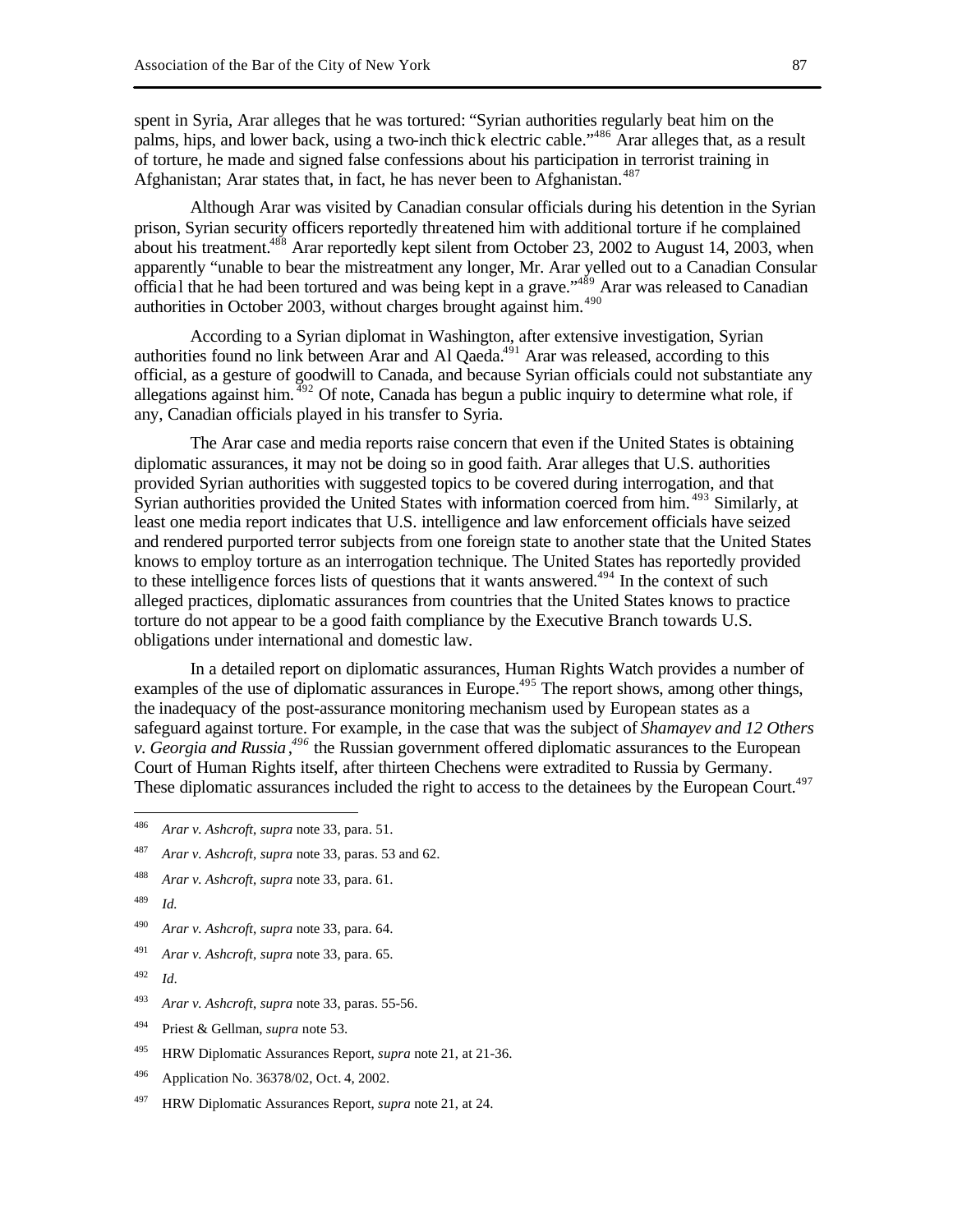In violation of these assurances, the Russian government subsequently denied access to the detainees to a fact-finding mission from the European Court.<sup>498</sup>

Another instructive example in the Human Rights Watch report is the case of Ahmed Agiza and Mohammed al-Zari. Agiza and al-Zari were Egyptians seeking asylum in Sweden. Both were expelled from Sweden to Egypt in December 2001, despite the Swedish authorities' reported acknowledgement that they had a well-founded fear of persecution in Egypt.<sup>499</sup> Before expulsion, Swedish authorities reportedly obtained diplomatic assurances from Egypt that the men would not be subjected to torture or ill-treatment, would receive a fair trial, and would not be sentenced to death.<sup>500</sup> After return, Swedish representatives did not visit the men for five weeks, and they were reportedly held "in incommunicado detention" during that time.<sup>501</sup> Although visits subsequently occurred, Swedish authorities were always accompanied by Egyptian authorities.<sup>502</sup> Based on subsequent investigation, Human Rights Watch and Swedish journalists report there is credible evidence that the men were tortured in Egypt.<sup>503</sup> Significantly, Swedish journalists found that the men had been transported to Egypt on a U.S.-registered plane, with the involvement of U.S. agents.<sup>504</sup> After Swedish journalists reported the allegations of torture by Egyptian authorities, the Swedish vice foreign minister stated "[t]his is so ominous that we have prepared a visit to Cairo, on a high political level from the Swedish side, to take up this question with representatives of the Egyptian security service. And of the Egyptian government.<sup> $5505$ </sup> The vice foreign minister acknowledged that Egypt had not acted in accordance with its diplomatic assurances.<sup>506</sup>

Finally, in the one known case in which the United States reportedly obtained diplomatic assurances, involving Maher Arar's transfer to Syria, there is no indication that the United States sought to monitor Syria's compliance with its assurances. To the contrary, Arar alleges that the United States suggested to Syrian security agents topics to be covered during interrogation, and that Syrian security agents provided to U.S. agents information obtained from Arar as a result of torture.<sup>507</sup>

## **C. In Practice, Diplomatic Assurances are Inadequate Safeguards Against Torture**

Even if diplomatic assurances are permissible under international law, their implementation in practice raises significant doubts about their reliability as a means of safeguarding against the danger or risk of torture to an individual.

First, the use of diplomatic tools as a means of compliance with the prohibition against torture is limited. Although U.S. foreign service officers often perform valuable work monitoring and advocating against human rights violations in the states to which they are posted, their role is

 $\overline{a}$ 

<sup>502</sup> *Id*.

<sup>498</sup> *Id*. at 25.

<sup>499</sup> *Id*. at 34.

<sup>500</sup> *Id*.

<sup>501</sup> *Id*. at 35.

<sup>503</sup> *Id*.; TV4 Kalla Fakta Broadcast, *supra* note 20.

<sup>504</sup> TV4 Kalla Fakta Broadcast, *supra* note 20.

<sup>505</sup> *Id*.

<sup>506</sup> *Id*.

<sup>507</sup> *Arar v. Ashcroft*, *supra* note 33, paras. 55-56.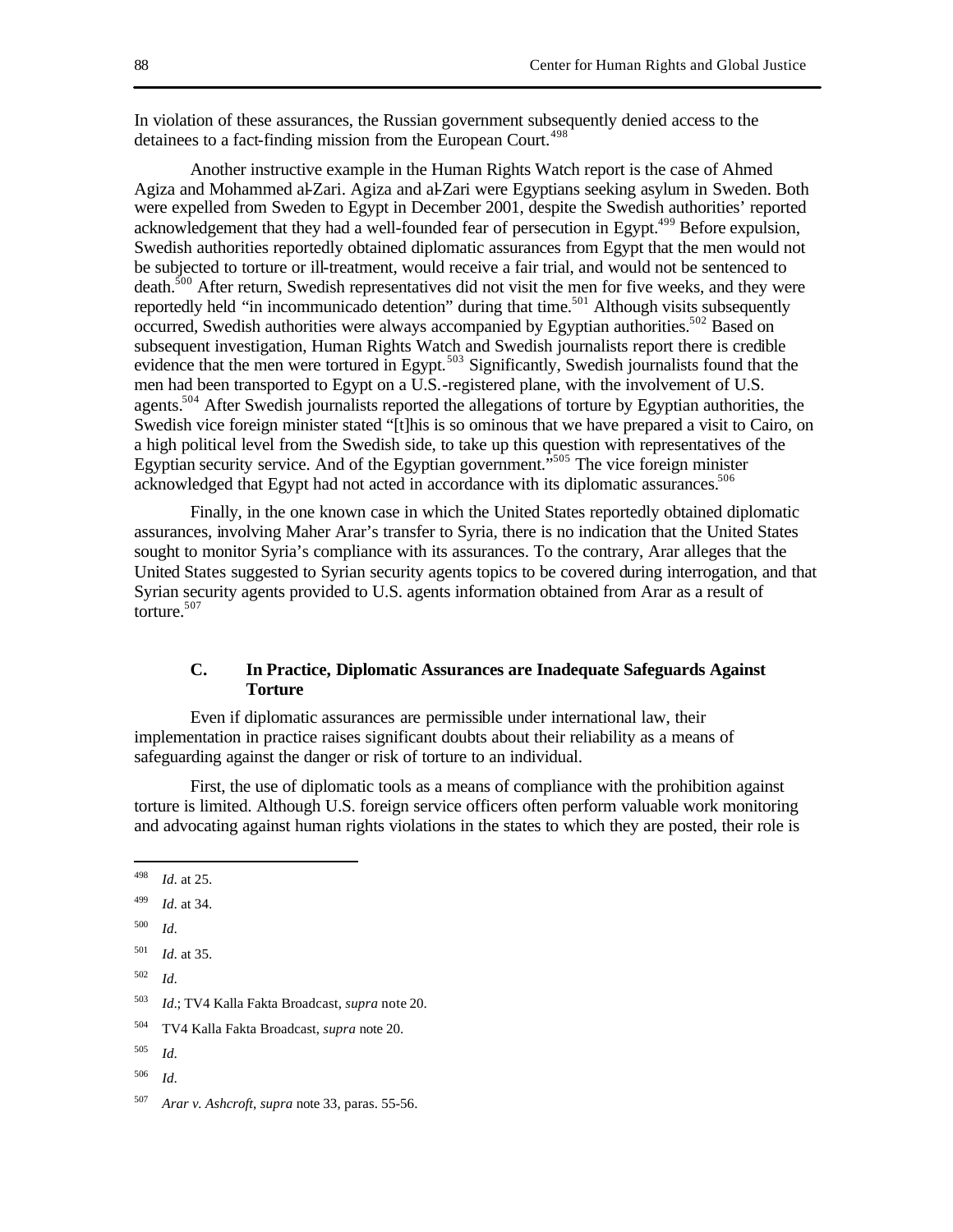of necessity restricted by the need to maintain diplomatic, trade, and commercial relations of significance to the United States. In turn, the danger exists that the Executive Branch will seek diplomatic assurances in return for other concessions, such as military or economic assistance. Diplomats, including the secretary of state, are subject to political pressure and are able in turn to exert it.

Second, monitoring mechanisms have been shown to be inadequate. In large part, this is because torture is conducted in secret and regimes that use torture have become adept at hiding it. As the Human Rights Watch report on diplomatic assurances notes, in countries where torture is widespread and systematic, it is practiced within the walls of prisons and detention facilities rarely open to scrutiny by independent, well-trained monitors.<sup>508</sup> Prison guards and other prison personnel are trained in torture methods that leave few external marks and are also trained to intimidate prisoners into silence.<sup>509</sup> In addition, prison medical personnel are often complicit in covering up torture.<sup>510</sup> Moreover, the HRW Diplomatic Assurances report notes, in such countries governments routinely deny access to independent monitors or experts in detecting signs of torture, and in many instances state authorities may not have effective control over the forces perpetrating acts of torture.<sup>511</sup> Indeed, governmental authorities in countries where torture is systematic routinely deny the existence of torture at all. <sup>512</sup> In those circumstances, the dangers of relying on diplomatic assurances as a safeguard against torture are apparent. As the Human Rights Watch report notes, "[w]here governments routinely deny that torture is practiced, despite the fact that it is systematic or widespread, official assurances cannot be considered reliable."<sup>5</sup>

The inadequacies inherent in current monitoring mechanisms are apparent from the United States' own internal investigations. As the investigation into the Abu Ghraib torture scandal by U.S. Army Major General Antonio Taguba revealed, military guards at the prison moved a group of detainees around the prison to hide them from a visiting ICRC delegation.<sup>514</sup> Recent investigatory reports by General Paul A. Kern and former Secretary of Defense James R. Schlesinger, have raised congressional concern about so-called ghost detainees held by the CIA.<sup>515</sup> Unlike some of the states to which it has allegedly Extraordinarily Rendered individuals, the United States does not have a history and practice of systemic torture. Still, these examples reveal the relative ease by which the monitoring mechanism may be circumvented.

Third, even if diplomatic assurances themselves are permissible under international law, the unfettered discretion the Executive Branch exercises in seeking diplomatic assurances and making the unilateral decision to transfer an individual pursuant to those assurances leaves the individual with no due process protection or the safeguard of judicial oversight. This procedural shortcoming likely violates international law. The United States has an obligation to provide detainees in its custody an effective opportunity to challenge the reliability and adequacy of diplomatic assurances. This obligation is grounded in CAT Article 3 (prohibiting torture and CID) and Article 2 (requiring state parties to implement judicial and administrative measures to prevent

<sup>508</sup> <sup>508</sup> HRW Diplomatic Assurances Report, *supra* note 21, at 4.

<sup>509</sup> *Id.*

<sup>510</sup> *Id*.

<sup>511</sup> *Id.*

<sup>512</sup> *Id*.

<sup>513</sup> *Id*.

<sup>514</sup> Taguba Report, *supra* note 3.

<sup>515</sup> Graham & White, *supra* note 90; *see also* HRW Report, *supra* note 6; Dana Priest, *Memo Lets CIA Take Detainees Out of Iraq; Practice Is Called Serious Breach of Geneva Conventions*, WASHINGTON POST, Oct. 24, 2004, at A1.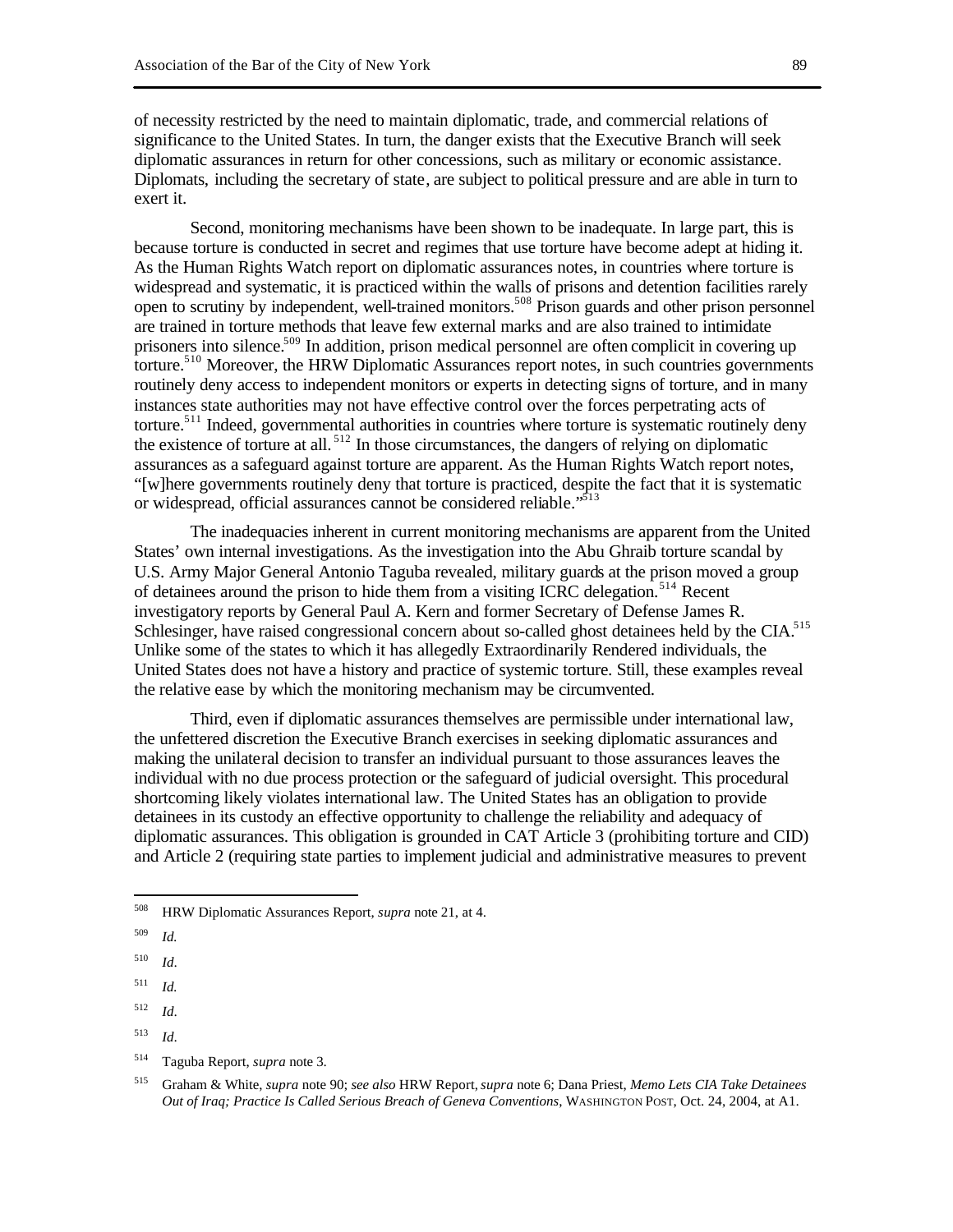torture); and ICCPR Article 7 (prohibiting torture and CID) and Article 2(1) (interpreted by the Human Rights Committee as requiring state parties "to respect and to ensure" ICCPR protections through prevention and provision of judicial or administrative review).

CAT requires each state party to enact legislative and administrative measures to prevent torture.<sup>516</sup> Interpreting these obligations, the CAT Committee has expressed particular concern about instances in which individuals are transferred to third states without the right of appeal.<sup>517</sup> In *Arana v. France*, an individual was convicted in France for links to the Basque separatist group ETA and sought by Spanish police on suspicion that he was an ETA leader. Spain sought deportation from France through an administrative procedure, whereby the detainees would be exchanged between the two nations' police forces, without judicial oversight or intervention. The CAT Committee found violations of CAT Article 3, as well as violations of due-process rights because the handover of the detainee by the French police to the Spanish police was not subject to judicial oversight:

The deportation was effected under an administrative procedure, which the Administrative Court of Pau had later found to be illegal, entailing a direct handover from police to police.... At the time of the consideration of the [previous] report..., the Committee expressed its concern at the practice whereby the police hand over individuals to their counterparts in another country …without the intervention of a judicial authority and without any possibility for the author to contact his family or his lawyer. That meant that a detainee's rights had not been respected and had placed the author in a situation where he was particularly vulnerable to possible abuse. The Committee recognizes the need for close cooperation between States in the fight against crime and for effective measures to be agreed upon for that purpose. It believes, however, that such measures must fully respect the rights and fundamental freedoms of the individuals concerned.<sup>518</sup>

Although U.S. regulations governing diplomatic assurances include a determination by the Executive Branch, there is no similar oversight or intervention by a neutral judicial authority.

In a 2002 case, $519$  the Canadian Supreme Court examined the adequacy of procedural safeguards in the use of diplomatic assurances in light of CAT Article 3(1)'s, and held that, "[g]iven Canada's commitment to the CAT, we find that … the phrase 'substantial grounds' raises a duty to afford an opportunity to demonstrate and defend those grounds."<sup>520</sup> The court further added that "[w]here the Minister is relying on written assurances from a foreign government that a person would not be tortured, the refugee must be given an opportunity to present evidence and make submissions as to the value of such assurances."<sup>521</sup> While this case is of course not legally

<sup>516</sup> *See* CAT, *supra* note 5, art. 2(1) ("Each State Party shall take effective legislative, administrative, judicial or other measures to prevent acts of torture in any territory under its jurisdiction") *and* Article 2(2) ("No exceptional circumstances whatsoever . . . may be invoked as a justification of torture.").

<sup>517</sup> Committee Against Torture, *Concluding Observations*, Sweden, U.N. Doc. CAT/C/XXVIII/CONCL.1, para. 6 (2002) ("The Committee [against Torture] … records its concern at the following: … (b) The Special Control of Foreigners Act, known as the anti-terrorism law, allows foreigners suspected of terrorism to be expelled under a procedure which might not be in keeping with the Convention, because there is no provision for appeal.").

<sup>518</sup> *Arana v. France*, Case No. 63/1997, Committee Against Torture, views adopted on 9 November 1999, para. 11.5.

<sup>519</sup> *Manickavasagam Suresh v. The Minister of Citizenship and Immigration and the Attorney General of Canada (Suresh v. Canada),* 2002, SCC 1. File No. 27790, January 11, 2002 *available at* http://www.lexum.umontreal.ca/csc-scc/en/pub/2002/vol1/html/2002scr1\_0003.html (last visited Oct. 25, 2004).

<sup>520</sup> *Id.* para. 119.

<sup>521</sup> *Id.* para. 123.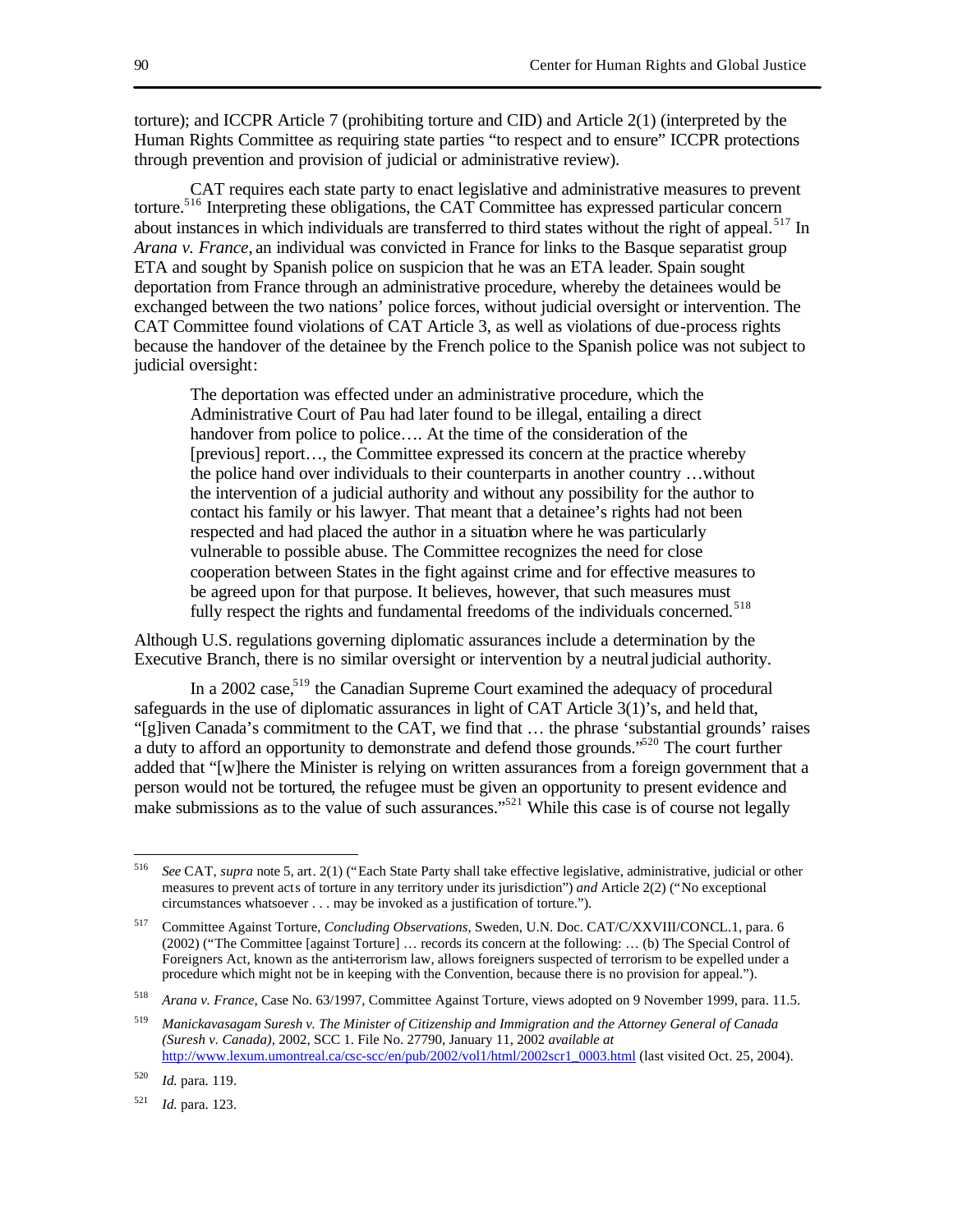binding on the United States, it offers useful guidance on the interpretation of U.S. CAT obligations.

Article 2 of the ICCPR defines the scope of the legal obligations undertaken by the United States as a party to the ICCPR.<sup>522</sup> The Human Rights Committee has interpreted Article 2's "respect and ensure" language as incorporating the obligation on a state to provide judicial or administrative review.<sup>523</sup> Moreover, paragraph 1 of Article 2(3) of the ICCPR requires that an individual claiming a remedy for violation of his rights under the ICCPR shall have an accessible and effective remedy determined by competent judicial, administrative or legislative authorities.<sup>524</sup> At no stage in the U.S. diplomatic assurance process is there any opportunity for an individual to present evidence to a judicial or administrative authority that diplomatic assurances may be inadequate, or to seek a remedy for rendition. Moreover, it does not appear that there is any mechanism for the United States to seek the return of an individual who, in violation of diplomatic assurances, is tortured by the receiving state.

# **VII**. **STATE RESPONSIBILITY**

As discussed in detail in this Report, Extraordinary Renditions violate numerous provisions of CAT, the ICCPR, and the Geneva Conventions.<sup>525</sup> The United States is a party to all of these treaties and, as such, is bound by them as a matter of international law.<sup>526</sup> In the Extraordinary Rendition context, the United States has three major obligations: the duty to refrain from engaging in or facilitating torture, the duty to refrain from transferring an individual when there is a risk that the individual may face torture (the *non-refoulement* obligation), and the duty to prevent such violations and remedy them once they have occurred.

2(3): Each State Party to the present Covenant undertakes:

 $524$  The Human Rights Committee has interpreted ICCPR Article 2(1) as applicable both to persons within a state's territory and also within the state's "power or effective control." HRC General Comment 31, *supra* note 9, para. 10; *see also id*. para. 15.

<sup>522</sup> Article 2 provides, in pertinent part:

<sup>2(1):</sup> Each State Party to the present Covenant undertakes to respect and to ensure to all individuals within its territory and subject to its jurisdiction the rights recognized in the present Covenant, without distinction of any kind, such as race, colour, sex, language, religion, political or other opinion, national or social origin, property, birth or other status.

<sup>2(2):</sup> Where not already provided for by existing legislative or other measures, each State Party to the present Covenant undertakes to take the necessary steps in accordance with its constitutional processes and with the provisions of the present Covenant, to adopt such legislative or other measures as may be necessary to give effect to the rights recognized in the present Covenant.

<sup>1.</sup> To ensure that any person whose rights or freedoms as herein recognized are violated shall have an effective remedy, notwithstanding that the violation has been committed by persons acting in an official capacity; to ensure that any person claiming such a remedy shall have his rights thereto determined by competent judicial, administrative or legislative authorities, or by any other competent authority provided for by the legal system of the State, and to develop the possibilities of judicial remedy[.]

<sup>523</sup> HRC General Comment 31, *supra* note 9, para. 12.

<sup>525</sup> *See* Sections V.A, B, and C of this Report.

<sup>526</sup> *See Sosa v. Alvarez-Machain* at \*74 ("the [ICCPR] does bind the U.S. as matter of international law…"). Article 26 of the Vienna Convention, which codifies the fundamental international law principle of *pacta sunt servanda*, that is, that agreements must be observed, states that "[e]very treaty in force is binding upon the parties to it and must be performed by them *in good faith.*" Vienna Convention, *supra* note 179, art. 26 (emphasis added).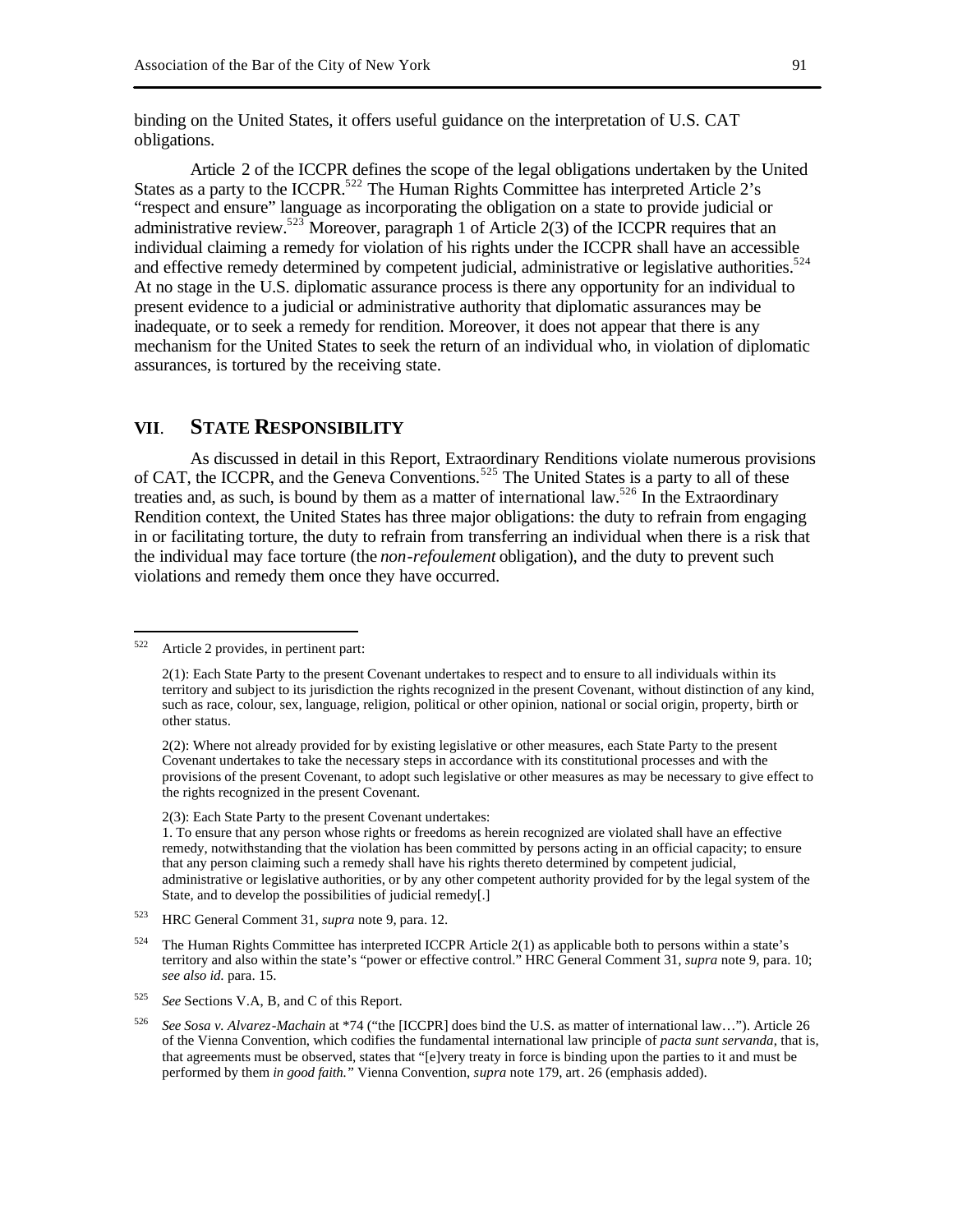The Articles on State Responsibility for Internationally Wrongful Acts (ILC Articles)<sup>527</sup> establish the "basic rules of international law concerning the responsibility of states for their internationally wrongful acts."<sup>528</sup> The ILC Articles are secondary rules of international law – that is, they do not speak to or interpret the content of states' primary obligations, which are contained in treaties and customary law; rather, they "provide the framework for determining whether the consequent obligations of each State have been breached, and with what legal consequences...."<sup>529</sup> For a wrongful act to result in some form of international liability on the part of a state, two elements must be established:(i) the conduct must constitute a breach of an international legal obligation in force for that state at that time, and (ii) the conduct in question must be attributable to the state.<sup>530</sup> In this Section of the Report, we first consider the actions that would amount to breaches of U.S. obligations with respect to Extraordinary Renditions under the treaties to which it is a party. We then discuss the standards under which conduct is attributable to the United States.

## **A. U.S. Conduct in Relation to Extraordinary Renditions Constitutes a Breach of International Law**

This subsection of the Report outlines the types of U.S. conduct that could amount to a breach of international law in relation to Extraordinary Renditions under CAT, the ICCPR, and the Geneva Conventions. These obligations are binding even though the United States has ratified both CAT and ICCPR with the express understanding that they are not self-executing. The United States is in fact under a binding international obligation to give effect to any international agreement to which it is a party.<sup>531</sup> Failure to enact or enforce such legislation or other procedures will itself amount to a violation of the treaties to which the United States is a party, and provides no excuse for the additional violations flowing from that failure.<sup>532</sup>

### **1.** *Refoulement Constitutes a Breach of International Law*

The United States' involvement in the process of Extraordinary Rendition directly violates its *non-refoulement* obligations as set out in CAT and the ICCPR.<sup>533</sup> CAT explicitly prohibits the transfer or *refoulement* of a person to a country where the individual may be in danger of torture.<sup>534</sup> The ICCPR includes a similar prohibition: the Human Rights Committee has interpreted ICCPR Article 7 to include a prohibition against *refoulement* to states where the individual may be at risk

 $527$  The ILC Articles were adopted by the International Law Commission on August 9, 2001, commended to governments by a resolution of the General Assembly on December 12, 2001, and are reproduced in full, together with the International Law Commission's Commentaries in JAMES CRAWFORD, THE INTERNATIONAL LAW COMMISSION'S ARTICLES ON STATE RESPONSIBILITY:INTRODUCTION, TEXT AND COMMENTARIES (2002) (ILC Articles and Commentaries). For the text of the articles and their commentaries without a critical introduction, *see*  http://www.un.org/law/ilc/texts/State\_responsibility/responsibilityfra.htm (last visited Oct. 25, 2004).

<sup>528</sup> ILC Articles and Commentaries, *supra* note 527, at 74.

<sup>529</sup> *Id*,, at 75.

<sup>530</sup> ILC Articles and Commentaries, *supra* note 527, art. 2, at 81.

<sup>531</sup> Vienna Convention, *supra* note 179, at arts. 26 and 27.

<sup>532</sup> *Id.*

<sup>533</sup> *See* Sections V.A. and B. of this Report. Of course, the United States would also face liability for any torture directly committed by its military or intelligence personnel.

<sup>534</sup> CAT, *supra* note 5, art. 3(1).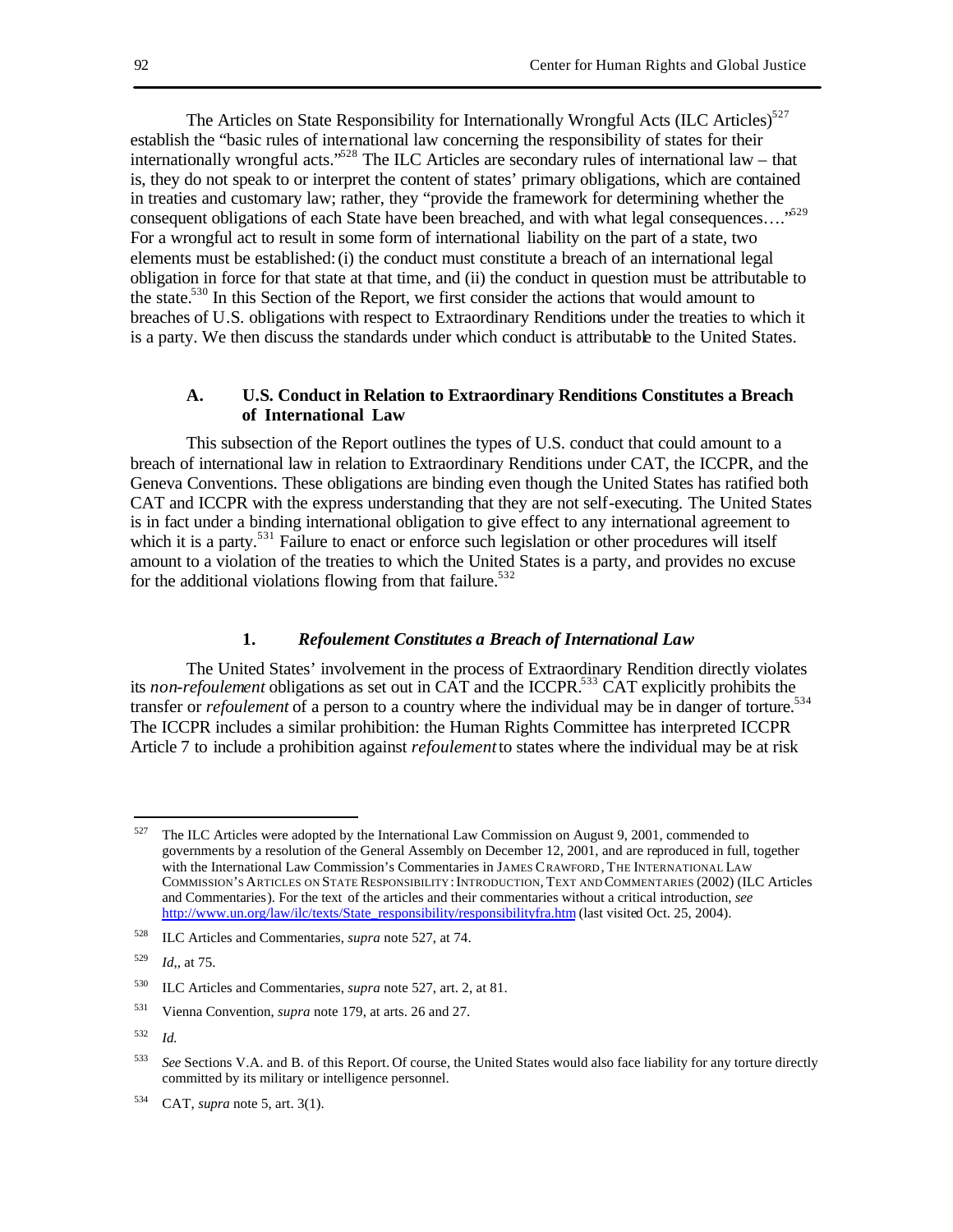of torture or CID treatment.<sup>535</sup> The wrongful act of *refoulement* is the transfer itself in the face of risk: <sup>536</sup> state responsibility attaches even if the individual is never tortured or subject to CID treatment.

### **2.** *Complicity in Torture Constitutes a Breach of International Law*

Participation in Extraordinary Rendition may amount to a breach of the United States' international obligations to refrain from engaging in acts that amount to complicity or participation in torture. The prohibition against torture is absolute and enshrined in both CAT and the ICCPR. $537$ CAT requires states to criminalize complicity or participation in torture.<sup>538</sup> Under CAT Article 4, states must ensure that both "an attempt to commit torture" and "an act by any person which constitutes complicity or participation in torture" is a criminal offense.<sup>539</sup> State actors who are complicit in torture engage the responsibility of the state.

### **3.** *The Failure to Prevent or Remedy Torture or CID Treatment Constitutes a Breach of International Law*

The failure of the United States to prevent torture or *refoulement* and to remedy these abuses once they have occurred amounts to a violation of international law. Under CAT, the United States is required to train civil or military personnel involved in the custody, interrogation and treatment of any detainees in the prohibition against torture.<sup>540</sup> The United States must ensure that any allegation of torture or CID treatment by U.S. officials is fully and impartially investigated by a competent authority. <sup>541</sup> The United States must also criminalize and assert mandatory jurisdiction over direct, complicitous, or other participation in torture by state actors.<sup>542</sup> Victims of torture by U.S. actors must have access to redress and compensation through the U.S. legal system.<sup>543</sup> Failure to train, investigate, prosecute, and provide redress and compensation could, by the terms of CAT, constitute a violation by the United States.

Article 2 of the ICCPR requires states party "to respect and to ensure" to all individuals the rights set out in the ICCPR, "to give effect to" those rights through legislation, and to provide "an

<sup>535</sup> <sup>535</sup> HRC General Comment 20, *supra* note 303. As demonstrated in Section V. above, the different treaties contain slightly different standards concerning the level of risk that must be present to trigger the obligation not to transfer an individual who fears torture or CID.

<sup>&</sup>lt;sup>536</sup> The CAT standard requires the presence of "substantial grounds for believing [the individual] would be in danger of being subjected to torture" upon transfer. CAT, *supra* note 5, at art. 4(1). The Human Rights Committee has interpreted the ICCPR to prohibit transfer in cases where there are "substantial grounds for believing that there is a real risk of irreparable harm." HRC General Comment No. 31, *supra* note 9, para. 12. The United States has codified a standard that is more stringent, requiring that it be "more likely than not" that an individual will face torture upon transfer. *See* Section V.A.5. of this Report.*.* Under international law, the United States is responsible for violations of the treaty standards, regardless of federal law. *See* Vienna Convention, *supra* note 179, at arts. 26 and 27.

<sup>537</sup> CAT, *supra* note 5, arts. 1, 2(2); ICCPR, *supra* note 5, arts. 7, 4(2).

<sup>538</sup> CAT, *supra* note 5, art. 4(1).

<sup>539</sup> CAT, *supra* note 5.

<sup>540</sup> *Id*. arts. 10, 11 and 12.

<sup>541</sup> *Id.* arts. 10, 11, 12 and 16.

<sup>542</sup> *Id,* arts. 4.1, 6 and 7.

<sup>543</sup> *Id.* art. 14.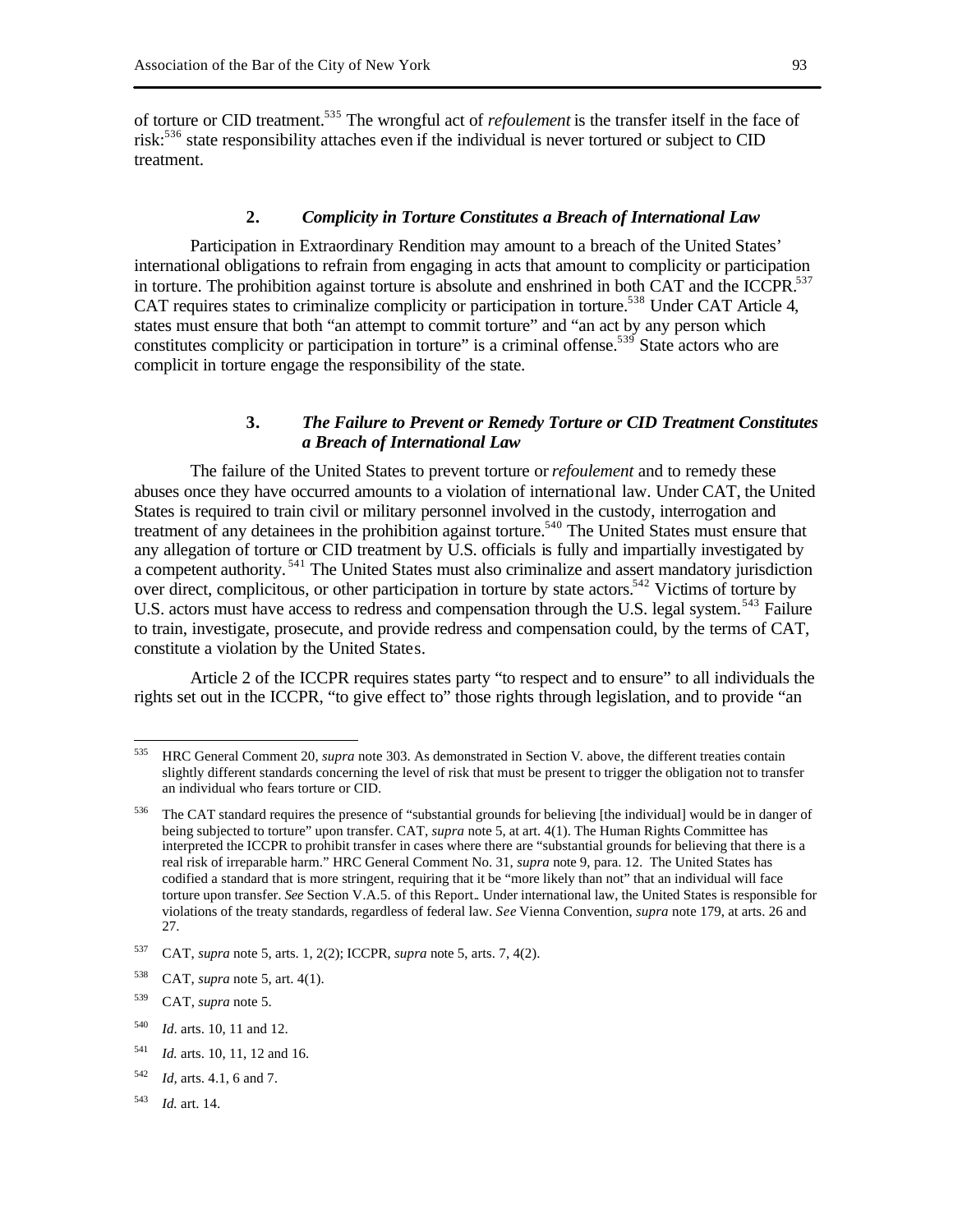effective remedy" for those rights.<sup>544</sup> The Human Rights Committee's authoritative General Comments on the ICCPR have interpreted the "respect and ensure" language, the "give effect to" language, and the "effective remedy" language of ICCPR Article 2 to require the criminalization of violations of Article 7's prohibitions against torture, by (i) state actors acting in their official capacity, or outside their official capacity or in a private capacity,<sup>545</sup> and (ii) private parties, which could include contractors determined to be non-state actors or agents.<sup>546</sup> In addition, according to the Human Rights Committee, both the failure to investigate allegations of violations of the ICCPR and the failure to bring perpetrators to justice could amount to a breach of the ICCPR by a state party.<sup>547</sup>

- 3. Each State Party to the present Covenant undertakes:
	- (a) To ensure that any person whose rights or freedoms as herein recognized are violated shall have an effective remedy, notwithstanding that the violation has been committed by persons acting in an official capacity;
	- (b) To ensure that any person claiming such a remedy shall have his right thereto determined by competent judicial, administrative or legislative authorities, or by any ot her competent authority provided for by the legal system of the State, and to develop the possibilities of judicial remedy;
	- (c) To ensure that the competent authorities shall enforce such remedies when granted.
- <sup>545</sup> ICCPR, *id.* art. 2(3)(a) (ensuring that a person whose rights have been violated is entitled to an effective remedy "notwithstanding that the violation has been committed by persons acting in an official capacity."). HRC General Comment 20, *supra* note 303, para. 2 ("The aim of the provisions of article 7 of the International Covenant on Civil and Political Rights is to protect both the dignity and the physical and mental integrity of the individual. It is the duty of the State party to afford everyone protection through legislative and other measures as may be necessary against the acts prohibited by article 7, whether inflicted by people acting in their official capacity, outside their official capacity or in a private capacity. The prohibition in article 7 is complemented by the positive requirements of article 10, paragraph 1, of the Covenant, which stipulates that 'All persons deprived of their liberty shall be treated with humanity and with respect for the inherent dignity of the human person.'")
- <sup>546</sup> HRC General Comment 31, *supra* note 9, para. 8 ("The article 2, paragraph 1, obligations are binding on States Parties and do not, as such, have direct horizontal effect as a matter of international law. The Covenant cannot be viewed as a substitute for domestic criminal or civil law. However the positive obligations on States Parties to ensure Covenant rights will only be fully discharged if individuals are protected by the State, not just against violations of Covenant rights by its agents, but also against acts committed by private persons or entities that would impair the enjoyment of Covenant rights in so far as they are amenable to application between private persons or entities.. . . . It is also implicit in article 7 that States Parties have to take positive measures to ensure that private persons or entities do not inflict torture or cruel, inhuman or degrading treatment or punishment on others within their power."); *see also* HRC General Comment 20, *supra* note 303, para. 13 ("States parties should indicate when presenting their reports the provisions of their criminal law which penalize torture and cruel, inhuman and degrading treatment or punishment, specifying the penalties applicable to such acts, whether committed by public officials or other persons acting on behalf of the State, or by private persons. Those who violate article 7, whether by encouraging, ordering, tolerating or perpetrating prohibited acts, must be held responsible.").
- <sup>547</sup> HRC General Comment 31, supra note 9, para. 15. ("There may be circumstances in which a failure to ensure Covenant rights as required by article 2 would give rise to violations by States Parties of those rights, as a result of States Parties' permitting or failing to take appropriate measures or to exercise due diligence to prevent, punish, investigate or redress the harm caused by such acts by private persons or entities. States are reminded of the interrelationship between the positive obligations imposed under article 2 and the need to provide effective remedies in the event of breach under article 2, paragraph 3. The Covenant itself envisages in some articles certain areas where there are positive obligations on States Parties to address the activities of private persons or entities").

<sup>544</sup> Article 2 of the ICCPR *supra* note 5 provides:

<sup>1.</sup> Each State Party to the present Covenant undertakes to respect and to ensure to all individuals within its territory and subject to its jurisdiction the rights recognized in the present Covenant, without distinction of any kind, such as race, color, sex, language, religion, political or other opinion, national or social origin, property, birth or other status.

<sup>2.</sup> Where not already provided for by existing legislative or other measures, each State Party to the present Covenant undertakes to take the necessary steps, in accordance with its constitutional processes and with the provisions of the present Covenant, to adopt such legislative or other measures as may be necessary to give effect to the rights recognized in the present Covenant.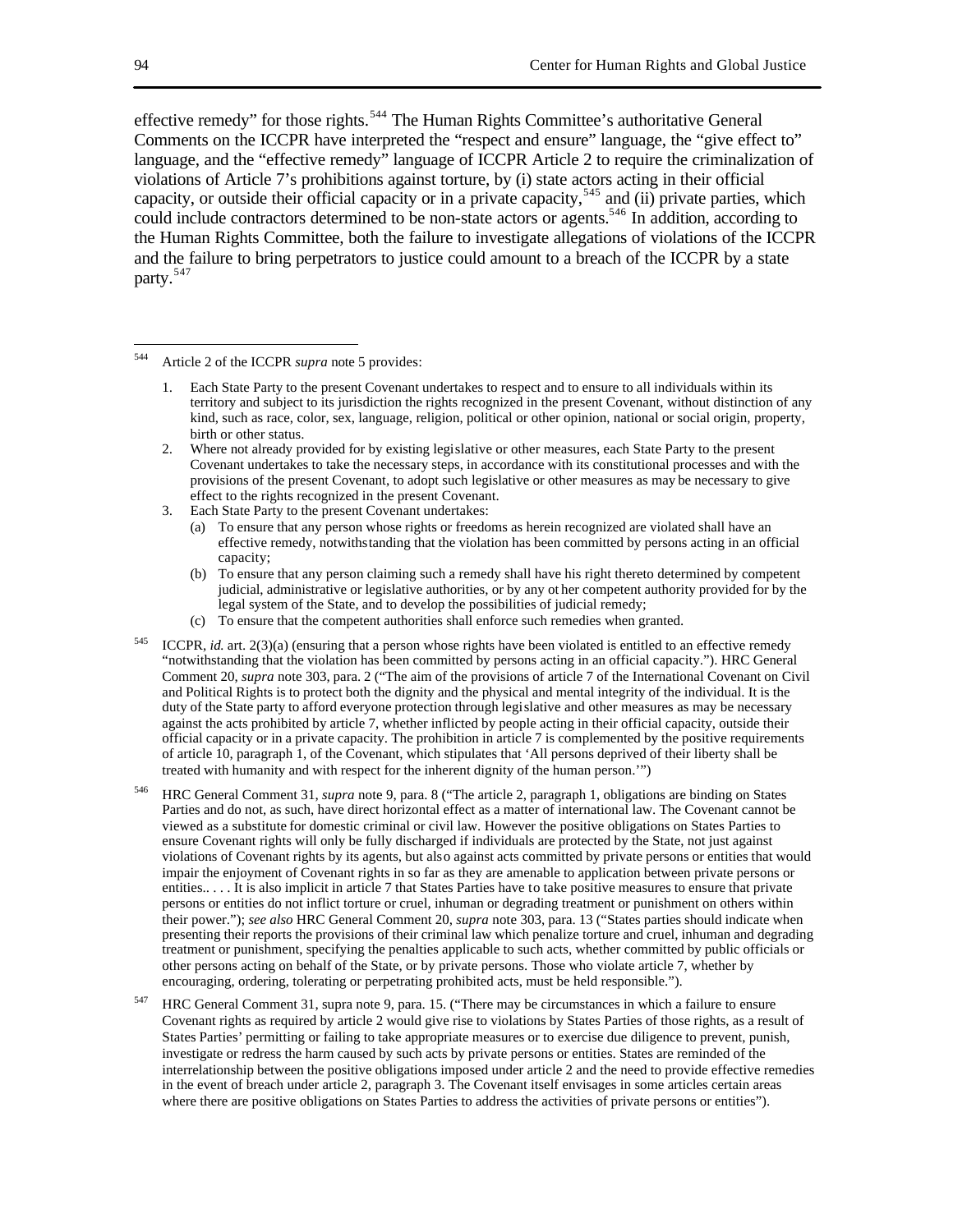The Human Rights Committee has applied these interpretations in cases arising under the ICCPR's individual complaints mechanism, the First Optional Protocol. In the seminal case of *Irene Bleier Lewenhoff & Rosa Valino de Bleier v. Uruguay* concerning arbitrary arrests, torture, and disappearances in Uruguay in the late 1970s, the Human Rights Committee found that Uruguay had a duty to investigate allegations including violations of ICCPR Article 7 (prohibiting torture), Article 9 (arbitrary detention), and Article 10(1) (humane treatment of prisoners), to prosecute those responsible for ICCPR violations, and to pay reparation.<sup>548</sup> Similarly, the Human Rights Committee has found that in response to allegations of torture, Zaire was "under a duty to ... conduct an inquiry into the circumstances of [the victim's] torture, to punish those found guilty of torture and to take steps to ensure that similar violations do not occur in the future.<sup>549</sup>

The Geneva Conventions require the United States to investigate allegations of "grave breach" violations of the Geneva Conventions and to prosecute or extradite to another state that will prosecute, perpetrators of "grave breaches."<sup>550</sup> Common Articles 50, 51, 130, and 147 of the Geneva Conventions define specific "grave breaches" as war crimes. Included in the "grave breaches" provisions is "willful killing, torture or inhuman treatment" of POWs and civilians qualified as "protected persons."<sup>551</sup> Geneva IV, applicable to civilians, also includes as a "grave" breach" the "unlawful deportation or transfer or unlawful confinement of a protected person."<sup>552</sup> The obligation to prosecute "grave breaches" is absolute and non-derogable. It applies regardless of the nationality of the perpetrator or of the victim and also regardless of the place where the "grave breach" was committed.<sup>553</sup> Thus, in the Extraordinary Rendition context, the United States would be in breach of the Geneva Conventions if it fails to investigate and prosecute (i) the torture or complicity to torture of POWs and civilian detainees by U.S. actors or those acting at their direction, and (ii) the unlawful transfer of civilian detainees to third states where those detainees will be subject to torture.

<sup>548</sup> *Irene Bleier Lewenhoff and Rosa Valiño de Bleier v. Uruguay*, Communication No. 30/1978, Human Rights Committee, U.N. Doc. CCPR/C/OP/1 at 109, para. 13.3 (1985); *see also Alberto Grille Motta v. Uruguay*, Communication No. 11/1977, Human Rights Committee, U.N. Doc. CCPR/C/OP/1 at 54, para. 14 (1984); *William Torres Ramirez v. Uruguay*, Communication No. 4/1977 (26 January 1978), Human Rights Committee, U.N. Doc. CCPR/C/OP/1 at 4, para. 16 (1984); *Edgardo Dante Santullo Valcada v. Uruguay*, Communication No. 9/1977, Human Rights Committee, U.N. Doc. CCPR/C/OP/1 at 43, para. 11 (1984); *Anthony McLeod v. Jamaica*, Communication No. 734/1997, U.N. Doc. CCPR/C/59/D/734/1997 (3 June 1998).

<sup>549</sup> *Tshitenge Muteba v. Zaire*, Communication No. 124/1982 (25 March 1983), Human Rights Committee, U.N. Doc. Supp. No. 40 (A/39/40) at 182 (1984); *see also John Khemraadi Baboeram at al. v. Suriname*, Communication No. 146/1983 and 148 to 154/1983, Human Rights Committee, U.N. Doc. Supp. No. 40 (A/40/40) at 187, para. 13.2 (1985) (same with respect to extra-judicial executions); *Maria del Carmen Almeida de Quinteros and Elena Quinteros Almeida v. Uruguay*, Communication No. 107/1981, U.N. Doc. Supp. No. 40 (A/38/40) at 216 (1983) (same with respect to forced abductions by state agents). Regional courts have also interpreted similar "ensure and respect" and "right to remedy" language in regional conventions and treaties to incorporate a state's obligation to investigate and prosecute conventional violations. For example, the Inter-American Commission on Human Rights has interpreted the American Convention's Article 1(1) duty to "ensure and respect" and Article 25 "right to a remedy" duty to include the obligation to investigate and prosecute responsible individuals in cases of torture or disappearance. Case No. 6586 Inter-Am. C.H.R. 91, OEA/ser.L./V/II/61, doc. 22 rev. 1 (1983), at 93; *see also Gary Hermosilla et. al*., Case No. 10.843, Inter-Am C.H.R. (1988). The European Court of Human Rights has also interpreted the "right to a remedy" language of Article 13 of the European Convention to include the obligation to investigate and prosecute. *See McCann and others v. United Kingdom*, 324 Eur. Ct. H.R. 31 (ser. A) (1995). *See* European Convention, supra note 186, art. 13, which provides that "[e]veryone whose rights and freedoms as set forth in this Convention are violated shall have an effective remedy before a national authority notwithstanding that the violation has been committed by persons acting in an official capacity."

<sup>550</sup> Geneva I, art. 51, Geneva II, art. 52, Geneva III art. 131, Geneva IV, art. 148, *supra* note 169.

<sup>551</sup> Geneva I, art. 50, Geneva II, art. 51, Geneva III, art. 130, Geneva IV, art. 147, *supra* note 169.

<sup>552</sup> Geneva IV, *supra* note 169, art. 147,

<sup>553</sup> Geneva III, art. 129, Geneva IV, art. 146, *supra* note 169.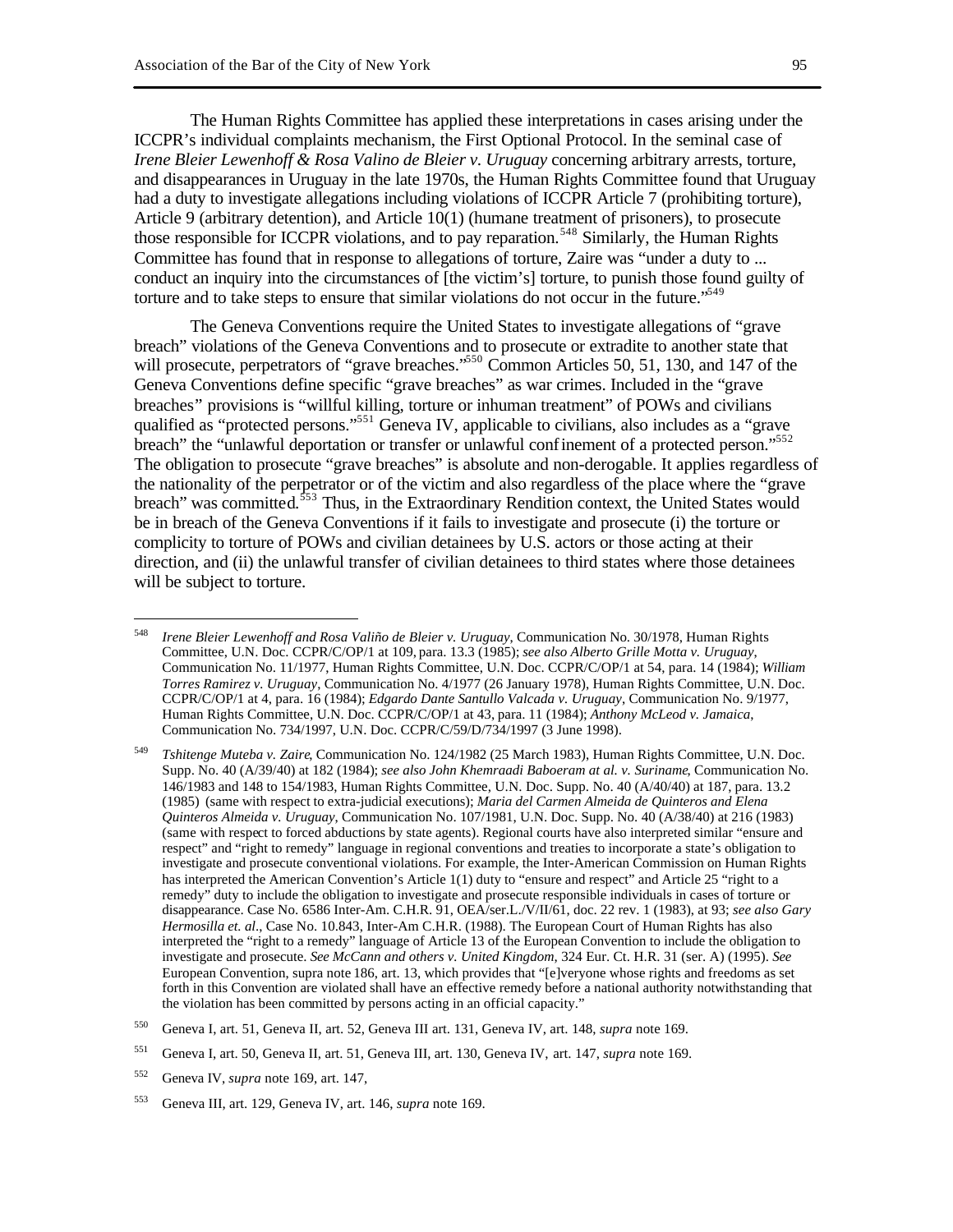## **B. Acts Attributable to the United States in the Context of Extraordinary Rendition**

The second part of the state responsibility analysis asks whether or not a particular act is attributable to the state; in other words, what constitutes an "'act of state' for the purposes of state responsibility."<sup>554</sup> While the United States might intend to shield itself from liability by "outsourcing" torture, under international law, the U.S. may be held responsible for acts of torture committed by private actors and even by a third state subsequent to rendering.

## **1.** *The United States is Liable for the Authorized and Unauthorized Actions of its Officials, including the Armed Forces, CIA, and FBI*

Under the general rules of attribution, a state faces responsibility for an alleged wrongful act if that act was carried out by the state through its many organs and officials. Article 4 explains that:

The conduct of any State organ shall be considered an act of that State under international law, whether the organ exercises legislative, executive, judicial or any other functions, whatever position it holds in the organization of the State, and whatever its character as an organ of the central government or of a territorial unit of the State.

Thus, involvement of the U.S. military, the CIA, and the FBI in violations of international law would render the United States itself liable for such violations. The ILC Articles specify that a state cannot elude responsibility by demonstrating that the act in question was not authorized. The state can still be held responsible for the conduct of "an organ of a State or of a person or entity empowered to exercise elements of the governmental authority" even if the entity "exceed[ed] its authority or contravene[d] instructions."<sup>5555</sup> Arguments that "rogue" CIA officers are behind Extraordinary Renditions, for example, would not shield the United States from responsibility under international law.

# **2.** *The United States is Liable for the Actions of Individuals or Groups Acting under its Instructions, Direction, or Control, including Private Actors*

ILC Article 8 provides that:

 $\overline{a}$ 

The conduct of a person or group of persons shall be considered an act of State under international law if the person or group of persons is in fact acting on the instructions of, or under the direction or control of that State in carrying out the conduct.<sup>556</sup>

The commentary to this article indicates that there are two main circumstances in which the conduct of private entities may be attributable to the state: (a) "where State organs supplement their own action by recruiting or instigating private persons or groups who act as 'auxiliaries' while

<sup>554</sup> *See* ILC Articles and Commentaries, *supra* note 527, at 82 (art. 2, cmt. 5). Chapter II of the ILC Articles sets out the general rules by which a wrongful act might be attributed to a state.

<sup>555</sup> ILC Articles and Commentaries, *supra* note 527, at 106 (art. 7.)

<sup>556</sup> ILC Articles and Commentaries, *supra* note 527, at 110 (art. 8).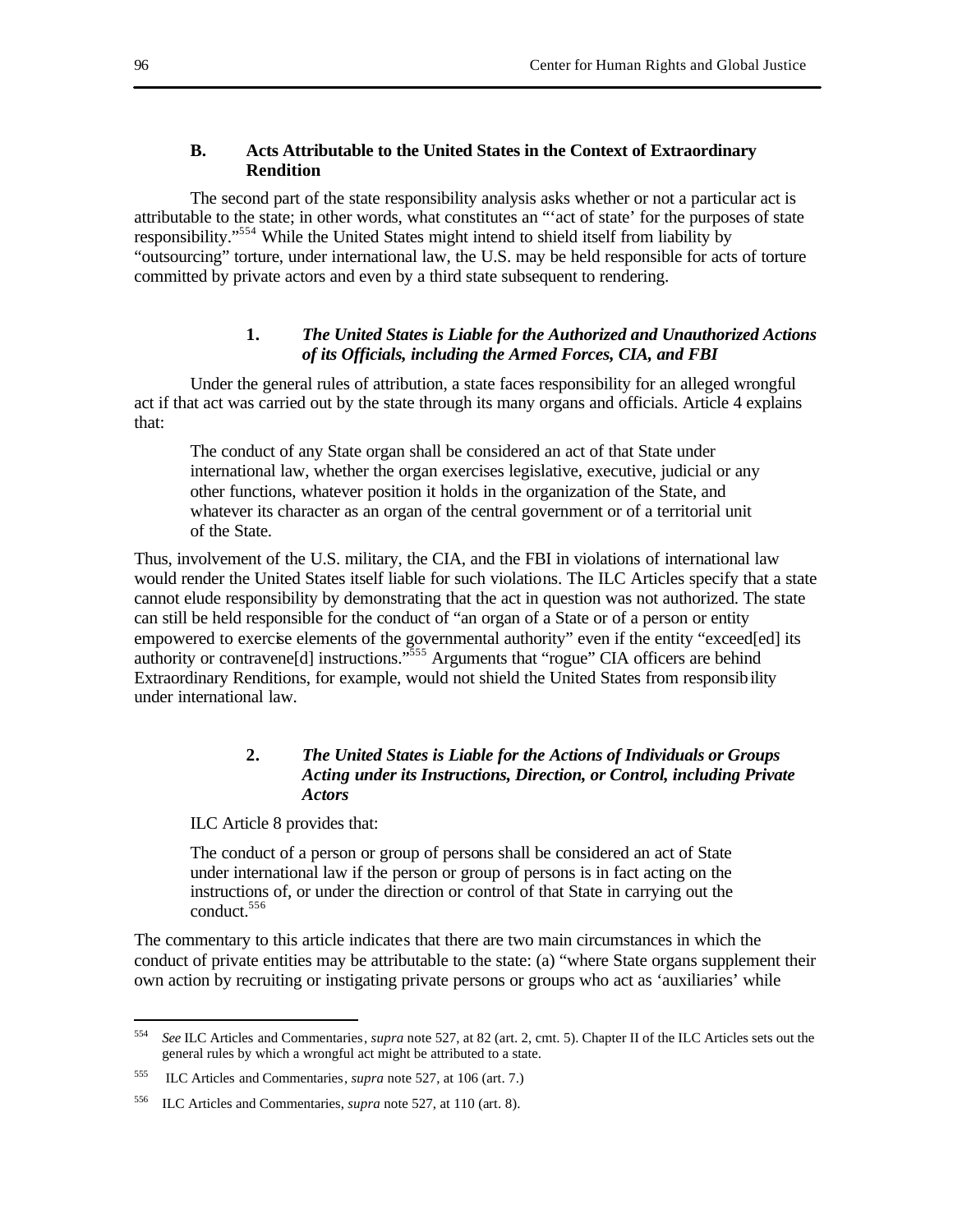remaining outside the official structure of the State," or (b) "where private persons act under the State's direction or control."<sup>557</sup>

In discussing the applicable test regarding the degree of control necessary to attribute the acts of private entities to a sta te, the commentaries to the ILC Articles examine the standard articulated in the International Court of Justice's (ICJ) judgment in *Military and Paramilitary Activities in and against Nicaragua v. United States*. <sup>558</sup> That case concerned the covert and overt involvement of the United States in supporting the *contra* rebel forces in Nicaragua in the 1980s. The ICJ held that by training, arming, financing, and supplying the *contras*, <sup>559</sup> the United States had breached a number of its customary international law obligations, including its obligation not to use force against another state and its obligation not to intervene in the affairs of another state.<sup>560</sup> However, the ICJ rejected Nicaragua's claim that, for legal purposes, the *contras* should be considered an organ or agent of the U.S. government such that the United States should be held responsible for violations, including the murder of non-combatants, committed by the *contras*. 561 The ICJ stated:

The Court does not consider that the assistance given by the United States to the *contras* warrants the conclusion that these forces are subject to the United States to such an extent that any acts they have committed are imputable to that State. It takes the view that the *contras* remain responsible for their acts, and that the United States is not responsible for the acts of the *contras*, but for its own conduct vis-à-vis Nicaragua, including conduct related to the acts of the contras. 562

The ICJ refused to attribute the actions of the *contras* to the United States absent a finding of *effective control* (as opposed to "general control," which was held by the court to be present) by the United States of the *contra* forces at the specific times that the violations were committed.<sup>563</sup>

In *Prosecutor v. Tadic,* the ICTY carved out an exception to the standard enunciated by the ICJ in the *Nicaragua* case. Distinguishing two kinds of cases encompassed by the *Nicaragua* test, the *Tadic* court concluded that the *Nicaragua* test was applicable to inquiries about individuals or groups of individuals, but inappropriate when examining the actions of an organized armed faction. When examining organized paramilitary groups, the Court set out the following test:

In order to attribute the acts of a military or paramilitary group to a State, it must be proved that the State wields overall control over the group, not only by equipping and financing the group, but also by coordinating or helping in the general planning of its military activity. Only then can the State be held internationally accountable for any misconduct of the group. However, it is not necessary that, in addition, the State should also issue, either to the head or to

 $\overline{a}$ 

<sup>562</sup> *Id.* para 116.

<sup>557</sup> ILC Articles and Commentaries, *supra* note 527, at 110 (art. 8, cmts. 1 & 2).

<sup>558</sup> *Nicaragua case, supra* note 355; ILC Articles and Commentaries, *supra* note 527, at 110-111 (art.8, cmt 4).

<sup>559</sup> *Id.* para. 108.

<sup>560</sup> *Id.* para. 211, 238.

<sup>561</sup> *Id.* para 115.

<sup>563</sup> *Id.* para 115. Some commentators have suggested that by not holding the United States responsible for the acts of the *contras*, the ICJ set the legal standard for attribution too high. *See, e.g*., Mark Gibney, Katarina Tomasevski and Jens Vedsted-Hansen, *Transnational State Responsibility for Violations of Human Rights*, 12 HARV. HUM.RTS.J. 267, 285-87 (Spring 1999). The article argues that the "ICJ's notion of 'control' is premised on very transitional notions of state-sovereignty and power relations between nation-states, where one country attempts to rule or dominate another. This approach, however, will miss most of what presently governs relations between and among states." *Id*. at 286.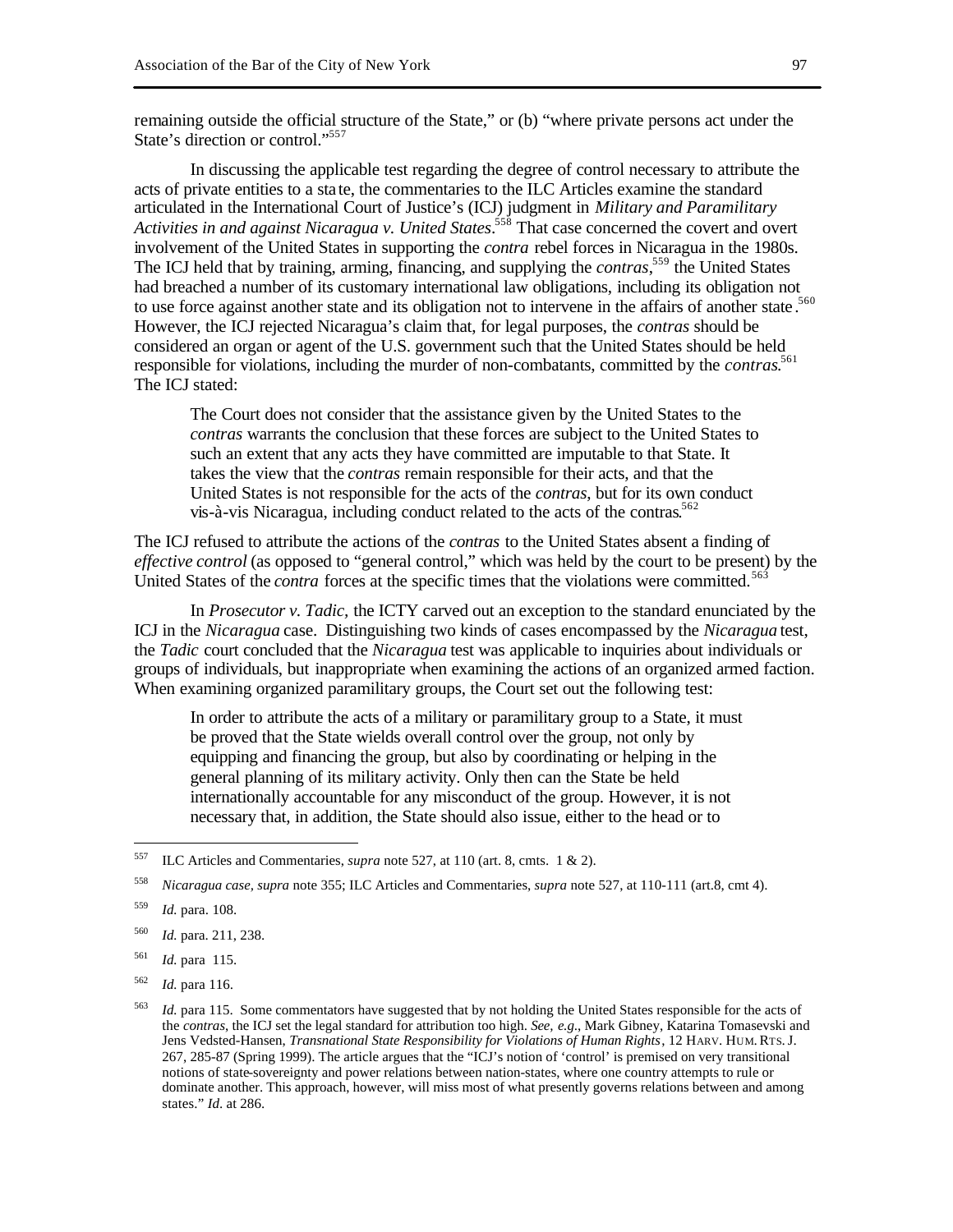members of the group, instructions for the commission of specific acts contrary to international law.<sup>564</sup>

The ICTY thus limited the use of the ICJ's standard of effective control during a particular act to situations where the "issue is whether a *single* private individual or a *group that is not militarily organized* has acted as a *de facto* State organ when performing a specific act.<sup>565</sup>

Under either the ICJ's *Nicaragua* test for effective control or the ICTY's subsequent formulation of that test in *Tadic*, the United States could be held liable for Extraordinary Renditions carried out by private individuals (or groups) acting under its direction and control. Private contractors who have been hired by various organs of the United States to perform functions on behalf of those organs (*e.g.*, investigation or interrogation of detainees, transfer or transport of detainees) may incur the responsibility of the United States to the extent that they act under the direction and control of the agencies by which they are employed.<sup>566</sup> While the United States would also be responsible for the acts of armed groups acting under its overall control, this scenario is less applicable in the context of Extraordinary Renditions.<sup>567</sup>

## *3. The United States May Be Liable for the Actions of Organs of a Foreign State Acting under its Direction and Control*

ILC Article 6 states that:

The conduct of an organ placed at the disposal of a State by another State shall be considered an act of the former State under international law if the organ is acting in the exercise of elements of the governmental authority of the State at whose disposal it is placed.

According to the commentaries to the ILC Articles, the condition that the organs of the third state be "placed at the disposal" of a state is a strictly construed requirement. The organs of the third state must be acting under the "exclusive direction and control" of the former state, not just acting "on instructions."<sup>5568</sup> The commentaries further state that "mere aid or assistance offered by organs of one State to another" would not give rise to liability under this article.<sup>569</sup> Accordingly, the United States may be liable for acts of torture or mistreatment committed by foreign officials in the country to which an individual is rendered if such officials are acting under the exclusive direction and control of U.S. actors. The level of control the United States may have over foreign officials in the context of Extraordinary Renditions is a factual inquiry that may only be

<sup>564</sup> *Prosecutor v. Tadic*, Case No. IT-94-1-A, Judgment, (ICTY Trial Chamber, July 15, 1999), paras. 131, 137.

<sup>565</sup> *Id*. (emphasis added).

<sup>566</sup> Possible liability of civilian contractors is discussion in Sections V.E. and VIII.A. of this Report.

<sup>&</sup>lt;sup>567</sup> Some commentators have suggested that the threshold for attribution of the acts of private parties to a state appears to have been lowered significantly post-September 11, 2001. Subsequent to the attacks in New York, Washington, and Pennsylvania, the United States asserted the right to act in self-defense against Afghanistan because the Taliban regime had *supported and harbored* leaders of the Al Qaeda terrorist network. D. Jinks, *State Responsibility for Sponsorship of Terrorists and Insurgent Groups: State Responsibility for the Acts of Private Armed Groups,* 4CHI. J. INT'L L. 83. The Bush Administration did not allege that Al Qaeda acted on behalf of the Taliban, or that the Taliban played any direct role in, or had any direct knowledge of, the planning or execution of the attacks; instead it attributed the acts of Al Qaeda to Taliban simply because the Taliban had *harbored and supported* the group. *Id.*  The attribution was without regard to whether Afghanistan in fact exercised "effective control" (or "overall control") over the group. The UN Security Council, North Atlantic Treaty Organization, and the OAS expressly or tacitly endorsed the U.S. position. *Id.*

<sup>568</sup> ILC Articles and Commentaries, *supra* note 527, at 103 (art. 6, cmt. 2).

<sup>569</sup> ILC Articles and Commentaries, *supra* note 527, at 103 (art. 6., cmt. 3).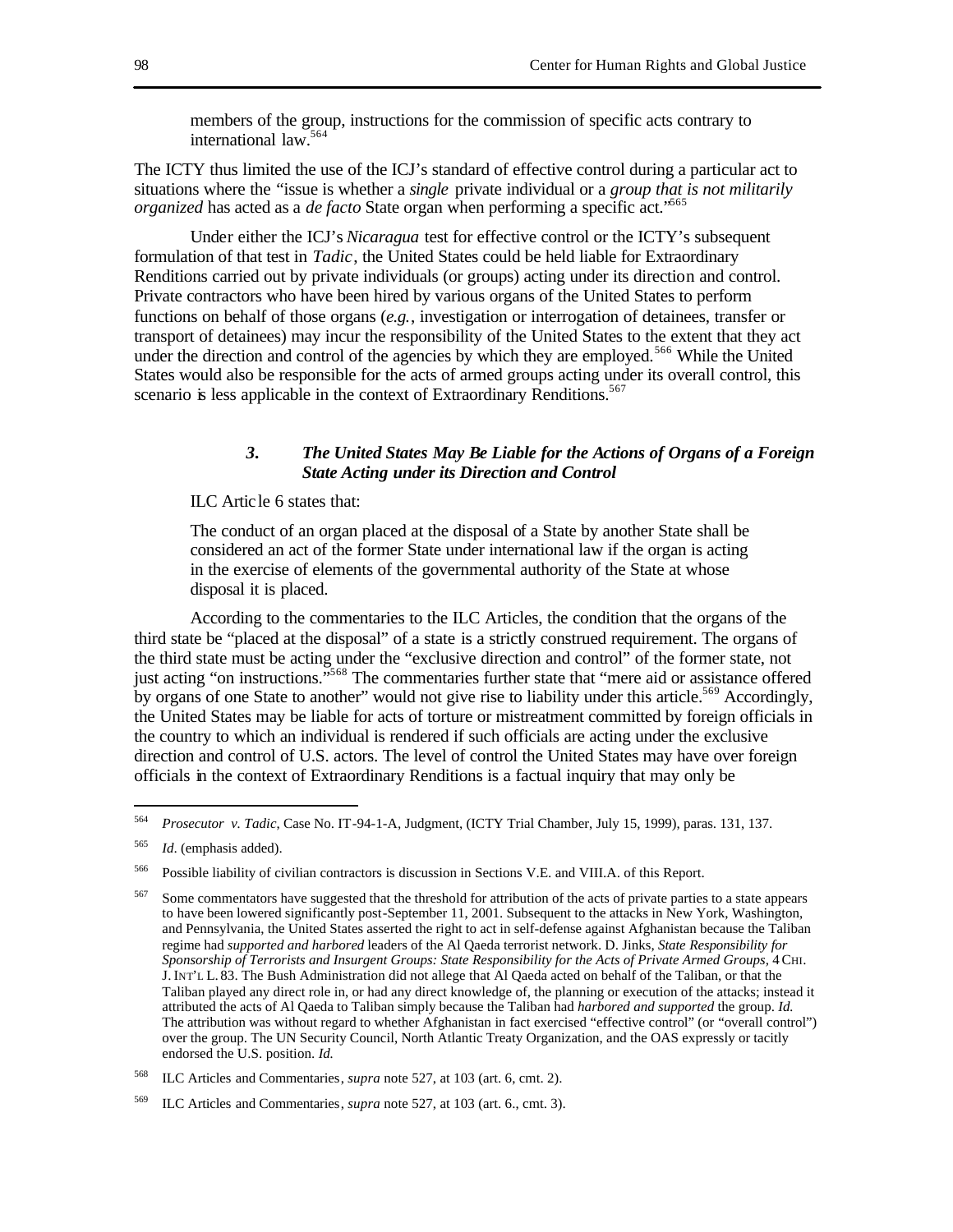conclusively determined after the United States conducts investigations of alleged renditions in accordance with its international law obligations. Given reports of the existence of U.S. secret detention facilities abroad, and the possible use of foreign officials as agents in U.S.-directed interrogations, there is reason to believe that the requisite direct control may exist in the context of Extraordinary Renditions.

### **4.** *The United States May Be Liable for Knowingly Assisting in the Unlawful Acts of a Foreign State*

ILC Articles 16 and 17 establish ways in which a state might be derivatively responsible for the acts of another state. As the commentaries to the ILC Articles note, "the essential principle is that a State should not be able to do through another what it could not do itself."<sup>570</sup>

Article 16 establishes responsibility for aiding or assisting in the commission of an internationally wrongful act:

A State which aids or assists another State in the commission of an internationally wrongful act by the latter is internationally responsible for doing so if:(a) that State does so with knowledge of the circumstances of the internationally wrongful act; and (b) the act would be internationally wrongful if committed by that State.<sup>571</sup>

Under this article, a state is responsible to the extent of the aid or assistance given.<sup>572</sup> While the text of the article itself provides two conditions for attribution, namely awareness of the act and that the act constitute a violation of an international obligation of the aiding state, the commentaries appear to add an intent requirement.<sup>573</sup> The aid or assistance need not have been essential to the performance of the wrongful act, but the assistance must have "contributed significantly" to that  $\arct{1}^{574}$ 

The commentary for Article 16 lists "facilitating the abduction of persons on foreign soil" as an example of a situation where state responsibility for the acts of another state would attach.<sup>575</sup> More generally, the commentaries are clear that liability could arise from the provision of material aid to a state for the purpose of facilitating a human rights violation. In such a situation, the commentaries advise that a fact-intensive inquiry is needed to determine whether the aiding state was "aware of and intended to facilitate the commission of the internationally wrongful act."<sup>576</sup> Thus, for example, liability may attach to the United States for Extraordinary Rendition (to the extent of its assistance) in situations where the United States provided intelligence, personnel, or, as in the Swedish case,<sup>577</sup> the aircraft that facilitated the illegal abduction of detainees with the intent to aid in violation either of the principle of *non-refoulement* (*e.g.*, in the Swedish case) or any other provision of CAT, the ICCPR, Geneva Conventions, or customary international law.

<sup>570</sup> ILC Articles and Commentaries, *supra* note 527, at 154 (art. 17, cmt. 8).

<sup>571</sup> ILC Articles and Commentaries, *supra* note 527, at 148 (art. 16).

<sup>572</sup> ILC Articles and Commentaries, *supra* note 527, at 148 (art. 16).

<sup>573</sup> *See, e.g.,* ILC Articles and Commentaries, *supra* note 527, at 149 (art. 16, cmt. 3) ("the aid or assistance must be given with a view to facilitating the commission of that act"), cmt. 5 ("A State is not responsible for aid or assistance under article 16 unless the relevant State organ *intended*, by the aid or assistance given, to facilitate the occurrence of the wrongful conduct…." )(emphasis added).

<sup>574</sup> ILC Articles and Commentaries, *supra* note 527, at 149 (art. 16, cmt. 5).

<sup>575</sup> ILC Articles and Commentaries, *supra* note 527, at 148 (art. 16, cmt. 1).

<sup>576</sup> ILC Articles and Commentaries, *supra* note 527, at 150 (art. 16, cmt. 9).

<sup>577</sup> *See* Sections IV.A. and VI. of this Report.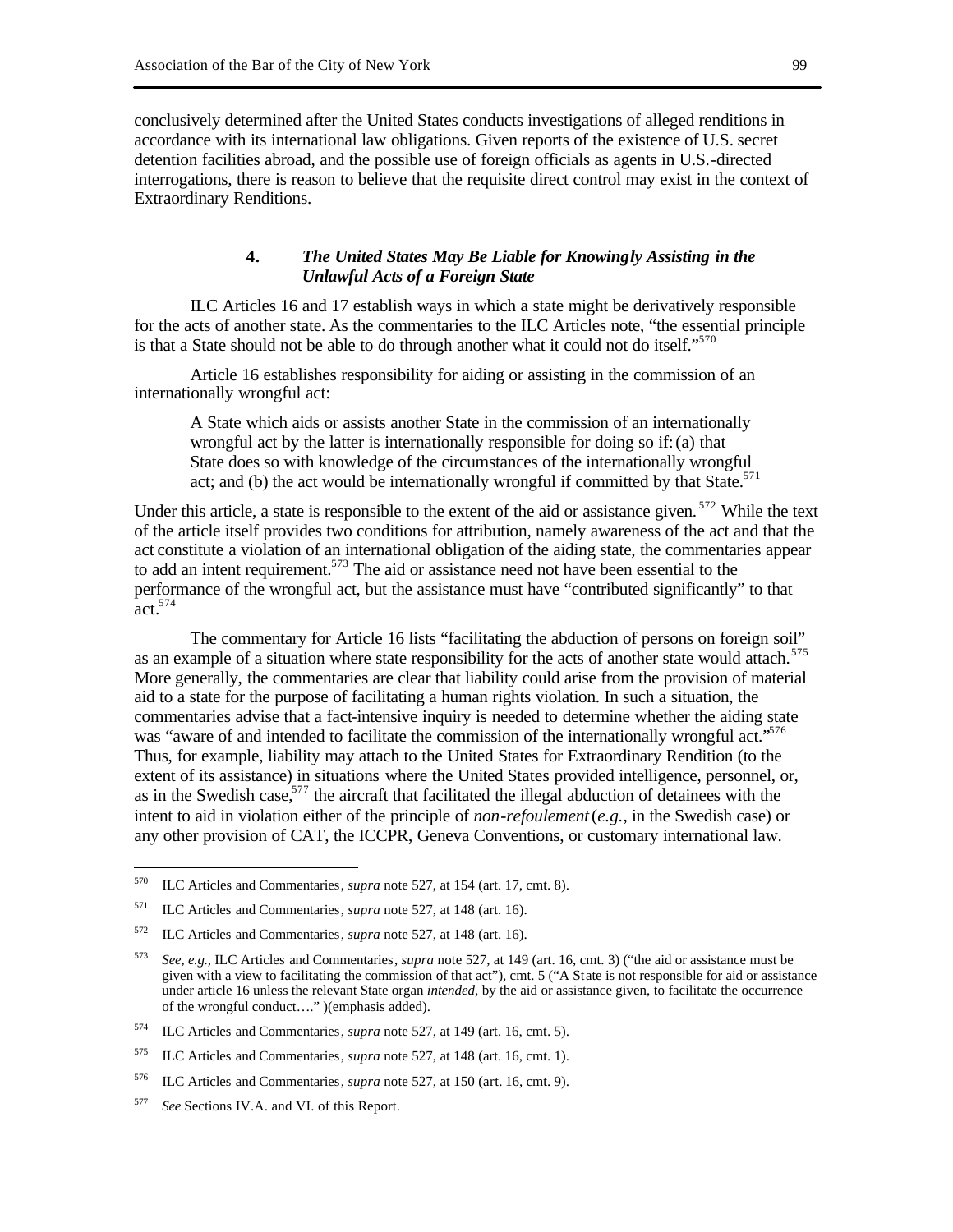Finally, the United States may be found internationally responsible under ILC Article 17, which provides:

A State which directs and controls another State in the commission of an internationally wrongful act by the latter is internationally responsible for that act if: (a) that State does so with knowledge of the circumstances of the internationally wrongful act; and (b) the act would be wrongful if committed by that State.<sup>578</sup>

While under ILC Article 16 a state is liable only to the extent of the assistance offered, under ILC Article 17, a state that directs and controls another state in the commission of a wrongful act is responsible for the act itself.<sup>579</sup> State responsibility under Article 17 is historically associated with international dependency relationships between imperial and colonial states.<sup>580</sup> In modern times, Article 17 may apply in a situation where a state controls the activities of another state as a result of occupation, or through a treaty or other, less formal, international agreement. In the context of Extraordinary Renditions, this provision could apply to the extent that the United States has directed or controlled interrogations in, for example, Afghanistan or Iraq (both nations that the United States has occupied, and that have historically practiced torture as a means of interrogation by security forces) or other states that resort to torture or CID treatment. In such situations, the United States may derive responsibility for acts of torture or mistreatment committed during those interrogations.

## **C. A Note on Adjudicating State Responsibility**

A full discussion of the process by which a state may be found liable by a court for internationally wrongful acts attributable to it is beyond the scope of this Report. Even though the venues for bringing suit against the United States may be limited, the United States, as a matter of international law, remains bound by its treaty obligations and may be considered responsible for violating the prohibition of *non-refoulement* and the rule against torture when it extraordinarily renders a suspected terrorist.<sup>581</sup> A breach of an international obligation, regardless of whether it results in litigation, has serious consequences for the victims of that violation, for the standing of the United States in the international community, and for the development of international human rights generally.

In brief, a state may be found liable though a suit brought either by another state, or by an individual.<sup>582</sup> For actions by states suing other states, suits may be brought at the International Court of Justice or through a relevant system of arbitration, provided that jurisdictional requirements are met. The ICJ may only adjudic ate a dispute when the states concerned have consented to its jurisdiction.<sup>583</sup> The United States revoked its general consent to ICJ jurisdiction in

<sup>578</sup> ILC Articles and Commentaries, *supra* note 527, at 152 (art. 17).

<sup>579</sup> ILC Articles and Commentaries, *supra* note 527, at 152 (art. 17, cmt. 1).

<sup>580</sup> ILC Articles and Commentaries, *supra* note v, at 152 (art. 17, cmt. 2.)

<sup>581</sup> *Cf*. *Armed Activities on the Territory of the Congo* (New Application: 2002) (*Democratic Republic of the Congo v. Rwanda*), 2002 I.C.J. 126 (July 10, 2002) ("whether or not States accept the jurisdiction of the Court, they remain in any event responsible for acts attributable to them that violate international law").

<sup>&</sup>lt;sup>582</sup> In reality, states rarely resort to lawsuits for resolving international disputes. The more common modes of recourse include protests or claims and negotiations through diplomatic channels*. See* John F. Murphy, Civil *Liability for the Commission of International Crimes as an Alternative to Criminal Prosecution*, 12 HARV. HUM.RTS.J. 1 (1999).

<sup>583</sup> Statute of the Int ernational Court of Justice, Oct. 24, 1945, 59 Stat. 1031, T.S. No. 993 (ICJ Statute), art. 36. States may manifest their consent in three ways: through special agreement relating to the single case at issue; through a clause in a treaty (known as a "jurisdictional clause") giving the ICJ authority to adjudicate a dispute relating to the interpretation or application of a given treaty; or through a unilateral declaration recognizing the jurisdiction of the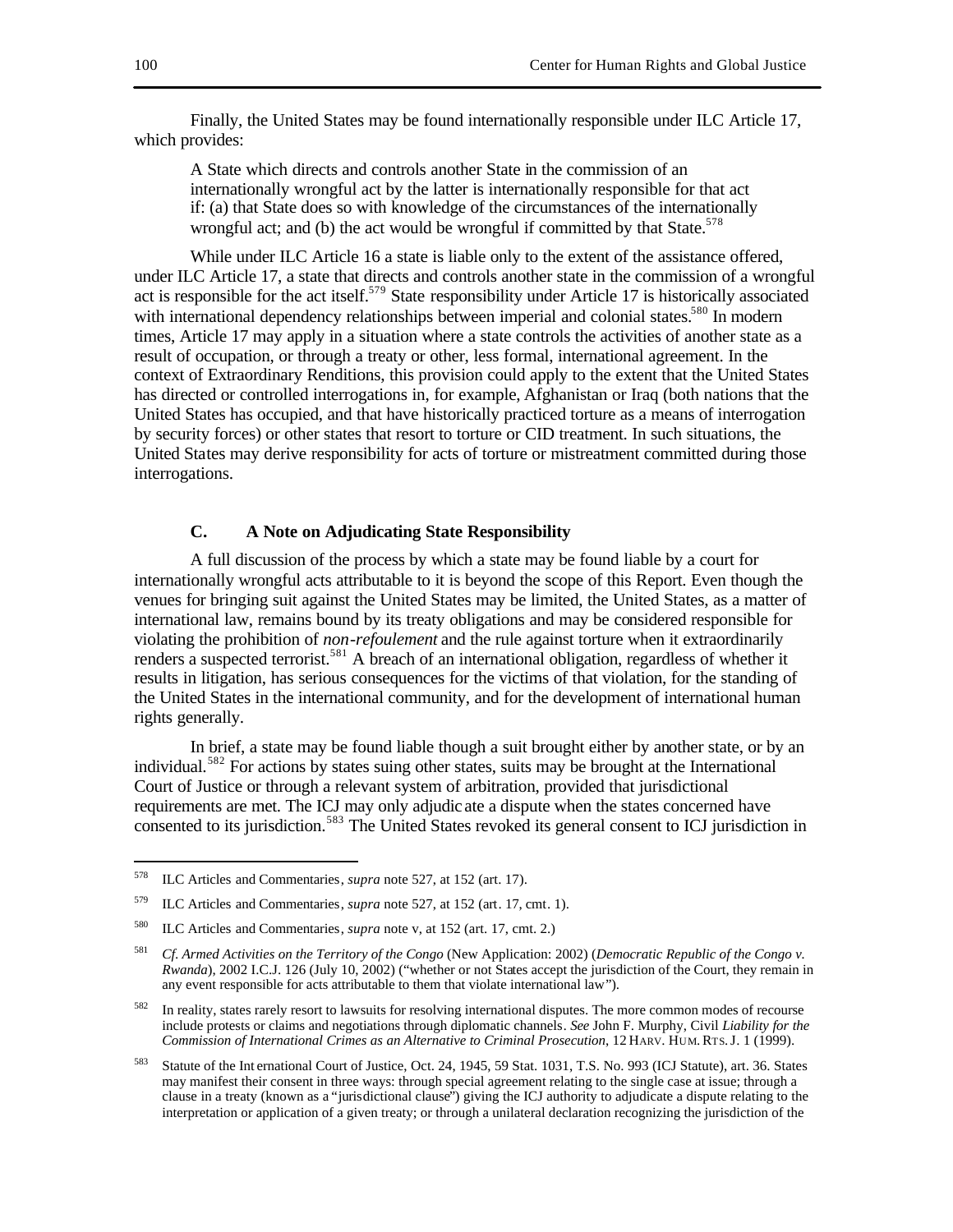the 1980s, and the ICJ only has jurisdiction to adjudicate a claim involving the United States if the United States grants it permission in that case, or if the case involves a dispute over a treaty to which the United States is a party and which contains a clause granting the ICJ jurisdiction over disputes arising from that treaty.<sup>584</sup> Of the treaties discussed in this Report – CAT, the ICCPR, the Refugee Convention and the Geneva Conventions – only CAT contains such a clause;<sup>585</sup> however, the United States, in its reservations to CAT, declared that it does not consider itself bound by that clause.<sup>586</sup> The United States did reserve the right to permit ICJ jurisdiction or some other dispute resolution mechanism in a given case. Thus, for any nation to bring a claim at the ICJ under one of these treaties against the United States, the United States would have to consent to the jurisdiction of the ICJ to adjudicate that particular dispute. Considering that the United States has historically been reluctant to submit to the jurisdiction of the ICJ, such permission would be unlikely.<sup>587</sup> In the absence of jurisdiction, the ICJ may issue a non-binding advisory opinion "on any legal question at the request of whatever body may be authorized by or in accordance with the Charter of the United Nations to make such a request."<sup>588</sup>

For an *individual* who has suffered torture as a result of Extraordinary Rendition seeking to sue the United States for international law claims, the only possible international forum would be the Inter-American Commission and Court on Human Rights because the United States has not accepted the jurisdiction of the international treaty-monitoring bodies established under the ICCPR or CAT to hear individual claims under those treaties. The Inter-American Commission on Human Rights is the principal organ created under the OAS Charter to promote the observance and protection of human rights in the Americas.<sup>589</sup> The United States has signed but not ratified the American Convention on Human Rights. Nevertheless, the United States is a member of the OAS, and Article 44 of the American Convention allows the Inter-American Commission on Human Rights to hear complaints by individuals against states if those states are members of the OAS.<sup>590</sup> If a state (such as the United States) has not ratified the American Convention, the Commission will examine any such claims under the American Declaration of the Rights and Duties of Man.<sup>591</sup>

Court as compulsory, in relation to any other State accepting the same obligation (known as an "optional clause.") *See also* the website of the ICJ, *at* http://www.icjcij.org/icjwww/ibasicdocuments/ibasictext/ibasic\_whobringcases.html (last visited Oct. 25, 2004).

<sup>584</sup> J. G. Merrills, INTERNATIONAL DISPUTE SETTLEMENT 126-129 (1998).

<sup>585</sup> CAT, *supra* note 5, art. 30(1).

 $\overline{a}$ 

<sup>586</sup> *See* Declarations and Reservations of the United States of America, *available at* http://www.ohchr.org/english/law/cat-reserve.htm (last visited Oct. 25, 2004).

<sup>587</sup> For an overview of the efforts of the U.S. government to insulate itself from liability in international fora, *see, e.g.*, John Quigley, *American Style in International Human Rights Adjudication*, 19 OHIO ST. J. ON DISP.RESOL. 249 (2003).

<sup>588</sup> ICJ Statute, *supra* note 571, art. 65.

<sup>589</sup> Dinah L. Shelton, *The Inter-American Human Rights System*, in GUIDE TO INTERNATIONAL HUMAN RIGHTS PRACTICE*,* 119 (Hurst Hannum ed., 2d ed. 1992).

<sup>590</sup> By ratifying the Charter of the OAS, the United States accepted the competence of the Inter-American Commission on Human Rights to hear petitions concerning its alleged violations of human rights. *See* Charter of the Organization of American States, 119 U.N.T.S. 3, *entered into force* December 13, 1951; amended by Protocol of Buenos Aires, 721 U.N.T.S. 324, O.A.S. Treaty Series, No. 1-A, *entered into force* Feb. 27, 1970; amended by Protocol of Cartagena, O.A.S. Treaty Series, No. 66, 25 I.L.M. 527, *entered into force* Nov. 16, 1988; amended by Protocol of Washington, 1-E Rev. OEA Documentos Oficiales OEA/Ser.A/2 Add. 3 (SEPF), 33 I.L.M. 1005, *entered into force* September 25, 1997; amended by Protocol of Managua, 1-F Rev. OEA Documentos Oficiales OEA/Ser.A/2 Add.4 (SEPF), 33 I.L.M. 1009, *entered into force* January 29, 1996.

<sup>591</sup> O.A.S. Res. XXX, adopted by the Ninth International Conference of American States (1948), reprinted in Basic Documents Pertaining to Human Rights in the Inter-American System, OEA/Ser.L.V/II.82 doc.6 rev.1 at 17 (1992).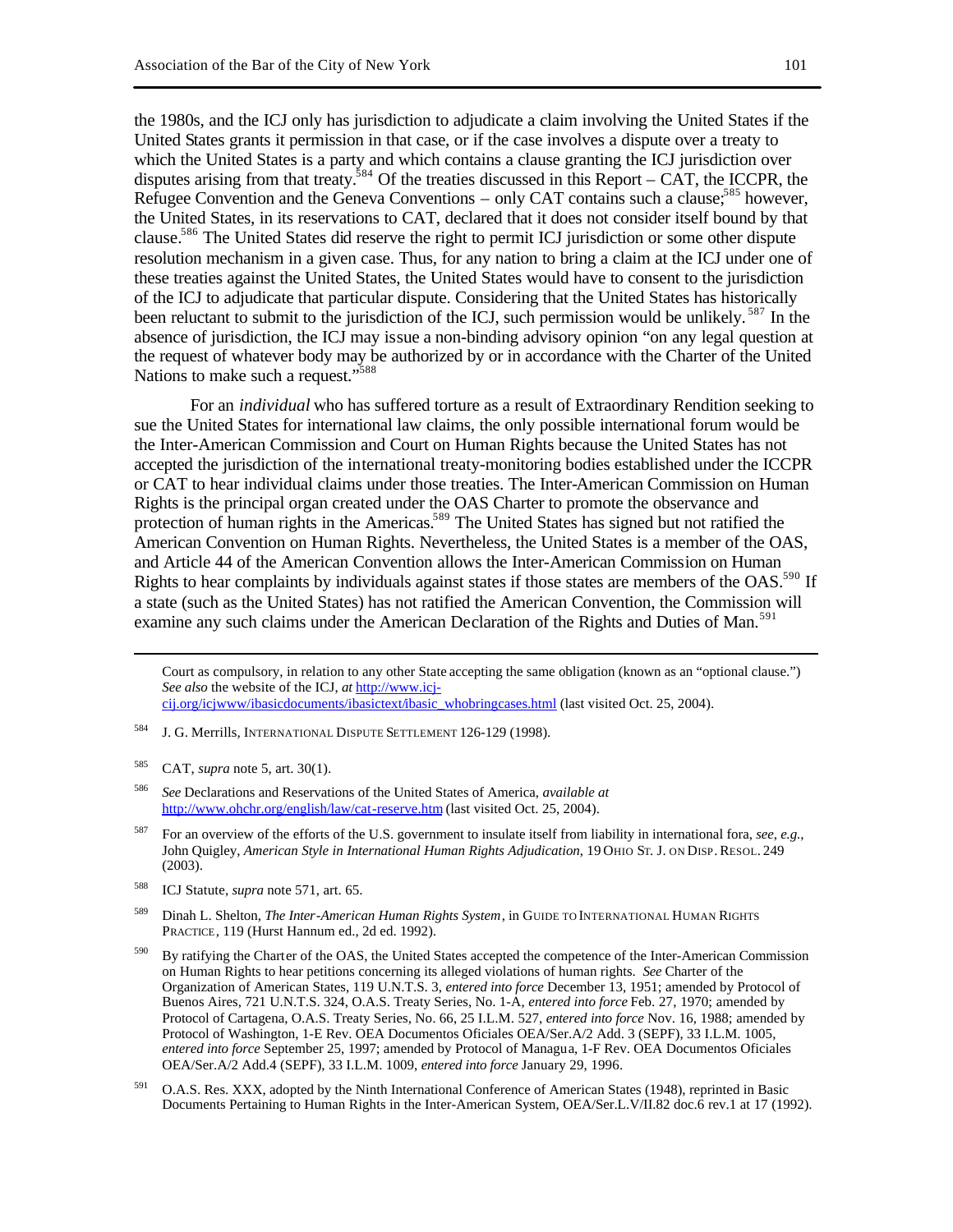The possibility of bringing a suit against a U.S. official in a U.S. court for torture that occurred overseas seems to have been foreclosed by the recent Supreme Court ruling in the case of *United States v. Alvarez-Machain*. <sup>592</sup> In that case, a Mexican doctor alleged that the United States was liable for false arrest after the Drug Enforcement Administration (DEA) arranged for other Mexican nationals to abduct him and bring him to the United States to face charges for the murder of a DEA agent.<sup>593</sup> After the doctor was acquitted, he brought suit against the United States under the Federal Tort Claims Act (FTCA), which authorizes suit "for . . . personal injury . . . caused by the negligent or wrongful act or omission of any employee of the Government while acting within the scope of his office or employment."<sup>594</sup> The Supreme Court held that the case fell under an exception to the FTCA which precludes a claim "arising in a foreign country."<sup>595</sup> More broadly, the court ruled that the "FTCA's foreign country exception bars all claims based on any injury suffered in a foreign country…."<sup>596</sup> In the Extraordinary Rendition context, the alleged torture occurs in a foreign state, and so suit under the FTCA may be barred.<sup>597</sup>

# **VIII. INDIVIDUAL LIABILITY UNDER DOMESTIC LAW**

The following Section discusses the parameters of individual liability for commission or participation in torture. This Section does not focus on the actions of individuals that amount to illegal *refoulement*, since the conduct amounting to *refoulement* has not in itself been made the subject of criminal penalties. Instead, the focus is on legal accountability for indirect participation in torture, including by way of *refoulement.*

## **A. Participation in Extraordinary Renditions May Result in Criminal Liability**

Acts of Extraordinary Renditions may be sanctioned by the Torture Act of 2000<sup>598</sup> and the Uniform Code of Military Justice.<sup>599</sup> Moreover, the Military Extraterritorial Jurisdiction Act of 2000<sup>600</sup> provides a jurisdictional basis for prosecution of military and certain civilian personnel for acts committed outside the United States that would be criminal if committed in the United States.

<sup>592</sup> *Sosa v. Alvarez-Machain*, *U.S. v. Alvarez-Machain*, 124 S. Ct. 2739 (2004).

<sup>593</sup> *Id*.

 $594$  28 U.S.C. §1346(b)(1).

<sup>595</sup> *Alvarez-Machain*, 124 S. Ct. 2739 at 16, 36, *referring to* 28 U.S.C. § 2690(k). In its opinion, the Supreme Court rejected the so-called "headquarters doctrine" that the Ninth Circuit had applied when it ruled on the case. Under the headquarters doctrine, the U.S. may be liable for an act that took place in another country if the wrongdoing originated in the U.S. but had its "operative effect in another country." *Alvarez-Machain* at \*17, citing *Sami v. U.S*., 617 F.2d 755, 762 (CADC 1979) (refusing to apply § 2680(k) where a communique sent from the United States by a federal law enforcement officer resulted in plaintiff's wrongful detention in Germany).

<sup>596</sup> *Alvarez-Machain*, 124 S. Ct at 36.

 $597$  The FTCA might still provide a cause of action in instances where the torture occurred in a U.S. facility overseas, such as in the Guantánamo detention facility. *See Rasul et al. v. Bush*, 159 L. Ed. 2d 548 (2004). *See* Section VIII.B., for a discussion of possible claims under Alien Tort Claims Act of 1789 and the Torture Victim Protection Act of 1991.

<sup>598</sup> 18 U.S.C. §§2340, 2340A, and 2340B.

<sup>599</sup> Pub. L. No. 81-506, 64 Stat. 107-49 (*as subsequently amended*), 10 U.S.C. §801 *et seq*.

<sup>600</sup> Pub. L. No. 106-523, 18 U.S.C. § 3261, 114 Stat. 2488.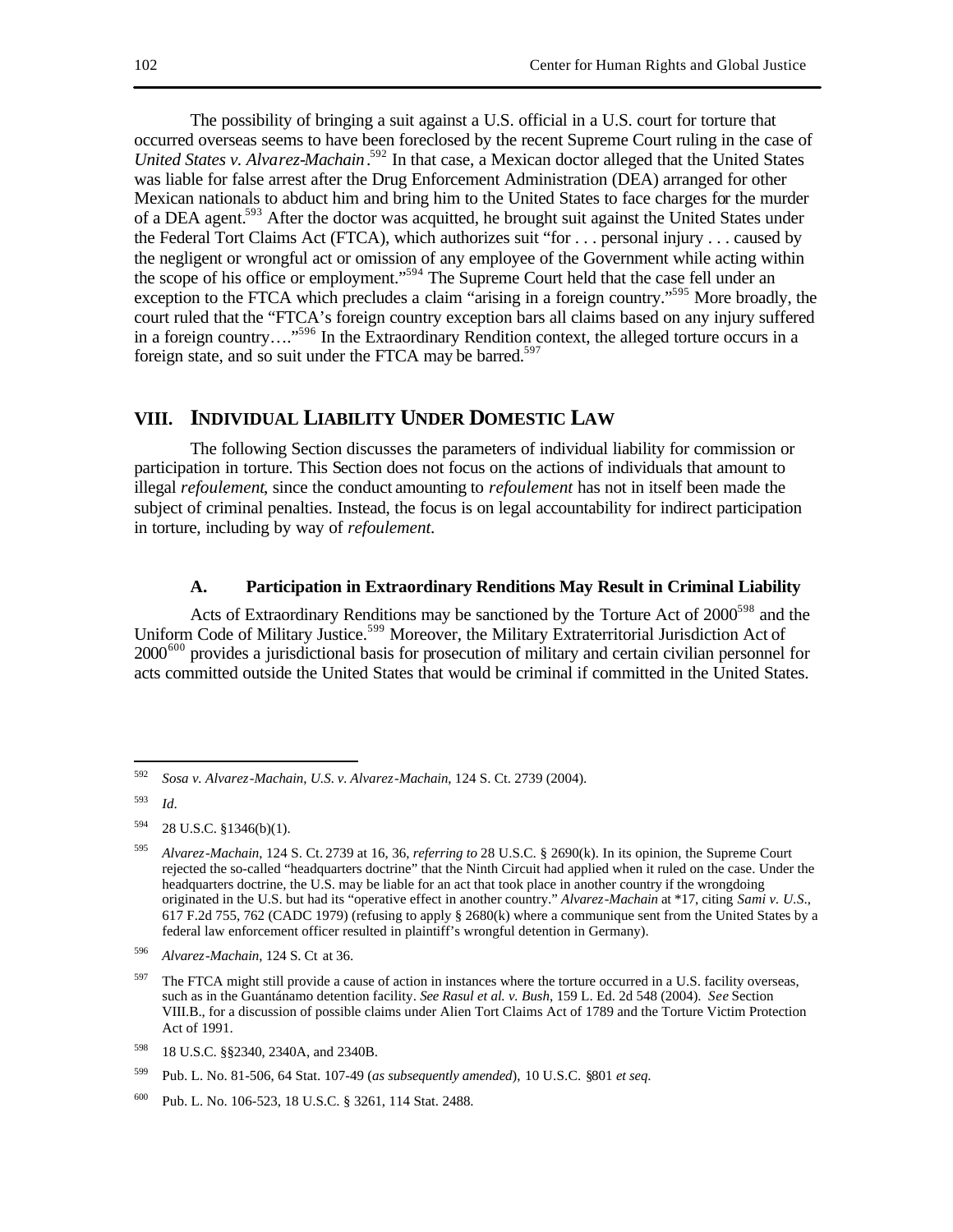## **1.** *Acts of Extraordinary Rendition May Amount To Conspiracy to Commit Torture and /or Aiding and Abetting in the Commission of Torture pursuant to the Torture Act of 2000*

## **(a) Jurisdiction**

In order to comply with CAT's provisions requiring each ratifying country to criminalize acts of torture (including attempts to commit torture and complicity in torture), the United States enacted into U.S. Code sections 2340 and 2340A.<sup>601</sup> Section  $2340A(a)$  makes it a criminal offense for any person "outside the United States [to] commit… or attempt…to commit torture." In addition, section 2340A, as amended by the USA Patriot Act,<sup>602</sup> codifies the offense of conspiracy to commit torture.

Section 2340A extends jurisdiction to military members, civilian employees of the United States, as well as contract employees, and generally applies to acts committed by U.S. nationals "outside of the United States.<sup>5603</sup> The Ronald W. Reagan National Defense Authorization Act for Fiscal Year 2005 amends section 2340(3) to define the "United States" as "the several States of the United States, the District of Columbia, and the commonwealths, territories, and possessions of the United States."<sup>604</sup>

## **(b) Offense**

In addition to criminalizing direct acts of torture, section 2340A(c) provides that "a person who *conspires* to commit [torture] shall be subject to the same penalties (other than the penalty of death) as the penalties prescribed for the offense, the commission of which was the object of the conspiracy." (emphasis added) Torture is defined as an "act committed by a person acting under the color of law specifically intended to inflict severe physical or mental pain or suffering (other than pain or suffering incidental to lawful sanctions) upon another person within his custody or physical control."<sup>605</sup> "Severe mental pain or suffering" is defined as the prolonged mental harm caused by or resulting from –

(A) the intentional infliction or threatened infliction of severe physical pain or suffering;

(B) the administration or application, or threatened administration or application, of mind-altering substances or other procedures calculated to disrupt profoundly the sense or the personality;

(C) the threat of imminent death, or

(D) the threat that another person will imminently be subjected to death, severe physical pain or suffering, or the administration or application of mind-altering

 $\ddot{\phantom{0}}$ 

<sup>601</sup> 18 U.S.C. §§2340 and 2340A. The Senate Committee on the Judiciary acknowledged the relationship of 18 U.S.C. §2340 to CAT and the Torture Victim Protection Act in a 2002 report. *See* S. REP. NO. 107-44 (2002), 10-11.

<sup>&</sup>lt;sup>602</sup> Uniting and Strengthening America by Providing Appropriate Tools Required to Intercept and Obstruct Terrorism Act of 2001, Pub. L. No. 107-56, 115 Stat. 272 (2001) (USA Patriot Act).

<sup>603</sup> U.S.C. §§2340A(a). Section 2340(3) defined the "United States" as including "all areas under the jurisdiction of the United States including any of the places described in sections 5 and 7 of this title and section 46501(2) of title 49." The USA Patriot Act broadened the scope of section 7, extending jurisdiction under that section to foreign diplomatic, military and other facilities. By cross-reference, these places would have been excluded from the reach of section 2340A. *But see* note 604.

<sup>604</sup> H.R.4200, 108<sup>th</sup> Cong. §1089 (2004).

<sup>605</sup> 18 U.S.C. §2340.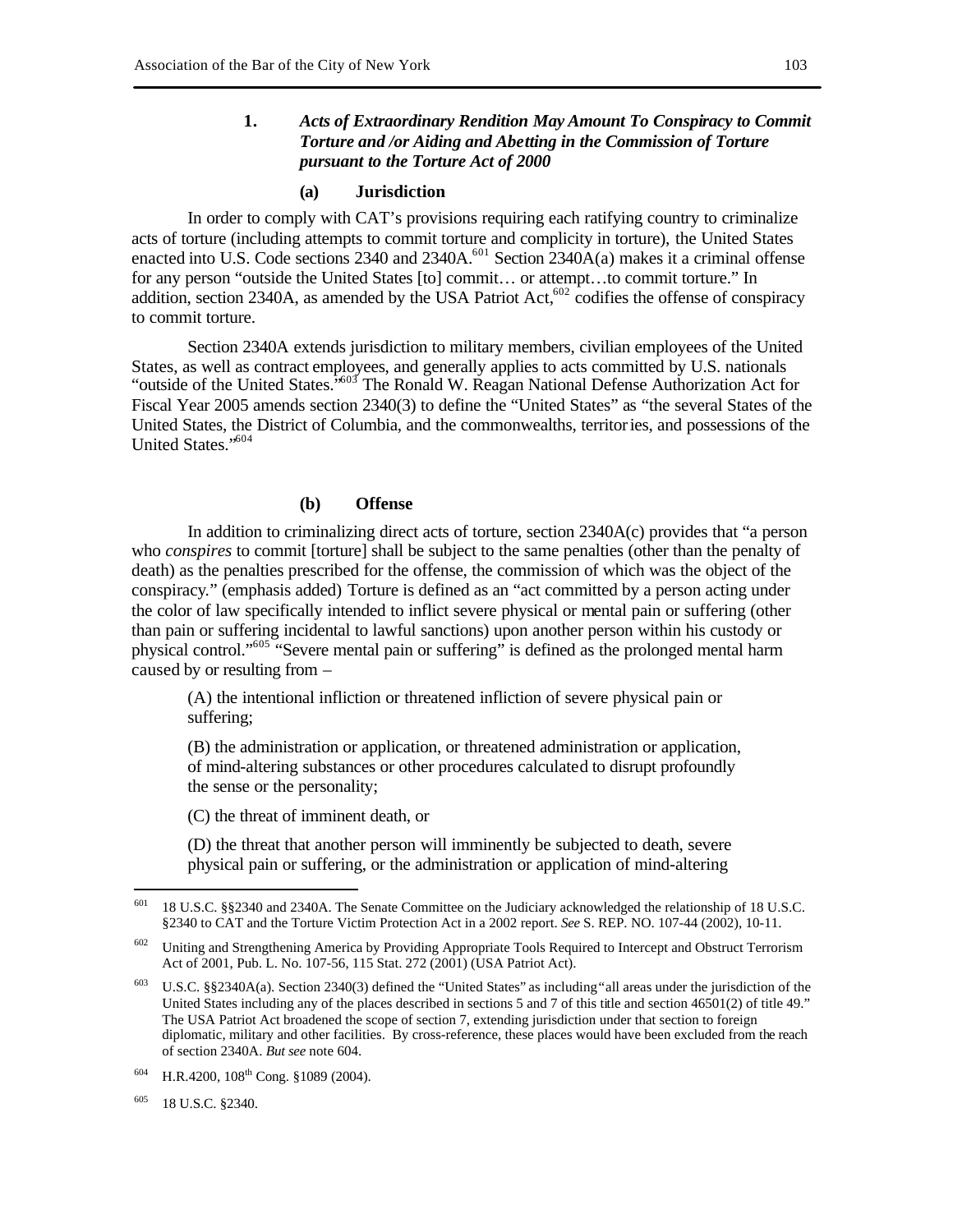substances or other procedures calculated to disrupt profoundly the sense or personality. <sup>606</sup>

This definition of torture was intended to track the definition set forth in CAT, taking into account the reservations, understandings and declarations made by the United States as part of its ratification. <sup>607</sup>

No cases have been brought to date under section 2340. However, guidance as to the meaning of "torture" under U.S. law can be gleaned from cases interpreting the Alien Tort Claims Act of 1789 (ATCA), <sup>608</sup> and the Torture Victim Protection Act of 1991 (TPA).<sup>609</sup> Thus, for example, courts have found that the following acts constitute torture: subjecting detainees to interrogation sessions lasting 14 hours,<sup>610</sup> beating with hands,<sup>611</sup> threatening with death,<sup>612</sup> and using techniques to exacerbate pain or injury.<sup>613</sup>

Section 2340 requires that the act must be "specifically intended" to inflict severe physical or mental pain or suffering. Generally, if specific intent is required, the prosecution must show that the defendant intended the illegal consequences of his actions. In *United States v. Newiswender*, 614 the Court noted that in order to establish that the defendant had "specific intent to obstruct justice" "the defendant need only have had knowledge or notice that success [in his act] would have likely resulted in an obstruction of justice. Notice is provided by the reasonable foreseeability of the natural and probable consequences of one's acts."<sup>615</sup> The Court further added that this rule "is grounded upon sound policy for … a rule focusing on foreseeable, rather than intended consequences operates in sensible and fair fashion to deter the conduct sought to be avoided and to

 $\overline{a}$ 

<sup>613</sup> *Id.* 

 $614$  590 F.2d 1269 (4<sup>th</sup> Cir. 1979).

<sup>606</sup> 18 U.S.C. §2340.

<sup>607</sup> *See* Sen. Rep. 103-107; for a discussion of the legality under international law of the United States' reservation, understanding and declarations with respect to ratification of CAT, *see supra* note 5.

 $608$  28 U.S.C. §1350. ATCA states that "[t]he district courts shall have original jurisdiction of any civil action by an alien for a tort only, committed in violation of the law of nations or a treaty of the United States."

<sup>609</sup> Torture Victim Protection Act of 1991, Mar. 12, 1992, P.L. 102-256, 106 Stat. 73, *enacted* as a note to 28 U.S.C. §1350. The TPA provides that: "[a]n individual who, under actual or apparent authority, or color of law, of any foreign nation  $- (1)$  subjects an individual to torture shall, in a civil action, be liable for damages to that individual; or (2) subjects an individual to extrajudicial killing shall, in a civil action, be liable for damages to the individual's legal representative, or to any person who may be a claimant in an action for wrongful death." *Id.* §2(a). *See also* S. REP. No. 102-249 (1991) (stating that the TPA would "carry out the intent of the Convention Against Torture and Other Cruel, Inhuman or Degrading Treatment or Punishment, which was ratified by the U.S. Senate on October 27, 1990").

<sup>610</sup> *Xuncax v. Gramajo*, 886 F. Supp. 162, 170 (D. Mass 1995).

<sup>611</sup> *Tachiona v. Mugabe*, 234 F. Supp.2d 401, 420-423 (S.D.N.Y. 2002); *Cabiri v. Assasie-Gyimah*, 921 F. Supp. 1189, 1191, 1196 (S.D.N.Y. 1996); *Abebe-Jira v. Negewo*, 72 F.3d 844, 845 (11th Cir. 1996).

<sup>612</sup> *Abebe-Jira v. Negewo*, 72 F.3d 844, 845 (11th Cir. 1996).

<sup>615</sup> Deliberate avoidance of knowledge does not preclude a finding of intent with respect to the conspiracy. *See, e.g., United States v. Richardson*, 14 F.3d 666, 671-72 (1<sup>st</sup> Cir. 1994) (willful blindness instruction to the jury is appropriate when defendant intentionally avoids gaining knowledge of the obvious); *United States v. Mancuso*, 42 F.3d 836, 846 ( $4^{\text{th}}$  Cir. 1994) (knowledge of a fact may be inferred from willful blindness to existence of that fact); *United States v. Whittington*, 26 F.3d, 456, 463 (4<sup>th</sup> Cir. 1994) (willful blindness instruction to the jury is appropriate when defendants go to "great lengths to insulate [themselves] from the fraud perpetrated"); *United States v. Faulkner*, 17 F.3d, 745, 767-78 (5<sup>th</sup> Cir. 1994) (deliberate ignorance instruction is appropriate when defendant claims lack of guilty knowledge but evidence supports inference of deliberate indifference); *United States v. Gonzalez*, 933 F.2d 417, 422 (7<sup>th</sup> Cir. 1991) (same).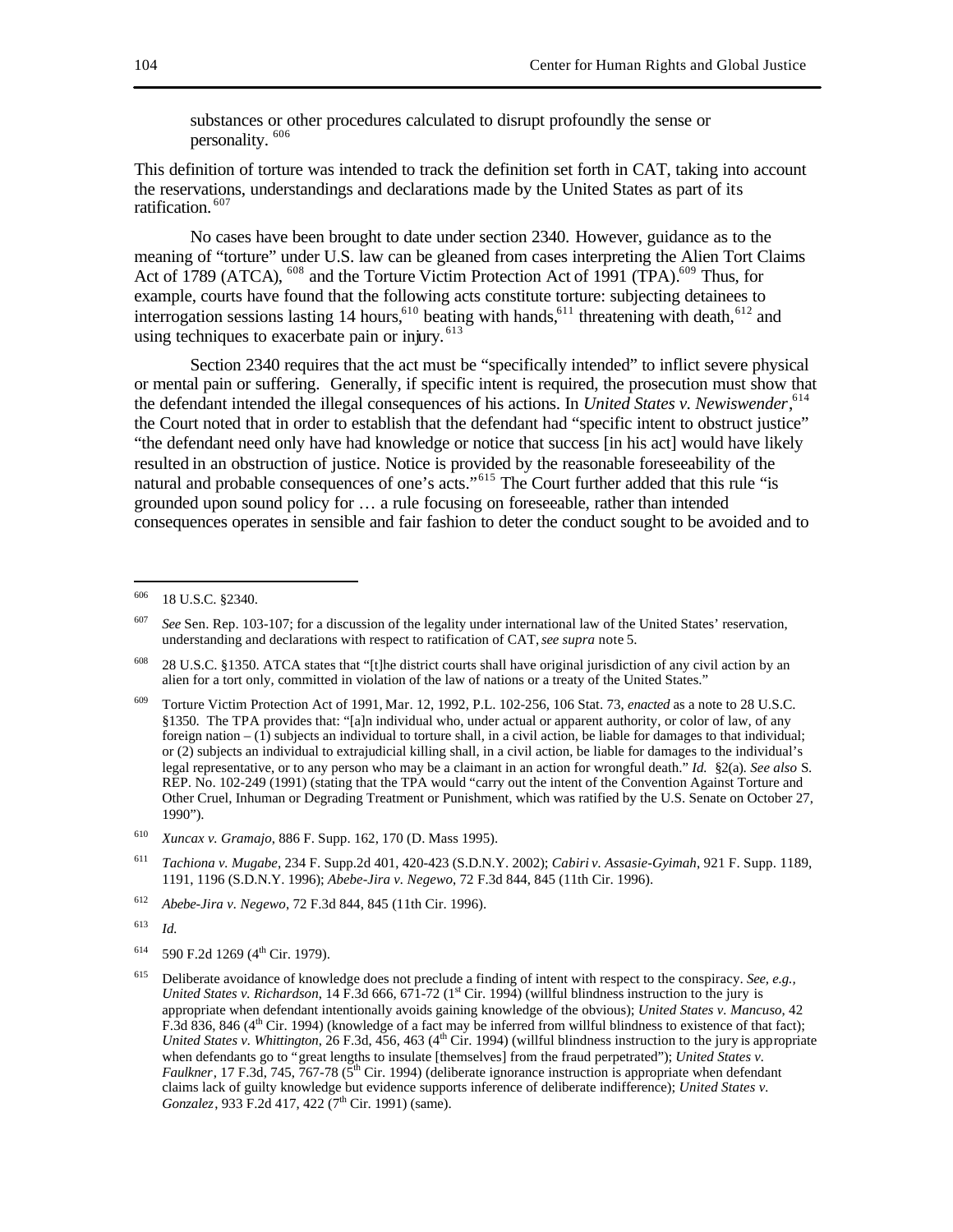punish those whose actions are blameworthy, even though undertaken for purposes that may or may not be culpable."<sup>616</sup>

As will be demonstrated below, in certain circumstances, acts of Extraordinary Rendition may amount to a crime of conspiracy to commit torture and/or to the crime of aiding and abetting in the commission of torture.  $61$ 

# **(i) Conspiracy**

Section 2340A has not been litigated before the courts. As a result, there is no jurisprudence on the scope of the crime of conspiracy to commit torture. Guidance, however, can be gleaned from the general federal conspiracy statute (18 U.S.C. §371), the Model Penal Code, and state jurisprudence. The following analysis draws on each of these sources.

(A) *Federal Conspiracy Statute.* Under 18 U.S.C. §371 (the crime of defrauding the United States), the government must establish beyond a reasonable doubt: 1) that two or more people agreed to pursue an unlawful objective; 2) that the defendant voluntarily agreed to join the conspiracy; and 3) that one or more members of the conspiracy committed an overt act in

<sup>616</sup> <sup>616</sup> *See also, People v. Lauria*, 59 Cal. Rptr. 628, 623 (Cal. Ct. App., 1967), (inferring intent from knowledge: the "element of intent may be proved either by direct evidence, or by evidence of circumstances from which an intent to further a criminal enterprise by supplying lawful goods or services may be inferred. Direct evidence of participation, such as advice from the supplier of legal goods or services to the user of those goods or services on their use for illegal …. But in cases where direct proof of complicity is lacking, intent to further the conspiracy must be derived from the sale itself and its surrounding circumstances in order to establish the supplier's express or tacit agreement to join the conspiracy."); *See generally*, LAFAVE, *supra* note LAFAVE, §5.7.

 $617$  Syria, Egypt, Saudi Arabia, and other states to which the United States is alleged to have Extraordinarily Rendered individuals are known to employ interrogation techniques that unequivocally amount to torture. *See, e.g.*, U.S. DEP'T. OF STATE COUNTRY REPORTS ON HUMAN RIGHTS PRACTICES 2001: SYRIA, *available at*  http://www.state.gov/g/drl/rls/hrrpt/2001/nea/8298.htm (last visited Oct. 25, 2004) ("there was credible evidence that security forces continued to use torture. During the year, … numerous cases of torture in custody [were reported], including the case of two Kurdish leaders, Marwan Uthman and Hasan Saleh, who were arrested in December 2002 for organizing a demonstration …. Former prisoners and detainees, as well as the SHRC, reported that torture methods included administering electrical shocks; pulling out fingernails; forcing objects into the rectum; beating, sometimes while the victim is suspended from the ceiling; hyperextending the spine; bending the detainees into the frame of a wheel and whipping exposed body parts; and using a chair that bends backwards to asphyxiate the victim or fracture the victim's spine. Torture was most likely to occur while detainees were being held at one of the many detention centers run by the various security services throughout the country, particularly while the authorities were attempting to extract a confession or information "); U.S. DEPARTMENT OF STATE, COUNTRY REPORTS ON HUMAN RIGHTS PRACTICES – 2003: LEBANON, *available at* http://www.state.gov/g/drl/rls/hrrpt/2003/27932.htm (last visited Oct. 26, 2004) ("The Government acknowledged

that violent abuse usually occurred during preliminary investigations conducted at police stations or military installations, in which suspects were interrogated without an attorney. Such abuse occurred despite laws that prevented judges from accepting any confession extracted under duress"); U.S. DEPARTMENT OF STATE,COUNTRY REPORTS ON HUMAN RIGHTS PRACTICES – 2003: EGYPT, *available at*

http://www.state.gov/g/drl/rls/hrrpt/2003/27926.htm (last visited Oct. 26, 2004) ('there were numerous, credible reports that security forces tortured and mistreated detainees. Human rights groups believed that the SSIS, police, and other Government entities continued to employ torture. Torture was used to extract information, coerce the victims to end their oppositionist activities, and to deter others from similar activities. Reports of torture and mistreatment at police stations remained frequent."); U.S. DEPARTMENT OF STATE,COUNTRY REPORTS ON HUMAN RIGHTS PRACTICES – 2003: SAUDI ARABIA, *available at* http://www.state.gov/g/drl/rls/hrrpt/2003/27937.htm (last visited Oct. 26, 2004) ("there were credible reports that the authorities abused detainees, both citizens and foreigners. Ministry of Interior officials were responsible for most incidents of abuse of prisoners, including beatings, whippings, and sleep deprivation. In addition, there were allegations of torture, including allegations of beatings with sticks and suspension from bars by handcuffs. There were reports that torture and abuse were used to obtain confessions from prisoners…. Canadian and British prisoners that were released during the year reported that they had been tortured during their detention.")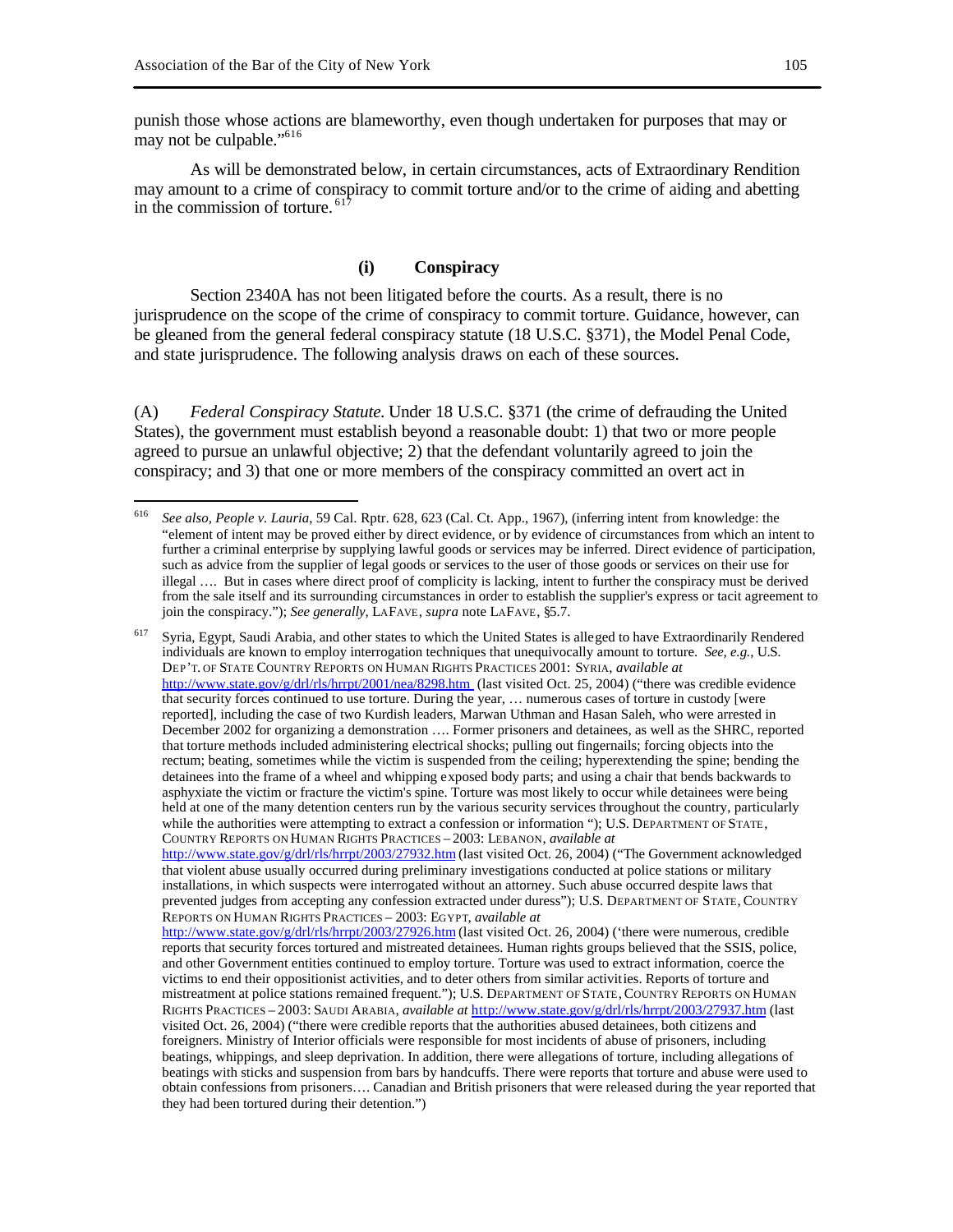furtherance of the conspiracy.<sup>618</sup> With respect to the third requirement, however, courts have held that where a statute does not provide for a requirement of an overt act (as is the case in section 2340A), no proof of an overt act for the conspiratorial objective is required.<sup>619</sup> In addition, an overt act may not be required if the contemplated crime is serious, likely of completion, or likely to encourage future criminal activity. <sup>620</sup> Even where an overt act is required, it is generally viewed merely as evidence of the offense and not an element of proof. $621$ 

(B) *The Model Penal Code*. The Model Penal Code<sup>622</sup> provides that a person is guilty of conspiracy with another person to commit a crime if "with the purpose of promoting or facilitating its commission he: (a) agrees with such other person or persons that they or one or more of them will engage in conduct which constitutes such crime or an attempt or solicitation to commit such crime, or (b) agrees to aid such other person or persons in the planning or commission of such crime or of an attempt or solicitation to commit such crime." <sup>623</sup> An agreement is an essential element of conspiracy. However, the agreement does not need to be written, nor is it necessary that an oral agreement be made.<sup>624</sup> Mere tacit understanding suffices.<sup>625</sup> As the Supreme Court stated in *Iannelli v. United States*<sup>626</sup> "[t]he agreement need not be shown to have been explicit. It can instead be inferred from the facts and circumstances of the case." <sup>627</sup>

Under U.S. law, the crime of conspiracy usually requires intent to conspire as well as intent to achieve an unlawful or criminal result.<sup> $528$ </sup> The latter intent need not be so particular that the conspirator has in mind a particular time, place, victim, etc., but at least must relate to a particular type of criminal activity.<sup>629</sup> Where the objective of conspiracy is itself a crime, it has been held that "at least the degree of criminal intent necessary for the substantive offense itself" is required to prove the conspiracy charge.<sup>630</sup> Intent may be inferred from circumstantial evidence. Thus, for example, a supplier who furnishes equipment which he *knows* will be use to commit a serious

<sup>623</sup> Model Penal Code, *supra* note 604, §5.03(1).

<sup>&</sup>lt;sup>618</sup> *United States v. Loe,* 262 F.3d 427 (5<sup>th</sup> Cir. 2001).

<sup>&</sup>lt;sup>619</sup> *United States v. Sassi*, 966 F.2d 283 ( $7<sup>th</sup>$  Cir. 1992) (while general federal conspiracy statute specifically requires overt act, several specific conspiracy statutes, including 21 U.S.C.A. § 846, do not so specify, and as to them proof of overt act unnecessary); *State v. D'Ingianni*, 47 So. 2d 731 (1950); *Martin v. State*, 19 So. 2d 488 (Miss.1944); *State v. Condrey*, 562 S.E.2d 320 (S.C. 2002). Even those statutes that do contain an overt act requirement provide that an act need not be done by all conspirators and the act need not be criminal or unlawful in itself. *Braverman v. United States*, 317 U.S. 49 (1942); *Castro v. United States*, 296 F.2d 540 (5th Cir. 1961); *State v. Heitman*, 629 N.W.2d 542 (2001); *McCann v. State*, 606 S.W.2d 897 (Tex. Ct. App. 1980).

<sup>620</sup> LAFAVE,*supra* note 438, §6.5(c); American Law Institute Model Penal Code Official Draft, 1962, §5.03(5) (Model Penal Code).

<sup>621</sup> *Yates v. United States*, 354 U.S. 298 (1957); LAFAVE,*supra* note 438, §6.5(c).

 $622$  The Model Penal Code is not binding law. However, it has been very influential and numerous court opinions cite to the Model Penal Code as persuasive authority for the interpretation of an existing statute or in the exercise of a court's occasional power to formulate a criminal law doctrine. *See, e.g.*, *U.S. v. Crowley*, 318 F.3d 401 (2nd Cir. 2003); *United States v. Bussey*, 507 F.2d 1096, 1098 (9<sup>th</sup> Cir. 1974).

<sup>624</sup> *American Tobacco Co. v. United States*, 328 U.S. 781 (1946); *United States v. Amiel*, 95 F.3d 135 (2d Cir. 1996); *State v. Gillespie*, 336 S.W.2d 677 (Mo. 1960); *Burk v. State*, 848 P.2d 225 (Wyo. 1993).

<sup>625</sup> *United States v. Hartley*, 678 F.2d 961 (11<sup>th</sup> Cir. 1982); *State v. Mapp*, 585 N.W. 2d 746 (Iowa 1998); *O'Neill v. State*, 296 N.W. 96 (Wisc. 1941); *Martinez v. State*, 943 P.2d 1178 (Wyo. 1997).

 $626$  420 U.S. 770 (1975).

<sup>627</sup> *See also*, LA FAVE, *supra* note 438, §6.4(d).

<sup>628</sup> *Id.* at 275-276.

<sup>629</sup> LAFAVE, *supra* note 438, §6.4(e).

<sup>630</sup> *U.S. v. Lichenstein*, 610 F.2d 1272 (5th Cir. 1980); *McDonald v. State*, 454 So. 2d 488 (Miss. 1984).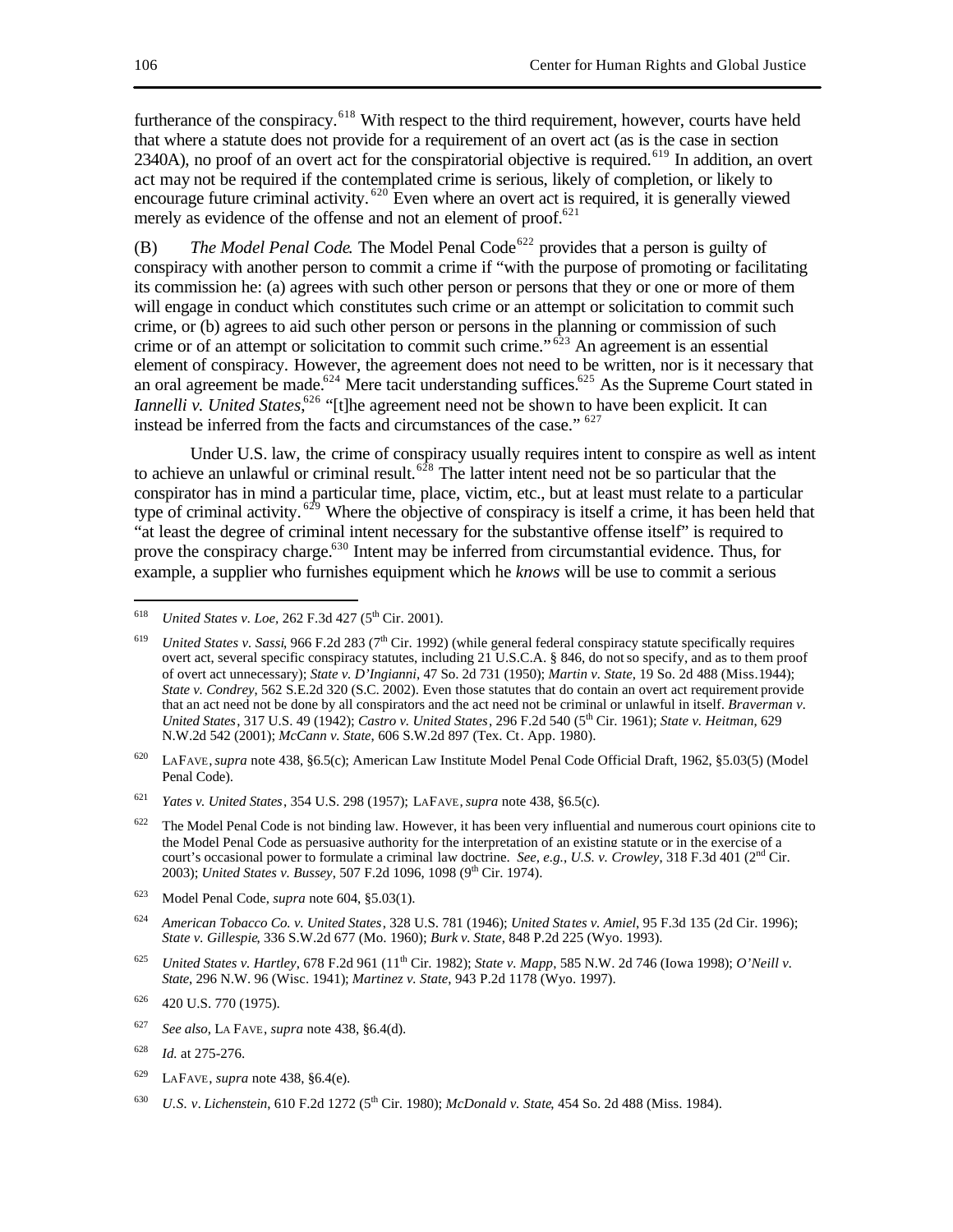crime may be deemed from that knowledge alone to have intended to produce the result.<sup>631</sup> Although some courts have allowed for a defense of "good faith" to be a defense to conspiracy, 632 other courts have rejected this defense, usually by resort to the general rule that ignorance of the criminality of one's conduct is no defense.<sup>633</sup>

## **(ii) Accomplice Liability**

Section 2 of Title 18, provides that

(a) Whoever commits an offense against the United States or aids, counsels, commands, induces or procures its commission, is punishable as a principal.

(b) Whoever willfully causes an act to be done which if directly performed by him or another would be an offense against the United States, is punishable as a principal. <sup>634</sup>

The Courts have generally accepted that section 2 applies to the entire U.S. criminal code.<sup>635</sup> Accordingly, section 2 is applicable to the crime of torture codified in section 2340.

Generally, one may become an accomplice by acting to induce another through threats or promises,  $636$  by words or gestures of encouragement,  $637$  or by providing others with the plan for the crime.<sup>638</sup> Thus, for example, furnishing of weapons,<sup>639</sup> supplies,<sup>640</sup> or instrumentalities<sup>641</sup> to be used in committing the crime has been considered rendering of assistance. As the court in *State ex rel. Martin v. Tally*<sup>642</sup> stated:

The assistance given…need not contribute to the criminal result in the sense that but for it the result would not have ensued. It is quite sufficient if it facilitated a result that would have transpired without it. It is quite enough if the aid merely renders it easier for the principal actor to accomplish the end intended by him and

<sup>631</sup> *People v. Lauria*, 59 Cal. Rptr. 628, 623 (Cal. Ct. App. 1967) (dictum).

<sup>632</sup> *People v. Powell*, 63 N.Y. 88 (NY 1875); *Commonwealth v. Gormley*, 77 Pa. Super. 298 (1921); *Landen v. United States*, 299 F. 75 (6<sup>th</sup> Cir. 1924).

<sup>633</sup> *See generally,* LAFAVE, *supra* note 438, §6.4

<sup>634</sup> 18 U.S.C. §2.

<sup>635</sup> *Breeze v. United States*, 398 F.2d 178 (10th Cir. 1968) (holding that 18 U.S.C. §2 is applicable to entire U.S. criminal code, so that 18 U.S.C. §1381, relating to harboring, concealment, protection or assistance of deserter from Armed Forces of United States should be read and construed in like manner as if 18 U.S.C. §2 were part of it); *United States v. Mucciante*, 21 F.3d 1228, 1234 (2<sup>nd</sup> Cir. 1994) ("an aiding and abetting charge is arguably implicit in every indictment….The Federal aiding and abetting statute, 18 U.S.C. 2, does not penalize conduct apart from the substantive crime with which it is coupled."); *see also United States. v. Sabatino*, 943 F.2d 94 (1<sup>st</sup> Cir. 1991) (same effect).

<sup>636</sup> *State v. Scott*, 68 A. 258 (1907).

<sup>637</sup> *United States v. Whitney, 229 F.2d 1296 (10<sup>th</sup> Cir. 2000); <i>Alonzi v. People, 597 P.2d 560 (Colo. 1979).* 

<sup>638</sup> *State v. Haddad*, 456 A.2d 316 (Conn. 1983); *Commonwealth v. Richards*, 293 N.E. 2d 854 (Mass. 1973).

<sup>639</sup> *Commonwealth v. Richards*, 293 N.E. 2d 854 (Mass.1973).

<sup>&</sup>lt;sup>640</sup> *Malatkofski v. United States*, 179 F.2d 905 (1<sup>st</sup> Cir. 1950) (supplying money for bribe).

<sup>&</sup>lt;sup>641</sup> *United States v. Eberhardt*, 417 F.2d 1009 (4<sup>th</sup> Cir. 1969) (provided own blood to be poured on selective service files).

<sup>642</sup> 15 So. 722 (Ct. 1893) \*, 86-87.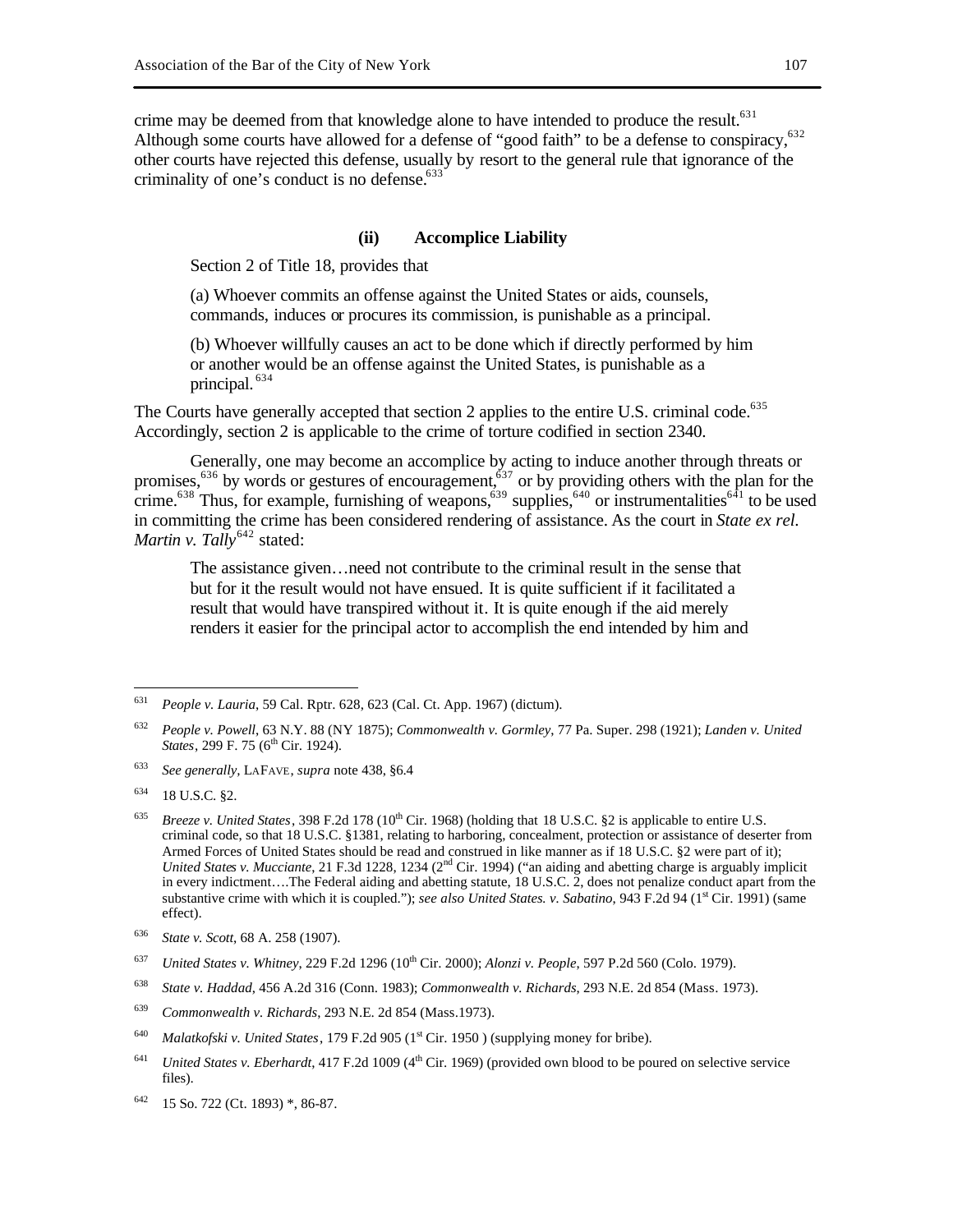the aider and abetter, though in all human probability the end would have been attained without it.

Although mere presence at the scene of the crime is not enough, $643$  it is sufficient assistance that the accomplice is standing by at the scene of the crime ready to give some aid if needed, <sup>644</sup> provided that the principal is aware of the accomplice's intentions.<sup>645</sup>

The accomplice must intentionally encourage or assist the commission of the crime, in the sense that his purpose is to encourage or assist another in the commission of a crime as to which the accomplice has the requisite mental state.<sup> $646$ </sup> Thus, for example, an accomplice is not guilty of first degree murder unless he acted with premeditation and deliberation (because first degree murder requires a deliberate and premeditated killing).<sup>647</sup> However, there is some authority to support the proposition that an individual may become an accomplice by giving encouragement or assistance *with the knowledge* that it will promote or facilitate a crime. <sup>648</sup> As a practical matter, in a case of a completed act of torture, the same mental state that supports the crime of conspiracy (*see*  Section VIII.A.1.b.i. above) will also support the offense of complicity.

According to media and off-the record statements by officials, some Extraordinary Renditions to states like Syria, Egypt, Saudi Arabia, Yemen, and Morocco may have the purpose of subjecting the rendered person to interrogations with harsh methods that amount to torture or to CID treatment. According to some reports, U.S. officials may provide transportation, supply interrogation questions, and may even be present during the interrogation. Information obtained during such interrogations is allegedly relayed back to the U.S. officials. Under such circumstances, it is possible to contend that U.S. officials implicated in the Extraordinary Rendition could be charged under section 2340A(a) and/or (c). Thus, for example, under the *Newiswender* rule, a deliberate transfer of an individual to a state where it is reasonably foreseeable that the individual would be tortured, could result in criminal liability on the grounds of conspiracy in the commission of torture under section 2340A(c) and an accomplice liability to the commission of torture under sections 2 and 2340A(a).

In circumstances where diplomatic assurances that rendered individuals will not be tortured are used, it could be argued that U.S. officials lack the intent to conspire to commit, or to aid in the commission of, torture. However, the Department of State reports on human rights practices have consistently revealed systematic uses of torture in detentions and interrogations by states to which individua ls have allegedly been Extraordinarily Rendered. The reliability of diplomatic assurances in the face of such systemic use of torture is suspect.<sup>649</sup> Thus, Extraordinary Renditions to such states may demonstrates deliberate avoidance of knowledge, potentially allowing for prosecution under the theory of willful blindness.

<sup>643</sup> The defendant was not an accomplice where he "stood by" while the mother killed the child but neither actually aided the mother in the acts of abuse nor "counsel[ed], command[ed] or encourage[d] her." *Pope v. State*, 396 A.2d 1054 (Md. 1979).

<sup>644</sup> *Commonwealth v. Morrow*, 296 N.E. 2d 468 (Mass.1973); *Skidmore v. State*, 115 N.W. 288 (Neb. 1908).

<sup>645</sup> LA FAVE, *supra* note 438**,** §6.7(a).

<sup>646</sup> *Id.* §6.7(b).

<sup>647</sup> *Id.* §6.7(c).

<sup>648</sup> *Id.* §6.7(d); *see also Backun v. United States*, 112 F.2d 635 (4th Cir. 1940); *United States v. Giovannetti*, 919 F.2d 1223 (7th Cir. 1990) (willful blindness suffices as a mental state for accomplice liability). *Cf*. *United States v. Peoni*, 100 F.2d 401 (2d Cir. 1938).

<sup>649</sup> For a more detailed discussion of unreliability of diplomatic assurances, *see* Section VI. of this Report.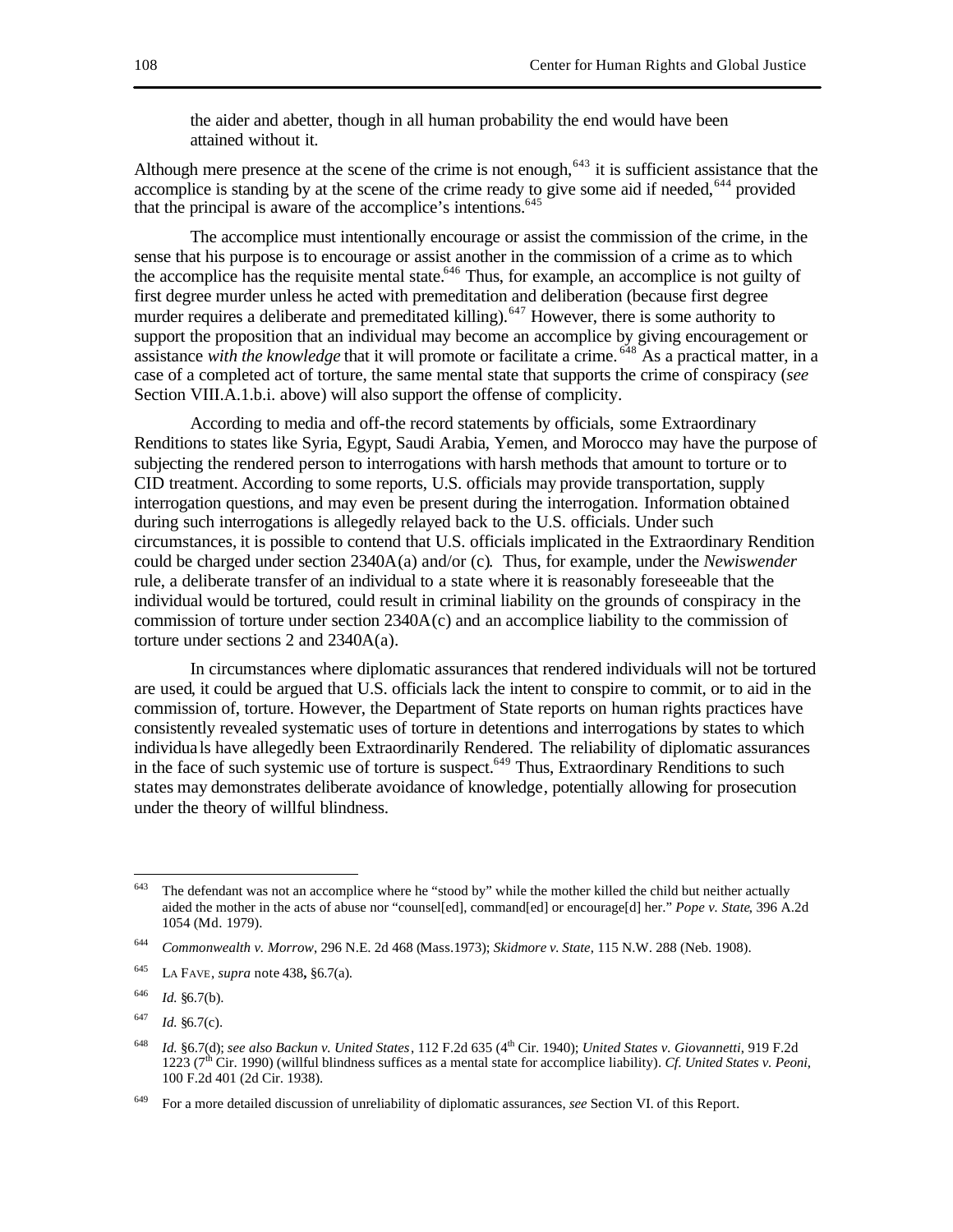## **2.** *The Uniform Code of Military Justice (UCMJ)May Be Used as a Sanction Against Extraordinary Renditions*

#### **(a) Jurisdiction**

The UCMJ<sup>650</sup> regulates the conduct of all persons serving in the U.S. Armed Forces and certain civilians accompanying such personnel.<sup>651</sup> Its purpose is to "promote justice, to assist in maintaining good order and discipline in the armed forces, to promote efficiency and effectiveness in the military establishment, and thereby to strengthen the national security of the United States."<sup>652</sup>

As a jurisdictional matter, the UCMJ applies worldwide,<sup>653</sup> and persons subject to the UCMJ include any U.S. service member<sup>654</sup> as well as certain civilians "[i]n time of war ... serving with or accompanying an armed force in the field"  $655$  and POWs.<sup>656</sup> The scope of the applicability of the UCMJ to civilians has been narrowed by the courts over the years. Although courts' interpretations of the terms "serving," "accompanying," and "in the field" suggest a broad application, the "time of war" requirement is construed narrowly when applied to civilians.<sup>657</sup> Thus, for example, the Supreme Court held that during peacetime the UCMJ does not apply to discharged personnel. <sup>658</sup> The UCMJ also cannot be used to try dependents of military personnel in noncapital cases.<sup>659</sup> Nor can the UCMJ be used to try civilian employees (either in capital or noncapital cases).<sup>660</sup> As recently as 1998, the Court of Appeals for the Armed Forces<sup>661</sup> analyzed the propriety of the application of the UCMJ to civilians and stated:

As a matter of constitutional law, the Supreme Court has held that Congress may not extend court-martial jurisdiction to cover civilians who have no military status in peacetime, even if they are accompanying United States forces overseas as employees or dependents.<sup>662</sup>

- $655$  10 U.S.C. §802(a)(10).
- $656$  10 U.S.C. §802(a)(9). The UCMJ does not define the term POW. Thus it is uncertain whether "POW" in the UCMJ has the same meaning as in Geneva III.
- <sup>657</sup> *United States v. Averette*, 19 U.S.C.M.A. 363, 365-66, 41 C.M.R. 363, 365-66 (1970) (the phrase "in time of war" is limited to "a war formally declared by Congress"; even though the Vietnam conflict "qualified as a war as that word is generally used and understood[,] … such a recognition should not serve as a shortcut for a formal declaration of war, at least in the sensitive area of subjecting civilians to military jurisdiction"). *Cf. United States v. Anderson*, 17 U.S.C.M.A. 588, 589, 38 C.M.R. 386, 387 (1968) (U.S. involvement in Vietnam conflict "constitutes a 'time of war' . . . within the meaning of" Article 43(a) of the UCMJ, which provides that there is no statute of limitations over certain offenses committed "in time of war").

<sup>650</sup> 10 U.S.C. §§801-941 (1994 & Supp. IV 1999).

<sup>&</sup>lt;sup>651</sup> 10 U.S.C.A. §802 (1994). The term "armed forces" is defined in section  $101(a)(4)$  to mean the "Army, Navy, Air Force, Marine Corps, and Coast Guard," 10 U.S.C. §101(a)(4) (1994).

<sup>652</sup> MANUAL FOR COURTS-MARTIAL, UNITED STATES (2002 ed.) (The Manual). The Manual is issued by the President as a regulation under authority granted by Congress under Article 3 of the UCMJ.

<sup>653</sup> 10 U.S.C. §805.

<sup>654</sup> 10 U.S.C. §802.

<sup>658</sup> *United States ex rel Toth v. Quarles*, 350 U.S. 11 (1955).

<sup>659</sup> *Kinsella v. Singleton*, 361 U.S. 234, 248 (1960).

<sup>660</sup> *Grisham v. Hagen*, 361 U.S. 278, 279 (1960); *McElroy v. Guagliardo,* 361 U.S. 281, 286 (1960)

<sup>661</sup> The Court of Appeals for the Armed Forces (formerly the Court of Military Appeals) is a civilian Article I court hearing appeals from the intermediate appellate courts for each of the Army, Navy (and Marines) and Air Force, subject to possible appeal to the U.S. Supreme Court.

<sup>662</sup> *Willenbring v. Neurauter*, 48 M.J. 152, 157, 1998 CAAF LEXIS 43 (C.A.A.F. 1998)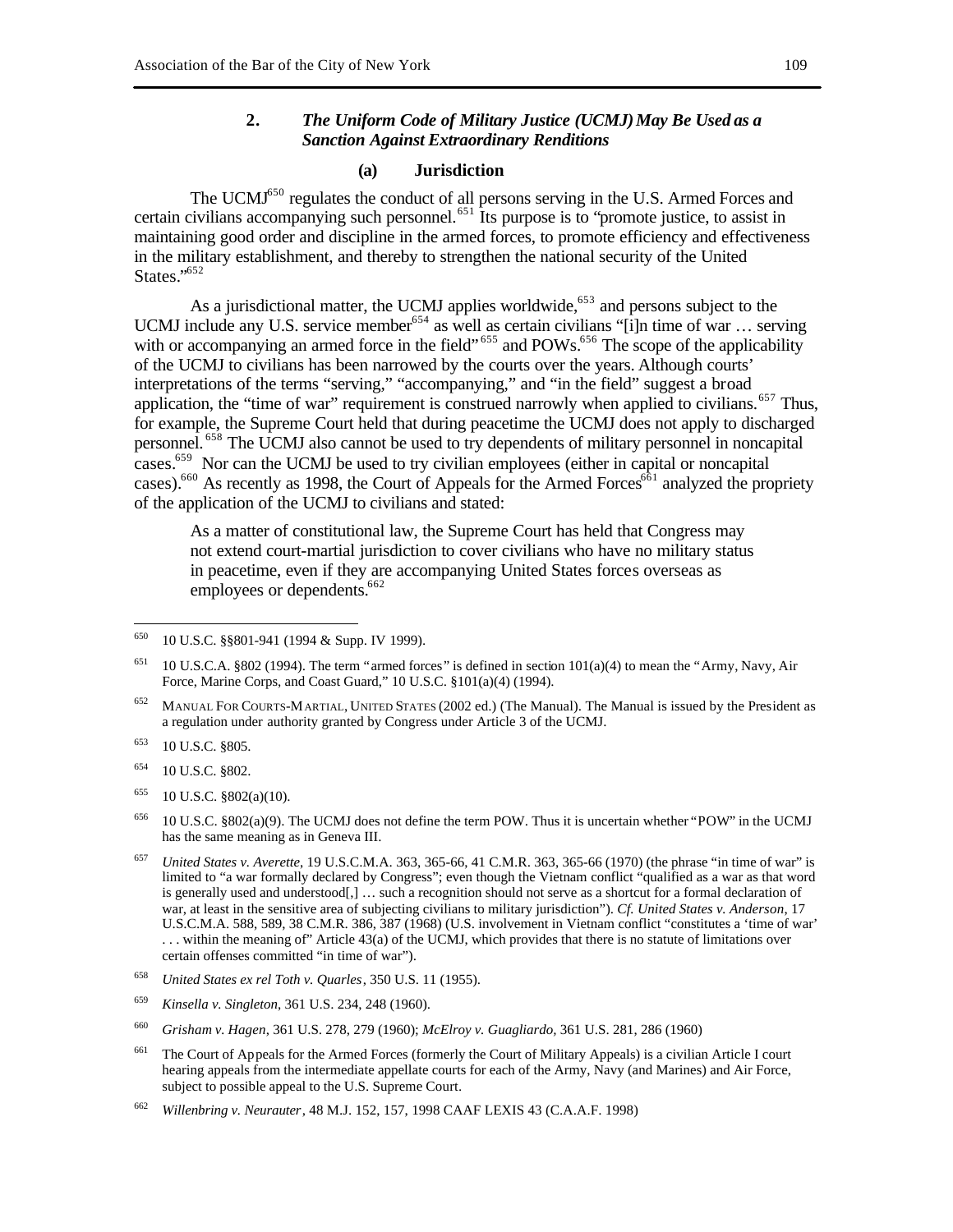Jurisprudence in this area generally focuses on the application of the UCMJ to civilian contractors and civilian dependents of service members.<sup>663</sup> No cases directly address whether CIA operatives (other than military personnel detailed to the CIA) conducting para-military operations with the regular armed forces or interrogations within a military base are considered civilians for purposes of UCMJ application. However, in *Reid v. Covert*, the Supreme Court stated, "[e]ven if it were possible, we need not attempt here to precisely define the boundary between 'civilians' and members of the 'land and naval Forces.' We recognize that there might be circumstances where a person could be 'in' the armed services . . . even though he had not formally been inducted into the military or did not wear a uniform."<sup>664</sup>

## **(b) Offense**

The UCMJ comprises a set of criminal laws, which include many crimes punished under civilian law (*e.g*., assault, manslaughter, murder, rape, etc.). It also provides procedures for courts martial and for matters relating to detention and questioning of persons subject to the UCMJ. Article 55 of the UCMJ provides that:

Punishment by flogging, or by branding, marking, or tattooing on the body, or any other cruel or unusual punishment, may not be adjudged by any court-martial or inflicted upon any person subject to this chapter. The use of irons, single or double, except for the purpose of safe custody, is prohibited.<sup>665</sup>

Article 55 is unique in its specific definition of "cruel or unusual punishment" as a standard for treatment.<sup>666</sup> While most military courts have followed the Supreme Court's analytical framework of protections under the Eighth Amendment as they pertain to cruel and unusual punishment,<sup>667</sup> several military courts have found that Article 55 provides greater protections than those given under the Eighth Amendment.<sup>668</sup> It is notable that Article  $55$  applies at least the equivalent of the protection afforded by the Eighth Amendment even if the victim is not otherwise entitled to constitutional rights (*e.g.,* a non-citizen apprehended and detained outside the United States and arguably not entitled to such rights).<sup>669</sup>

<sup>663</sup> *See, e.g., Robb v. United States*, 456 F.2d 768 (Ct. Cl. 1972) (civilian engineer employed by U.S. Navy in Vietnam was not subject to the UCMJ); *Reid v. Covert*, 354 U.S. 1 (1957) (no jurisdiction over civilian dependents of service members stationed overseas in peacetime for capital offenses).

<sup>664</sup> *Reid v. Covert*, 354 U.S. 1, 22 (1957). As described below, the Military Extraterritorial Jurisdiction Act of 2000 eliminated some of the gap in jurisdiction resulting from *Reid v. Covert* by conferring jurisdiction on federal courts over certain civilians accompanying the armed forces abroad.

<sup>&</sup>lt;sup>665</sup> 10 U.S.C. §855. The protections of Article 55 apply to "any person subject to" the UCMJ. As stated previously, the UCMJ applies to "prisoners of war," at least as defined in the Geneva Conventions, which probably includes persons whose status is in doubt pending resolution by a competent tribunal, and would apply to unlawful combatants charged with offenses under the UCMJ under 10 U.S.C. § 818.

<sup>666</sup> The Articles of War preceding the UCMJ prohibited "cruel and unusual punishment," but the phrase was changed to "cruel *or* unusual punishment" in Article 55 (emphasis added). *See* Articles of War 41, Manual for Courts-Martial, U.S. Army, 1929 at 212, and 1949 at 284. The legislative history of Article 55 provides no rationale why the word "and" was changed to "or." *United States v. White*, 54 M.J. 469, 2001 CAAF LEXIS 497 (C.A.A.F. 2001).

<sup>667</sup> *See United States v. Kinsch*, 54 M.J. 641, 2000 CCA LEXIS 237 (A.C.C.A. 2000). *See also* HR Standards Report, *supra* note 193.

<sup>668</sup> *See United States v. Wappler*, 2 C.M.A. 393, 9 C.M.R. 23, 1953 CMA LEXIS 897 (C.M.A. 1953); *United States v. White*, 54 M.J. 469, 473 2001 CAAF LEXIS 497 (C.A.A.F. 2001); *United States v. Avila*, 53 M.J. 99, 2000 CAAF LEXIS 569 (C.A.A.F. 2000).

<sup>669</sup> Compare the federal criminal civil rights statutes, 18 U.S.C. §§241 and 242, and the civil statute 42 U.S.C. §1983, all of which apply only where the victim is entitled to constitutional rights.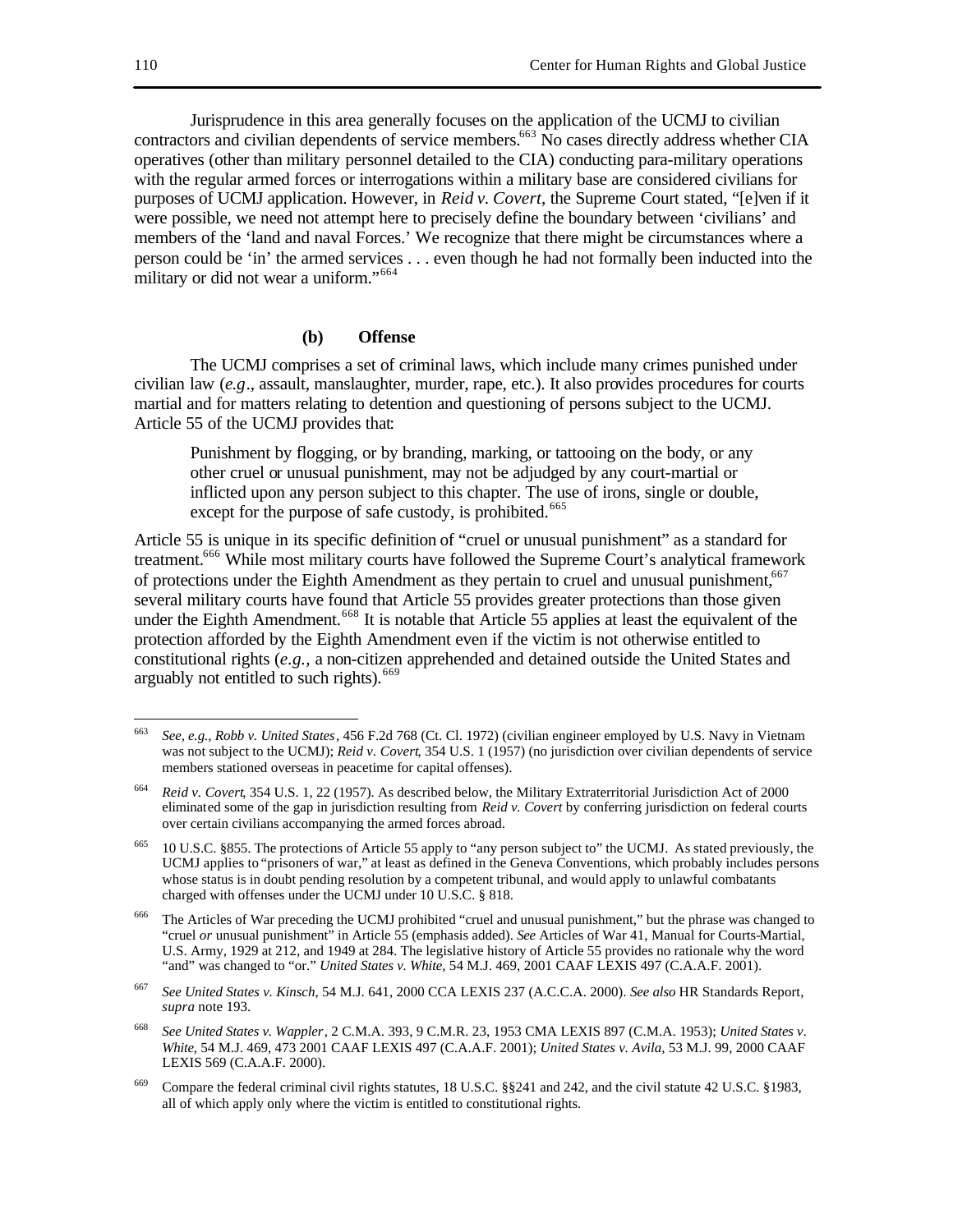Other potentially relevant provisions include the offenses of cruelty and maltreatment (10 U.S.C. §893) and offenses under punitive articles corresponding to the normal criminal definitions of murder (10 U.S.C. §918), manslaughter (10 U.S.C. §919) and assault. Also of particular interest are the offenses of dereliction of duty (10 U.S.C. §892), which applies to personnel who know of offenses by others and fail to report them, and failure to obey orders and dereliction of duty (separate offenses under 10 U.S.C. §892). Such offenses have been the basis of investigations and charges in connection with the conduct at Abu Ghraib and other recently alleged abuses of military detainees.

In addition, section 934 of Article 134 provides that

Though not specifically mentioned in this chapter, all disorders and neglects to the prejudice of good order and discipline in the armed forces, all conduct of a nature to bring discredit upon the armed forces, and crimes and offenses not capital, of which persons subject to this chapter may be guilty, shall be taken cognizance of by a general, special, or summary court-martial, according to the nature and degree of the offense, and shall be punished at the discretion of that court.

Article 134 makes punishable acts in three categories of offenses not specifically covered in any other article of the UCMJ: Clause 1 offenses involving disorders and neglect to the prejudice of good order and discipline; Clause 2 offenses involving conduct of a nature to bring discredit upon the armed forces; and Clause 3 offenses entailing non-capital crimes or offenses that violate Federal law. Thus, the UCMJ effectively provides a basis for the prosecution of military personnel in courts-martial for the offense of torture in violation of 18 U.S.C. § 2340.

In order to successfully charge an individual under Clauses 1 and 2 of this Article, the government must show: (i) that the accused did or failed to do certain acts; and (ii) that, under the circumstances, the accused's conduct was to the prejudice of good order and discipline in the armed forces or was of a nature to bring discredit upon the armed forces.<sup>670</sup> Under Clause 1, the acts must be directly prejudicial to good order and discipline, rather than remotely so. Under Clause 2, discredit is interpreted to mean "injure the reputation of," and encompasses conduct that brings the service "into disrepute or which tends to lower it in public esteem."<sup>671</sup> With respect to Clause 3 offenses, as a general rule, any offense created by Federal statute may be prosecuted as an Article 134 offense.<sup>672</sup> Thus, a service member whose conduct is alleged to violate 18 U.S.C. § 2340A could be prosecuted under Article 134 of the UCMJ, as a Clause 3 violation, although charges in courts martial are usually brought under the UCMJ's punitive offenses rather than generally applicable criminal statutes. Moreover, multiple counts alleging Article 134 violations also could be brought in such a situation, because such conduct could be construed as prejudicial to good order and discipline and/or of a nature to bring discredit upon the armed forces.<sup>67</sup>

The UCMJ also provides for an offense of conspiracy by any person subject to the UCMJ "with any other person to commit an offense under [UCMJ]" "if one or more of the conspirators

 $670$  The Manual, *supra* note 652, para. 60.b (1-2).

<sup>671</sup> *Id*. para. 60.c (3).

<sup>672</sup> *United States v. Perkins*, 47 C.M.R. 259 (Ct. of Mil. Rev. 1973). According to the Manual, however, the doctrine of preemption "prohibits application of Article 134 to conduct covered by Articles 80 through 132. For example, larceny is covered in Article 121, and if an element of that offense is lacking – for example, intent – there can be no larceny or larceny type offense, either under Article 121 or, because of preemption, under Article 134." The Manual, para. 60.c (5)(a). In effect, Article 134 may not be employed to salvage a charge where the charge could not be sustained under the substantive offense provisions of the UCMJ or Federal statute. Accordingly, conduct which violated Article 55 discussed above or any other substantive provision of the UCMJ could not be charged under Article 134. These remain alternative, not cumulative provisions.

<sup>673</sup> *United States v. Perkins*, 47 C.M.R. 259, 263-264 (Ct. of Mil. Rev. 1973); HR Standards Report*, supra* note 193.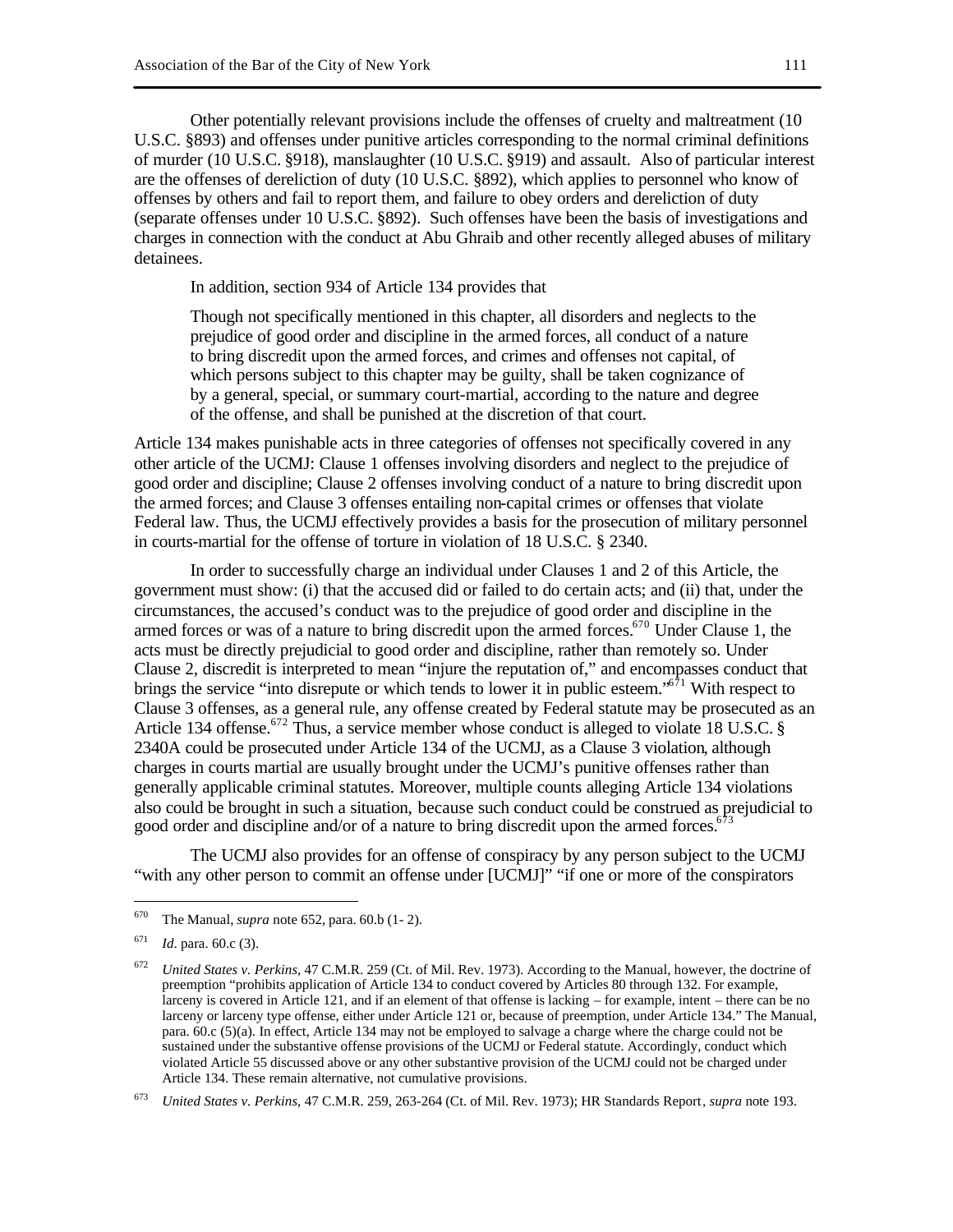does an act to effect the object of the conspiracy."<sup>674</sup> Conspiracy is punishable by a court-martial. Accordingly, the UCMJ can be used to prosecute conspiracy to commit the prohibited acts, including both acts of torture and cruelty, making its scope potentially larger than the federal torture statute.

## **3.** *The Military Extraterritorial Jurisdiction Act (MEJA) May Provide Jurisdiction for Prosecution of Involvement in Extraordinary Renditions*

To date there have been virtually no cases that rely on MEJA. <sup>675</sup> In February 2004, proposed regulations under MEJA were issued for comment, but, to date, they have not become final. The first case filed under MEJA, in June 2004, involved an alleged murder by a spouse of an Air Force officer stationed abroad.<sup>676</sup> The case resulted in a conviction.<sup>677</sup>

#### **(a) Jurisdiction**

Section 3261(a) of MEJA provides that

Whoever engages in conduct outside the United States that would constitute an offense punishable by imprisonment for more than 1 year if the conduct had been engaged in within the special maritime and territorial jurisdiction of the United States –

(1) while employed by or accompanying the Armed Forces outside the United States; or

(2) while a member of the Armed Forces subject to chapter 47 of title 10 (the Uniform Code of Military Justice),

shall be punished as provided for that offense.

The provisions of MEJA do not apply if a foreign government, in accordance with jurisdiction recognized by the United States, has prosecuted or is prosecuting the person for the offense; however, the United States may nonetheless prosecute such person under MEJA if approval for the prosecution is granted by the attorney general or the deputy attorney general.<sup>678</sup>

The report analyzing MEJA prepared by the House of Representatives' Judiciary Committee makes it clear that the reference to "the special maritime and territorial jurisdiction of the United States" includes those "acts that would be a Federal crime regardless of where they are committed in the United States, such as the drug crimes in title 21."<sup>679</sup> The term "employed by the

<sup>674</sup> 10 U.S.C.A. §881.

<sup>675</sup> The Military Extraterritorial Jurisdiction Act of 2000, Pub. L. No. 106-553; 18 U.S.C.S. § 3261, added Nov. 22, 2000, P.L. 106-523, §2(a), 114 Stat. 2488.

<sup>676</sup> Jessica Ioigo, *In first use of jurisdiction act, USAF spouse to be tried in husband's death,* STARS AND STRIPES (EUROPEAN EDITION),June 5, 2003, *available at* http://cndyorks.gn.apc.org/caab/articles/usafspousetobetried.htm (last visited Oct. 25, 2004).

<sup>677</sup> *Californian convicted of killing husband at U.S. base in Turkey*, ASSOCIATED PRESS, Oct. 15, 2004, *available at* http://www.mercurynews.com/mld/mercurynews/news/local/states/california/the\_valley/9930855.htm?1c (last visited Oct. 25, 2004). No details of the case are available as of the time of this writing.

<sup>678</sup> 18 U.S.C.S. §3261(b).

<sup>679</sup> H.R. REP. No. 106-788, pt. 1, at 19 (2000), 14-15 & n.27, *available at* http://thomas.loc.gov/cgibin/cpquery/T?&report=hr778p1&dbname=cp106& (House Report) (last visited Oct. 25, 2004).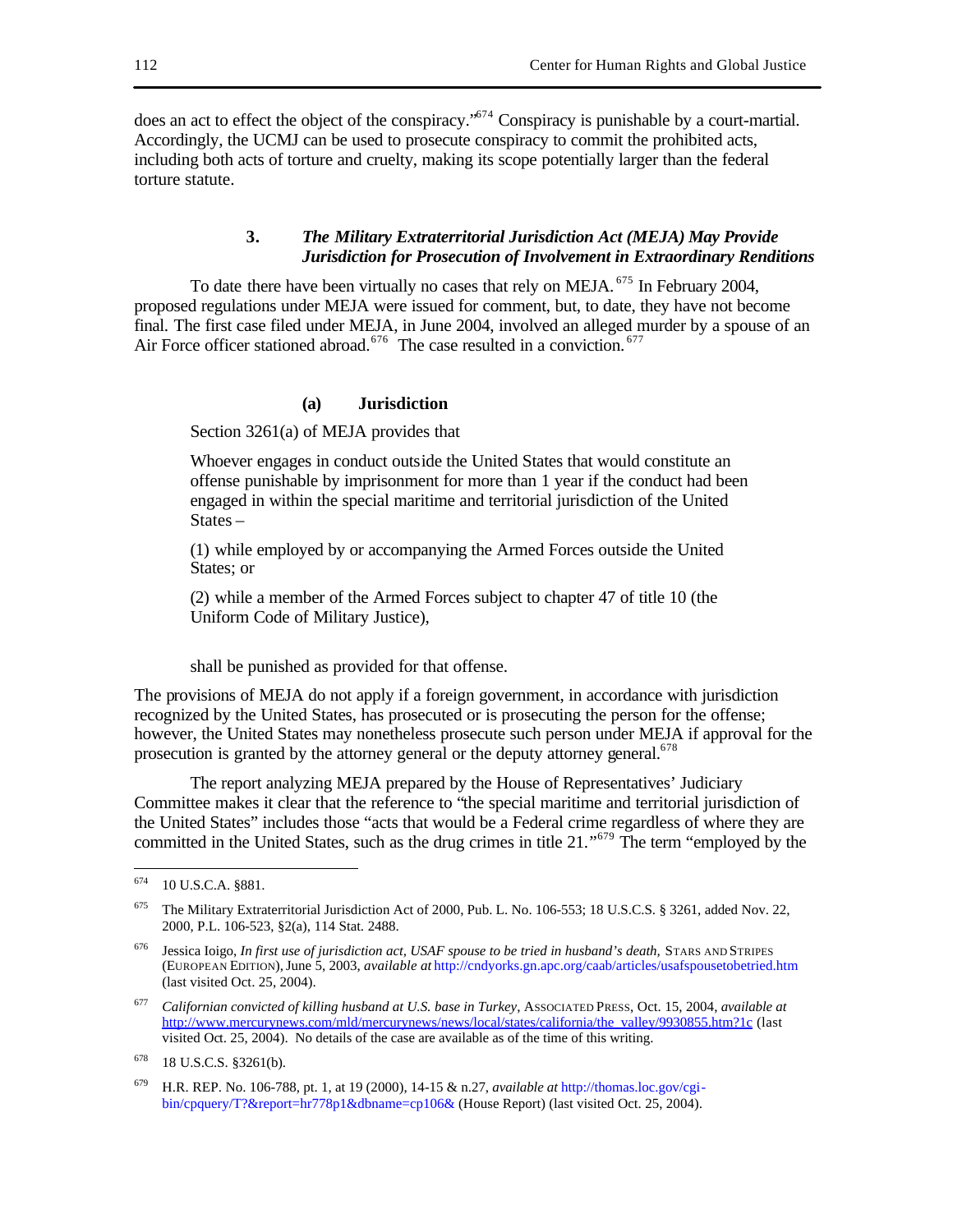Armed Forces outside the United States" means "(A) employed as a civilian employee of the Department of Defense (including a nonappropriated fund instrumentality of the Department), as a Department of Defense contractor (including a subcontractor at any tier), or as an employee of a Department of Defense contractor (including a subcontractor at any tier); (B) present or residing outside the United States in connection with such employment; and (C) not a national of or ordinarily resident in the host nation."<sup>680</sup> The term "accompanying the Armed Forces outside the United States" means

(A) a dependent of (i) a member of the Armed Forces, (ii) a civilian employee of the Department of Defense (including a nonappropriated fund instrumentality of the Department), or (iii) a Department of Defense contractor (including a subcontractor at any tier) or an employee of a Department of Defense contractor (including a subcontractor at any tier)

(B) residing with such member, civilian employee, contractor, or contractor employee outside the United States; and

 $(C)$  not a national of or ordinarily resident in the host nation.  $681$ 

The Ronald W. Reagan National Defense Authorization Act for Fiscal Year 2005, amends section  $3267(1)(A)$  to extend MEJA jurisdiction to –

 $(i)$  a civilian employee of  $-$ 

- (I) the Department of Defense…; or
- (II) any other Federal agency, or any provisional authority, to the extent that such employment relates to supporting the mission of the Department of Defense overseas;

(ii) a contractor (including a subcontractor at any tier) of  $-$ 

- (I) the Department of Defense…; or
- (II) any other Federal agency, or any provisional authority, to the extent such employment relates to supporting the mission of the Department of Defense overseas; or
- (iii) an employee of a contractor (or a subcontractor at any tier) of  $-$ 
	- (I) the Department of Defense…; or
	- (II) any other Federal agency, or any provisional authority, to the extent such employment relates to supporting the mission of the Department of Defense overseas. 682

MEJA does not apply to members of the Armed Forces who are subject to the UCMJ, unless such individuals cease to be subject to UCMJ (for example, if they had been discharged from the Armed Forces after commission of the act in question but before charges were brought) or unless they have committed an offense with one or more other defendants, at least one of whom is not subject to the relevant chapter.<sup>683</sup>

<sup>680</sup> 18 U.S.C.S., §3267.

<sup>681</sup> 18 U.S.C.S., §3267.

<sup>682</sup> H.R. 4200, 108<sup>th</sup> Cong. §1088 (2004).

<sup>683</sup> 18 U.S.C.S. §3261(d). Retired personnel, as distinguished from discharged personnel, remain subject to the UCMJ and may be recalled to active duty for purposes of being tried by court martial.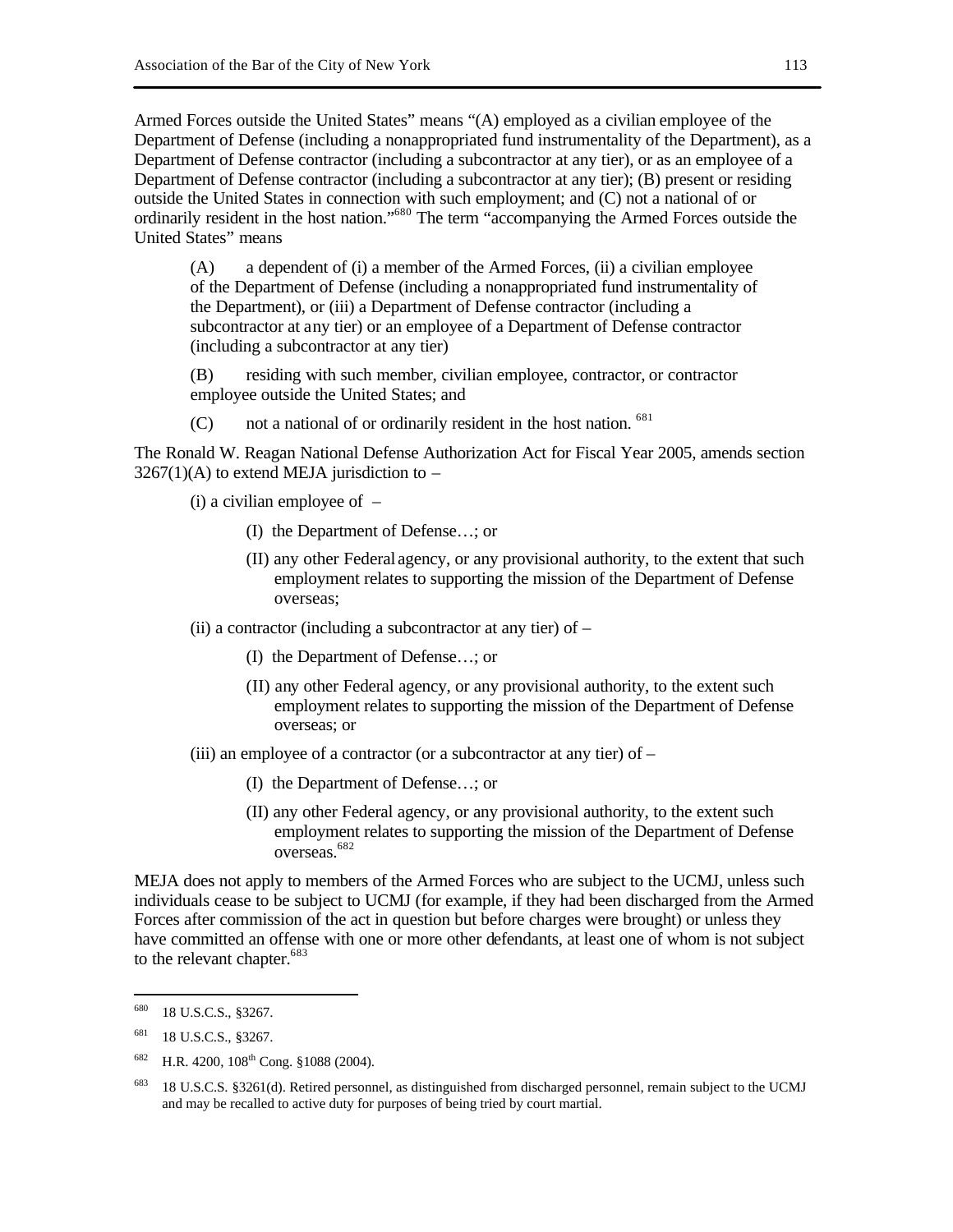Where conduct violates both section 3261 and another federal statute having extraterritorial application (other than the UCMJ), "the Government may proceed under either statute."<sup>684</sup> In cases where conduct violates both section 3261 and the UCMJ, the Department of Defense has the exclusive right to prosecute, provided that the offender is not part of a conspiracy or other illegal activity with civilians. If a military member is indicted with a civilian, MEJA allows the government to prosecute the military member in federal court.<sup>685</sup> This remains the case even if a federal judge later orders that the military and civilian defendants be tried separately.<sup>686</sup>

#### **(b) Offense**

MEJA was intended to be broad in scope and to cover crimes found in Titles 18 and 21 of the U.S. Code (*e.g*., murder, rape, assault, etc.) as well as crimes under other federal statutes that provide for criminal liability.  $687$  Even though many of these statutes refer to crimes that take place within the United States, the language used in the MEJA includes these crimes within its scope. Accordingly, MEJA can be used to prosecute individuals for conspiracy to commit torture under section 2340A as well as for common law crimes such as conspiracy to commit, or aiding and abetting in commission of, assault, sexual assault, manslaughter, and murder.

As explained above, with the requisite *mens rea*, instances of Extraordinary Renditions may amount to aiding and abetting in the commission of torture, assault, sexual assault, and, where death results, manslaughter or murder. Accordingly, those officials who fall within the jurisdiction of MEJA can be prosecuted for participation in these crimes under the appropriate MEJA provisions.

# **B. Defenses to Criminal Liability Generally Are Inapplicable to Most Cases of Extraordinary Renditions**

Under certain circumstances, the defenses of necessity, self-defense, or superior orders may be available to those charged in connection with Extraordinary Renditions. However, as explained in more detail below, such defenses are inapplicable to most instances of Extraordinary Renditions.

Necessity and self-defense are related defenses that involve admission to the illegal act but which seek to justify the act because the individual prevented greater harm by committing the crime. As a preliminary matter, it should be noted that the arguments set out below that seek to justify Extraordinary Rendition under the defenses of necessity and self-defense run counter to the right of the individual who has been Extraordinarily Rendered to be presumed innocent until proven guilty, and rest on the assumption that the person in custody has actionable information of

<sup>684</sup> House Report, *supra* note 679, at 15 n.28 (citing *United States v. Batchelder,* 442 U.S. 114 (1979)).

<sup>685</sup> *Id.*, at 16. The House Report stated that the provision "is designed to allow the Government to try the military member together with a non-military co-defendant in a United States Court." *Id.*

<sup>&</sup>lt;sup>686</sup> MEJA §3261, 114 Stat. 2488. Because section  $3261(d)(2)$  only requires that the military member be indicted, or an information filed against him, together with another person, this element of the crime will be satisfied even if the judge approves a motion for separate trials. Of course, in such a situation, Justice could agree to dismiss the complaint against the military member so that the Department of Defense could proceed against him or her by courtmartial, but nothing in the statute requires this.

<sup>687</sup> G.R. Schmitt, *Closing the Gap in Criminal Jurisdiction Over Civilians Accompanying the Armed Forces Abroad--A First Person Account of the Creation of the Military Extraterritorial Jurisdiction Act of 2000*, 51 CATH. U.L.RE V. 55 (2001).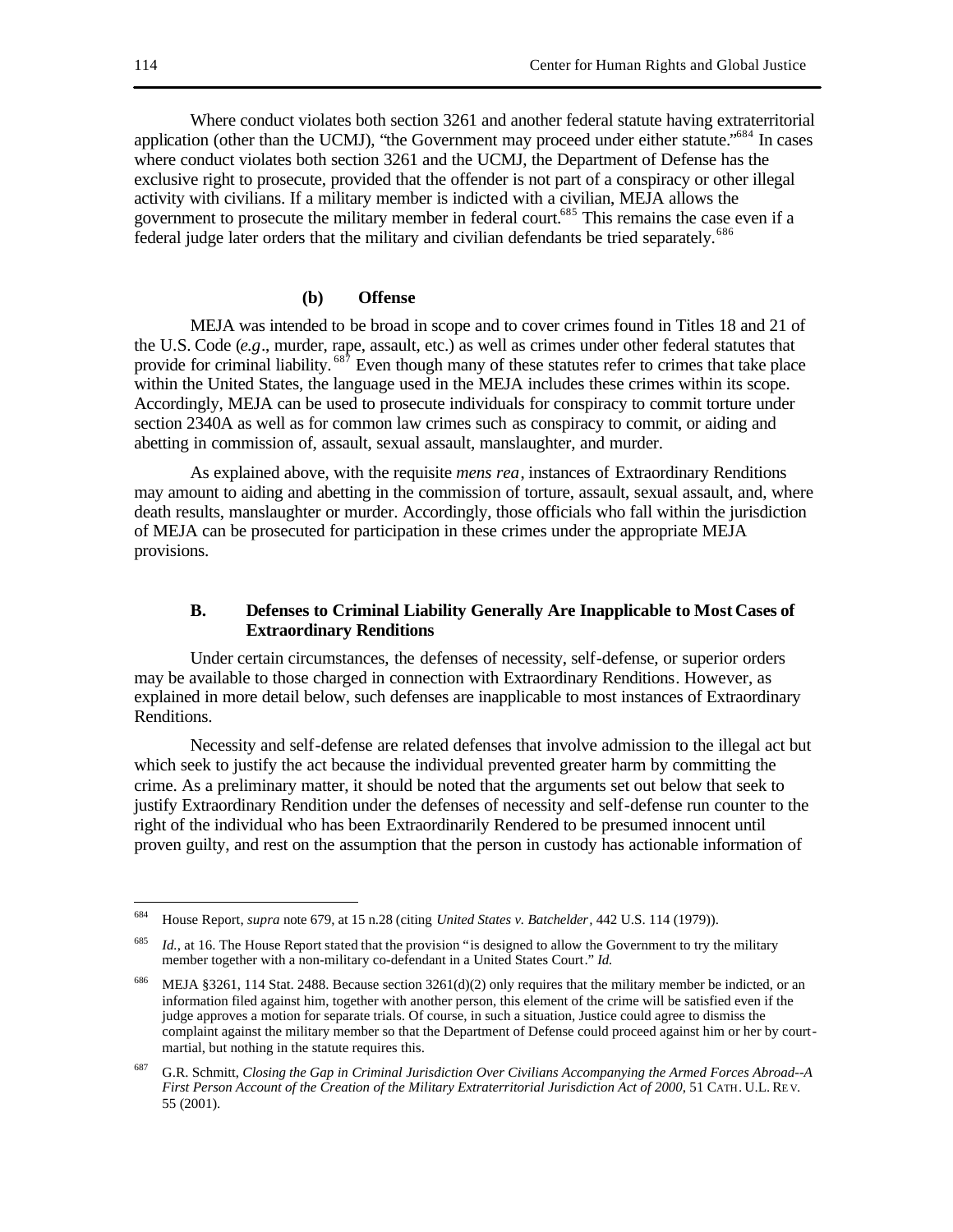an imminent terrorist attack. In reality, this scenario is far from guaranteed and in many cases those sent to face torture provide no information to confirm that they know of terrorist activity.

Both defenses have been historically applied whenever an individual's belief that his or her action will prevent future harm can be shown to have been reasonable. It could be argued that if the belief that the person in custody possessed information about a future attack was reasonable, then the fact that that person did not actually posses such information is not relevant. However, the change from a presumption of innocence standard to a reasonableness standard seems to disproportionately favor the state in this context given the extreme consequences of Extraordinary Rendition and the state action involved.

#### **1.** *Necessity*

Necessity is a traditional defense to criminal liability that was raised by now-Judge Jay S. Bybee, formally Assistant Attorney General in the Justice Department, in a memo entitled *Re: Standards of Conduct for Interrogation under 18 U.S.C. §§2340-2340A.* Despite the memo's assertion to the contrary, it remains an open question as to whether federal courts have the authority to recognize a necessity defense that is not statutorily provided.

The Supreme Court has discussed the availability of the defense of necessity in the federal context without rejecting or accepting it, and has stated that the applicability of the defense to federal crimes is questionable since such crimes are defined by statute and not by common law. In United States v. Bailey,<sup>688</sup> the court rejected a claim of necessity on the grounds that a legal alternative existed. While the court noted that Congress legislates against the background of the common law and may have considered a necessity defense, it refused to balance harms as the defense would require, explaining that "we are construing an Act of Congress, not drafting it." In United States v. Oakland Cannabis Buyers' Cooperative,<sup>689</sup> the court again refused to decide whether necessity could ever be a defense when a federal statute did not provide for it. While the court admitted that it had discussed the possibility of the defense in *Bailey*, it made clear that the earlier case had not settled the question. The Court reiterated its view that, "whether, as a policy matter, an exemption should be created is a question for legislative judgment, not judicial inference."690

Since sections 2340 and 2340A are silent on the issue of necessity, it is unclear whether the defense would apply. It could be argued that, given the gravity of torture, had Congress intended any exception to the blanket prohibition, it would have included the parameters of such an exception. Absent express intent, it could be argued that courts should not insert such a defense into the federal criminal statute.<sup>691</sup>

Whether the defense of necessity would be available to a member of the Armed Forces is even more questionable. Neither the UCMJ nor the Manual explicitly allow for the defense. The Manual only provides for a defense of "coercion or duress."<sup>692</sup> The U.S. Court of Appeals for the Armed Forces and its predecessor court have considered necessity but have yet to apply it or

<sup>688</sup> 444 U.S. 394, 415-416 (1980).

<sup>689</sup> 532 U.S. 483, 490 (2001).

<sup>690</sup> *Id*. (quoting *United States v. Rutherford*, 442 U.S. 544, 559 (1979)).

 $691$  Note that the Bybee Memorandum makes a similar argument but in reverse. Judge Bybee suggests that because Congress did not include provisions from CAT that explicitly prohibit the defense of necessity, Congress implicitly allowed the defense. Bybee Memorandum, *supra* note 130.

<sup>692</sup> The Manual, *supra* note 652, Rule 916(h).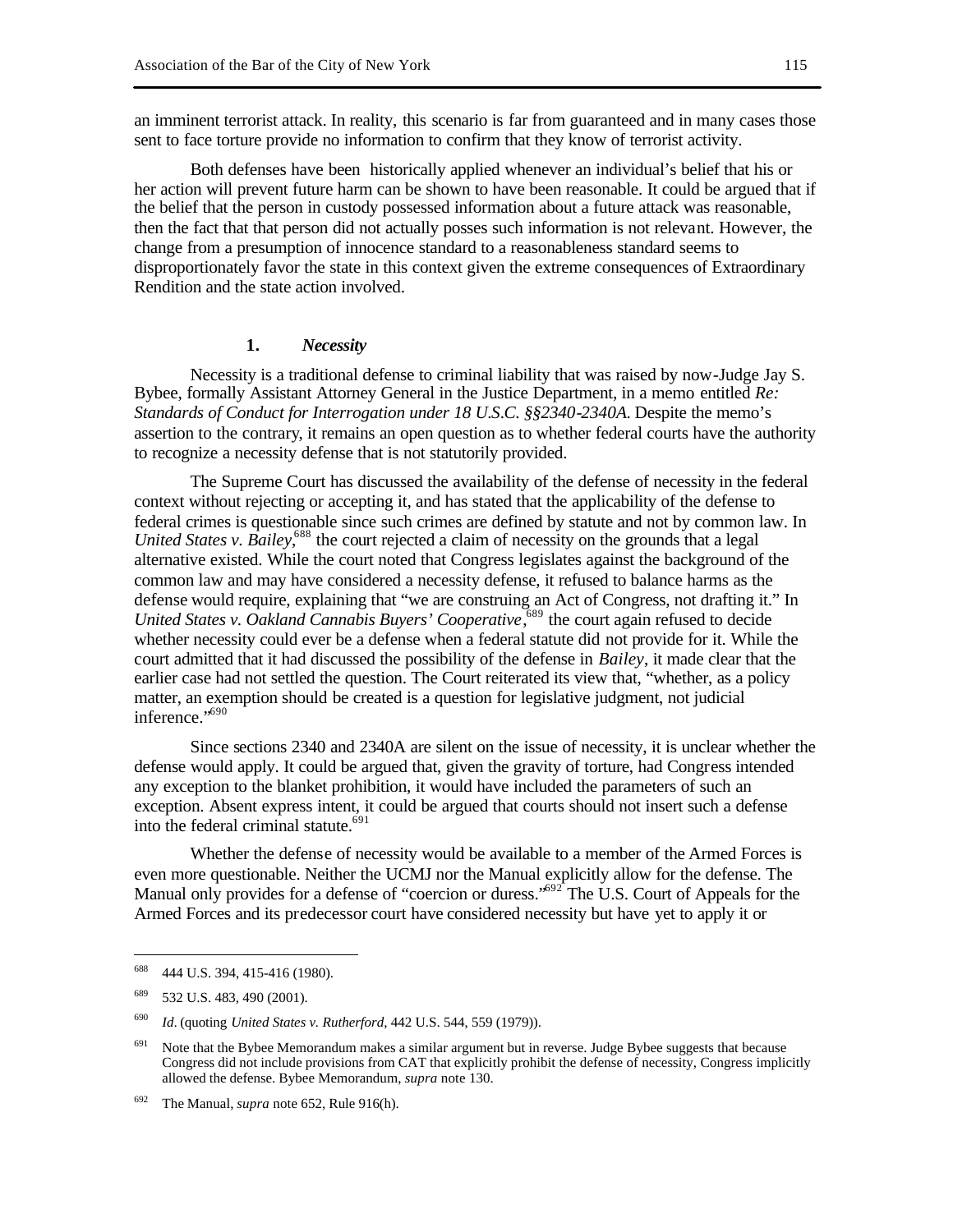explicitly allow it. In *United States v. Rockwood*,<sup>693</sup> the court stated that there may be an unusual situation in which consideration might be given to the defense. In both *Rockwood* and *United*  States v. Washington,<sup>694</sup> a more recent case in which the court also declined to recognize the defense, the court emphasized the importance of order, explaining that the essence of military duty is the subordination of individual interest and sacrifice. It implied that the defense of necessity would be less applicable in the military setting than in the civilian context.<sup>695</sup>

The defense of necessity could be available to individuals charged under MEJA.<sup>696</sup> However, in that context, the necessity defense would justify only illegal conduct that the actor believed was necessary to avoid harm to himself or to another. The defense of necessity has three general requirements, all of which must be satisfied: (i) the actor must have intended to avoid the greater harm, (ii) the harm avoided must be greater than the harm done, and (iii) there must have been no alternative which would have caused less harm than the harm actually caused. In principle, there is no limit to the type of harm that may be justified by the defense and, in general, it can apply even to intentional homicide.<sup>697</sup> It is for the trier of fact, not the defendant, to determine whether the harm done by the defendant was less than the harm that was avoided. <sup>698</sup>

The first requirement of the defense could be satisfied only if an Extraordinary Rendition was carried out in an attempt to avoid a terrorist attack. The intent requirement holds that a person may not commit a crime for an impermissible reason and then justify it afterwards by pointing to the fact that a greater harm just happened to be avoided. The intent to avoid future harm must be the reason why the crime was committed. Thus, the defense would be inapplicable in cases were an individual was rendered to face torture as a form of punishment for past actions or to gather information related to previously committed attacks. $699$ 

Moreover, to justify Extraordinary Rendition, the court would have to determine that the harm avoided by such practice is greater than the harm resulting from it. In this objective inquiry, the court acts as a legislature, balancing the two harms and deciding whether the individual's decision was consistent with societal values.<sup>700</sup> Accordingly, the defense is unavailable when the legislature has made the determination of values and has made clear that violation of a statute cannot be outweighed by the harm avoided. The memos produced for the Bush Administration have suggested that the harm avoided by preventing a future terrorist attack would outweigh the harm caused by torturous interrogation.  $^{701}$  However, as demonstrated by the fact that the antitorture norm is largely recognized to have achieved the status of *jus cogens*, a court is likely to find that torture is so inherently harmful that nothing can outweigh it. Both CAT and section 2340A make clear that society considers the harm caused by torture to be great, and the White House has

 $\overline{a}$ 

 $699$  It may be assumed that the defense is likely to assert that individual's intent was to avoid future harm. However, only in the ticking bomb scenario where the purpose of an Extraordinary Rendition is to gather information to prevent an imminent future terrorist attack is it likely that this requirement of the defense will be met.

<sup>693</sup> 52 M.J. 58 (C.M.A. 1999).

<sup>694</sup> 57 M.J. 394 (C.M.A. 2002).

 $695$  Note that in the context of military justice, the defense has traditionally been examined through the prism of a subordinate's refusal to follow a superior order. In the Extraordinary Rendition context the situation may be reversed however, and the accused might raise the defense to justify following the order.

 $696$  Because MEJA incorporates crimes under Title 18 and 21, presumably it incorporates the applicable defenses as well.

<sup>697</sup> LA FAVE, *supra* note 438**,** §5.4(d).

<sup>698</sup> *See, e.g., United States v. Coupez*, 603 F.2d 1347 (9th Cir. 1979) and state statutes such as N.Y. Penal Law §35.05.

<sup>700</sup> *See, e.g., People v. Gray*, 150 Misc. 2d 852, 856-857 (N.Y. Crim. Ct. 1991).

<sup>701</sup> *See* Bybee Memorandum, *supra* note 130.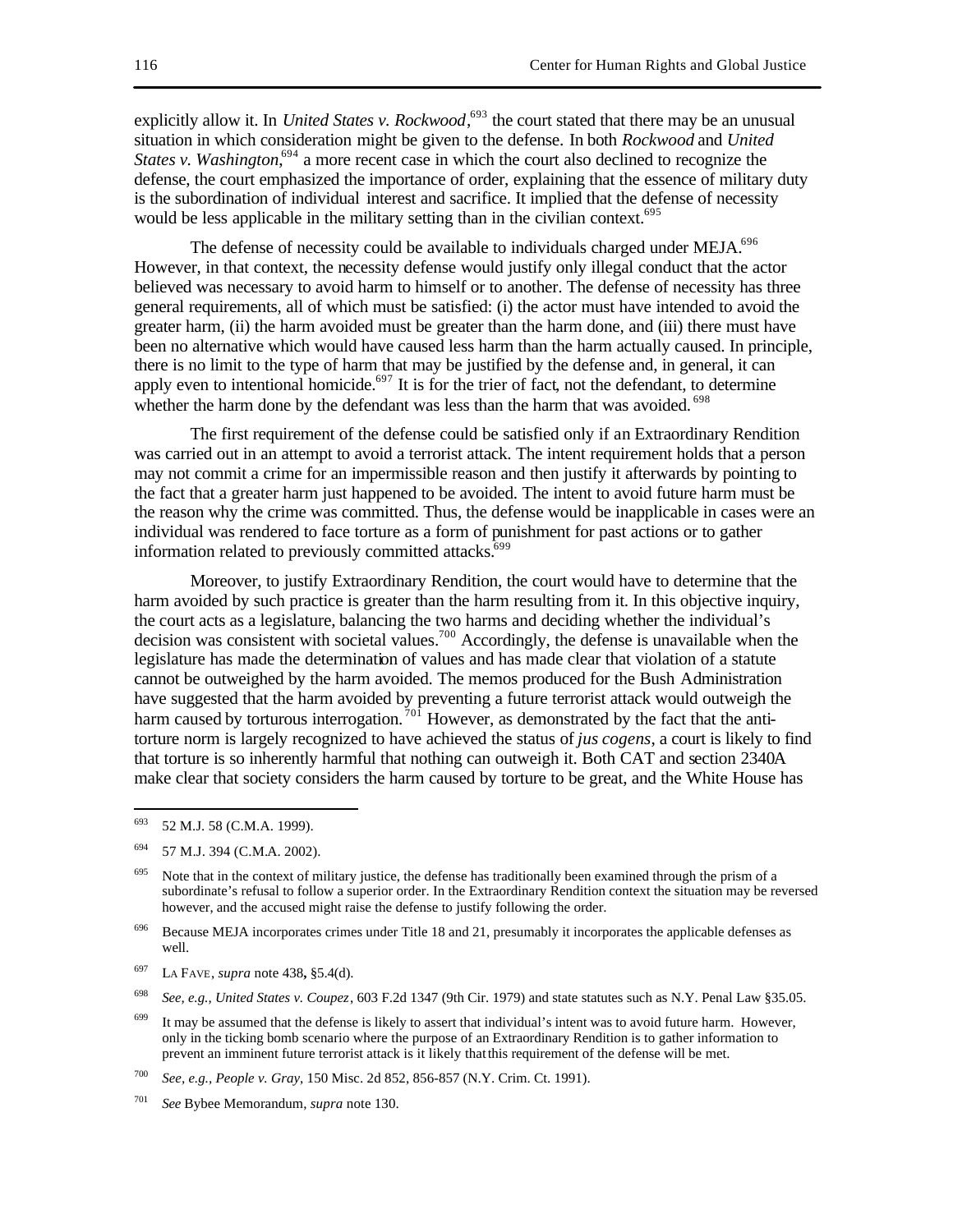repeatedly reaffirmed that "United States stands against and will not tolerate torture and that the United States remains committed to complying with its obligations under [CAT]."<sup>702</sup> Moreover, the harm that is caused by torture is definite whereas the benefits gained by torture are difficult to measure and often negligible. U.S. officials themselves have acknowledged that torture is an ineffective means of producing reliable intelligence.<sup>703</sup> Accordingly, the harm alleged as being prevented as a result of Extraordinary Renditions is unlikely to outweigh the harm caused to the "rendered" individual.

Even if the purpose of Extraordinary Renditions was to avoid greater harm, the defense requires that there be no alternative to the action taken. Courts have interpreted this requirement strictly, holding the defense inapplicable when any legal or less harmful option was available.<sup>704</sup> Thus, this requirement will be satisfied only in the unlikely event that no alternative to Extraordinary Rendition is available.

Further, to rely on the necessity defense, the harm avoided must be known and specific. Some state statutes further require that the threatened harm be imminent and state that the defense only applies in emergency situations.<sup>705</sup> In this regard, courts have held that "the possibility of harm at an indeterminate date in the future is insufficient."<sup>706</sup> An assertion that an individual may have information about a possible future attack is unlikely to fulfill this requirement. It could be argued, however, that the "threatened harm is imminent" in a situation where U.S. officials are aware of a specific threat but unaware of its operational details. It could be further argued that the ongoing "War on Terror" adds further urgency to uncovering such details. However, while the current environment may be described as an ongoing emergency, the necessity defense is only available if all legal options for halting a known, specific, and imminent threat are taken before Extraordinary Rendition. Although terrorist groups may be continually plotting attacks, this does not satisfy the imminence requirement. Thus, unless U.S. officials are truly dealing with a "ticking bomb" scenario, the necessity defense is unlikely to be applicable to most instances of Extraordinary Renditions.<sup>707</sup> It is submitted that the purposes of the necessity defense are validly effected by appropriate use of prosecutorial discretion in those rare cases where it might apply.

### **2.** *Self-Defense and Defense of Others*

The doctrine of self-defense justifies the use of force to prevent unlawful bodily harm to oneself, provided that the force is necessary to avoid the bodily harm. The doctrine of defense of others is a related defense that allows for the use of force to protect another person and has the same requirements as self-defense.<sup>708</sup> Although self-defense and defense of others could be asserted against a charge of complicity to commit torture, it is doubtful whether these defenses can be used

<sup>702</sup> Alberto Gonzalez, Counsel to the President, *The President's Stance on Torture*, The Washington Post, Oct. 5, 2004, A24, *available at* http://www.washingtonpost.com/wp -dyn/articles/A7245-2004Oct4.html?referrer=emailarticlepg (last visited Oct. 25, 2004).

<sup>703</sup> *See*, *e.g.*, D. Filkins, *General Says Less Coercion of Captives Yields Better Data*, NEW YORK TIMES, Sept. 7, 2004.

<sup>704</sup> *See e.g.*, *Bailey,* 442 U.S. at 635; *United States v. Arellano-Rivera*, 244 F.3d 1119 (9th Cir. 2001); *Regina v. Dudley & Stephens*, L.R. 14 Q.B.D. 273 (1884).

<sup>705</sup> LAFAVE, *supra* note 438, §5.4(d); *see, e.g.*, N.Y. Penal Law §35.05.

<sup>706</sup> *State v. Howley*, 128 Idaho 874 (Idaho 1996).

<sup>707</sup> *See* e.g., *Public Committee Against Torture in Israel et. al*. *v. The State of Israel*, HCJ 5100/94 (1999) (restricting the application of the defense of necessity in cases of torture during interrogation).

<sup>708</sup> LA FAVE, *supra* note 438**,** §5.8.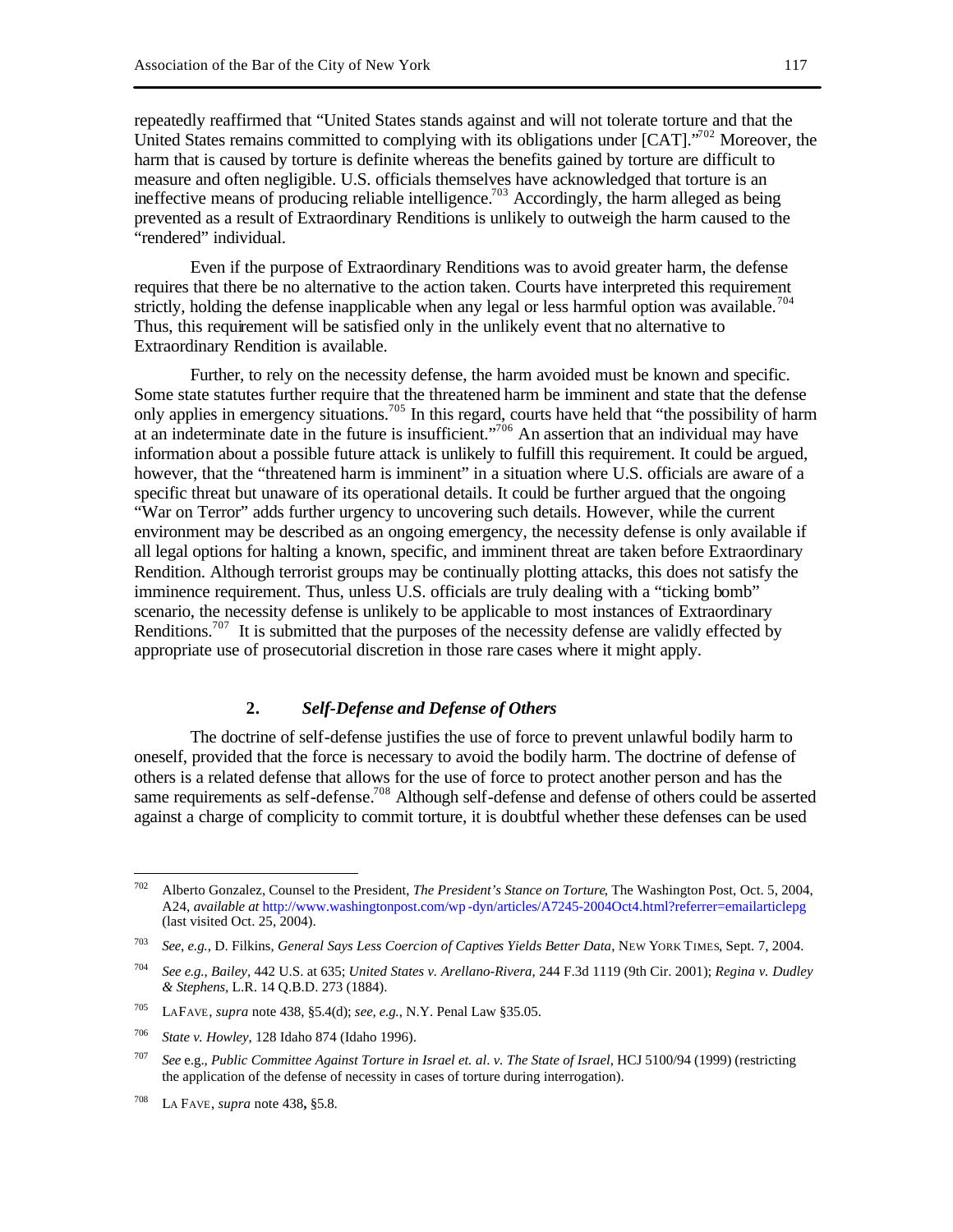as defenses against a charge of conspiracy.<sup>709</sup> In the context of military law, self-defense and the defense of others are allowable defenses only for charges of homicide or assaults.<sup>710</sup> Even if such defenses were available, because, like necessity, self-defense and defense of others are common law defenses, they raise the same issue of applicability to federal law. Thus, self-defense and defense of others are unlikely to be available as defenses against conspiracy charges. In any event, self-defense in the context of Extraordinary Renditions can be understood as a personalized version of the social defense of necessity and should be subject to the same limitations. Accordingly, neither self-defense nor the defense of others is likely to be a successful means for negating charges of participation in Extraordinary Renditions.

# **3.** *Superior Orders*

An individual charged with complicity (or conspiracy) to commit torture under sections 2340A(a) or (c), or for crimes under military law may argue that he or she should be immune from liability because a superior ordered the Extraordinary Rendition. This defense is not available to civilians or CIA contractors facing federal charges. Similarly, a person may not plead the defense of superior orders to avoid liability in tort. In holding that an unconstitutional order or practice is actionable under 42 U.S.C. §1983, Chief Justice Marshall laid down the principle that "instructions cannot change the nature of the transaction, nor legalize an act.<sup> $2711$ </sup>

The defense of superior orders, however, is available to a member of the Armed Forces charged under military laws. The rationale for this defense lies in the importance of order and discipline in the military setting. Indeed, for a subordinate to question an order may amount to insubordination for which the individual could be criminally charged. Accordingly, following superior orders provides a defense except in instances of palpable illegality, *i.e.,* where the order is so manifestly beyond the legal power of the commander as to give no doubt as to its illegality. The Manual for Courts-Martial formalizes the defense. It states "it is a defense to any offense that the accused was acting pursuant to orders unless the accused knew the orders to be unlawful or a person of ordinary sense and understanding would have known the orders to be unlawful."<sup>712</sup>

The defense does not justify obviously illegal acts, such as a conduct that is obviously a war crime.<sup>713</sup> Indeed, the Department of the Army Field Manual states:

The fact that the law of war has been violated pursuant to an order of a superior authority, whether military or civil, does not deprive the act in question of its character of a war crime, nor does it constitute a defense in the trial of an accused individual, unless he did not know and could not reasonably have been expected to know that the act ordered was unlawful.  $714$ 

<sup>709</sup> *State of Connecticut v. Robert Dejesus*, 260 Conn. 466 ("…defense counsel suggested that self-defense does apply to the mens rea element of the offense of conspiracy to commit murder. In any event, we are unaware of any authority that supports the defendant's request at trial for an instruction on self-defense as to the charge of conspiracy to commit murder…."); *Richmond v. Commonwealth*, 255 Ky. 758 (Whitley Circuit Court, 1934).

<sup>710</sup> Manual, *supra* note 634, Rule 916(e).

<sup>711</sup> *Little v. Barreme* 6 U.S. 170, 179 (1804).

<sup>712</sup> Manual, *supra* note 634, Rule 916(d).

<sup>713</sup> *See United States of America v. Otto Ohlendorf, et al.*, Case No. 9, IV Trials of War Criminals before the Nuremberg Military Tribunals, at 1,470.

<sup>714</sup> ARMY FIELD MANUAL 27-10; THE LAW OF LAND WARFARE, July 1976.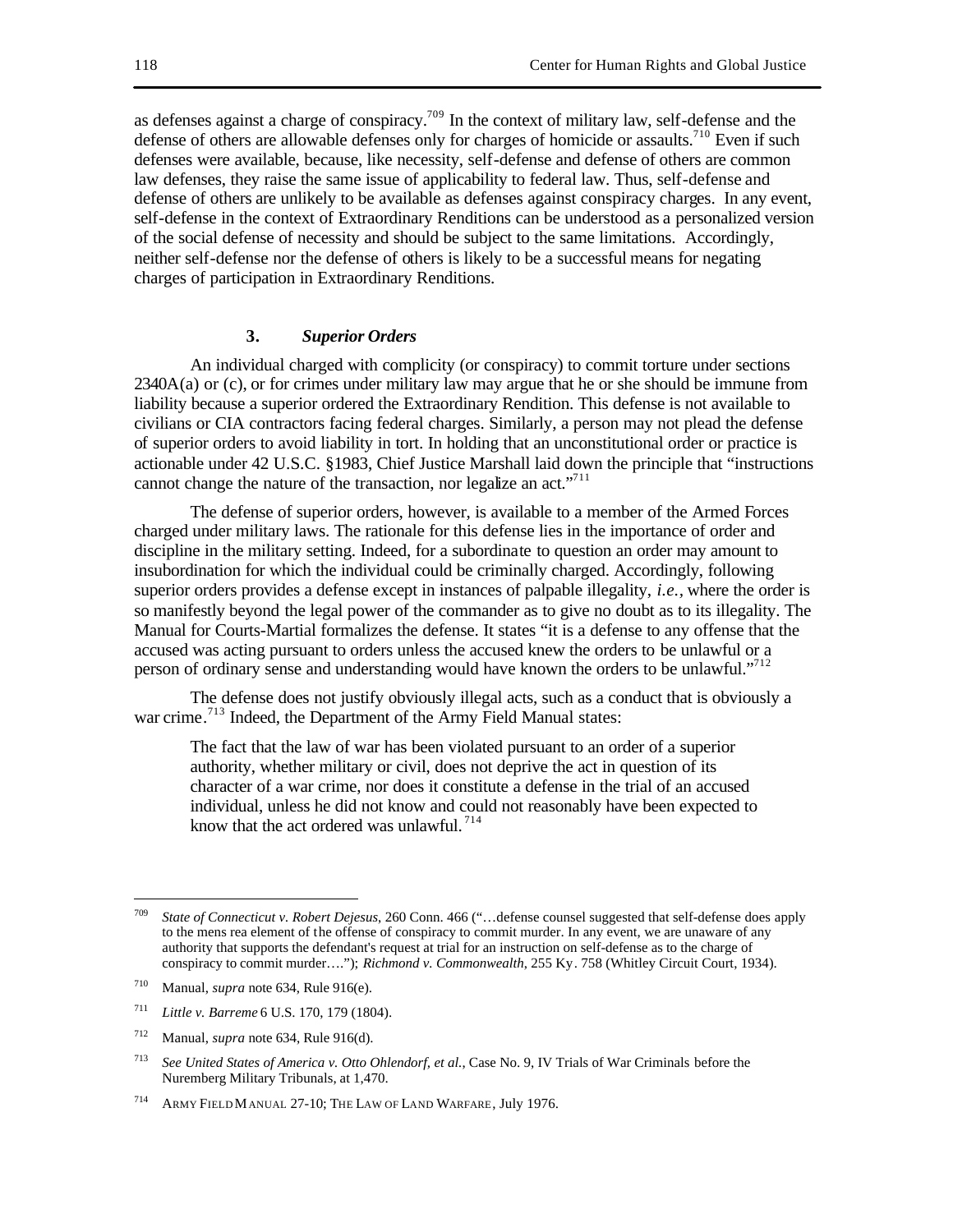The central issue is whether a person of ordinary sense and understanding would know that the order was illegal. In *U.S. v. Calley*,<sup> $715$ </sup> the court upheld a finding that the order to kill noncombatant civilians in My Lai, Vietnam, was so clearly unlawful that it did not justify the murders. The court emphasized the "ordinary sense and understanding" standard and stated that Calley must be presumed to know that he could not lawfully kill the people involved.<sup>716</sup>

Because of their training, all U.S. soldiers have been informed of the Geneva Conventions, which make clear that the torture of individuals is illegal. In *Calley* the court stated that, "[w]hether Lieutenant Calley was the most ignorant person in the United States Army in Vietnam, or the most intelligent, he must be presumed to know that he could not kill the people involved here.<sup> $7^{17}$ </sup> Like murder, torture is a crime that every soldier must be presumed to know is illegal and thus is a crime that cannot be excused by superior orders. However, not every soldier can be presumed to know whether a certain individual would be subjected to torture if transferred to a particularly country, or that a particular conduct constitutes torture. Accordingly, the defense may be available to those soldiers who have no reason to believe (and no knowledge suggesting otherwise) that the individual whom they were ordered to transfer to a third country is more likely than not to be tortured on there. On the other hand, defense of superior orders may be *un*available in circumstances of Extraordinary Rendition to a military official who knows that torture of the transferred individuals is foreseeable .

## **C. U.S. Officials Participating in Extraordinary Rendition May Face Civil Liability for their Involvement in the Practice**

In certain circumstances, U.S. officials participating in Extraordinary Renditions may be subject to civil liability. The ability to bring a lawsuit against a U.S. official, however, is subject to certain limitations. If the attorney general certifies that "the defendant employee was acting within the scope of his office or employment at the time of the incident out of which the claim arose…the United States shall be substituted as the party defendant."<sup>718</sup> This provision effectively removes "the potential personal liability of Federal employees for common law torts committed within the scope of their employment, and would instead provide that the exclusive remedy for such torts is through an action against the United States under the  $[FTCA].$ <sup>"19</sup>

Although generally, sovereign immunity precludes civil suits against the federal government, the Federal Tort Claims Act (FTCA) provides a limited waiver of the government's sovereign immunity, stating that the government can only be sued "under circumstances where the United States, if a private person, would be liable to the claimant in accordance with the law of the place where the act or omission occurred."<sup>720</sup> The federal government will not be liable for:

Any claim arising out of assault, battery, false imprisonment, false arrest, malicious prosecution, abuse of process, libel, slander, misrepresentation, deceit, or interference with

<sup>715</sup> 22 U.S.C.M.A. 534, 544 (U.S.C.M.A. 1973).

<sup>716</sup> *See also*, *U.S. v. Griffen*, 39 C.M.R. 586, (A.B.R. 1968); *U.S. v. Kinder* 14 C.M.R. 742 (A.F.B.R. 1954) (superior orders did not provide defense to homicide when soldiers followed orders to shoot prisoners).

<sup>717</sup> *Calley*, 22 U.S.C.M.A., at 544.

 $718$  28 U.S.C. S 2679(d)(1).

<sup>&</sup>lt;sup>719</sup> H.R. Rep. No. 100-700, 100<sup>th</sup> Cong., at 4 (1988). According to the legislative history, the term "common law tort" "embraces not only those state law causes of action predicated on the 'common' or case law of the various states, but also encompasses traditional tort causes of action codified in state statutes that permit recovery for acts of negligence." *Id.* at 6.

<sup>720</sup> 28 U.S.C. §1346(b).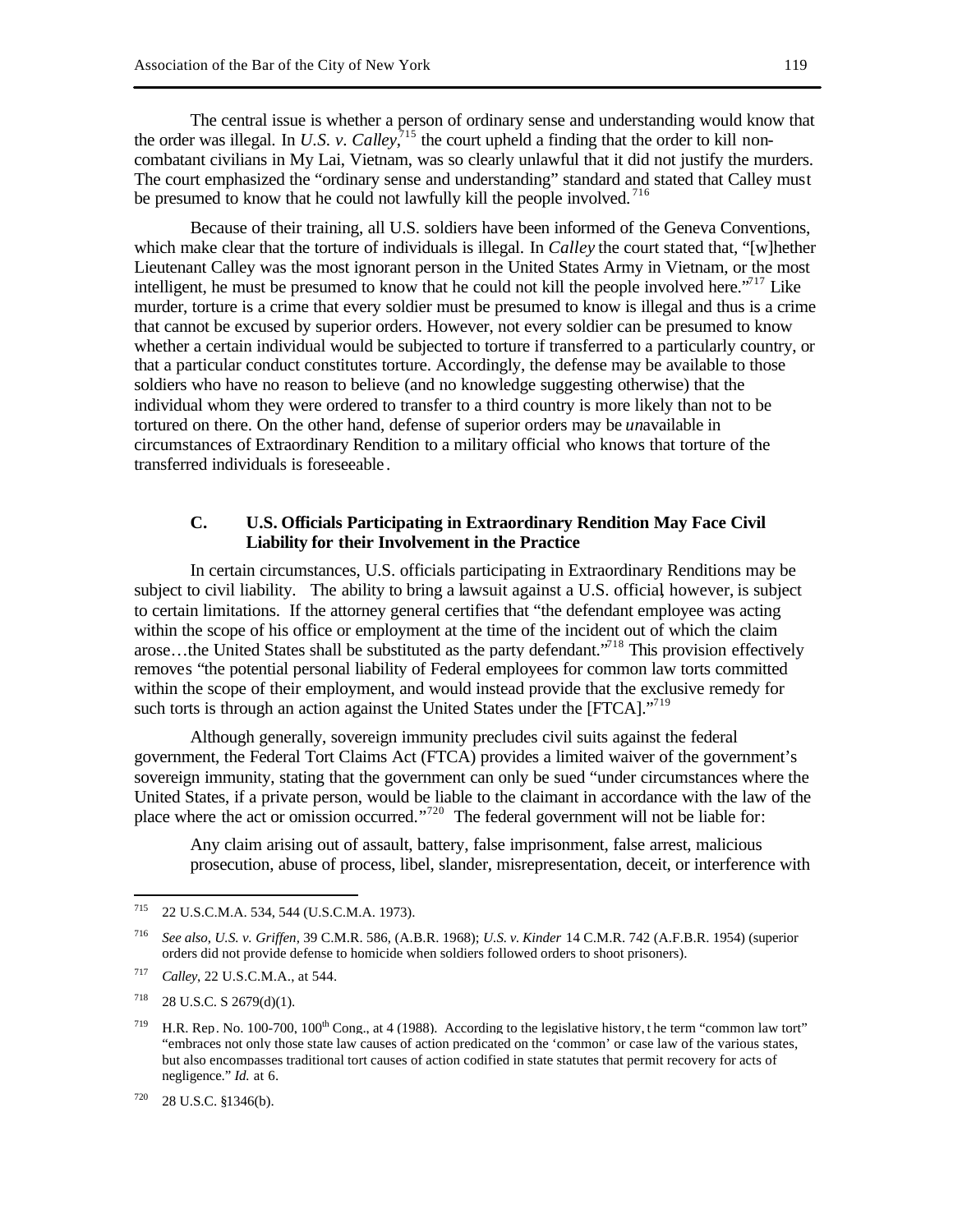contract rights: *Provided, That, with regard to acts or omissions of investigative or law enforcement officers of the United States Government, the provisions of this chapter and section 1346(b) this title shall apply* to any claim arising, on or after the date of the enactment of this proviso, out of assault, battery, false imprisonment, false arrest, abuse of process, or malicious prosecution. <sup>721</sup>

An "investigative or law enforcement officer" is "any officer of the United States who is empowered by law to execute searches, to seize evidence, or to make arrests for violations of Federal law."<sup>722</sup> In certain circumstances, military officials (particularly the military police) may be considered "investigative or law enforcement officers."<sup>723</sup>

## **1.** *Alien Tort Claims Act (ATCA)*

ATCA extends the jurisdiction of U.S. district courts to "any civil action by an alien for a tort only, committed in violation of the law of nations or a treaty of the United States." The courts have consistently recognized that ATCA establishes a forum where plaintiffs can seek redress for violations of international law.<sup>724</sup> Most recently, in *Sosa v. Alvarez-Machain et al.*,<sup>725</sup> the Supreme Court stated that "[t]he jurisdictional grant [of ATCA] is best read as having been enacted on the understanding that the common law would provide a cause of action for the modest number of international law violations with a potential for personal liability at the time." The court noted, however, that any claim based on the present-day law of nations must "rest on a norm of international character accepted by the civilized world and defined with a specificity comparable to the features of [violation of safe conducts, infringement of the rights of ambassadors, and piracy.]"<sup>726</sup>

The tort pled under ATCA must be "definable, obligatory (rather than hortatory) and universally condemned."<sup>727</sup> To satisfy this specificity requirement, the following is required: (i) no state condones the act in question, and there is a recognizable "universal" consensus of prohibition against it; (ii) there are suffic ient criteria to determine whether a given action amounts to the

<sup>721</sup> <sup>721</sup> 28 U.S.C. §2680(h). FTCA is limited by other exceptions pursuant to which the government is not subject to suit, such as the discretionary function exception, which bars a claim "based upon the exercise or performance or the failure to exercise or perform a discretionary function or duty on the part of a federal agency or an employee of the Government, whether or not the discretion involved be abused." 28 U.S.C. S 2680(a).

<sup>722</sup> 28 U.S.C. §2680(h).

<sup>723</sup> *See, e.g.*, *Kennedy v. United States*, 585 F. Suppl. 1119 (1984) (under 28 U.S.C.S. §2680(h), government is liable for tortuous conduct of the military police amounting to assault and battery and false arrest). *Contrast Solomon v. United States*, 559 F.2d 309 ( $5<sup>th</sup>$  Cir. 1977) (security employees of a military exchange are not investigative or law enforcement officers within the meaning of section 2680(h)); *DeLong v. United States*, 600 F.Supp. 331 (D. Alaska 1984) (marine guards are not law enforcement officers within the meaning of section 2680(h).) Section 2680(k) precludes liability for any " claim arising in a foreign country." However, an argument can be made that a claim for conspiracy and/or aiding and abetting in the commission of torture originates in the United States, even though "its operative effect" takes place in a foreign country. *See*, *e.g. Richard v. United States*, 369 U.S. 1 (1962). *But see* notes 592-597 and accompanying discussion.

<sup>724</sup> *Filartiga v. Pena-Irala*, 630 F.2d 876 (2nd Cir. 1980); *Abebe-Jira v. Negewo*, No. 93-9133 (10th Cir. 1996) ("the Alien Tort Claims Act establishes a federal forum where courts may fashion domestic common law remedies to give effect to violations of customary international law").

<sup>725</sup> *Sosa v. Alvarez-Machain*, *U.S. v. Alvarez-Machain*, 124 S. Ct. 2739 (2004).

 $726$  Reference to these three crimes stems from Supreme Court's analysis of legislative history of ATCA. The court looked to Blackstone's definition of the law of nations, which listed the three specific offenses. The Court stated that "[i]t was this narrow set of violations of the law of nations, admitting of a judicial remedy and at the same time threatening serious consequences in international affairs, that was probably on minds of the men who drafted [ATCA] with its reference to tort." *Id*. at 2756.

<sup>727</sup> *Fortin v. Suarez-Mason*, 672 F. Supp. 1531, 1539-41 (N.D. Cal. 1987).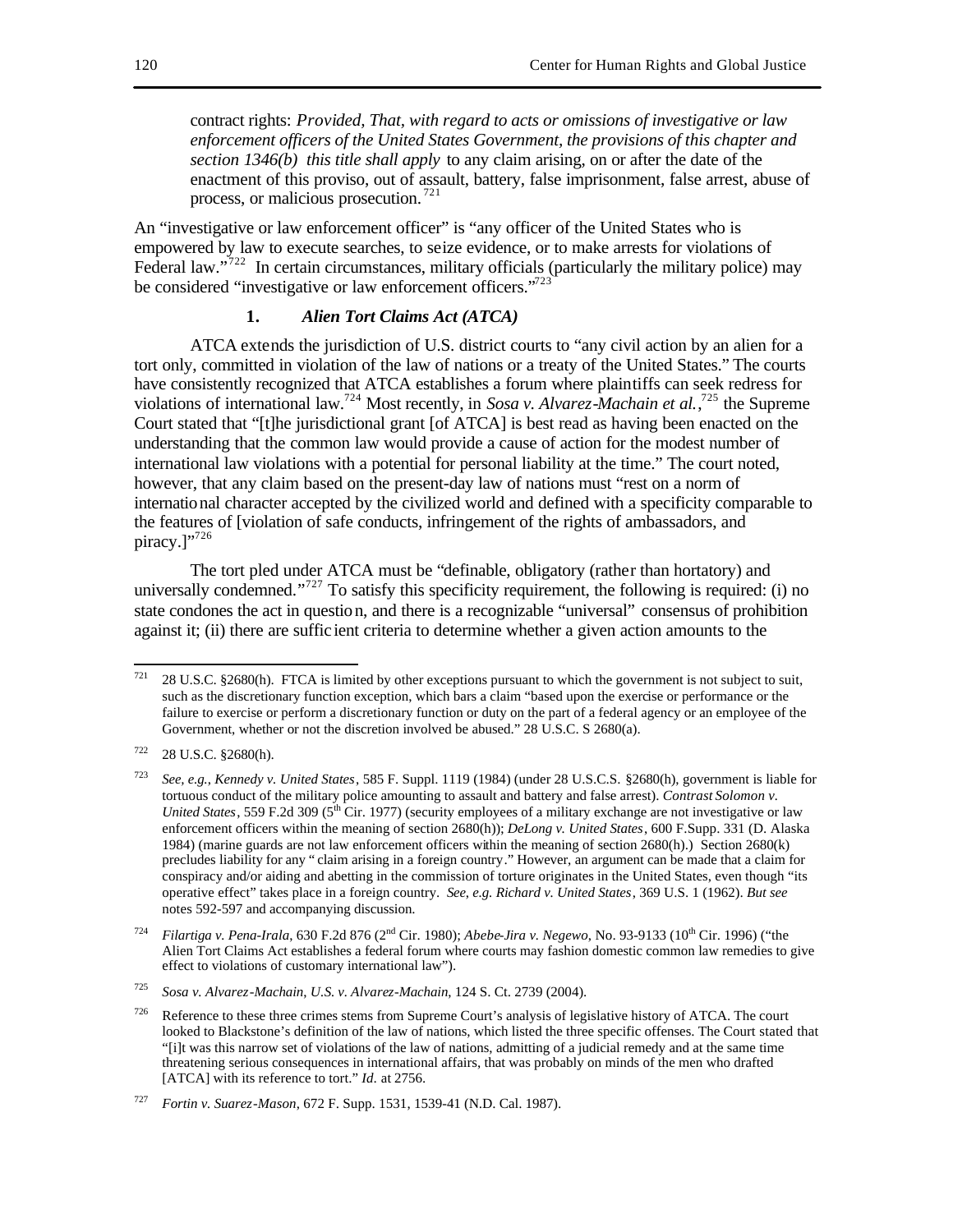$\overline{a}$ 

prohibited act and thus violates the norm; and (iii) the prohibition against it is non-derogable and therefore binding at all times upon all actors.<sup>728</sup>

Torture is actionable under ATCA (as well as under TPA, discussed below)<sup>729</sup> and courts have allowed ATCA suits to proceed based on theories of conspiracy and aiding and abetting of torture.<sup>730</sup> Torture practices in countries of rendition, such as Egypt, Syria, Lebanon, Saudi Arabia, and Morocco, amount to egregious, universally condemnable acts, which are prohibited both by customary and statutory international law. Conspiracy to commit or aiding and abetting the commission of acts of torture in such countries through the rendition of individuals by U.S. officials could, therefore, give rise to civil liability under ATCA.

## **2.** *Torture Victims Protection Act (TPA)*

The Torture Victims Protection Act of 1991 (TPA) was signed into law in 1992 and was appended to the U.S. Code as a note to section 1350. The TPA provides that "[a]n individual who, under actual or apparent authority, or color of law, of any foreign nation  $- (1)$  subjects an individual to torture shall, in a civil action, be liable for damages to that individual; or (2) subjects an individual to extrajudicial killing shall, in a civil action, be liable for damages to the individual's legal representative, or to any person who may be a claimant in an action for wrongful death." The Senate Judiciary Committee has stated that, consistent with international law, "responsibility for torture, summary execution, or disappearances extends beyond the person or persons who actually committed those acts; anyone with higher authority who authorized, tolerated or knowingly ignored those acts is liable for them," thus evidencing that TPA is intended to apply to those complicit in acts of torture.<sup>731</sup> Moreover, U.S. courts have held that a private actor who conspires with a government official can be considered to act "under color of law."<sup>732</sup> By analogy, a U.S official who conspires with or aids a foreign perpetrator who acts under apparent authority of a foreign government may be considered to act "under color of foreign law" and thus may be held liable under the TPA. $^{733}$ 

<sup>728</sup> *Aldana v. Fresh Del Monte Produce, Inc*., 305 F. Supp. 2d 1285 (D. Fla. 2003); *Xuncax v. Gramajo*, 886 F.Supp. 162, 184 (D. Mass. 1995).

<sup>729</sup> *Filartiga v. Pena-Irala*, 630 F.2d 876 (2nd Cir. 1980); *Aldana v. Fresh Del Monte Produce, Inc*., 305 F. Supp. 2d 1285 (D. Fla. 2003); *Presbyterian Church of Sudan v. Talisman Energy, Inc.,* 244 F. Supp. 2d 289 (S.D.N.Y. 2003).

<sup>730</sup> Presbyterian Church of Sudan v. Talisman Energy, Inc., 244 F. Supp. 2d 289 (S.D.N.Y. 2003).

<sup>731</sup> S. Rep. No. 249, 102d Cong., 1st Sess., at 4-5 (1991), at 8-9; see *also Estate of Ferdinand E. Marcos Human Rights Litigation*, MDL No. 840 (D. Haw.)

<sup>732</sup> *See, e.g., Dennis v. Sparks*, 449 U.S. 24, 27-29 (1980) (nongovernmental witness could act "under color of law" by conspiring with the prosecutor or other state officials); *Adickes v. S.H. Cress & Co.*, 398 U.S. 144, 152 (1970) ("The involvement of a state official in such a conspiracy plainly provides the state action essential to show a direct violation of petitioner's Fourteenth Amendment equal protection rights, whether or not the actions of the police were officially authorized, or lawful); *Monroe v. Pape*, 365 U.S. 167 (1961); *see also United States v. Classic*, 313 U.S. 299, 326 (1941); *Screws v. United States,* 325 U.S. 91, 107-11 (1945); *Williams v. United States*, 341 U.S. 97, 99- 100 (1951). Moreover, a private party involved in such a conspiracy, even though not an official of the State, can be liable under § 1983. 'Private persons, jointly engaged with state officials in the prohibited action, are acting "under color" of law for purposes of the statute. To act "under color" of law does not require that the accused be an officer of the State. It is enough that he is a willful participant in joint activity with the State or its agents,' *United States v. Price*, 383 U.S. 787, 794 (1966).")

<sup>733</sup> It should be noted that it is not clear whether TPA would apply to actions of U.S. armed forces. *See* President George H.W. Bush, Statement on Signing the Torture Victim Protection Act of 1991 (Mar. 12, 1992) ("I must note that I am signing the bill based on my understanding that the Act does not permit suits for alleged human rights violations in the context of United States military operations abroad or law enforcement actions. …I do not believe it